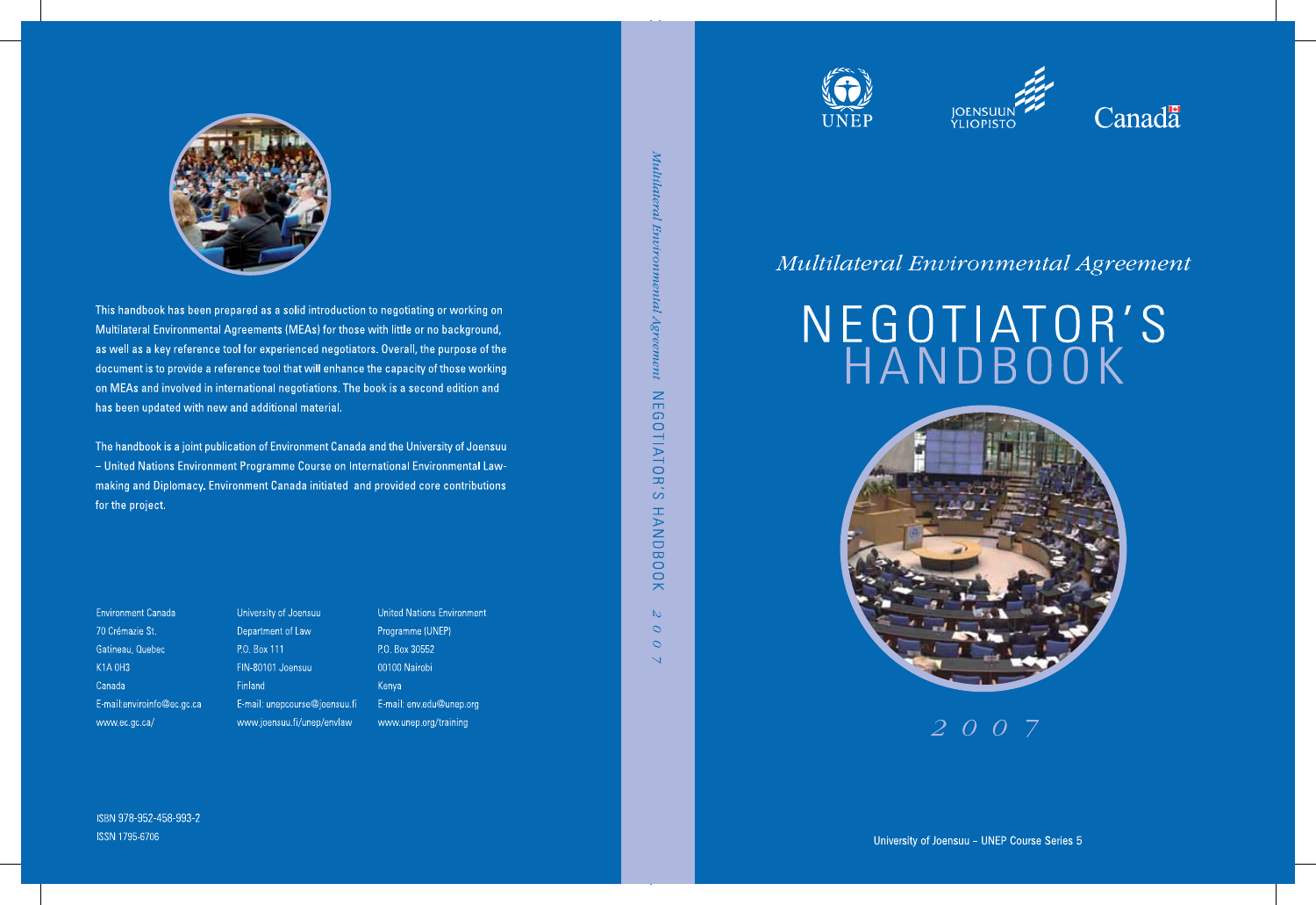# *Multilateral Environmental Agreement* **Negotiator's Handbook**

**Second Edition: 2007**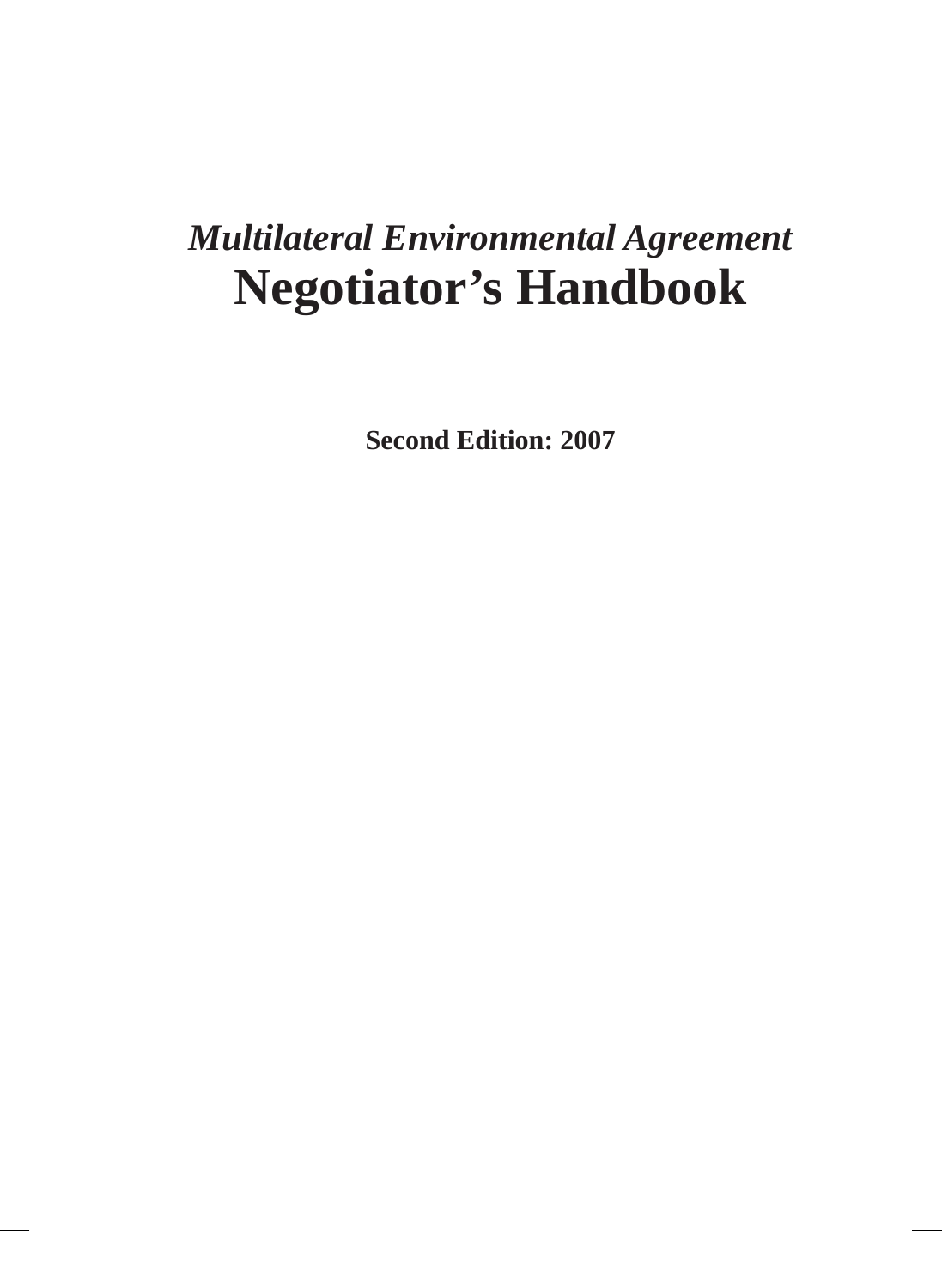|                            | University of Joensuu – UNEP Course Series 5                                                                                                                                                                                                                                                                                                                                                                             |
|----------------------------|--------------------------------------------------------------------------------------------------------------------------------------------------------------------------------------------------------------------------------------------------------------------------------------------------------------------------------------------------------------------------------------------------------------------------|
| Publisher                  | University of Joensuu<br>Department of Law<br>P.O.Box 111, FIN-80101 JOENSUU, FINLAND                                                                                                                                                                                                                                                                                                                                    |
| Contact                    | Joensuu University Library<br>P.O. Box 107, FIN-80101 JOENSUU, FINLAND<br>+358 13 251 2652, +358 13 251 4509<br>Tel.:<br>Fax: $+358132512691$<br>E-mail: joepub@joensuu.fi<br>http://www.joensuu.fi/unep/envlaw<br>United Nations Environment Programme (UNEP)<br>Division of Environmental Policy Development (DEPI)<br>P.O. Box 30552, 00100 Nairobi, Kenya<br>E-mail: envedu@unep.org<br>http://www.unep.org/training |
| <b>ISBN</b><br><b>ISSN</b> | 978-952-458-992-5<br>1795-6706                                                                                                                                                                                                                                                                                                                                                                                           |
| Cover Design               | Leea Wasenius                                                                                                                                                                                                                                                                                                                                                                                                            |
| Layout                     | Saarijärven Offset Oy                                                                                                                                                                                                                                                                                                                                                                                                    |
|                            | Saarijärven Offset, Saarijärvi 2007                                                                                                                                                                                                                                                                                                                                                                                      |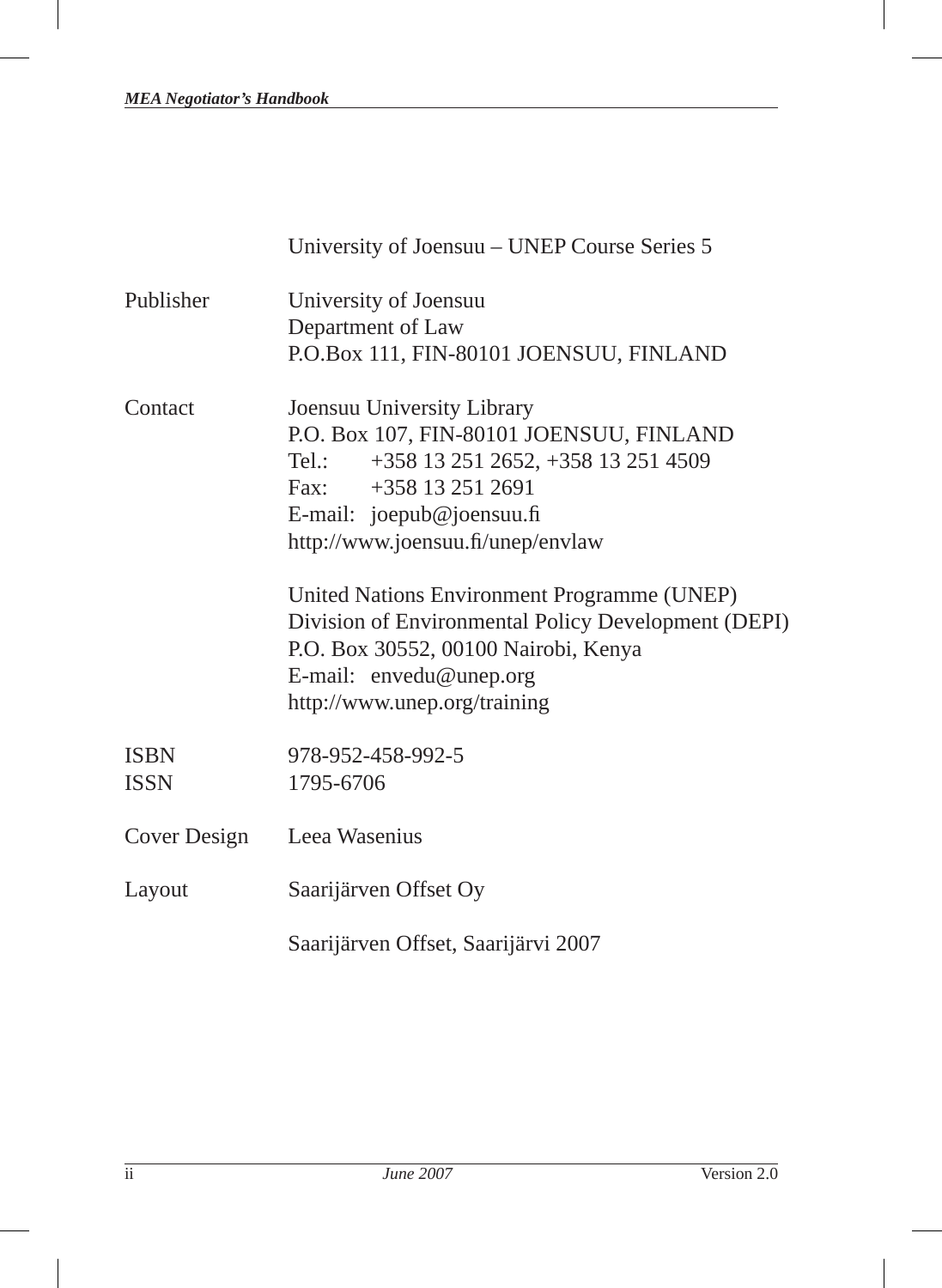# **Foreword**

The number of multilateral environmental agreements (MEAs) and institutions has grown steadily over the last few decades. The work taking place under these agreements and within these institutions is increasing in volume and specificity, and it is having an increasingly substantive impact, particularly as there is an increasing focus on practical implementation. More and more, officials from governments all over the world participate in international negotiations, whether in a bilateral, trilateral or multilateral context. We have, in partnership, developed the second edition of the *Multilateral Environmental Agreement Negotiator's Handbook* principally to respond to the need for a practical reference tool to assist in addressing the many complex challenges in such negotiations.

The handbook is a joint publication of Environment Canada and the University of Joensuu – United Nations Environment Programme Course on International Environmental Law-making and Diplomacy. Environment Canada initiated this project and provided core contributions for the main text. UNEP generously provided the glossary, as well as expert advice on the handbook as a whole. Essential contributions and advice also came from Foreign Affairs and International Trade Canada, the Canadian International Development Agency, and the University of Joensuu, Finland.

UNEP and the University of Joensuu signed an agreement of cooperation in 2003 designating the University of Joensuu a UNEP Partner University. Since 2004, UNEP and the University have jointly organized annual Courses on International Environmental Law-making and Diplomacy. In order to publish Course proceedings and other relevant material relating to international environmental law-making, the two institutions established the "University of Joensuu – UNEP Course Series." As an outcome of the fruitful co-operation with Environment Canada, UNEP and the University of Joensuu are delighted to include and publish this handbook in the Series.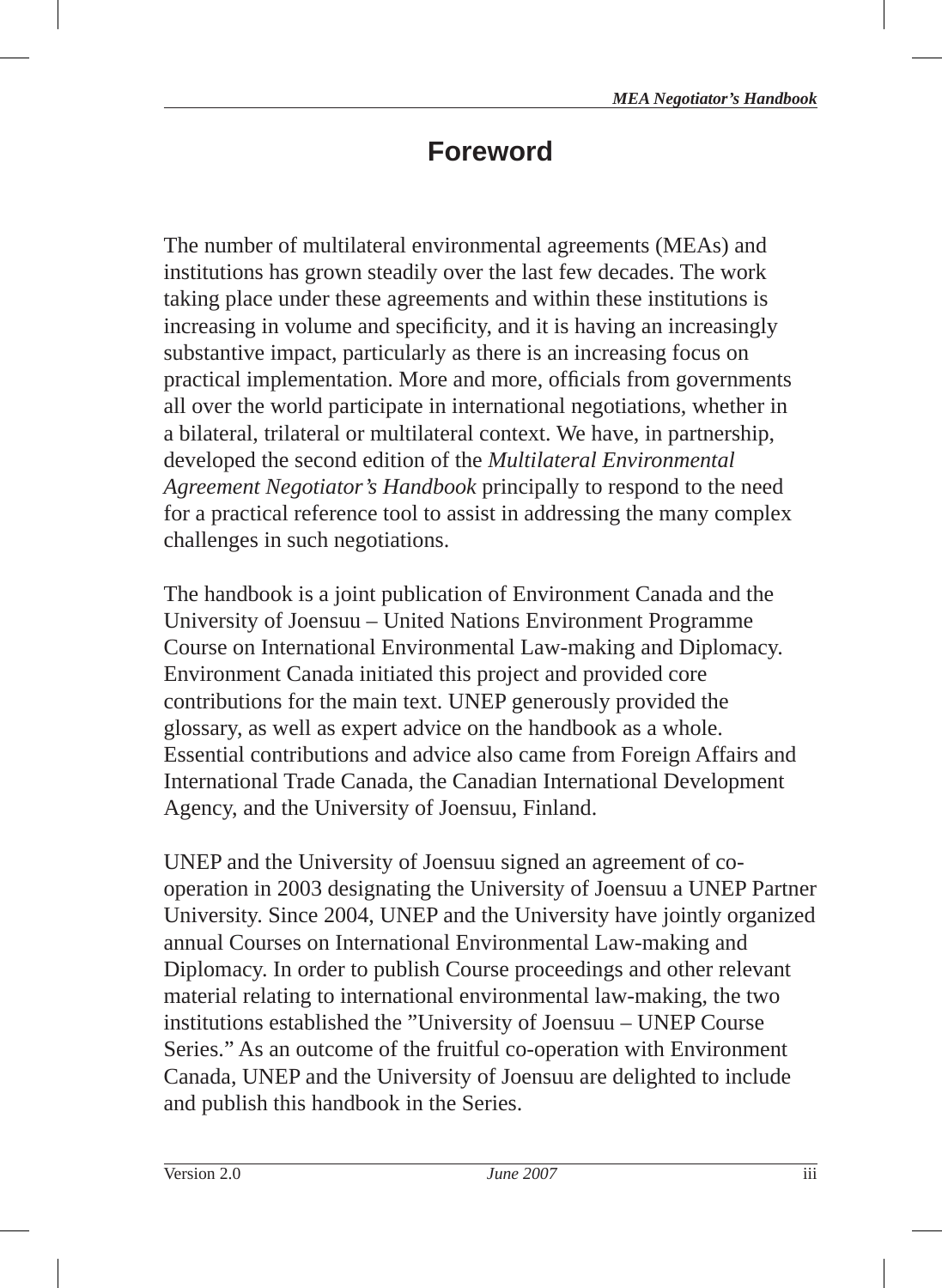#### *MEA Negotiator's Handbook*

The second edition of the handbook for negotiators is intended to add to and improve on what is already recognized as a very useful tool that will contribute to more efficient and effective preparation, participation and representation in international environmental negotiations and meetings. We very much hope that it will help Parties achieve better results, sooner.

Nicole Ladouceur Director General Multilateral and Bilateral Affairs Environment Canada

Achim Steiner UNEP Executive Director Under-Secretary-General of the United Nations

Professor Perttu Vartiainen Rector University of Joensuu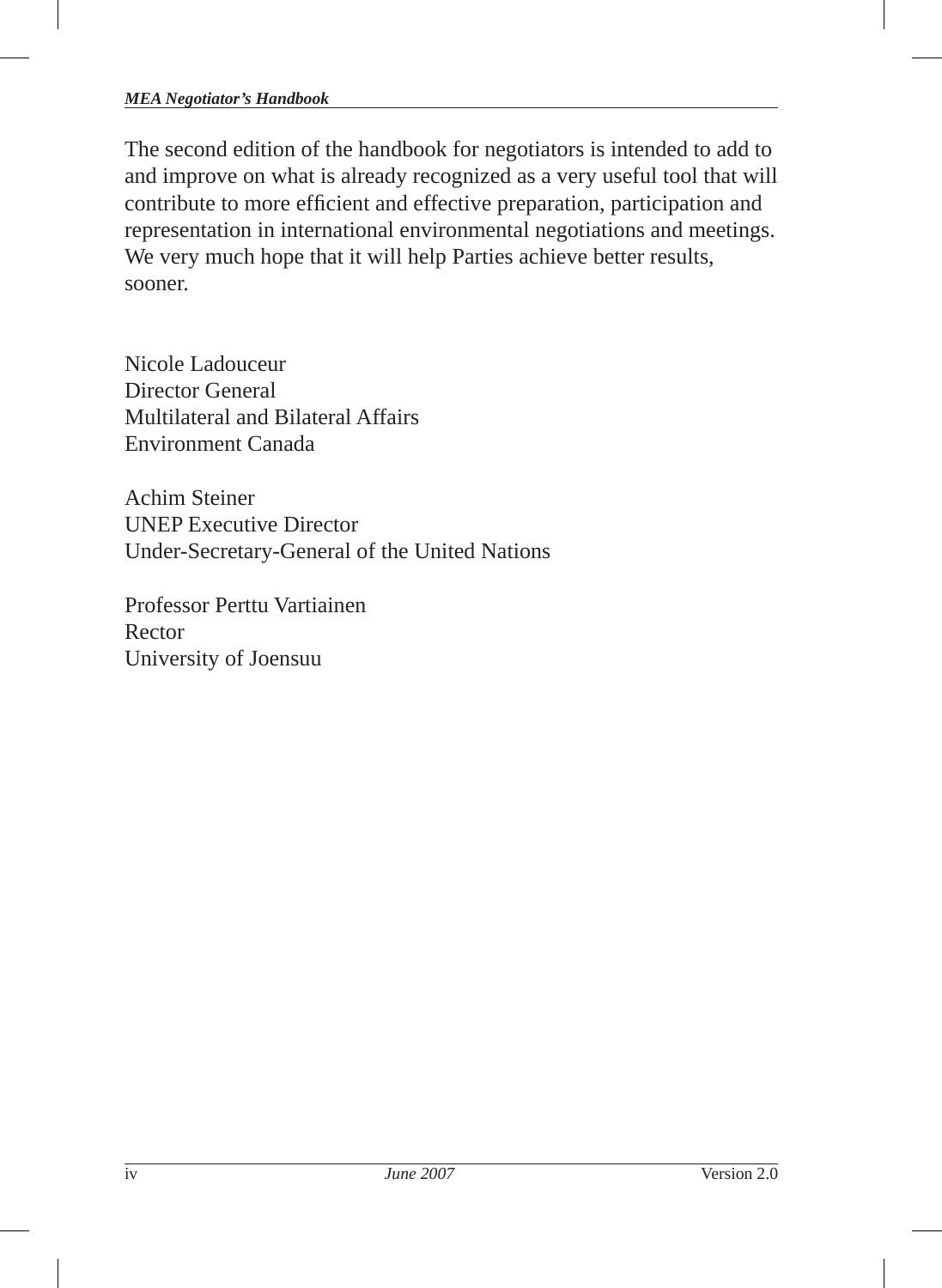# **Message from Maurice Strong**

It has now been more than three decades since representatives of 113 nations assembled in June 1972 for the United Nations Conference on the Human Environment (UNCHE), the Stockholm Conference. Stockholm was the first of the major global conferences. It was the beginning of a 'new journey of hope' where we put the environment firmly on the global agenda.

It strikes me that it would have been very helpful to have had access to this handbook back in 1972. At that time we still had to work out the ideas, tools and approaches you can now find in the following pages of this handbook. A year after Stockholm, action on environmental problems seemed marginal, and there was considerable scepticism about whether the multilateral system could meet our needs. Since then we have come a long way. We have achieved meaningful results on major environmental issues, and we have developed our decision-making and management systems so that we can go farther. MEAs have played a key role in this history.

This handbook reflects some of the important progress that we have made together. In the early 1970s, we lacked the concepts and the institutional arrangements necessary to manage the complex of interrelated social, economic and environmental issues. We needed to elaborate the international machinery required to take well-grounded decisions at the highest level. We now have both the conceptual framework and the procedural machinery we need. The principles and particulars of the system are laid out well in this handbook. But we need to keep working on them and through them, to effect real change. There is still much more to do.

If you are reading this book, you may have some idea of the immense challenges in front of you, and the vital importance of the work. Sometimes it may seem that the challenges are insurmountable. Certainly, when I was contemplating the offer to lead the Stockholm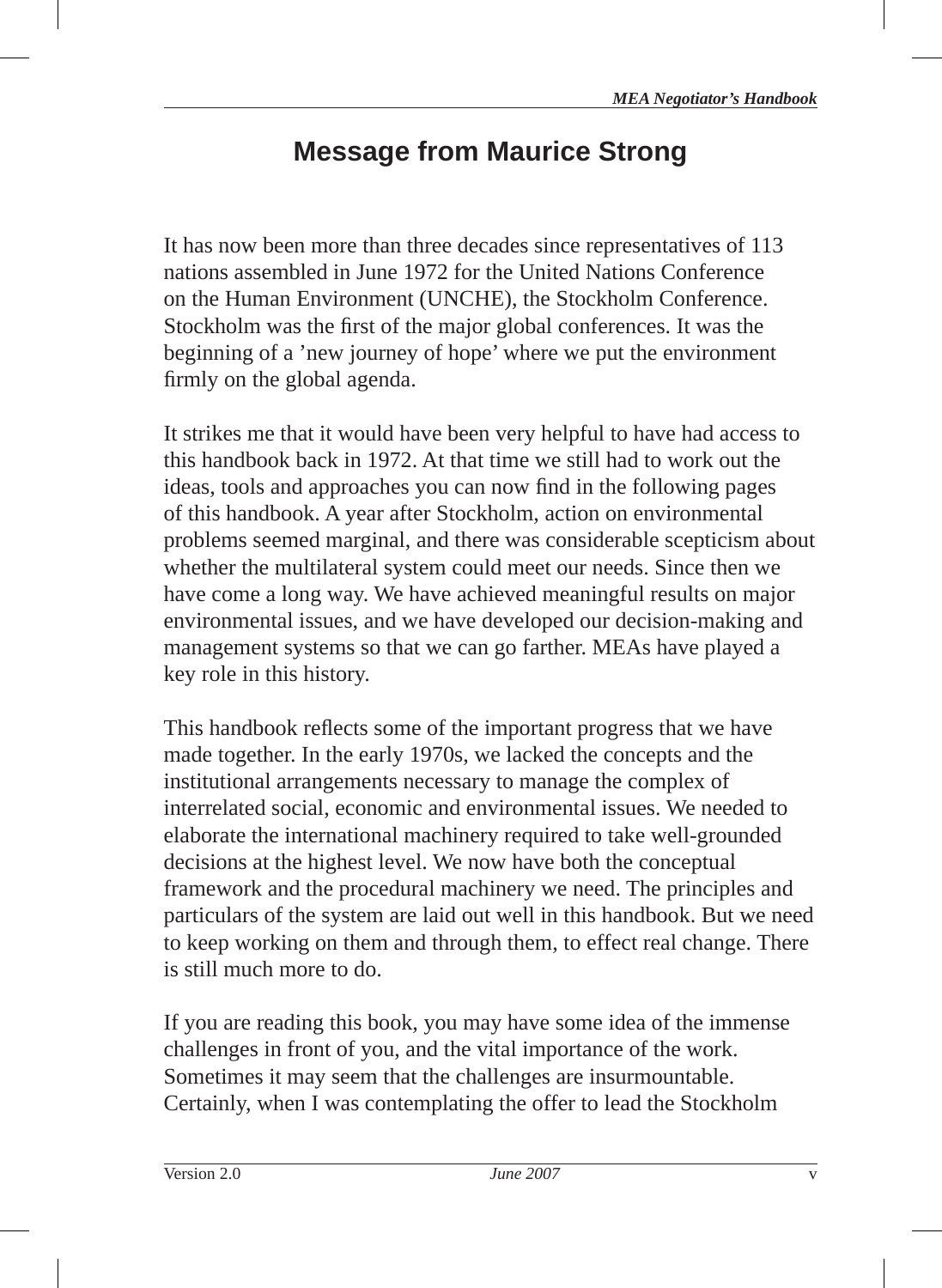#### *MEA Negotiator's Handbook*

Conference, many colleagues warned me that it was doomed to fail. Of course we did not 'save the world' in Stockholm - or Rio, or Johannesburg. No single conference can solve all of the problems that such meetings are inevitably asked to address.

A major international gathering offers exciting opportunities. It is the culmination of much preparatory work by many people, and they involve many separate important issues, which call for many difficult decisions. Often it comes down to an intense two weeks, or less. Inevitably, there is much left undone. This is partly attributable to the fact that we need to better organize ourselves to manage the underlying issues on a long-term basis. Partly it is attributable to the limits of the art of the possible, at any given time, in the multilateral context. Yet history reminds us that what is not possible today, may be inevitable tomorrow.

The Earth Summit in Rio de Janeiro provides a glimpse of what is possible. Never before had so many of the world's leaders come together in one place. They made the future of the planet a priority at the highest level. In Rio it also became increasingly clear that we need to find better ways of translating agreements into effective action at local, national and sectoral levels. At the World Summit on Sustainable Development in Johannesburg, the focus was on multi-sector collaboration, because it was understood that to be effective, we needed new kinds of partnerships. At the same time, we have been steadily developing the legal framework of MEAs to support progressive implementation and the further development of State-level commitments. The system is evolving, but State level leadership and authority is still indispensable. Ultimately, the two tracks should be mutually reinforcing.

The maxim 'Think globally, act locally' is only partly valid. In our time we need to act both globally and locally. This requires many different kinds of cooperation and compromise, much of which can only be achieved through difficult multilateral negotiations. But the mechanisms and tools we create in these discussions are not an end in themselves. MEAs are only legal instruments to achieve shared international environmental management and policy objectives.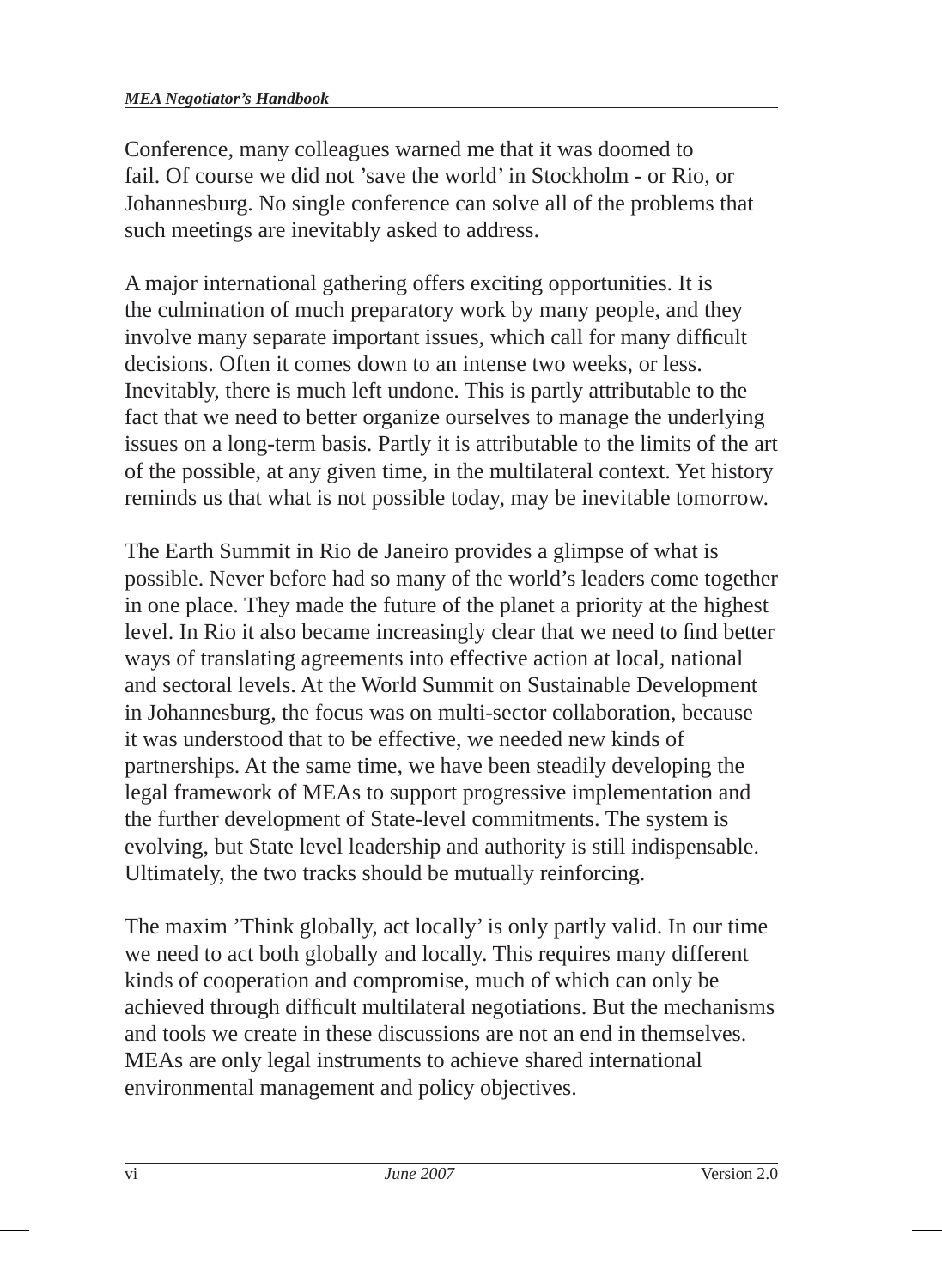To make progress towards the goals we set in these MEAs, we often need to take small practical steps, but we almost always need to manage a host of interrelated systematic relationships involving many stakeholders, including business, industry and civil society. Some of the most important relationships have to do with the link between the environment and the economy, particularly in the context of both developing countries and countries with economies in transition.

I firmly believe that this is not a zero-sum game, where gains on one side can come only with losses for the other. As Indira Ghandi said in Stockholm, 'Poverty is the worst form of pollution.' Conversely, sustainable economic development is the only way we can provide for effective environmental protection. We must strive for the dynamic balance of sustainability, which is difficult enough to describe, yet imperative to manage.

I am convinced that the prospects for the future of the global environment and humanity will be determined, perhaps decisively, by what we do, or fail to do in our generation. Depending upon how we use the knowledge and capacities we have, we can make the transition to a sustainable future. To be successful, we must be guided by our shared human values. On this point, it gives me some satisfaction to see the practical wisdom and simple values captured in this handbook, as it reflects the approaches and practices we have developed so far, as a global community, working together over time. The agreements and systems we have created may be complex, but there are simple common threads that hold them together.

In conclusion, I believe that we can and must shape a peaceful, sustainable and equitable future for humanity and the planet. MEAs are an important tool for us in this most worthy of endeavours. I wish you success in your efforts, both to promote the specific interests you represent, and to advance our common interests in sustainability and the environment.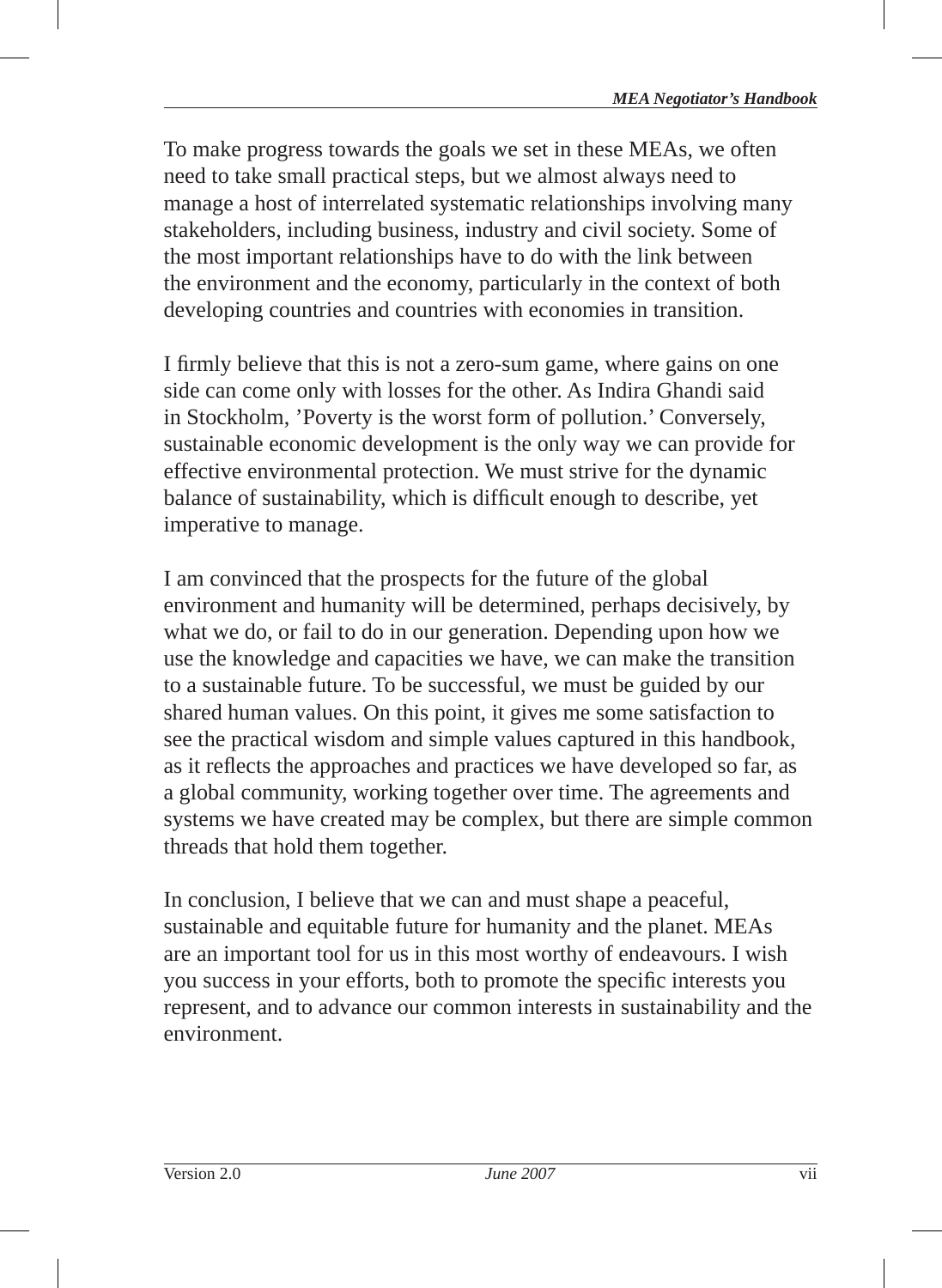# **Introduction**

In the *Millennium Report*, the Secretary-General of the United Nations highlighted that "Support for the rule of law would be enhanced if countries signed and ratified international treaties and conventions", but that many countries are unable to engage effectively owing to "the lack of the necessary expertise and resources." This handbook is intended, among other things, to respond to the need identified by the Secretary-General. In addition, it should be useful for negotiators working in other contexts, such as non-legally-binding instruments, including ministerial declarations.

The handbook was prepared as a practical introduction to negotiating or working on Multilateral Environmental Agreements (MEAs) for those with little or no background, as well as a key reference tool for experienced negotiators. While the coverage of the subject matter is relatively broad, depth and detail are limited. It contains pertinent technical information in an accessible format, making no assumptions about the reader has any specific knowledge. But it is not written in 'plain language'. On the contrary, useful technical language is provided, used in context, and set out in a new glossary. The glossary, contributed by UNEP, is a major addition to this edition. The second edition also contains several new sections and many revisions.

Increasingly, the work in the international environmental field is focused on implementation, more than on the development of landmark agreements. And it is, moreover, clear that this work must be ongoing. That is, while we can point to key milestones, MEAs are tools for managing relationships with the environment, for which there is increasing need. To deliver environmental results for the world, we need to continue to negotiate practical issues and technical rules for implementation of existing agreements, as well as to address gaps and promote synergies.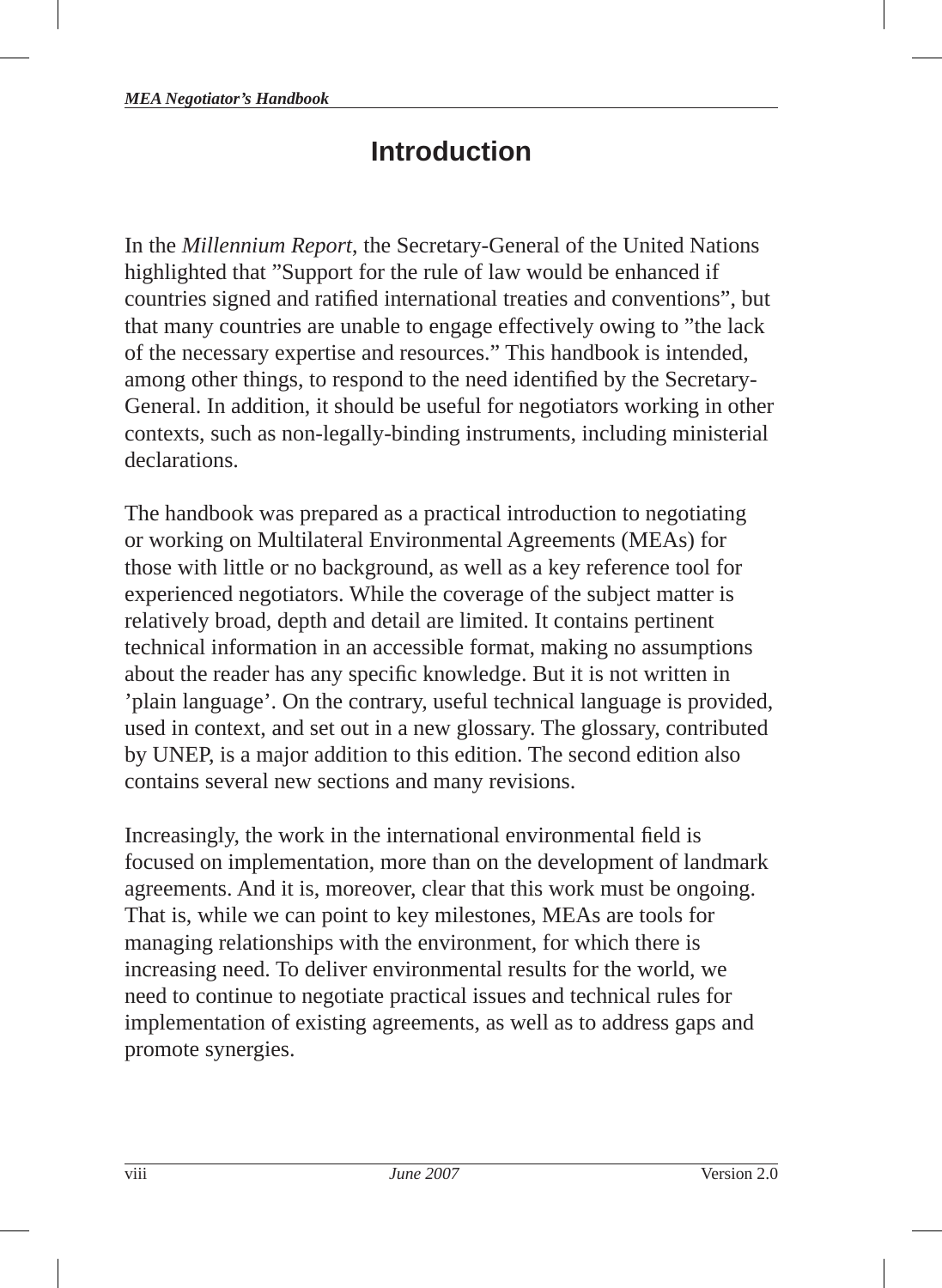The handbook begins with a brief history of MEAs and major conferences. It lays out the elements of MEAs, common provisions and how they work together; reviews the rules of the game, from the basics of treaty law to rules of procedure and finance; gives an overview of the playing field and the players, looks at structures and roles; provides approaches to drafting and strategic issues; surveys international cooperation issues; provides a synthesis perspective, looks at a typical day in negotiations, negotiation products, then a checklist and reference tools, including the new glossary.

This handbook is available, in both English and French, in bound form for limited distribution, as well as on the internet at

http://www.unep.org/DEC/Information\_Resources/Publications.asp, at http://www.joensuu.fi/unep/envlaw/, and at

http://unfccc.int/essential\_background/background\_publications htmlpdf/items/2625.php.

It was designed with a modular approach so that it can also easily be kept in a three-ring binder, and so that additions are easily made. It is intended to be a living document, with periodic additions and updates. You are invited to make suggestions for further improvement. Please contact the Division of Environmental Conventions, UNEP; or, the Department of Law, University of Joensuu with comments, suggestions or inquiries (see Electronic Resources for coordinates).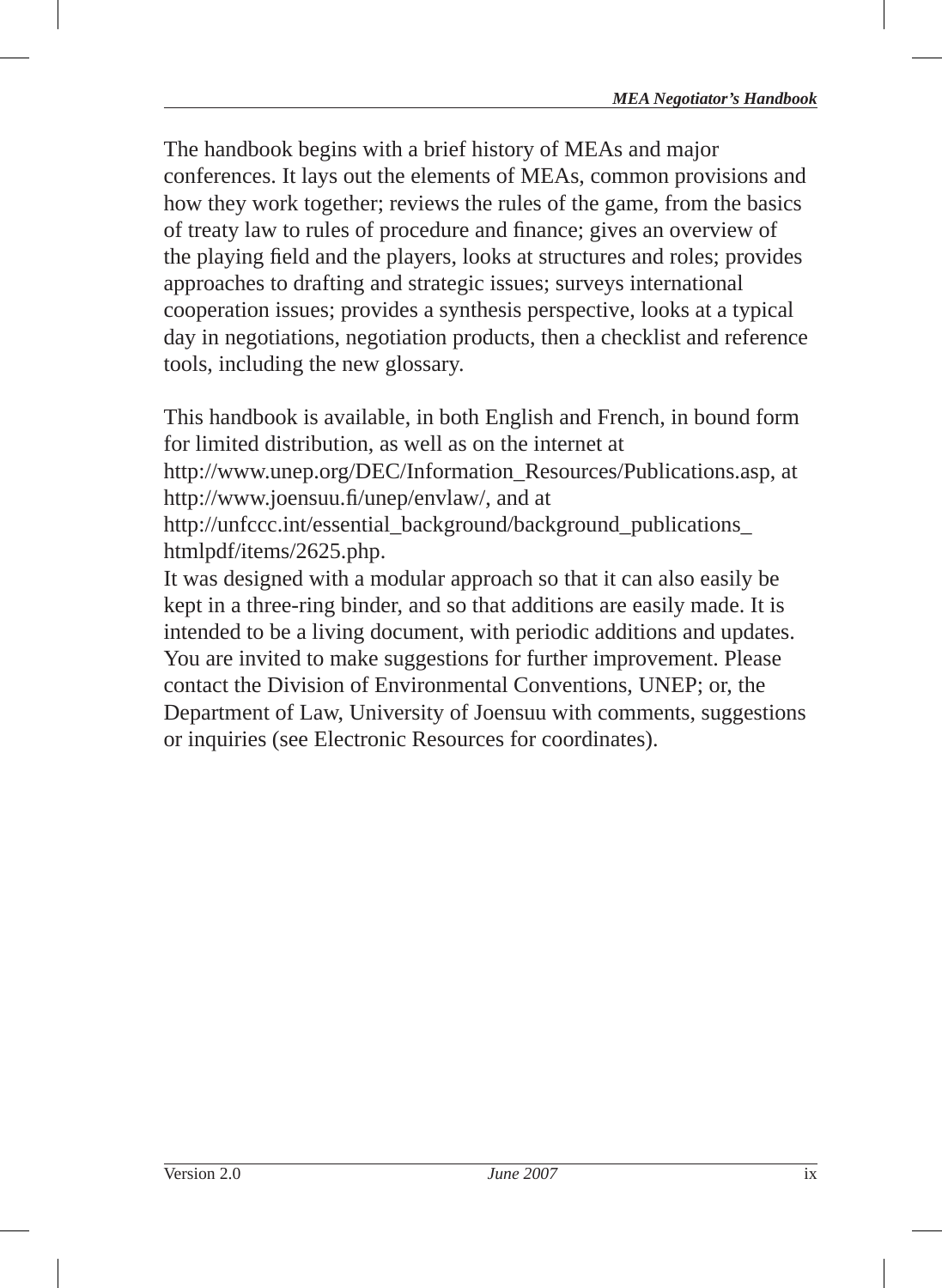# **Acknowledgements**

The *MEA Negotiator's Handbook* is a joint publication of Environment Canada and the University of Joensuu – United Nations Environment Programme course on International Environmental Law-making and Diplomacy. Environment Canada initiated this project, provided core substantive contributions, considerable expertise and funding for the development of the handbook. Essential contributions and advice also came from Foreign Affairs Canada and the Canadian International Development Agency.

Key individual contributions came from Cam Carruthers, editor and contributing author, United Nations Climate Change Secretariat; Yves Le Bouthillier, lead author, University of Ottawa; Anne Daniel, contributing author, Environment Canada; Johannah Bernstein and Désirée McGraw, contributing authors. In addition, Elizabeth Maruma Mrema, the Division of Environmental Conventions, UNEP; Tuomas Kuokkanen, Marko Berglund and Tuula Kolari, University of Joensuu; Maria Socorro Manguiat, United Nations Climate Change Secretariat; and Sylvie Côté, Environment Canada, have provided input and comments to the draft manuscript. The photographs on the cover of the Handbook are courtesy of International Institute for Sustainable Development.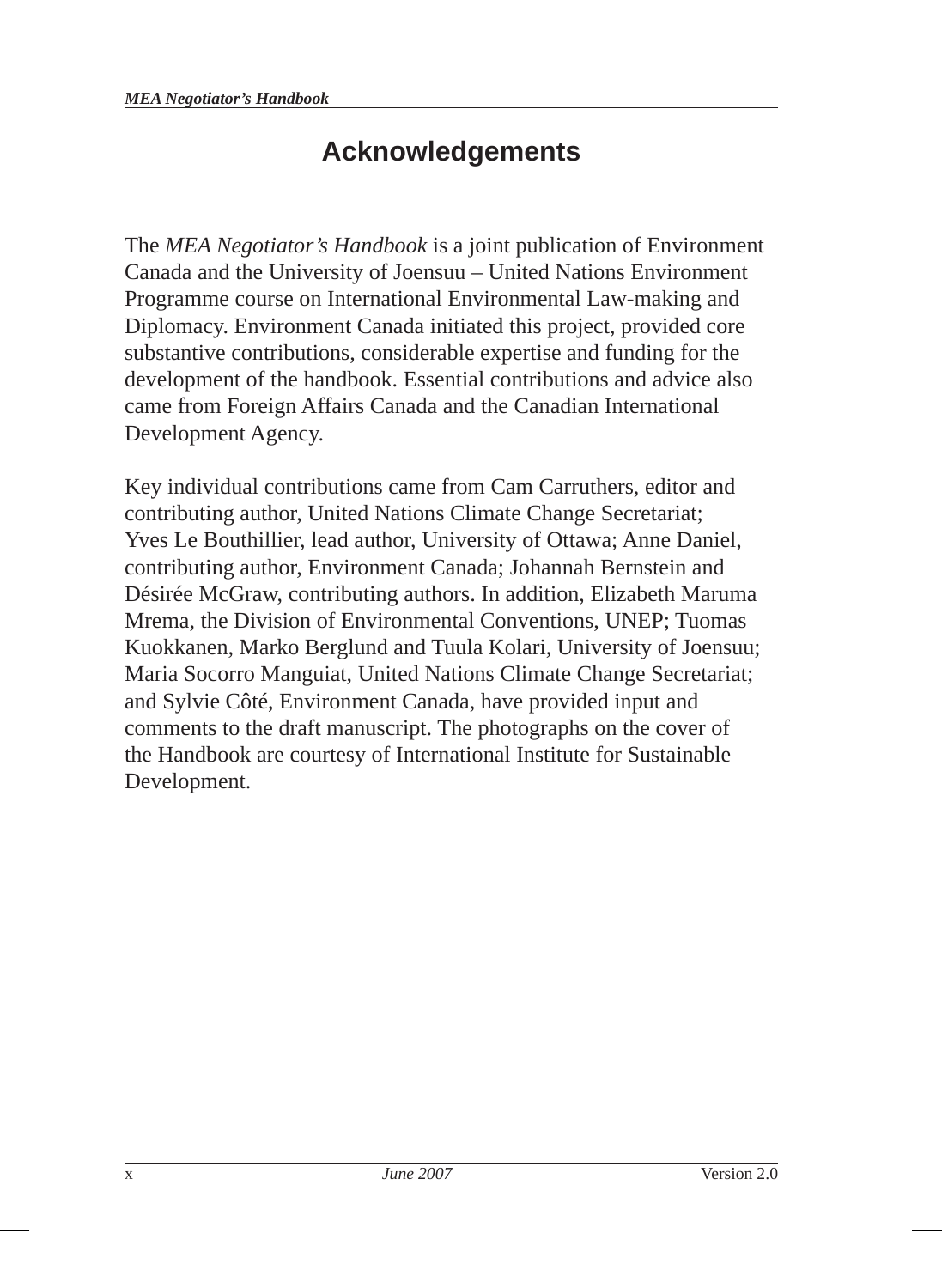# **Twelve essentials**

- 1. Representing your country in a multilateral negotiation is a serious undertaking and a major responsibility, not to be entered into lightly.
- 2. Prepare as much as possible to understand the subject of the negotiations, your country's interests, and the interests of other countries. Learn about the forum and its rules of procedure, both formal and informal.
- 3. Support the process and participate constructively even in difficult situations. Unwarranted obstructionism can undermine the whole system.
- 4. Look for the win-win situations, and look for opportunities to support countries with different interests where possible. Their support may be needed in the future.
- 5. Treat other participants courteously and honestly. Good relationships and trust are invaluable assets, particularly when thinking about the long term. Humour and diplomacy can be very persuasive.
- 6. Focus on substantive objectives and be flexible on wording when your instructions allow. Focus on the interests of your country and other countries, rather than positions, to make progress.
- 7. In a session, when concerned and in doubt, request square brackets around the text in question, and allow discussion to move on . However, brackets should not be used lightly, as discussion of brackets can consume valuable negotiation time.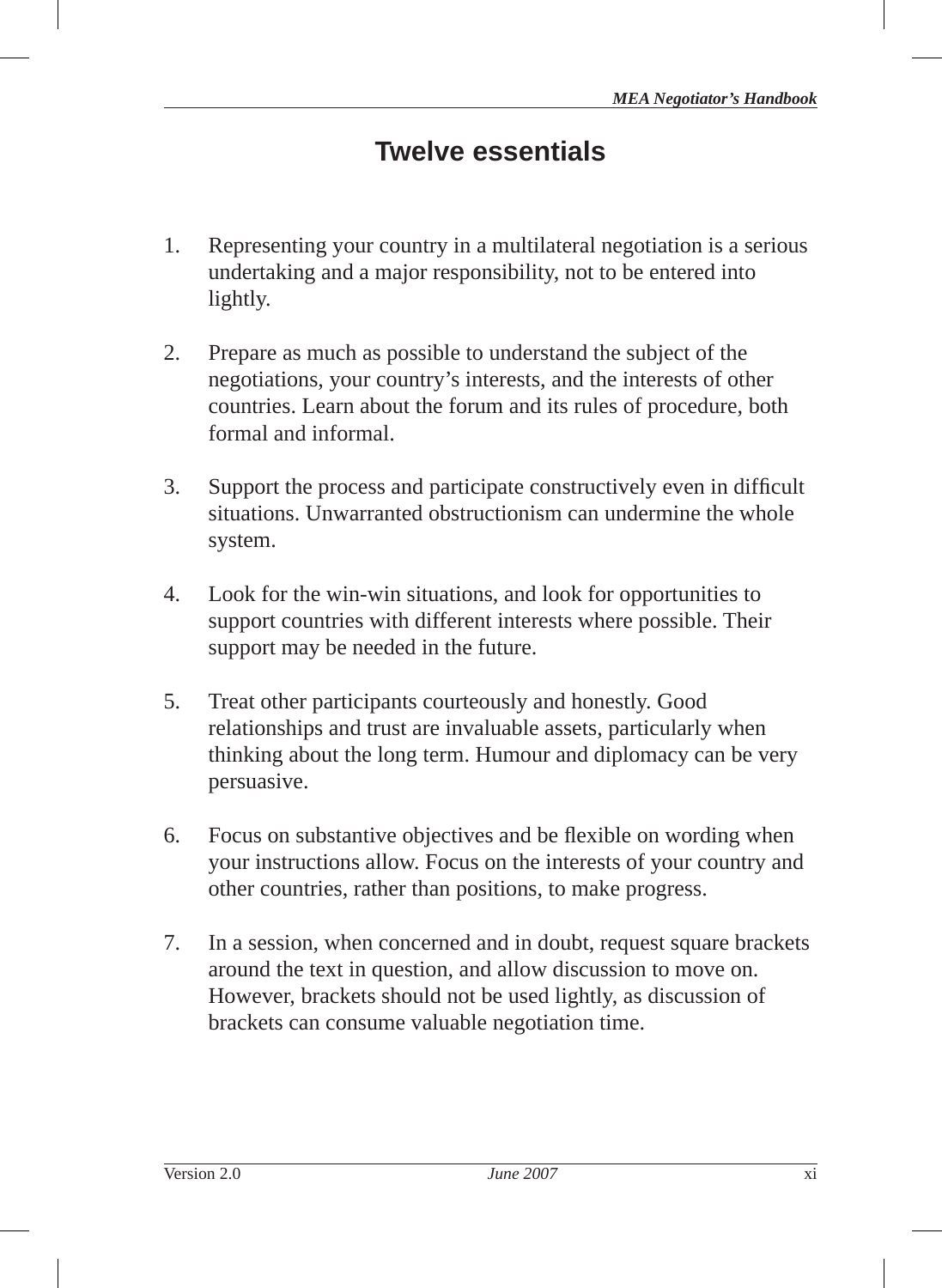- 8. A workshop or informal group may help to resolve an impasse. More information and deeper understanding of the issues are sometimes the only way to move forward.
	- 9. Responsible judgment is essential. Think twice before deciding to act or not to act.
- 10. Listen carefully to what is said and, just as importantly, to what is not said.
- 11. Prepare carefully for interventions, with a clear focus on objectives. Prioritize interests, and focus the number and length of interventions accordingly. Brevity and restraint are appreciated and are often very effective in winning support from others.
- 12. Be prepared for practical necessities, including alternative transportation, alternative meals, and local currency (small denominations!). Carrying simple food and a bottle of water is a good idea. Eat when possible – a negotiator's life is unpredictable, and meals do not always happen when planned!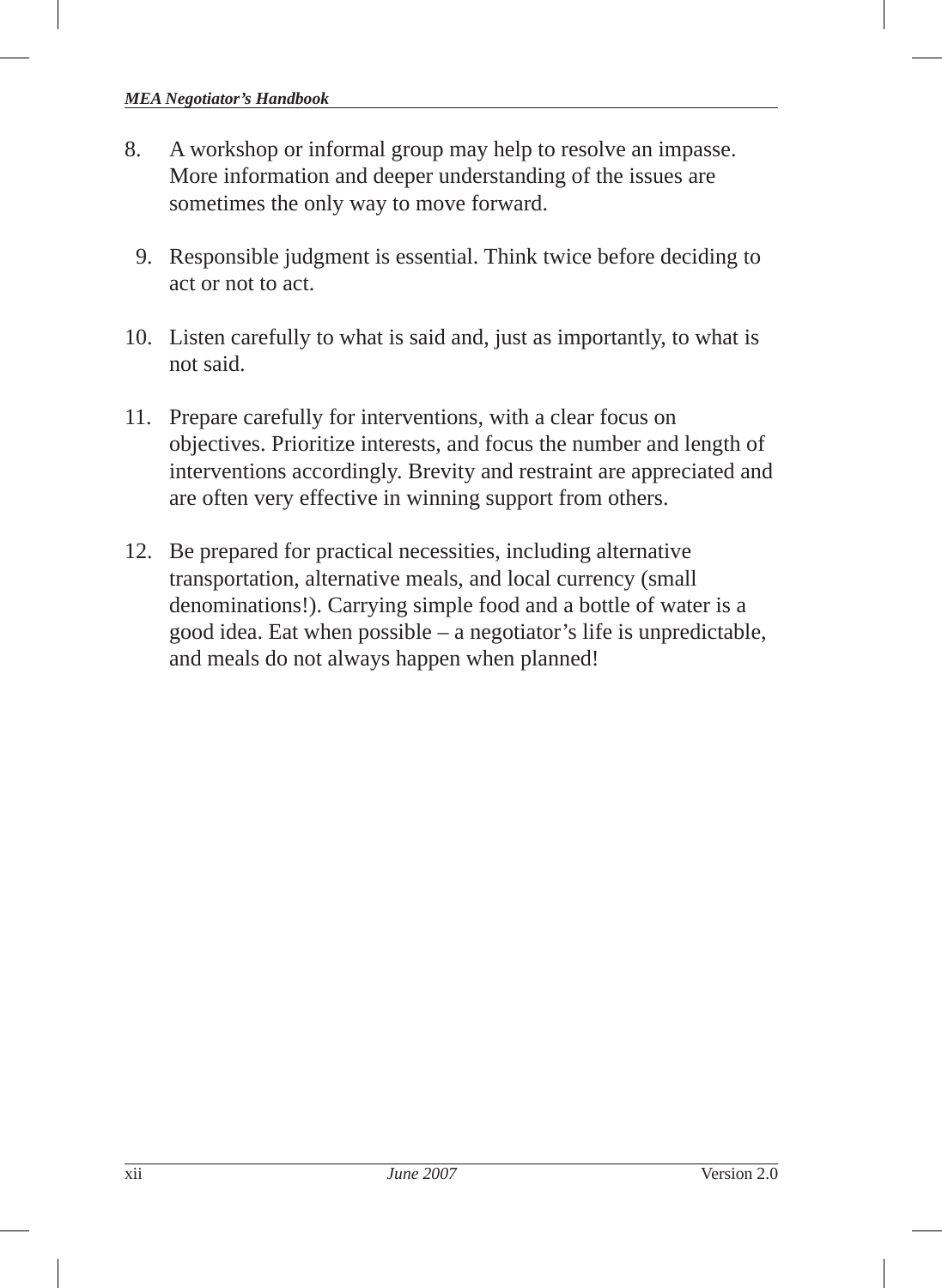# **Short Table of Contents**

| 1.          |  |                                                         |  |  |  |
|-------------|--|---------------------------------------------------------|--|--|--|
|             |  |                                                         |  |  |  |
| 2.          |  |                                                         |  |  |  |
|             |  |                                                         |  |  |  |
|             |  |                                                         |  |  |  |
|             |  |                                                         |  |  |  |
|             |  |                                                         |  |  |  |
| 3.          |  |                                                         |  |  |  |
|             |  |                                                         |  |  |  |
|             |  |                                                         |  |  |  |
|             |  |                                                         |  |  |  |
|             |  |                                                         |  |  |  |
|             |  |                                                         |  |  |  |
|             |  |                                                         |  |  |  |
|             |  |                                                         |  |  |  |
|             |  |                                                         |  |  |  |
| $4_{\cdot}$ |  |                                                         |  |  |  |
|             |  |                                                         |  |  |  |
|             |  |                                                         |  |  |  |
|             |  |                                                         |  |  |  |
| 5.          |  |                                                         |  |  |  |
|             |  |                                                         |  |  |  |
|             |  |                                                         |  |  |  |
|             |  |                                                         |  |  |  |
| 6.          |  |                                                         |  |  |  |
|             |  |                                                         |  |  |  |
|             |  |                                                         |  |  |  |
|             |  | 6.3. ANNEX C – Overview of selected MEAs – features and |  |  |  |
|             |  |                                                         |  |  |  |
|             |  |                                                         |  |  |  |
|             |  |                                                         |  |  |  |
|             |  |                                                         |  |  |  |
|             |  |                                                         |  |  |  |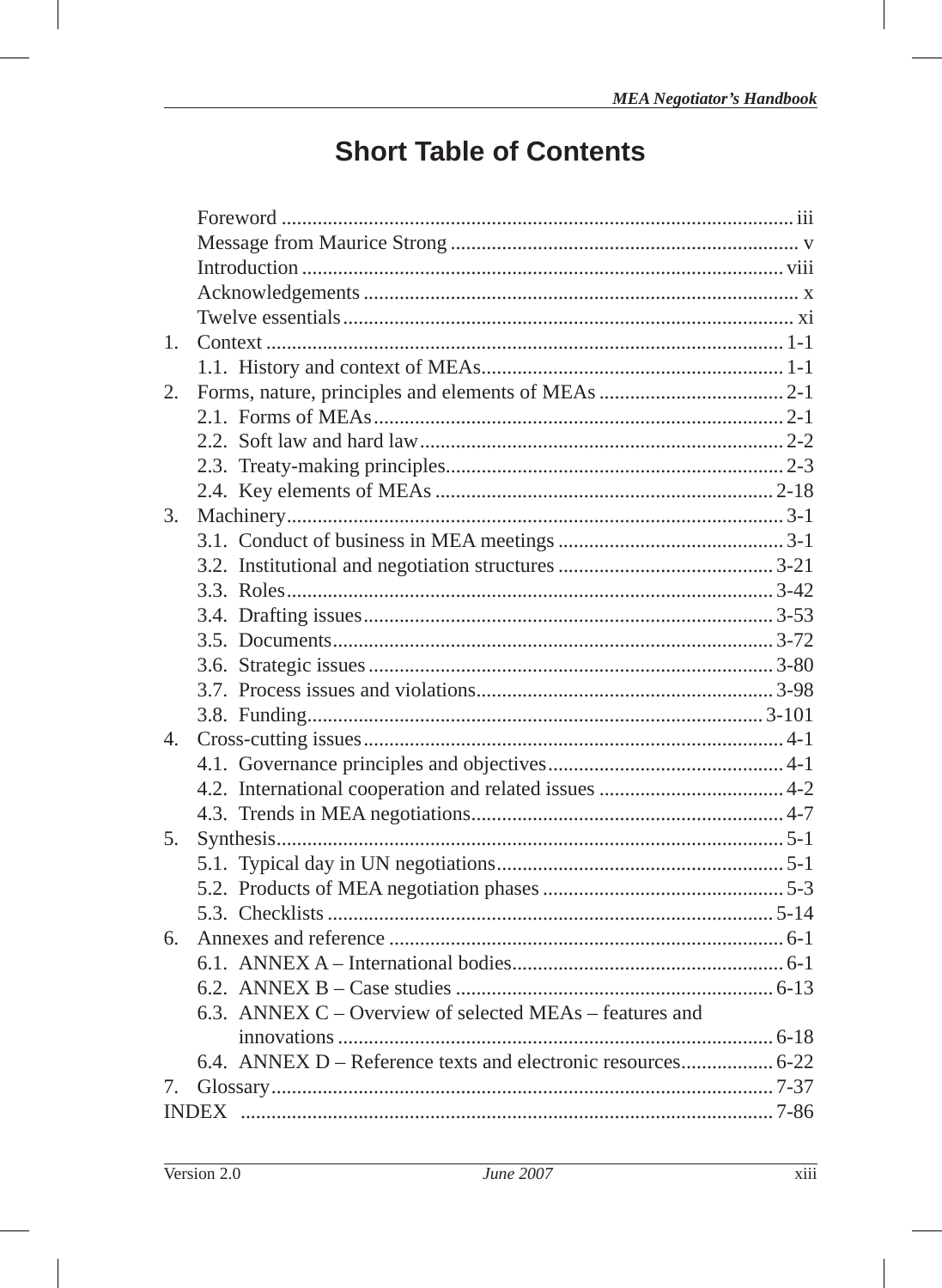# **Detailed Table of Contents**

| $1_{\cdot}$                                                           |  |        |                        |                                                |  |
|-----------------------------------------------------------------------|--|--------|------------------------|------------------------------------------------|--|
|                                                                       |  |        |                        |                                                |  |
|                                                                       |  |        |                        |                                                |  |
|                                                                       |  |        |                        |                                                |  |
|                                                                       |  |        | 1.1.1.2.               |                                                |  |
|                                                                       |  |        | 1.1.1.3.               | The World Summit on Sustainable Development of |  |
|                                                                       |  |        |                        |                                                |  |
|                                                                       |  |        |                        |                                                |  |
|                                                                       |  |        | 1.1.1.4.               | Growth of law-making in international          |  |
|                                                                       |  |        |                        |                                                |  |
|                                                                       |  |        |                        |                                                |  |
|                                                                       |  |        | 2.1. Forms of MEAs 2-1 |                                                |  |
|                                                                       |  |        |                        |                                                |  |
|                                                                       |  |        |                        |                                                |  |
|                                                                       |  |        |                        |                                                |  |
|                                                                       |  |        |                        |                                                |  |
|                                                                       |  |        |                        |                                                |  |
|                                                                       |  |        |                        |                                                |  |
| Ratification, accession, acceptance, approval or definitive<br>2.3.4. |  |        |                        |                                                |  |
|                                                                       |  |        |                        |                                                |  |
|                                                                       |  | 2.3.5. |                        |                                                |  |
|                                                                       |  | 2.3.6. |                        |                                                |  |
|                                                                       |  | 2.3.7. |                        |                                                |  |
|                                                                       |  | 2.3.8. |                        |                                                |  |
|                                                                       |  | 2.3.9. |                        |                                                |  |
|                                                                       |  |        |                        |                                                |  |
|                                                                       |  |        |                        |                                                |  |
|                                                                       |  |        |                        |                                                |  |
|                                                                       |  |        |                        |                                                |  |
|                                                                       |  |        |                        |                                                |  |
|                                                                       |  |        |                        |                                                |  |
|                                                                       |  |        |                        |                                                |  |
|                                                                       |  |        |                        |                                                |  |
|                                                                       |  |        |                        |                                                |  |
|                                                                       |  |        |                        |                                                |  |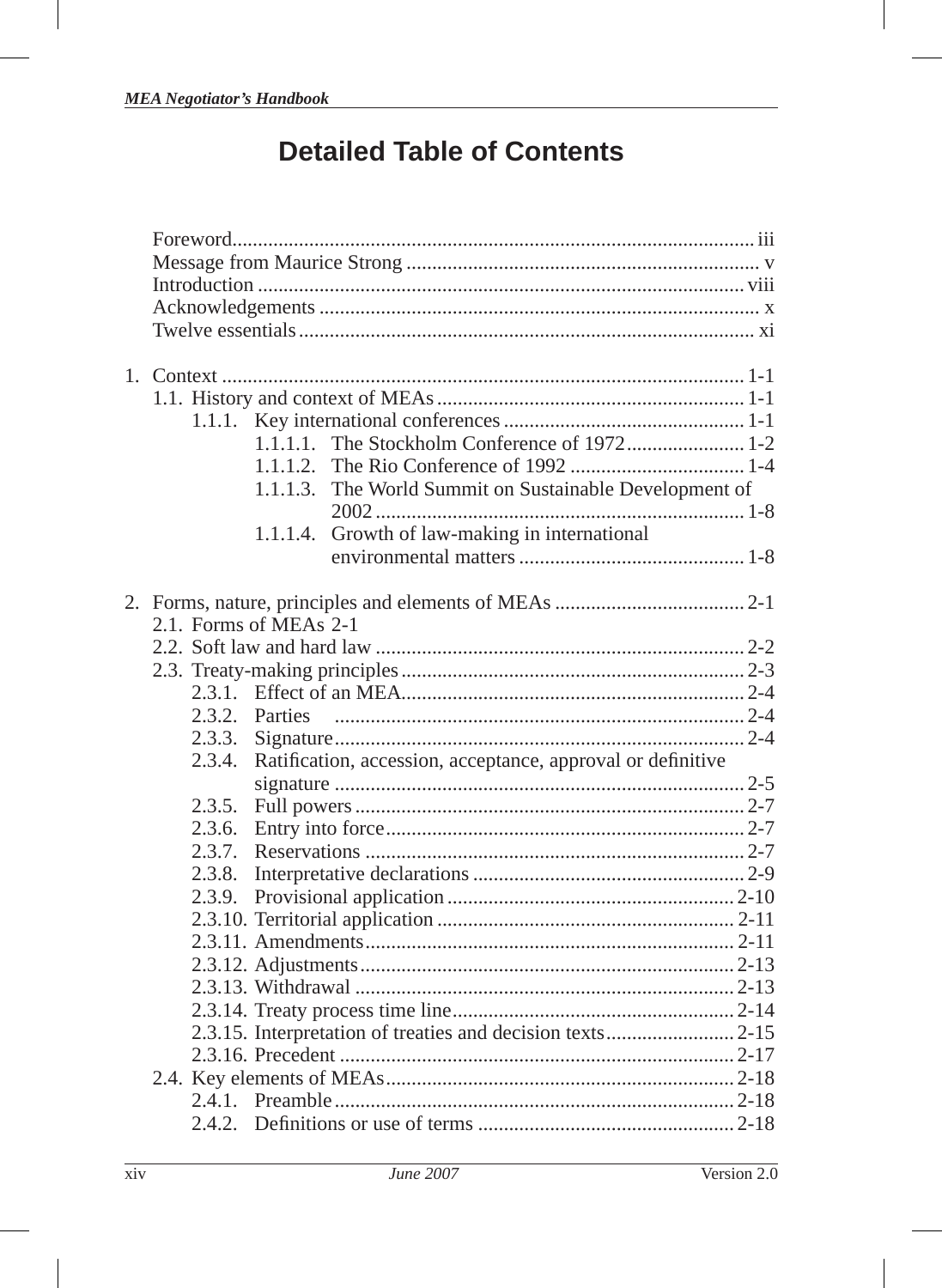| 2.4.3. |          |                                                                 |  |
|--------|----------|-----------------------------------------------------------------|--|
| 2.4.4. |          |                                                                 |  |
| 2.4.5. |          |                                                                 |  |
| 2.4.6. |          |                                                                 |  |
| 2.4.7. |          |                                                                 |  |
| 2.4.8. |          |                                                                 |  |
| 2.4.9. |          | Conference of the Parties (COP) / Meeting of the Parties        |  |
|        |          |                                                                 |  |
|        |          |                                                                 |  |
|        |          |                                                                 |  |
|        |          | 2.4.12. Compliance, communication and reporting 2-21            |  |
|        |          |                                                                 |  |
|        |          |                                                                 |  |
|        |          |                                                                 |  |
|        |          |                                                                 |  |
|        |          |                                                                 |  |
|        |          |                                                                 |  |
|        |          |                                                                 |  |
| 3.1.1. |          |                                                                 |  |
|        |          |                                                                 |  |
|        | 3.1.1.2. |                                                                 |  |
|        | 3.1.1.3. |                                                                 |  |
|        | 3.1.1.4. |                                                                 |  |
|        | 3.1.1.5. |                                                                 |  |
|        | 3.1.1.6. |                                                                 |  |
|        | 3.1.1.7. |                                                                 |  |
|        | 3.1.1.8. |                                                                 |  |
|        | 3.1.1.9. |                                                                 |  |
|        |          |                                                                 |  |
|        |          |                                                                 |  |
|        |          |                                                                 |  |
|        |          | 3.1.1.13. Amendments to the rules of procedure 3-10             |  |
|        |          | 3.1.1.14. Decision-making, voting and explanation of vote       |  |
|        |          |                                                                 |  |
|        |          |                                                                 |  |
|        |          |                                                                 |  |
|        |          |                                                                 |  |
|        |          | 3.1.1.18. Rectification of textual errors including translation |  |
|        |          |                                                                 |  |
| 3.1.2. |          |                                                                 |  |
|        |          |                                                                 |  |
|        |          |                                                                 |  |
|        |          |                                                                 |  |
|        |          |                                                                 |  |
|        |          |                                                                 |  |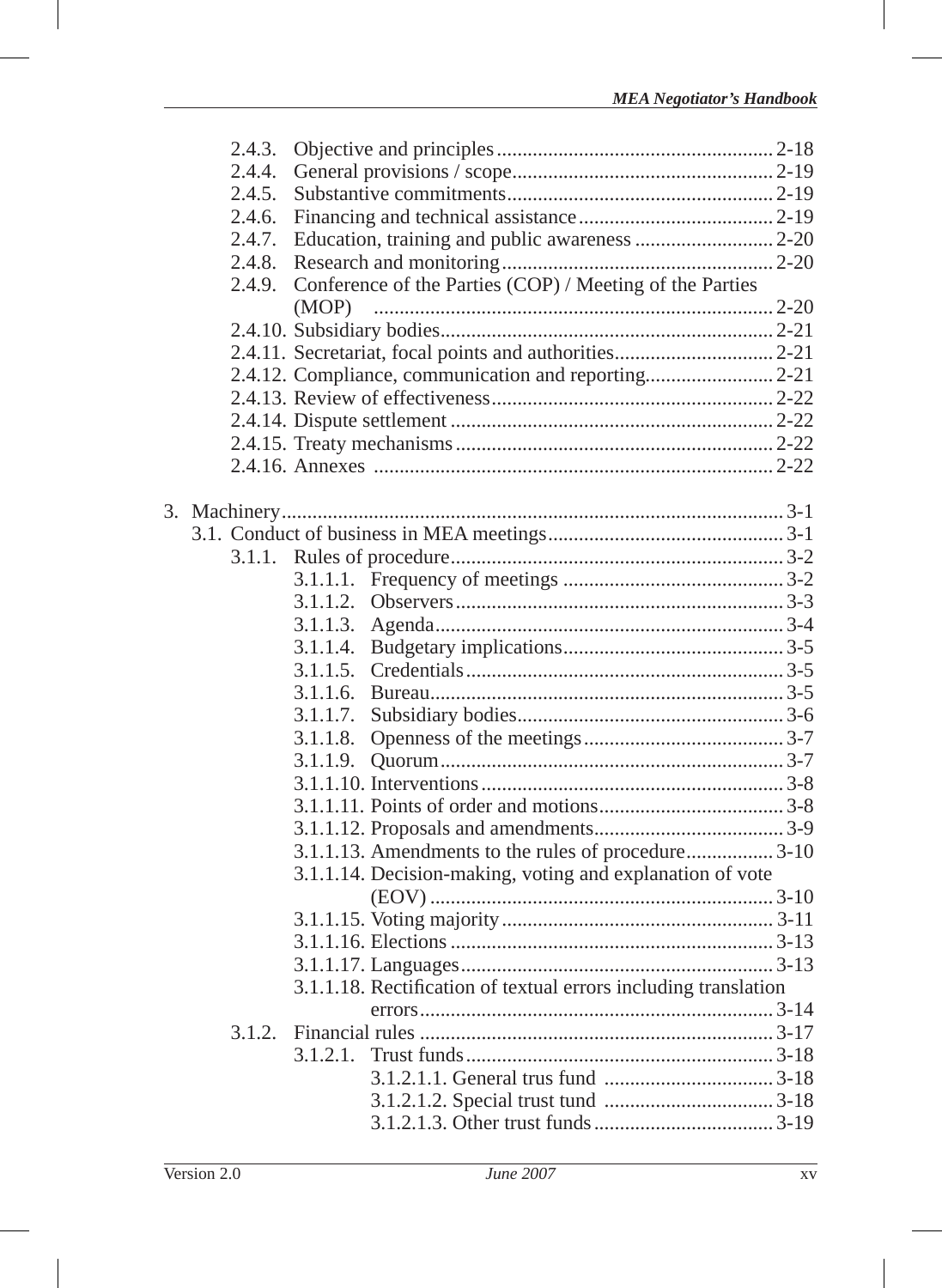|            | 3.1.2.2. |                                                          |  |
|------------|----------|----------------------------------------------------------|--|
|            | 3.1.2.3. |                                                          |  |
|            | 3.1.2.4. |                                                          |  |
|            | 3.1.2.5. |                                                          |  |
|            | 3.1.2.6. |                                                          |  |
|            | 3.1.2.7. |                                                          |  |
|            |          |                                                          |  |
| 3.2.1.     |          | Institutional structure provided for in conventions 3-21 |  |
|            | 3.2.1.1. |                                                          |  |
|            | 3.2.1.2. |                                                          |  |
|            | 3.2.1.3. |                                                          |  |
|            | 3.2.1.4. | Depositary and authoritative citations  3-28             |  |
|            | 3.2.1.5. |                                                          |  |
|            | 3.2.1.6. |                                                          |  |
|            |          |                                                          |  |
|            |          |                                                          |  |
|            |          |                                                          |  |
|            |          |                                                          |  |
|            |          |                                                          |  |
|            |          |                                                          |  |
|            |          |                                                          |  |
|            |          |                                                          |  |
|            | 3.2.2.1. |                                                          |  |
|            | 3.2.2.2. |                                                          |  |
|            |          |                                                          |  |
|            |          | 3.2.2.2.2. Least developed countries  3-36               |  |
|            |          | 3.2.2.2.3. Countries with economies in transition 3-37   |  |
|            |          | 3.2.2.2.4. Developed country parties 3-37                |  |
|            |          |                                                          |  |
| 3.3. Roles |          |                                                          |  |
| 3.3.1.     |          |                                                          |  |
| 3.3.2.     |          |                                                          |  |
| 3.3.3.     | Chair    |                                                          |  |
|            | 3.3.3.1. | Chair (or President) of the INC or the COP  3-45         |  |
|            |          |                                                          |  |
|            |          |                                                          |  |
|            |          |                                                          |  |
|            |          | 3.3.3.1.4. Functions during negoation of a draft         |  |
|            |          |                                                          |  |
|            | 3.3.3.2. |                                                          |  |
| 3.3.4.     | Bureau   |                                                          |  |
|            | 3.3.4.1. |                                                          |  |
|            | 3.3.4.2. |                                                          |  |
| 3.3.5.     |          |                                                          |  |
|            |          |                                                          |  |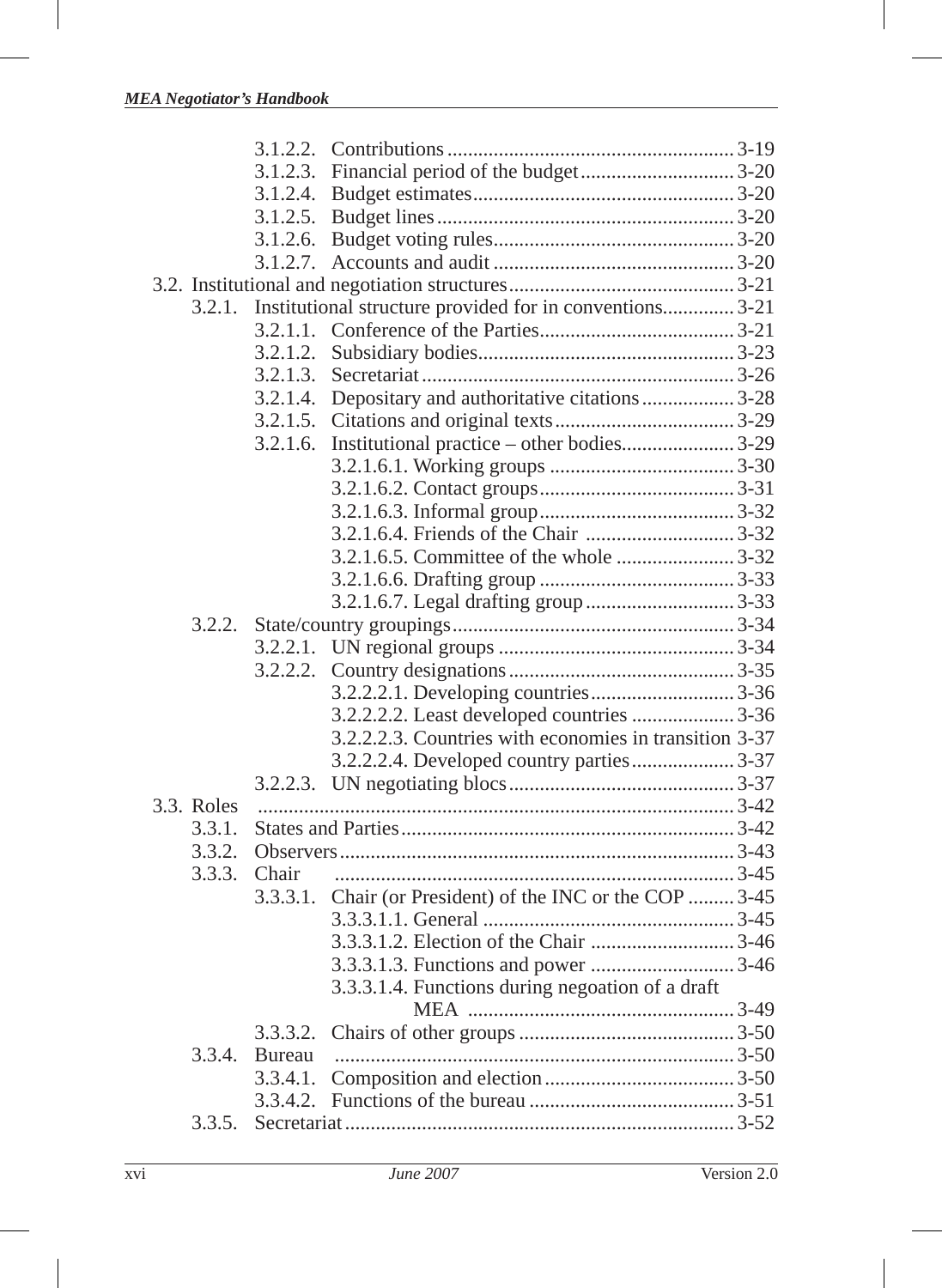|        | 3.4. Drafting issues |                                                          |  |
|--------|----------------------|----------------------------------------------------------|--|
|        | 3.4.1. General       |                                                          |  |
|        | 3.4.1.1.             |                                                          |  |
|        | 3.4.1.2.             |                                                          |  |
|        | 3.4.1.3.             |                                                          |  |
|        | 3.4.1.4.             |                                                          |  |
|        | 3.4.1.5.             |                                                          |  |
|        |                      |                                                          |  |
|        |                      |                                                          |  |
|        | 3.4.1.6.             | Amendments and interim numbering  3-60                   |  |
|        |                      |                                                          |  |
| 3.4.2. |                      |                                                          |  |
|        | 3.4.2.1.             |                                                          |  |
|        | 3.4.2.2.             |                                                          |  |
|        | 3.4.2.3.             |                                                          |  |
|        | 3.4.2.4.             |                                                          |  |
|        | 3.4.2.5.             |                                                          |  |
| 3.4.3. |                      |                                                          |  |
| 3.4.4. |                      |                                                          |  |
|        |                      |                                                          |  |
| 3.5.1. |                      |                                                          |  |
| 3.5.2. |                      |                                                          |  |
| 3.5.3. |                      |                                                          |  |
|        |                      |                                                          |  |
|        |                      |                                                          |  |
|        | 3.5.3.3.             |                                                          |  |
| 3.5.4. |                      |                                                          |  |
|        |                      |                                                          |  |
| 3.5.6. |                      |                                                          |  |
|        |                      |                                                          |  |
|        |                      | 3.5.6.2. Identifiers for the nature of the meeting  3-77 |  |
|        |                      |                                                          |  |
|        | 3.5.6.4.             |                                                          |  |
|        |                      |                                                          |  |
|        |                      |                                                          |  |
|        | 3.6.1.1.             |                                                          |  |
|        |                      |                                                          |  |
|        | 3.6.1.3.             |                                                          |  |
|        | 3.6.1.4.             |                                                          |  |
| 3.6.2. |                      |                                                          |  |
|        |                      |                                                          |  |
|        |                      |                                                          |  |
|        |                      | 3.6.2.3. Unsatisfactory text at the end of the day  3-87 |  |
| 3.6.3. |                      |                                                          |  |
|        |                      |                                                          |  |

I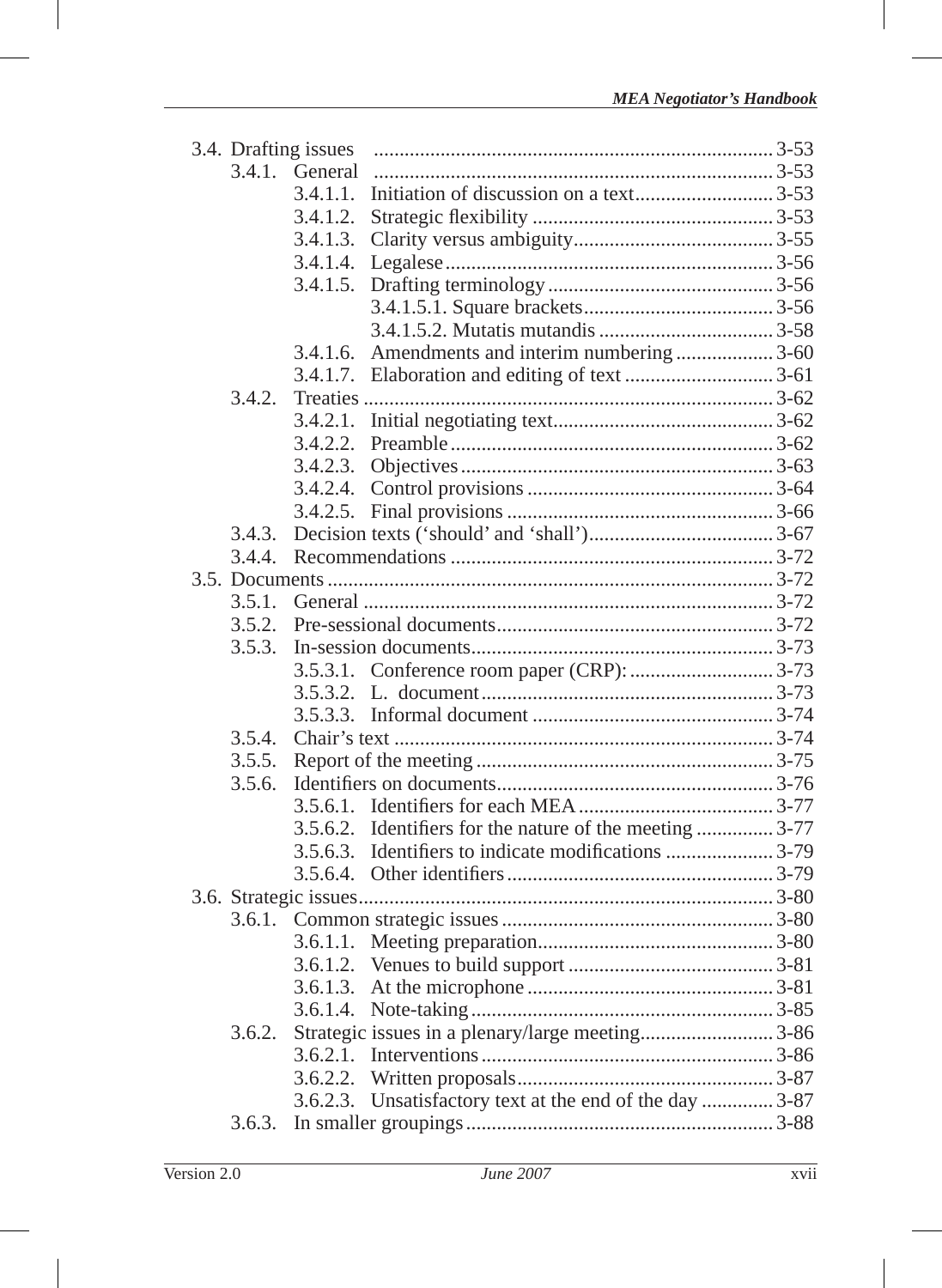|  | 3.6.4.    |          |                                                       |  |
|--|-----------|----------|-------------------------------------------------------|--|
|  | 3.6.5.    |          |                                                       |  |
|  | 3.6.6.    |          |                                                       |  |
|  | 3.6.7.    |          |                                                       |  |
|  |           |          |                                                       |  |
|  |           | 3.6.7.2. |                                                       |  |
|  |           | 3.6.7.3. |                                                       |  |
|  |           |          | 3.6.7.4. Setting up high-level decision-making3-94    |  |
|  |           |          |                                                       |  |
|  |           |          |                                                       |  |
|  | 3.6.8.    |          |                                                       |  |
|  |           |          |                                                       |  |
|  | 3.7.1.    |          |                                                       |  |
|  | 3.7.2.    |          |                                                       |  |
|  | 3.7.3.    |          |                                                       |  |
|  |           |          |                                                       |  |
|  | 3.8.1.    |          |                                                       |  |
|  |           |          |                                                       |  |
|  |           | 3.8.1.2. |                                                       |  |
|  |           |          |                                                       |  |
|  |           |          |                                                       |  |
|  |           |          |                                                       |  |
|  |           |          | 3.8.1.2.3. Development stream and project types 3-104 |  |
|  |           | 3.8.1.3. |                                                       |  |
|  |           | 3.8.1.4. |                                                       |  |
|  |           | 3.8.1.5. | Responsibilities of MEAs focal points  3-107          |  |
|  |           | 3.8.1.6. | Issues related to relationship with MEAs 3-107        |  |
|  |           |          |                                                       |  |
|  |           |          |                                                       |  |
|  | $4.1.1$ . |          |                                                       |  |
|  |           |          |                                                       |  |
|  | 4.2.1.    |          |                                                       |  |
|  | 4.2.2.    |          |                                                       |  |
|  | 4.2.3.    |          |                                                       |  |
|  |           |          |                                                       |  |
|  |           |          |                                                       |  |
|  |           |          |                                                       |  |
|  | 4.2.4.    |          |                                                       |  |
|  | 4.2.5.    |          |                                                       |  |
|  |           |          |                                                       |  |
|  | 4.3.1.    |          |                                                       |  |
|  | 4.3.2.    |          |                                                       |  |
|  | 4.3.3.    |          |                                                       |  |
|  | 4.3.4.    |          | Common but differentiated responsibilities  4-10      |  |
|  |           |          |                                                       |  |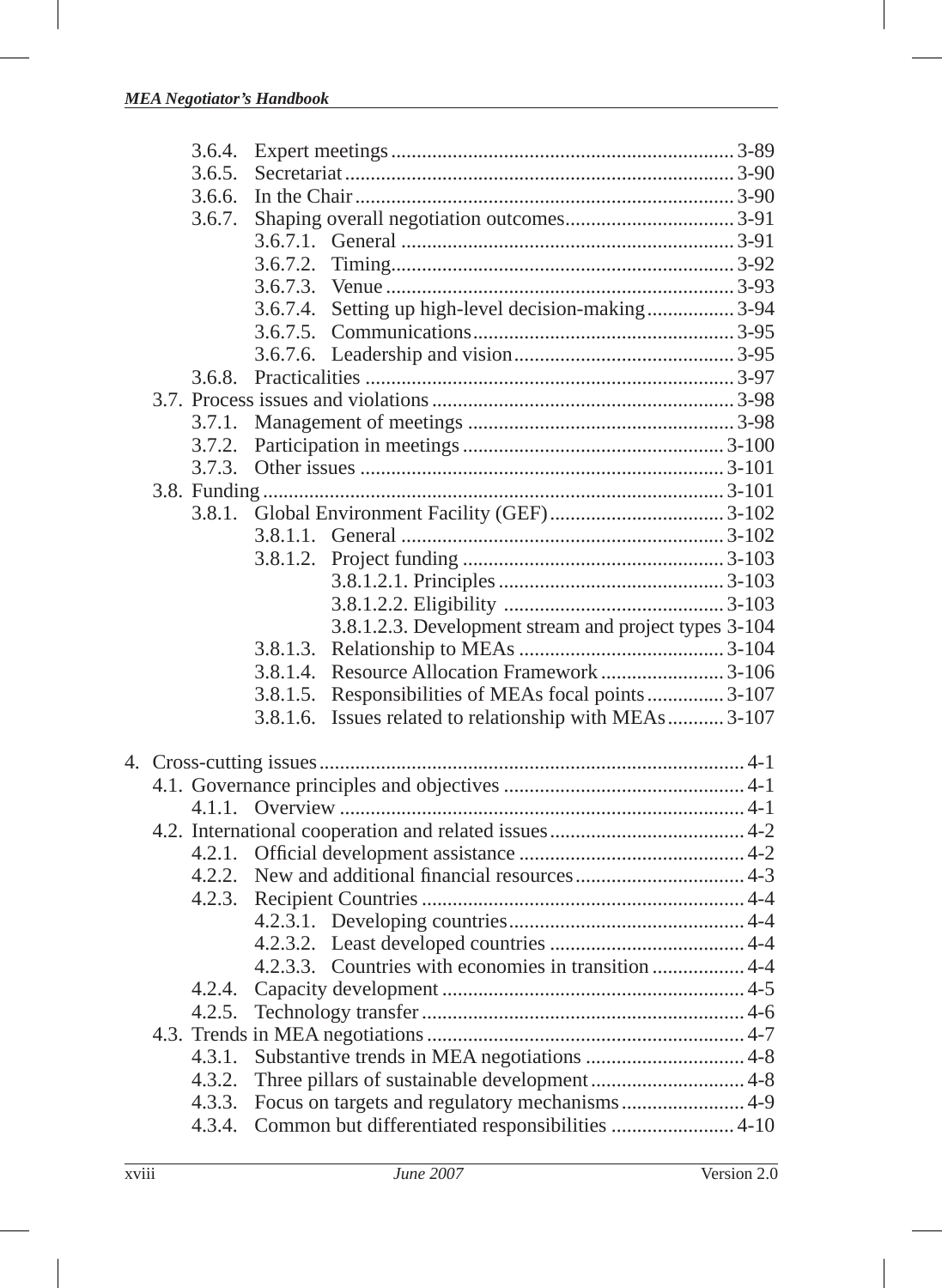|    | 4.3.5.       |          |                                                                 |  |
|----|--------------|----------|-----------------------------------------------------------------|--|
|    | 4.3.6.       |          |                                                                 |  |
|    | 4.3.7.       |          |                                                                 |  |
|    | 4.3.8.       |          |                                                                 |  |
|    | 4.3.9.       |          |                                                                 |  |
|    |              | 4.3.10.  | Proliferation of post-agreement negotiations  4-13              |  |
|    |              | 4.3.11.  |                                                                 |  |
|    |              | 4.3.12.  |                                                                 |  |
|    |              | 4.3.13.  |                                                                 |  |
|    |              | 4.3.14.  | Formation of like-minded coalitions  4-14                       |  |
|    |              | 4.3.15.  | Improved rapport among individual negotiators  4-15             |  |
|    |              | 4.3.16.  | Multi-stakeholder engagement and influence 4-15                 |  |
|    | 5. Synthesis |          |                                                                 |  |
|    |              |          |                                                                 |  |
|    |              |          |                                                                 |  |
|    | 5.1.2.       |          |                                                                 |  |
|    | 5.1.3.       |          |                                                                 |  |
|    | 5.1.4.       |          |                                                                 |  |
|    | 5.1.5.       |          |                                                                 |  |
|    |              |          |                                                                 |  |
|    | 5.2.1.       |          |                                                                 |  |
|    |              |          |                                                                 |  |
|    |              |          |                                                                 |  |
|    |              | 5.2.1.3. | Phase 3: rule-setting and organisation of work  5-7             |  |
|    |              |          | 5.2.1.4. Phase 4: issue-definition and issue-framing  5-8       |  |
|    | 5.2.2.       |          |                                                                 |  |
|    |              | 5.2.2.1. |                                                                 |  |
|    |              |          |                                                                 |  |
|    |              |          | 5.2.2.3. Phase 7: Expression of initial positions 5-10          |  |
|    |              |          |                                                                 |  |
|    |              |          |                                                                 |  |
|    |              |          |                                                                 |  |
|    |              | 5.2.2.7. |                                                                 |  |
|    |              |          |                                                                 |  |
|    | 5.2.3.       |          |                                                                 |  |
|    |              |          |                                                                 |  |
| б. |              |          |                                                                 |  |
|    |              |          |                                                                 |  |
|    | 6.1.1.       |          |                                                                 |  |
|    | 6.1.2.       |          |                                                                 |  |
|    |              |          | 6.1.3. United Nations Commission on Sustainable Development 6-2 |  |
|    |              |          |                                                                 |  |
|    |              |          |                                                                 |  |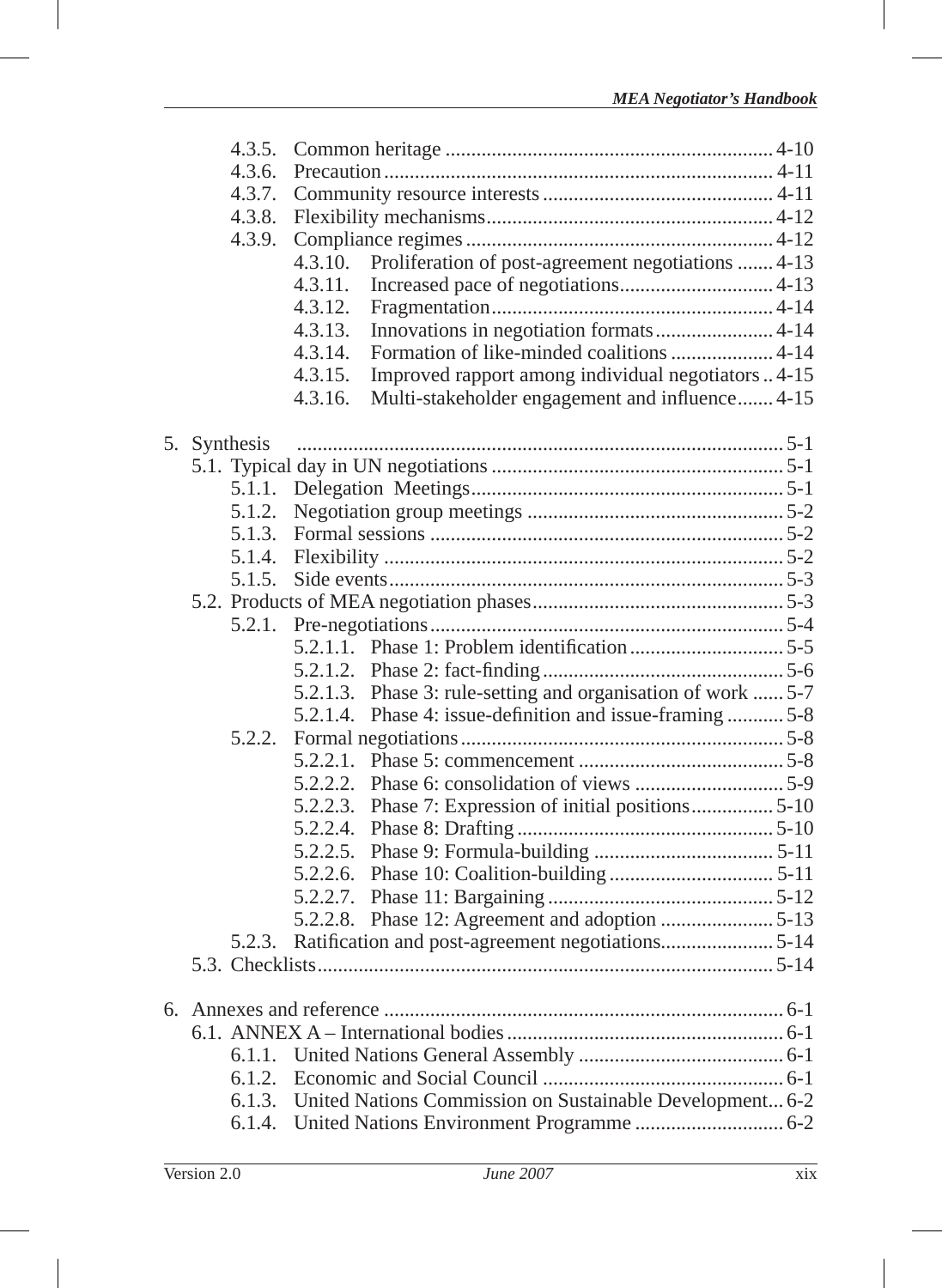|  | 6.1.6.      | Other relevant UN agencies, commissions and |                                                                 |  |
|--|-------------|---------------------------------------------|-----------------------------------------------------------------|--|
|  |             |                                             |                                                                 |  |
|  |             |                                             |                                                                 |  |
|  |             | 6.1.6.2.                                    | International Fund for Agricultural Development 6-6             |  |
|  |             | 6.1.6.3.                                    |                                                                 |  |
|  |             | 6.1.6.4.                                    | United Nations Educational, Scientific and Cultural             |  |
|  |             |                                             |                                                                 |  |
|  |             | 6.1.6.5.                                    | United Nations Economic Commission for                          |  |
|  |             |                                             |                                                                 |  |
|  |             | 6.1.6.6.                                    | United Nations Development Programme 6-9                        |  |
|  |             | 6.1.6.7.                                    |                                                                 |  |
|  |             | 6.1.6.8.                                    | Organization for Economic Cooperation and                       |  |
|  |             |                                             |                                                                 |  |
|  |             | 6.1.6.9.                                    |                                                                 |  |
|  |             |                                             | 6.1.6.9.1. Intergovernmental Forum on Chemical                  |  |
|  |             |                                             |                                                                 |  |
|  |             |                                             | 6.1.6.9.2. International chemicals management  6-11             |  |
|  |             |                                             | 6.1.6.9.3. United Nations Forum on Forests 6-11                 |  |
|  |             |                                             | 6.1.6.9.4. Intergovernmental Panel on Climate                   |  |
|  |             |                                             |                                                                 |  |
|  |             |                                             |                                                                 |  |
|  | 6.2.1.      |                                             | Adjustments under the Montreal Protocol and LRTAP 6-13          |  |
|  |             |                                             | 6.2.1.1. Adjustments under the Montreal Protocol 6-13           |  |
|  |             |                                             |                                                                 |  |
|  | 6.2.2.      |                                             | Stockholm Convention on POPs: Adding a substantive              |  |
|  |             |                                             |                                                                 |  |
|  |             |                                             | 6.3. ANNEX C – Overview of selected MEAs – features and         |  |
|  | innovations |                                             |                                                                 |  |
|  |             |                                             |                                                                 |  |
|  |             |                                             | 6.3.2. United Nations Convention to Combat Desertification 6-19 |  |
|  | 6.3.3.      |                                             |                                                                 |  |
|  |             |                                             |                                                                 |  |
|  |             |                                             |                                                                 |  |
|  |             |                                             |                                                                 |  |
|  | 6.4.1.      |                                             |                                                                 |  |
|  | 6.4.2.      |                                             |                                                                 |  |
|  | 6.4.3.      |                                             |                                                                 |  |
|  |             |                                             |                                                                 |  |
|  |             |                                             |                                                                 |  |
|  |             |                                             |                                                                 |  |
|  |             |                                             |                                                                 |  |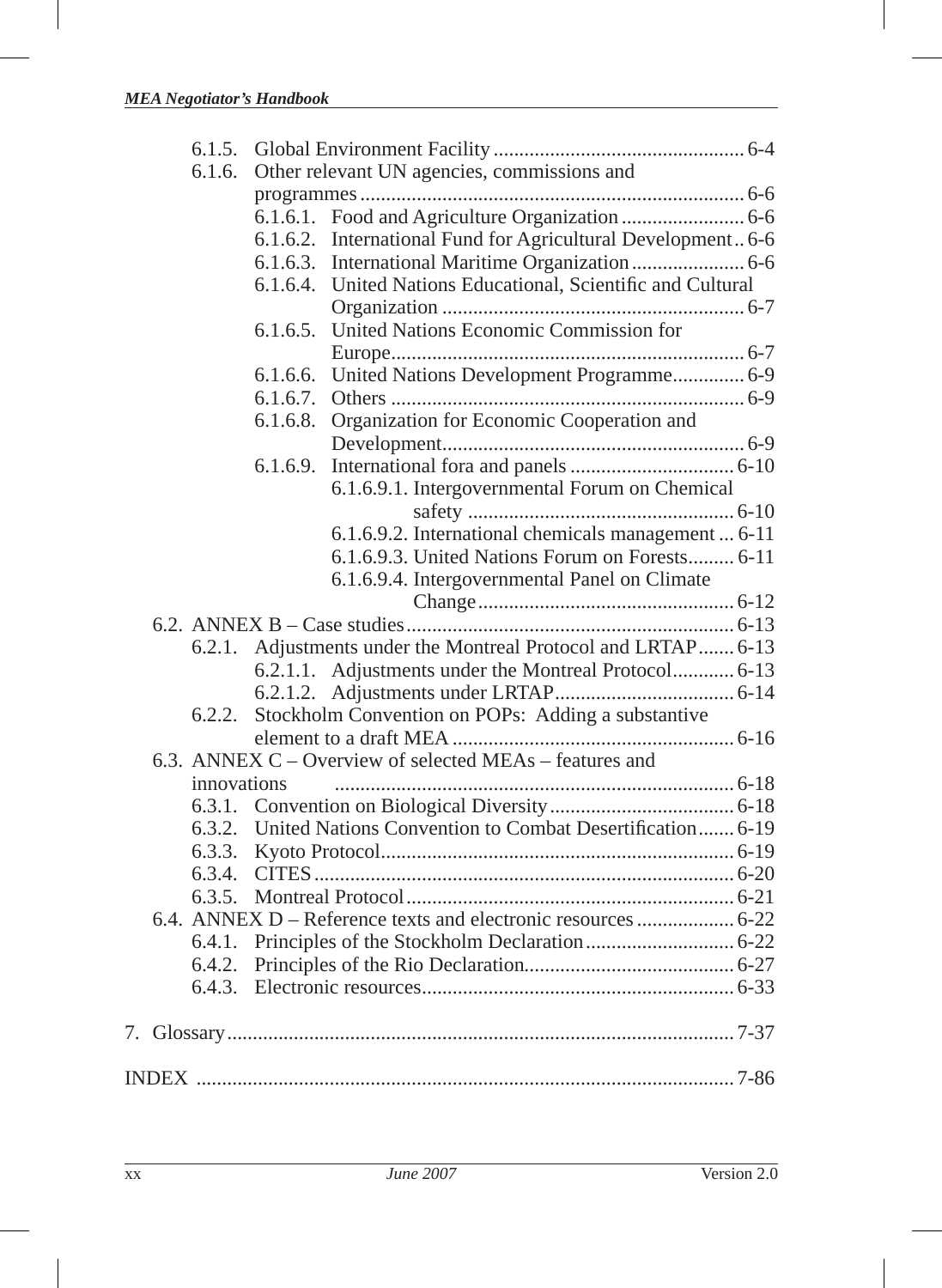"They came in slowly, nodding and smiling. There were 116 of them, more heads of government in one place than on any other occasion in history.... Eventually they all found places and sat down, and silence fell in the room. They turned in my direction, waiting for me to speak. . . . I looked at the expectant faces, and then it hit me all at once. What am I doing here? Is this really happening? What am I going to say? I had a sudden flutter of nervousness. . . . After all, we were meeting to consider the very future of our planet. . . . Now, what do we do about it? 'We have to continue,' I said. 'We must.'"

From *Where on Earth are We Going?* By Maurice Strong1

# **1. Context**

# **1.1. History and context of MEAs**

## **1.1.1. Key international conferences**

It is important to understand the context in which environmental discussions and negotiations occur. A key consideration is that MEAs have largely grown out of and been produced by large international conferences convened by the UN. Not all MEAs, however, originated in UN fora. An example is the *Convention on International Trade in Endangered Species of Wild Fauna and Flora* (known as CITES – adopted in 1973 ).

<sup>1</sup> Maurice Strong is the former Secretary-General of the 1992 UN Conference on Environment and Development (the Rio Earth Summit); Secretary-General of the UN Conference on the Human Environment (The 1972 Stockholm Conference), first Executive Director of the UN Environment Programme; Under-Secretary-General of the UN; and first President, Canadian International Development Agency, CIDA.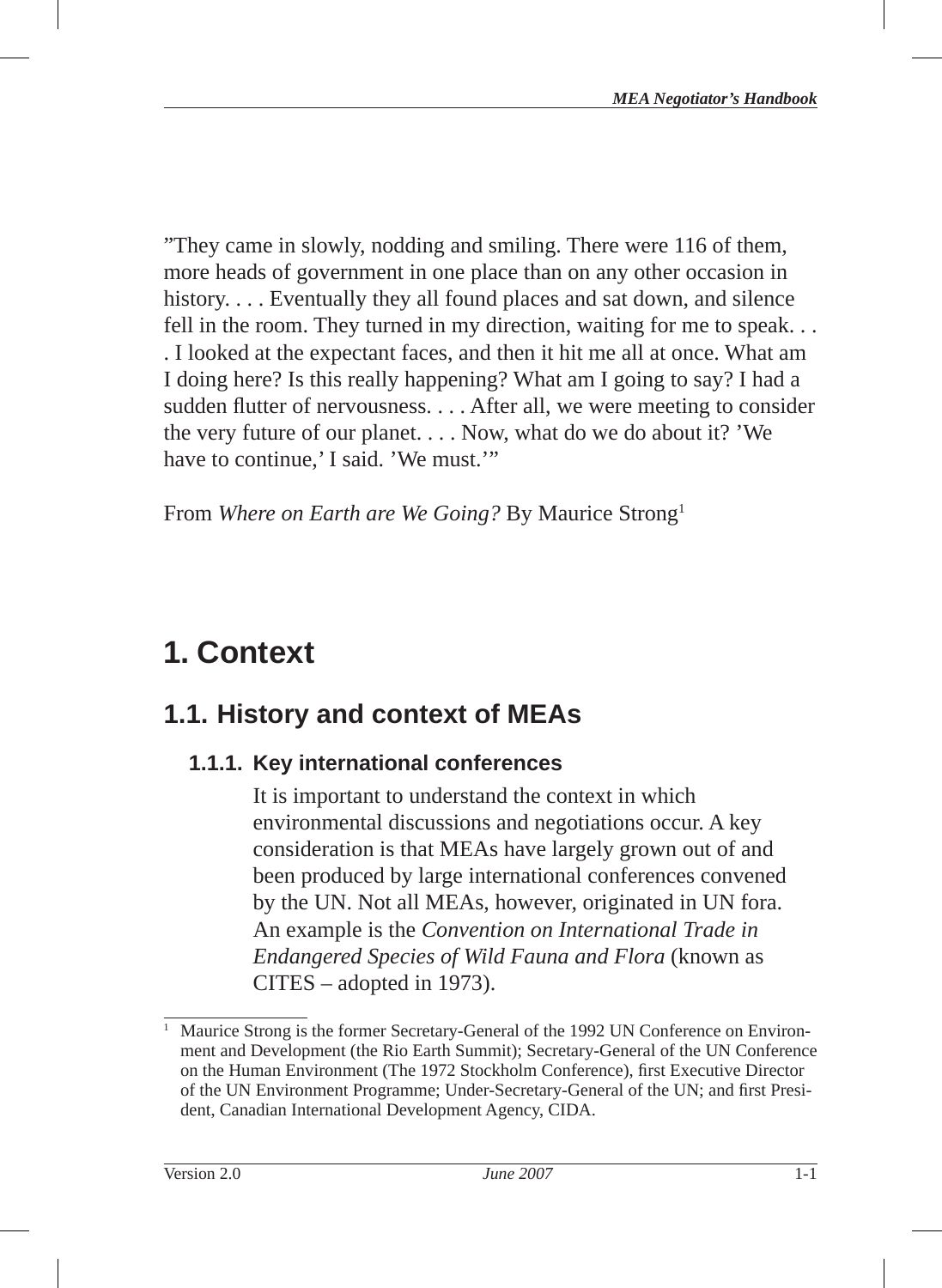## **1.1.1.1. The Stockholm Conference of 1972**

While environmental treaties date back to the end of the 19th Century, the vast majority of MEAs have been adopted since the 1972 United Nations Conference on the Human Environment (UNCHE), often referred to as the Stockholm Conference. Indeed, UNCHE was a watershed event that helped launch the last 30 years of increasingly intensive treaty-making in the field of international environmental law, as well as much activity within national governments.

The Stockholm Conference also gave birth to:

- **the United Nations Environment Program me**  (UNEP – see Annex on International Bodies)
- **an Environment Fund**
- **an Action Plan**
- **the Stockholm Declaration**

Adopted by all 113 States present at the Conference, this Declaration was the first universal document of importance on environmental matters. It placed environmental issues squarely on the international scene. Its 26 Principles give prominence to a number of concepts that would later find their place in MEAs, namely:

- the interest of present and future generations (Principle 1)
- renewable versus non-renewable resources (Principles 2 to 5)
- ecosystems (Principles 2 and 6)
- serious or irreversible damage (Principle 6)
- economic and social development (Principle 8)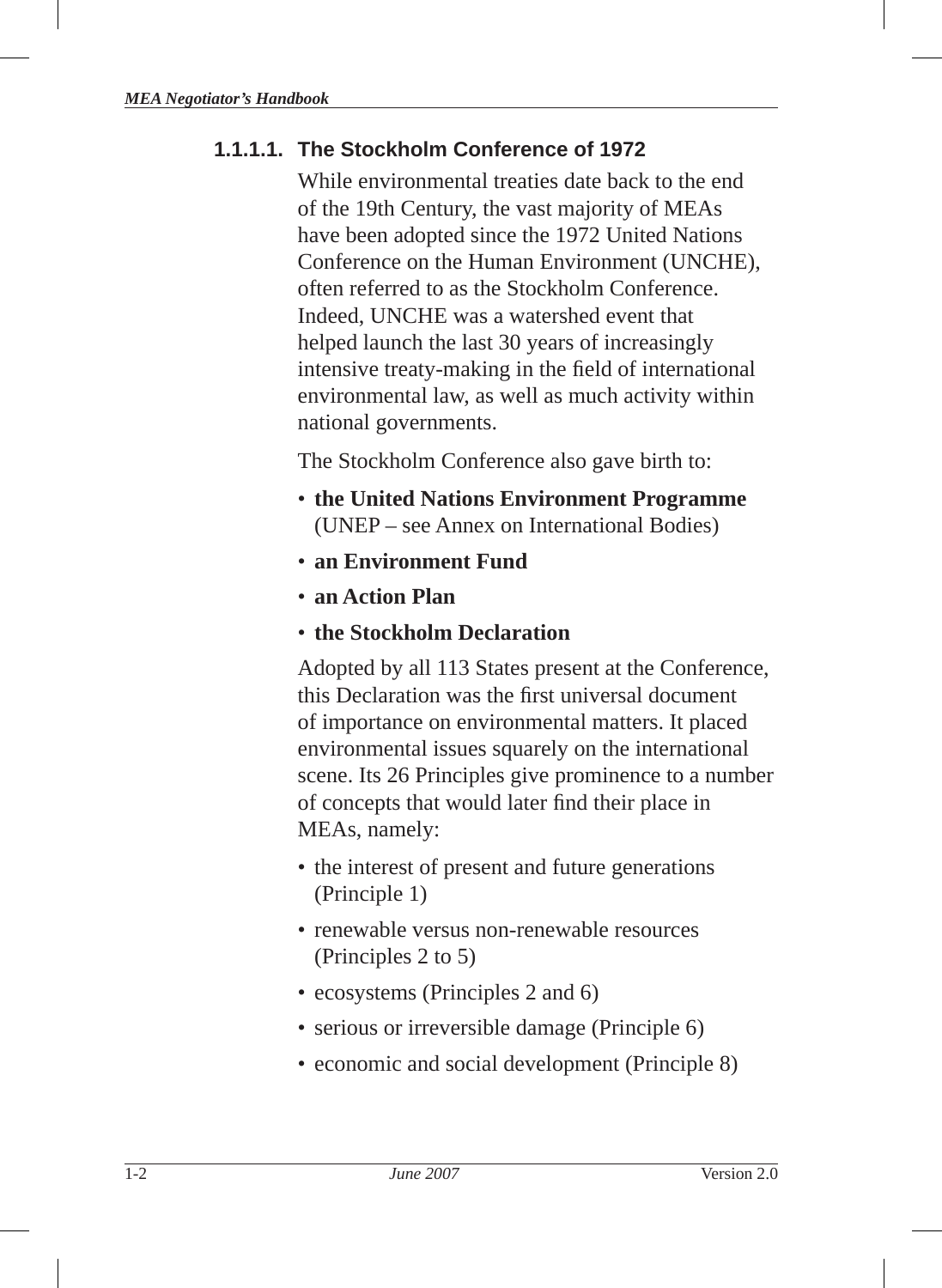- transfer of financial and technological assistance to developing countries as well as the need for capacity building (Principles 9 and 12)
- the integration of development and the environment (Principles 13 and 14)
- the need for international cooperation (Principles 24 and 25)

The best known principle of the Stockholm Declaration is Principle 21, later reaffirmed at the 1992 Rio Conference as Principle 2.

Principle 21:

'States have, in accordance with the Charter of the United Nations and the principles of international law, the sovereign right to exploit their own resources pursuant to their own environmental policies, and the responsibility to ensure that activities within their jurisdiction or control do not cause damage to the environment of other States or of areas beyond the limits of national jurisdiction.'

The International Court of Justice confirmed that this Principle has attained the status of customary international law.2

While a great number of MEAs, many regional in scope, were adopted in the 20 years that followed the UNCHE, some MEAs of a global nature deserve special mention:

• *Convention on the Prevention of Marine Pollution by Dumping of Wastes and other Matter* (known as the *London Dumping Convention* – adopted in 1972)

<sup>2</sup> Advisory Opinion on the Legality of the Threat or Use of Nuclear Weapons, ICJ Rep. (1996), 226, at para. 29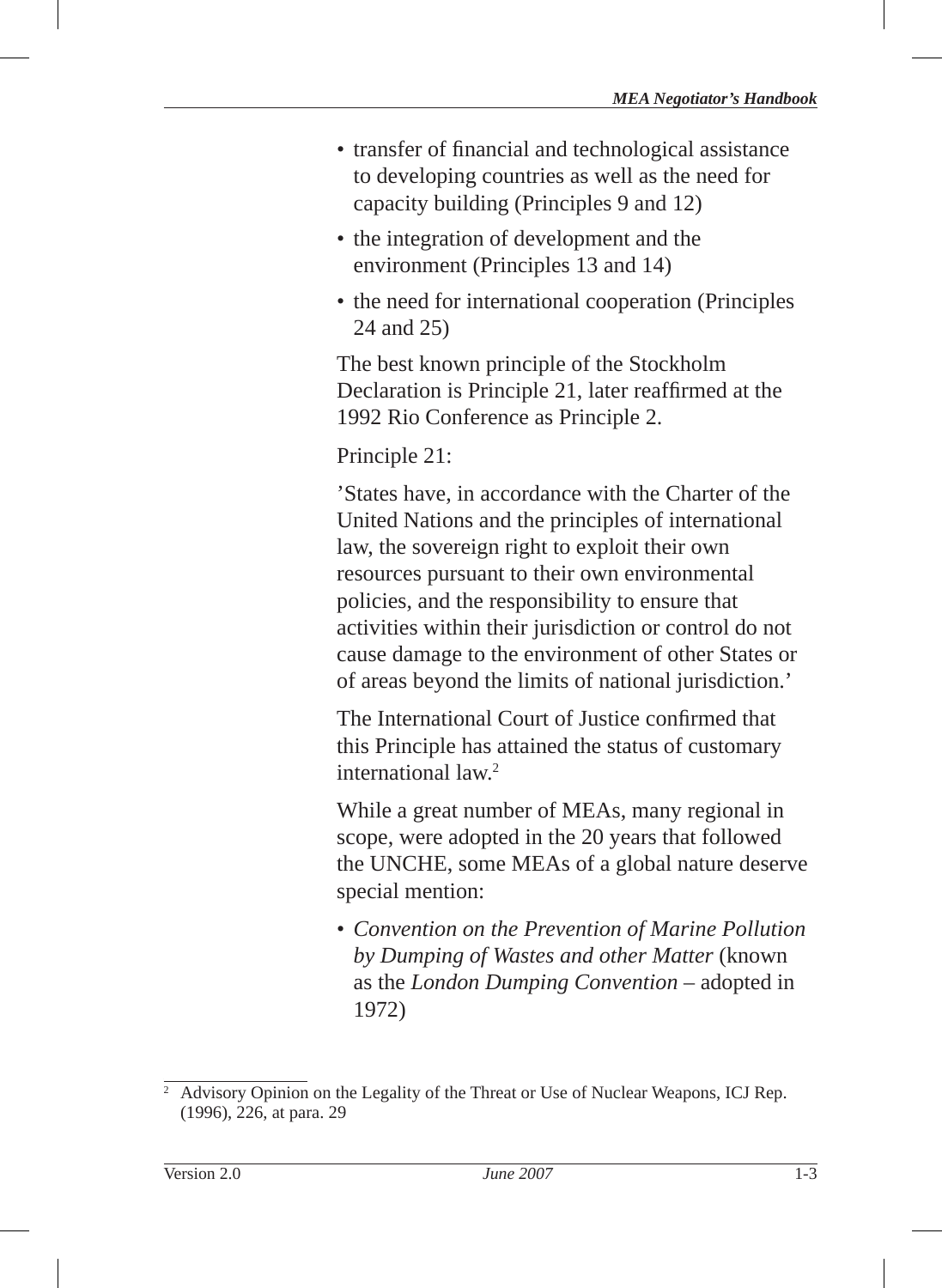- *Convention on International Trade in Endangered Species (CITES)*
- *International Convention for the Prevention of Pollution by Ships, 1973, as modified by the Protocol of 1978 relating thereto* (known as MARPOL 73/78 – adopted in 1973 and 1978)
- *Convention on the Conservation of Migratory Species of Wild Animals* (known as the Bonn Convention – adopted in 1979)
- *United Nations Convention on the Law of the Sea* (known as UNCLOS – adopted in 1982 – it is not entirely an environmental agreement, but Part XII addresses the preservation of the marine environment)
- *Convention on the Protection of the Ozone Layer* (adopted in 1985)
- *Montreal Protocol on Substances that Deplete the Ozone Layer* (known as the Montreal Protocol – adopted in 1987)
- *Convention on the Control of Transboundary Movements of Hazardous Wastes and their Disposal* (known as the Basel Convention – adopted in 1989)

## **1.1.1.2. The Rio Conference of 1992**

The twin UN goals of environmental protection/ conservation and economic development evolved into the concept of sustainable development through the work of the World Commission on Environment and Development (WCED) and its 1987 report entitled "Our Common Future" (known as the Brundtland Report for the President of the Commission, Gro Harlem Brundtland, former Prime Minister of Norway). In this report, the concept of sustainable development was defined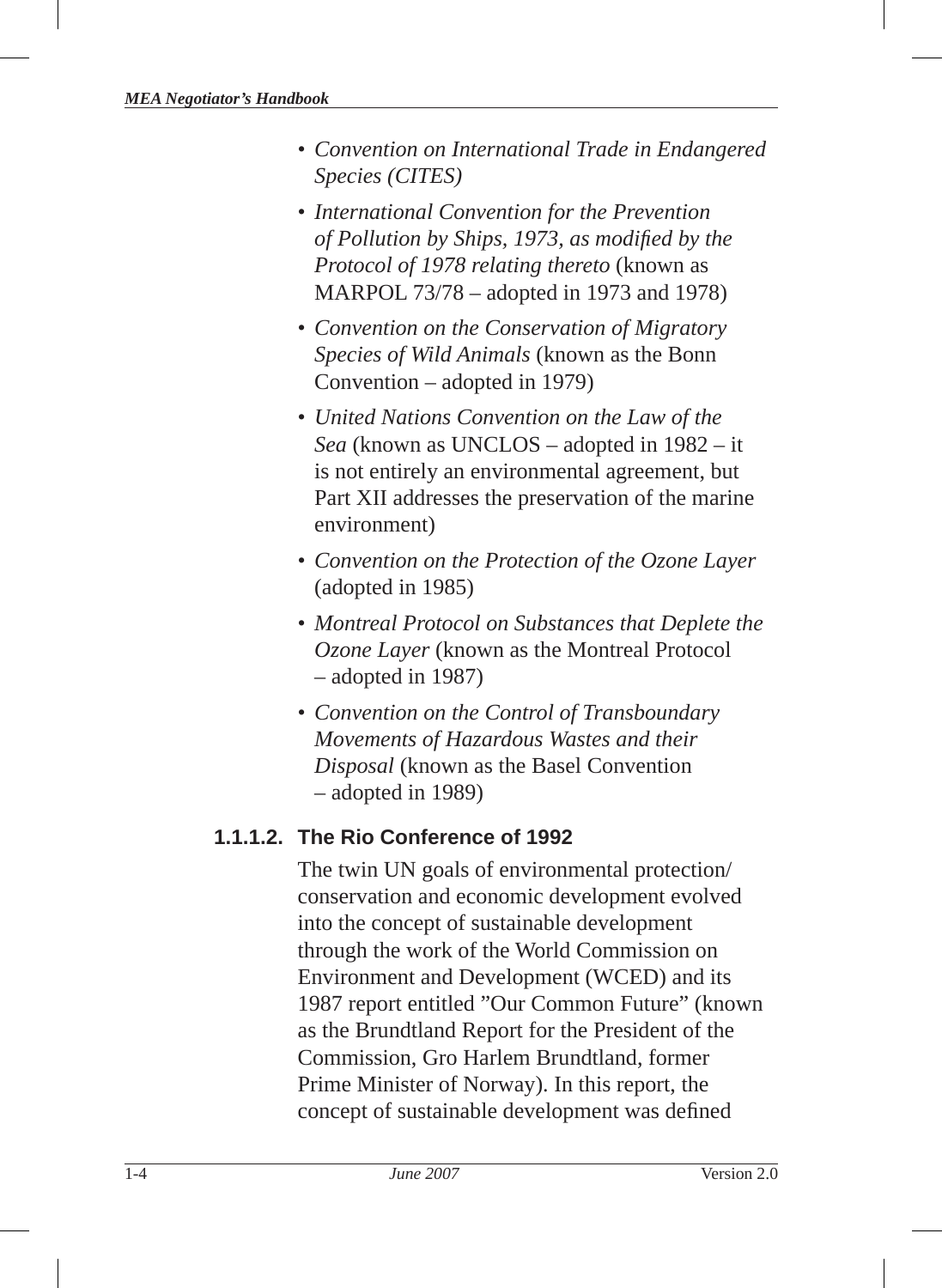as follows: "[D]evelopment that meets the needs of the present without compromising the ability of future generations to meet their own needs." At the United Nations Conference on Environment and Development (UNCED) held in Rio in 1992, this concept gained broad international support as the key element to consider in developing international environmental policy.

The Rio Conference was attended by thousands of participants, including 176 States, 103 of which were represented by the Head of Government. The results were numerous and included:

- the adoption of the *United Nations Framework Convention on Climate Change* (known as UNFCCC)
- the adoption of the *Convention on Biological Diversity* (known as CBD)
- the decision to negotiate the *Convention to Combat Desertifi cation*
- an Action plan called "Agenda 21" (in reference to the 21st century)
- the decision to establish the Commission on Sustainable Development (CSD – see Annex on International Bodies)
- The Rio Declaration (see Annex on Reference Texts) composed of 27 Principles, many of which have, as in the case of the Stockholm Declaration – and possibly to an even greater extent  $-$  influenced the subsequent development of international and national environmental law and policy. While many of these Principles deal with issues already touched upon in the Stockholm Declaration, the Rio Declaration gave prominence not only to the concept of sustainable development but also to a number of other issues: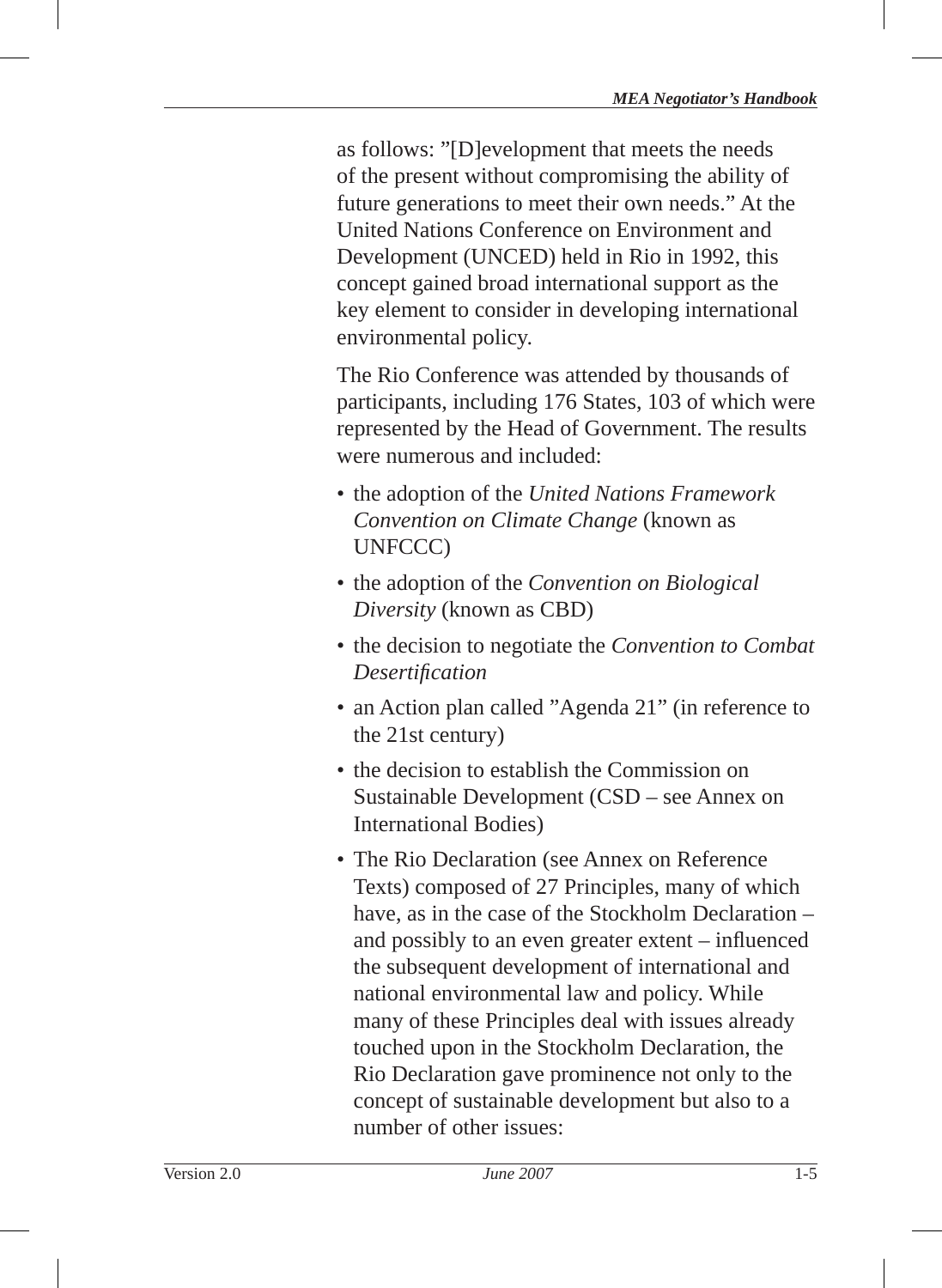- common but differentiated responsibilities (Principle 7)
- public information and participation (Principle 10)
- precaution (Principle 15)
- polluter pays principle (Principle 16)
- environmental impact assessment (Principle 17)
- States to cooperate in the further development of international law in the field of sustainable development (Principle 27).

Since Rio, international environmental law has developed in tandem with domestic law to elaborate and give different aspects of sustainable development a more specific and concrete form.

This focus on sustainable development helps to bridge the gap between developed and developing countries. Even prior to the Stockholm Conference and since,<sup>3</sup> developing countries have made it clear that environmental protection and conservation should not come at the expense of their development. They have expressed the view that much of the pollution and destruction manifested today is a result of the industrial activities of developed countries. If developed countries want developing countries to forego the use of certain polluting technologies, then to avoid thwarting developing country growth, developed countries need to provide the financial and technological support this requires. While the origins of these expressions of a North-South dichotomy are complex, they are rooted in colonialism, the post-World War II institutions and the global economic order that have affected the development of the

<sup>3</sup> See Patricia Birnie and Alan Boyle, International Law and the Environment, (Oxford University Press: 2002), at 38.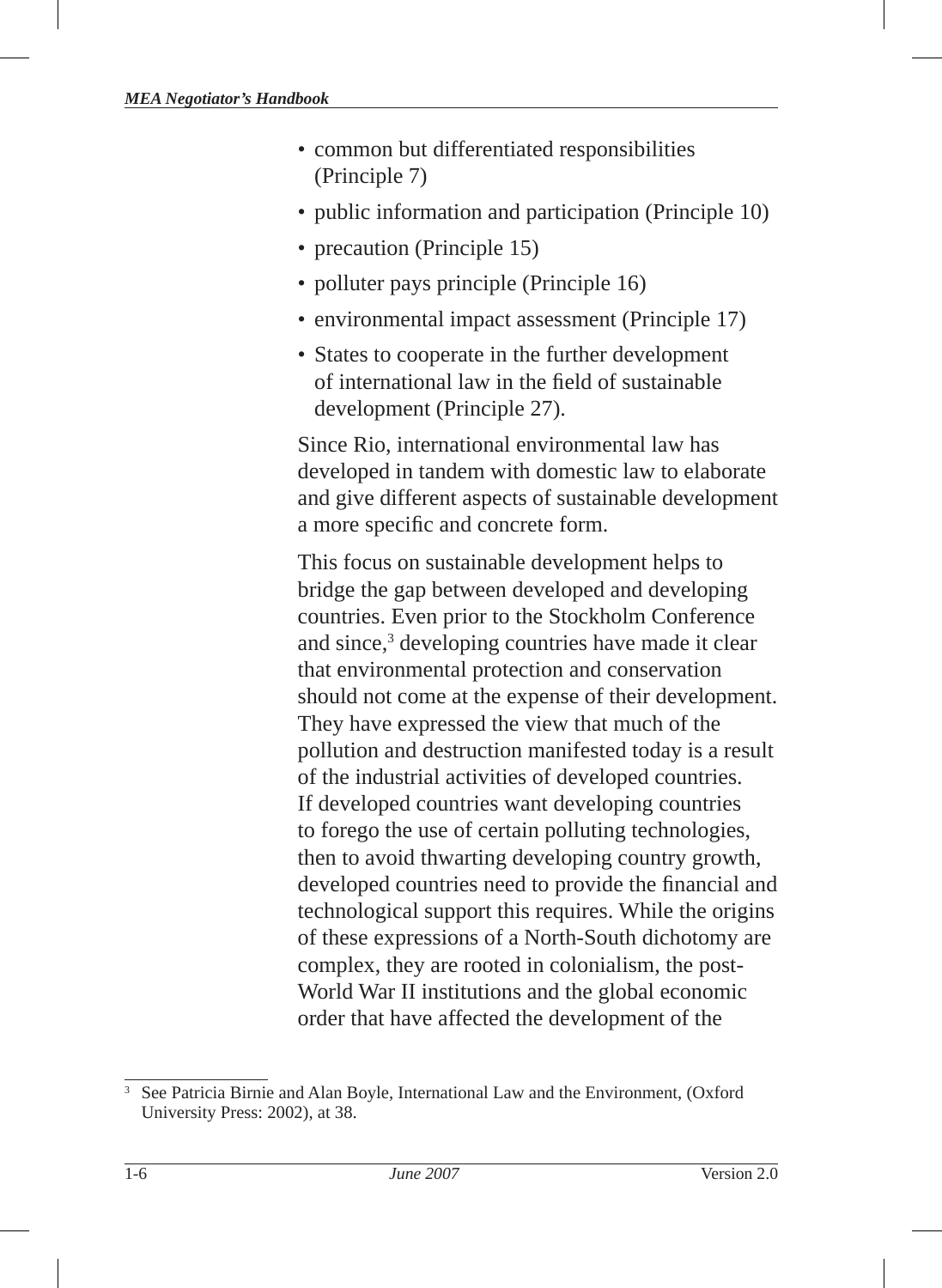South.4 Different perspectives on these issues need to be taken into account to appropriately address certain issues – capacity-building, financial mechanisms, liability provisions and differential obligations – that arise in MEA negotiations. The Rio Declaration and its Agenda 21 provide important background and conceptual tools for progress in these areas.

Since Rio, in addition to the *Framework Convention on Climate Change* and the *Convention on Biological Diversity*, many other MEAs have been adopted, including the following:

- The *United Nations Convention to Combat Desertifi cation in those Countries Experiencing Serious Drought and/or Desertification, particularly in Africa* (know as the Desertification Convention – adopted in 1994)
- the Protocol to the *London Dumping Convention* (adopted in 1996)
- the *Kyoto Protocol to the United Nations Framework Convention on Climate Change* (known as the Kyoto Protocol – adopted in 1997)
- the *Rotterdam Convention on Prior Informed Consent Procedure for Certain Hazardous Chemicals and Pesticides in International Trade* (known as the Rotterdam Convention – adopted in 1998)
- the *Protocol to the Basel Convention on Liability and Compensation for Damage Resulting from the Transboundary Movements of Hazardous Wastes* (adopted in 1999)
- the *Cartagena Protocol on Biosafety to the Convention on Biological Diversity* (known as the Biosafety Protocol – adopted in 2000)

<sup>4</sup> See for example, Gareth Porter and Janet Welsh Brown, Global Environmental Politics, (Westview Press: 1991), at 124-34.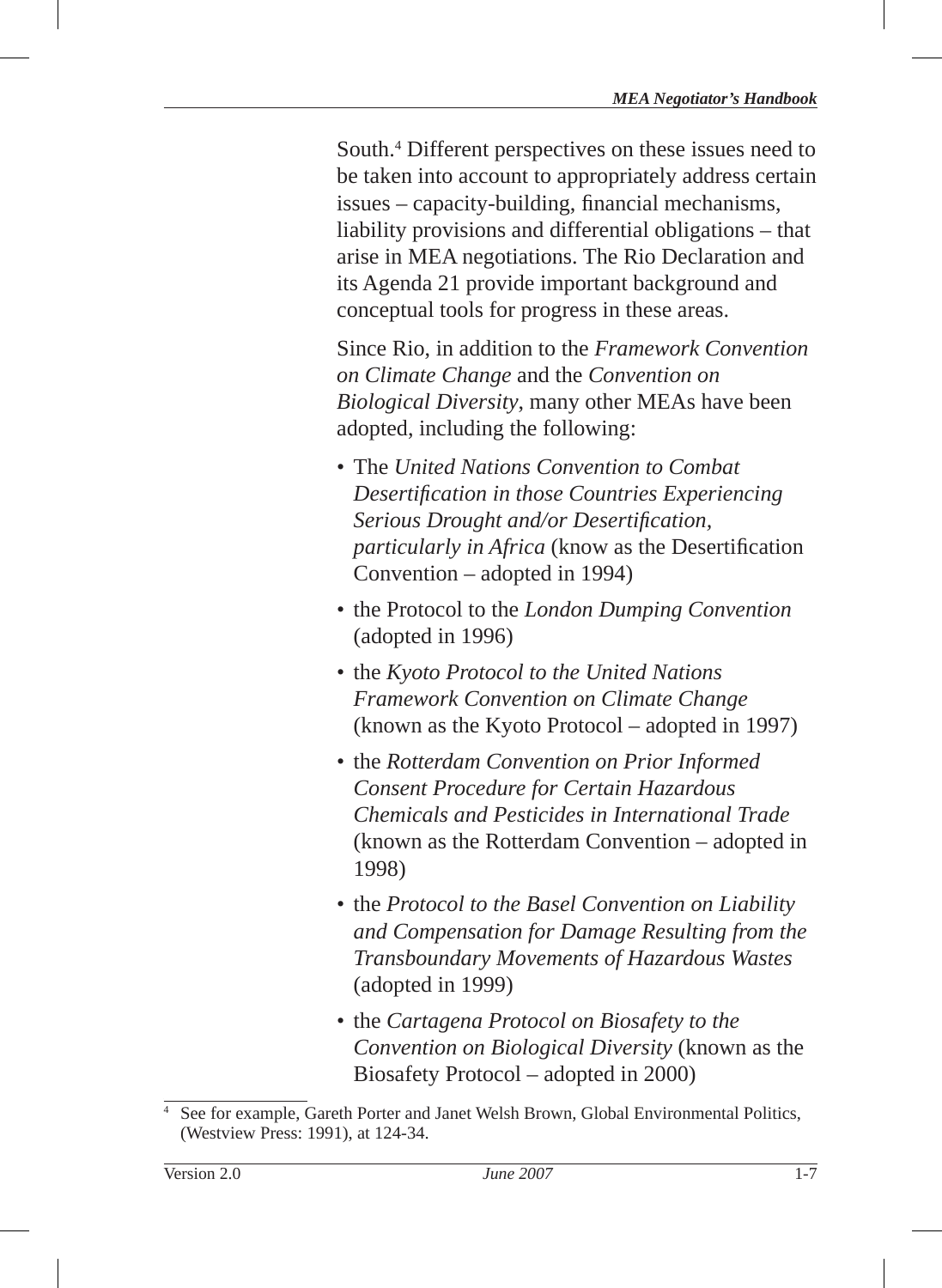• the *Stockholm Convention on Persistent Organic Pollutants* (known as the Stockholm Convention – adopted in 2001)

## **1.1.1.3. The World Summit on Sustainable Development of 2002**

In December 2000, the United Nations General Assembly adopted resolution 55/199, in which it decided to embark on a 10-year review of the Rio Earth Summit in 2002. The purpose of the review was two-fold: to track progress made since Rio and to take steps to move global action on sustainable development forward.

The World Summit on Sustainable Development convened in Johannesburg, South Africa in 2002. The largest intergovernmental event ever held, it focused on implementing sustainable development and poverty alleviation as its key themes. It resulted in the adoption of a Political Declaration that, in paragraph 5, clearly reaffirms the three pillars of sustainable development: economic development, social development and environmental protection. States also adopted the Johannesburg Plan of Implementation that sets priorities and targets in a number of areas of concern.

## **1.1.1.4. Growth of law-making in international environmental matters**

As described above, since 1972 a wide range of environment and sustainable development issues has been addressed at the global level. International environmental law has gone from sectoral treaties on ocean dumping and endangered species, to framework agreements and related protocols, as well as recent agreements of a highly regulatory nature.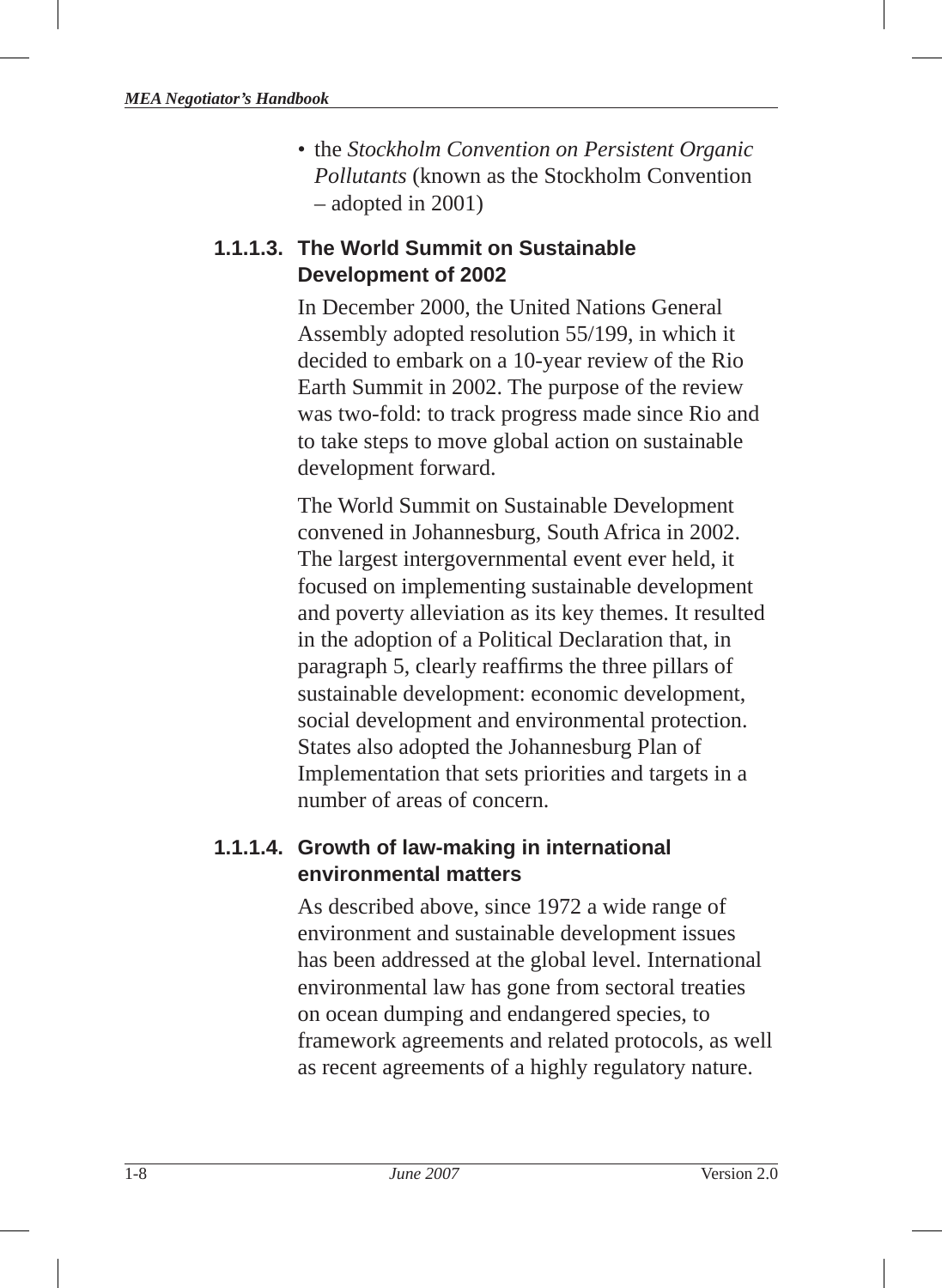International agreements have been used as a basis to promote and establish management frameworks through which to structure practical international activity with respect to environmental protection and conservation. MEAs are living instruments, featuring annual or biennial meetings of the Parties, intersessional meetings of technical and expert groups and intersessional written submissions. These various activities are intended to move the environmental agenda forward and keep pace with scientific developments. Because of this, there has been a proliferation of international meetings, with more public servants than ever taking part in negotiations on a wide range of environmental issues.

While intensified treaty-making is a sign that governments have recognized that many environmental issues cross national boundaries and that international cooperation is required to address them, it has also been recognized that some areas of the planet are not the sovereign domain of any State, such as Antarctica or the global atmosphere. Indeed, it has been recognized that these components of our global environment merit collective protection. In fact, some conventions have recognized certain environmental issues as the common concern of humankind $<sup>5</sup>$ </sup>

As international environmental regulation becomes increasingly complex, other areas of international law are becoming ever more intertwined with it—trade law, maritime law, intellectual property law and human rights are some examples.<sup>6</sup> At

<sup>5</sup> See for example, the CBD (preamble) and the UNFCCC (preamble).

<sup>6</sup> Good examples are the current trade and environment debate playing out at the WTO's Committee on Trade and Environment in Special Session (CTESS); the complex interlinkages between provisions of the Biodiversity Convention on access and benefit-sharing to the WTO TRIPs agreement; the relationship between IMO agreements and the *Basel Convention* regarding the dismantling of ships.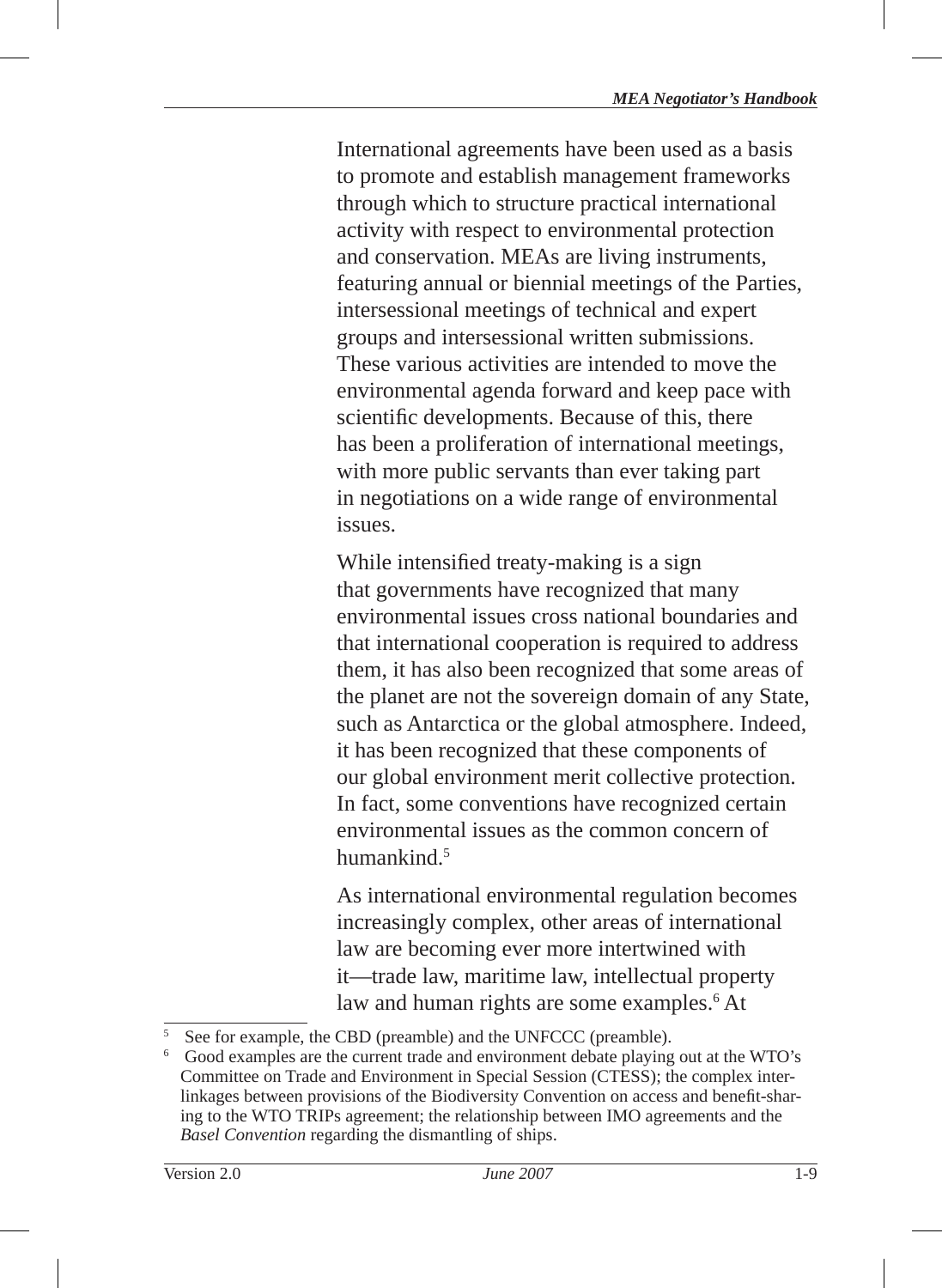the international level, there is a need for better coordination among environmental agreements, but also among various areas of international law.

The increased pace of treaty-making has been accompanied by increased transparency and public participation at the international level. Meetings are typically open to civil society organizations, including environmental and industry NGOs; meeting documents are placed on the internet prior to meetings and are accessible to the global public; the results of the meetings are published in official meeting records on the web, and are also intensively reported by the Earth Negotiations Bulletin (ENB).7

This fast pace of treaty-making may have obscured the fundamental question about whether environmental agreements are actually effective. In the last decade and a half, there has been an increasing focus on compliance with treaty obligations, along with methods of improving domestic implementation .8 In discussions on strengthening international environmental governance, issues of capacity-building, coherence, coordination, compliance and synergies have been recognized as important in the context of the overall effectiveness of environmental agreements.

<sup>7</sup> www.iisd.ca/linkages is the website. The ENB provides for daily coverage of important negotiating meetings and maintains archival material on the website. In particular, ENB provides the names of countries and their negotiating position, something the official meeting reports do not do (although convention secretariats are often asked to compile the views of Parties based on their submissions).

<sup>8</sup> For example, a compliance procedure was developed for the *Montreal Protocol* in the early 1990s; one was developed for the protocols under the Long-range Transboundary Air Pollution Convention (called LRTAP – adopted in 1979) in the late 1990s; one was concluded in December 2002 for *the Basel Convention*; work is currently underway in the Rotterdam, Stockholm and London Conventions.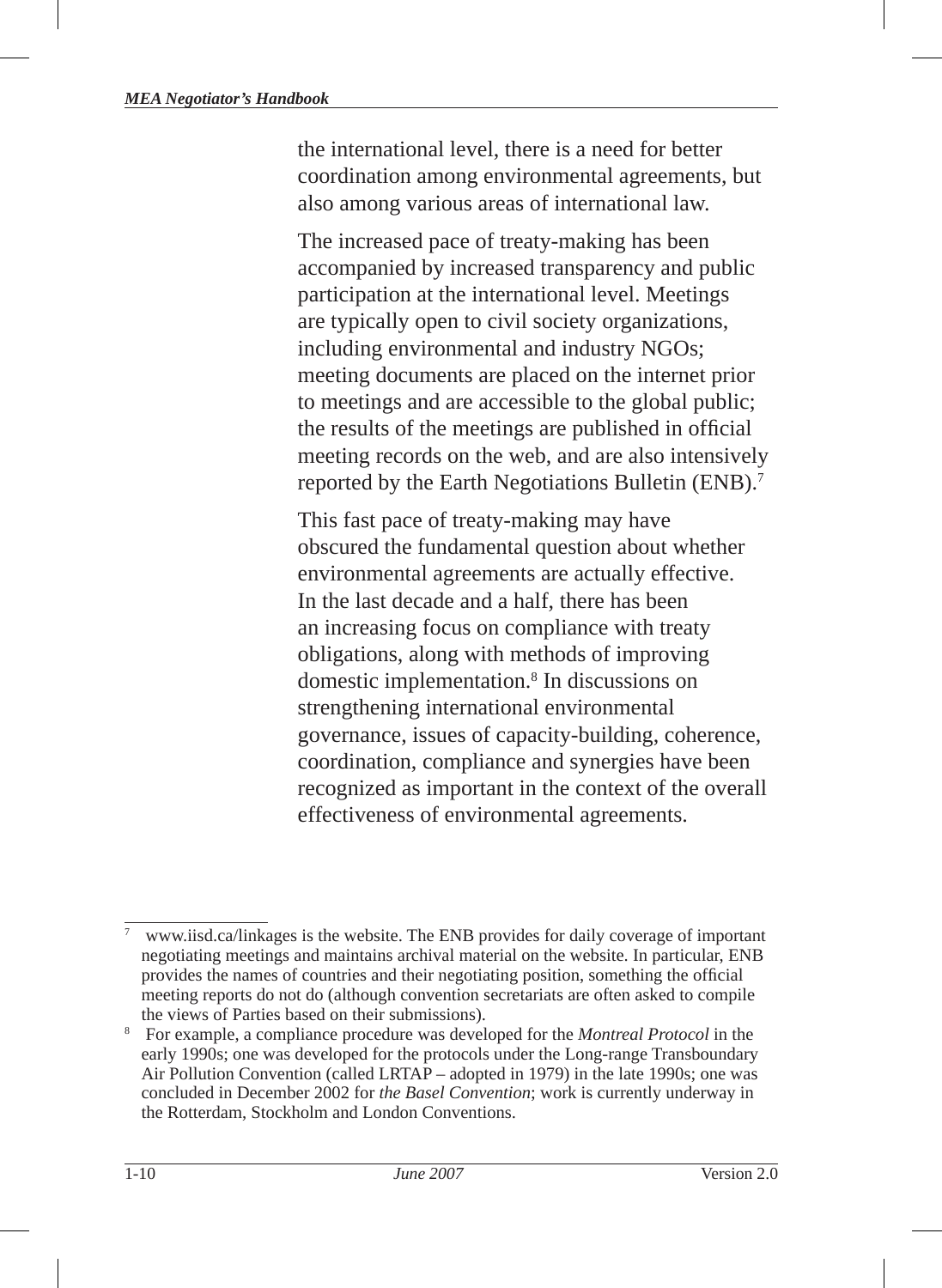An effectiveness evaluation provision has been introduced into the two most recent global treaties.<sup>9</sup>

In addition to effectiveness, other concerns have arisen with respect to international regulatory congestion, timeliness, efficiency, duplication and overlap. These concerns arise particularly in areas where there is increased interaction between the multilateral treaty bodies and the private sector. For example, the project-based mechanisms of the Kyoto Protocol involve approval of proposals from legal entities (generally private companies) by decisionmaking bodies constituted under the Protocol. These developments, as well as increasing involvement of civil society, are contributing to changing views on international law, which has traditionally been conceived of as essentially a matter of relations between States.

<sup>9</sup> The *Biosafety Protocol* (Art. 35) and *Stockholm Convention* (Art. 16) were both proposed by Canada.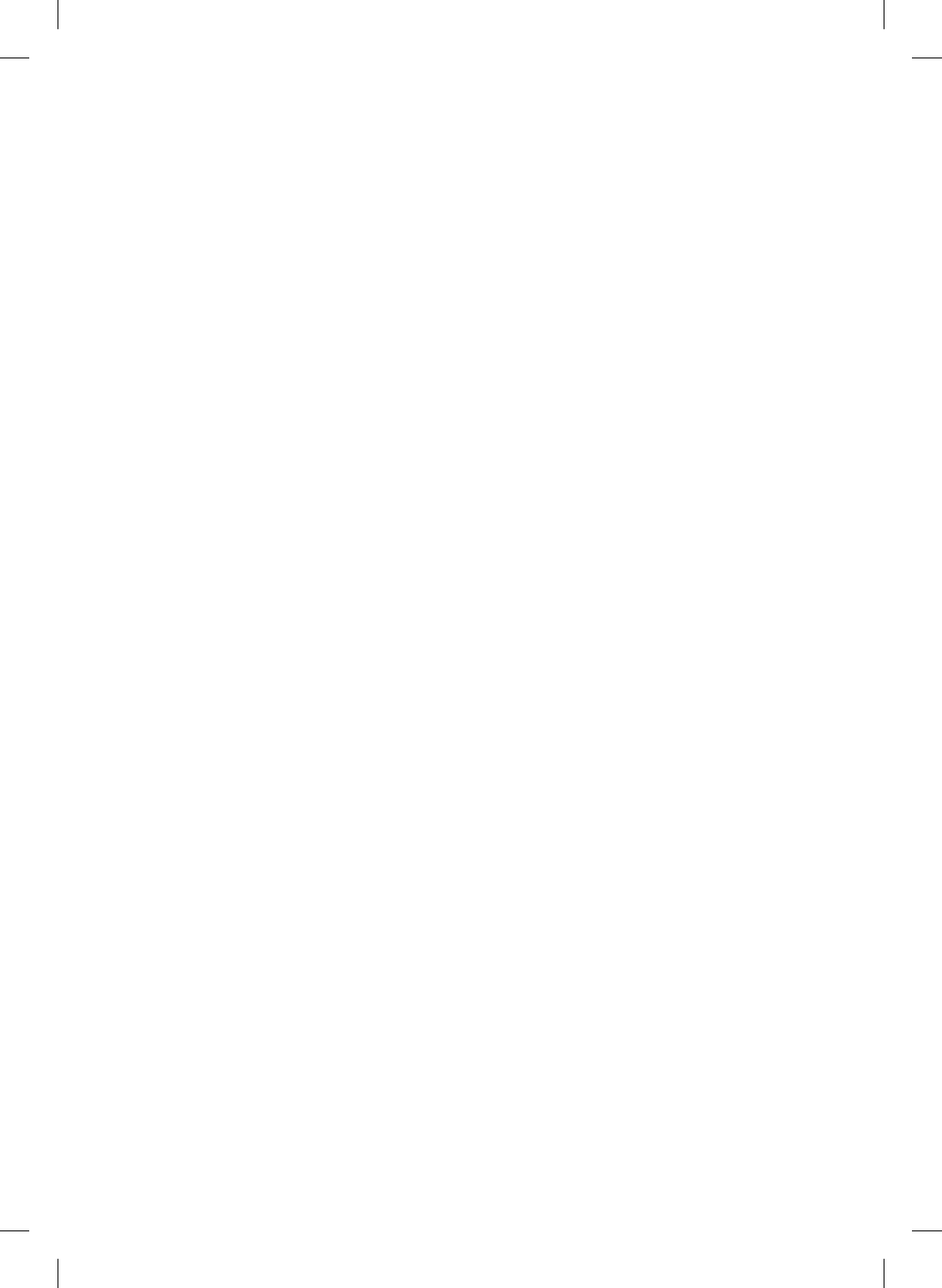# **2. Forms, nature, principles and elements of MEAs**

# **2.1. Forms of MEAs**

In this handbook, an MEA is considered to be a legally binding agreement between several States related to the environment. Various terms are used to designate treaties (agreement, convention, covenant, protocol, treaty). The most commonly used term is "convention" (e.g. CBD, *Desertification Convention*). While distinctions can be made, the terms treaty and convention are general terms for legally binding agreements between States. The words "covenant" or "agreement" may also be regarded as treaties, but not in all cases. States may use the terminology differently, but in all cases, for an agreement to be legally binding, there must be a clear intention by the Parties.

The general definition of a treaty in the *Vienna Convention on the Law of Treaties* (hereinafter VCLT – adopted in 1969), Article 2(1)(a) is: ". . . .an international agreement concluded between States in written form and governed by international law, whether embodied in a single instrument or in two or more related instruments (e.g. Exchange of Notes/Exchange of Letters) and whatever its particular designation".

The essential elements of a Treaty are that it is an agreement between States which have decided to so bind themselves, in written form and governed by international law, whatever it is called.

A "protocol" is generally a subsequent and separate legally binding agreement that adds to or modifies an existing convention only for the States that become Parties to it An amendment is similar, which also adds to or modifies an existing agreement. But an amendment is not a separate agreement.

The adoption of some agreements is meant to provide a decisionmaking and organizational framework for the adoption of subsequent complementary agreements. The former are usually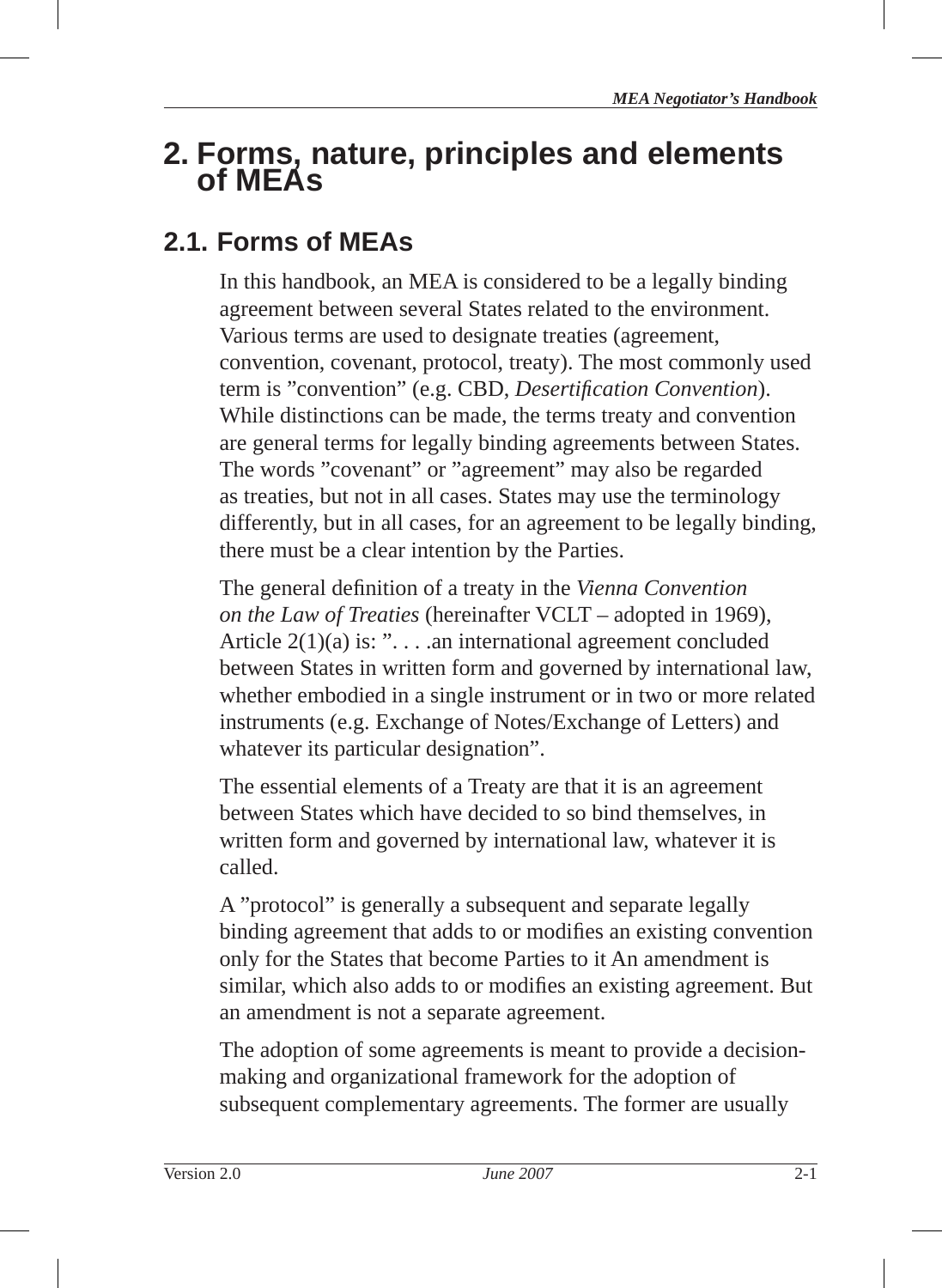called **"framework conventions"** and contain obligations of a general institutional nature, often including information-gathering provisions (e.g. Article 4, UNFCCC). These obligations are usually meant as a first step toward the adoption of much more specific obligations (e.g. targets, timetables, mechanisms) in subsequent protocols on the same matter (e.g. Article 3, *Kyoto Protocol* to UNFCCC). As a general rule, only the Parties to a framework convention can become Party to a subsequent protocol (though this depends on the text of the convention). In principle, there are no limits to the number of protocols that may be adopted. While there is an expectation that a protocol will be developed following the adoption of a framework convention, nothing precludes Parties to a non-framework convention from deciding to adopt a protocol if they so decide.

Obligations in an MEA are considered to be legally binding for the Parties to the agreement (see 'Soft Law and Hard Law', 'Control Provisions' and 'Decision Texts', below).

# **2.2. Soft law and hard law**

The terms "hard law" and "soft law" are often used to describe the nature of various agreements, particularly with respect to MEAs. The idea is that "hard law" has specific and legally binding obligations, and soft law is either not legally binding or the obligations are flexible or lack specificity. However, a legal obligation is generally considered to be authoritative, prescriptive and binding. So "soft law" is considered by many to be a contradiction in terms. Treaty provisions are binding on all Parties to a treaty (unless a Party has made a valid reservation). To many, this means that all treaty provisions should be considered "hard law". Nonetheless, some provisions are drafted with considerable flexibility. They may amount to little more than an expression of intent, with no clear standard for compliance, and much room for interpretation and discretion.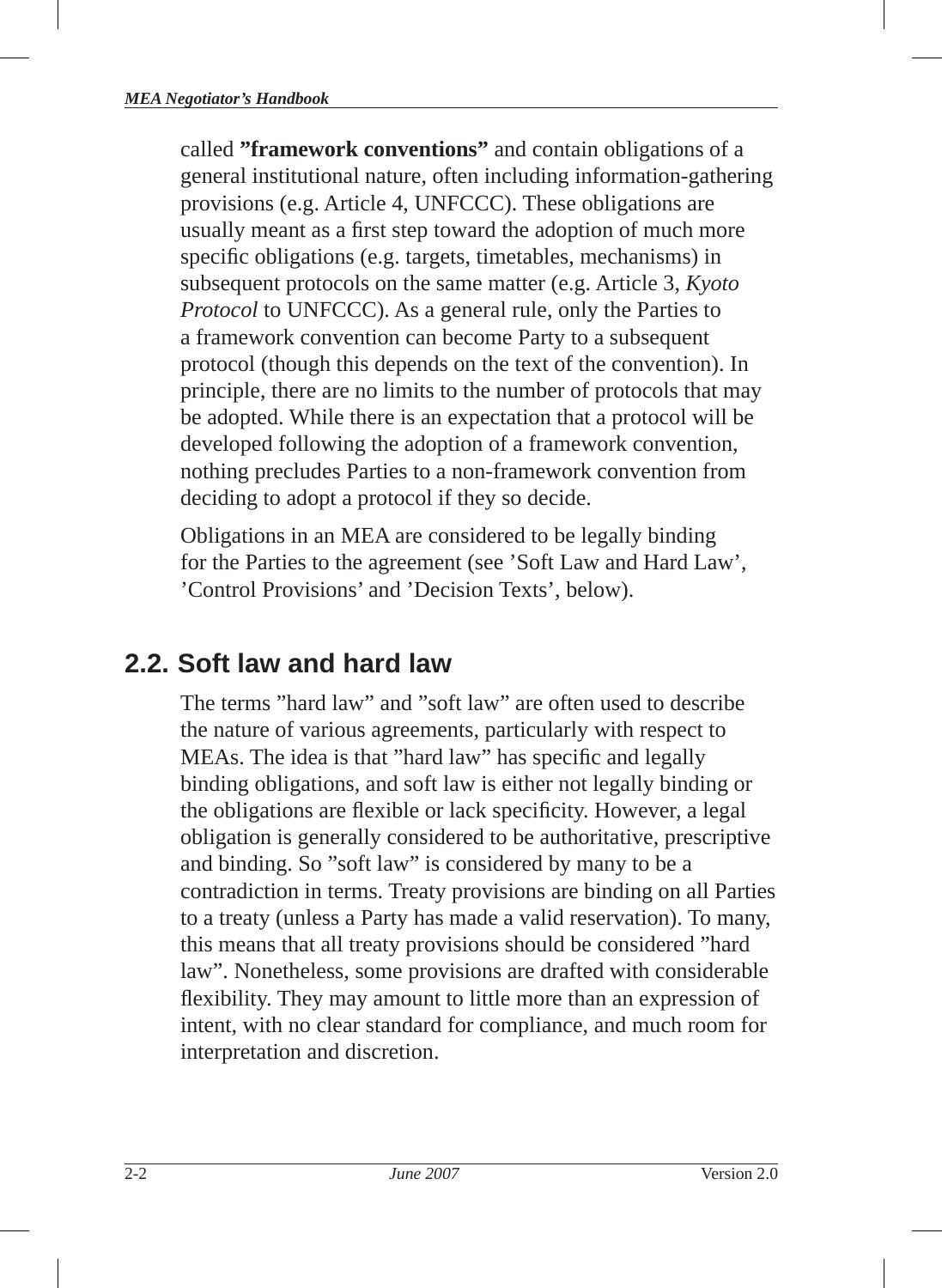Decisions may be taken under MEAs that do not result in legal obligations. An MEA may provide authority to create subsidiary instruments such as codes of practice, statements of principle and guidelines that are not legally binding. Decisions may also take the form of invitations or exhortations. In addition, even where clear standards are set, procedures and mechanisms used for compliance in MEAs are generally facilitative rather than coercive. This "soft law" approach is taken in order to encourage broader participation and collective action, especially where framework conventions are concerned, since the fundamental purpose of these agreements is to provide an inclusive discussion and decision-making forum. Often, hard-law and soft-law can work together in a mutually re-enforcing scheme where an inclusive approach is taken to encourage participation, but is backed up by mandatory reporting and transparency requirements to encourage compliance.

There are various other forms of agreement, including memoranda of understanding and political declarations, which may use stronger language, but which are generally not considered legally binding. Different Parties have different views, however. For example, MOUs may be considered binding by some. Accordingly, care should be taken to ascertain the intent of another Party. Nonetheless, declarations and MOUs are among the instruments which may be considered by some to be "soft law". All forms of "soft law" carry the weight of good faith obligation, and are important in terms of the progressive development of the law. There is a concern held by many that "soft law" is a slippery slope, and that it could result in the development of "hard law" obligations without the clear consent of States, through the operation of customary law principles.

# **2.3. Treaty-making principles**

Multilateral environmental agreements (MEAs) are treaties whose geographic scope varies widely. While UN MEAs are generally open to all States to become Parties, other MEAs are regional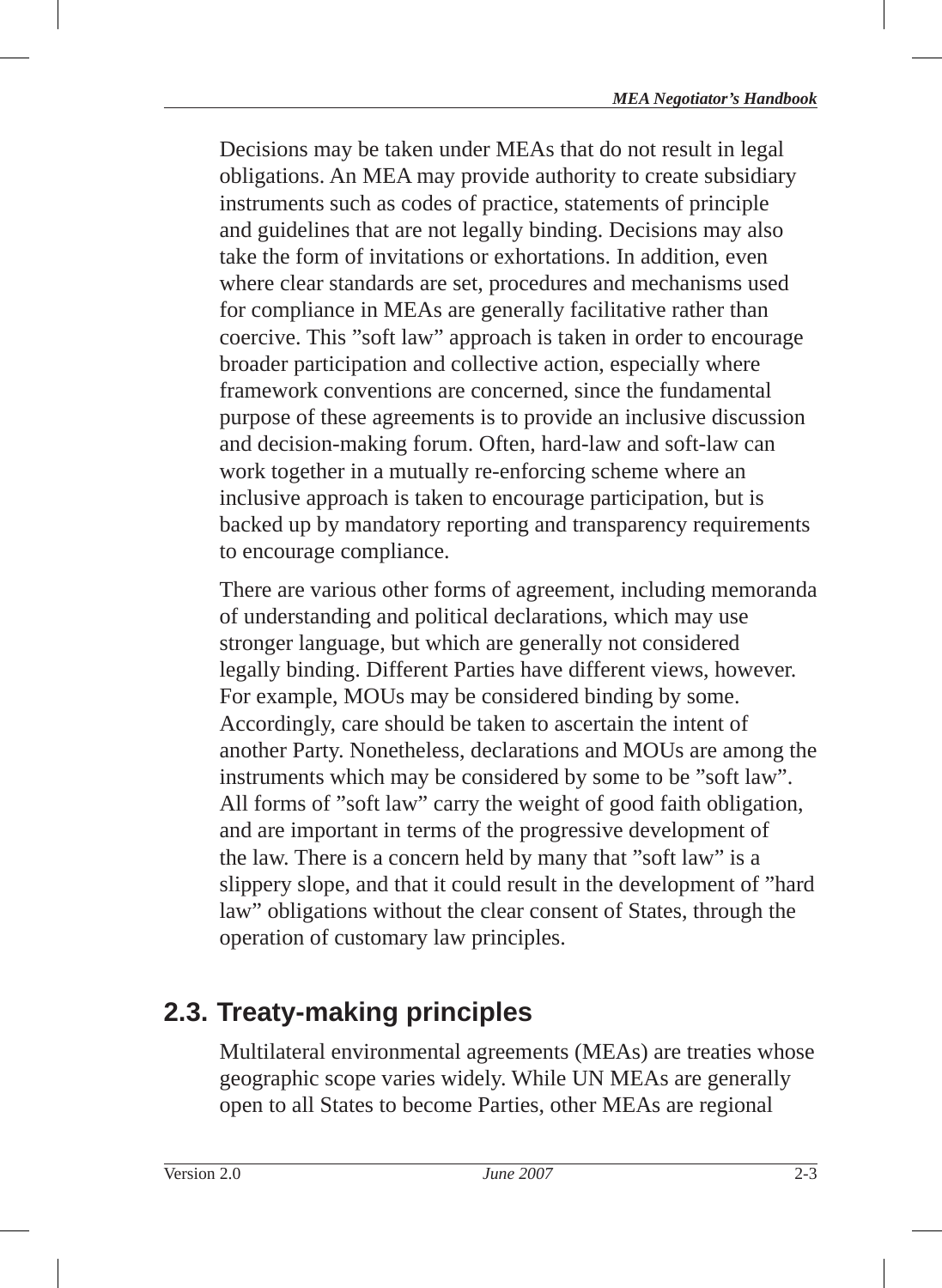(e.g. most of the UNECE MEAs) while yet others are subregional.

MEAs are subject to rules of international law that govern treaties. The rules that apply to written treaties between States are reflected in the VCLT, itself a treaty.

In 1980, the VCLT entered into force. Currently 94 States are Parties to it. Some key States (USA, for example) are not. Generally, rules in a treaty apply only to States that are Parties to it. However, in the case of the VCLT, most of its rules are considered to apply to all States.10

Some of the key points on treaties that MEA negotiators should keep in mind are laid out below.

# **2.3.1. Effect of an MEA**

As a treaty, an MEA creates binding international obligations between Parties to it. All Parties to an MEA must perform their obligations in good faith (known as the rule of *pacta sunt servanda* —see art. 26 of VCLT ) and no Party may invoke the provisions of its own domestic law to justify its failure to comply with an MEA obligation (see art. 27 of VCLT).

## **2.3.2. Parties**

States and international organizations that have the capacity to enter into treaties may be Parties to an MEA. Regional economic integration organizations (REIOs) such as the European Union have the capacity to enter into treaties and, therefore, may be Party to an MEA.

# **2.3.3. Signature**

After the adoption of an MEA at a Diplomatic Conference, the treaty is opened for signature and States are invited to sign it. States usually have a limited period of time to become a signatory. This is specified in the agreement (e.g. the

<sup>&</sup>lt;sup>10</sup> The VCLT is considered to apply to all States, whether or not they are a Party to that Convention, either because these rules were already in existence prior to the Convention or they have been accepted as rules of customary international law since the adoption of the Convention.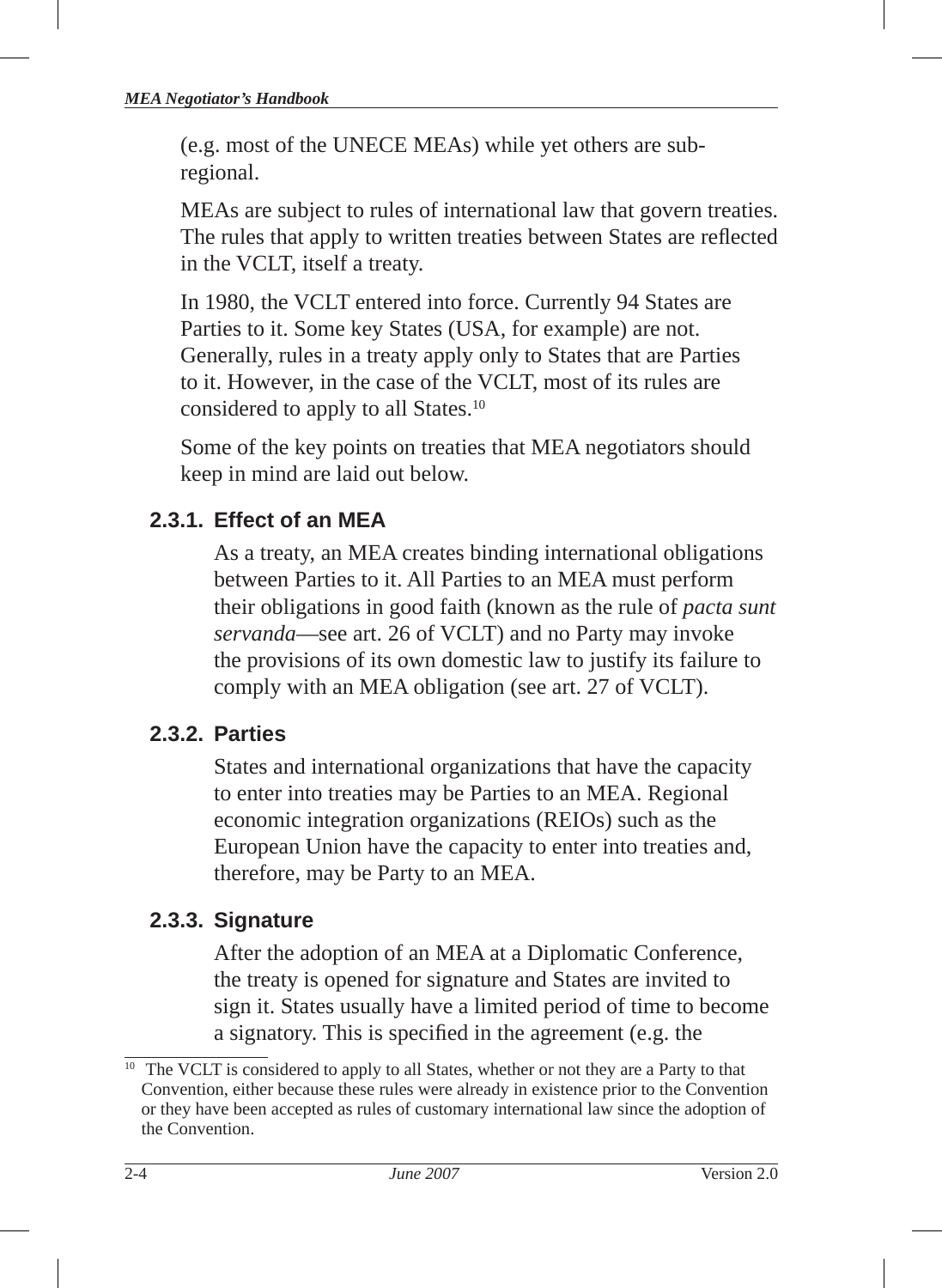Desertification Convention was open for signature for one year after adoption—art. 33; exceptionally, some conventions, such as the *Ramsar Convention on Wetlands of International Importance, especially as Waterfowl Habitat* (known as the Ramsar Convention – adopted in 1971), are open for signature indefinitely).

The signing of an MEA is largely symbolic, and does not necessarily mean that a State becomes a Party to it unless the MEA provides that signature creates binding obligations . A State may, nonetheless, express consent to be bound through 'definitive signature'. When in doubt about a State's intentions, this should be clarified. However, though a signatory does not generally have to comply with specific obligations in the MEA, it must nevertheless refrain from acts that would defeat the object and purpose of the MEA (see art. 18 of the VCLT). The provision with respect to signature is found among the last provisions of an MEA.

# **2.3.4. Ratifi cation, accession, acceptance, approval or defi nitive signature**

To become Party to an MEA, a State must ratify it ("accept" or "approve") or "accede" to it. Alternatively, as noted above, a State may make a 'definitive signature' which has the same affect as ratification or accession. After an MEA is adopted, it will usually be open to States for signature and then ratification. A State that has not taken part in the negotiations or that has not signed it prior to the closing date for signature only has the option of acceding to it to become bound. Note that some agreements specify that they are only open to signature or ratification by some limited group of States.

Acceptance or approval of a treaty following signature has the same legal effect as ratification, and the same rules apply, unless the treaty provides otherwise (see article 14(2) of the Vienna Convention 1969). Some obligations may be affected by provisions related to timing and/or deadlines. The key point is that ratification or accession is generally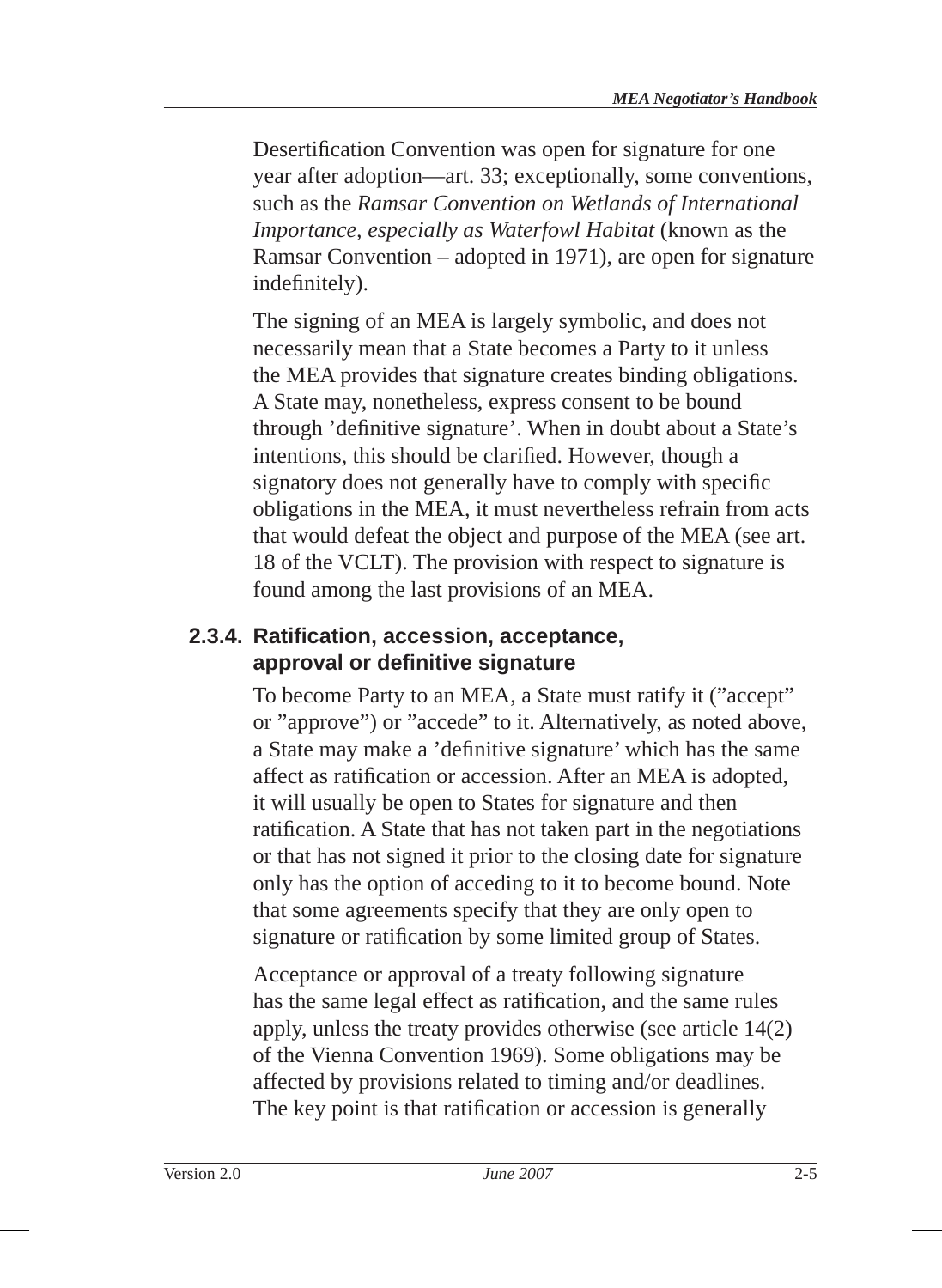the mechanism through which a Party accepts binding legal obligations in international law. As noted above, some States have the legal capacity to express a willingness to be bound to an agreement by signature, but most require some form of additional executive or legislative process to enable them to ratify or accede. Each State has its own internal procedure but in international law, for ratification or accession to take effect. the instrument of ratification or accession must be forwarded to the depositary of the treaty. Once this is done and a period of time specified in the treaty has elapsed, the MEA becomes binding on the ratifying State (if at the time of ratification by that State the MEA has already entered into force).

Many countries have specific and often technical legal processes in place to manage ratification. In Canada for example, ratification is exercised by the Executive, expressed by means of an Order in Council issued by the Governor General in Council, which authorizes the Minister of Foreign Affairs to sign an instrument of ratification. Ratification is then effected in the case of a global MEA, by deposit of the instrument of ratification with the Depositary for the treaty, usually the UN Secretary-General.

When a State wishes to ratify, accept, approve or accede to a treaty, it must execute an instrument of ratification, acceptance, approval or accession, signed by one of three specified authorities, namely the Head of State, Head of Government or Minister for Foreign Affairs. There is no mandated form for the instrument, but it must include the following:

- Title, date and place of conclusion of the treaty at issue;
- Full name and title of the person signing the instrument, e.g., the Head of State, Head of Government or Minister for Foreign Affairs or a person acting in such a position temporarily or with full powers for that purpose issued by one of the above authorities;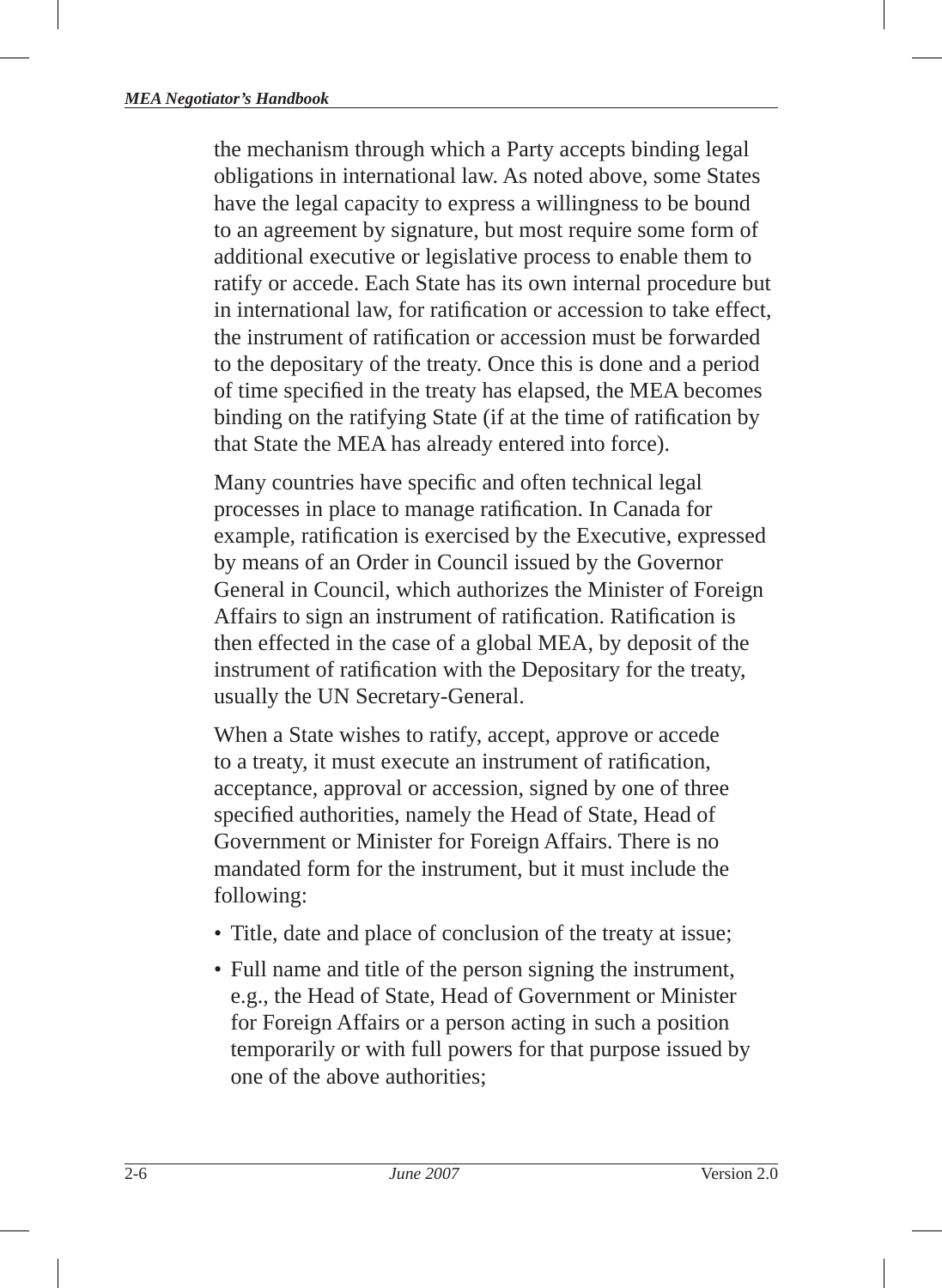- An unambiguous expression of the intent of the Government, on behalf of the State, to consider itself bound by the treaty and to undertake faithfully to observe and implement its provisions;
- Date and place where the instrument was issued; and
- Signature of the Head of State, Head of Government or Minister for Foreign Affairs (the official seal is not adequate) or any other person acting in such a position for the time being or with full powers for that purpose issued by one of the above authorities.

It is recommended that, where feasible, States provide courtesy translations in English and/or French of instruments in other languages submitted for deposit with the Secretary-General. This facilitates the prompt processing of the relevant actions.

## **2.3.5. Full powers**

In order to adopt, sign, deposit an instrument of ratification or accede to an MEA, a State representative needs "full powers." Some officials are assumed to have such powers (e.g. heads of State, ministers of Foreign Affairs) while others must, as a general rule, produce evidence to this effect (see art. 7 of VCLT).

## **2.3.6. Entry into force**

An MEA only enters into force once the number of ratifications or accessions required has been attained (e.g. seven needed for the *Ramsar Convention;* 30 for the *Biodiversity Convention*; 50 for the Convention on Persistent Organic Pollutants or 'POPs'). In the case of the *Kyoto Protocol*, the number of States required depended in part upon aggregate emissions of specified gases (see also Provisional Application).

#### **2.3.7. Reservations**

A reservation is a unilateral statement by a State that, however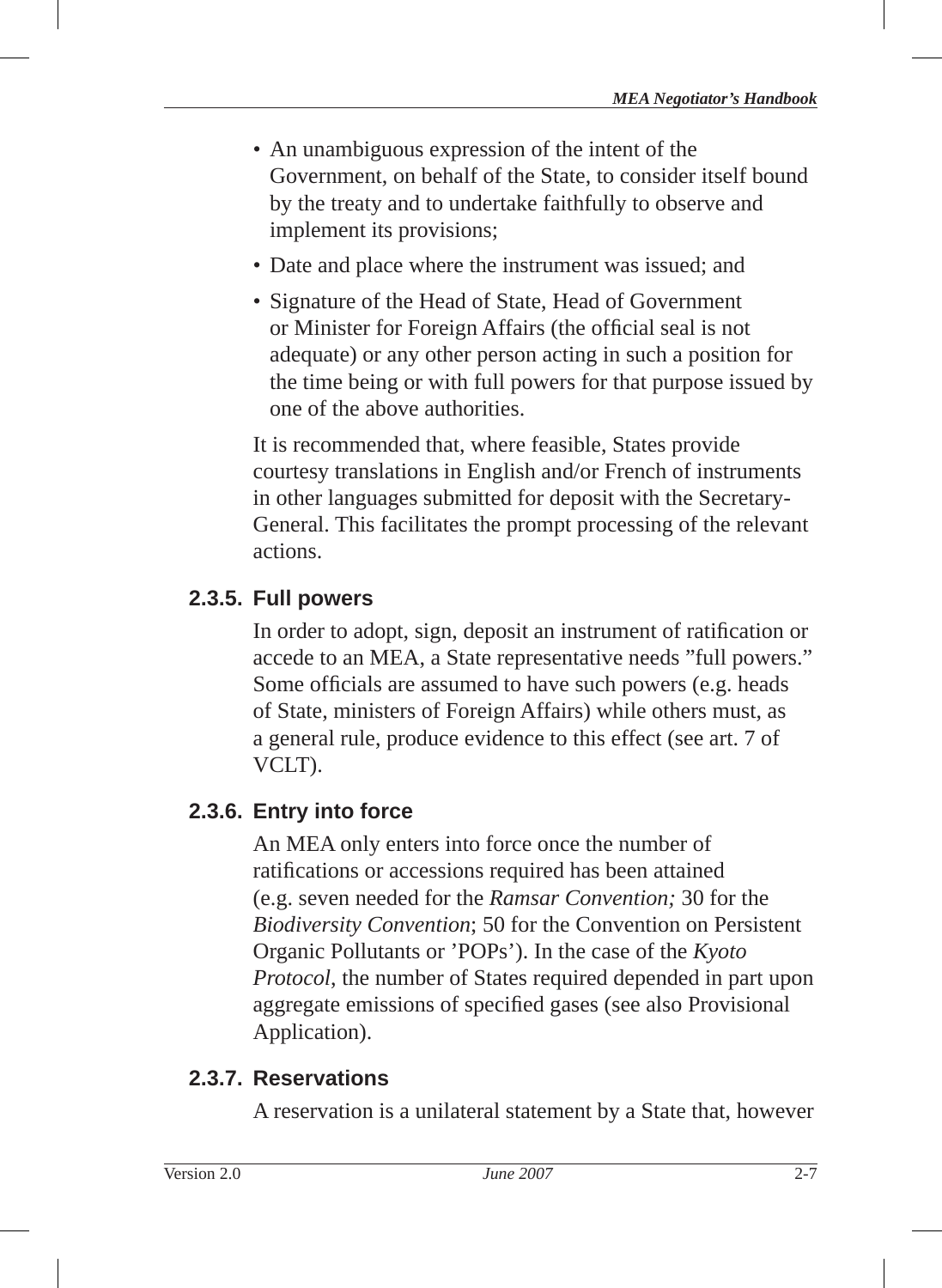phrased, purports to exclude or modify the legal effect of specific provisions of a treaty on that State. Sometimes States use the term "**interpretive statement**" to make what could nevertheless be construed as a reservation. Upon becoming Party to an MEA, a State may formulate reservations to it unless the MEA expressly prohibits reservations (e.g. CBD*,*  UNFCCC). An MEA may also only allow reservations to specific provisions (e.g. *International Convention on the Regulation on Whaling*; CITES). If there is no provision on reservations in an MEA, Parties may make reservations that are not contrary to the object and purpose of the MEA (e.g. the UNECE *Convention on Environmental Impact Assessment in a Transboundary Context*, known as the Espoo Convention – adopted in 1991, to which Canada, for example, has made a reservation). Other States may object to a reservation (see art. 19 to 23 of VCLT for the effect of such objections). Most, if not all, MEAs do not permit reservations, which is generally explained as reflecting an intent to promote consistency and coherence of implementation among Parties.

Article 19 of the VCLT provides that a State may make a reservation unless:

- The reservation is prohibited by the treaty;
- The treaty provides that only specified reservations, which do not include the reservation in question, may be made; or
- In cases not falling under the above two categories, the reservation is incompatible with the object and purpose of the treaty.

Article 19 of the VCLT provides for reservations to be made at the time of signature or deposit of an instrument expressing intent to be bound. If a reservation is made upon simple signature (i.e., signature subject to ratification, acceptance or approval), it must be confirmed in writing when the State expresses its consent to be bound. Normally it must be included in the instrument expressing intent to be bound or be annexed to it. If annexed, it has to be separately signed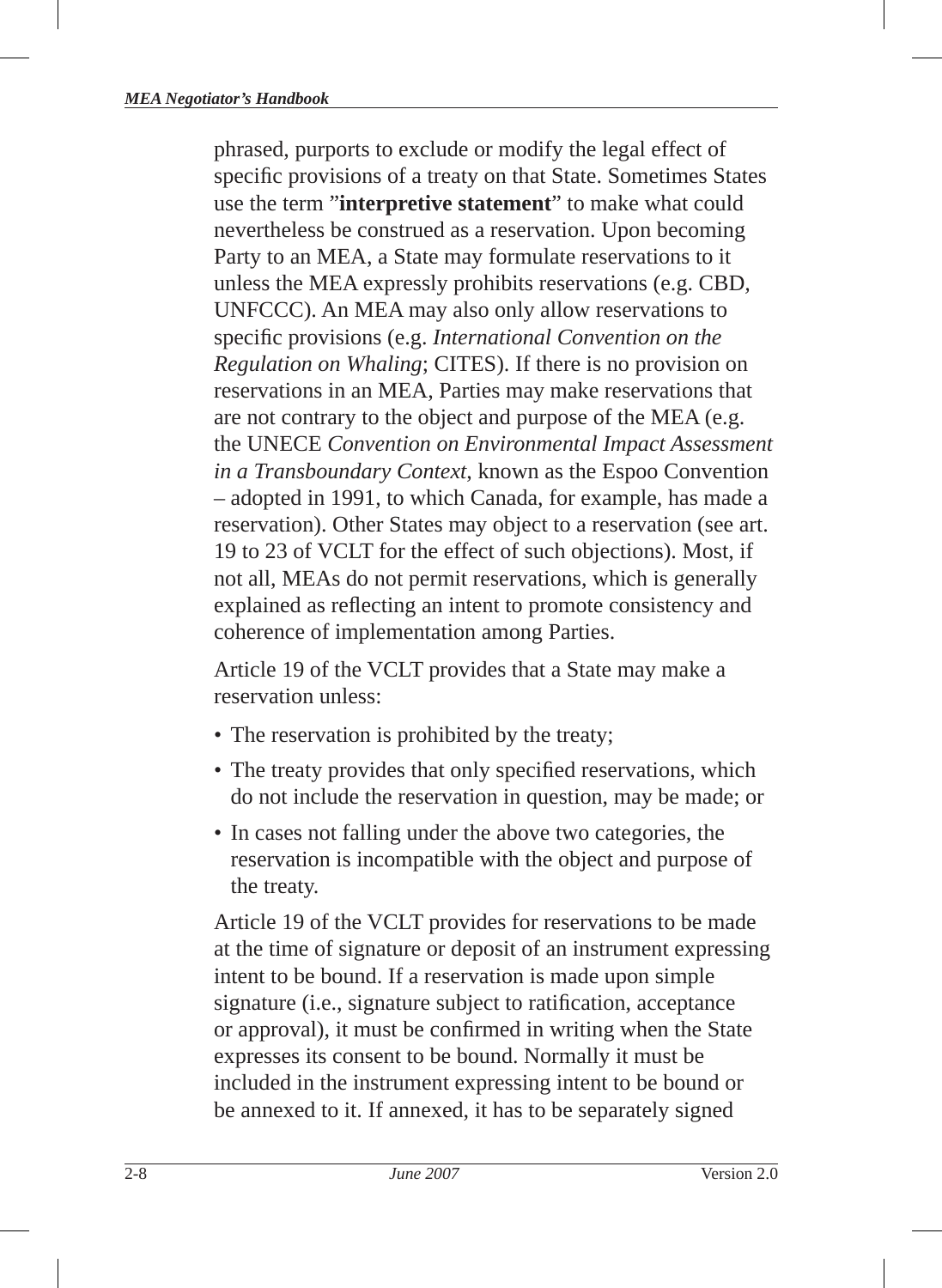by a person with the same level of authority. Normally, the depositary would circulate all objections.

Where a treaty is silent on reservations and a reservation is formulated and subsequently circulated, States concerned are generally considered to have 12 months to object to the reservation, beginning on the date of the depositary notification or the date on which the State expressed its consent to be bound by the treaty, whichever is later (*per* article 20(5) VCLT). An objection to a reservation "... does not preclude the entry into force of the treaty as between the objecting and reserving States unless a contrary intention is definitely expressed by the objecting State" (article  $20(4)(b)$ ) VCLT). Normally, to avoid uncertainty, an objecting State specifies the effect of its reservation if it intends to affect entry into force.

Unless the agreement provides otherwise, a State may modify or withdraw its reservation or objection to a reservation completely or partially at any time. In such a case, the consent of the States concerned is not necessary for the validity of the withdrawal (articles 22-23, VCLT). A withdrawal must be formulated and endorsed in the same manner as a reservation and forwarded to the depositary.

## **2.3.8. Interpretative declarations**

A State may make a declaration about its understanding of any issue related to the interpretation of a particular provision of an agreement. Unlike reservations, such declarations are not about excluding or modifying the legal effect of an agreement. They are intended to clarify a provision or the agreement as a whole. Some agreements make specific provision for such declarations, for some agreements they are even mandatory. One example where they are optional is the *United Nations Convention on the Law of the Sea, 1982*, which provides for a State to make declarations with a view to harmonizing laws and regulations with the agreement, as long as they are not about excluding or modifying the effect of the agreement with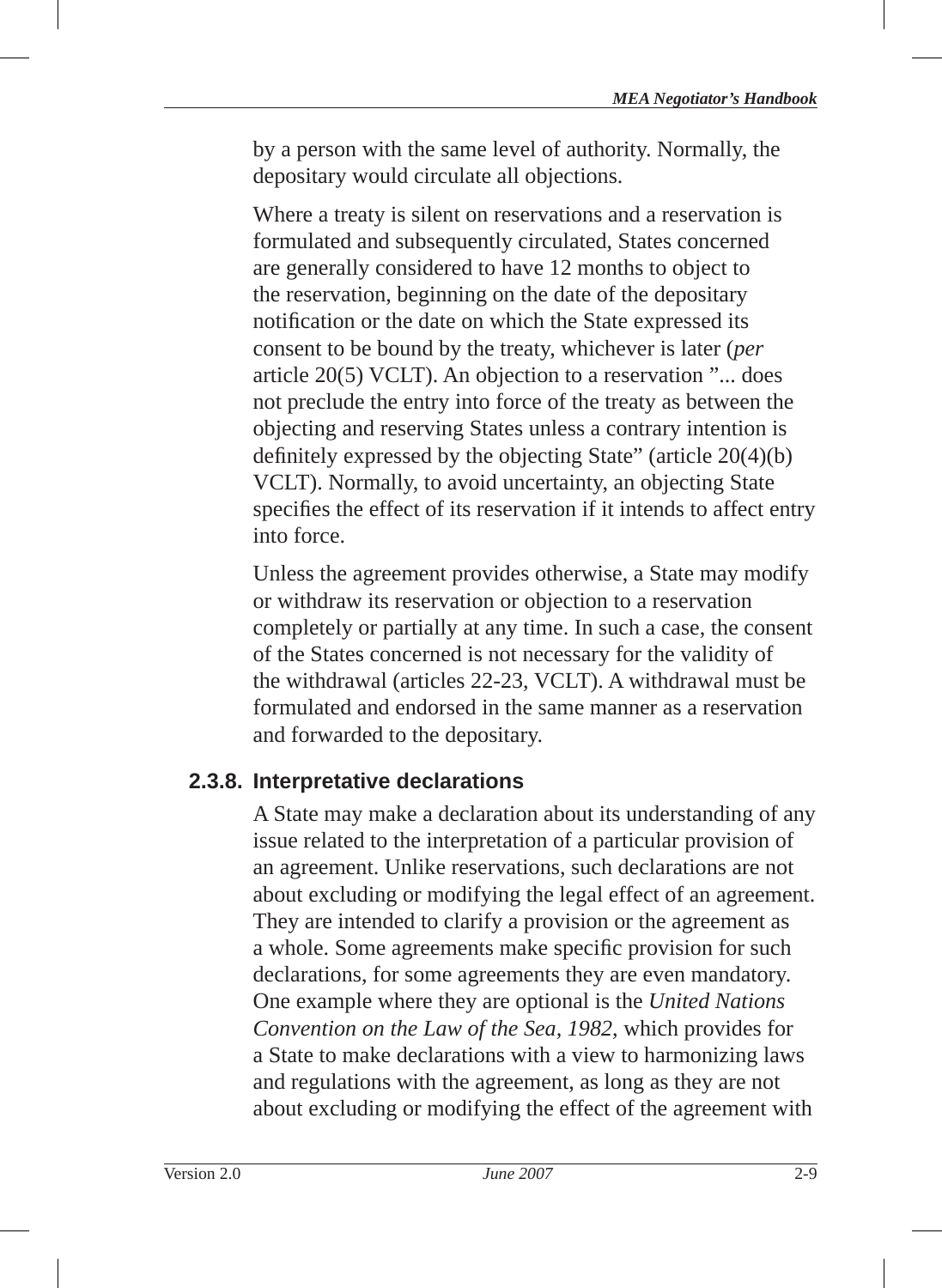respect to that State. Declarations are usually deposited at the time of signature or at the time of deposit of the instrument of ratification, acceptance, approval or accession. Sometimes, a declaration may be lodged subsequently.

As interpretative declarations do not have a legal effect on the order of reservations, they do not need to be signed by a formal authority. Still, they should preferably be endorsed as would a reservation to avoid any doubts (i.e. there might be un certainty about whether a declaration amounts to a reservation.)

Optional and mandatory declarations involve the acceptance of a legal obligation and accordingly must be endorsed in the same manner as a reservation.

Similar to reservations, declarations should be circulated by the depositary, and there is a similar practice with respect to objections.

#### **2.3.9. Provisional application**

Some treaties provide for provisional application, either before or after their entry into force. For example, article 7(1) of the *Agreement relating to the implementation of Part XI of the United Nations Convention on the Law of the Sea of 10 December 1982, 1994*, provides "If on 16 November 1994 this Agreement has not entered into force, it shall be applied provisionally pending its entry into force". A State provisionally applies a treaty that has entered into force when it unilaterally undertakes to give effect to treaty obligations provisionally, generally in accordance with the provisions of the agreement, even where its national procedures for expressing its intent to be bound have not yet been performed. Unless an agreement provides otherwise, the intention of a State must generally be understood to be that it would ratify, approve, accept or accede to the treaty subject to its national procedural requirements. A State may unilaterally terminate provisional application at any time unless the treaty provides otherwise (*per* Article 25 of the VCLT).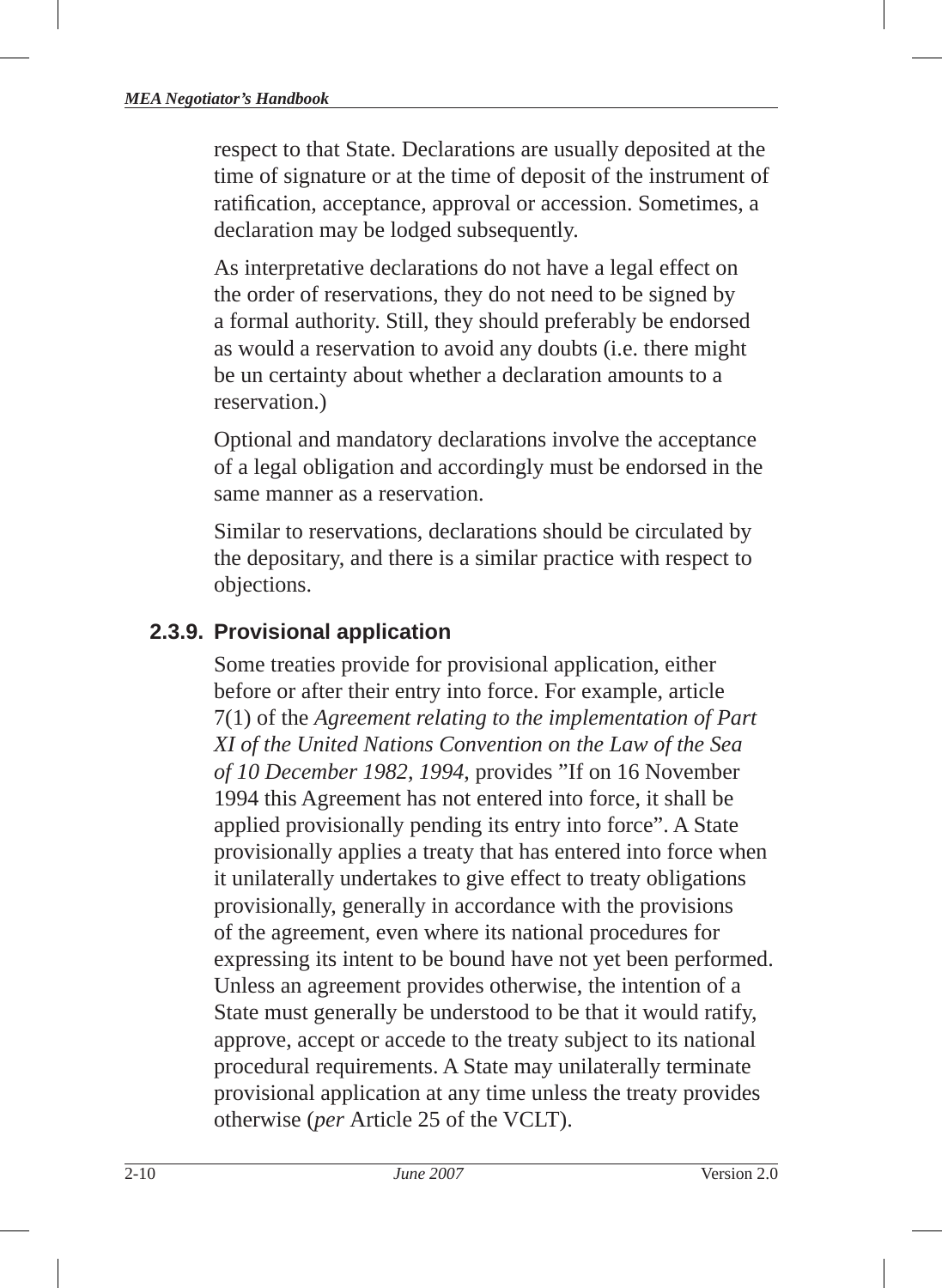# **2.3.10. Territorial application**

Unless otherwise provided, a treaty is binding on a Party in respect of its whole territory (see art. 28 of VCLT). However, it should be noted that the status of certain territories may be ambiguous or in dispute. For example some French overseas departments are also considered part of France, including Martinique and French Guiana. Issues may arise about the application of an MEA to specific territory. Such issues are often addressed in MEA decisions, as well as reservations and other official submissions by Parties to treaty bodies and depositaries. Questions may arise with respect to hundreds of sub-national entities, dependent, neutral, disputed or occupied territories. In addition, Antarctica, for example is considered *terra nullius* or land that is not the sovereign territory of any country, like the high seas (see also Proposals and Amendments under Rules of Procedure).

# **2.3.11. Amendments**

An amendment is an instrument to amend the core provisions of the treaty or its annexes. If an agreement provides for amendment procedures, such provisions are normally found among the final provisions of an MEA. There are at least four steps in the process: 1) proposal; 2) adoption; 3) ratification; and 4) entry into force .

**First**, a Party has to circulate to all other Parties a formal proposal to amend a treaty. The treaty usually specifies timing.

**Second**, Parties have to decide collectively whether they will adopt or reject the proposal. Usually an MEA provides that a three-fourths majority is needed for adoption of an amendment to a provision in the core of the treaty. However, Parties are free to provide for any other formula (e.g. twothirds majority, unanimity) or to opt for different formulae for different provisions in the treaty and the annexes (e.g. the POPs Convention provides different formulae for the various annexes). However, such provisions should be specified in the MEA itself. If Parties wish to adopt a different formula for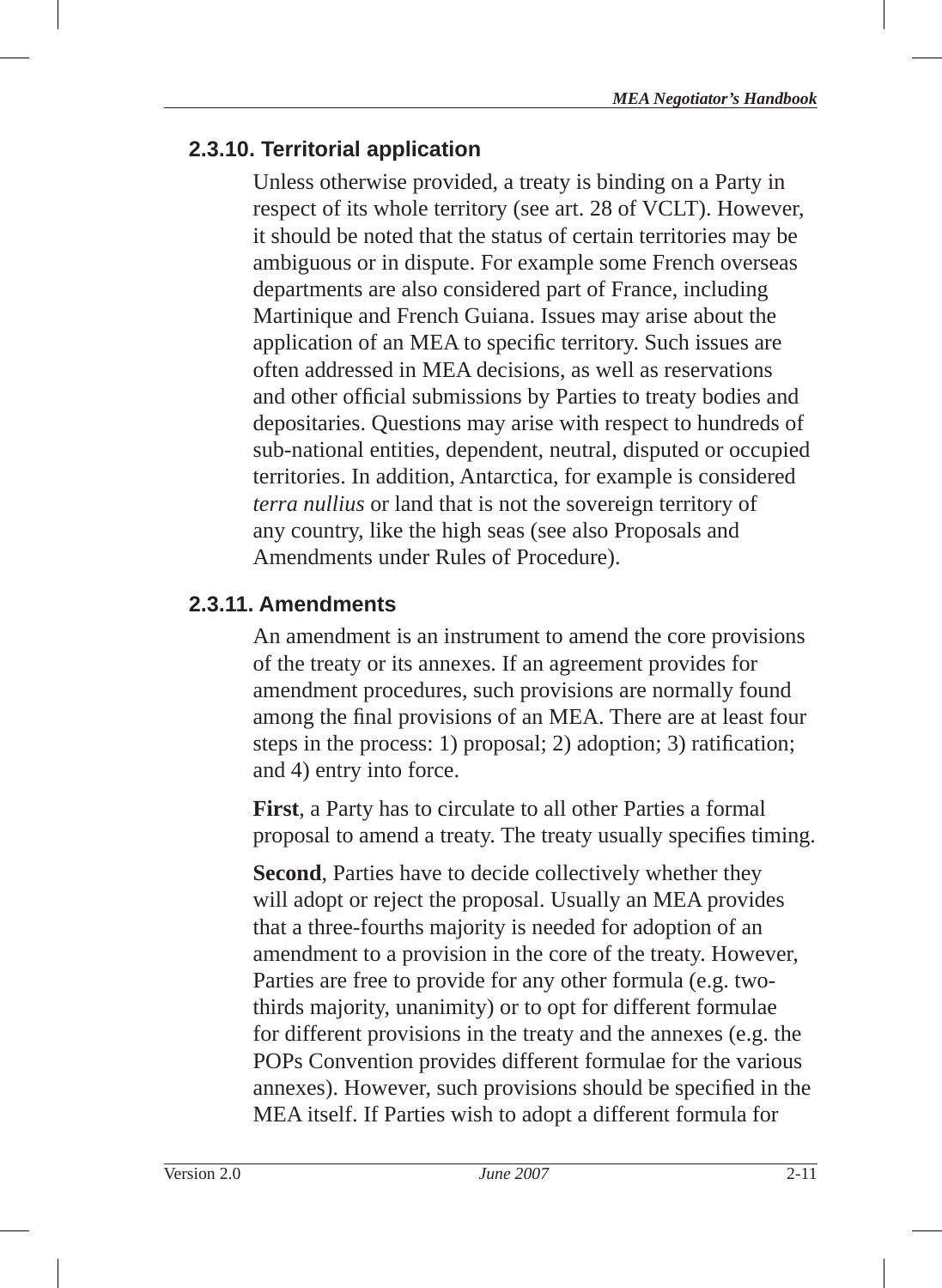a particular amendment, then the MEA should be amended to provide for an alternative amendment formula. An amendment should not provide for an alternative process for its own adoption, since clearly there would be no pre-existing delegated authority to do so.

**Third**, once the amendment is adopted, each Party has to decide whether to ratify and become bound by it. There is generally provision in the agreement for a Party not wishing to be bound by the amendment to give formal notice that it is "opting out" of the proposed amendment. In the case of the *Montreal Protocol*, there is a requirement that a State must ratify all previous amendments before ratifying the most recent amendment.

**Fourth**, there are various formulae for entry into force. For instance, Parties may agree on the number of ratifications needed for entry into force. Another formula, frequently used for amendments to annexes, is for Parties to decide that the amendment, once adopted, will enter into force after a specific time period has elapsed (e.g. the *Basel Convention on the Control of Transboundary Movements of Hazardous Wastes and Their Disposal*).

An amendment can enter into force in a number of ways, for example *via*:

- Adoption of the amendment;
- expiry of a specified time period;
- assumed acceptance by consensus if, within a certain period of time following its circulation, none of the Parties objects; or
- Deposit of a specified number of instruments expressing intent to be bound.

For example, article 20(4) of the *Kyoto Protocol*:

"Instruments of acceptance in respect of an amendment shall be deposited with the Depositary. An amendment adopted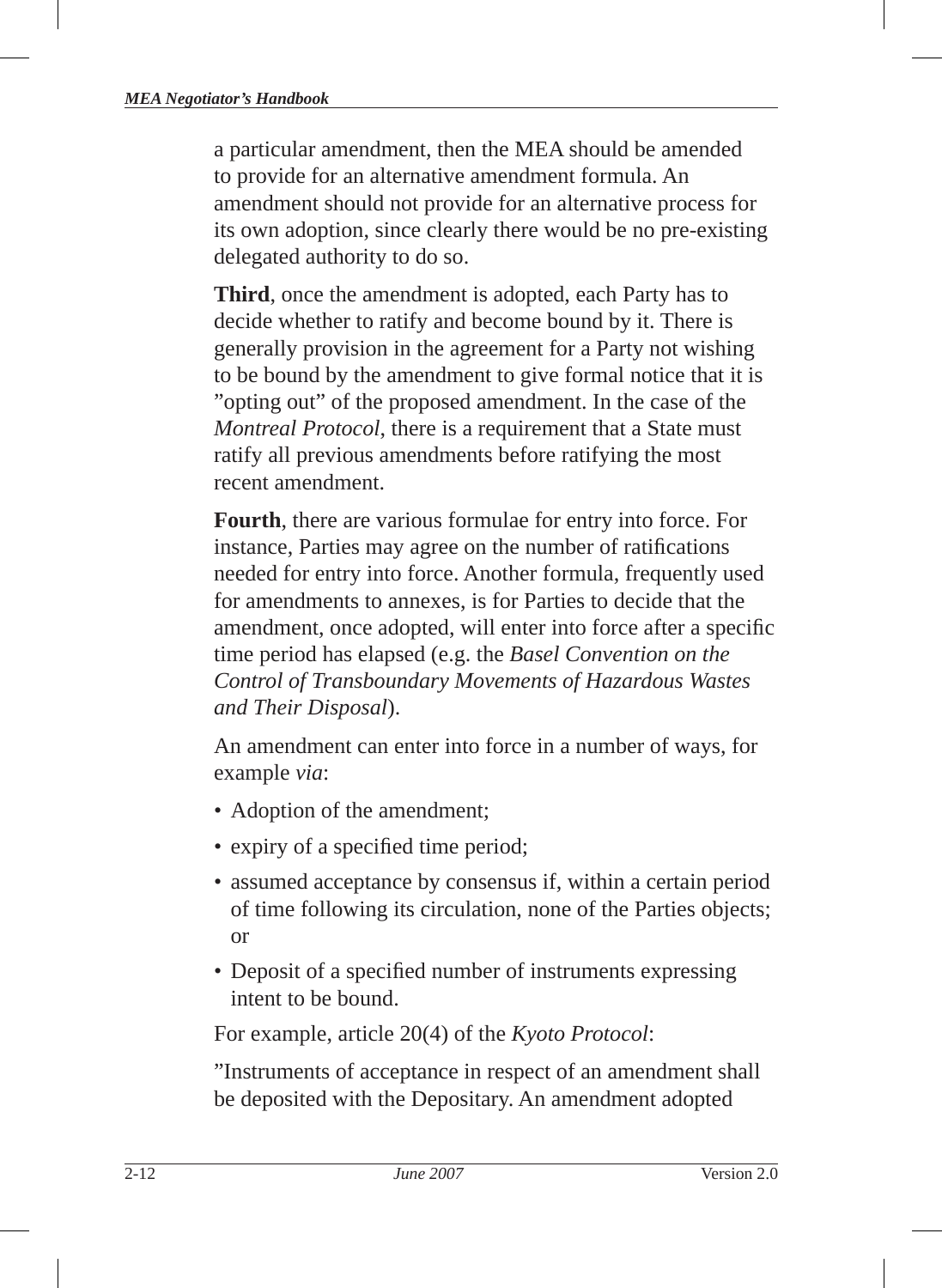in accordance with paragraph 3 above shall enter into force for those Parties having accepted it on the ninetieth day after the date of receipt by the Depositary of an instrument of acceptance by at least three fourths of the Parties to this Protocol."

If an agreement is not in force, it cannot be amended under its own provisions. If States agree to revise an agreement following its adoption but before entry into force, the prospective Parties may meet to adopt additional agreements or protocols or to vary the agreement to address the problem.

Where an agreement provides for entry into force following ratification, acceptance or accession by a certain *proportion* of Parties, there may be a question of how this calculation is made. For example, if an amendment is to enter into force after three-quarters of Parties have expressed consent to be bound, the calculation could be based on the number of Parties at the time the amendment is adopted or at any given point following adoption. The UN practice is to apply the latter approach, sometimes called the current time approach. and count all Parties at the first point at which the proportion has been achieved. So, States that adhere to an agreement after the adoption of an amendment but before its entry into force are counted.

## **2.3.12. Adjustments**

An adjustment is an instrument to modify a treaty or protocol or its annexes in a legally binding manner with respect to a material provision, by a decision of the Parties. It is intended to provide more certainty with respect to the timing of coming into force of certain limited types changes to an agreement, and to avoid the cumbersome amendment process. Adjustments are used, for example, in the Montreal Protocol and LRTAP contexts (see Case Studies).

## **2.3.13. Withdrawal**

A provision in an MEA may authorize a Party to withdraw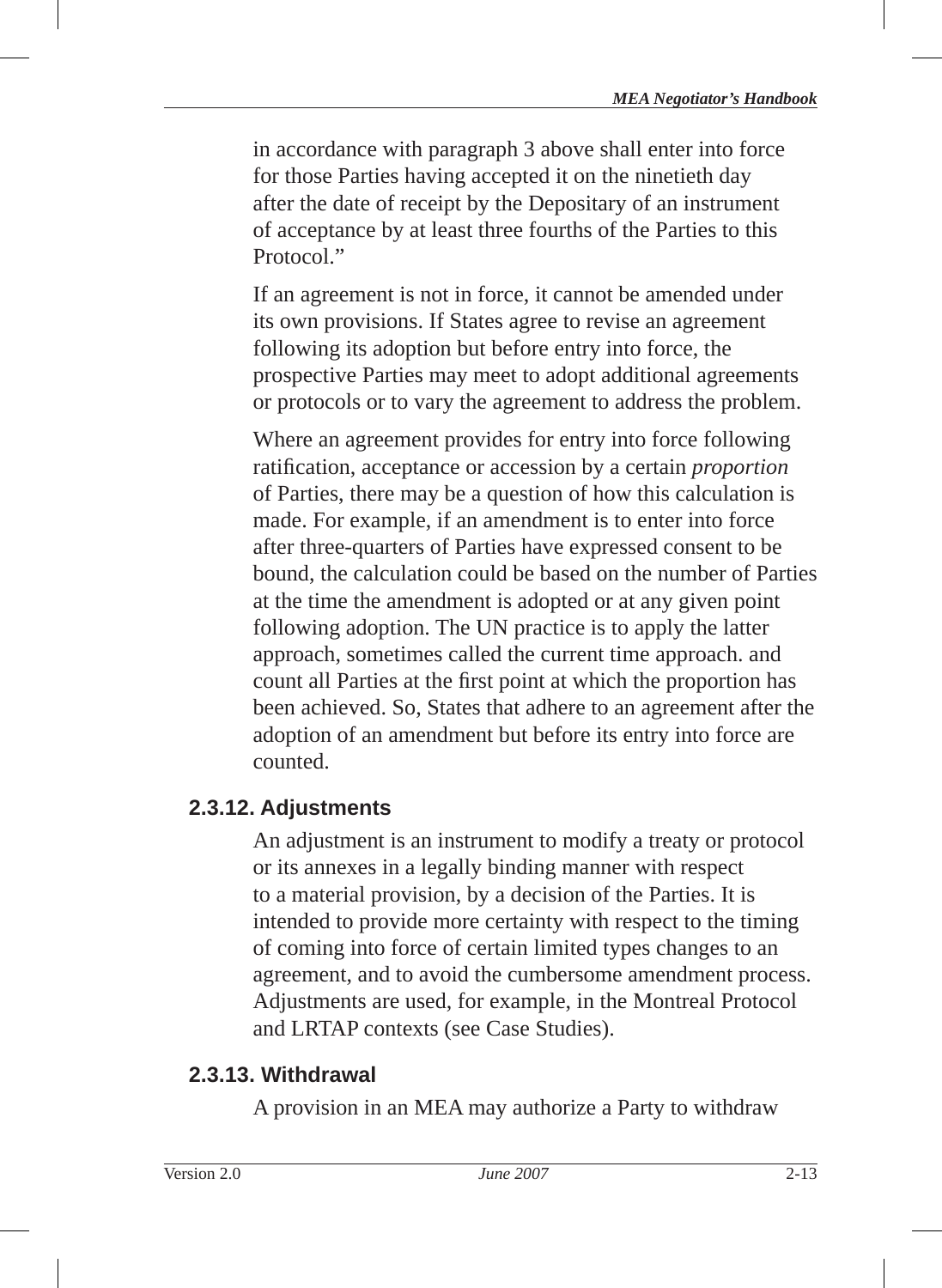from it (e.g. the *Basel Convention* allows for withdrawal three years after the entry into force of the convention). In the absence of such a provision, a Party may not withdraw unless the Party establishes that the intention of the Parties was to allow for this possibility or that it may be inferred from the nature of the treaty (see art. 56 of VCLT). Withdrawal is very rare for MEAs (and the main examples are specific to the context of marine agreements).

## **2.3.14. Treaty process time line**

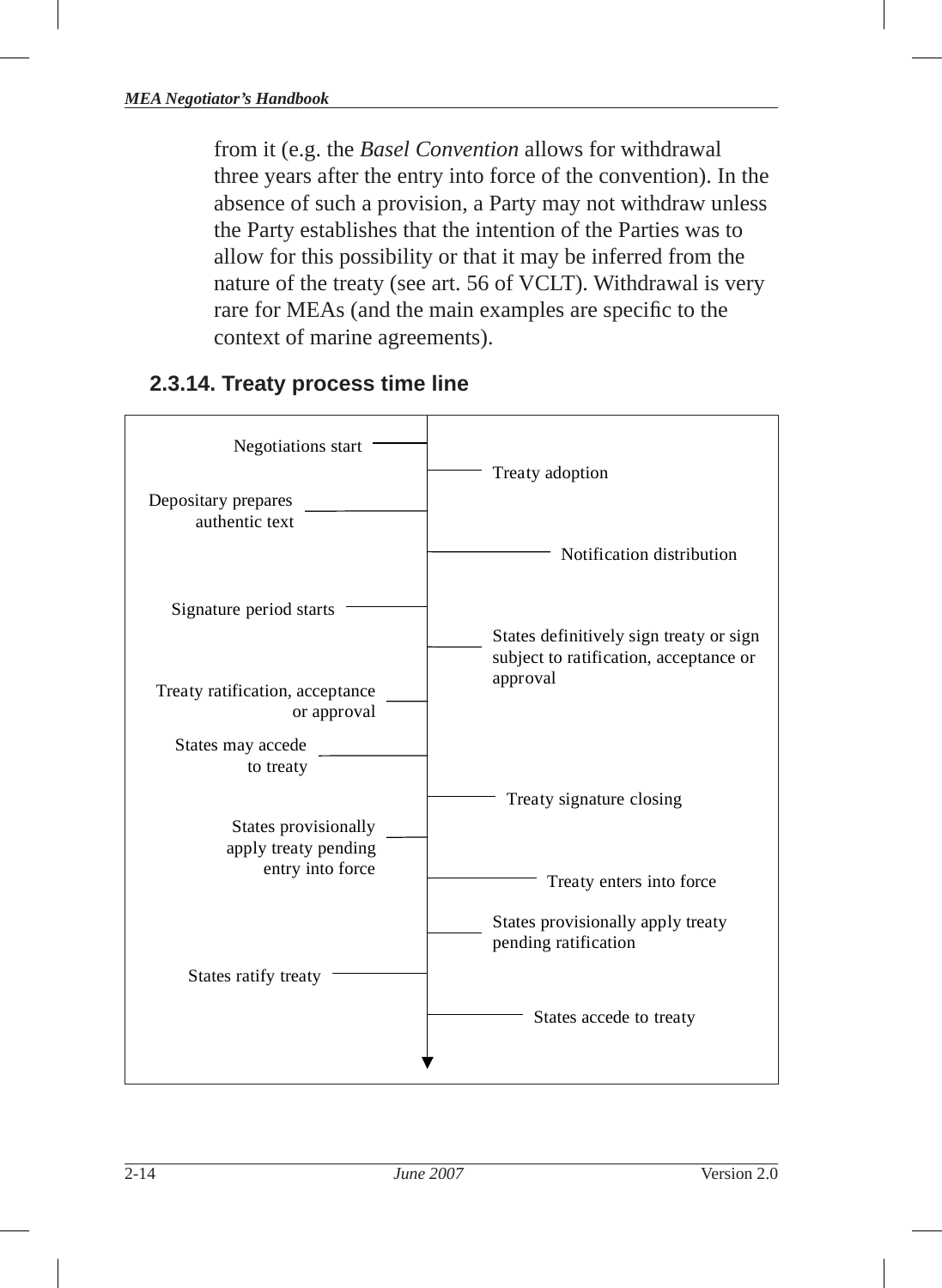#### **2.3.15. Interpretation of treaties and decision texts**

Interpretation is generally considered to be a matter for the Parties - and often the implication is that it is not to be decided on by a secretariat or other servant of the Parties. Parties regularly need to interpret an MEA in order to make decisions related to domestic or international implementation, as well as to elaborate and adopt further decisions in an MEA body. In addition, however, interpretation can be a matter delegated to a specific treaty body or a matter raised before another international body with competent jurisdiction, such as the International Court of Justice (This is very rare). The most recent decision of the supreme decision making body for an agreement, usually a COP or COP/MOP, supersedes any previous decision of that body, although in general decisions should be interpreted to be mutually supportive, where possible (unless a contrary intent is clear). Once a text has repeatedly been interpreted in a consistent manner, this is considered to be a 'customary' interpretation, a kind of precedent, which may or may not be binding (see Precedent).

Depending on context (and the interests of the interpreter), interpretation can be strict or narrow, usually very literal and textually based, or liberal and expansive, usually based on intent. Thus, interpretation may turn on the meaning of words, sentences and context, and on grammar. It may also turn on logic, intent, or 'object and purpose'. Past a certain point, interpretation becomes 'construction.' Construction involves moving beyond what was originally intended but by logical extension.

In interpreting a specific term of a treaty or a decision text, one has to consider the ordinary meaning of that term in the overall context of the treaty as well as its object and purpose or intent of the agreement. This means that context is important, and consideration of all provisions of a treaty is required, including its preamble and annexes. In addition, subsequent practices in the treaty's application and subsequent agreements on its interpretation between the Parties have to be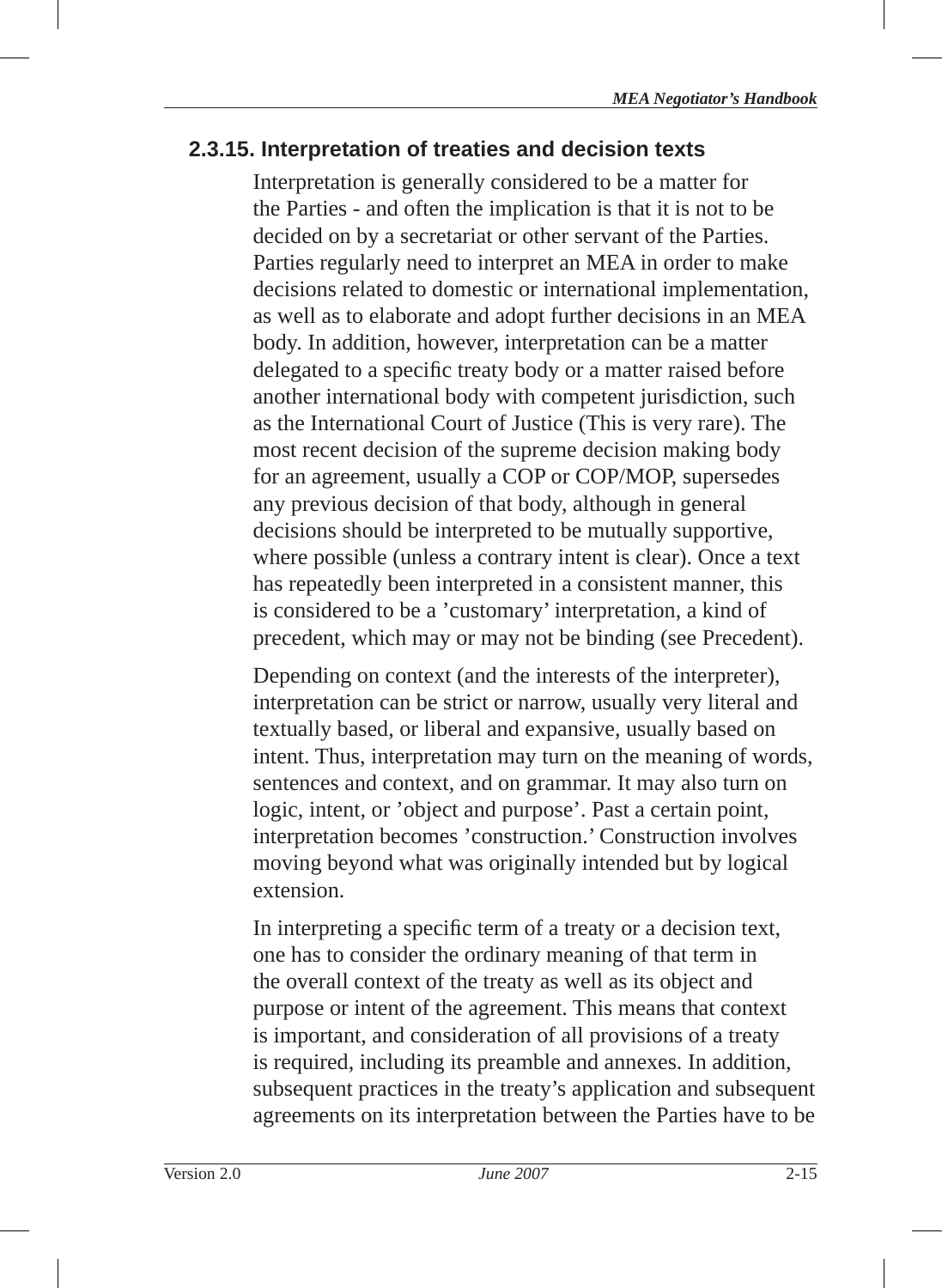considered, as well as any relevant rules of international law.

With regard to the object and purpose, one needs to consider how a given interpretation impacts on the effectiveness of the treaty (see art. 31 of VCLT) . That is, where the ordinary meaning of terms may be interpreted in different ways, it should be interpreted in a way that allows for the overall legal or treaty scheme to effectively achieve its objectives. At the same time, another general principle is that one should give effect to all parts of the text, that is, one can not simply ignore part of a text that may appear inconsistent with an over all scheme. One must attempt to reconcile general and specific aspects of a text. One may also elucidate intent with the use of other references for interpretation, such as preparatory work or 'Travaux préparatoires' (records of negotiations and other documents which may be of evidentiary value, e.g. statements made by negotiators.) and circumstances in which the treaty was adopted (see art. 32 of VCLT).

It should be understood that interpreting an agreement based upon intent can often be challenging, given that there will generally be evidence of diverging views and different intent from different Parties. So while an understanding of intent is useful, it is rarely determinative.

Even if most MEAs are negotiated in one language (often English), each authentic language version of the treaty will, in principle, be given equal weight when it comes to interpretation, unless provided otherwise in the treaty (see art. 33 of VCLT). This means that it is important to examine all authentic versions, as issues often arise with respect to consistency (see Rectification of textual errors). As a practical matter, translations often reflect the terminology used by the language group in question, and such terminology may reflect differing views on substance, which can lead to issues of consistency.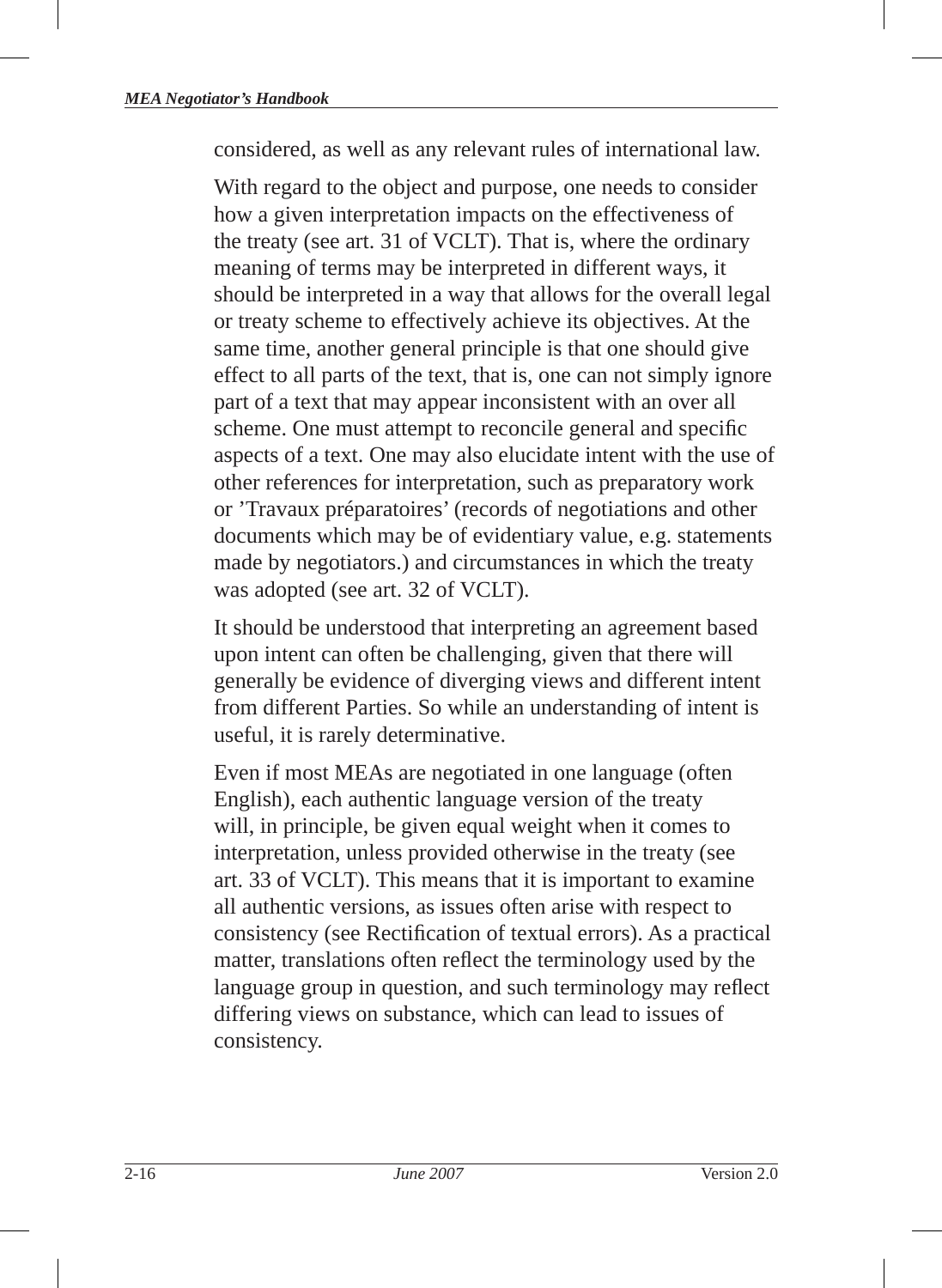#### **2.3.16. Precedent**

Precedent is text, practice or course of action that has been previously adopted, agreed, or used. Precedent may be considered binding, meaning that it must be followed, or non-binding, meaning that it may be but does not need to be followed (see Interpretation). Non-binding precedent may be considered more or less persuasive, subject to agreement. In terms of negotiating a new text, precedent usually refers to a specific pre-existing text, but could also relate to the process for adopting or agreeing on a text, or agreeing on any other course of action.

In general, matters of precedent should be considered very carefully. As a general rule, it is often more efficient and prudent to follow precedent, where it exists, as others may well have given careful consideration to and appropriately addressed the relevant issues. However, precedent should not be taken for granted, and consideration should be given to relevant special or emerging circumstances and demands. When in doubt, legal advice should be sought.

A common practice among negotiators is to agree to a course of action on the condition that something is not to be considered a precedent. This common formulation is elliptical since any action or text is *de facto* a precedent. What is actually meant when negotiators use this formulation is that it should not be considered a binding precedent. While this concept may be a useful tool for obtaining agreement, it should be recognized that it usually amounts to no more than a good faith agreement between those individuals involved in a discussion, and can rarely be enforced, whatever legal significance it may have. However, when such a stipulation is included in an explanation of vote, interpretative declaration, reservation or when a Party requests that it be recorded in the official report of a meeting, it has more significance, and is elevated to a matter of good faith between Parties. Ultimately, such conditions are unlikely to be found in any way legally binding as between Parties.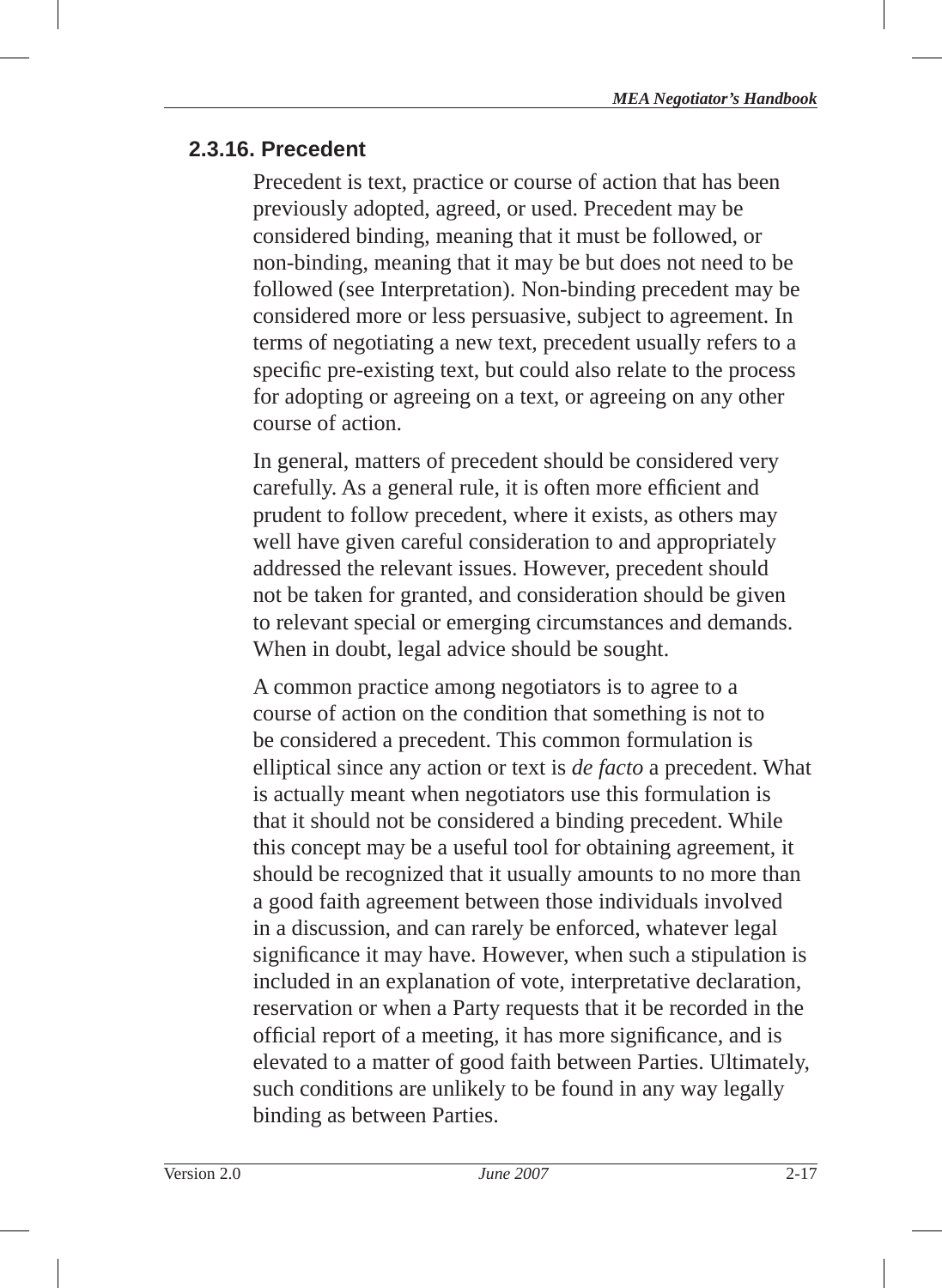# **2.4. Key elements of MEAs**

Most MEAs are structured in a similar way, with the same key elements. The following is a brief overview and assessment of related issues.

# **2.4.1. Preamble**

The preamble of an MEA usually sets out a history of issues and related documents. It will often reflect differences of views that remain unresolved, and provide clues about areas that some Parties may promote for further negotiation. When the text leaves ambiguity about rights and obligations of the Parties, the preamble serves as part of the interpretive context by helping to indicate the object and purpose of the treaty, and may thereby assist in resolving such ambiguity.

A preamble may also reflect the history of the instrument and why it has been entered into by the international community. A preamble may therefore become the repository for a wide range of ideas, some of them conflicting. In such a case, its interpretive value may be somewhat lessened.

# **2.4.2. Defi nitions or use of terms**

The first article in most MEAs is a definition section, which provides some key definitions, often for terms that are of cross-cutting importance throughout the agreement. However, in many cases it is clearer and more efficient to elaborate very important definitions on specific terms in the context of operative provisions of the agreement.

# **2.4.3. Objective and principles**

Also generally found early in MEA texts are provisions that set out the broad policy objectives of the convention, as well as the principles that the Parties agree will guide their actions under the agreement. These provisions can have an important interpretive value as an agreement is implemented. It is therefore important that these sections be clear and concise. Sometimes when Parties are unsuccessful in negotiating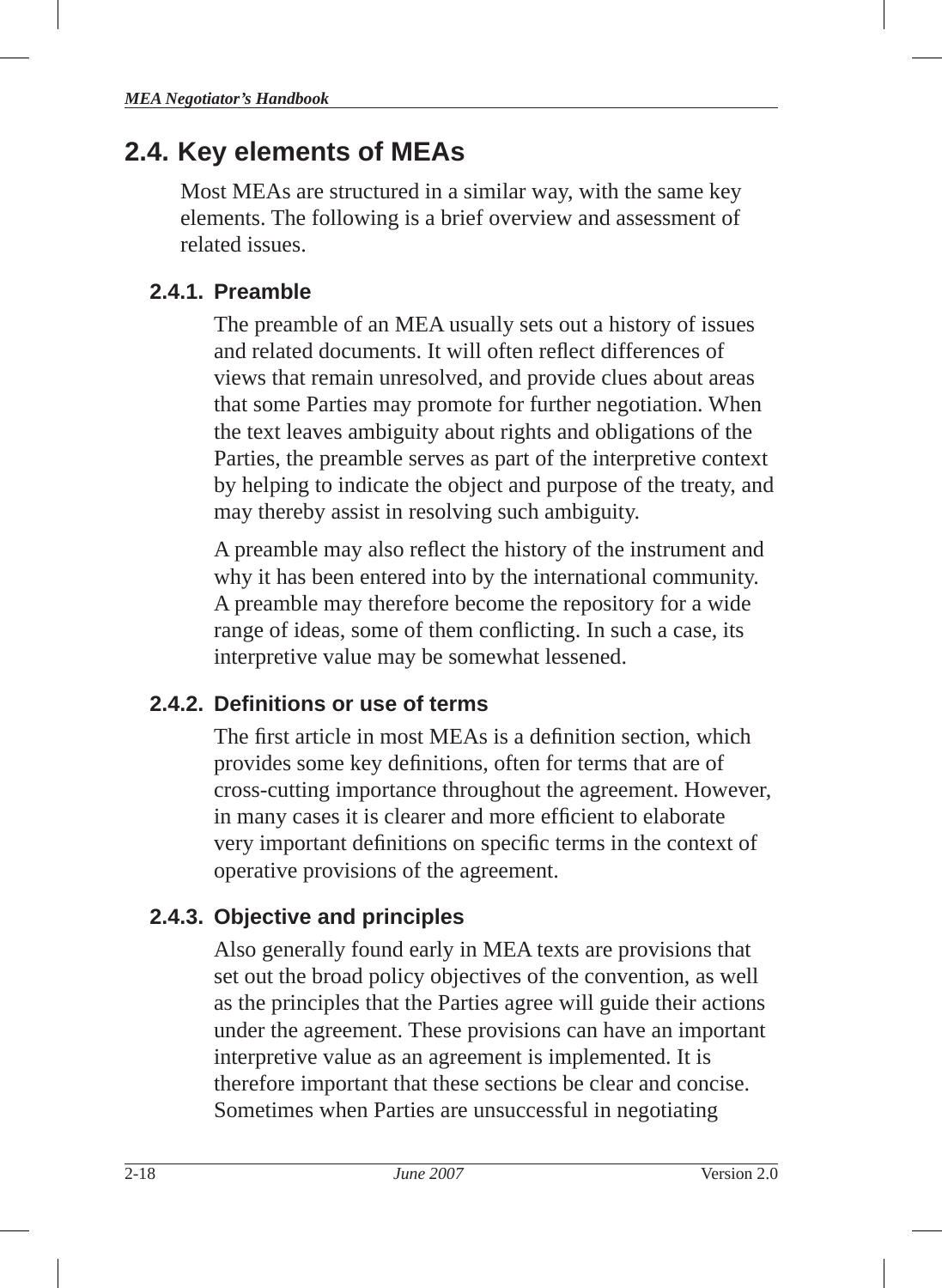operative provisions, they will try to accomplish similar objectives in these sections. Therefore, many Parties prefer to negotiate important objectives into specific operative provisions, and generally avoid agreeing to principles, since they could lead to ambiguity, uncertainty and unexpected results in future interpretation.

# **2.4.4. General provisions / scope**

In some MEAs there are provisions that will set out general parameters of the scope and operations of the agreement. These provisions contain key rules of broad application and generally govern the rest of the agreement. However, they cannot always be taken at face value, and should be read in conjunction with other provisions, which may contain exceptions or limitations.

# **2.4.5. Substantive commitments**

Most MEAs are essentially focused on an agreement to act or not act in a certain way in order to protect, conserve or enhance the environment. These commitments may focus on results, and take the form of control measures, standards or limitations, including specific bans and/or quantifiable targets. They may also include or focus on process (e.g. prior informed consent), or mechanisms to govern decision making and how certain activities are managed, the latter of which may be broken out and elaborated (see also Control Provisions).

## **2.4.6. Financing and technical assistance**

An MEA often contains provisions for mechanisms to support developing and sometimes countries in economic transition with financial or technical assistance, including multilateral funding mechanisms, funds dedicated to certain purposes, as well as clearinghouse mechanisms or other arrangements to organize technology transfer . Related bilateral activities may be encouraged or referenced, but are rarely elaborated upon in MEAs.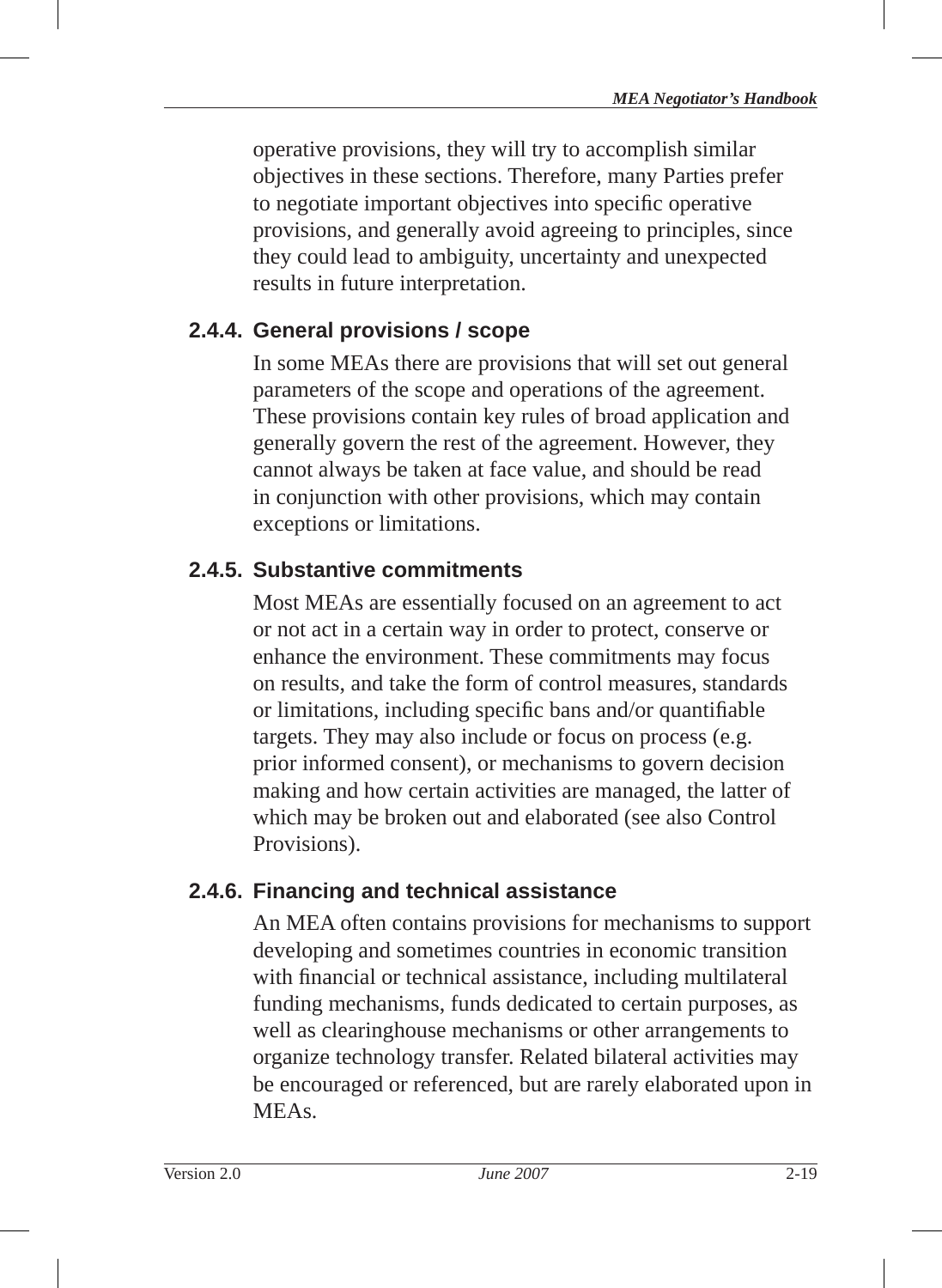#### **2.4.7. Education, training and public awareness**

Some agreements provide for efforts to share information, support training and promote public awareness and discussion and action.

#### **2.4.8. Research and monitoring**

There is often a provision for information gathering and sharing about Party activities or environmental science related to the agreement. In fact, this is generally a key function performed by framework conventions, linked to communication, review and reporting provisions. Many MEAs rely largely on reporting and transparency as a tool to encourage compliance with substantive control provisions.

## **2.4.9. Conference of the Parties(COP) / Meeting of the Parties(MOP)**

There will usually be a provision that sets up a governing body for the Parties, and sets out its decision-making authority as the "supreme" body for the agreement. For most MEAs this body is a COP, while a Protocol will have a MOP, the latter of which may sit as a subset of a COP (as a COP/MOP). There will usually be stipulations about participation of Parties and possibly observers, as well as authority to draft rules of procedure. Often there will be a delegation of general and residual authority, to take decisions on actions required to meet the objective of the agreement. This kind of provision generally provides the COP with a broad scope of action, but no specific authority to adopt legally binding decisions. Other provisions may delegate such authority with respect to specific subjects. The most recent decision of such a body supersedes any previous decision, although in practice, usually decisions are interpreted to be mutually supportive, where possible.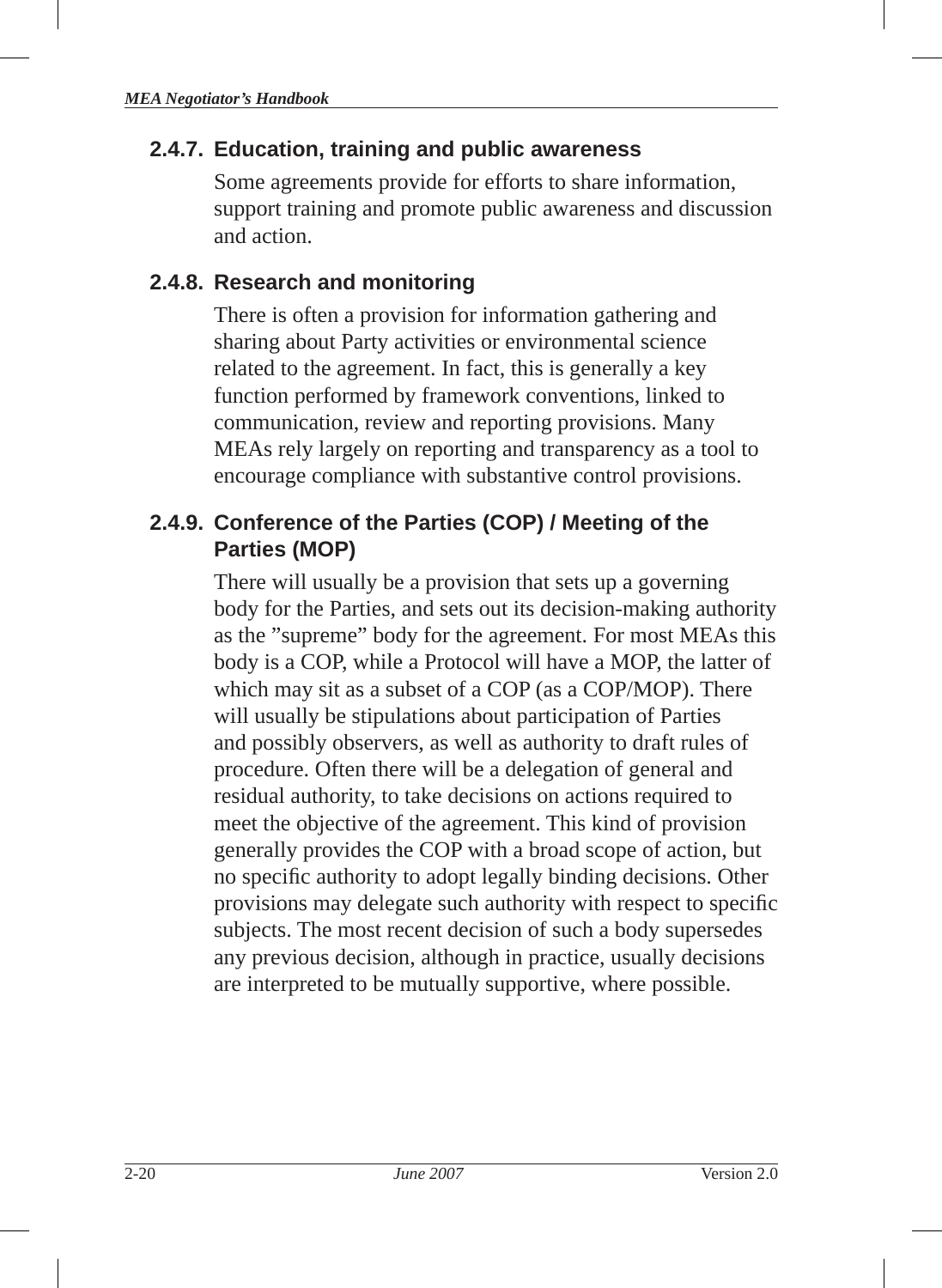#### **2.4.10. Subsidiary bodies**

In some cases, a separate delegation of decision-making authority is also made to bodies which report to the COP or MOP, and which have the authority to make recommendations to the COP on subjects within their mandate. Mandates often relate to technical/scientific or implementation issues. However, if such a provision is not made, the power to create subsidiary bodies could be derived from the general or residual powers delegated to a COP or COP/MOP.

# **2.4.11. Secretariat, focal points and authorities**

Generally there will be provisions instituting and describing the scope of the functions of treaty institutions, such as a secretariat, and possibly related national or regional institutions, such as Focal Points or competent authorities.

# **2.4.12. Compliance, communication and reporting**

Some MEAs include provision for the development of procedures and mechanisms to promote compliance, and/or determine and address non-compliance by Parties. These procedures and mechanisms often involve some form of compliance committee or implementation committee, and are often facilitative, but may address due process, the role of experts, standing, triggers, application, and in some cases (e.g*., Kyoto Protocol* ), consequences. However, it should be recognized that to date there is generally no clearly binding means of international enforcement in MEAs (that is, there is no clear provision for action to be taken against a Party by other Parties or an international body). There are possible exceptions, including eligibility to participate in the trading/ project mechanisms of the *Kyoto Protocol,* and trade measures in the *Montreal Protocol* or the *CITES.* However, Parties have different views on each of these examples.

Compliance, as well as reviews of effectiveness and environmental monitoring functions carried out under MEAs,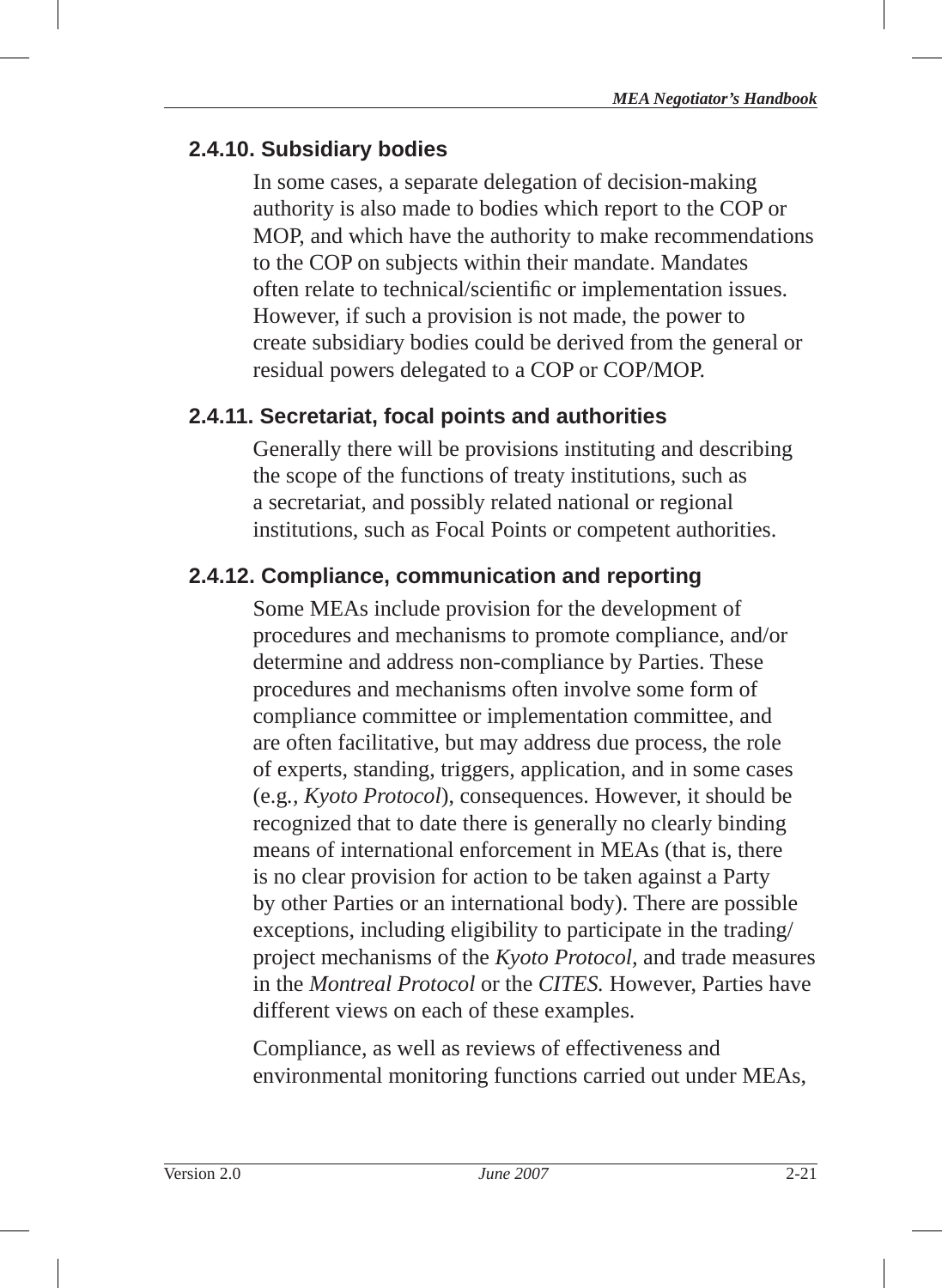are often largely based on the obligations of Parties to submit national communications and to report on key indicators.

#### **2.4.13. Review of effectiveness**

Often there will be a provision for the Parties to periodically examine how effective an MEA has been in accomplishing its objectives, and to consider whether further action is required, often with reference to information gathered under monitoring provisions.

## **2.4.14. Dispute settlement**

Most MEAs will include provision for the settlement of disputes among Parties, based on standard wording used in other treaty contexts, with a process for compulsory, binding arbitration and conciliation. However, while the Parties are bound to follow the process, generally they are not bound to accept decision outcomes. Parties have seldom availed themselves of these provisions.

# **2.4.15. Treaty mechanisms**

Formalities, timelines and linkages with other agreements may be addressed in final provisions on signature, ratification, application, depositary, entry into force, voting, amendment, protocols, withdrawal, reservations, voting rules and the equal authority of text in different languages . While these provisions often appear to be *pro forma*, voting and entry into force can be critically important (see also 'Elements of MEAs').

## **2.4.16. Annexes**

Usually MEAs have annexes with lists or categories of specific items or kinds of items covered by substantive or other provisions (e.g. substances, species, activities, arbitration options, or even Party specific commitments). Note that there may be separate provisions for adopting or amending Annexes.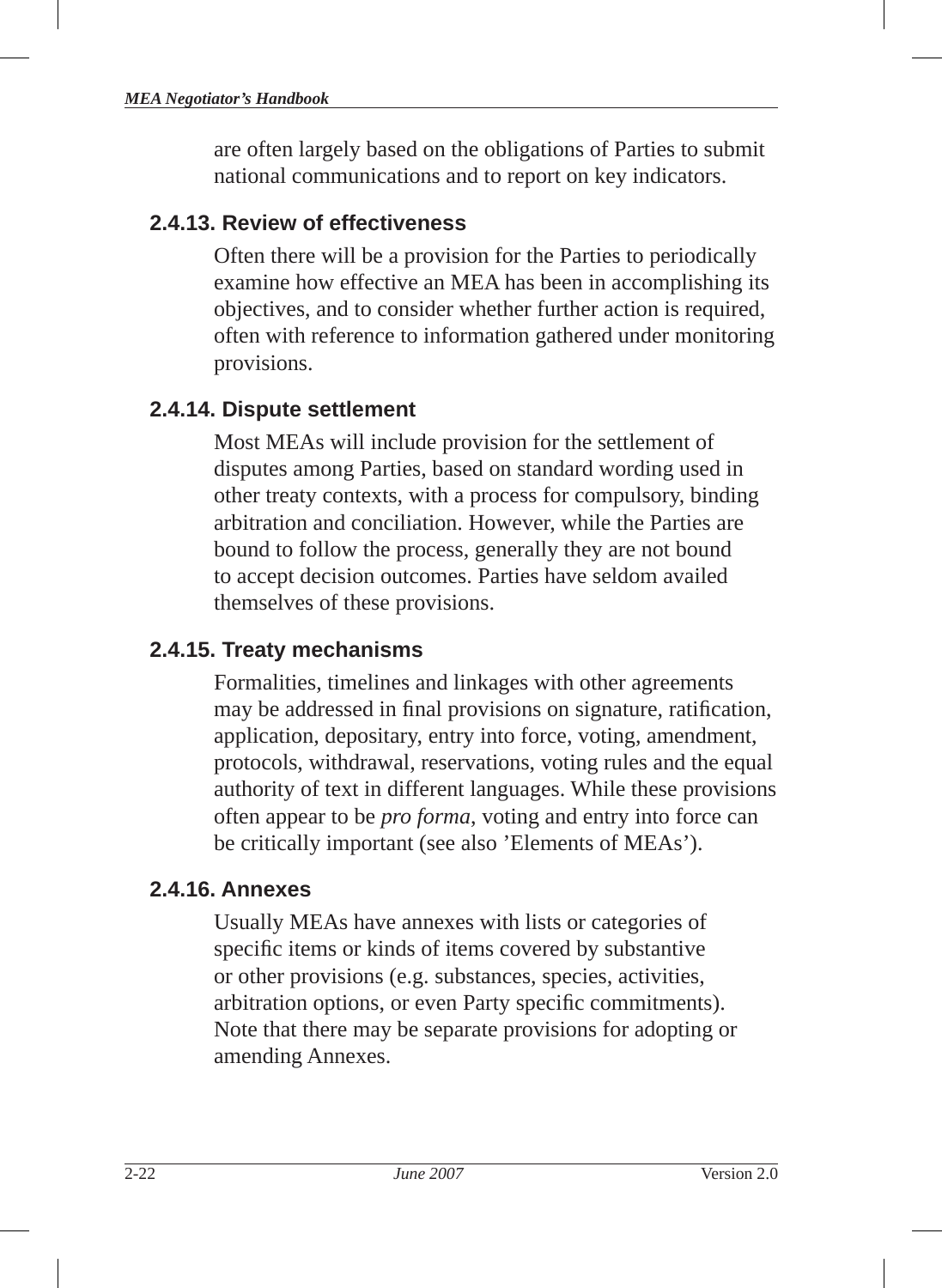# **3. Machinery**

# **3.1. Conduct of business in MEA meetings**

When States first form an intergovernmental negotiating committee (INC) to negotiate a new MEA, one of the first items on the agenda is to adopt rules of procedure for the conduct of meetings during the negotiations. If the negotiations lead to an MEA, the latter typically provides that a Conference of the Parties (COP- see the section on structure) will, at its first meeting, adopt by unanimous vote its own rules of procedure as well as its financial rules.

Many of the rules of procedure and financial rules are the same for all MEAs. However, a negotiator should be familiar with the particular rules of the MEA, he or she is working on, since there are invariably rules specific to each MEA, and in any case, knowing the rules of procedure may be critical to dealing with unexpected procedural moves by other Parties or a Chair, and which could have a dramatic effect on the outcome of negotiations.

All too often negotiators in multilateral environmental *fora* have only a limited awareness of the rules of procedure that define the arena in which they operate. Many negotiators are technical specialists or strategic actors focused on their own specific objectives, and prefer to leave rules of procedure to legal specialists, so as not to interfere with their own priorities. Many may not even be aware of the influence of the rules on the process, as open discussion is often avoided among negotiators for various reasons. Yet even when no reference is made to the rules, and they do not appear to be at issue, they have a profound influence on the multilateral process and its outcomes. An obvious example is a rule on majority decision-making. Votes are generally avoided, but whether and how consensus is obtained on a given issue may depend to some degree on the understanding of how Parties would vote.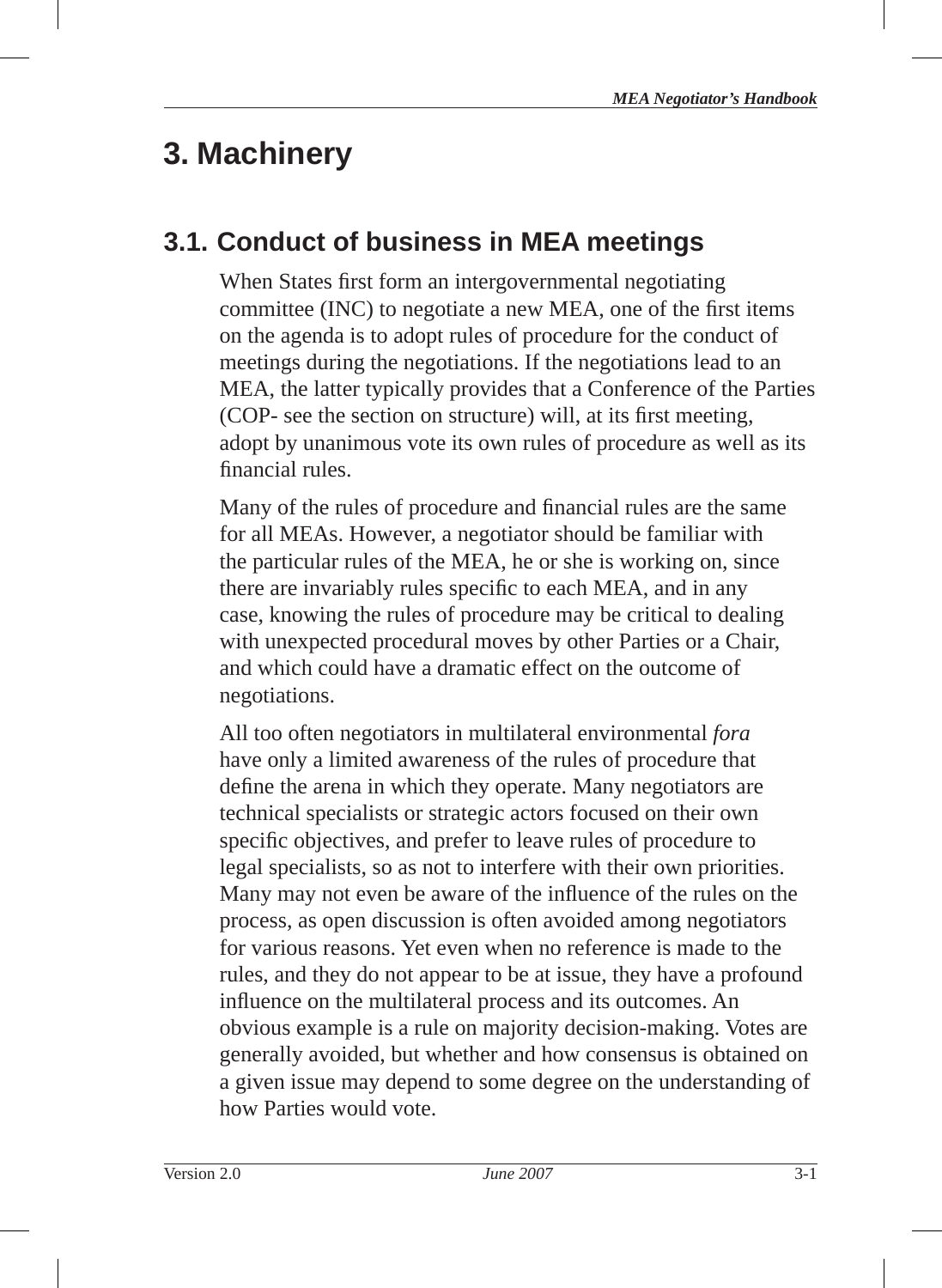However, ignorance of the rules of procedure can be very risky. It can lead to major failures, and frustrations with the process, especially since often problems are discovered after key decisions have been taken. In the multilateral process it is generally difficult if not practically impossible to undo process decisions once they have been taken. And process decisions can have far reaching consequences on outcomes. So it is important to integrate strategic considerations about the decision-making processes, and the rules that govern these processes, early on in any multilateral treaty endeavour. Once a decision-making process is underway, it may result in a proliferation of sub-processes based on a complex set of interrelated decisions. While these processes are susceptible to congestion and inertia, it is also possible that they can move toward an unexpected direction or conclusion very quickly, with considerable time and investment at risk, not to mention the value of substantive outputs.

Some of the most important elements commonly found in rules of procedure and financial rules adopted by COPs are highlighted below. However, there are variations in different treaties, and the relevant texts should be consulted in specific cases.

See also Section on the Products of Negotiation Phases for more perspective on the conduct of business in MEA fora.

# **3.1.1. Rules of procedure**

## **3.1.1.1. Frequency of meetings**

A rule usually provides for the frequency of meetings of the COP (typically yearly or every two years, with variations). However, a COP may decide to alter the frequency. A Party may also request that an extraordinary meeting be convened. Of course, budgetary concerns weigh in heavily when considering such a request. As for the meetings of subsidiary bodies, the COP will decide on the dates of their meetings. Generally, the COP should set the meetings of its subsidiary bodies to coincide with its own meetings.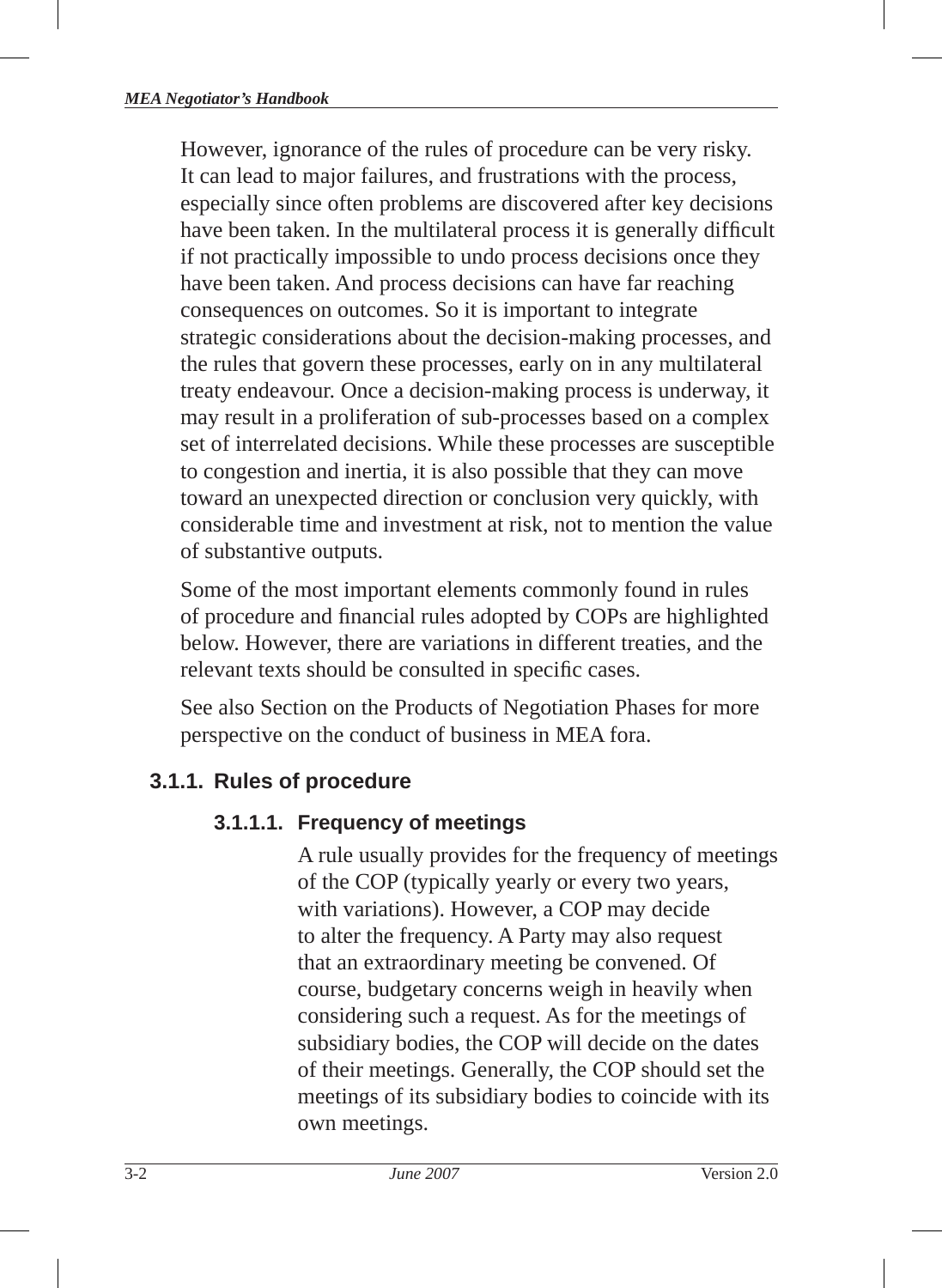#### **3.1.1.2. Observers**

Issues related to observer States and other bodies do arise, and can lead to concerns related to regional relations or transparency. Rules or treaty text normally provide for two types of observers:

- The United Nations, its specialized agencies and States not Party to the Convention: These observers generally have the right to be present at meetings, without the right to vote. The Chair may invite them to participate (e.g. intervene in the debate), unless at least one third of the Parties present at the meeting object.
- Other bodies or agencies, whether national or international, governmental or non-governmental: Their presence as observers is subject to more conditions. **First**, they generally have to be qualified in matters covered by the Convention. **Second**, they generally have to inform the secretariat of the MEA that they want to be represented at a meeting. **Third**, the presumption is that they will be able to be represented at such meeting, but they could be prevented from doing so if at least one third of the Parties present at that meeting object. **Fourth**, the Chair may invite them to participate without the right to vote, unless at least one third of the Parties present at the meeting object, in the course of any meeting on matters of direct concern to them. In negotiations of this rule in a few MEAs, some States have proposed to add other provisions concerning the participation of these observers such as the duty for the secretariat to notify all Parties, in advance, of the identity of the observers. However, such proposals have been resisted by the great majority of States (wary of administrative burdens and constraints on participation).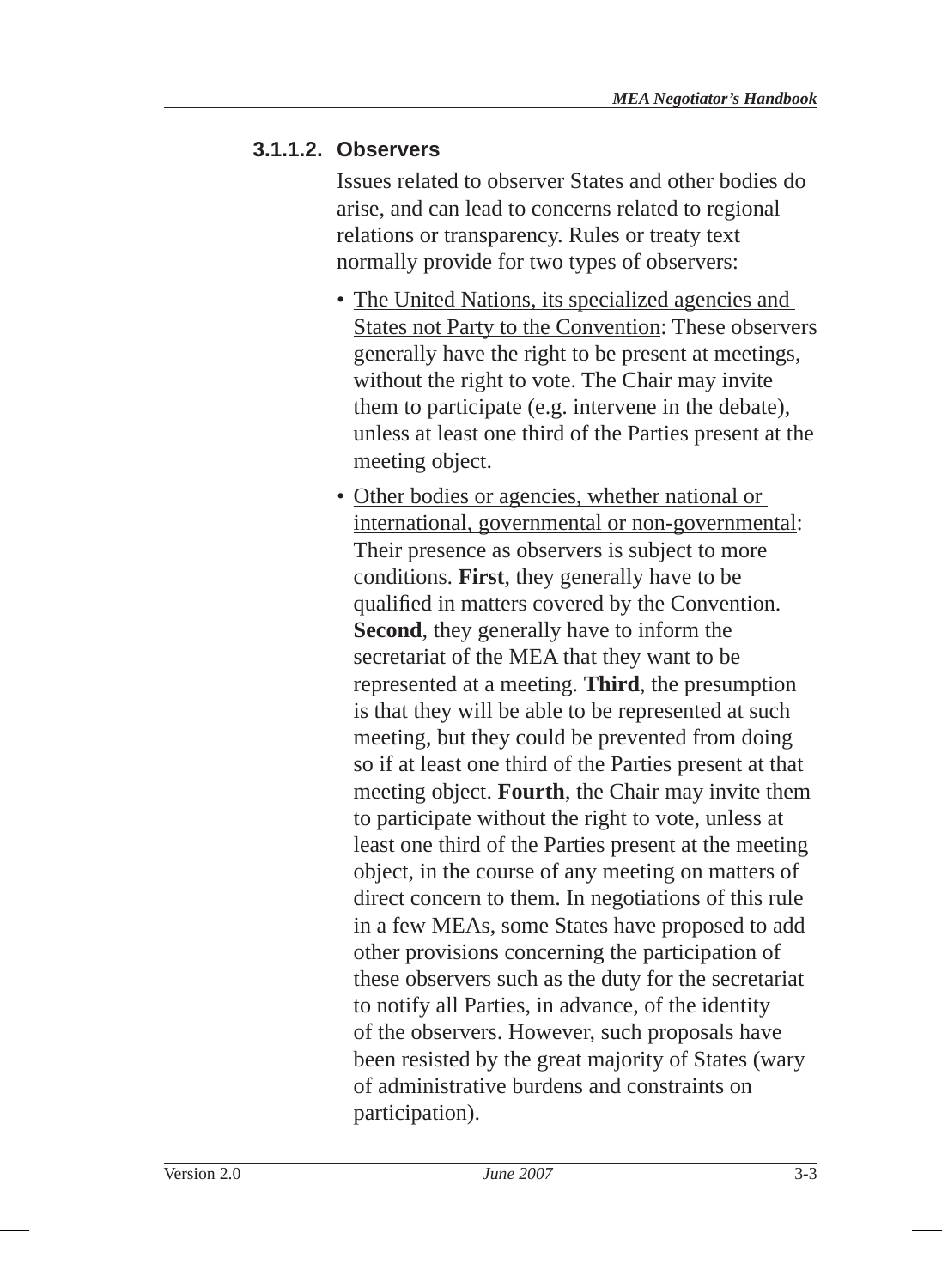#### **3.1.1.3. Agenda**

Managing the agenda can be **very important**  strategically, as it can shape, prevent or promote discussion of particular subjects. The provisional agenda for each meeting is prepared by the secretariat, with the agreement of the Chair of the COP, and is distributed to the Parties, together with supporting documents, generally at least six weeks prior to the meeting, depending upon the rules of procedure. A Party has many opportunities to add items to the agenda. It may do so prior to the circulation of the provisional agenda by addressing its request to the secretariat. If the provisional agenda has already been circulated, it may ask that an item be added to a supplementary provisional agenda. Finally, it may ask the COP to add items to the agenda at the time of its adoption during the meeting. In the latter case, the rules of procedure generally provide that "only items that are considered by the COP to be urgent and important may be added."

It is relatively common practice for an agenda item to be 'held in abeyance' in UNFCCC and now other MEA *fora*. An item on which there is no consensus is set aside but kept on the agenda, or 'held in abeyance', so that the rest of the agenda can be adopted and work can start at a meeting. If at the end of the meeting the agenda item is still held in abeyance, a common procedure has been established where it would automatically included in the provisional agenda of the next session (often with appropriate footnotes). This practice may rely on the operation of a rule of procedure that provides for an agenda item to be forwarded to the next session of that body if consideration of the item has not been completed. An example is rule 16 of the Rules of Procedure of the UNFCCC.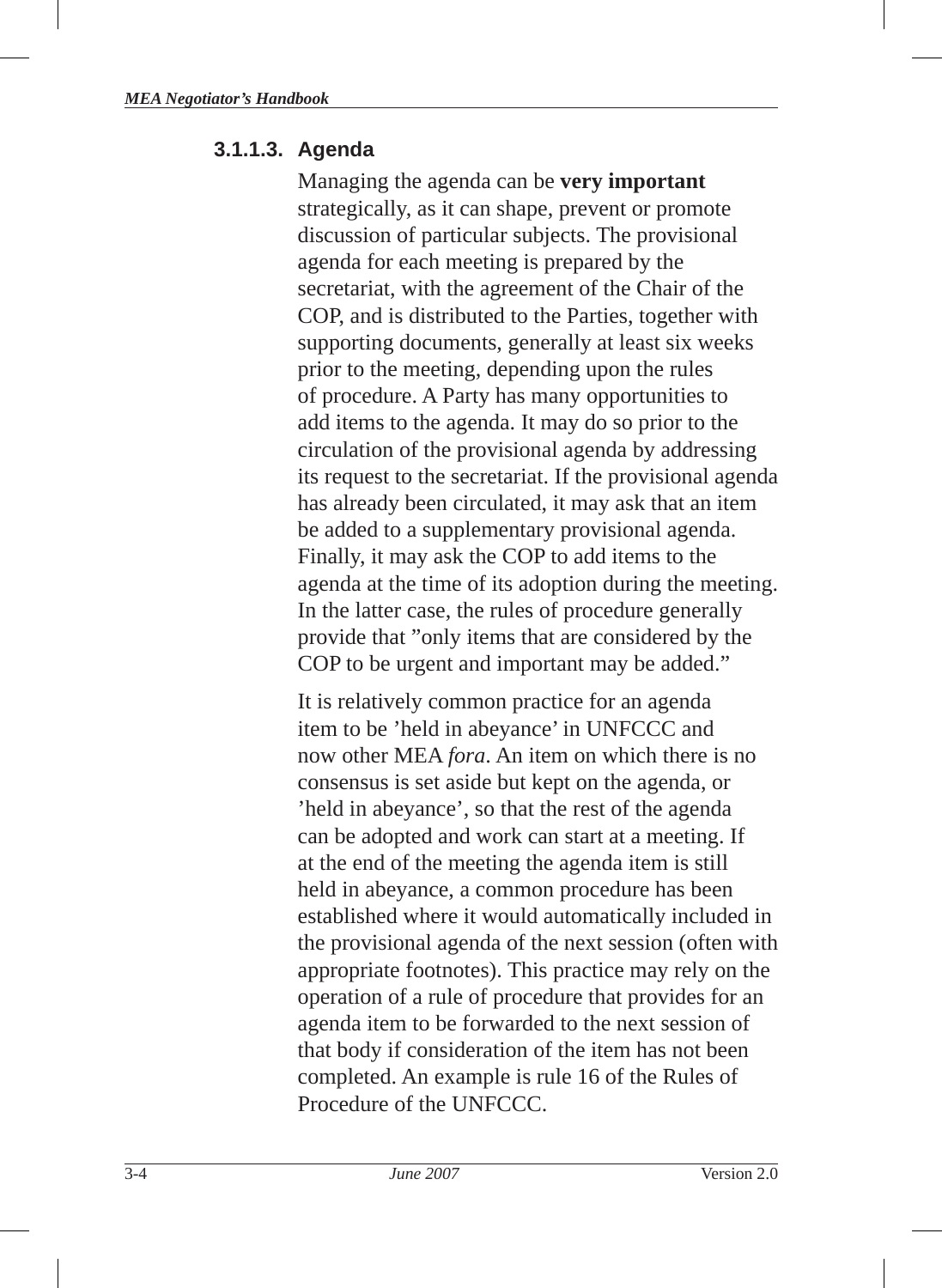# **3.1.1.4. Budgetary implications**

Since budgetary ramifications of any items on an agenda are likely to be of interest to all the Parties concerned, rules provide that the secretariat must report to the COP on the administrative and budgetary implications of all substantive agenda items. To ensure that proper consideration is given to these issues, a substantive item generally may not be discussed until at least 48 hours after the COP has received such a report, unless the COP decides otherwise. Such provisions are often overlooked, but can be useful.

# **3.1.1.5. Credentials**

Credentials are documentary evidence of a person's authority. Usually, each Party must submit to the secretariat, "if possible" not later than 24 hours after the opening of a meeting, the credentials of its representatives (head of delegation, alternate representatives, advisers). Credentials have to be issued by the Head of State or Government or by the Minister of Foreign Affairs (for Canada, for example, the Minister of Foreign Affair has this responsibility). Examination of the credentials is made by the Bureau that submits its report to the COP. Representatives are provisionally entitled to participate in a meeting, pending a decision by the COP on whether to accept their credentials.

## **3.1.1.6. Bureau**

Rules provide for the election of the Bureau's officers by the COP. Specified in the rules are, for example, the officers (President or Chair, Vicepresidents, Chair's of subsidiary bodies, and Rapporteur), their number, the duration of their respective terms, the number of terms they may serve (usually two), the need to represent all five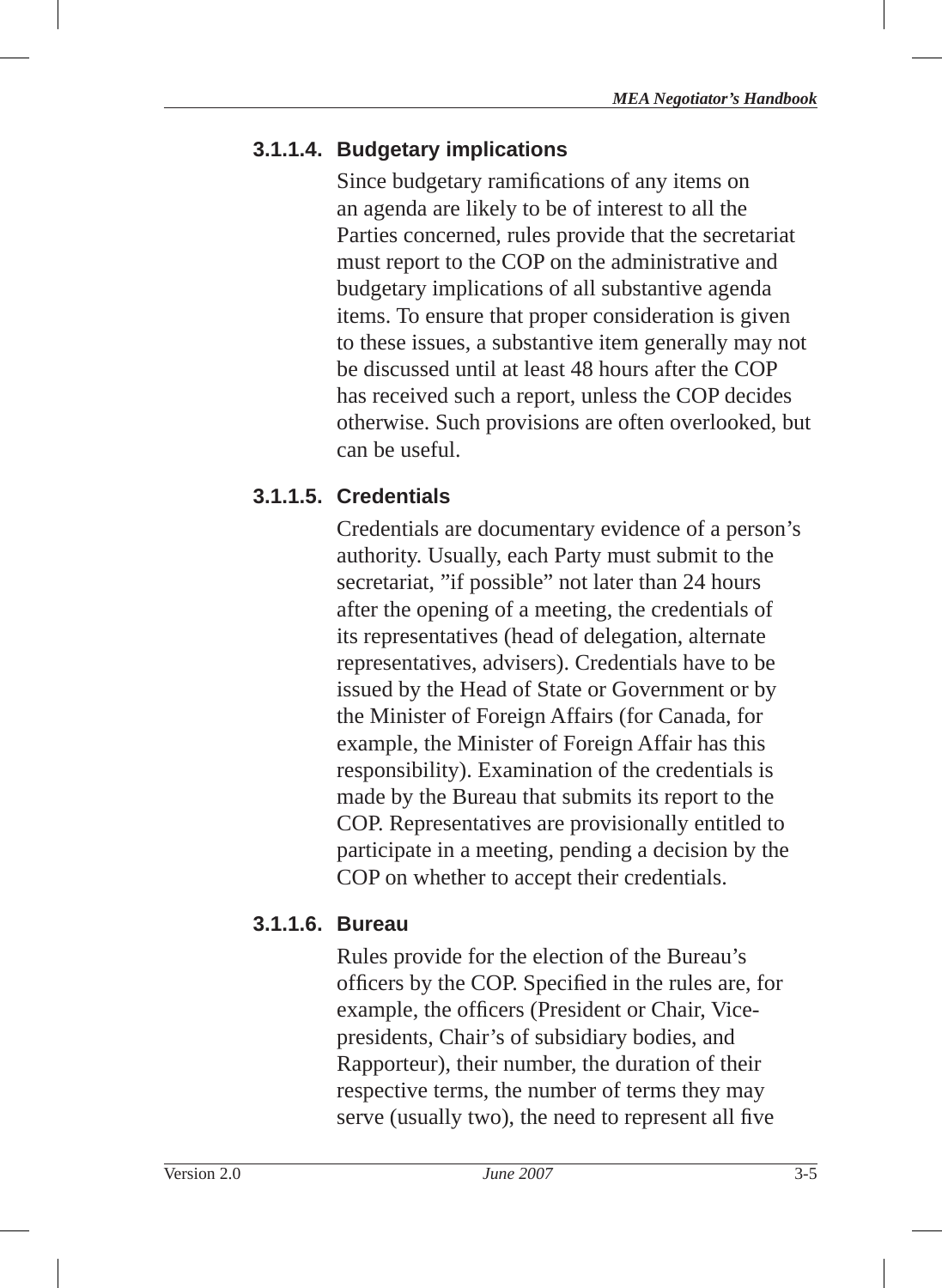United Nations regions and the ex-officio members of the Bureau (normally the Chair's of subsidiary bodies). In case an officer of the Bureau resigns or is otherwise unable to complete his or her term, a representative of the same Party is usually appointed by that Party to complete the term. In addition to the rules, practice and precedent has developed for a number of specific sub-issues such as the order of rotation for regional representation. Those working on such issues should investigate the history and practice of the MEA in question.

#### **3.1.1.7. Subsidiary bodies**

Most of the rules for the COP also apply '*mutatis mutandis'* (with such changes as are necessary on points of detail) to subsidiary bodies. Some MEAs lay out rules specific to particular subsidiary bodies or provide that the COP may decide to modify rules for subsidiary bodies based on proposals to that effect from the various subsidiary bodies. In addition, and more commonly, rules of procedure for MEAs contain rules specific to subsidiary bodies. **One should not assume that these rules will apply to** *ad hoc* **working groups or committees established by the COP or by subsidiary bodies. Therefore, when establishing such groups or committees, it is often important to determine the key rules (e.g. the voting rule) under which they will operate.**

One particularly important rule for subsidiary bodies is whether meetings are to be held in public or in private (e.g. the rules of procedure for the *Rotterdam Convention* provide that meetings of standing subsidiary bodies are public and those of ad hoc subsidiary bodies are private). However, whether the rules specify public or private meetings, the COP always retains the authority to decide otherwise.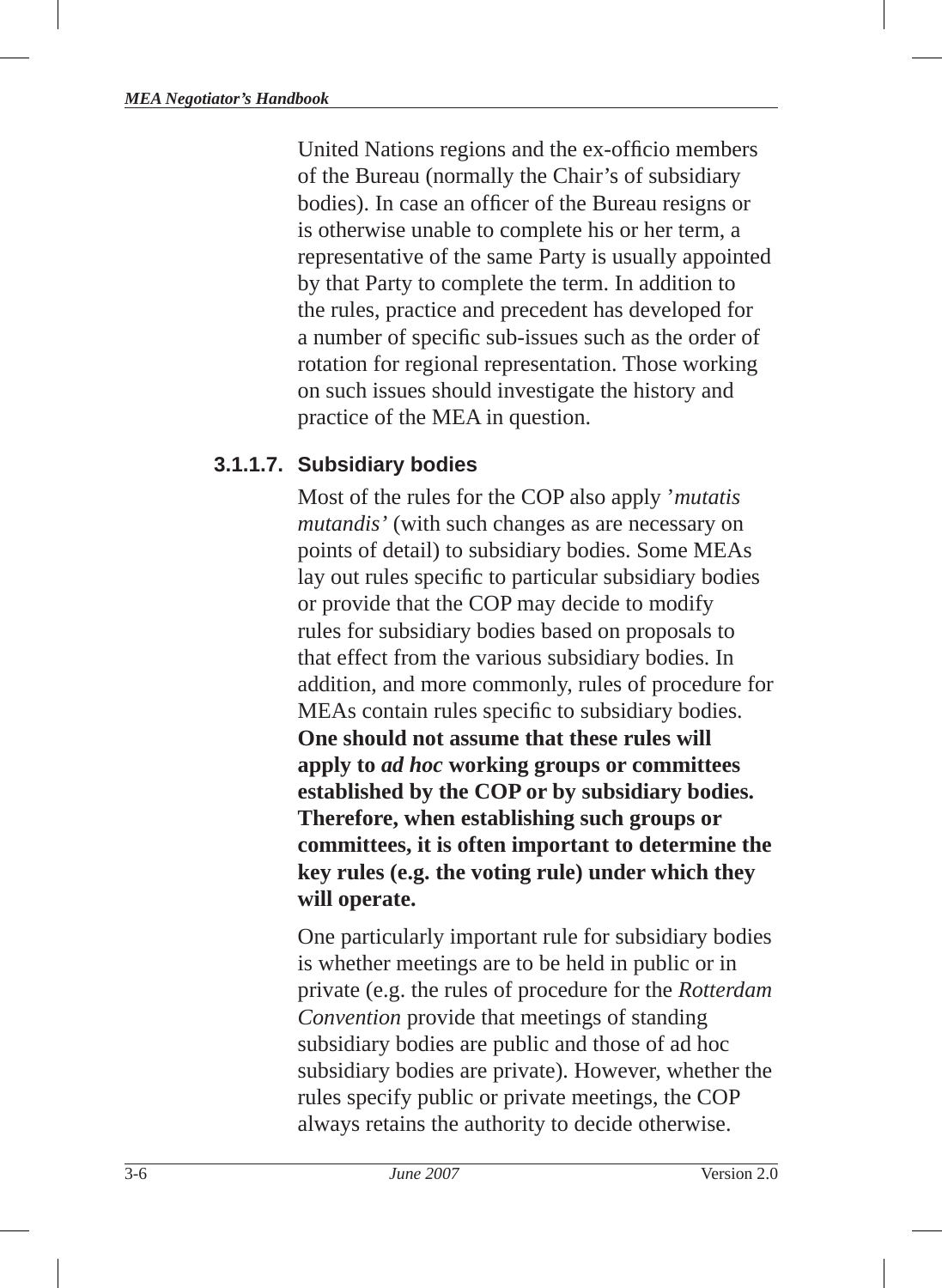Some rules also confer the power on a subsidiary body to decide. The rules also normally provide that the COP is to determine the dates of meetings of such bodies as well as the matters to be considered by each of them. The COP also elects the Chair for subsidiary bodies unless it decides to leave this decision to the members of the body in question. Other officers are subsequently elected by the body itself, on the basis of regional representation.

#### **3.1.1.8. Openness of the meetings**

All formal meetings are generally open to all Parties, unless they agree to another negotiation format (generally through the bureau). Whether a meeting is open or closed to the public or observer States can be strategically important (i.e. it can affect the behaviour of Parties, including their willingness to share information, be seen to compromise, or to be perceived as difficult.). Rules normally provide that meetings of the COP itself are open to the public unless decided otherwise. Generally, non-Party States may sit as observers, and participate as such at the invitation of the Chair. Normally there is also a specific rule on this issue for subsidiary bodies (see 'subsidiary bodies', above). Note that often some sessions of compliance bodies will be closed to the public and other Parties (to encourage open discussion about what problems a Party has and how to address them).

## **3.1.1.9. Quorum**

There are different types of quorums. In order for a session of the COP to proceed, the rule is normally to require the presence of at least one third of the Parties. Normally, two thirds must be present for the taking of a decision. Rules proposed for more recent MEAs provide that for decisions within the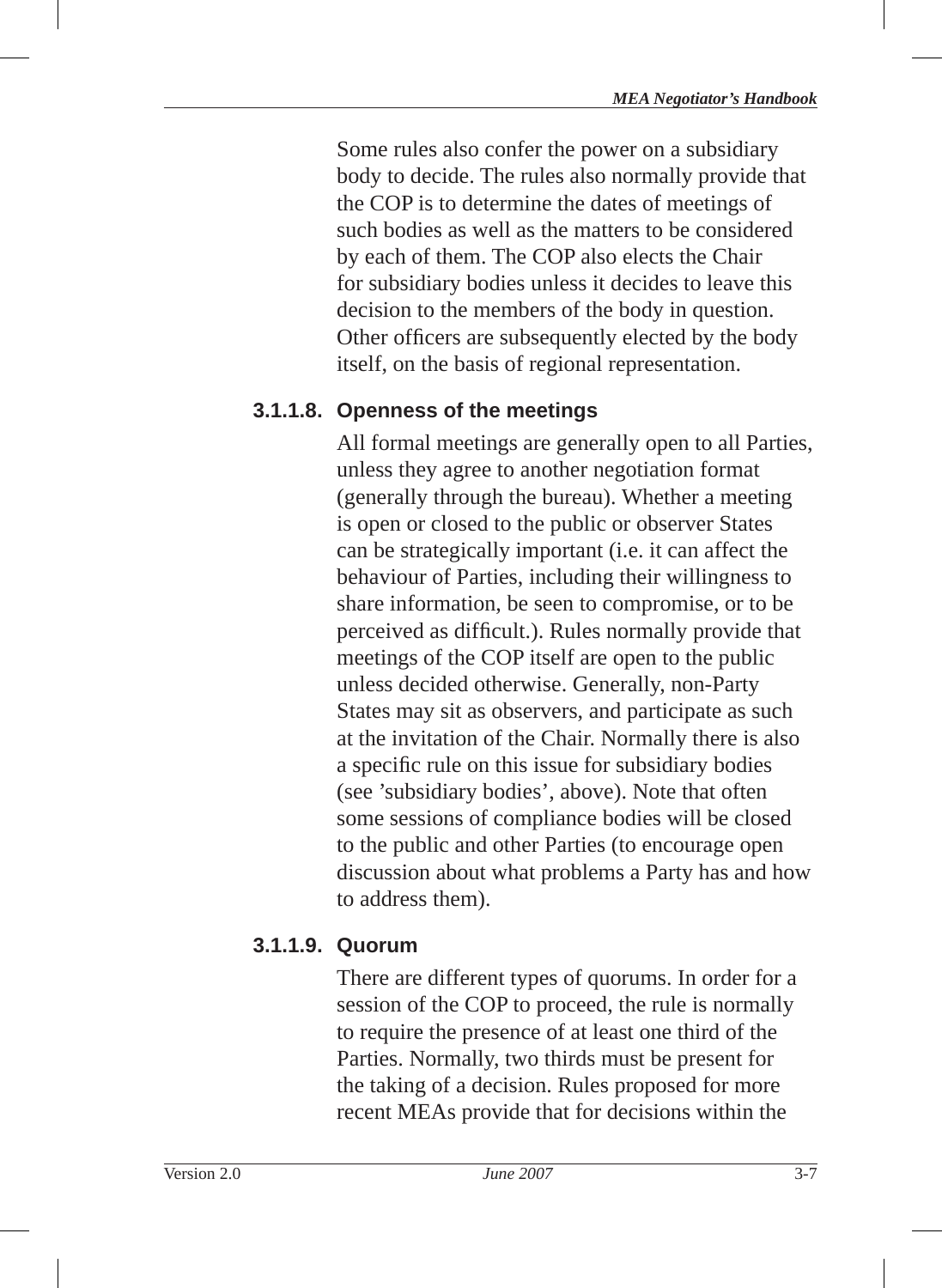competence of a regional economic integration organization (such as the EU ), that organization shall have the number of votes equivalent to the number of its members to determine if there is quorum . Rules usually also provide for specific quorum for meetings of non-open-ended subsidiary bodies (normally a majority of the Parties participating in the bodysee proposed rules of procedure for the *Stockholm Convention*).

#### **3.1.1.10. Interventions**

To address a meeting, a delegate must have the permission of the Chair. A delegate raises his or her country's name card (called "the flag") to get permission to speak and the rules provide that the Chair shall call upon speakers in the order in which they signify their desire to speak. Based on a proposal from a Party or the Chair the COP may decide to limit the time allowed for each speaker as well as the number of times a representative may speak. (In practice the Chair usually makes such decisions, without much discussion, though in theory a Chair could be over-ruled. If there are major or repetitive issues, they will often be worked out in the Bureau.). In some MEA fora, it is relatively common for the majority of Parties to intervene on each issue (particularly where there is a high level of diversity in national circumstances), where as in other fora, it is more common for regional and other negotiation groups to coordinate their interventions as much as possible in order to more efficiently manage demanding agendas (see also Drafting Issues).

## **3.1.1.11. Points of order and motions**

A point of order is a formal question by a delegate on whether a specific action by a delegate or presiding officer follows the rules of procedure.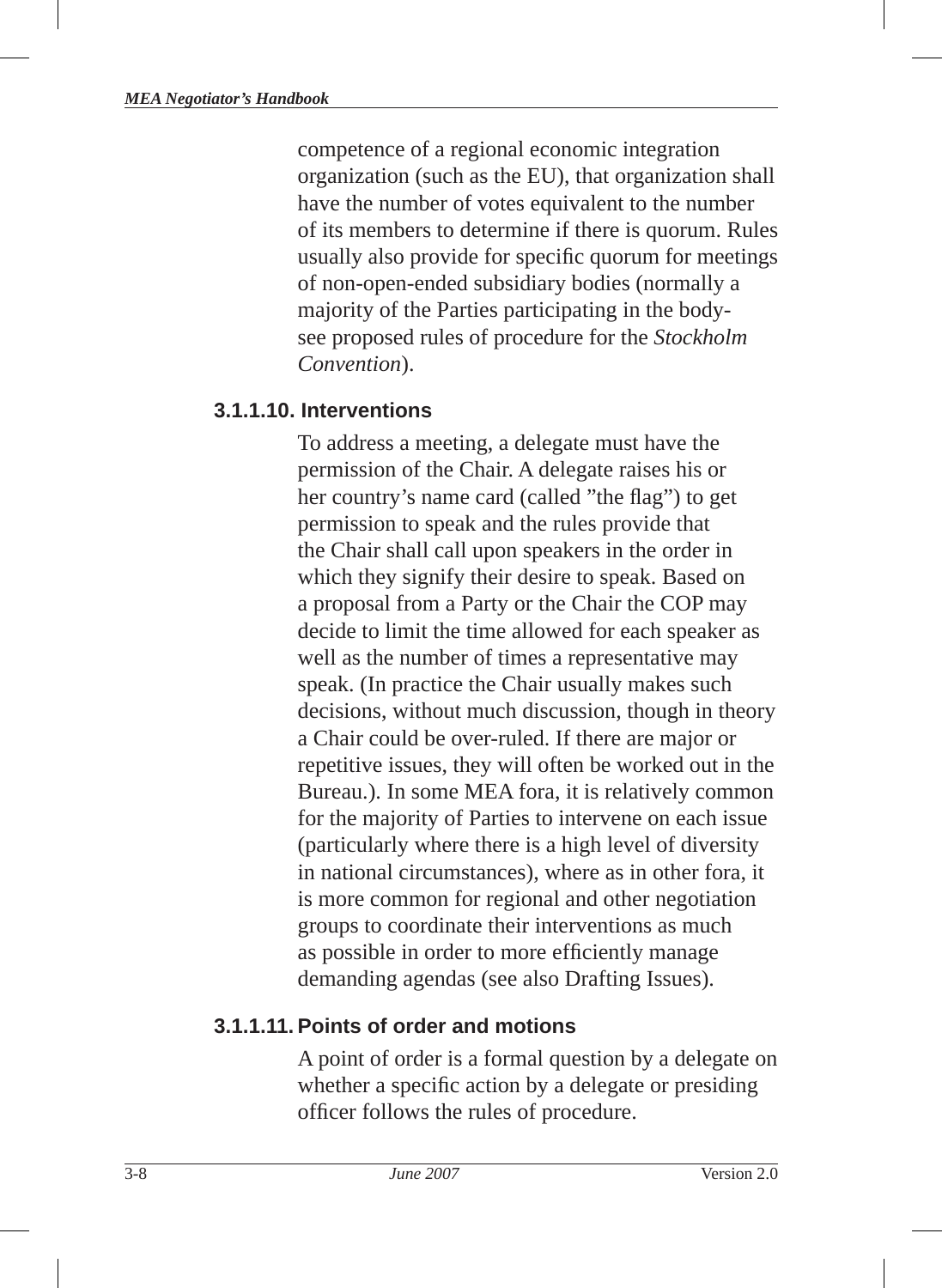A point of order may be raised at any time and the Chair must rule immediately. A ruling may be appealed but will stand unless a majority of Parties present and voting decides otherwise. A motion is a formal oral proposal on a matter of procedure. For example, a motion may be to decide whether a body has the competence to address an issue or adopt a proposal. Motions may be carried by consensus or vote. Before a vote, a delegate may withdraw a motion he or she has introduced, unless it has been amended. The following motions (in order of priority) have precedence over all other motions and proposals but not points of order:

- suspend or adjourn the meeting
- adjourn the debate on the question under discussion
- close the debate on the question under discussion.

#### **3.1.1.12. Proposals and amendments**

Proposals and amendments are made by Parties (even if a text is provided, at the request of Parties, by the Chair or the secretariat). The objective of a proposal is to have the Parties take a decision, and may include the adoption of a text, such as a work programme, action plan, guidelines or other products. An amendment adds to, deletes from or revises a proposal.

Any proposals as well as amendments to them should normally be introduced in writing, in one of the six official UN languages, and circulated to delegations by the secretariat. As a general rule there are no discussions or votes unless the proposals or amendments have been distributed a day in advance. However, the Chair may decide otherwise with regard to amendments to proposals or procedural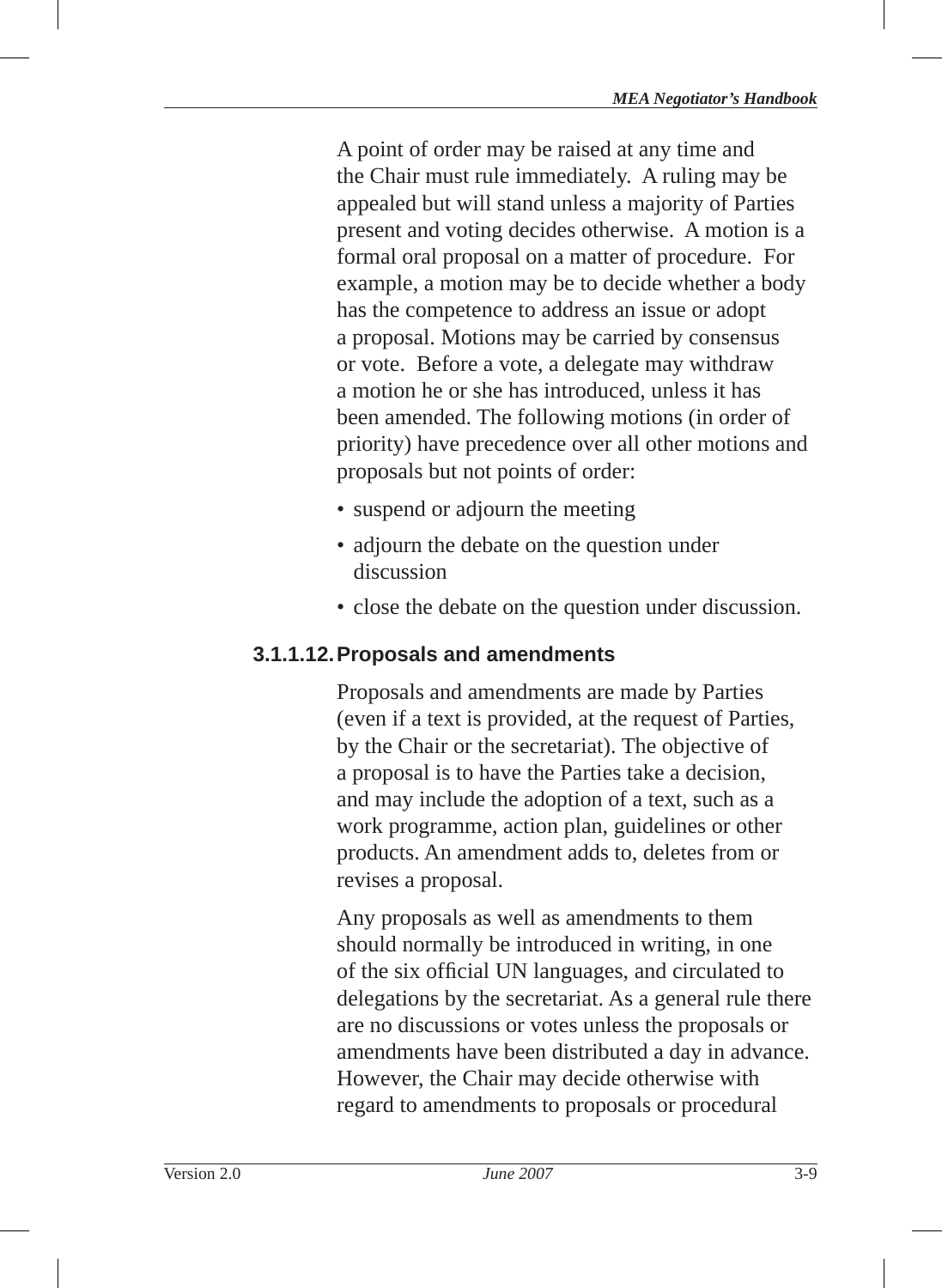motions . A delegate may withdraw a proposal at any time before the vote, unless the proposal has been amended.

Any delegate may request that any part of a proposal or amendment be voted on separately. If another representative objects, a vote must be taken on whether to have a separate vote on part of a proposal or amendment. Delegates first vote on the amendment and, if adopted, on the amended proposal (see also Amendments and Adjustments in Treaty Making Principles)

#### **3.1.1.13. Amendments to the rules of procedure**

As rules of procedure are adopted by consensus in MEAs, any modifications to the rules also require consensus.

#### **3.1.1.14. Decision-making, voting and explanation of vote (EOV)**

Decision-making is generally accomplished by consensus among the Parties in MEA fora. Normally, after discussion if it appears that consensus is emerging, the Chair will ask if there is consensus. If no Party makes an objection, he or she will declare that the issue is decided (often using the phrase, 'It is so decided.'). It is noteworthy that in the context of the Strategic Approach to International Chemicals Management (SAICM), that NGOs and IGOs may 'participate in consensus'.

In the rare case of an absence of consensus, voting may take place by a show of hands (in practice a delegation would raise its flag) or a recorded vote. In a recorded vote, the way each delegation voted is noted in the report of the meeting . A delegation may also request a secret vote. Voting is not to be interrupted unless a point of order is raised. A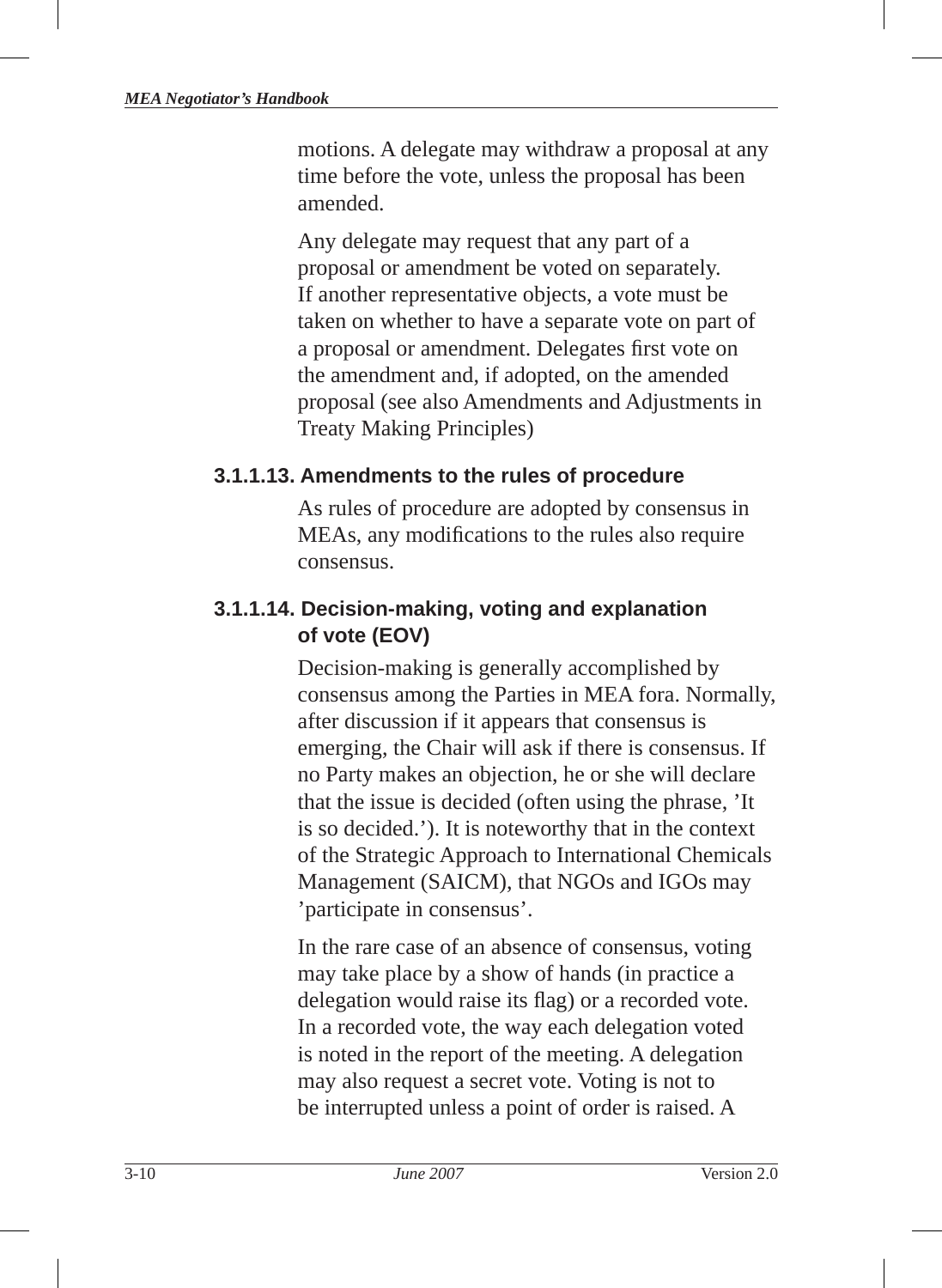delegation may provide a formal explanation of vote (EOV) prior to or after voting (depending on the Chair's decision).

A Party may also vote or join consensus *ad referendum .* Adoption *ad referendum* would allow a Party to re-open debate on an issue at the subsequent session of the body in question. The effect of adoption *ad referendum* is that the decision would automatically be confirmed at the next meeting unless re-opened. The issue would not be placed on the agenda of the next meeting, and silence would be taken to indicate consent. This approach would allow a Party to consult with national authorities as required, and to reserve the right to re-open debate, but otherwise not impede progress. A similar option would be to provide for a decision to take effect on a no objection basis within a specified time frame (this kind of mechanism has been developed for the adoption of annexes for the *Basel Convention* under its Art. 18).

#### **3.1.1.15. Voting majority**

Votes are exceedingly rare. Nonetheless the voting rules may come into play, and may also have some effect on how consensus develops.

The voting majority required to decide on some given issues is specified in the Convention itself (e.g. the adoption of rules of procedure and financial rules requires a consensus). For most other matters, the voting rules are found in the rules of procedure and, for some financial matters, in the financial rules (exceptions include the Rotterdam and Stockholm conventions, where certain consensus requirements are stipulated in the treaty).

During negotiations on rules of procedure, the rule on the majority required for voting on substantive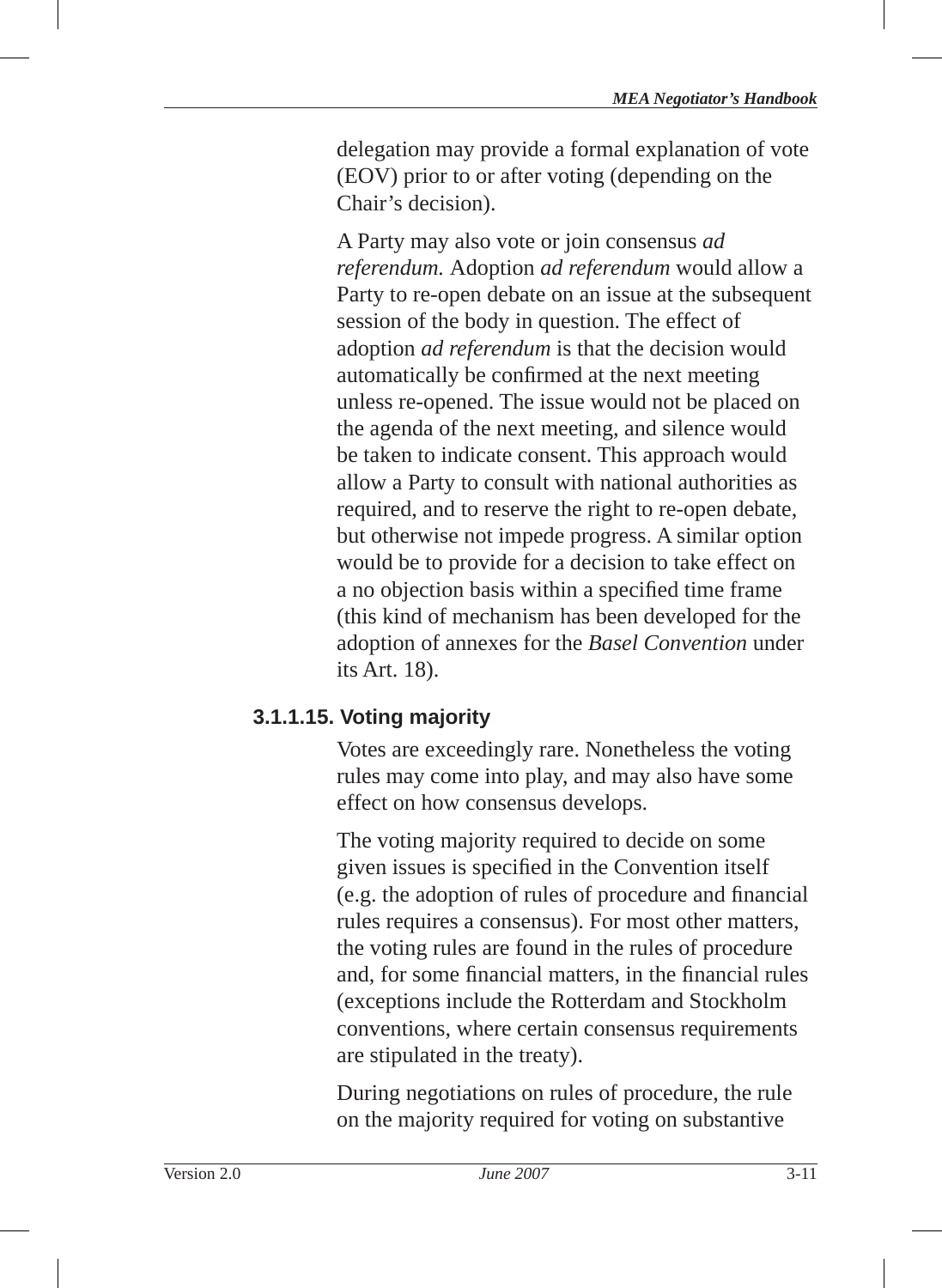issues is, for most MEAs, one of the most divisive issues. Most rules provide that Parties make every effort to reach consensus but that, if they fail in their attempts to reach an agreement, decisions may be adopted with the support of a two-thirds majority. In cases where Parties are unable to agree on a voting rule, they have adopted all of the rules of procedure with the exception of the voting rule (e.g. CBD, UNFCCC). Rules of procedure must be adopted by consensus, which is the de facto rule for adoption of any substantive decisions in the absence of an agreed voting rule (e.g. UNFCCC).

#### **Consensus and Blocking Consensus**

In many meetings, matters are decided by consensus, even though the rules provide for decisions based on a voting majority. While MEA rules do not define "consensus," it is accepted that there is no requirement for a formal vote as long as there are no known objections.11 Once consensus appears to emerge on an issue, the Chair can formally put a question to the decision-making body and, absent any expressed dissent, declare the proposal adopted.

However, if any Party objects to a decision, it may take the rare step of blocking consensus, by raising its flag and stating clearly that it objects. The Party must then restate its objection afterwards, if the body purports to take a decision notwithstanding its objection. Generally, a Party must be very certain before blocking consensus. Many Parties may have to consult their capital first.

Consensus is defined in article 161(8)(e) of the 1982 *Law of the Sea Convention* as "the absence of any formal objection." The Dispute Settlement Understanding of the WTO states that the Dispute Settlement Body "shall be deemed to have decided by consensus on a matter submitted for its consideration, if no Member, present at the meeting of the DSB when the decision is taken, formally objects to the proposed decision." These definitions reflect what is customarily understood as consensus.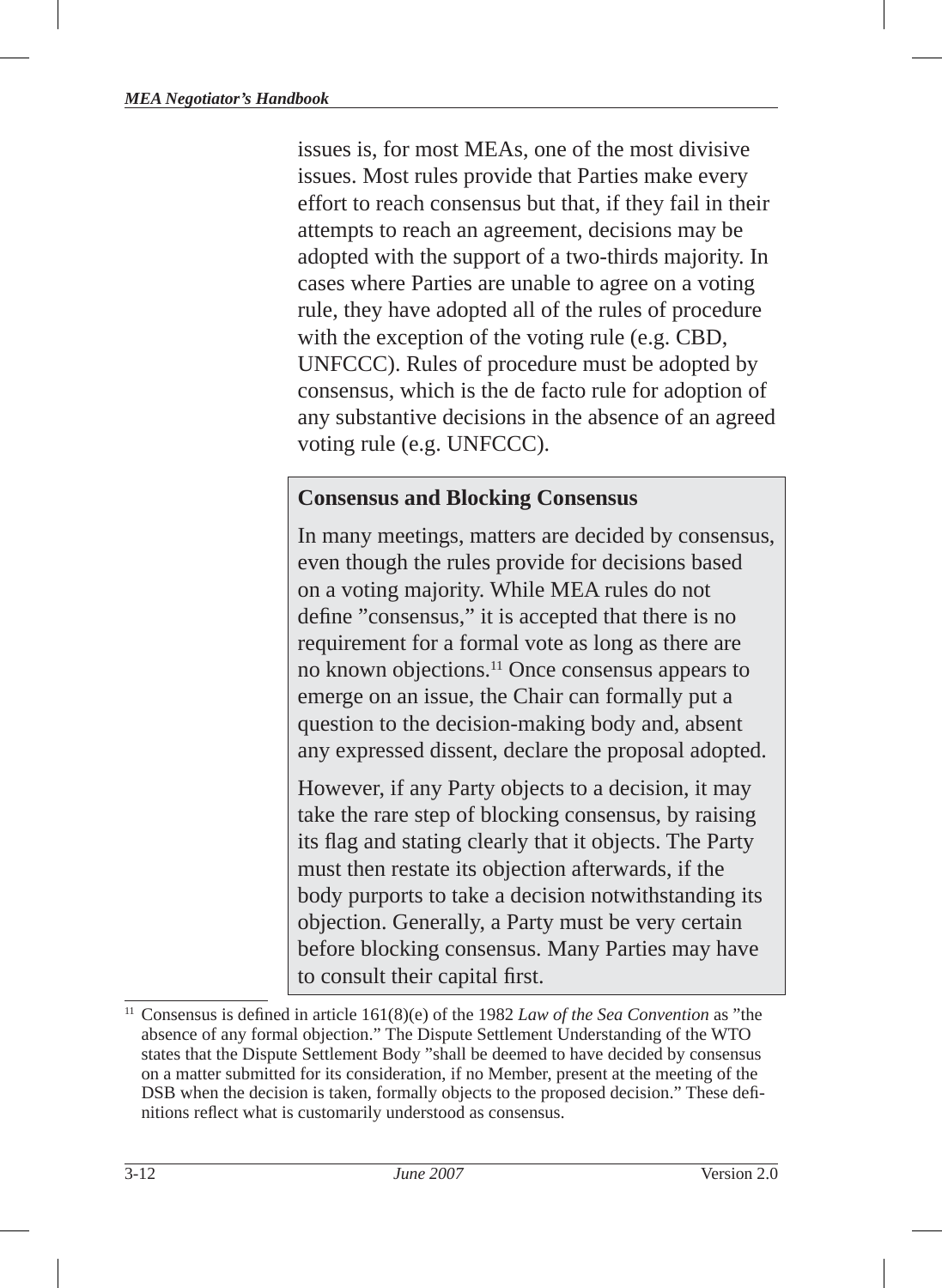For matters of procedure, a majority rule applies. Whether a matter is substantive or procedural in nature is determined by the Chair. Any of the Chair's decisions may be appealed. A majority is required to overrule the decision. If a Chair attempts to force an important and contentious issue as a procedural matter, a delegation can challenge his or her ruling though this is extremely rare (see 'Process Issues and Violations' for other options).

Recent MEAs provide for a voting rule for Regional Economic Integration Organizations (REIOs). The provisions state that for matters within its competence, an REIO shall exercise its right to vote with the number of votes equal to the number of its member States that are Parties to the MEA. It adds that an REIO may not exercise its right to vote if any of its member States exercises its right to vote, and vice versa (see art. 23(2) of the *Rotterdam Convention* ).

## **3.1.1.16. Elections**

All elections are generally by secret ballot unless otherwise decided by the COP. The rules of the body concerned should provide a detailed procedure on how elections should proceed. In practice, however, elections are usually decided before a session, and adopted by consensus.

## **3.1.1.17. Languages**

**Interventions**: In the meeting of the COP, delegates may intervene in any one of the treaty official languages (usually the six UN languages, i.e. Arabic, Chinese, English, French, Russian or Spanish). All interventions are interpreted in the other official languages. If a representative wishes to intervene in a language other than an official language, he or she may do so only if an interpretation in one of the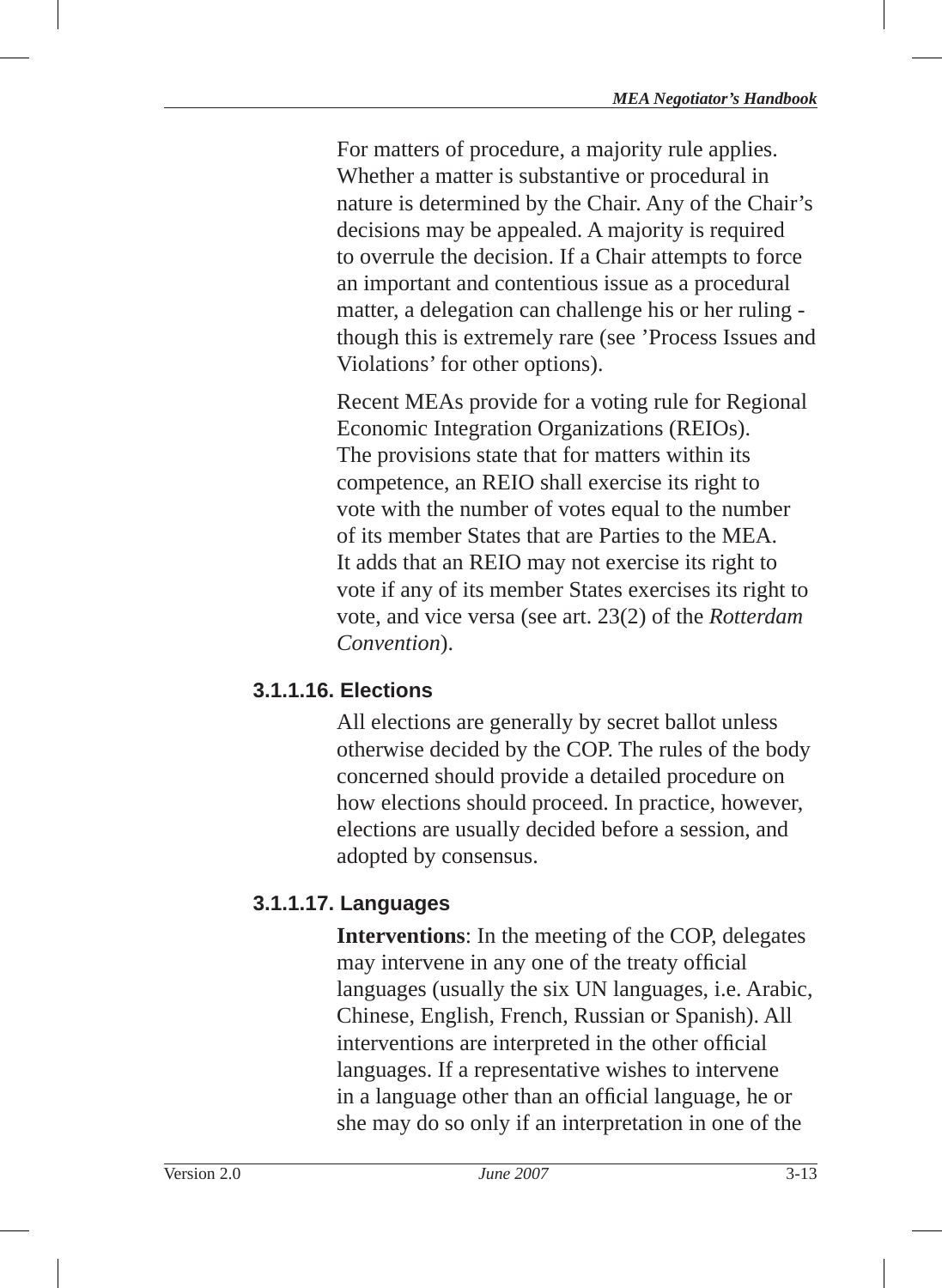official languages is provided by that representative. To continue a meeting after translation services have been discontinued, agreement of the Parties is required (it is generally accepted that consensus is required, although procedural voting rules may apply). Interventions should be made at a measured pace in order to allow time for translation, otherwise there is a risk of a misunderstanding leading to opposition or the need for further explanation.

**Documents:** In a UN forum, official documents are generally negotiated and drawn up in one of the official languages of the UN and then translated into the other official languages. Treaty bodies often designate a "working language". Often the working language is English.

In the UN, the number of authentic languages varies with the body adopting them. In most cases, UN MEAs provide, in their final clauses, that the texts are authentic in all official languages, *i.e.* at present Arabic, Chinese, English, French, Russian and Spanish. Rarely is a multilateral agreement silent on the point. If the resolution approving or adopting an agreement does not make specific provisions on the subject of language, the practice followed by the UN Secretary-General is to consider all official UN languages as authentic. Concerns about translation errors are addressed in the manner of other textual errors as discussed below.

#### **3.1.1.18. Rectifi cation of textual errors including translation errors**

It is possible that corrections to the original text of a treaty or a text adopted under a treaty may be needed as result of:

• an error in typing or printing, spelling, punctuation, numbering;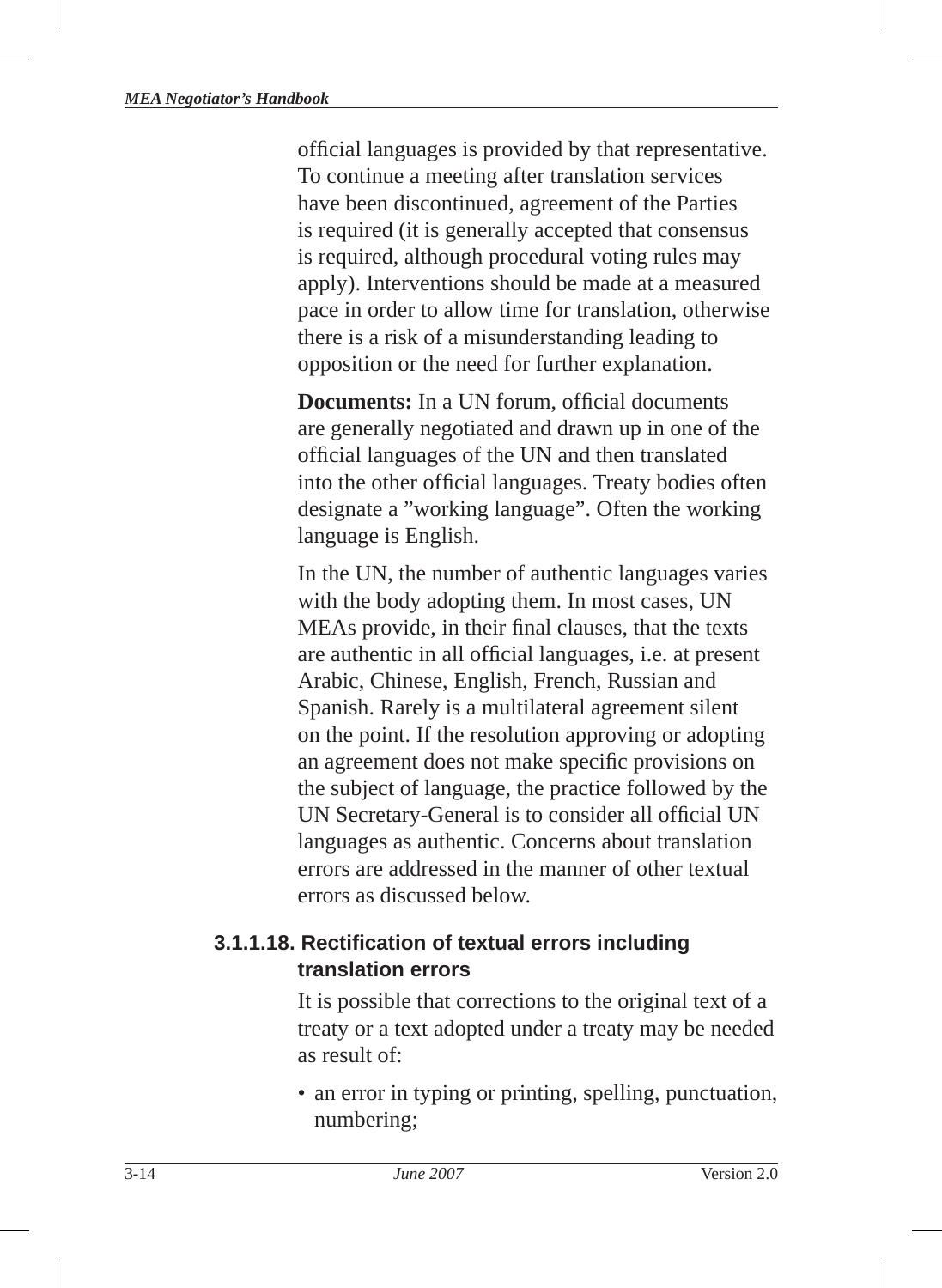- an issue of conformity between the original of the treaty and the official records of the international negotiation conference that adopted the treaty;
- an issue of concordance or translation between different authentic texts constituting the original of the treaty.

With respect to a treaty text, generally the depositary initiates a correction procedure at the request of one or more of the States that participated in the negotiation and adoption of the treaty, or on its own initiative. For a decision text, a similar process would be initiated by the treaty secretariat. A Party may raise an issue informally or through a formal letter to the secretariat or depositary.

In either case, each apparent error should be carefully considered to determine whether there is an error or an issue and whether it effectively modifies the meaning or substance of the agreement. This could involve informal discussions involving Parties/ States and the depositary as well as the Chair or cochairs of the relevant negotiations. If the Parties and the secretariat or depositary cannot resolve the issue, it may be officially referred to the signatory States and/or Parties by the treaty secretariat or depositary, as the case may be. It can be quite important for all Parties to review corrected texts to ensure that their interests have not been improperly undermined.

Where the issue relates to the translation of an official treaty or decision text from a UN forum, the secretariat or depositary concerned would consult with UN translation services, either at UN headquarters in New York or in the relevant regional office. Translation into other languages will be based on this adopted text. Many agreements provide that all official languages are generally taken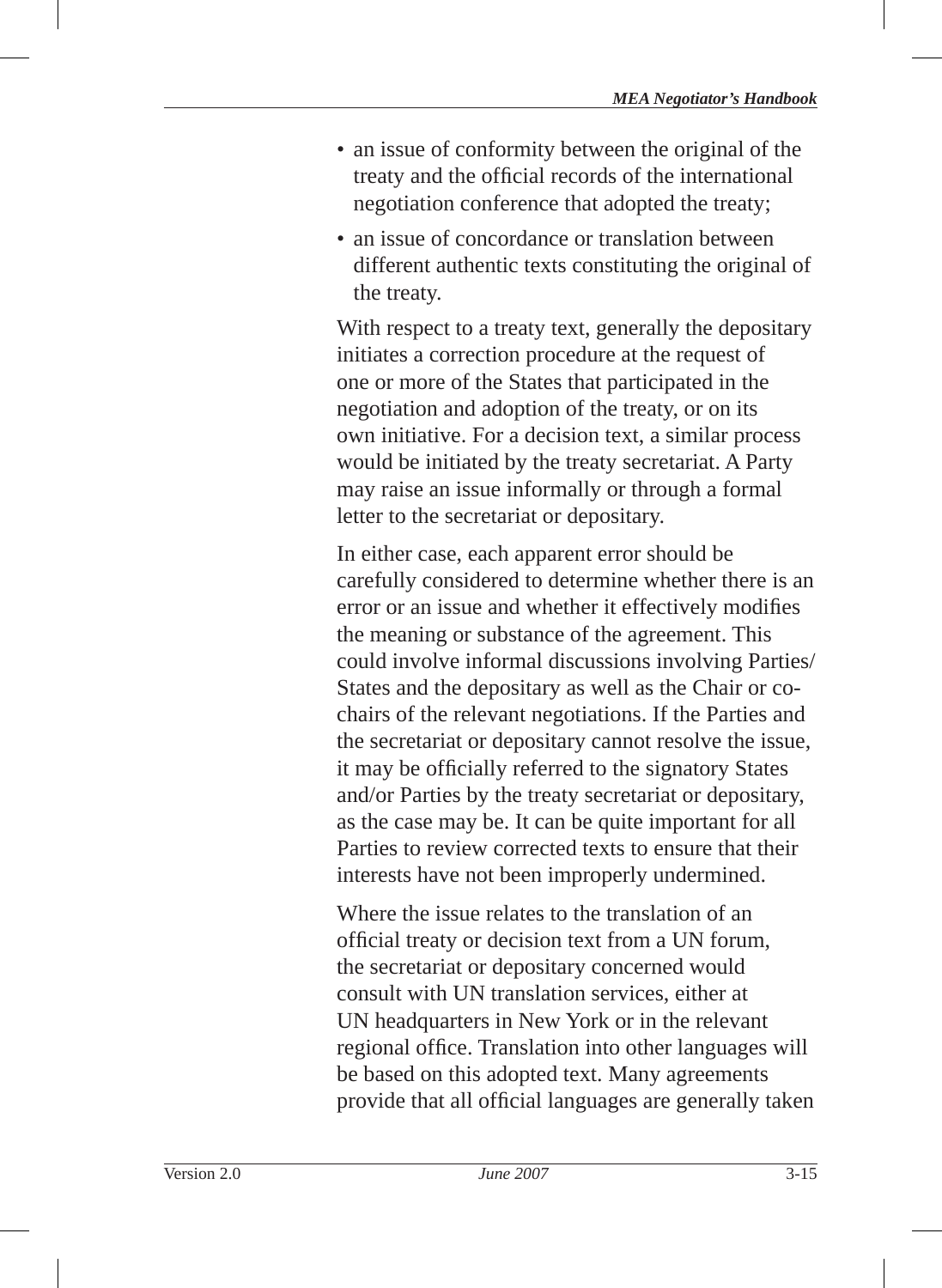to be equally authoritative. However, if an issue of concordance between languages is raised in a timely fashion, as described below, the language of the text adopted by the Parties or the international negotiation conference in question is determinative.

With respect to official treaty text, the long-standing practice of the UN has been to circulate proposed corrections to signatory States and all the States represented at the Conference or the meeting that adopted the treaty, and all signatory States and contracting parties.

In the absence of objections to the proposed corrections within the time limit, a correction is deemed to be accepted and is then effected in the original and initialed by a depositary authority. A corresponding procès-verbal of rectification circulated under cover of a depositary notification.

While the depositary may circulate proposed corrections more broadly, only signatories or contracting States have a legal right to participate in any decision related to a correction. Objections to the correction of the original must be notified to the depositary within a certain period of time. Article 79, paragraph 2, of the VCLT provides that the depositary "shall specify an appropriate time-limit within which objection to the proposed correction may be raised". The general UN practice is a time-limit of 90 days from the date shown on the notification. However, in establishing the time-limit for objections to proposed corrections, account will be taken of factual circumstances such as the nature and the number of proposed corrections, and whether or not the treaty is in force.

If the depositary receives an objection to the proposed corrections within the time-limit, the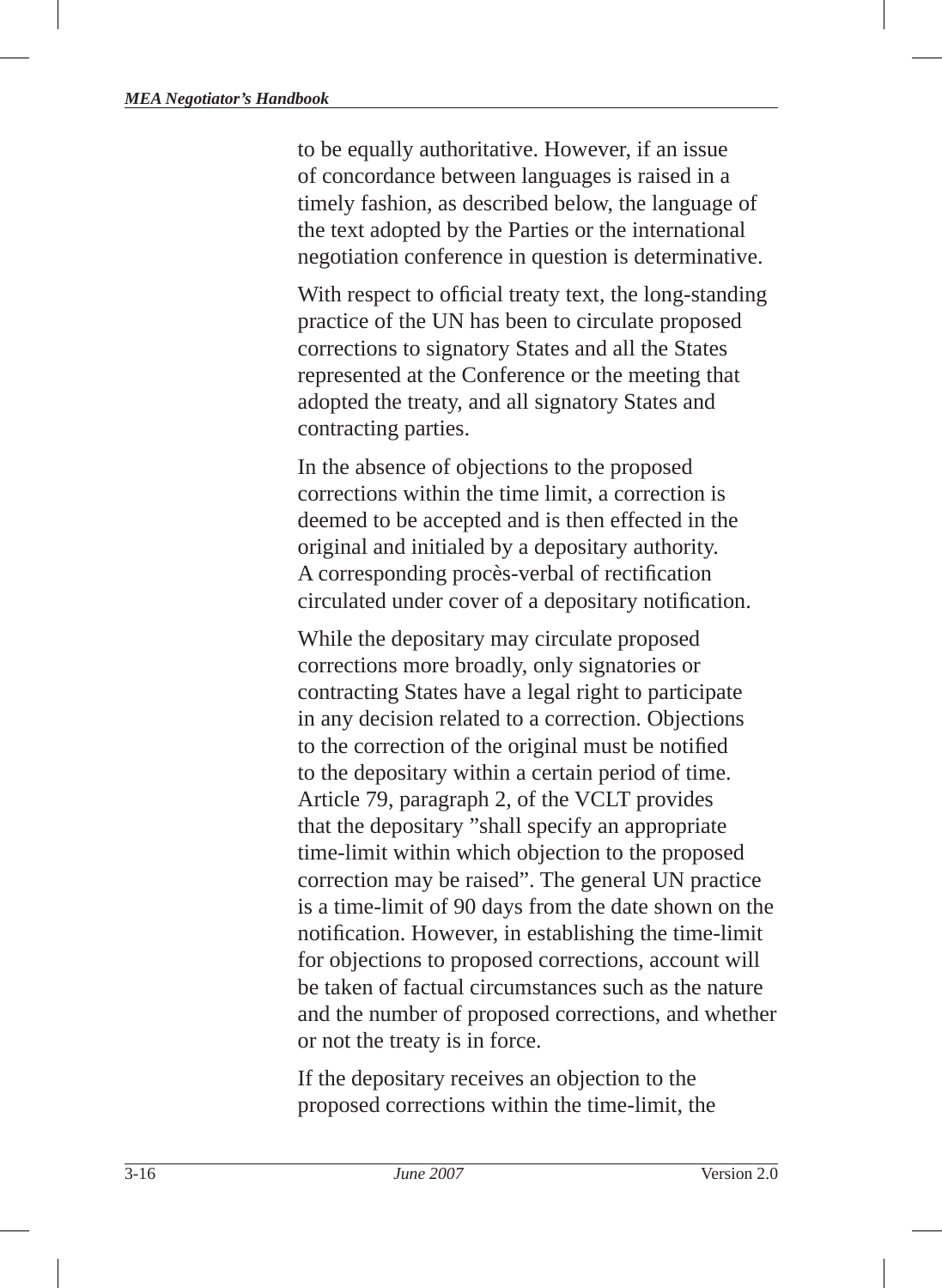depositary notifies the Parties concerned. If an objection is received after the time-limit has expired the depositary will also generally inform Parties, even if it has no legal status.

Any interested State is entitled to object, if it does not accept that the proposed correction is justified or if it considers the correction procedure is inappropriate. For example, a State may object that the time-limit is not sufficient; or it may object that a procedure that presumes tacit consent is not appropriate on the basis that the proposed correction would affect the substance of the agreement and amounts an amendment, which should follow a specified amendment procedure. In case of a disagreement related to a correction, States must resolve it themselves.

#### **3.1.2. Financial rules**

In many instances, an MEA will provide that the COP shall establish its own financial rules, though they are often based on UN rules, and may refer to them. These rules are meant to govern the financial administration of the COP, its subsidiary bodies and the MEA secretariat. They cover financial matters essential to MEAs and usually provide that, for other matters, the Financial Rules and Regulations of the United Nations will apply. For example, the *Desertification Convention* provides as follows:

"2. The Conference of the Parties is the supreme body of the Convention. It shall make, within its mandate, the decisions necessary to promote its effective implementation. In particular, it shall: ... (e) agree upon and adopt, by consensus, rules of procedure and financial rules for itself and any subsidiary bodies; ..."

Other MEAs may have different provisions. Key matters found in these rules are laid out below.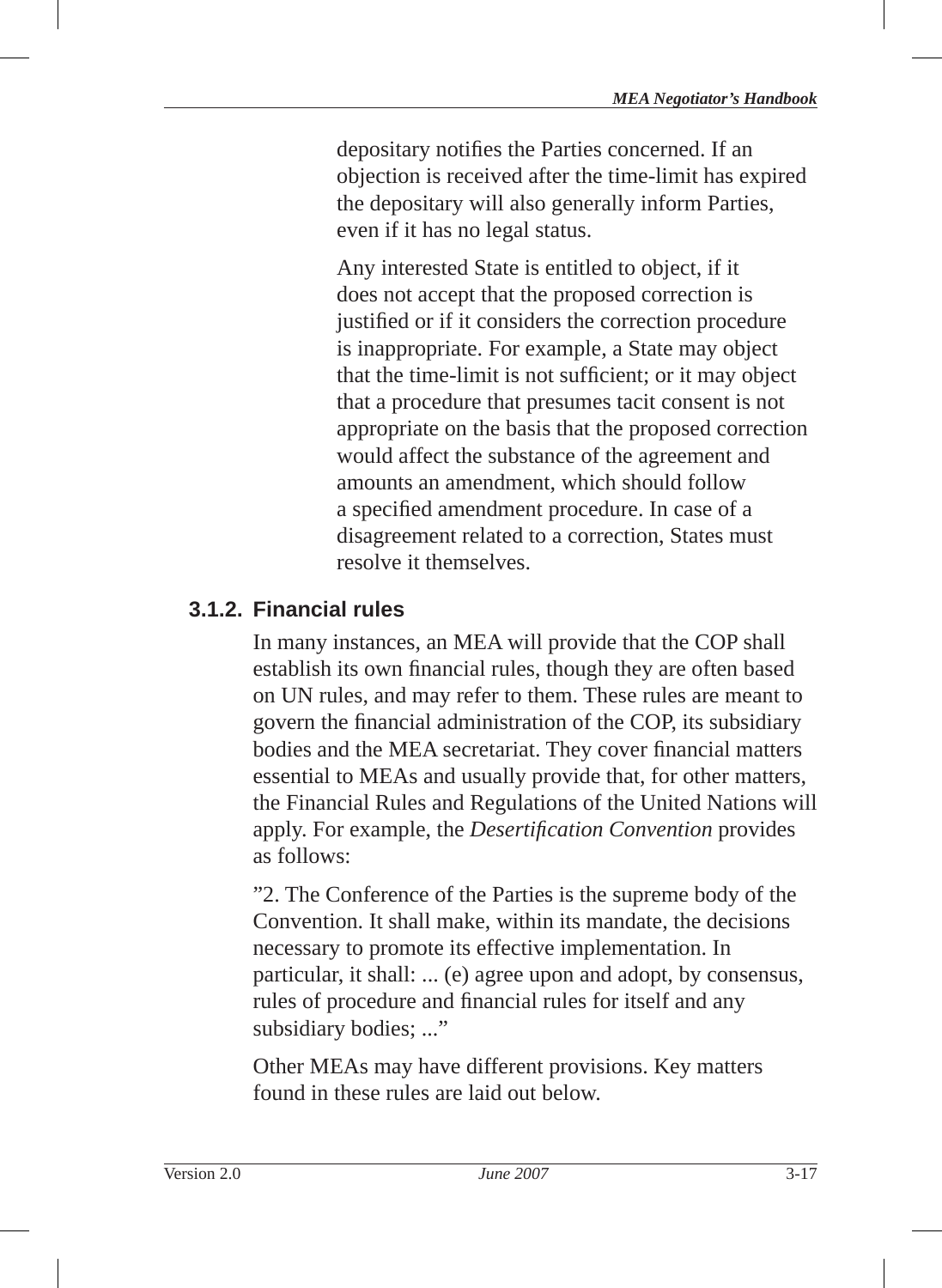#### **3.1.2.1. Trust funds**

Income is added to and expenditures drawn from trust funds managed by the entity designated by the convention or the COP. Normally the rules provide for the creation of a number of such funds:

#### **3.1.2.1.1. General trust fund**

This fund is made up of contributions by Parties as well as non-earmarked contributions from other sources. In order to ensure the continuity of operations in case of a temporary cash flow problem, part of the fund is composed of a reserve, the level of which is determined by consensus of the COP. Any amount drawn from the reserve must be restored from contributions as soon as possible.

#### **3.1.2.1.2. Special trust fund**

This fund is used to pay for the cost of participation in meetings of the COP and subsidiary bodies of representatives of specific categories of countries (e.g. in the financial rules for the *Desertification Convention* for representatives of developing, and in particular least-developed country Parties affected by desertification and/or drought, particularly those in Africa; in the financial rules of the UNFCCC for representatives of developing country Parties, in particular those that are least-developed countries or small island developing countries; in the fi nancial rules for the *Stockholm Convention* for representatives of developing countries and countries with economies in transition ). It is composed of contributions specifically earmarked for that purpose by Parties and by other sources and additional to those required to be paid by Parties to the general trust fund.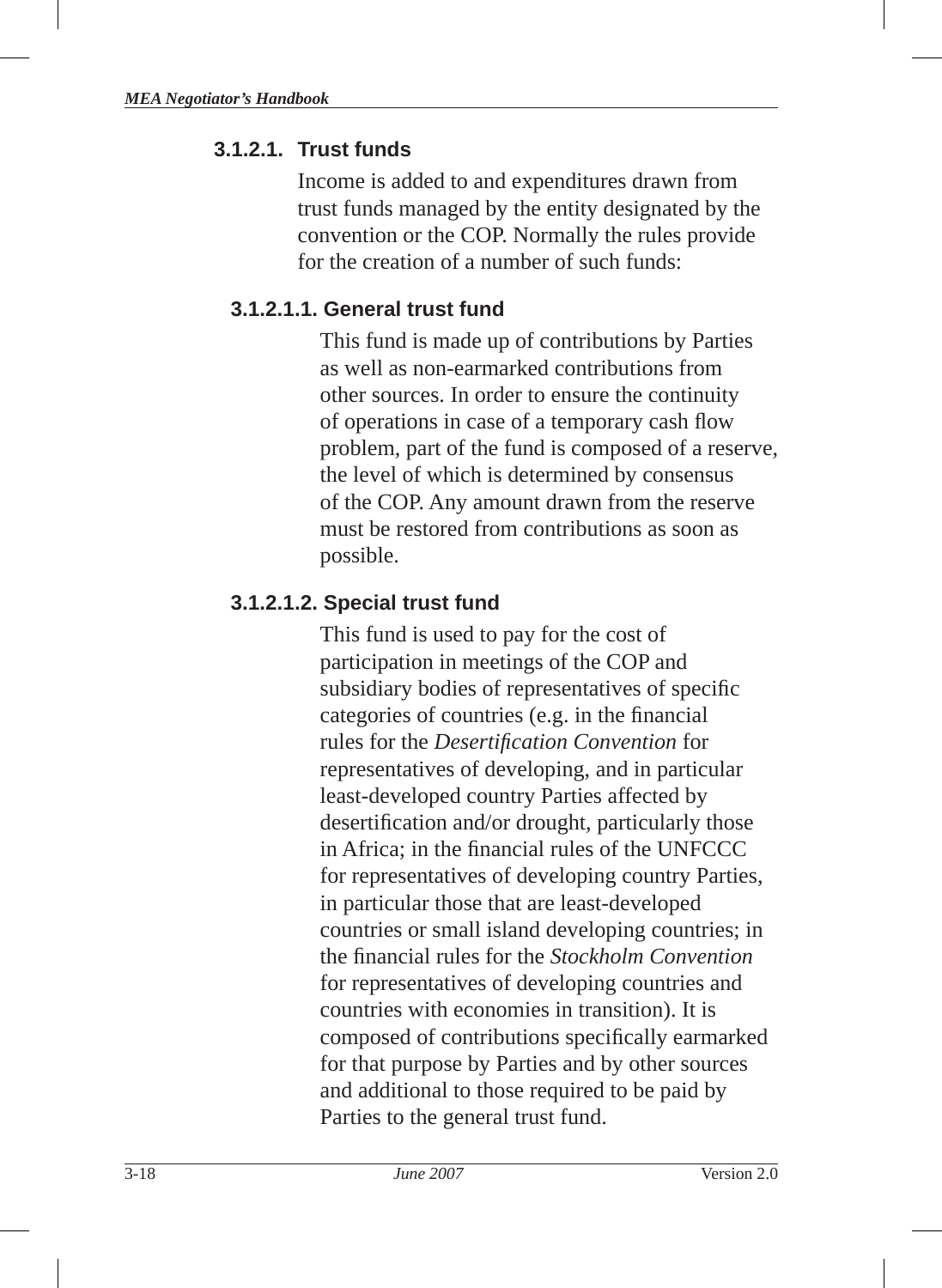## **3.1.2.1.3. Other trust funds**

The rules sometimes provide for other types of trust funds (e.g. a Supplementary trust fund in the *Desertifi cation Convention* for the participation of some representatives of NGOs from affected developing country Parties, particularly the least developed among them in the *Desertifi cation Convention*). In addition, the rules provide that the COP may approve the establishment of other trust funds consistent with the objectives of the **Convention** 

# **3.1.2.2. Contributions**

Contributions of Parties are due annually, normally by January 1, to the general trust fund on the basis of an indicative scale determined by the COP. MEAs do not contain binding obligations on Parties to make contributions, although they are generally treated as obligatory. Typically, the basis for the scale itself is the provision that proves the most difficult to negotiate, some Parties favouring the United Nations General Assembly 's (UNGA) scale as a model while others prefer other formulae. Generally, the former is ultimately adopted (modified with respect to Party membership, on a *pro rata* basis). The provision also specifies minimum and maximum contributions. In addition, Parties may make other contributions, including some earmarked for the special trust fund. Parties should give notice of the intended amount and timing of their contributions sufficiently in advance. Non-Party States as well as governmental, intergovernmental and non-governmental organizations may also contribute to any of the funds. The secretariat must inform all Parties of the status of pledges and payment of contributions (depending on the rules this is done at each COP, annually or more often during a year).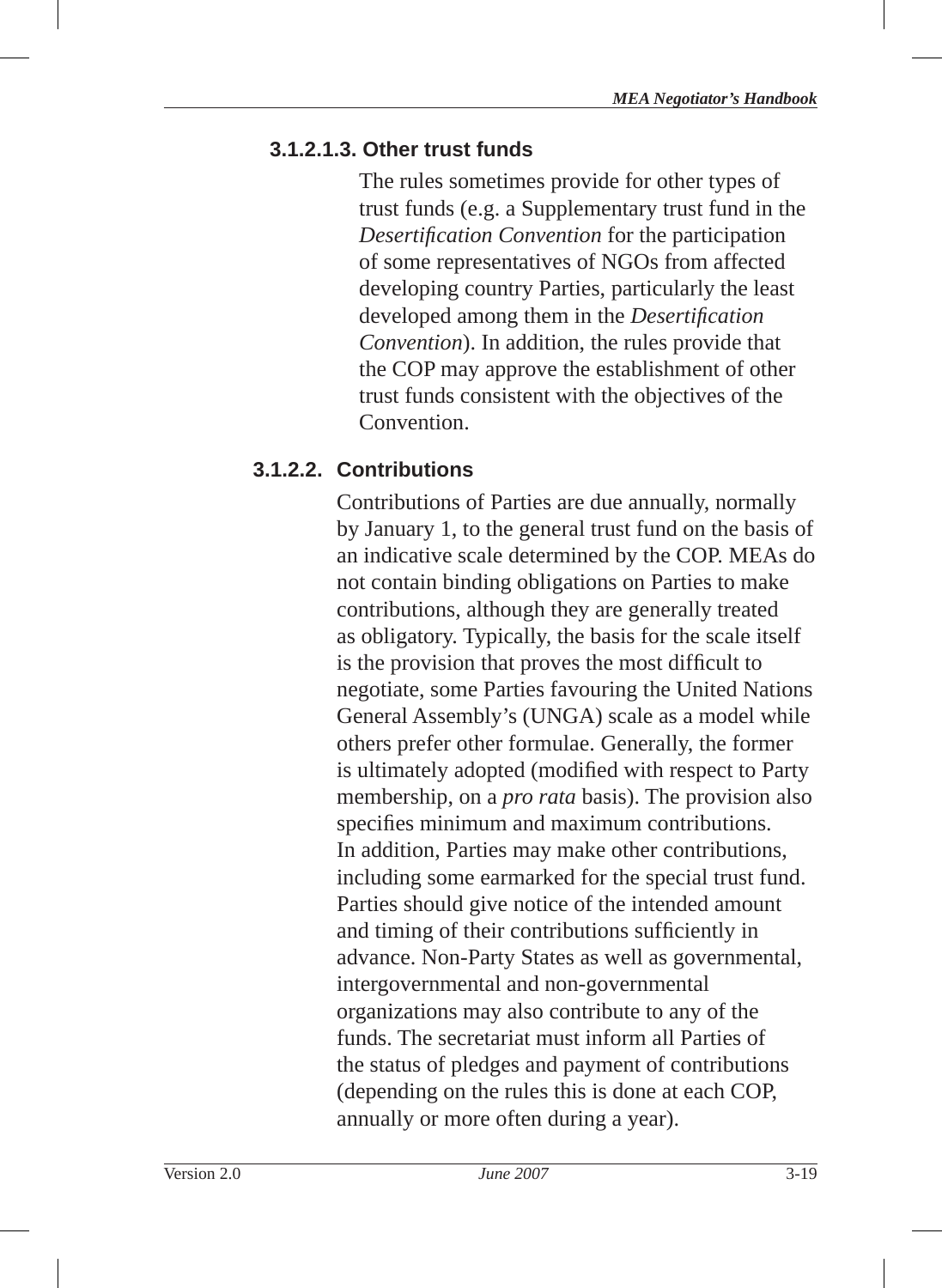## **3.1.2.3. Financial period of the budget**

The rules normally provide for a two-year period or 'biennium'.

## **3.1.2.4. Budget estimates**

A projection of income and expenditures for each year of a financial period must be prepared and forwarded to all Parties to the MEAs in advance (usually 90 days) of the COP meeting at which it is to be adopted.

## **3.1.2.5. Budget lines**

Once the budget is adopted, obligations may be incurred and payments made for the purpose and up to the amount for which the appropriations were approved. Any commitments must be covered by related income unless otherwise specifically authorized by the COP. Transfers within each of the main appropriation lines may be made as well as transfers between such lines up to the limits set by the COP. Any balance remaining at the end of a budget year or at the end of a financial period is transferred to the next year or period.

## **3.1.2.6. Budget voting rules**

The rules normally provide that the COP must adopt the following by consensus: the scale of contributions by Parties (each Party has a set contribution level); the budget for a financial period; the level of capital reserve; and any amendments to the rules.

## **3.1.2.7. Accounts and audit**

During the second year of the financial period, an interim statement of accounts for the first year is provided to the COP. A final audited statement of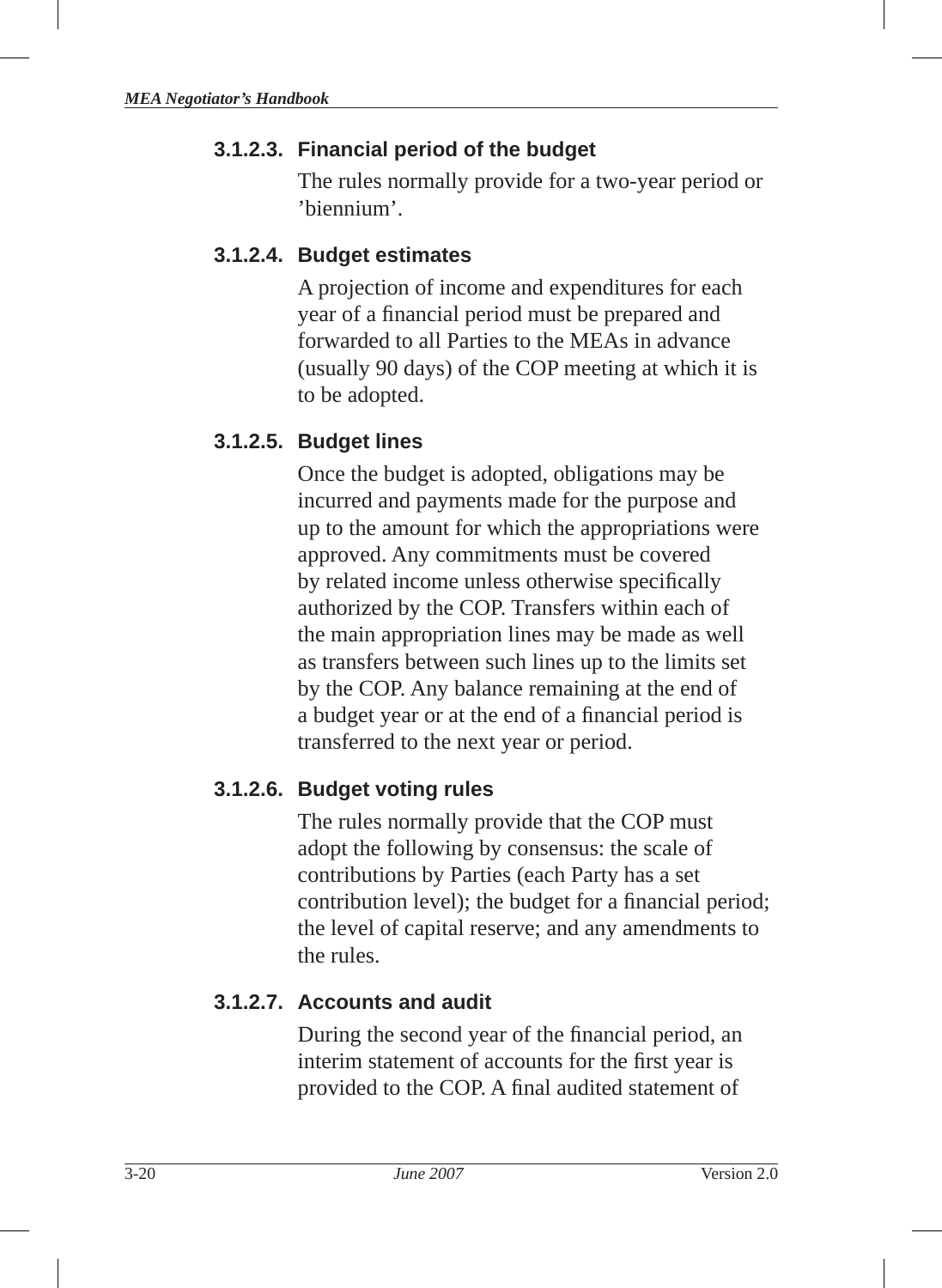accounts for the full period is provided to the COP as soon as possible after the closing of the accounts.

# **3.2. Institutional and negotiation structures**

## **3.2.1. Institutional structure provided for in conventions**

The first part of this section provides a review of the institutional structure of MEAs as well as the informal mechanisms developed during MEA meetings to facilitate negotiations. The second part provides an examination of how States form groupings for negotiation purposes. UN MEAs are also part of a wider network of environment-related infrastructures that together play a key role in the development of norms, policies and mechanisms to protect the environment (see ANNEX A, Key Non-MEA bodies in International Environmental matters).

While MEAs typically establish the key bodies through which their objectives will be pursued, Parties have also developed, through practice, various ways to organize themselves to negotiate the different kinds of issues that need to be addressed on a regular basis.

## **3.2.1.1. Conference of the Parties**

Most modern MEAs provide for the establishment of a governing body called the Conference of the Parties (COP). Most Protocols to MEAs have a Meeting of the Parties (MOP) which performs the same functions set out for the COP below. Both bodies are composed of all Parties to the agreement in question. Generally, States not Parties to the agreement, the United Nations and its specialized agencies as well as other intergovernmental and non-governmental organizations may attend these meetings as observers.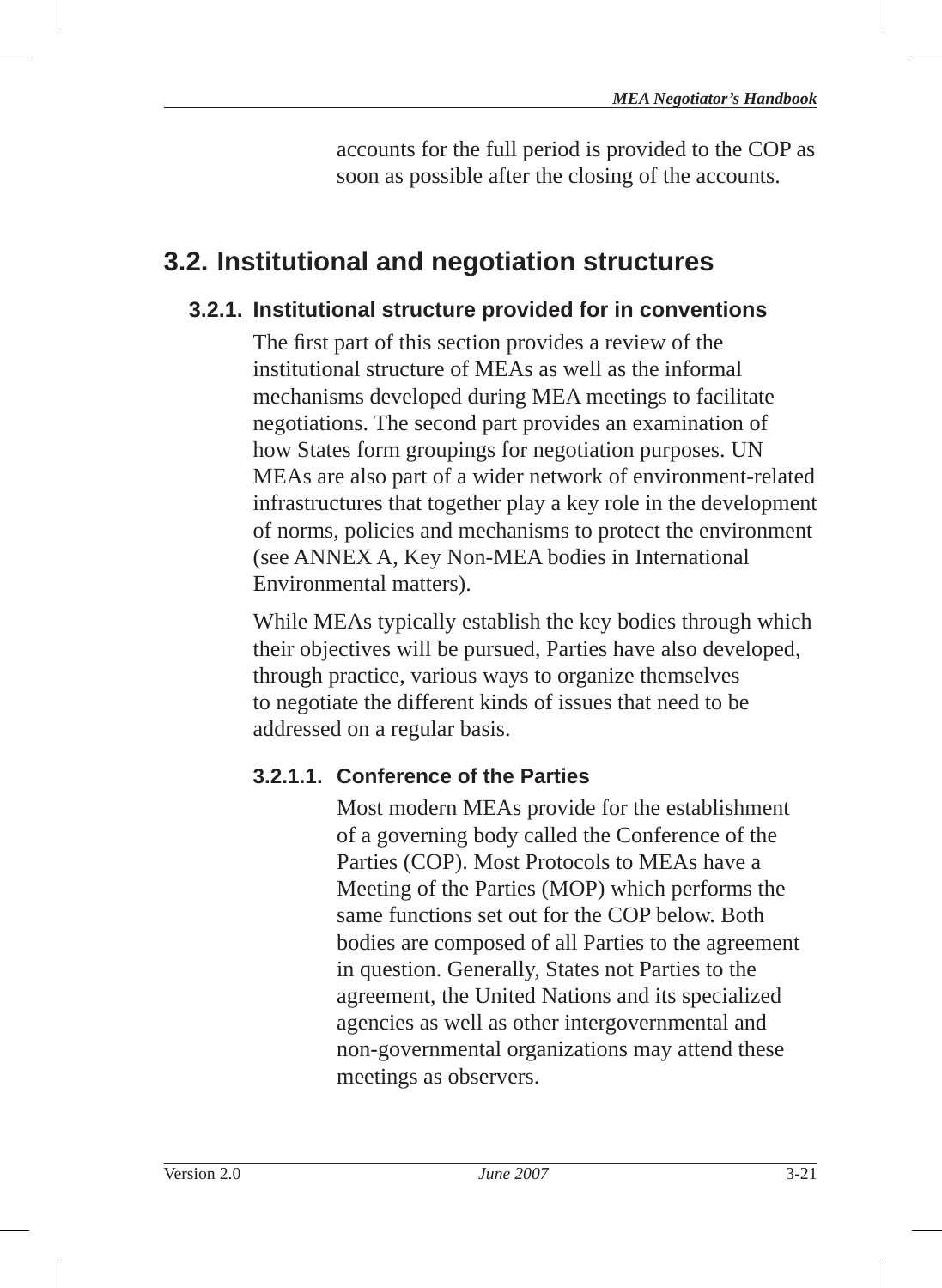The term COP/MOP (often further abbreviated as 'CMP') is used when the Conference of the Parties also serves as the Meeting of the Parties to a Protocol, as is the case for the *Kyoto Protocol.* (In this handbook, references to the COP may be taken to include the CMP unless the context indicates otherwise.) Of course only Parties to the Protocol may make decisions on matters concerning the Protocol.

The functions of the COP are set out in each MEA. Generally, a COP's main function is to continuously review and evaluate the implementation of the MEA, and take such decisions as are required to further implementation. Some of the tasks are expressly provided for in the provision establishing the COP as well as in other provisions with specific issues.

Depending on the MEA, these tasks may include:

- adopting rules of procedure and financial rules, rules for arbitration and conciliation procedures as well as financial provisions for the functioning of the secretariat;
- establishing subsidiary bodies;
- receiving and examining periodic reports from Parties or its subsidiary bodies;
- adopting decisions as called for by the MEA (e.g. on guidelines , rules, implementation plans, technical and financial assistance, best practices);
- evaluating periodically the effectiveness of the MEA;
- making decisions regarding financial resources and mechanisms;
- developing and approving non-compliance mechanisms;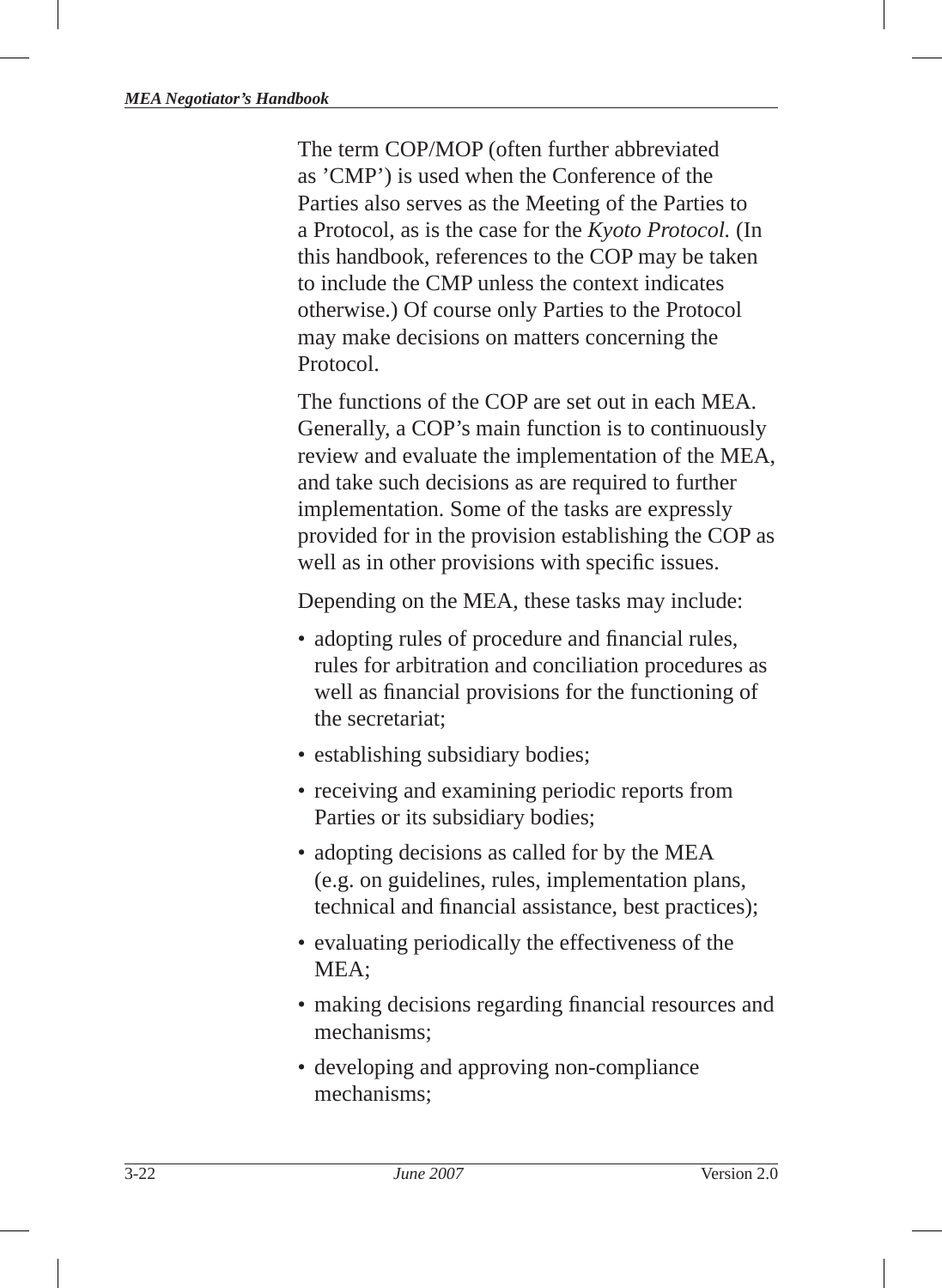- co-operating, where appropriate, with other organizations;
- deciding whether to adopt proposed amendments to the MEA.

A provision of a more general nature usually confers on the COP the authority to consider and undertake any additional action that may be required for the achievement of the objectives of the MEA.

The frequency of meetings of the COP for a specific MEA are laid out in its rules of procedure. MEAs typically provide that the first meeting is to be held no later than one year after its entry into force . At this first meeting, the COP adopts rules of procedure that provide for the frequency of subsequent meetings.

The High-level Segment (also called "Segment for high-level participation" or "High-level Meeting") is composed of the highest-level representatives of States Parties attending a meeting, typically the Minister or equivalent.

## **3.2.1.2. Subsidiary bodies**

Some MEAs mandate the establishment of specific, permanent, subsidiary bodies.12 Many of the essential features of these bodies are included in the MEA itself, including:

• purpose and functions: For instance, the UNFCCC provides that the task of the Subsidiary Body for Scientific and Technological Advice (SBSTA) is to provide "timely information and advice on

 $12$  For instance, the UNFCCC provides for the Subsidiary Body for Scientific and Technological Advice (SBSTA – art. 9) and the Subsidiary Body for Implementation (SBI – art.10); the Stockholm *Convention* provides for the Persistent Organic Pollutants Review Committee (POPRC – art. 19); the *Rotterdam Convention* calls for the establishment of the Chemical Review Committee (CRC – art. 18).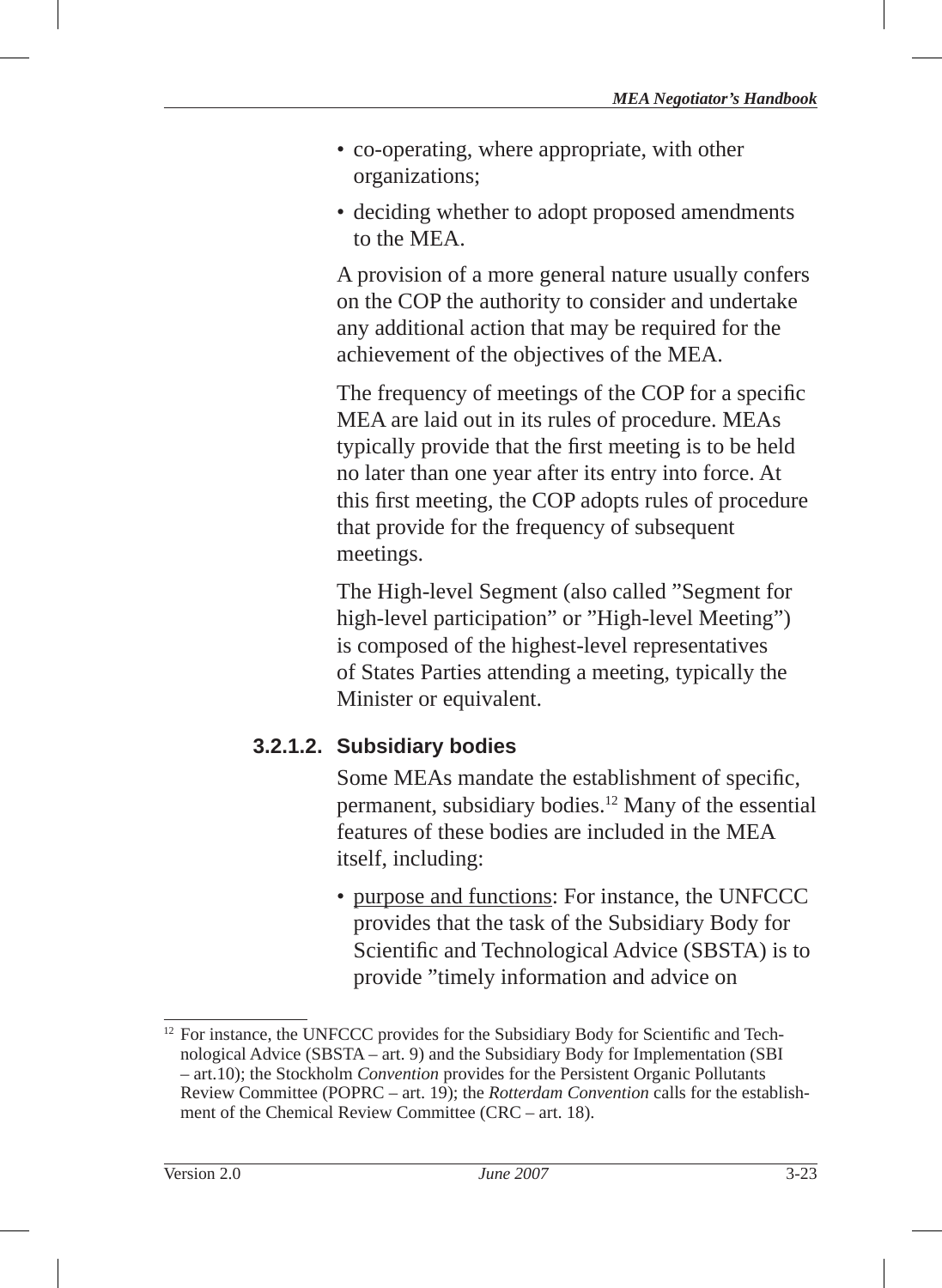scientific and technological matters relating to the Convention." It goes on to list various tasks to be performed by this body.

- composition: For example, the *Stockholm Convention* provides that the Persistent Organic Pollutants Review Committee "shall consist of government-designated experts in chemical assessment or management" and that "the members of the Committee shall be appointed on the basis of equitable geographical distribution." In some cases the MEAs will state whether the subsidiary body is limited in number or open to participation by all Parties (e.g. article 10 of the UNFCCC on the Subsidiary Body for Implementation (SBI) provides for the latter).
- voting rule: The *Rotterdam Convention* provides, for instance, that, if all efforts at consensus have been exhausted, the Chemical Review Committee may adopt recommendations by a two-thirds majority vote.

Many aspects of these bodies need to be addressed by the COP (e.g. terms of reference, organization and operation). Of course, over time Parties may agree to modify the terms of reference of a subsidiary body.

The subsidiary bodies of most MEAs are not specifically provided for in the MEA. Instead, the COP exercises its power to create such bodies. For instance, article 22(2)(c) of the *Desertification Convention* provides that the COP shall "establish such subsidiary bodies as are deemed necessary for the implementation of the Convention."

Some subsidiary bodies are, by the very nature of their tasks, meant to be **temporary or** *ad hoc*  **groups**. For instance, COP1 of the *Basel Convention* created an *ad hoc* working group of legal and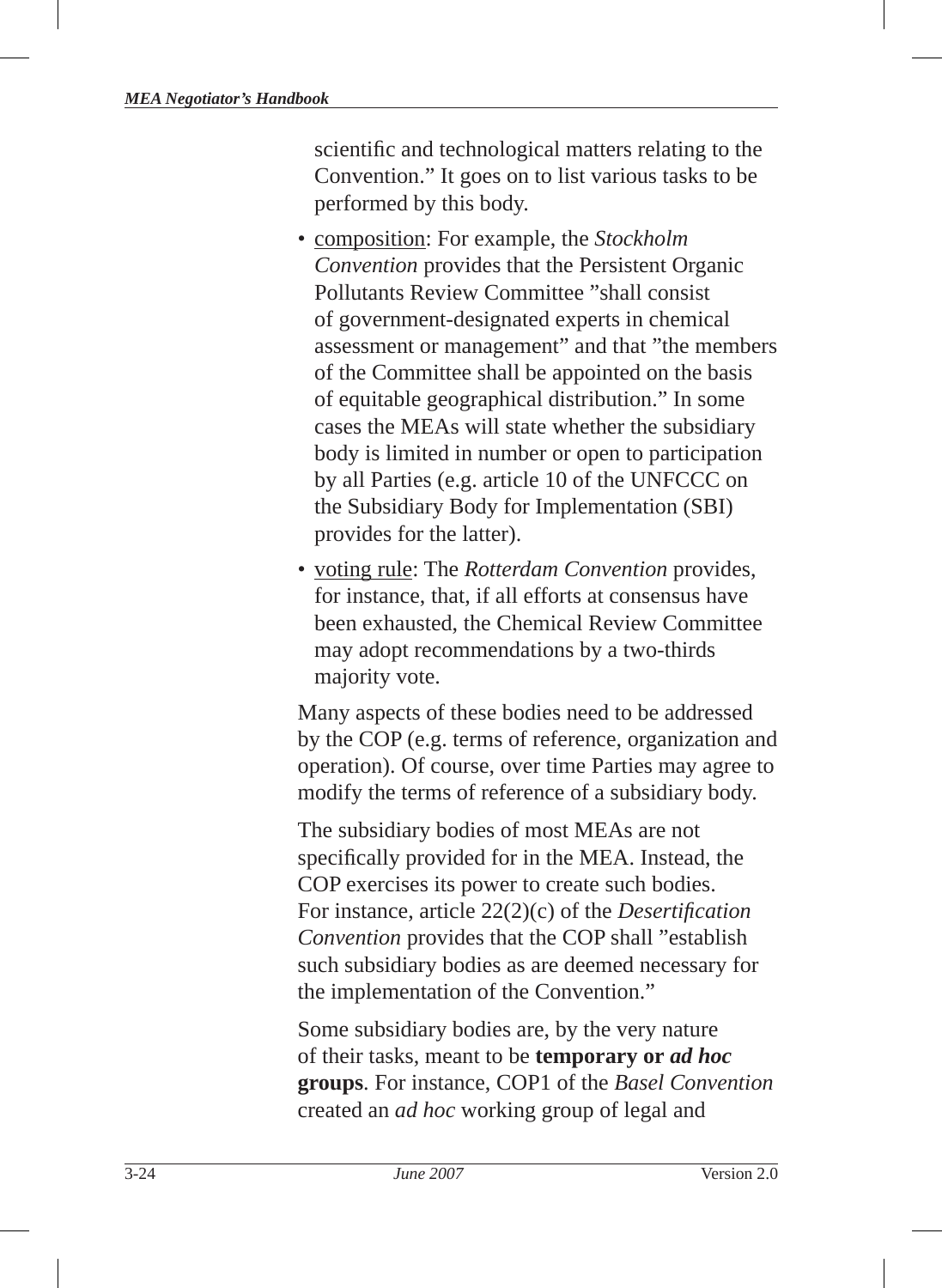technical experts to consider and develop a draft protocol on liability and compensation . The work of this group came to an end with the adoption of the Protocol. Likewise, COP1 of the UNFCCC set up the Ad hoc Group on the Berlin Mandate (AGBM), which led to the *Kyoto Protocol* .

Others bodies are meant to be more or less permanent bodies even when they are called "*ad hoc*." For example, COP1 of the *Basel Convention* established an Open-ended Ad Hoc Committee (later called the Working Group for Implementation) to fulfil many of the tasks needed for the implementation of the Convention. In addition, COPs may and do revise on a more or less regular basis the names and functions of subsidiary bodies (for example, bodies may be amalgamated). One subsidiary body found in all MEAs is the Bureau (for details on its functions, see the section on Roles).

Subsidiary groups may also create **subgroups** to work on part of its mandate. For instance, the decision of COP1 of *the Basel Convention* establishing the Open-ended Ad Hoc Committee also provided that the Committee could establish any subgroups needed "to facilitate its work, subject to available resources." Such groups may also be created directly by the COP. For example, COP4 of the UNFCCC established a joint working group under its two standing subsidiary bodies, the SBSTA and SBI, to develop the compliance system of the Protocol. It reported to the COP through the subsidiary bodies.

The COP decides how often these bodies will meet. In general, much of the work of subsidiary bodies takes place intersessionally and is considered at the following COP. For instance, the Legal Working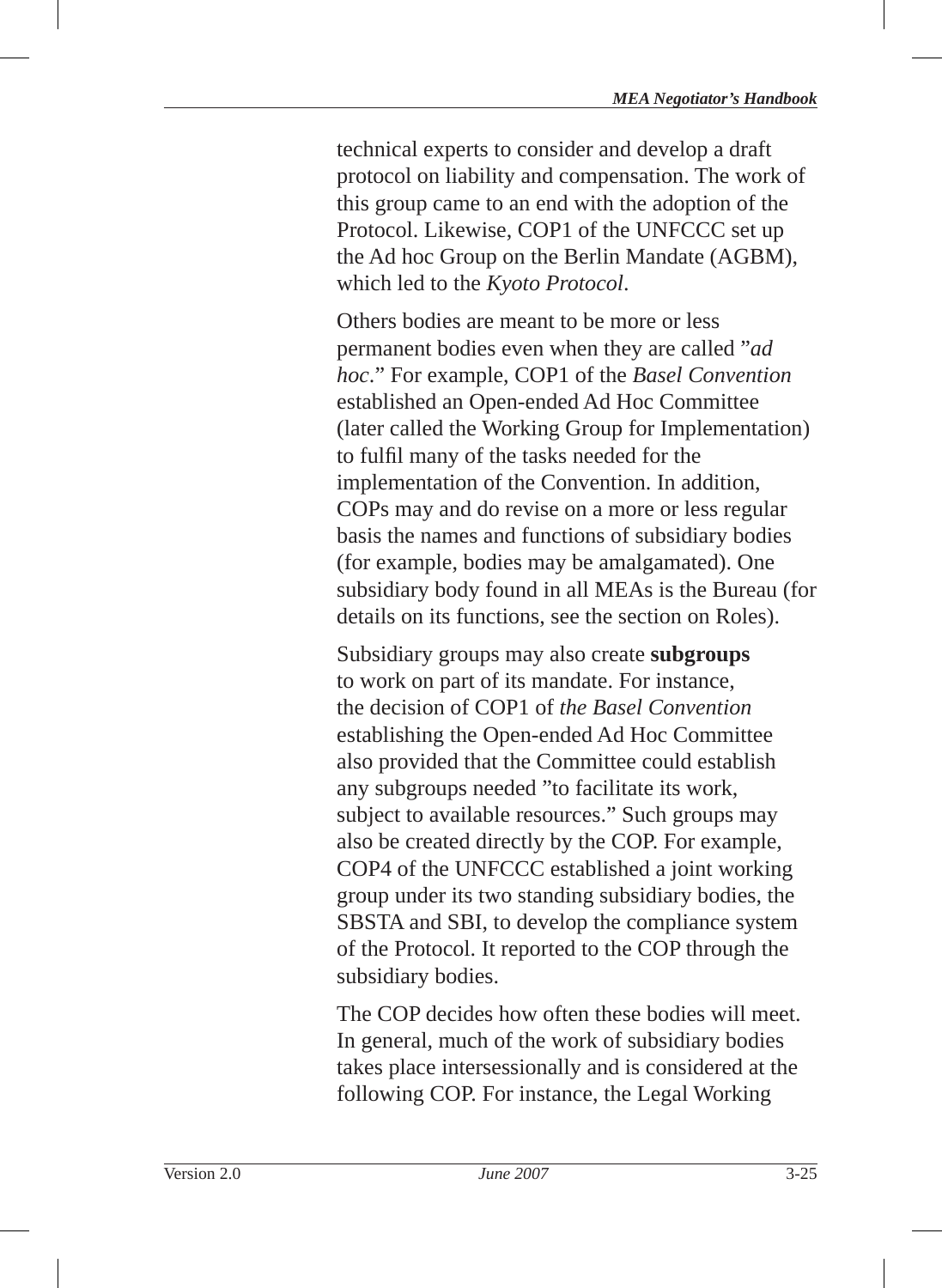Group of the *Basel Convention* met a number of times between COP5 and COP6. The work of the group allowed COP6 to adopt a number of decisions on subjects such as a compliance mechanism and an emergency fund mechanism.

Rules of procedure normally provide that the Chairs of subsidiary bodies are elected by the COP. Other officers are subsequently elected by the body itself on the basis of regional representation. However, all officers of the Bureau are elected by the COP.

#### **3.2.1.3. Secretariat**

MEAs normally make provisions for a secretariat. MEAs generally provide that the COP shall designate the secretariat at its first meeting. For instance, in its Decision 1/7, COP1 of the *Basel Convention* requested UNEP to carry out the functions of the secretariat. UN MEAs generally follow UN administrative practice.

The functions of a secretariat may vary but it plays an essential role in ensuring the effective functioning of the COP and its subsidiary bodies. Indeed its primary role is generally to provide administrative, logistical, process management and procedural support to the COP. The COP may, and normally does, assign additional tasks to the secretariat. Often these tasks relate to the various international activities required to meet the objectives of the agreement. The tasks may be set out in the MEA, in decisions under the MEA, and often in rules of procedure.

Some MEAs list in great detail the tasks of the secretariat. For instance, paragraph 16(1) of the *Basel Convention* lists, in 10 subparagraphs, numerous tasks for the secretariat, adding in an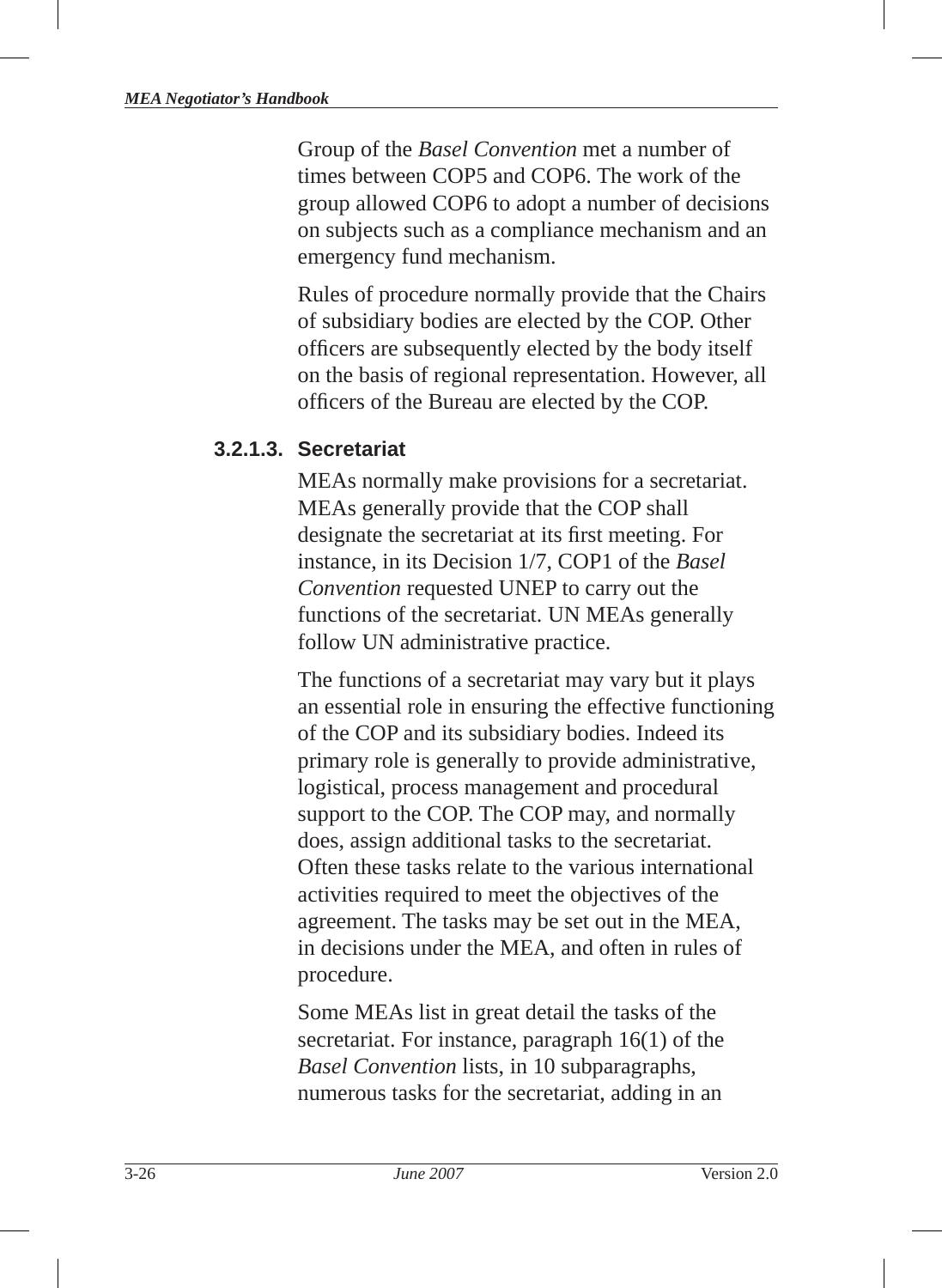eleventh subparagraph that it shall "perform such other functions relevant to the purposes of this Convention as may be determined by the Conference of the Parties."

Some of the most common tasks are as follows:

- arrange and provide logistical support for meetings of the Conference of the Parties and its subsidiary bodies. This includes giving notice of dates and venue of meetings, preparing the provisional agenda and reports, generally with the guidance of the Chair or bureau, and circulating it along with any pre-sessional documents; many of these documents are prepared by the secretariat, while others are forwarded to it by Parties or observers; the secretariat arranges for all these documents to be available in the official languages of the MEA;
- support meetings by arranging for interpretation, distribution of documents during the meeting as well as the subsequent publishing and distribution of official documents such as the report of the meeting;
- report at meetings on the activities it has carried out between meetings and on administrative and budgetary matters;
- coordinate as required with other relevant international bodies;
- receive the information required from Parties by the MEA or requested from Parties or other sources by the COP or a subsidiary body and compile it in time for the next meeting;
- communicate all relevant information received from one Party to all other Parties to the MEA, as requested/appropriate;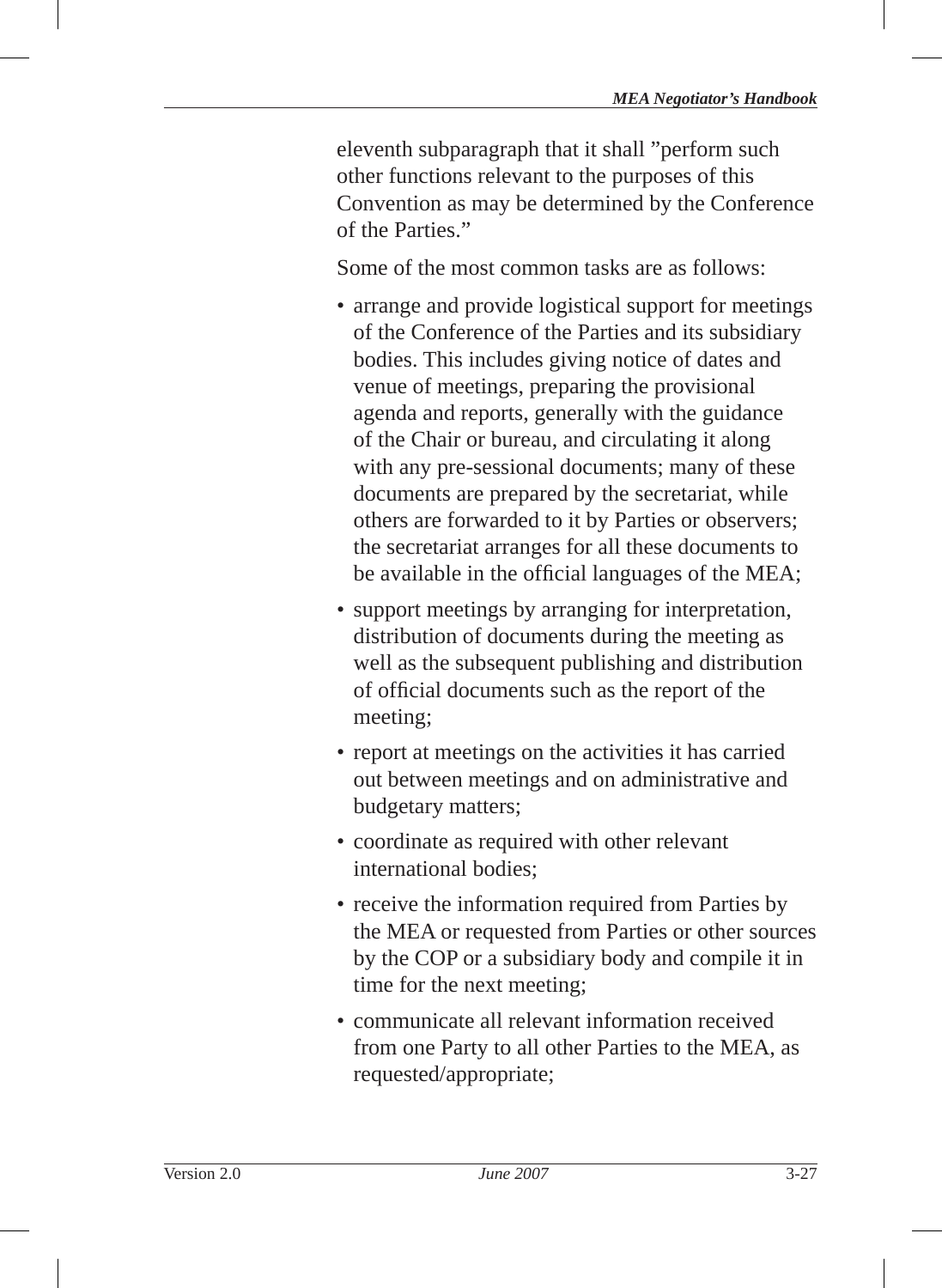• arrange for support for Party implementation of COP decisions, and respond to requests to the secretariat in COP decisions.

#### **3.2.1.4. Depositary and authoritative citations**

A treaty will generally delegate a depositary which is responsible to manage documentary functions related to the agreement. Parties may choose to designate any institution as its depositary, and most MEAs make such a provision in the MEA itself. Depositaries may also be joint, with more than one responsible authority, and they may also be transferred from one authority to another, if so decided by the Parties.

In the case of UN agreements, the Secretary-General of the UN is generally given this responsibility, otherwise it is often with the State which hosted the last negotiating conference. The Secretary-General may agree to be responsible for the depositary for other multilateral agreements, subject to certain criteria, but this is not automatic unless it is a UN agreement.

A depositary's duties are international in character, and it is under an obligation to act impartially in the performance of those duties. In the case of the UN, the Secretary-General is guided in the performance of depositary functions by:

- a. Provisions of the relevant treaty;
- b. Resolutions of the General Assembly and other UN organs;
- c. Customary international law; and
- d. Article 77 of the Vienna Convention 1969.

In practice, the Treaty Section of the United Nations Office of Legal Affairs carries out depositary functions on behalf of the Secretary-General.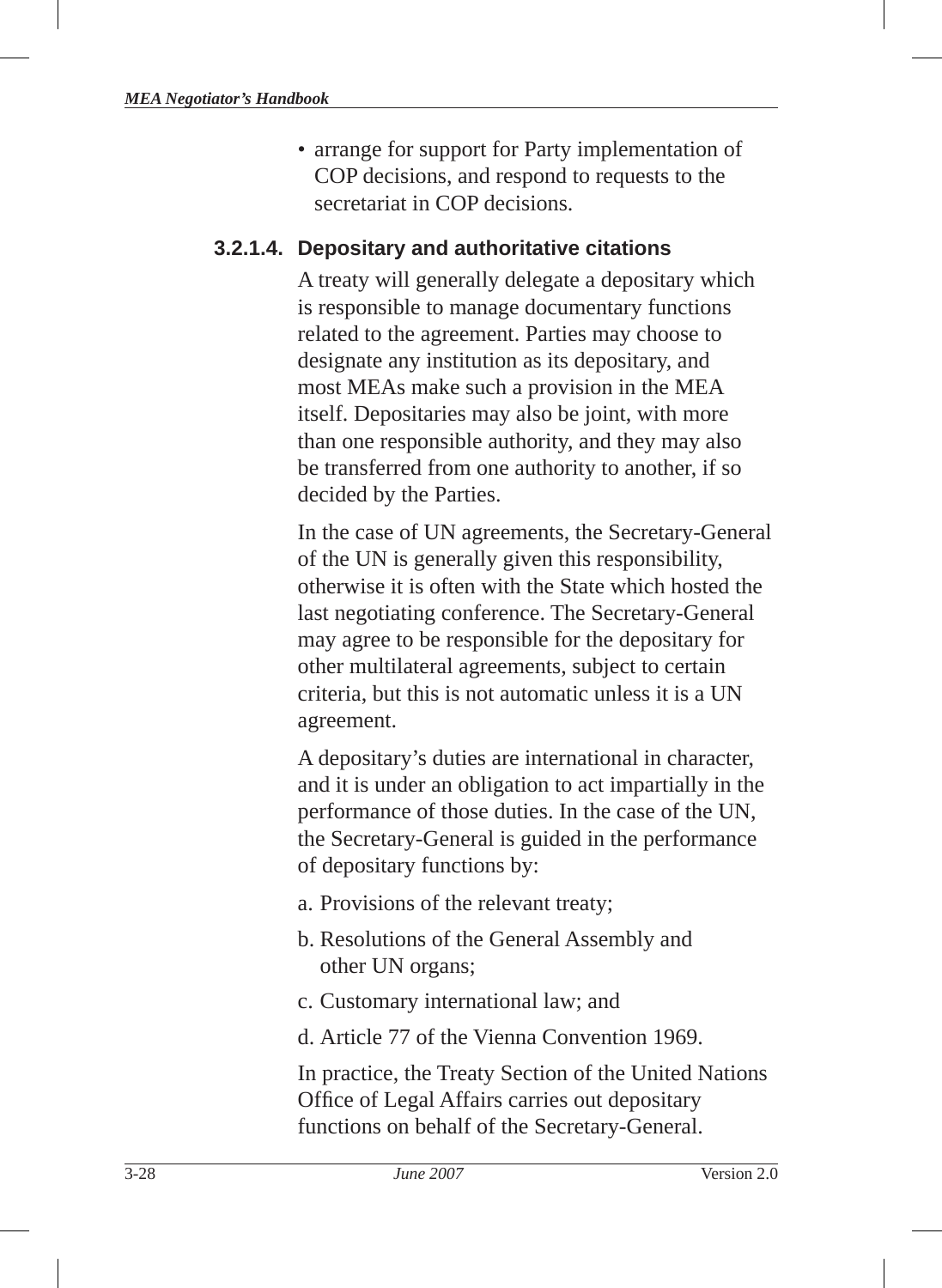## **3.2.1.5. Citations and original texts**

For original treaty texts and authoritative citations and references, the UN maintains a comprehensive treaty collection (http://untreaty.un.org/English/ treaty.asp). Under Article 102 of the Charter of the United Nations, "Every treaty and every international agreement entered into by any Member of the United Nations after the present Charter comes into force shall as soon as possible be registered with the Secretariat and published by it". The American Society of International Law publishes the *International Legal Materials*, is also broadly considered to be a standard authoritative reference for original treaty materials.

## **3.2.1.6. Institutional practice – other bodies**

While formally it is for a COP to determine how an issue is to be addressed and disposed of, in practice it is never easy to address issues, often difficult ones, in plenary meetings attended by scores of Parties along with many observers. This is also true of open-ended subsidiary bodies. This is why matters are routinely referred to various groups not provided for in the Convention or in decisions. In fact, most of the negotiations in any given session will take place in such groups. The work of these groups is often crucial to solve issues. In most cases, the COP or subsidiary body adopts, often verbatim, the proposals arrived at in such groups. In the end, for any proposal that such a group agrees upon, it must receive the formal approval of the body which created the group in order to move forward.

Some of the most common groups to which the COP and subsidiary bodies employ are described below.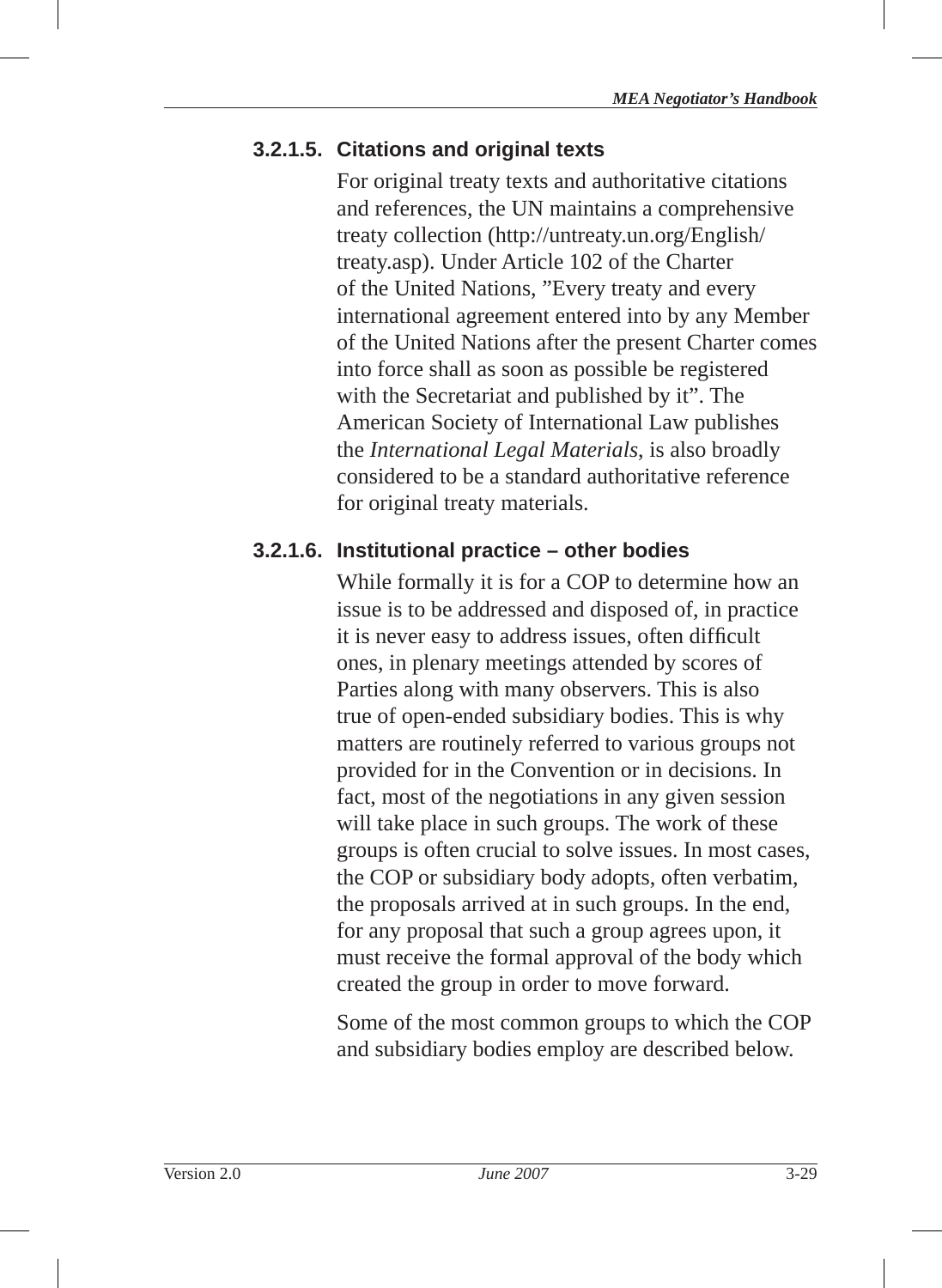#### **3.2.1.6.1. Working groups**

These groups are usually established to look at some key issues on the agenda. After having introduced an item and given delegations the opportunity to state their opening positions on the matter, the Chair may suggest, on his or her own initiative or at the request of one or more Parties, that the item in question be considered in more detail in a working group. This ensures that important issues are carefully considered by a group of interested States while at the same time allowing the Chair to move to the next item on the agenda on the understanding that he or she will return to the deferred item once the working group is ready to report back to the COP or subsidiary body in question.

While the working groups are open-ended, the number of participants to the group will, in practice, vary depending on the number of States interested. The Chair of the COP will normally designate a Chair or, if it is a large group or one that deals with a particularly difficult issue, Co-Chairs (see section on the Chair).

One has to be careful that not too many working groups are in existence at the same time since it could become difficult for many delegations to cover simultaneously any more than one or two groups. Some fora have established specific rules or practices with respect to the number of meetings, e.g. in the UNFCCC process, it is understood that no more than two meetings should occur at the same time. Often a number of groups are created but arrangements are made so that they meet at different times of the day.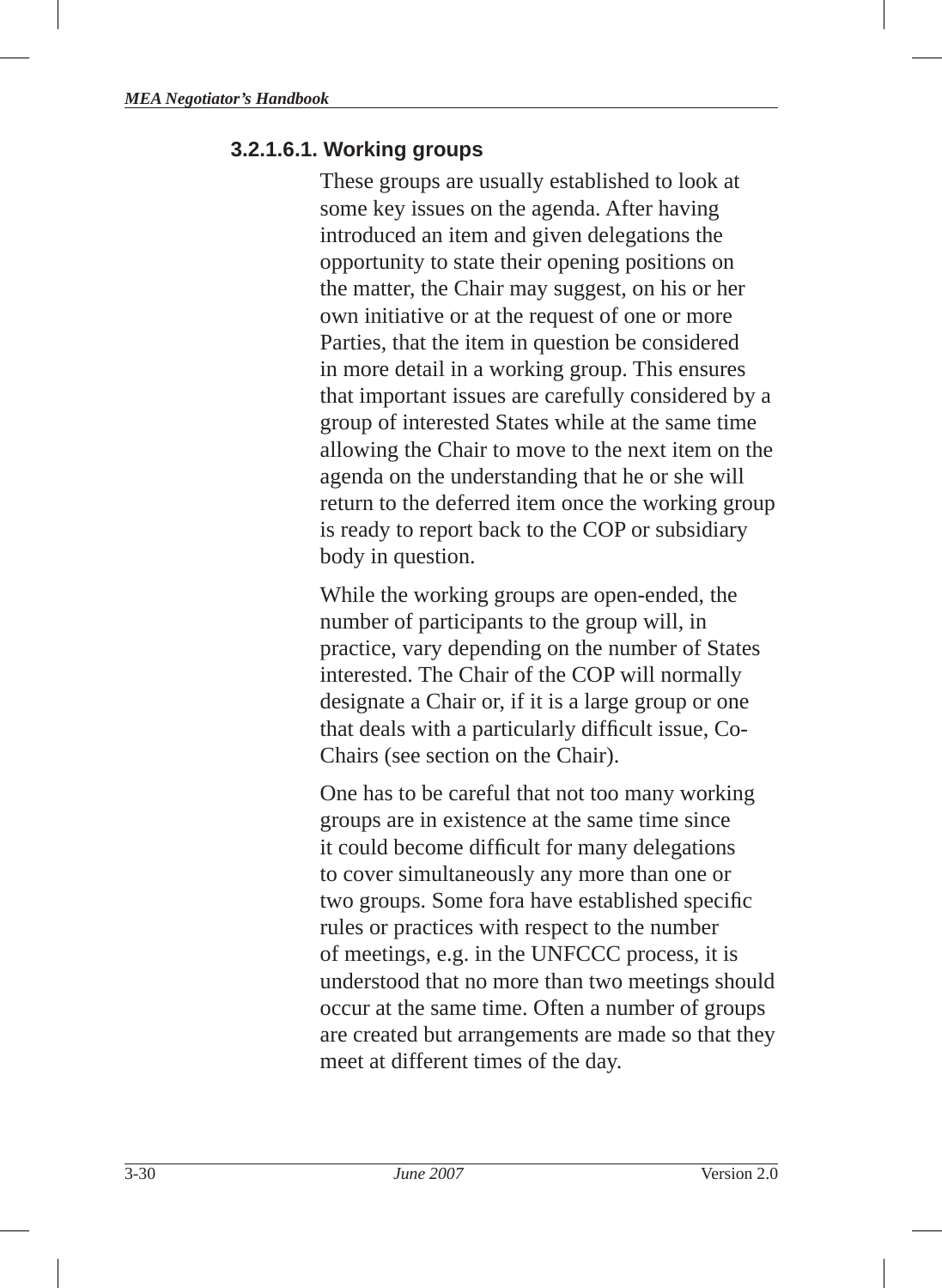COPs and subsidiary bodies can both create working groups when needed. For instance, at the 2nd Meeting of the Ad hoc Open-ended Intersessional Working Group on Article 8(j) and Related Provisions of the CBD, the delegates met in two sub-working groups for most of the meeting to discuss substantive agenda items.

## **3.2.1.6.2. Contact groups**

Parties may set up contact groups to deal with a specific issue that proves difficult to resolve and that could slow down progress on many related issues. The Chair of the COP, or of a subsidiary body or of a working group may suggest a contact group. While such a group may be open-ended, it most often involves the few States that have strongly opposed opinions on an issue. For instance, at COP6 of the *Basel Convention*, the Working Group on the Strategic Plan created a contact group to develop criteria for the selection of projects under the plan. In addition, two contact groups with related issues may sit as a Joint Contact Group to attempt to resolve differences between them.

One can expect contact groups to be created at almost all COPs. For instance, at COP6 of the *Basel Convention*, a number of contact groups were established. One of them was established on the second day to examine whether there was need for a study (of Annex VII). It met for two days and at the end of the session it reported to the plenary that it had agreed on a compromise text that was subsequently adopted (effectively, it had become a drafting group!).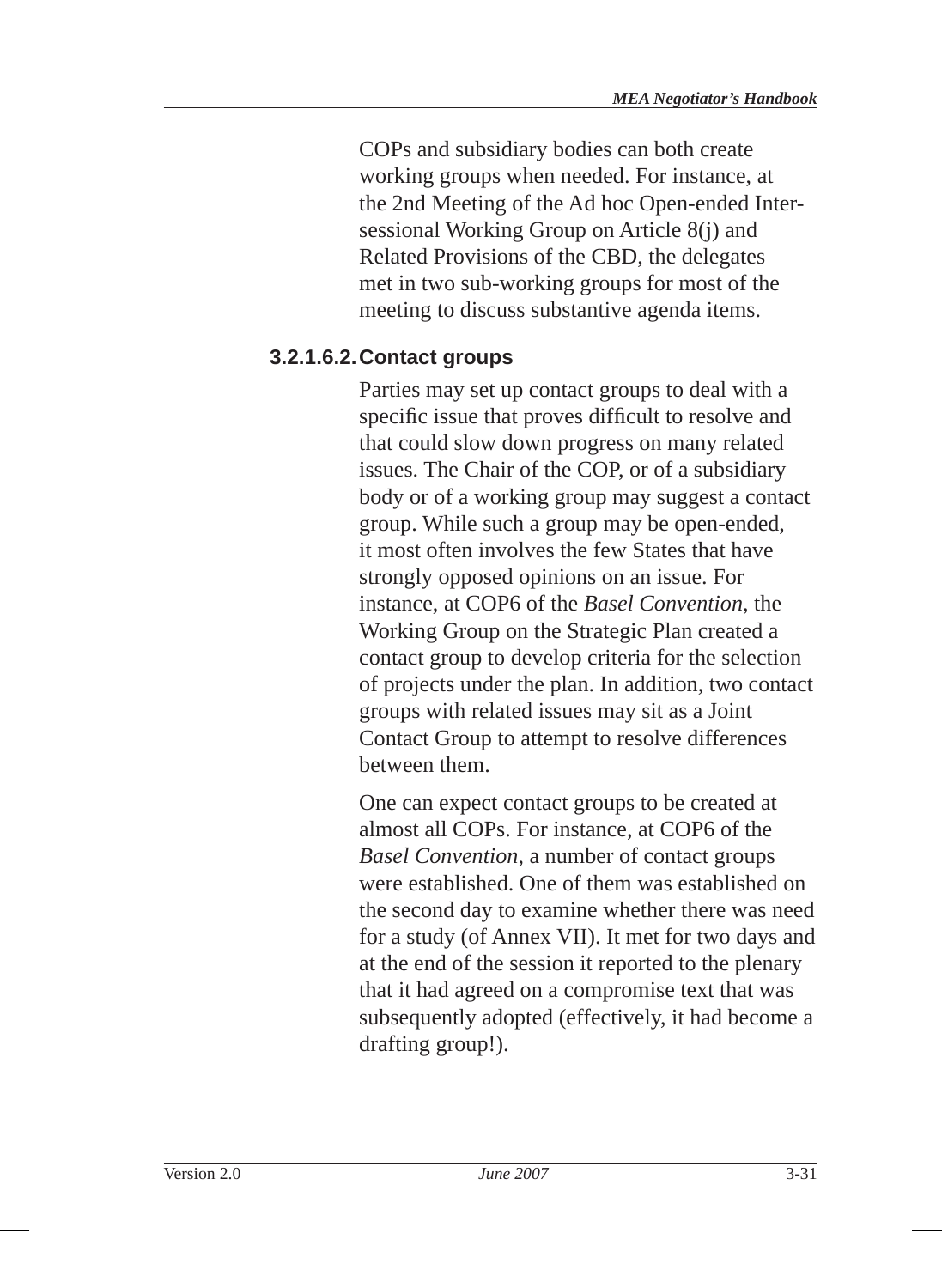#### **3.2.1.6.3. Informal group**

In order to resolve some difficult issues, a number of Parties may meet in private, often with the participation, depending on the issue, of a chairperson, in order to reach an agreement. For instance, at COP6 of the *Basel Convention*, work on a compliance mechanism started in a working group but later continued in an informal group which then proposed a revised text to the plenary.

#### **3.2.1.6.4. Friends of the Chair**

In the context of particularly sensitive or complex negotiations, the Chair may take the initiative of creating an informal group to carry out specific tasks. This group is variously called "Friends of the Chair," or the "Eminent Persons Group". The group is often comprised of a relatively small number of delegates selected to represent regional groupings, to explore strategies for achieving consensus. Those that are invited are often the Parties that have most actively intervened on relevant issues. Other actors with relevant interests may also be invited (e.g. at CBD COP4 indigenous and community representatives joined Parties to draft a decision on traditional knowledge). Inclusion in such groups may be a sensitive issue with some Parties or groups, and it is often preferable to include any Party with strong views in order to avoid protracted discussion in the subsidiary body in question.

#### **3.2.1.6.5. Committee of the whole**

A Committee of the Whole (COW) is a body created by a COP in order to coherently address cross-cutting issues that are of concern to more than one subsidiary body. A COW generally runs in a parallel session with the COP, allowing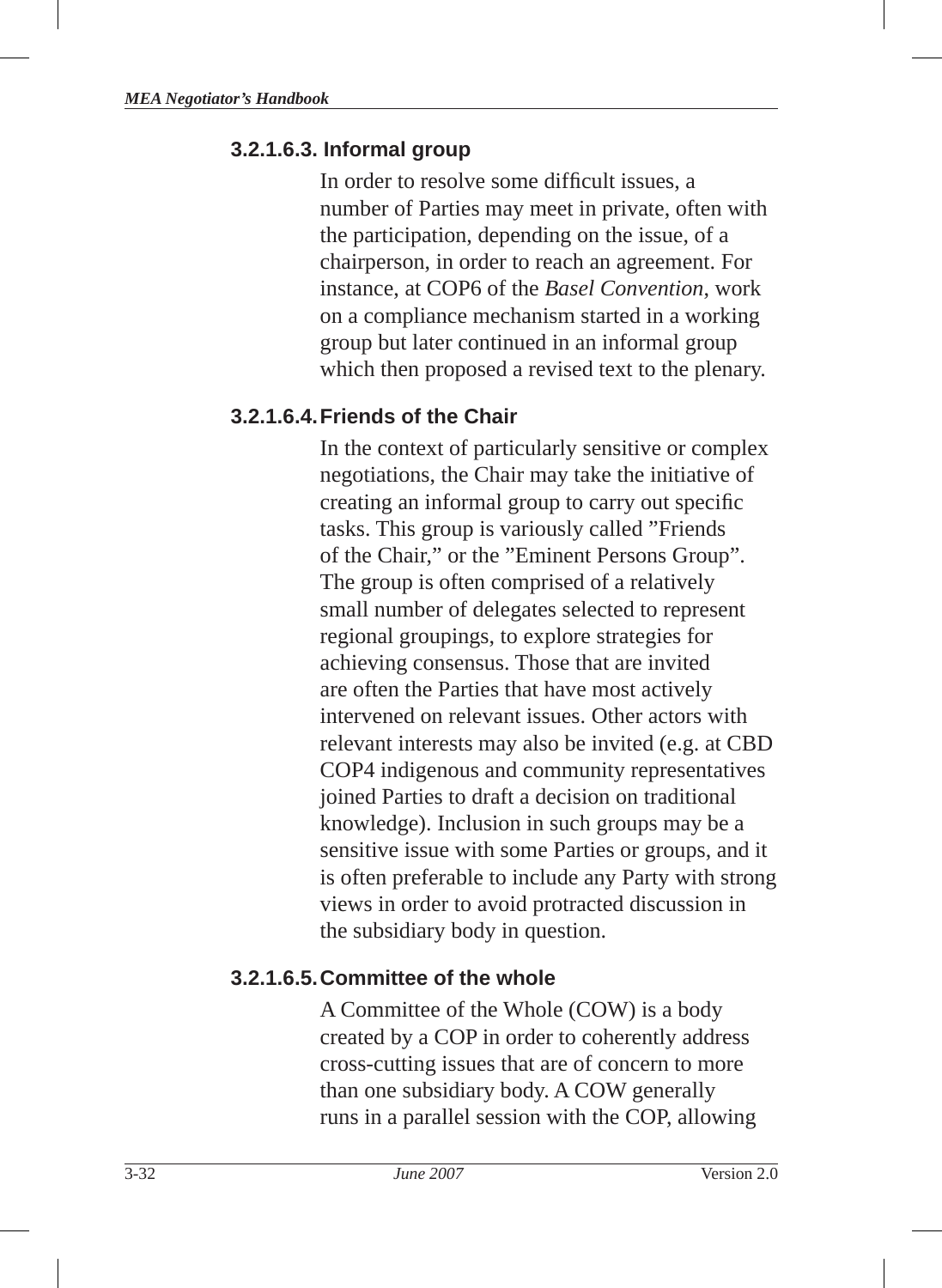the COP to continue with its agenda, and is open-ended. For instance, at COP 3 of the *Desertifi cation Convention* the delegates agreed to establish a COW to consider various issues such as a proposal for an additional annex, outstanding rules of procedure, and annexes on arbitration and conciliation procedures. A Chair was designated and invited to attend meetings of the Bureau.

# **3.2.1.6.6. Drafting group**

The Chair may set up a drafting group to develop text on very specific issues. These groups normally meet in closed sessions. For instance, at INC 6 of the POPs Convention an informal drafting group was set up to prepare a draft decision on methodology standards for effectiveness evaluation. The text was later presented to the INC that adopted it with only minor changes.

# **3.2.1.6.7. Legal drafting group**

A Legal Drafting Group (LDG) can be set up as an open-ended group composed of lawyers from various delegations, to examine legal issues in general, or such a group may be set up to deal with a specific issue within a specific time frame. These issues vary greatly depending on whether an MEA is still under negotiation, is adopted but not yet in force or has entered into force. During negotiations, a legal drafting group will, among other things, carefully review the wording of each article proposed for inclusion in an MEA. Once the MEA is adopted and prior to its entry into force , the LDG will focus its attention on legal matters that need to be addressed shortly after the entry into force of the MEA (e.g. rules of procedure and financial rules). Once an MEA is in force, other issues may arise, such as the elaboration of a compliance mechanism.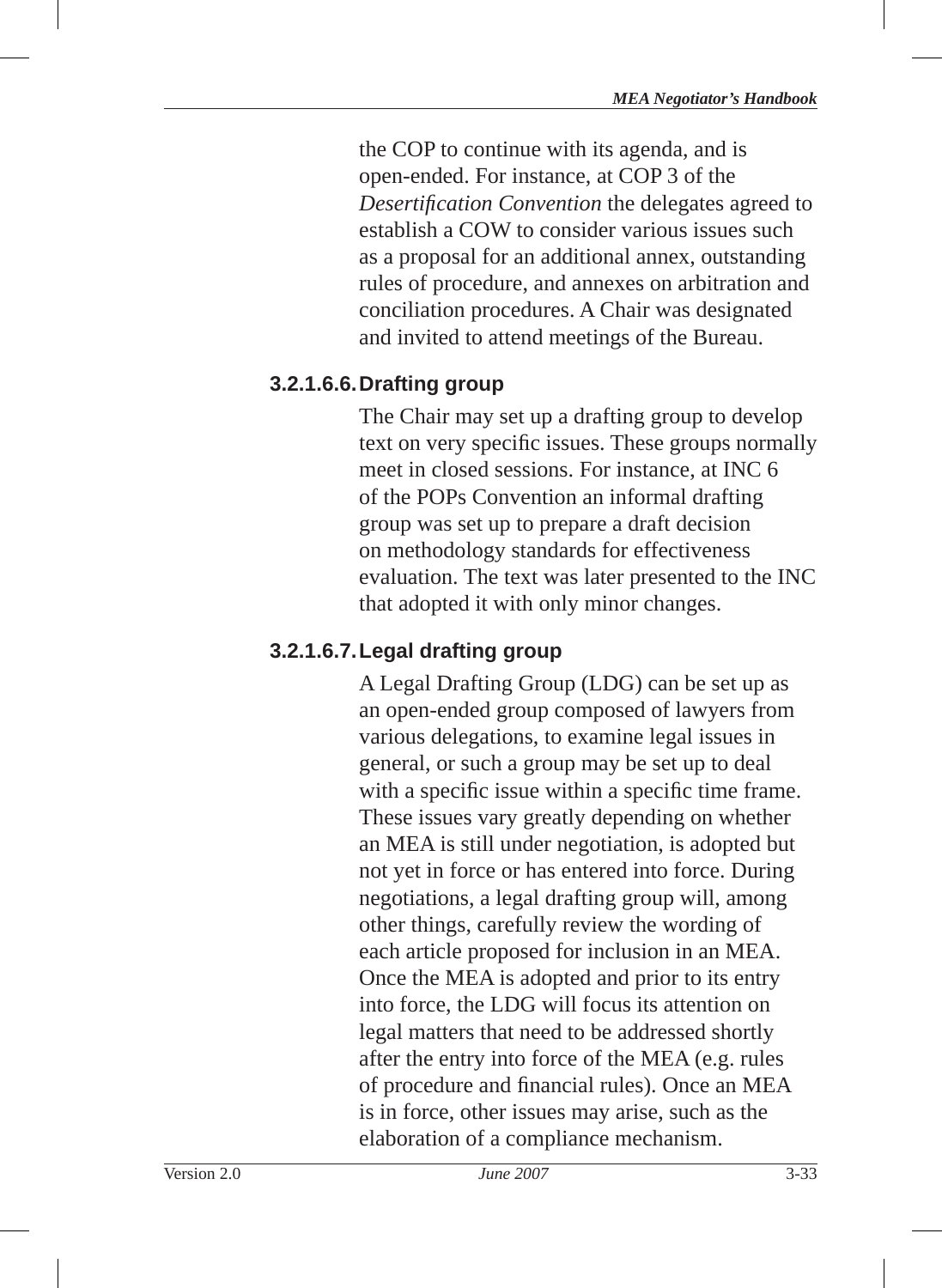## **3.2.2. State/country groupings**

#### **3.2.2.1. UN regional groups**

In order to provide equitable representation of all regions of the world on UN bodies with limited membership, the UN formally recognizes five regional groups organized primarily on the basis of region, but also in some cases, on the basis of shared interests with States from a particular region (e.g. Australia is part of the Western European and Other Group).

When a subsidiary body or another group has a limited membership (e.g. a group composed of only five members), members of each regional group must decide which Party will represent them in the group. Where members of a regional group do not share the same position on an issue to be addressed, consideration should be given to proposing a body or group with sufficient numbers to fairly represent all interests. One of the chief tasks of each regional group is to nominate Bureau members.

The regional groups are as follows:

- African Group
- Asian Group
- Latin American and Caribbean Group (known as GRULAC)
- Central and Eastern Europe Group (known as CEE)
- Western European and other Group (known as WEOG—this group includes Western European countries as well as Australia, Canada and New Zealand. Although the USA only has observer status, it does attend the meetings and is considered as a member of WEOG for election purposes. In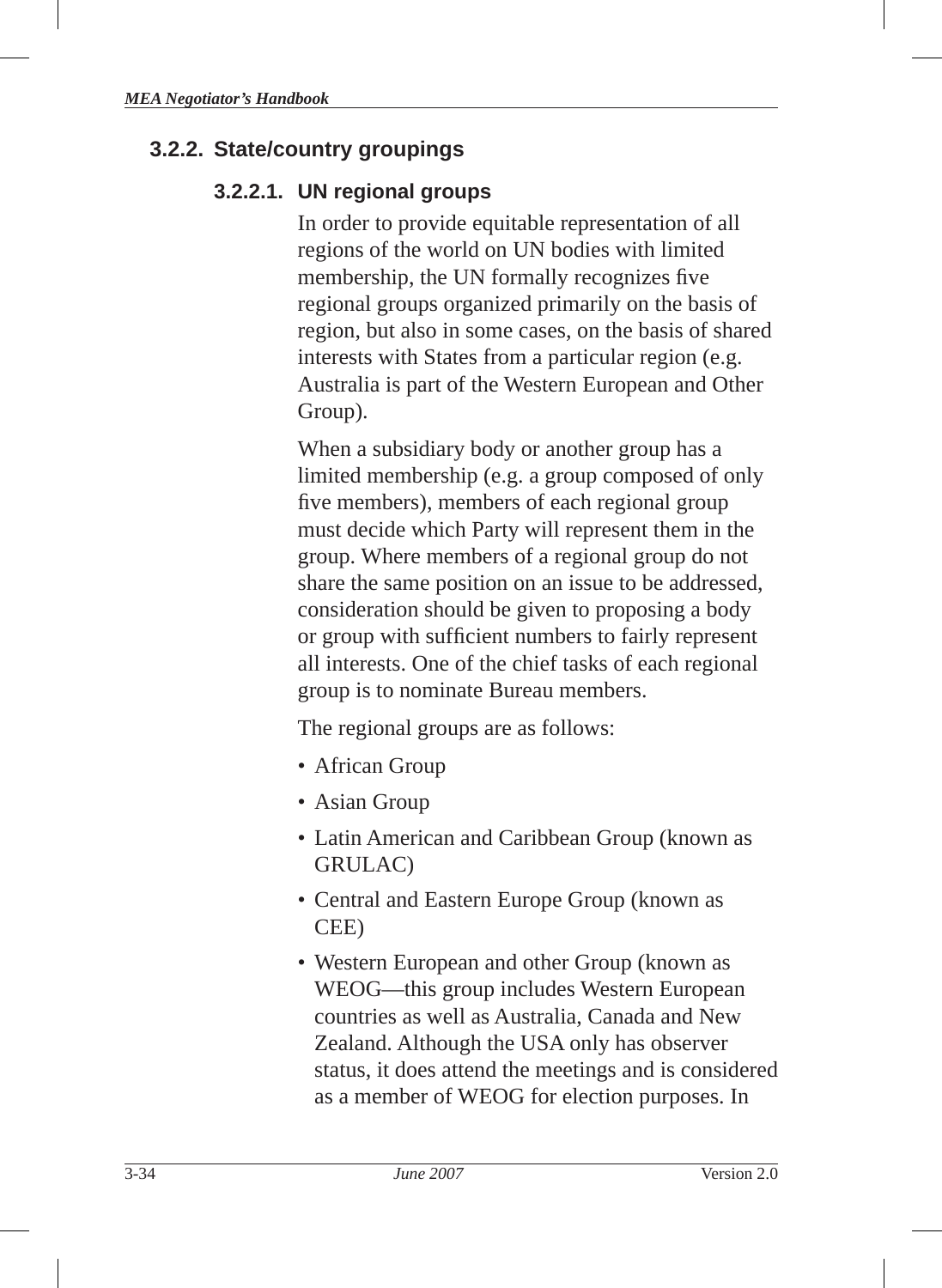2000, Israel was admitted to the WEOG electoral group in New York on the understanding that this decision would be reviewed in four years. Since then, Israel has been admitted to WEOG meetings in other fora – e.g. the Governing Council of UNEP and in climate change negotiations. As decisions are made on a case-by-case basis and by consensus within WEOG, MEA negotiators may need to consult their Foreign Ministry for advice if a related issue comes up. In the case of some MEAs, such as the *Montreal Protocol*, the WEOG regional grouping is referred to as the **Like-Minded Group** which includes WEOG members but also the Central and Eastern Europe Group, and some member States of the Asia group, e.g. Japan.).

# *Examples of regional representation*

At its first meeting, the Interim Chemical Review Committee of the Rotterdam Convention elected a bureau composed of one representative per region, i.e. from Germany (Chair), Cameroon, El Salvador, Hungary and Japan (rapporteur).

The Implementation Committee of the *Montreal Protocol* is composed of 10 members, i.e. two per region. The composition of the Committee at its 29th session in November 2002 was as follows: Ghana and Senegal for the African group, Bangladesh and Sri Lanka for the Asian group, Bolivia and Jamaica for GRULAC, Bulgaria and Slovakia for CEE, Australia and United Kingdom for WEOG.

# **3.2.2.2. Country designations**

Many MEAs specify different obligations and treatment for countries designated as developing country Parties, least developed country Parties,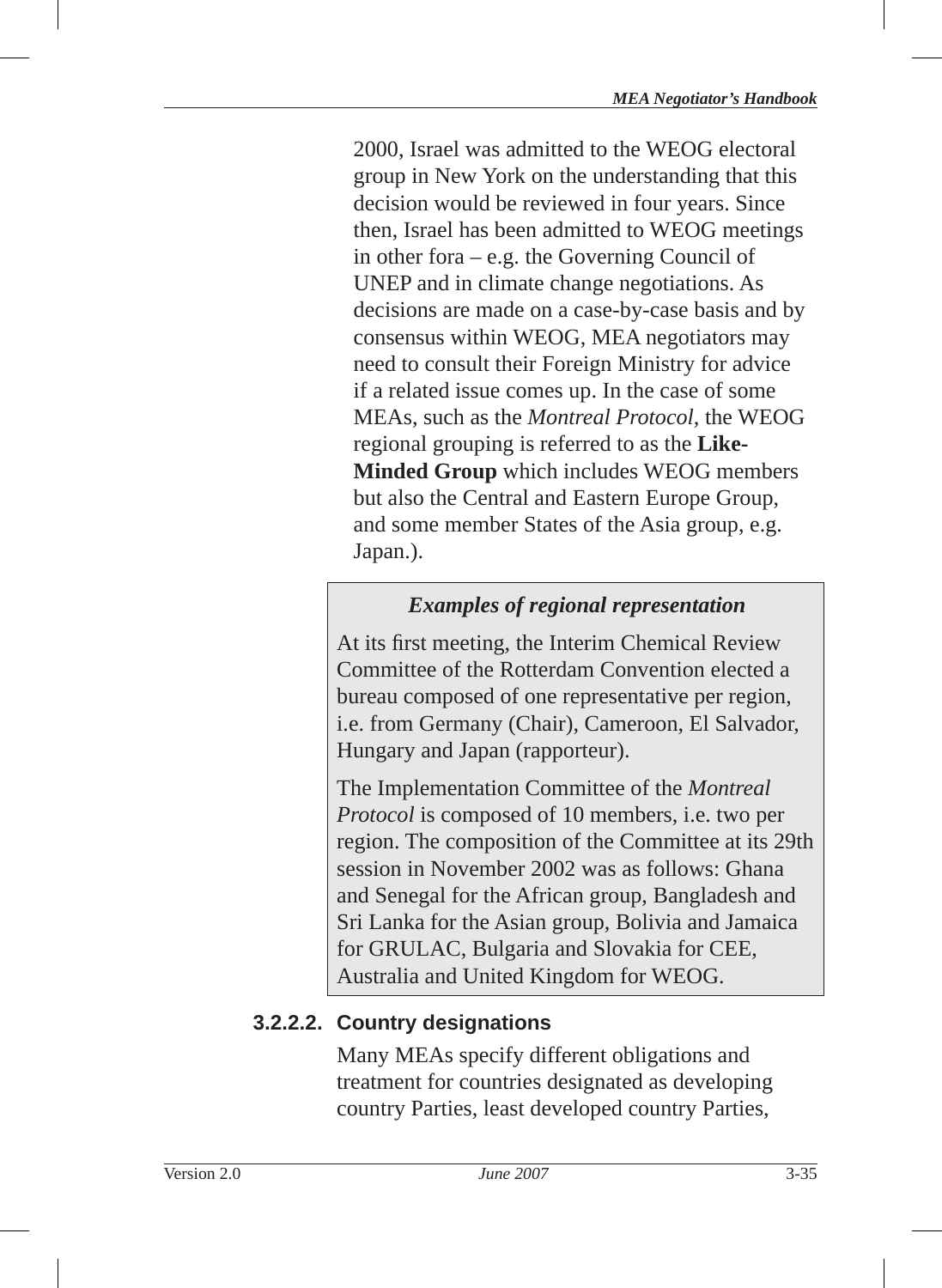developed country Parties and countries in transition (CITs) to a market economy or economies in transition to a market economy (EITs). See also, 'International Cooperation', and 'The Rio principle of common but differentiated responsibilities'.

#### **3.2.2.2.1. Developing countries**

Many MEAs specify different obligations and treatment for developing countries. In the absence of applicable definitions or mechanisms to determine which countries are developing countries, the practice in MEAs has been for countries to voluntarily self-identify.

As noted below, the OECD has a list of developing countries for purposes of donor country reporting of bilateral aid. That list includes some countries that are also Eastern European. Other organizations, including the World Bank, have their own definitions. No such list or definition has been taken as authoritative for purposes of interpretation of MEAs, though donor Parties have used them for purposes of managing international cooperation in relation to MEAs (see International Cooperation).

The Climate Change agreements also recognize another sub-group of developing countries, **Small Island Developing States**, which are considered particularly vulnerable to climate change and are given particular consideration in provisions related to adaptation.

#### **3.2.2.2.2. Least developed countries**

The United Nations Conference on Trade and Development (UNCTAD) is the body responsible for compiling the list of least developed countries (LDCs). This definition is used by the OECD and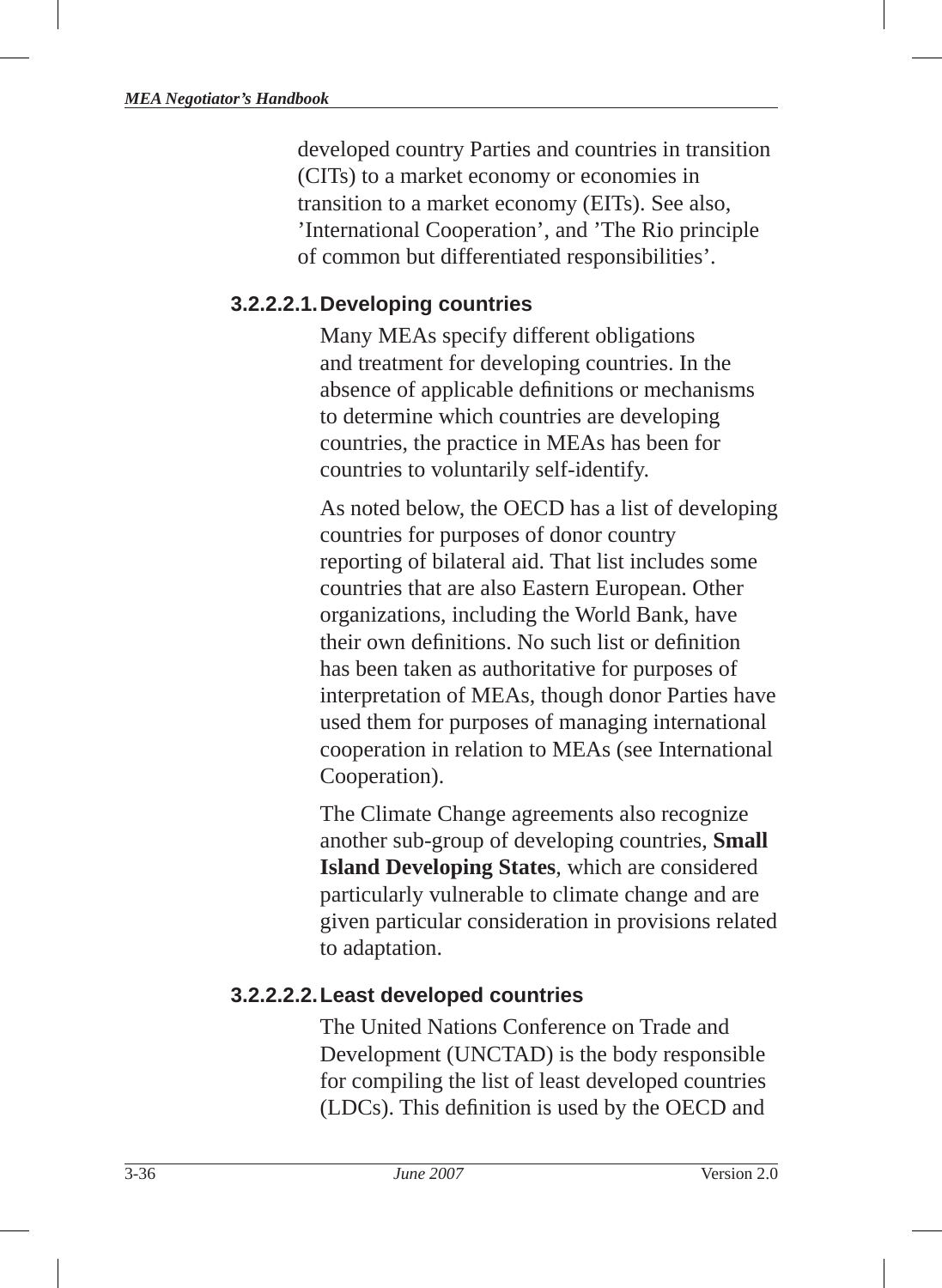also in at least one MEA. For example, the Kyoto Protocol to the UNFCCC, uses this definition in relation to the LDC Fund established under that agreement. This designation is also important with respect to bilateral aid, including bilateral aid related to MEAs.

## **3.2.2.2.3. Countries with economies in transition**

The countries of Central and Eastern Europe and the former Soviet Union Republics, in transition to a market economy, are considered Countries in Transition (CITs) or Economies in Transition (EITs ) by the DAC and the World Bank. Under several MEAs, CITs/EITs receive special consideration wherever developing countries are involved, particularly with regard to capacity development and financial assistance for implementation of the MEA in question.

## **3.2.2.2.4. Developed country parties**

Many MEAs also specify different obligations and treatment for developed countries, particularly with respect to financing and transfer of technology. In general, there MEAs do not provide a definition of developed country. (In the UNCCD "'developed country Parties' means developed country Parties and regional economic integration organizations constituted by developed countries.") As with developing countries, in the absence of applicable definitions or mechanisms to determine which countries are developing countries, the practice in MEAs has been for countries to voluntarily self-identify.

# **3.2.2.3. UN negotiating blocs**

In order to have more leverage in negotiations within the UN system, countries with shared interests have,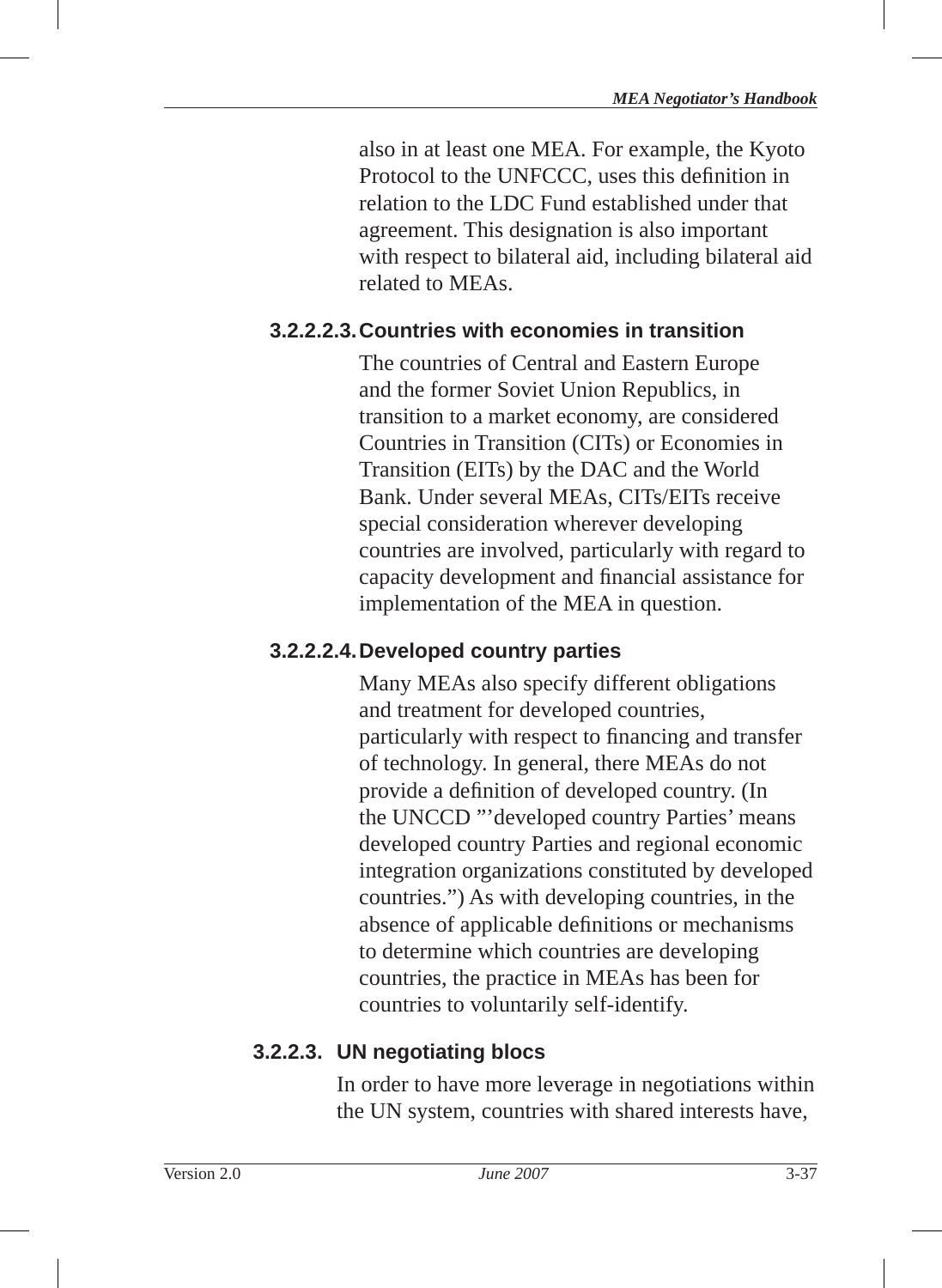over the years, constituted negotiating blocs . These groups have become a permanent feature of the system and are very active in MEA negotiations. While these groups are effectively very important, their status is generally informal, as opposed to the formal status of Parties and even regional groups. The main negotiation groups are as follows:

Group of Seventy-Seven (G-77): First constituted in 1964 when seventy-seven developing countries adopted a common declaration at the end of the first session of the United Nations Conference on Trade and Development (UNCTAD). Today it is composed of 131 developing countries.13 Meetings of sub-groups are also often held (essentially UN regional groups , e.g. the African Group, the Asian Group, GRULAC as well as the "Arab group"). The G-77 has successfully advocated for the inclusion in MEAs of specific provisions "for developing" States" (usually concerning technical and financial assistance) in order to meet the needs of its members. In addition, more recently another sub category of 'least developed countries' has become commonly used." (see also 'Country Designations', and 'International Cooperation' below).

See http://www.g77.org/

## *G-77 State members*

Afghanistan, Algeria, Angola, Antigua and Barbuda, Argentina, Bahamas, Bahrain, Bangladesh, Barbados, Belize, Benin, Bhutan, Bolivia, Bosnia and Herzegovina, Botswana, Brazil, Brunei Darussalam, Burkina Faso, Burundi, Cambodia, Cameroon, Cape Verde, Central African Republic, Chad, Chile, China, Colombia, Comoros, Congo,

<sup>13</sup> Some lists contain 13<sup>2</sup> countries, including Yugoslavia, which has since been dissolved.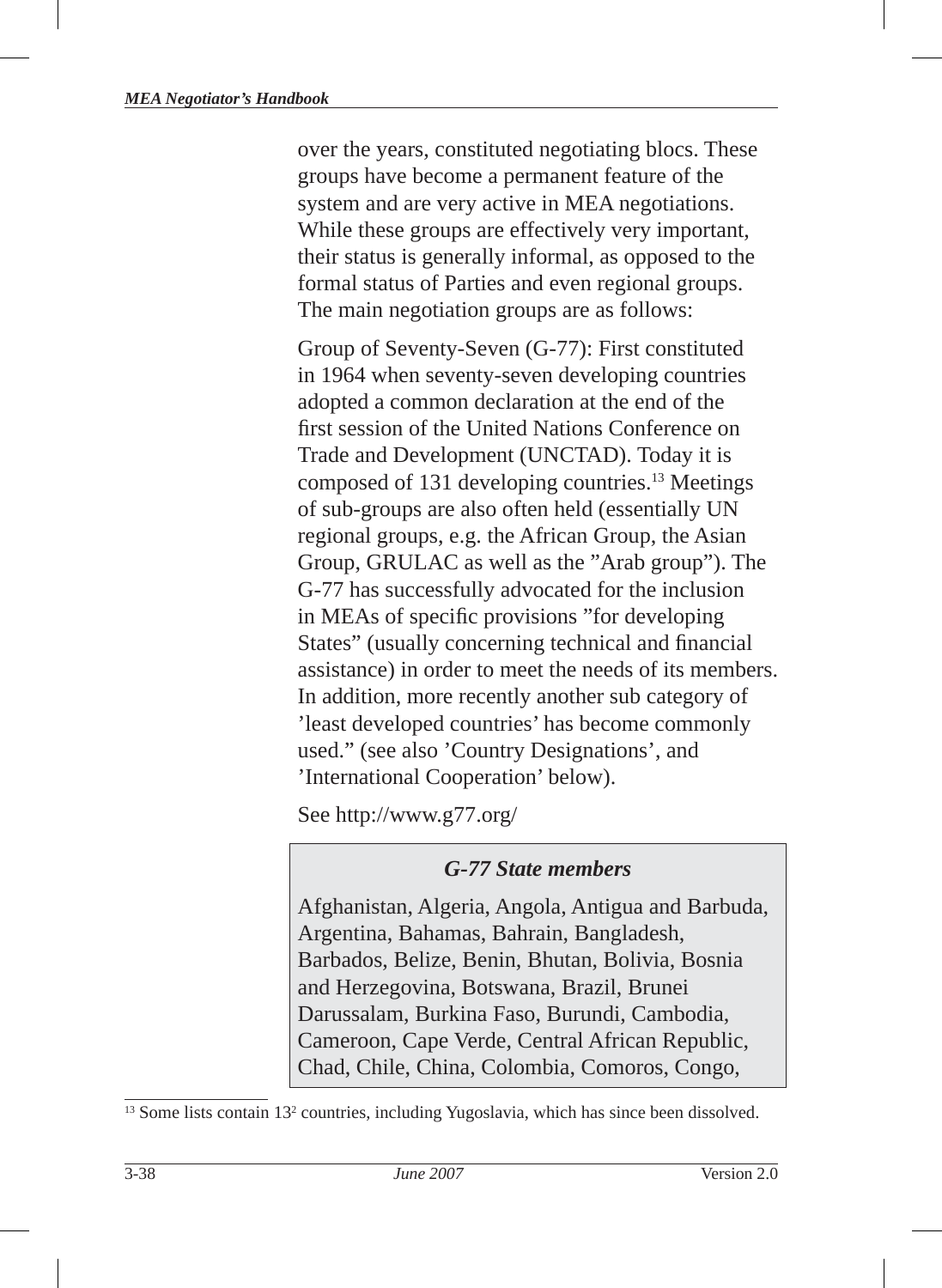Costa Rica, Côte d'Ivoire, Cuba, Democratic People's Republic of Korea, Democratic Republic of the Congo, Djibouti, Dominica, Dominican Republic, Ecuador, Egypt, El Salvador, Equatorial Guinea, Eritrea, Ethiopia, Fiji, Gabon, Gambia, Ghana, Grenada, Guatemala, Guinea, Guinea-Bissau, Guyana, Haiti, Honduras, India, Indonesia, Iran (Islamic Republic of), Iraq, Jamaica, Jordan, Kenya, Kuwait, Lao People's Democratic Republic, Lebanon, Lesotho, Liberia, Libyan Arab Jamahiriya, Madagascar, Malawi, Malaysia, Maldives, Mali, Marshall Islands, Mauritania, Mauritius, Micronesia (Federated States of), Mongolia, Morocco, Mozambique, Myanmar, Namibia, Nepal, Nicaragua, Niger, Nigeria, Oman, Pakistan, Palau, Palestine, Panama, Papua New Guinea, Paraguay, Peru, Philippines, Qatar, Rwanda, Saint Kitts and Nevis, Saint Lucia, Saint Vincent and the Grenadines, Samoa, Sao Tome and Principe, Saudi Arabia, Senegal, Seychelles, Sierra Leone, Singapore, Solomon Islands, Somalia, South Africa, Sri Lanka, Sudan, Suriname, Swaziland, Syrian Arab Republic, Thailand, Timor-Leste, Togo, Tonga, Trinidad and Tobago, Tunisia, Turkmenistan, Uganda, United Arab Emirates, United Republic of Tanzania, Uruguay, Vanuatu, Venezuela, Viet Nam, Yemen, Zambia, Zimbabwe.

• European Union (composed of the States that are members of the European Union): Currently, there are 27 member States (Austria, Belgium, Denmark, Finland, France, Germany, Greece, Ireland, Italy, Luxembourg, the Netherlands, Portugal, Spain, Sweden, the United Kingdom, Cyprus, Czech Republic, Estonia, Hungary, Latvia, Lithuania, Malta, Poland, Slovakia and Slovenia, Bulgaria and Romania). Bulgaria and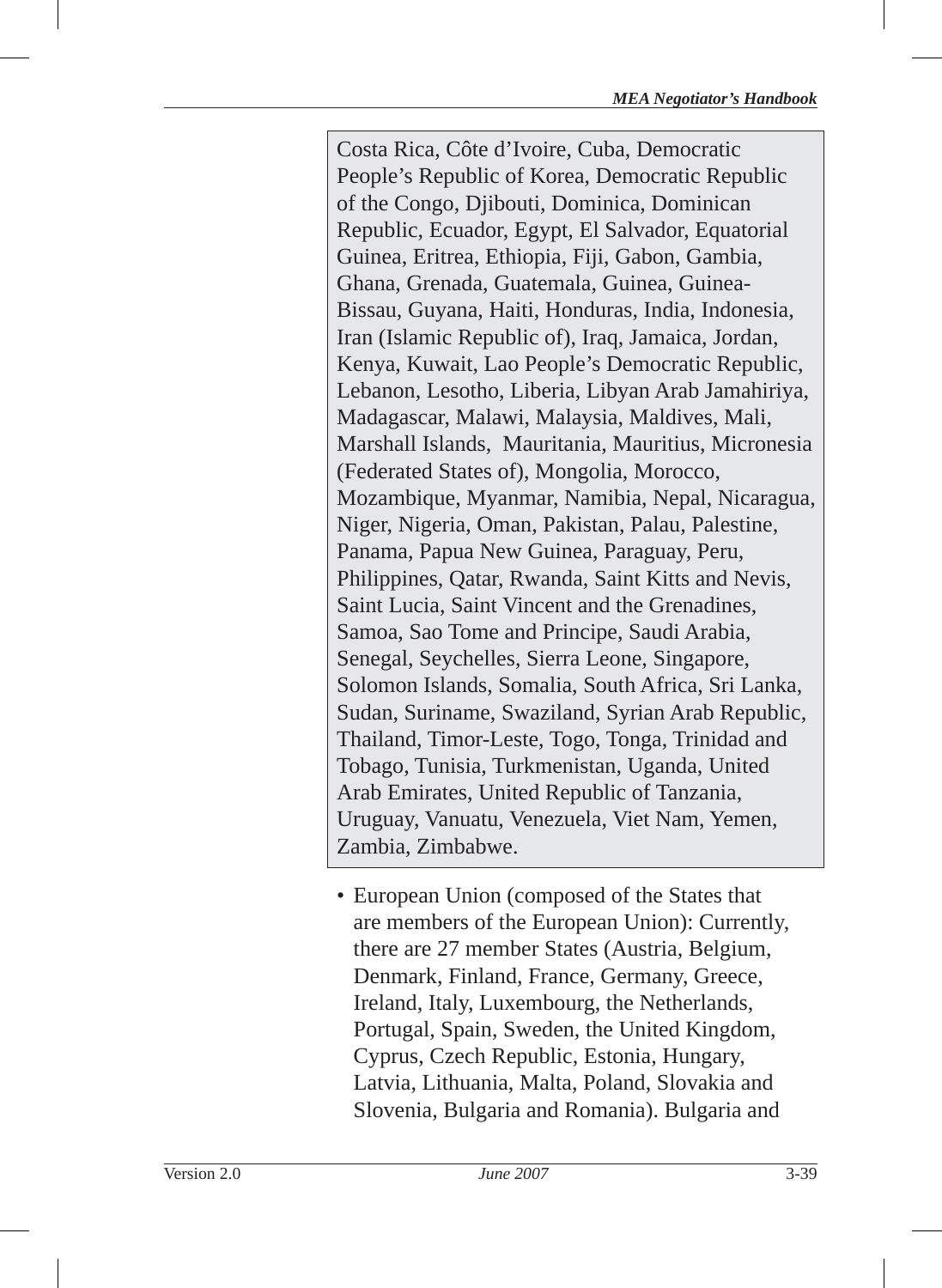Romania became members in 2007. For purposes of MEA provisions, the number of EU States may vary (e.g., for purposes of Article 4 of the Kyoto Protocol, 15 states are considered to be part of the EU).

 Certain areas of the member States are not part of the EU, like the Channel Islands, or the Faroe Islands. Areas that are far from Continental Europe on the other hand may be part of the EU. For example, the Azores, and the Madeira islands are represented by Portugal within the EU. (see also, Territorial application).

- JUSCANZ/JUSSCANNZ: Included in this group are Japan (J), United States (US), sometimes Switzerland (S), Canada (C), Australia (A), sometimes Norway (N), New Zealand (NZ). On occasion, Iceland, Mexico and the Republic of Korea are also invited to participate in this group.
- Central/Eastern Europe: Included are the Central and Eastern European countries that are not members of the EU. Russia as well as States that were former Soviet Republics are in this group. Some MEAs contain specific provisions, usually regarding technical and financial assistance, that refer to these States as "countries with economies in transition"

The presidency or leadership of each of these groups is assumed on a rotating basis. The G-77 presidency rotates annually, and generally a spokesperson will be designated for specific issues at specific meetings. While the G-77 positions will always be expressed by the formal spokesperson, individual G-77 members will often take the floor to support the official position tabled. The groups often meet just prior to the beginning of a session and at various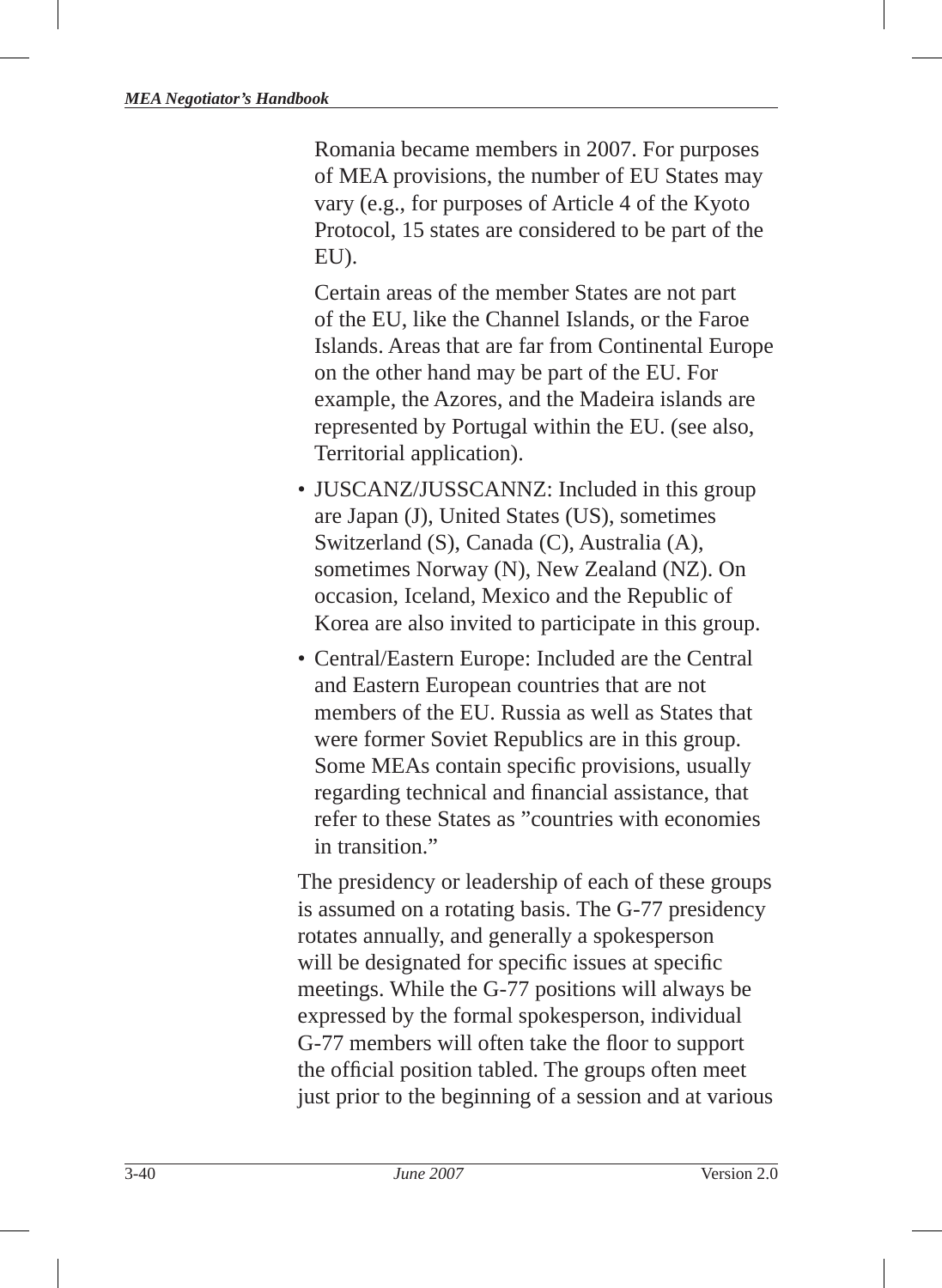times during the session itself in order to determine priorities, common positions, disagreements and, more generally, to share information and discuss and review together their respective positions as negotiations progress (EU meetings are generally mandatory). Meetings are also held between negotiating groups, e.g. between JUSCANZ and the EU, which comprise WEOG.

Cohesiveness during negotiations is not the same in each bloc. As an REIO, the European Union is rigorously cohesive in presenting a common position in its negotiations with other blocs . Its negotiating team is headed by the presidency and works in what is known as the Troika. The composition of the latter changes every six months and is made up of the Member State holding the presidency at the time of the negotiations, the Member State which will hold it for the next six months and the Commission of the European Union. The presiding Member State usually intervenes on behalf of the Union, although it may delegate this responsibility to another Member State on specific issues.

In contrast, JUSCANZ is more of an informal group and does not intervene as a bloc. Rather, it develops, in advance and to the extent possible, positions based on common interests. Each member then attempts to advance these common interests during negotiations, but intervenes independently with respect to their own interests.

During a session, Parties to an MEA that are also members of other organizations, such as the Commonwealth or La Francophonie, may also decide to meet to discuss issues of common interest and to intervene in a coordinated manner.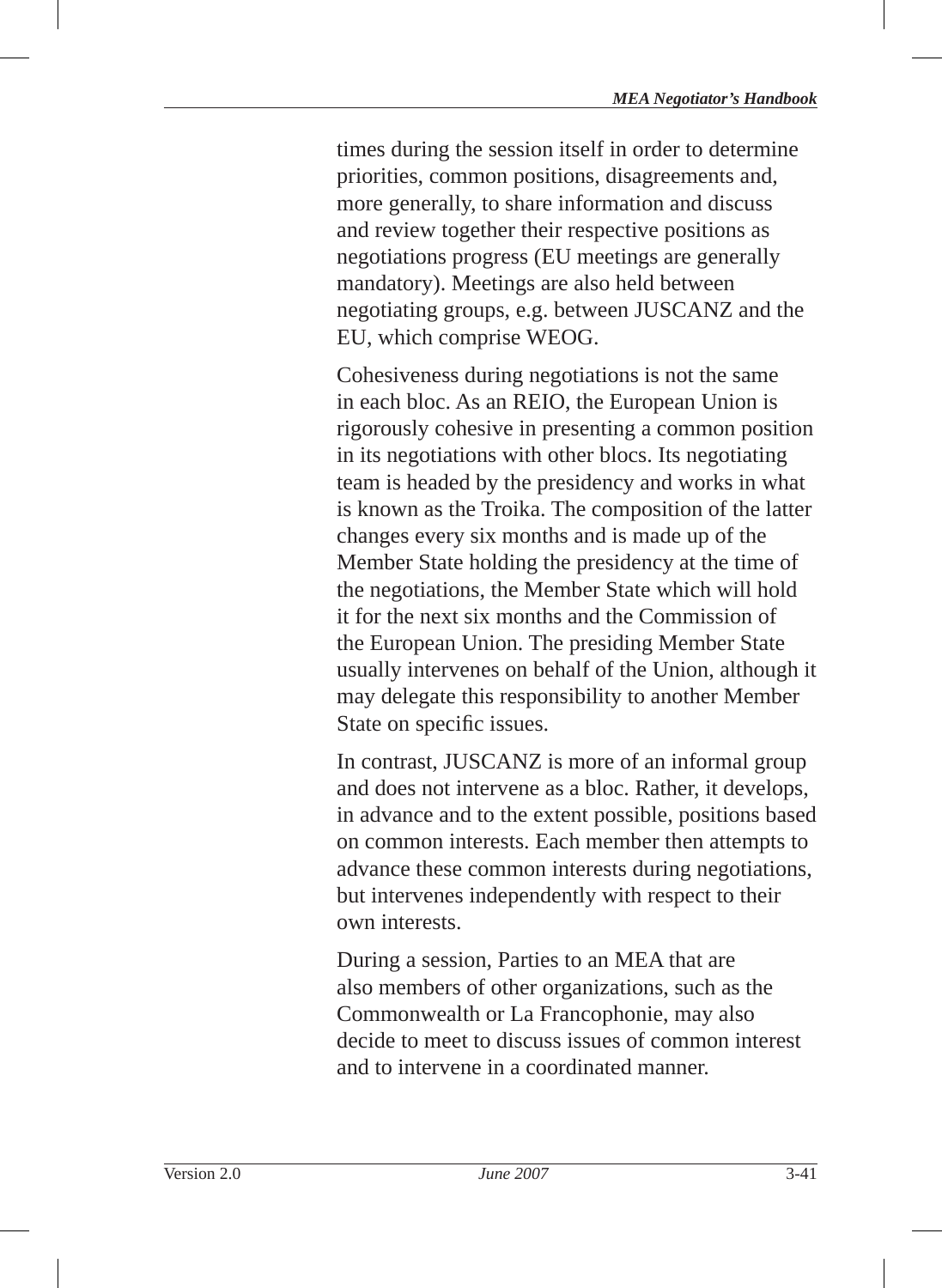The issues addressed in some MEAs may give rise to negotiating blocs that are specific to the MEA in question. For instance, in the climate change negotiations 42 low-lying and island countries, all more or less vulnerable to rising sea-levels, have formed a coalition called the Alliance of Small Island States (AOSIS).

See http://www.sidsnet.org/aosis/

#### *AOSIS State members*

Antigua and Barbuda, Bahamas, Barbados, Belize, Cape Verde, Comoros, Cook Islands, Cuba, Cyprus, Dominica, Federated States of Micronesia, Fiji, Grenada, Guinea-Bissau, Guyana, Jamaica, Kiribati, Maldives, Malta, Marshall Islands, Mauritius, Nauru, Niue, Palau, Papua New Guinea, Samoa, Sao Tome and Principe, Seychelles, Singapore, Solomon Islands, St. Kitts & Nevis, St. Lucia, St. Vincent and the Grenadines, Suriname, Tonga, Trinidad and Tobago, Tuvalu, Vanuatu (American Samoa, Guam, Netherlands Antilles and the U.S. Virgin Islands are observers)

# **3.3. Roles**

There is a range of actors in MEA negotiations, including States and observers, as well as institutional and individual roles. Their roles, authorities, and limitations are described and related issues are examined in the following section.

## **3.3.1. States and Parties**

States have traditionally been, and still remain, the main actors in MEAs. MEAs, as treaties, are essentially about State to State agreements. The importance of the role of States is obvious. First, only States have the power to collectively adopt an MEA and an MEA may only enter into force through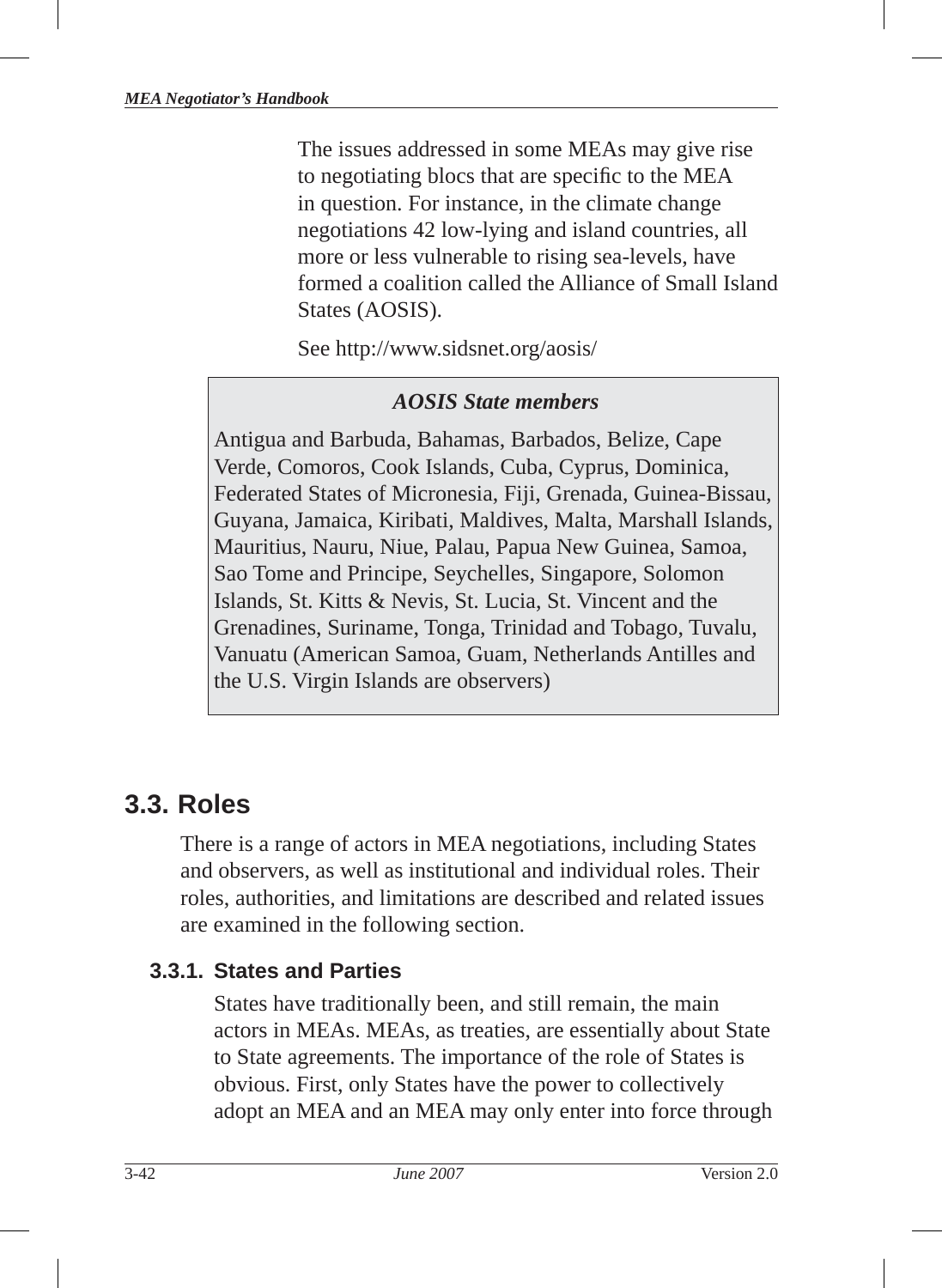State acts of ratification or accession. Only States which ratify or accede to the agreement become Parties or States Parties to that agreement. Second, once the MEA is in force, decisions on how to implement it may only be taken collectively by Parties as members of the COP. Observers may participate in the COP, but have no right to vote. Only States Parties may add to the agenda prepared by the Chair and the secretariat. In addition, States determine which items, within the agenda, will be treated as priorities.

- Once the MEA is in force. States that have consented to be bound by it are called "Parties" while others are termed "non-Parties".
- While each Party is entitled to a vote at a COP and all Parties are, strictly speaking, equal, it is clear that influence within the various bodies of an MEA varies depending on a number of factors. These include whether other Parties have a strong interest in that State's participation, whether the State Party belongs to a bloc in which it plays a lead role, its ability to provide financial and technical resources, and the leadership it has demonstrated during the negotiations leading to the adoption of the MEA and thereafter.
- A Party's interest in an MEA may, to a great extent, depend on whether the international activities accomplished through the instrument correspond to domestic priorities.

# **3.3.2. Observers**

The category "observers" includes a wide variety of actors: States not Party to an MEA, specialized agencies, international organizations, the secretariats of other MEAs, environmental NGOs, representatives of indigenous groups, industry, etc. As mentioned in section 3.1.1.2, among the observers, the specialized agencies and States not Parties to a Convention have more fulsome privileges to participate in meetings than the others, but for all observers, participation is a privilege, not a right.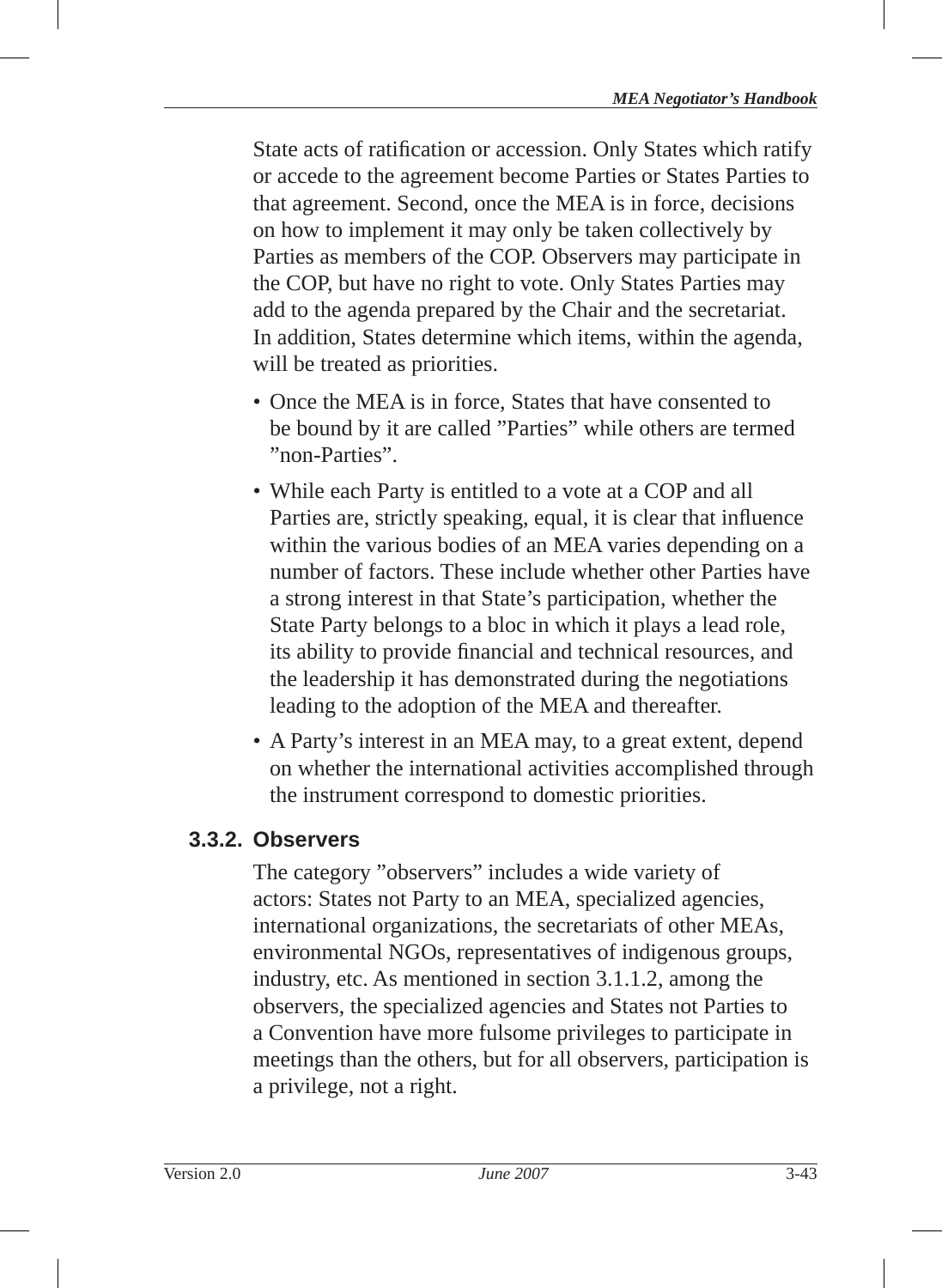Obviously, the role of an observer depends very much on its nature.

- A **State not Party to the Convention**, while having no right to vote, is generally accorded the privilege of participating actively in the plenary as well as in the working groups, contact groups and all other groupings. This is not a right, however, and the privilege may be withdrawn. Moreover, a body may not always accord a non-Party the privilege of intervening in any particular session, or may limit the duration and specify the time for such interventions, depending upon the situation. This is, for example, the case of the United States that, although not a Party to the *Basel Convention*, is actively engaged in the work of the various bodies of the Convention.
- **Specialized agencies** will report on the aspect of their work that is relevant to the MEA and may take part in the debates on issues that touch directly or indirectly on their mandate (e.g. in the context of the *Basel Convention*, the IMO and the ILO engaged in discussions on ship dismantling). The same is true for **international organizations** (e.g. the OECD takes an interest in the work of the *Basel Convention* in part because OECD members have adopted a binding decision on wastes which it recently amended to be consistent with the *Basel Convention*). Likewise, the **secretariats of other MEAs** will inform the Parties of their relevant activities (e.g. the secretariat of the *Basel Convention* participated in the INC of the *Stockholm Convention* since the latter Convention expressly notes the need for cooperation between the two conventions.) As with non-Party States and NGOs, these organizations have no right to participate. It is a privilege that may be withdrawn. Moreover, a body may not always accord the privilege of intervening in any particular session, or may limit the duration and specify the time for such interventions, depending upon the situation.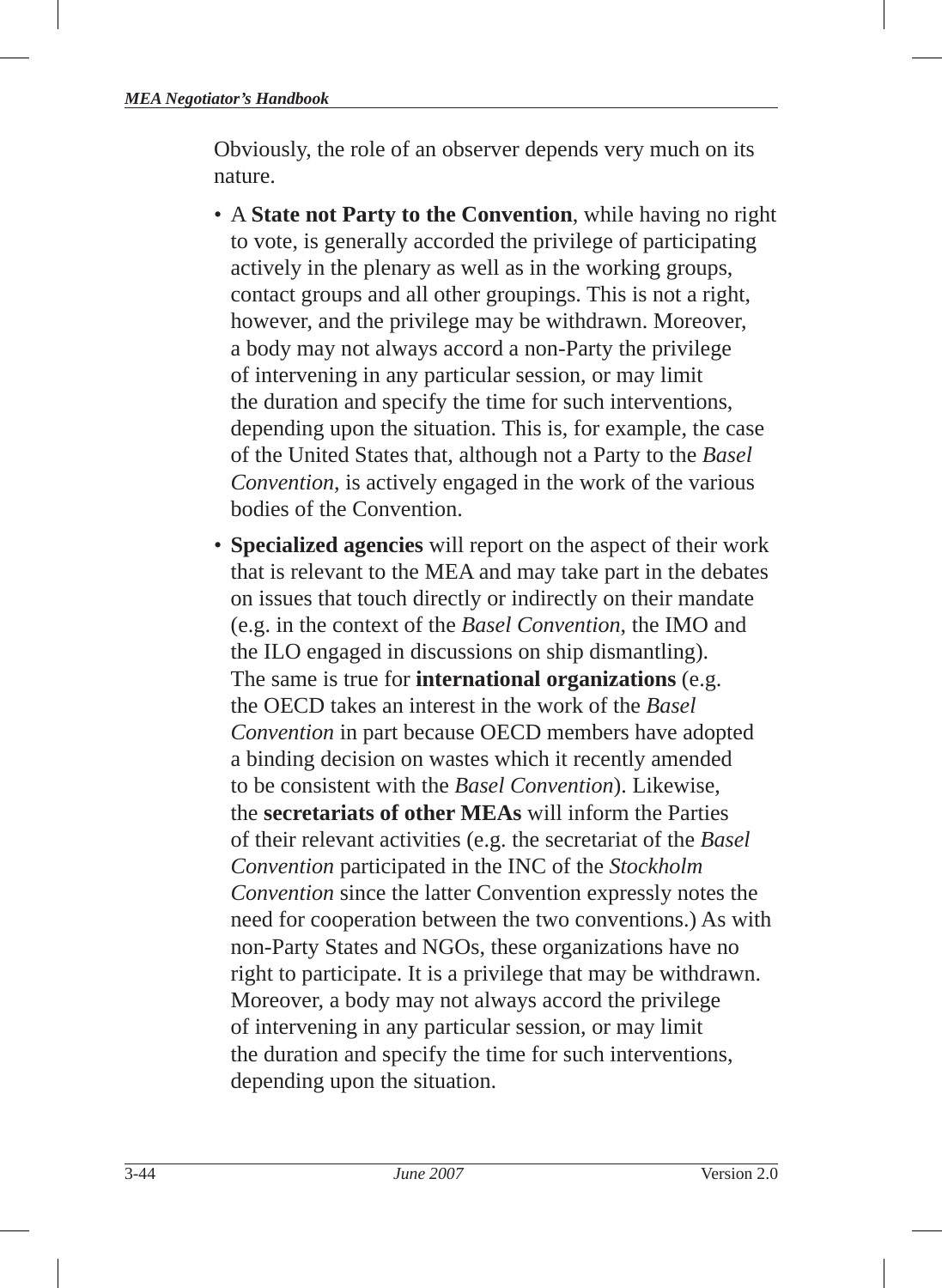• **Environmental NGOs , representatives of indigenous communities and industry** will each represent the interests of their particular constituency and will attempt to have these interests reflected in the decisions taken by the bodies of an MEA. They may be accorded the privilege to intervene in plenary on the various issues, usually after the Parties, the States not Parties and the specialized agencies have had a chance to intervene. They may also be granted the privilege of participating in working groups and general contact groups but will usually be excluded from drafting and informal groups. However, in some cases, for reasons of transparency, they may be invited to participate as observers in the initial phases of discussion by these groups, with no right to speak except at the invitation of the Chair. Obviously, these observers can also play a key role by lobbying delegations in the corridors, informally suggesting text, holding information sessions on their activities, talking to the media, etc. Frequently, they also play a key role in providing information on the extent of domestic implementation and in alerting the international community to new problems not sufficiently addressed by existing MEAs. However, these organizations have no right to participate. As with non-Party States and IGOs actors the privilege may be withdrawn. Moreover, a body may not always accord the privilege of intervening in any particular session, or may limit the duration and specify the time for such interventions, depending upon the situation.

## **3.3.3. Chair**

## **3.3.3.1. Chair (or President) of the INC or the COP**

## **3.3.3.1.1. General**

Elected to preside over the work either of an INC (when an MEA is being developed or is not yet in force) or a COP (once the MEA is in force), the President, commonly and elsewhere in this handbook referred to as the Chair, is a key actor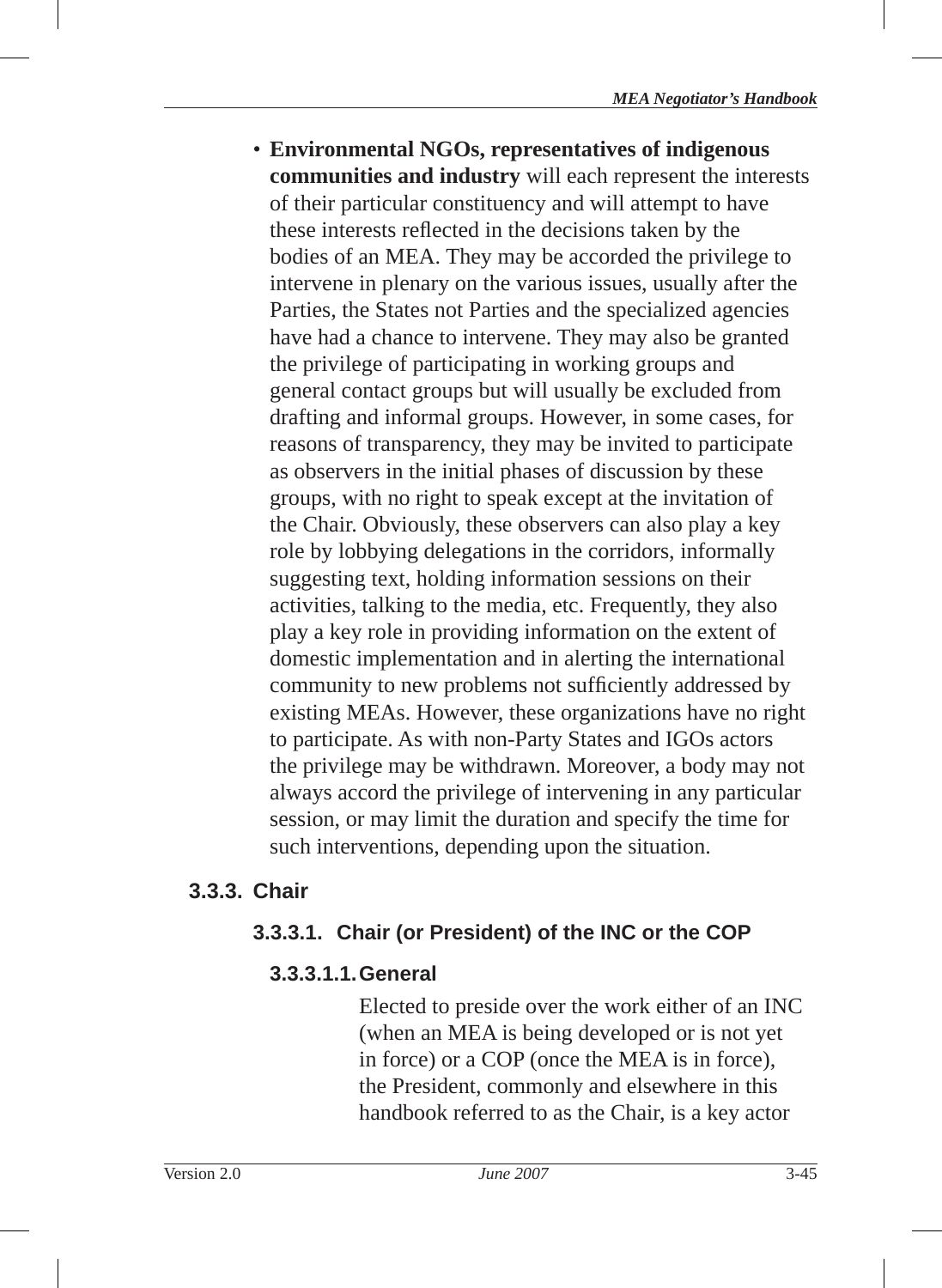in MEA negotiations. He or she also Chairs the Bureau. While in theory many of the formal and informal functions of a Chair allow him or her to exercise a great deal of influence on the outcome of meetings, in practice the extent of a Chair's authority depends very much on his or her own personal and diplomatic skills as well as whether there is broad support for the proposals before a meeting. Ultimately, the Chair remains under the authority of the COP and therefore, while in practice a decision of a Chair is not often challenged, it is always subject to being overruled by a COP.

## **3.3.3.1.2. Election of the Chair**

The President, or Chair, is elected by all Parties to the COP. The position rotates among the five United Nations regional groups (however, the Chair for an INC is often the same person for the duration of the negotiations to promote consistency in the way the negotiations are conducted). In practice, representatives of the five regional groups hold informal discussions prior to the first meeting and a consensus on who will Chair is arrived at long before the matter is formally introduced. The person ultimately chosen as Chair no longer represents his or her country since the Chair must be, and must appear to be, impartial (see Process Issues and Violations).

## **3.3.3.1.3. Functions and powers**

As the person formally responsible for the orderly and efficient conduct of a meeting, the Chair has many functions and powers, including, to:

- open and close meetings
- introduce, usually with the assistance of the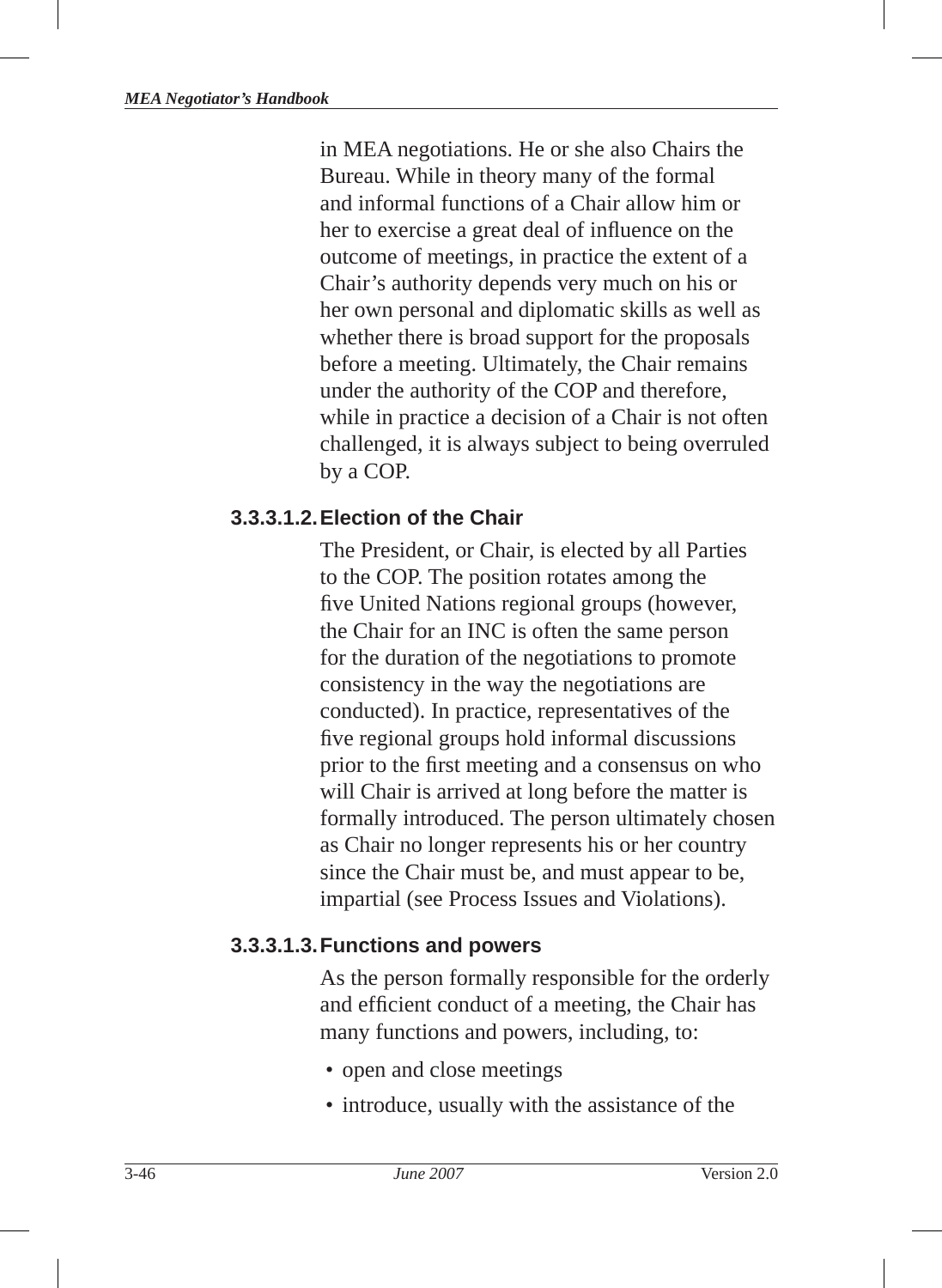secretariat, each item on the agenda;

- recognize and give the floor to a representative of a Party or observer. If more than one delegation wants to intervene on a matter, the Chair will give the floor to delegations in the order they signified their desire to speak. Parties will be allowed to intervene first, followed by observers. The secretariat will assist the Chair in identifying the order in which Parties ask to intervene;
- allow or refuse discussion and consideration of proposals, amendments to proposals or procedural motions circulated for the first time on that day;
- determine whether a matter is substantive or procedural in nature;
- decide when to put a question to the vote;
- determine the order of voting on proposed amendments;
- allow or refuse a Party to explain its vote;
- rule on points of order;
- call a speaker to order when remarks are irrelevant or repetitious;
- ensure that the rules of procedure are followed – for instance, a Chair could determine that lack of quorum prevents a vote from taking place;
- Chair the meetings of the Bureau held during the meeting;
- designate the Chairs or co-Chairs of working groups, contact groups, etc – however, with regard to the Chairs of subsidiary bodies, their election is normally a responsibility of the COP; and,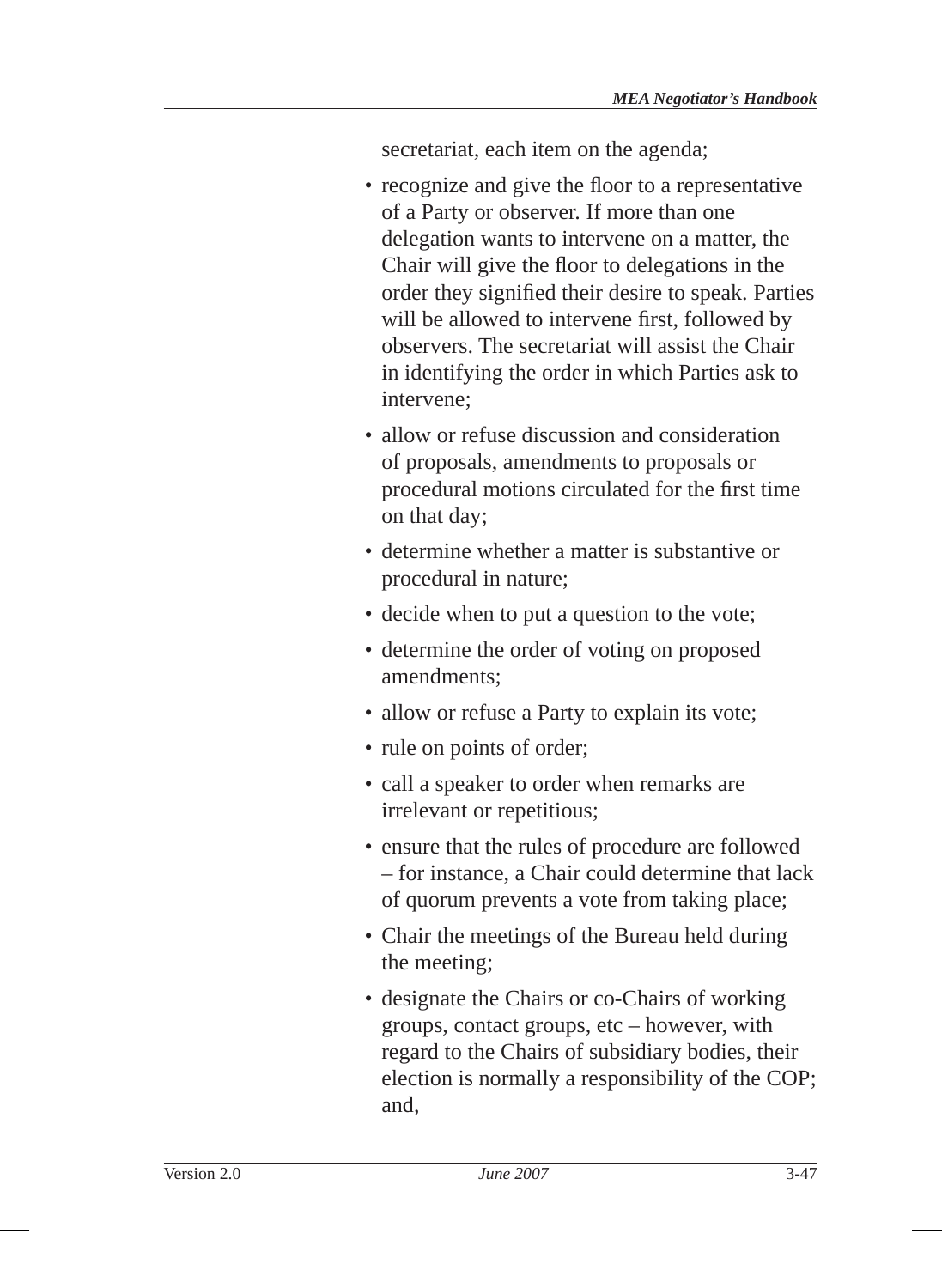• review the draft report of the meeting prior to its adoption.

The Chair may propose to the plenary:

- impose time limits on interventions;
- limit the number of interventions of each representative on any given issue;
- limit the number of interventions before putting a question to the vote or closing the discussion on an agenda item;
- adjourn or conclude a debate; and,
- adjourn a session.

More generally, a skilful Chair is often a key factor to a successful meeting. He or she can lead in plenary by encouraging representatives to focus on key issues, by asking representatives to clarify complex positions, probing positions for challenges and opportunities (in a balanced way), etc. A Chair is also frequently called upon to participate and intervene in working groups and contact groups. A Chair also has the discretion to form a group of Friends of the Chair to attempt to resolve particularly difficult issues (see section on smaller groupings). In addition, the Chair will often be invited to meetings held by regional groups in order to, among other things, discuss in advance upcoming agenda items.

Between meetings, a Chair will prepare with the secretariat and in consultation with the other members of the Bureau, a provisional agenda. Moreover, he or she will preside over intersessional meetings of the Bureau.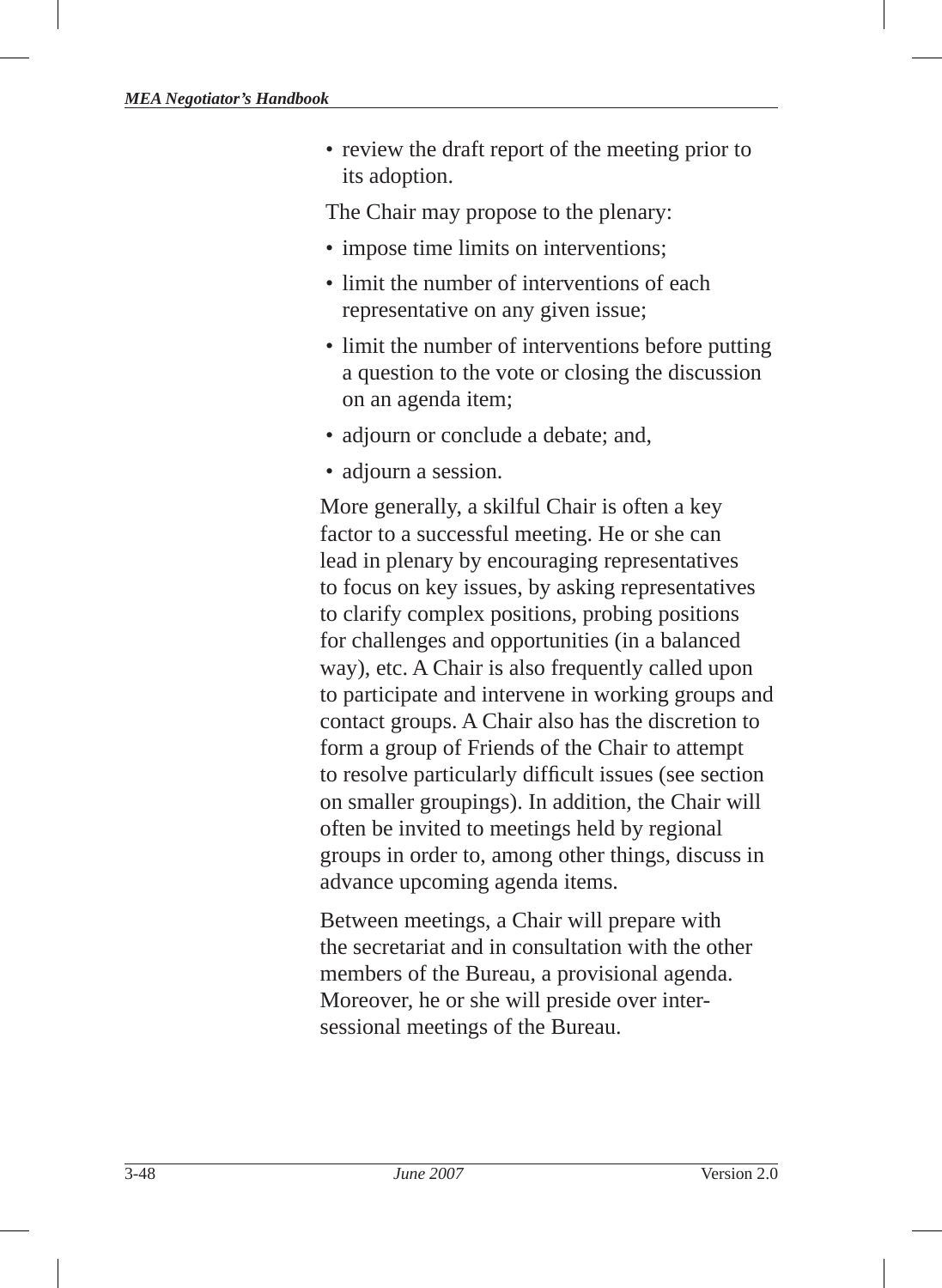#### **3.3.3.1.4. Functions during negotiations of a draft MEA**

The Chair may exercise great influence on the development of a negotiating text (see section on Chair's text).

- The Chair may propose a determination of which moment sufficient views have been received from various countries to proceed with the drafting of a negotiating text that can serve as a basis for negotiations. The negotiating text will often be assembled by the Chair with the help of the secretariat, or may proceed based on a text put forward by a Party. The Chair will then present and explain his or her approach to discussing the text to the plenary, and if the text was put forward by a Party, the Chair would normally ask that Party to explain their text.
- Between and during negotiations, the Chair will hold informal consultations with the negotiating blocs and work to identify issues of concern and identify common ground among the various positions. For instance, the Chair could attend a GRULAC meeting to share his or her views on the progress of negotiations and to discuss some of the key issues. In the final days of the negotiations, the Chair could intervene in small groups to broker consensus.
- During the plenary, the Chair will hear various views on a specific issue and may put forward proposals (to delete brackets, eliminate text, suggest new wording for acceptance) when he or she feels that members are ready to compromise and finalize the text.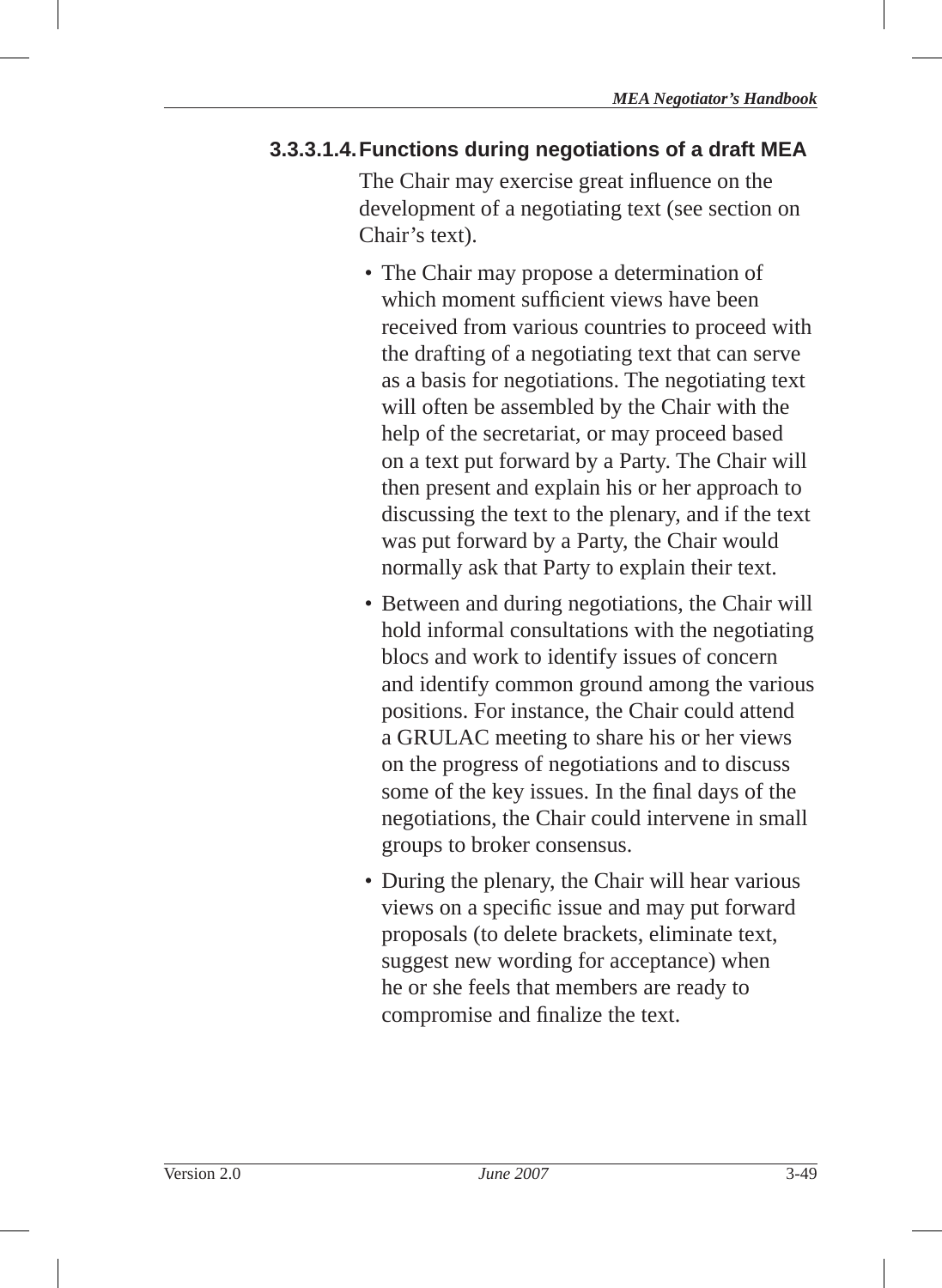#### **3.3.3.2. Chairs of other groups**

Any formal or informal group created in the context of an MEA requires a Chair or co-Chairs. In some cases the same function will be performed by a facilitator or co-facilitators. In the case of a subsidiary body, the Chair is normally elected by the COP (usually be consensus), unless the latter decides otherwise. For other groups, Chairs are chosen at the suggestion of the Chair of the INC or COP, often after informal discussions with interested Parties. In the case of co-Chairs, usually one is chosen from a northern Party and one from the South. In any case, the Chair's performs the same functions and objectives set out for the Chair of the COP above. Whatever the outcome of a particular group, it is for the Chair of that group to report to plenary on the results of the meeting.

#### **3.3.4. Bureau**

#### **3.3.4.1. Composition and election**

The Bureau is composed of at least one representative of each UN regional group. The size of the Bureau varies. For instance, the Bureau of the *Rotterdam Convention* on PIC has 5 members, the Bureau of the Stockholm Convention on POPs has 10 members while the *Basel Convention* has a Bureau of 5 members but also an Expanded Bureau of 13 members. The officers of the Bureau are as follows: a Chair, a rapporteur and Vice-Chairs. The first two positions rotate among regional groups and there is at least one member per region on the Bureau. In addition, members of subsidiary bodies are, in some MEAs, *ex officio* members of the Bureau. In the case of the Expanded Bureau of the *Basel Convention*, the two co-Chairs of the Open-ended Working Group and the Chair of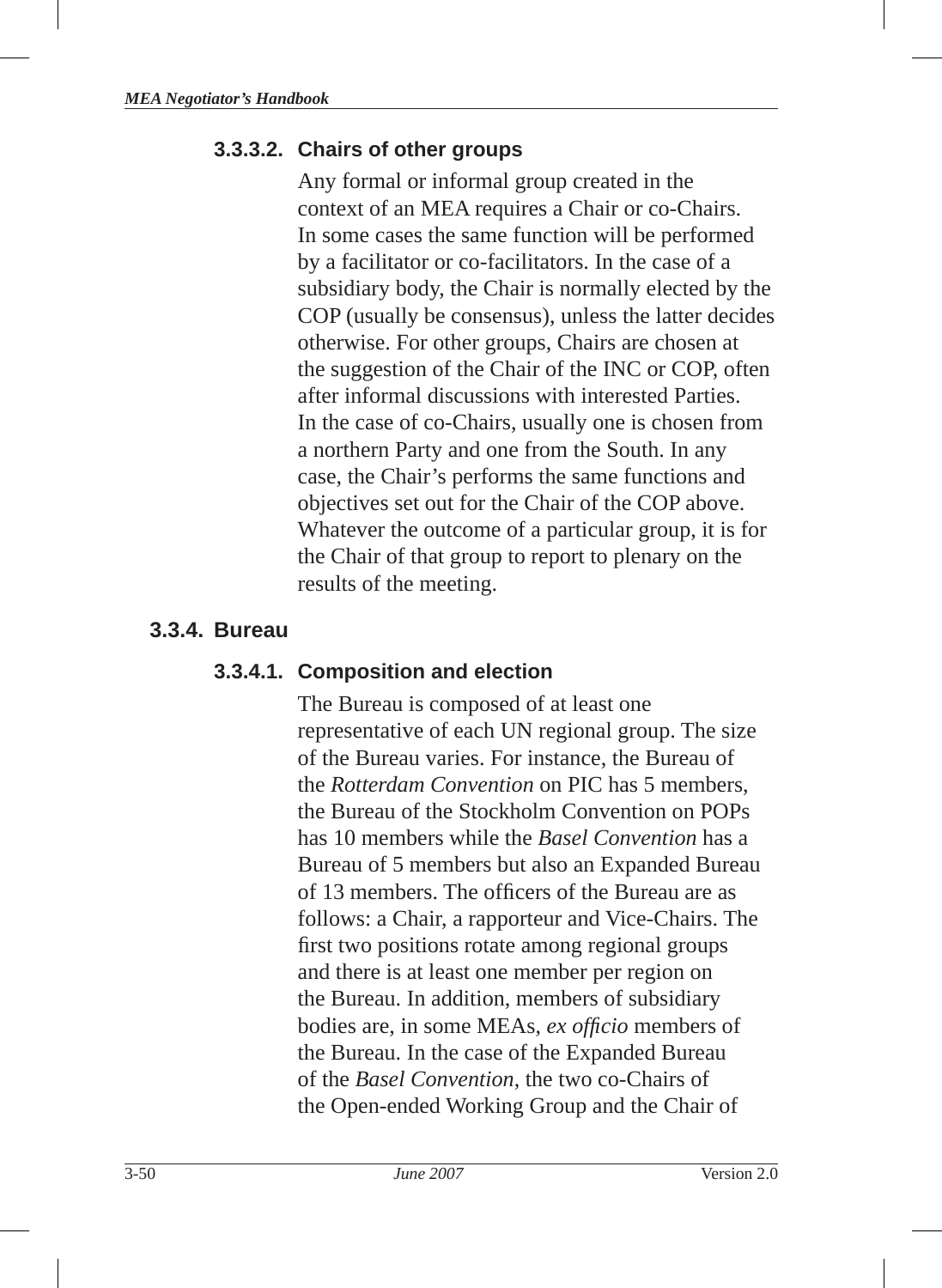the Committee administering the mechanism for promoting implementation and compliance with the *Basel Convention* are full members of the Bureau. The members of the Bureau are elected by the COP (see section on Bureau, under Machinery). In practice, discussions are held prior to the meeting between the various regional groups to arrive to an agreement on the members that will serve on the Bureau. Members do not usually serve more than two terms.

## **3.3.4.2. Functions of the bureau**

Between sessions, the Bureau will work closely with the secretariat to provide administrative and operational direction with regard to the work that the COP or subsidiary bodies have asked the secretariat to accomplish. As the Bureau must also plan for the upcoming meetings, it will discuss agenda items and meeting structure with the secretariat. For instance, the Bureau will consider how many workings groups/contact groups will likely be necessary, how long the High-level segment of the meeting should be, what dates and venues should be selected for future COPs and subsidiary groups, whether there are any pressing budget issues and so on. It will receive and examine reports that are prepared by the secretariat in the interim, including reports of a budgetary nature. It can also be tasked with substantive tasks. For example the Expanded Bureau of the *Basel Convention* frequently examined draft interim guidelines for an Emergency Fund. These guidelines reserved an important role to the Bureau with regard to the fund.

During meeting, the Bureau normally meets daily to discuss how the meeting is proceeding and what to anticipate for the next day. As there is at least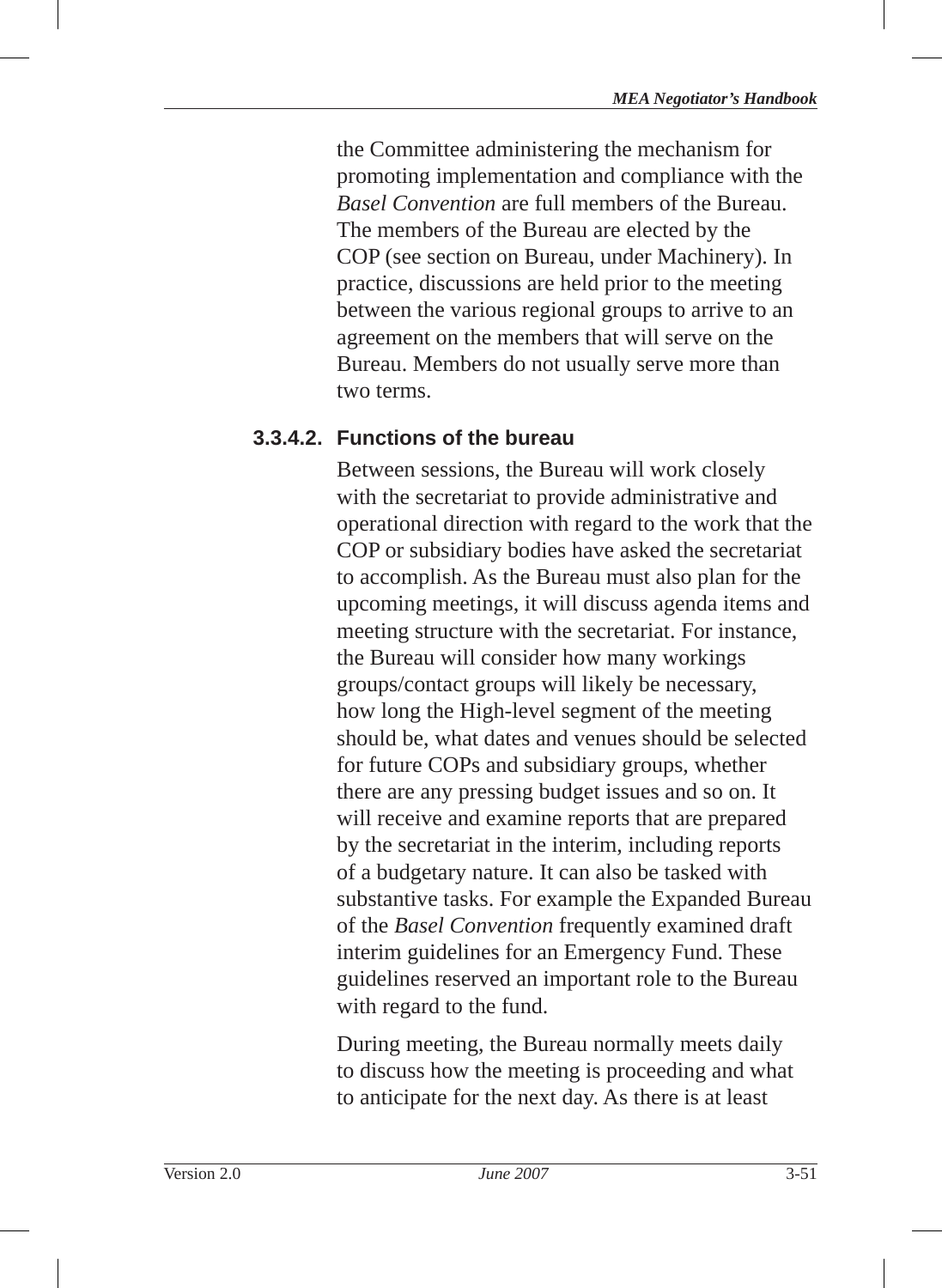one member per region on the Bureau, each of them usually consults regularly with his or her own regional group in order to keep the Bureau abreast of particular concerns raised in the respective groups.

The Bureau also has the responsibility, at the beginning of the meeting, to examine and report to the COP on the credentials submitted by representatives.

#### **3.3.5. Secretariat**

A secretariat's function is to serve the Parties, and in doing so, it is always presumed to be neutral. The secretariat's functions are discussed in more detail in section 3.2.1.3. Its key functions during meetings relate to supporting the Chair to conduct a meeting effectively.

At the beginning of the meeting, after introductory remarks by the Chair and a representative of the host country, the Executive Secretary of the secretariat will normally address the plenary. As the meeting progresses through the agenda, the Chair will frequently rely on the secretariat to explain the documentation. In addition, the secretariat will actively help the Chair in the procedural aspects of the meeting. It will take notes of changes to a text and proceed to make the revisions, under the supervision of the Chair. As mentioned previously, it will also assist the Chair in recognizing delegations from the floor and providing a speakers list. The secretariat can also provide information to the Parties, as well as various experts needed by working groups or contact groups on financial, legal and other matters, as well as the necessary support personnel.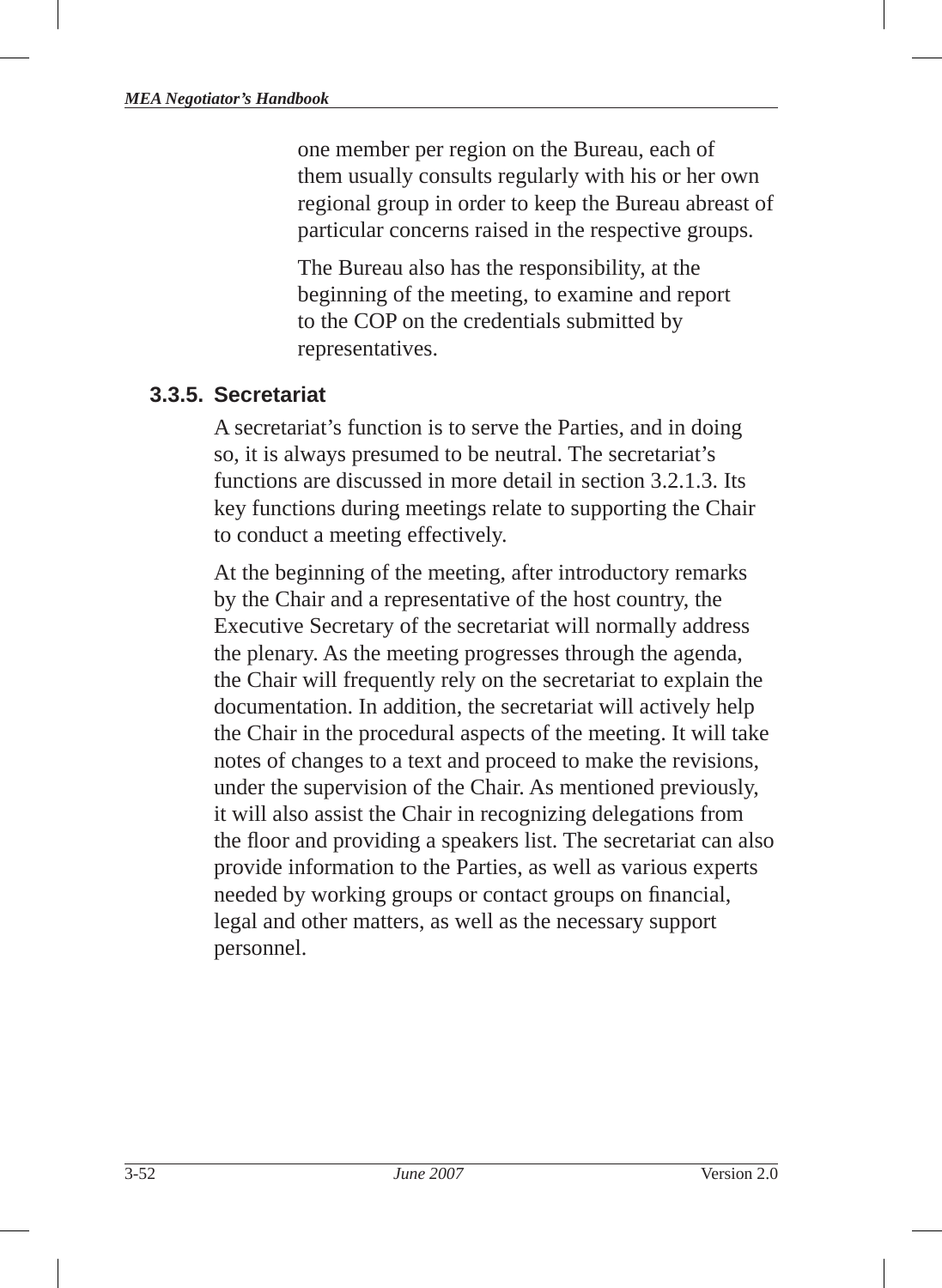# **3.4. Drafting issues**

## **3.4.1. General**

Drafting issues arise in a number of MEA contexts, such as treaty negotiation, decisions of Conferences of the Parties, recommendations from subsidiary bodies to Conferences of the Parties and meetings of related organizations such as UNEP Governing Council. Approaches to strategic flexibility, drafting terminology (including drafting structures), common provisions of MEAs and other drafting issues are addressed below.

## **3.4.1.1. Initiation of discussion on a text**

In general, there needs to be a sufficient basis of common understanding of an issue in order to elaborate a text. If either at the point when a text is proposed or at any time during discussion of a text it appears that there is not a sufficient basis of common understanding, alternative information gathering and discussion options should be explored. For example, a workshop could be considered.

# **3.4.1.2. Strategic fl exibility**

An agenda and all proposals that are to be the subject of discussion should be made available to Parties (or other States participating in an INC) prior to the meeting (often there are specific deadlines set in rules of procedure). A national negotiation mandate should be developed, based on the agenda and any proposals received. The mandate should be based on national interests rather than positions set out in specific language. It should also be designed with options and fallbacks so that it is flexible enough to allow negotiators to respond to proposed texts as they evolve during a meeting. Preparation should be done with reference to the whole annotated agenda for the meeting and with specific regard to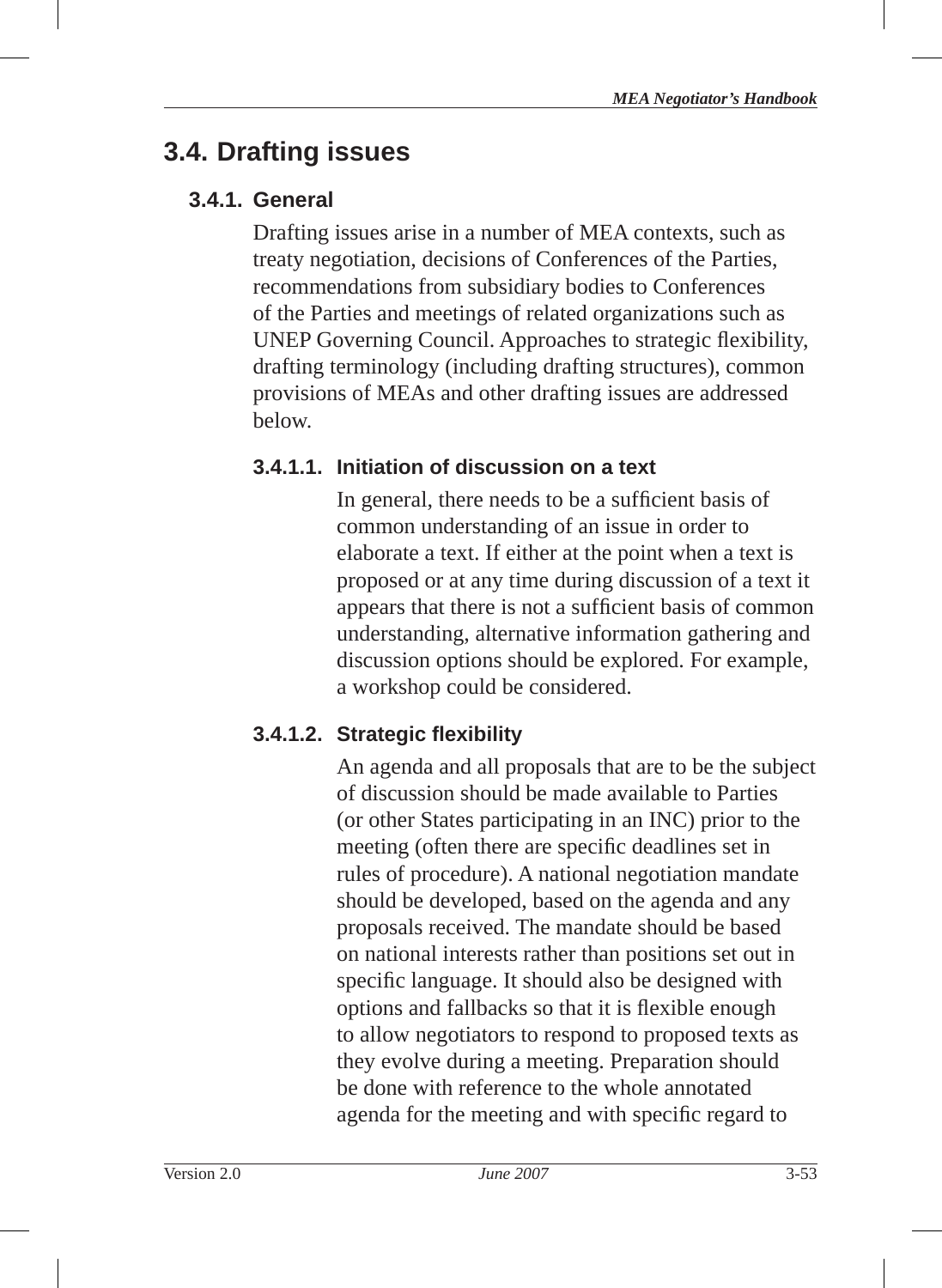the draft proposals under discussion, with a view to minimizing the number of interventions required to achieve your negotiating position.

At the negotiations, Parties will have varying views about negotiating texts. In making a drafting suggestion one should be careful without being pedantic. Nothing loses more negotiating capital with other Parties than repeated stubbornness about insignificant points. In fact, demonstrating a willingness to explore drafting flexibility can help a negotiator build influence and ultimately achieve important points. Negotiators should have a clear sense of priorities, be prepared to adapt priorities depending on opposition and opportunities presented by other Parties, and should avoid proposing meaningless changes for stylistic or grammatical reasons.

Negotiators should always understand their negotiating position well enough so that they can maintain their substantive points as required by the negotiating mandate, yet be flexible enough with language to accommodate proposals by other countries. Interventions on other Parties' proposed text or on bracketed text (see below) must be diplomatic, and preferably should provide precise language to resolve the negotiator's concern, directing the Chair and the room to the precise paragraph and line. It is generally strategic to build on proposals put forward by other negotiators, so it is important to be able to re-conceptualize issues in different ways, based on a clear understanding of national interests. Alternatively, if major structural revisions are required in order to reflect key interests, then providing your own compelling conceptual framework is important.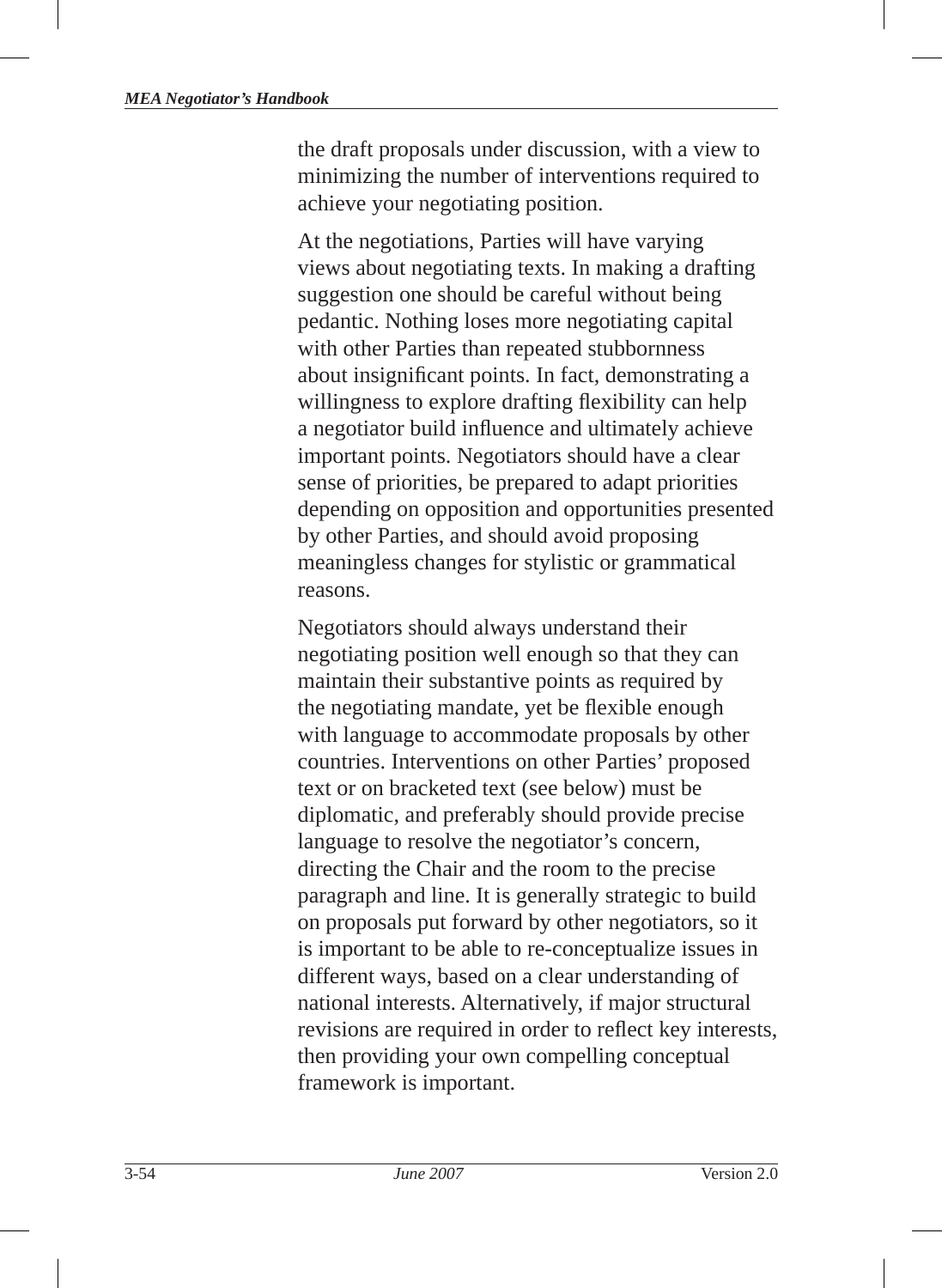When another Party's position is compatible with yours, an ideal intervention allows the other language to stand while proposing precise textual additions or changes that meet your negotiating mandate. Where another Party's intervention is directly opposed to your delegation's interests, it is important to express disagreement politely in the form of square brackets around the language. It is also useful to focus and limit opposition as much as possible. Providing a clear, concise rationale for opposition, and a clear alternative proposal may help sway those delegations that have no firm position and enable the room to come to a compromise solution.

When proposed language is longer than a few words it is helpful to read the text at dictation speed, and/ or indicate to the Chair that a written copy will be made available to the secretariat for the next textual revision, or for the meeting report, as the case may be.

## **3.4.1.3. Clarity versus ambiguity**

The type of language used in a treaty depends on the particular context. As treaties are legally binding , it is important that treaty language be as clear as possible in order to measure compliance by Parties. Recognizing that "constructive ambiguity" is often used to produce agreement in the waning hours of negotiation, this should nevertheless be avoided if possible. As ambiguity could mean that there has not been a meeting of the minds, this could later on complicate domestic discussions on how to properly implement the treaty in question. Moreover, ambiguous drafting may lead to a situation where a treaty body, such as a compliance committee, may need to make an interpretation in order to make a decision. This may result in outcomes that negotiators could otherwise have avoided.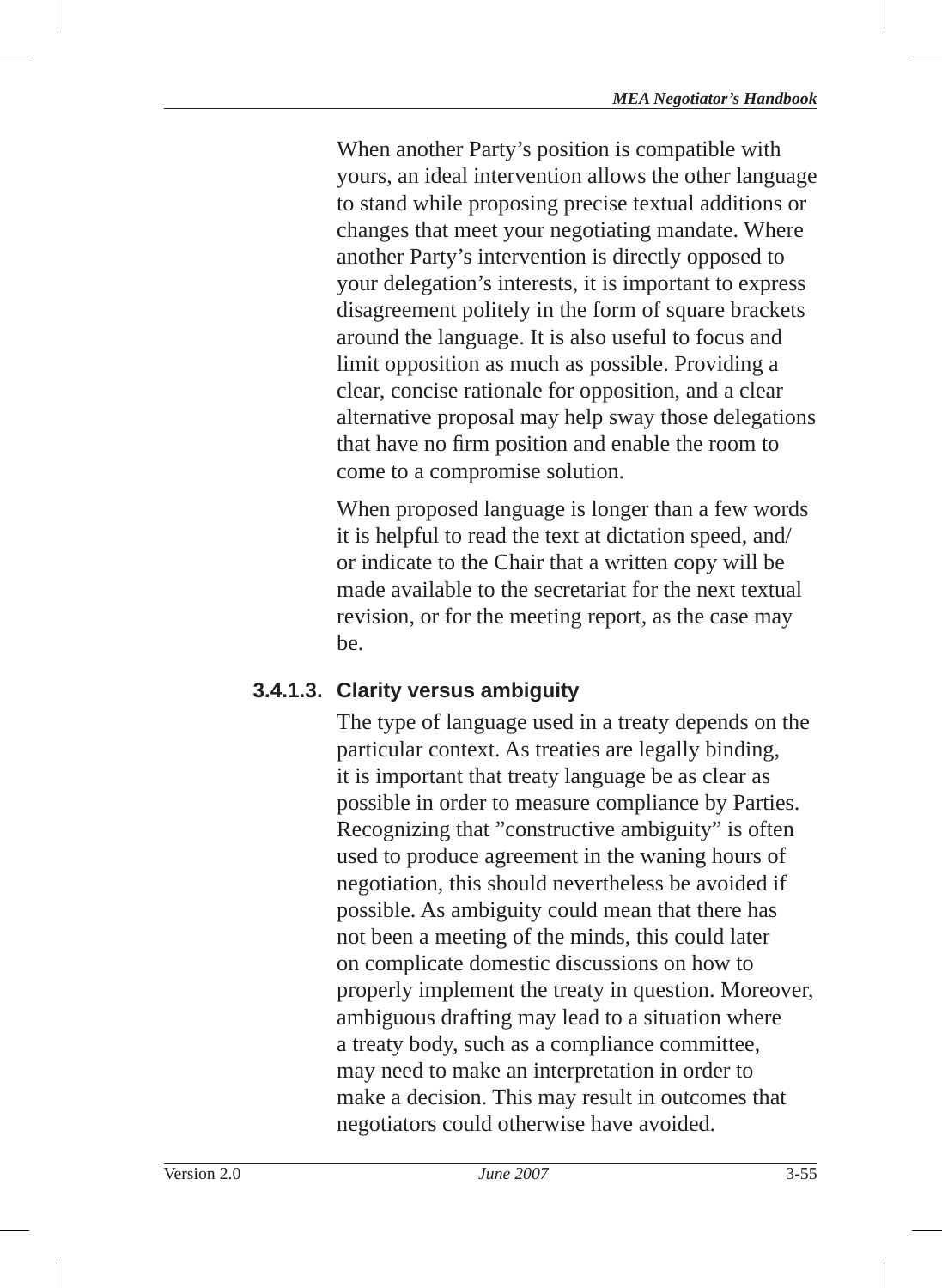#### **3.4.1.4. Legalese**

As noted above, precise and clear use of language is generally preferable for legal drafting, including treaty and decision text. Often, the use of legal language (e.g. terms like *mutatis mutandis,* described below) can make a text more clear and concise. However, the over use of legalistic language appears to be relatively common in MEA texts. It only serves to undermine the clarity of a text, and should be avoided.

#### **3.4.1.5. Drafting terminology**

Understanding certain terminology is important to be able to keep pace with drafting discussions. Words often used are: "square brackets ," "chapeau ," "article," "paragraph," "sub-paragraph", "preamble" or "recital" and "mutatis mutandis"

#### **3.4.1.5.1. Square brackets**

Square brackets connote a lack of agreement about the text they contain, possibly including when a text has simply not been discussed. Where a proposed text is offered for discussion for the first time in an MEA forum, such as when it is drafted by the secretariat at the request of countries, generally the Chair will invite Parties to insert square brackets in an early round of discussions to indicate those areas with which they have difficulty. (Sometimes the first round of discussion will be limited to the general and conceptual level.) Once areas of difficulty have been identified, the brackets around the whole text can be dropped.

If there is any doubt about the acceptability of any text, square brackets should be considered. However, there will often be pressure from the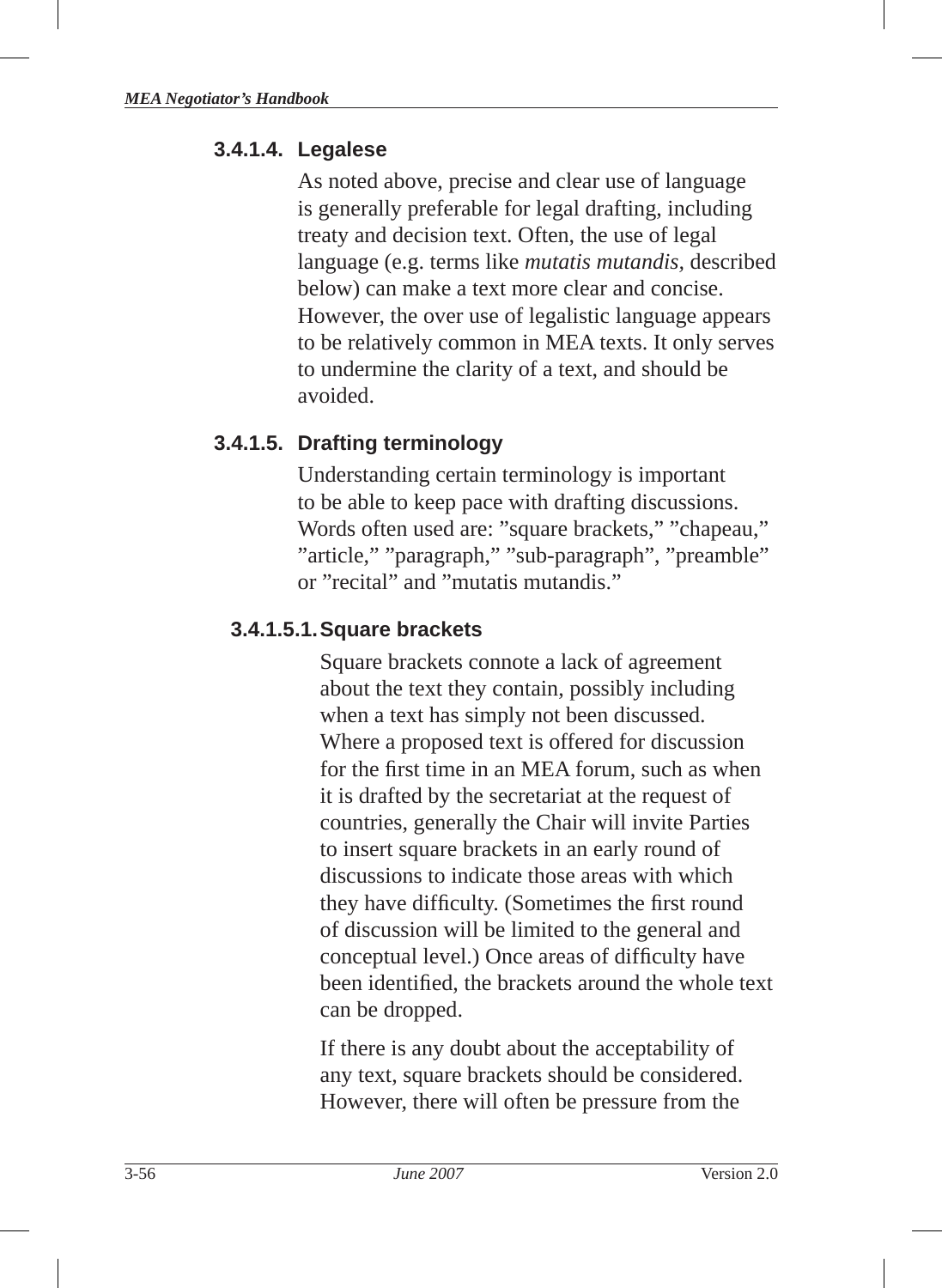Chair and other Parties to a minimum, so one should be prepared to give some justification. even if it is only to indicate that consultation within your delegation is required. Depending upon the time available for discussion, a proliferation of brackets can make it difficult to manage negotiation of a text, especially where a complicated set of nested options is inserted. At worst, Parties might even have to reconsider whether the text or part of a text in question is a useful basis of discussion. When used well, brackets help to focus discussion on points of concern and allow for inclusion of alternatives in brackets for negotiators to consider at subsequent sessions or meetings.

The following, taken from the *Biosafety Protocol* negotiations, provides a glimpse of the complexities of square brackets :

Article  $6 -$  Notification<sup>14</sup>

1. The Party of [import][export][may][shall ][notify] [or] require the [importer] [or] [the exporter] to notify in writing [the competent national authority of] the Party of import [and the Biosafety Clearing-House] [and, where applicable, [the designated national competent authority of] the Party of transit] prior to the [first] intentional transboundary movement of an LMO that falls under the scope of Article 5. The notification shall contain at a minimum the information specified in Annex I.

<sup>&</sup>lt;sup>14</sup> This is cited from the Draft Negotiating Text for the 6th Biosafety Working Group meeting in Cartagena, Colombia in February 1999; text dated November 18, 1998, contained in UNEP/CBD/BSWG/6/2.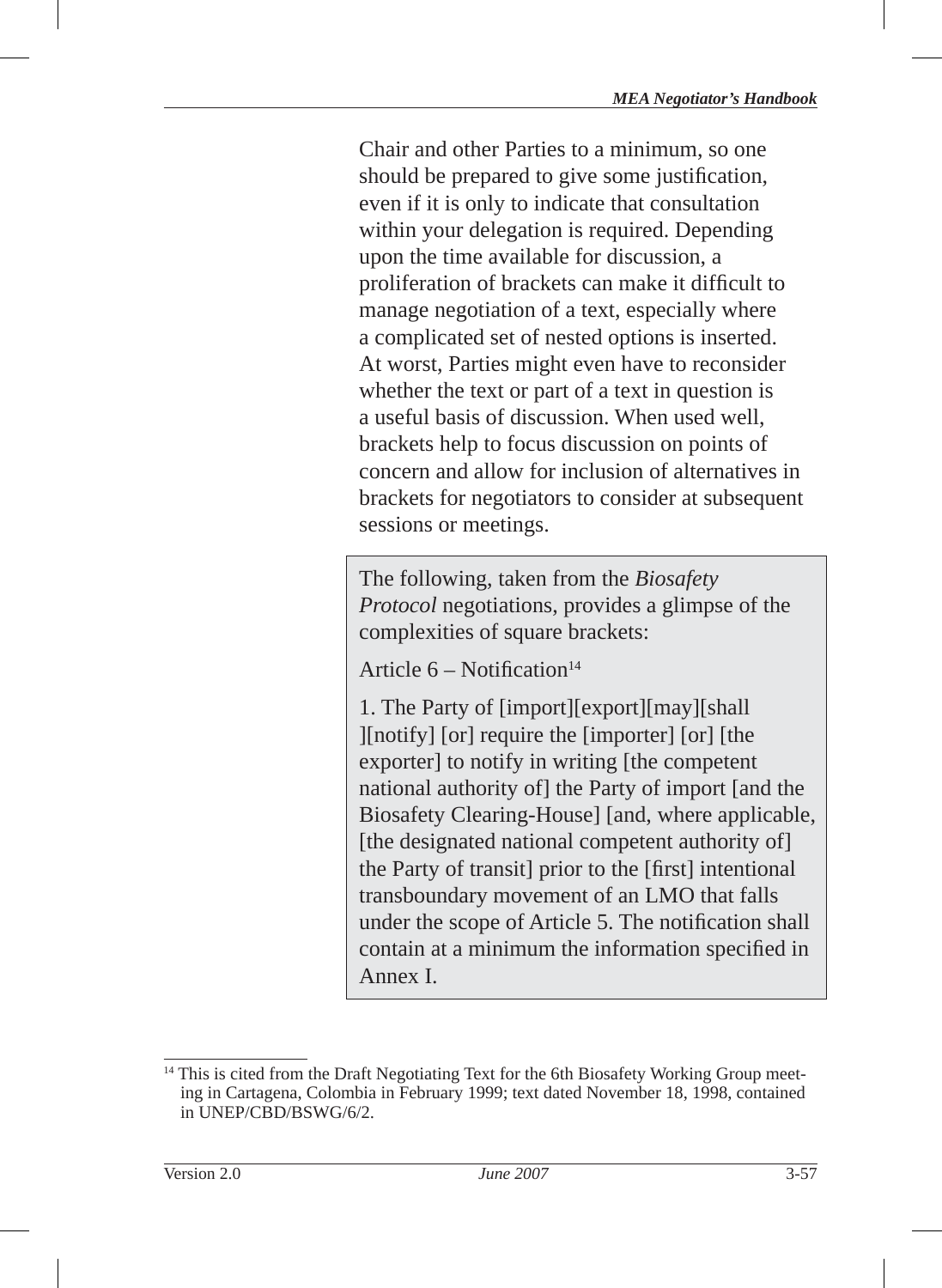#### **3.4.1.5.2. Mutatis mutandis**

*Mutatis mutandis* is a Latin phrase that is used to mean 'with such changes as are necessary on points of detail.' It is often used where a principle or rule applies in more than one context. For example, the rules of procedure for the COP generally apply *mutatis mutandis* to its subsidiary bodies. This term should be used with care, however, as in some cases it is put forward when there is a need for more specificity.

#### **Chapeau of an article: Article 5 of the**  *Stockholm Convention*

Measures to reduce or eliminate releases from unintentional production {CHAPEAU}

Each Party shall at a minimum take the following measures to reduce the total releases derived from anthropogenic sources of each of the chemicals listed in Annex C, with the goal of their continuing minimization and, where feasible, ultimate elimination:

(a) Develop an action plan or, where appropriate, a regional or sub-regional action plan within two years of the date of entry into force of this Convention for it, and subsequently implement it as part of its implementation plan specified in Article 7, designed to identify, characterize and address the release of the chemicals listed in Annex C and to facilitate implementation of subparagraphs (b) to (e). The action plan shall include the following elements: [SUB-PARAGRAPH]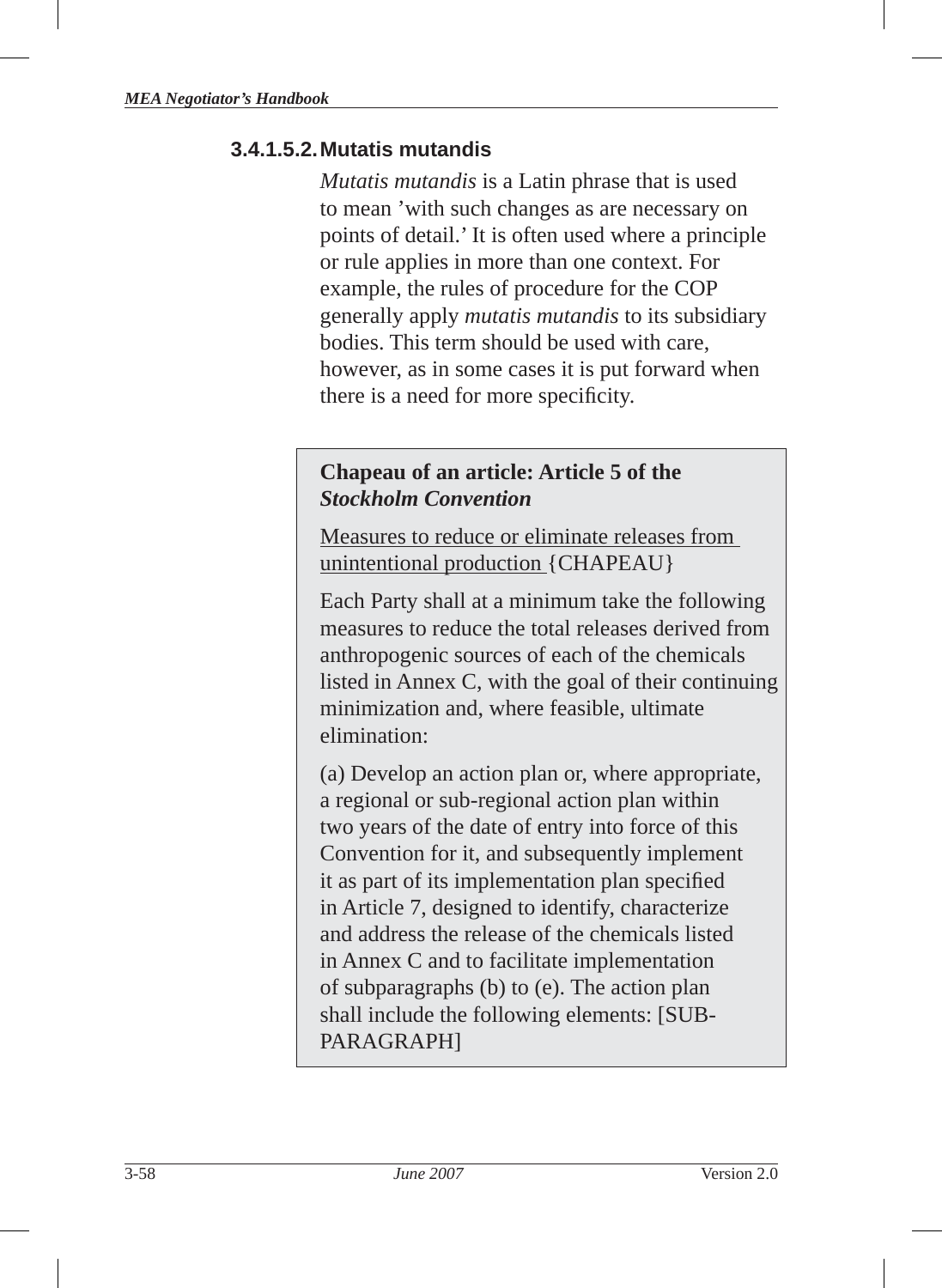#### **Chapeau to a paragraph: Article 4 of the**  *Basel Convention***.**

Article 4

General Obligations

1….

2. Each Party shall take the appropriate measures to: {CHAPEAU}

(a) Ensure that the generation of hazardous wastes and other wastes within it is reduced to a minimum, taking into account social, technological and economic aspects; [SUB-PARAGRAPH]

(b) Ensure the availability of adequate disposal facilities, for the environmentally sound management of hazardous wastes and other wastes, that shall be located, to the extent possible, within it, whatever the place of their disposal; [SUB-PARAGRAPH]

Some recitals on precaution:

## **Recital in the preamble of the**  *Vienna Convention for the Protection of the Ozone Layer***:**

*Mindful* also of the precautionary measures for the protection of the ozone layer that have already been taken at the national and international levels.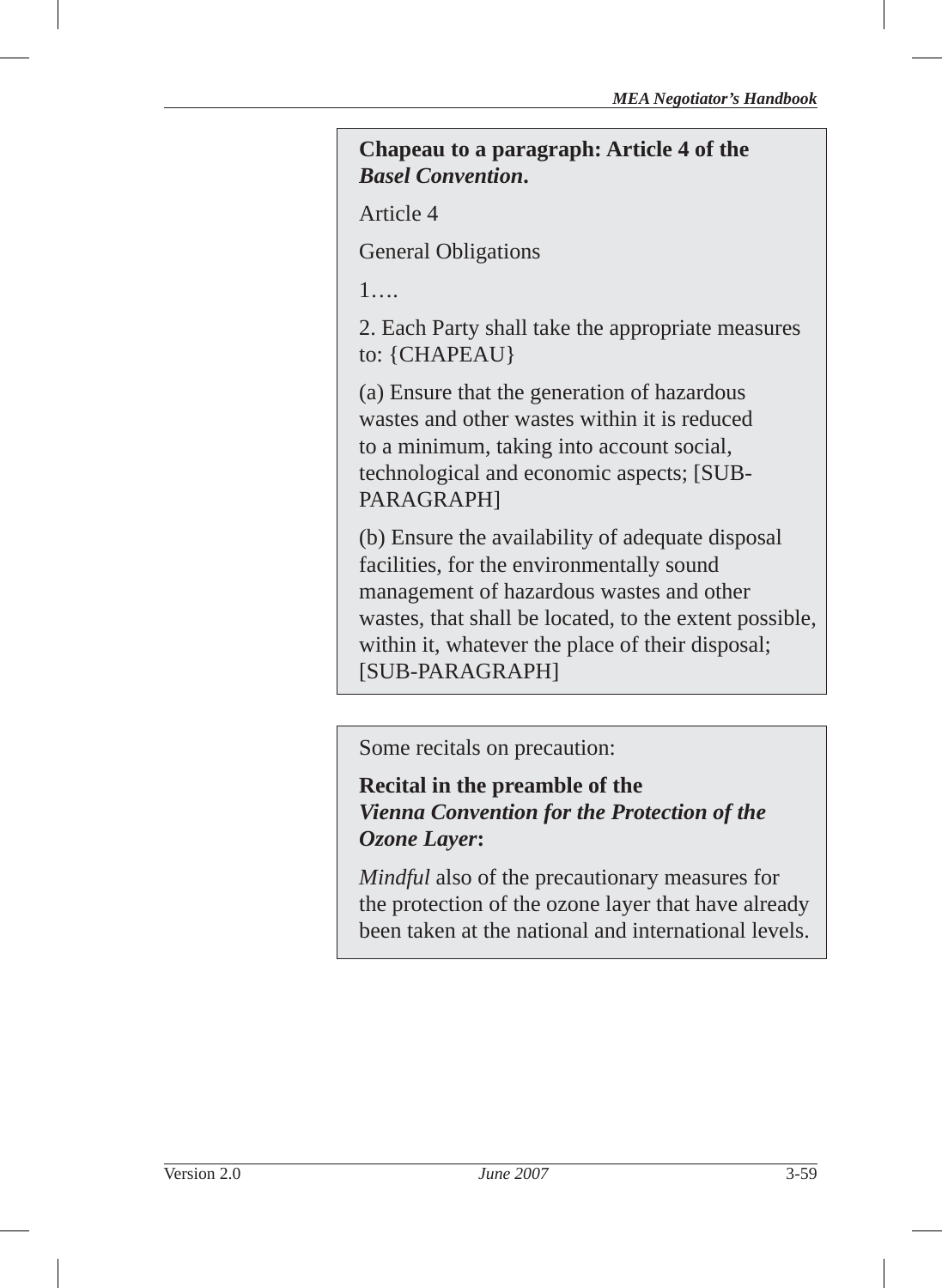#### **Preamble to the** *Biosafety Protocol :*

*Reaffirming* the precautionary approach contained in Principle 15 of the Rio Declaration on Environment and Development…"

#### **Recital in the preamble of the** *Stockholm Convention*:

*Acknowledging* that precaution underlies the concerns of all the Parties and is embedded within this Convention.

## **3.4.1.6. Amendments and interim numbering**

If a text is generally acceptable as a basis of negotiation, then detailed amendments may be prepared and proposed. When providing written revisions, it is useful to follow a standard format, such as:

- Language to be deleted should be put in square brackets with the bolded word "Delete" at the beginning of the square brackets, e.g. [**Delete**: All governments should consider the importance of the global transition to sustainability]
- New language to be added to the text should be put in square brackets, preceded by the bolded word "New" with the new text written in italics, e.g. [**New**: *The new generation of global sustainability challenges require new forms of partnership and solidarity between nations*]
- Existing language to be changed in the text should be put in square brackets, preceded by the bolded word "Revised" with the revised language to be underlined, e.g. [**Revised**: It is particularly important that developed country governments consider the importance of the global transition to sustainability]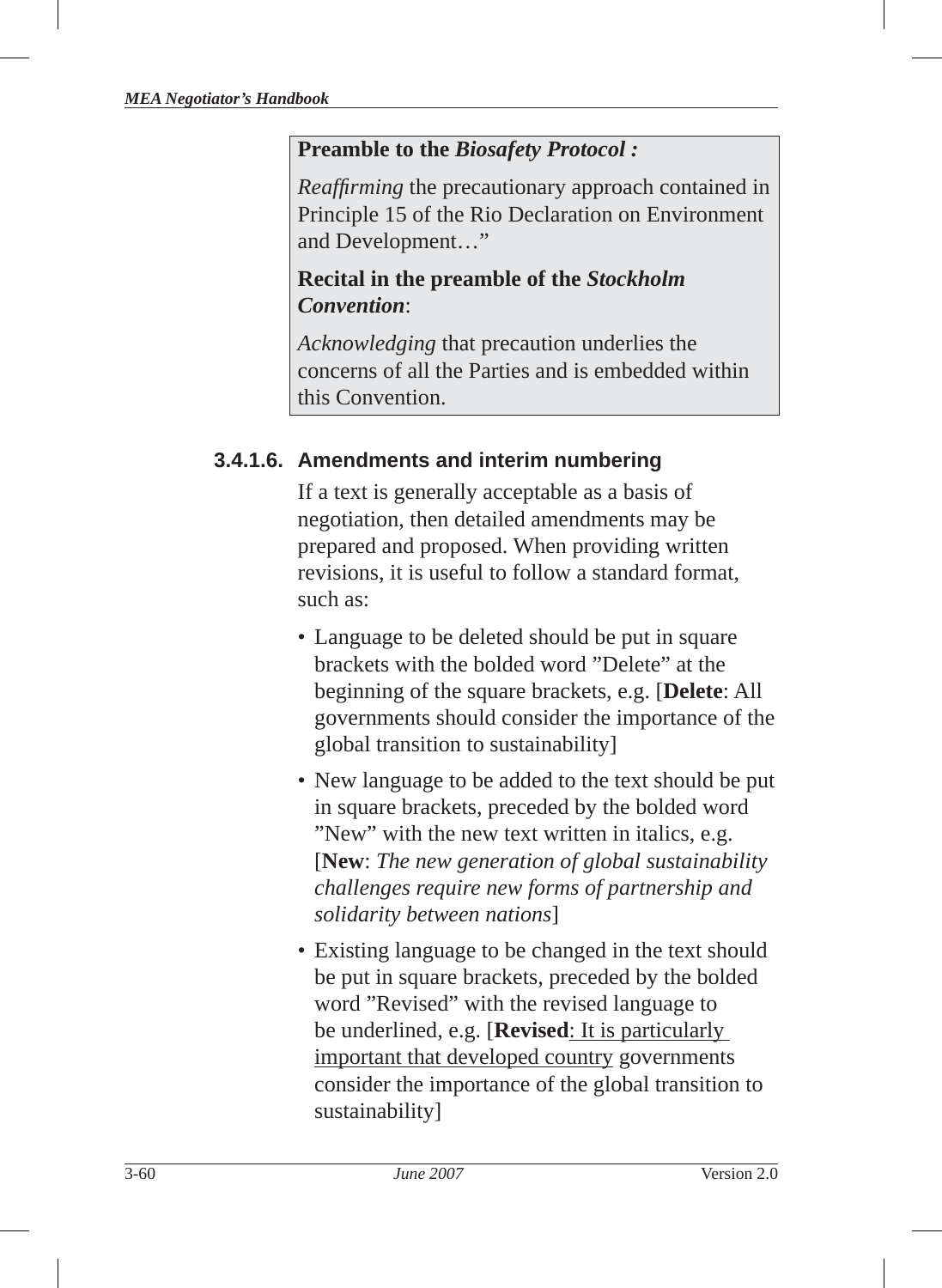Where a text has been under negotiation, new paragraph proposals do not alter the paragraph numbering; otherwise there will be confusion. In such cases, the international technique used is to create provisions called "*bis*," "*ter* ," "*quater* ," "*quinque* ," etc. to indicate a second, third, fourth, fifth etc. after the original provision. In treaties, this type of numbering will be rectified after the negotiations are over.

#### **3.4.1.7. Elaboration and editing of text**

In general, MEA processes have secretariat support for editing of documents before the adoption of final texts. For UN bodies, there is a standard approach to editing for spelling, grammar and style, including dates, numbers, capitalization, punctuation, quotations, as well as the structure of recitals and operative provisions. Some secretariats will pre-edit, proof read or provide informal advice on drafting. This can help avoid difficulty in adopting final texts. There are a number of simple rules of thumb to keep in mind. In a report or other document it is preferable to use simple sentences. A decision is technically one long sentence, often with many clauses and sub-clauses. There should generally be only one operative verb in each paragraph. Avoid acronyms, the use of the word 'and' to link paragraphs. Refer to other documents with footnotes rather than in the body of the text. With respect to English, standard UN spelling usually (but not always) takes UK forms particularly for nouns, and often takes US forms for verbs that end in 'ize'. Numbers 10 and higher are written in numerals. Note also that the US definition of 'billion' is used, i.e. a thousand million. In most cases, existing model text can be used.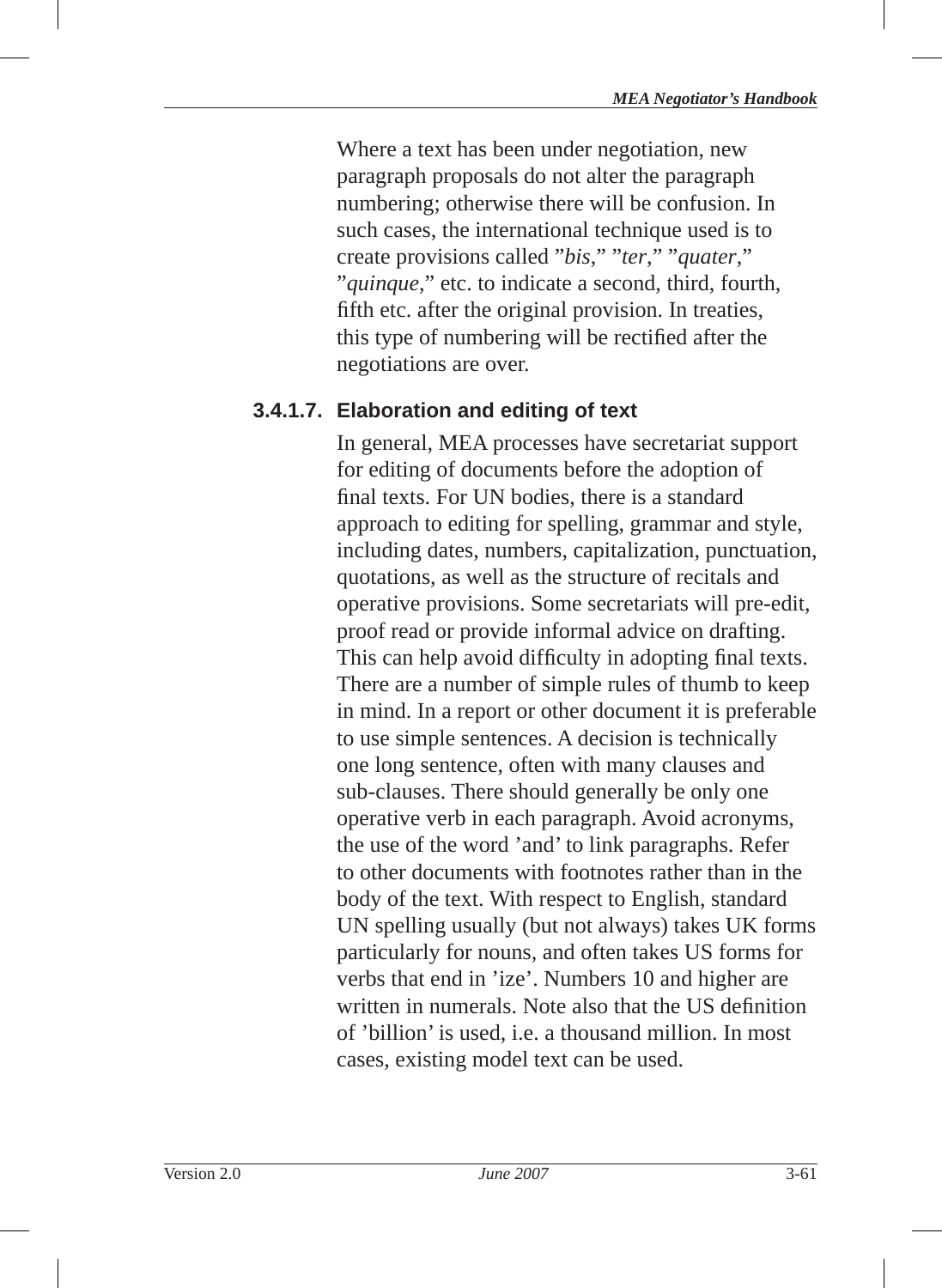#### **3.4.2. Treaties**

#### **3.4.2.1. Initial negotiating text**

Treaty and decision texts are created in a number of ways. For example, the *Stockholm Convention*  on POPs evolved from a request by INC-1 to the secretariat to provide a basic text that could be considered by the INC at the next meeting as the negotiating text. In other contexts, such as the *Biosafety Protocol*, the secretariat was requested to draft less controversial provisions while countries made submissions on key issues that eventually were turned into a negotiating text by the Chair. The latter process that included several rounds of Party draft text resulted in a very cluttered "final" negotiating text heading into what was planned as the last session in Colombia.

In every multilateral negotiation, each delegation should consider which type of process is preferable for the creation of the initial treaty text. This decision will be based on a number of factors, including the novelty of the area of international environmental law, the level of controversy, whether your delegation's views would be properly reflected in a secretariat text, the perceived competence of the secretariat, and the process more likely to facilitate negotiations. The more appropriate the initial treaty text, the easier negotiations will be. Annex B Case-Study IV provides a case study of how a Canadian delegation inserted a proposal into the negotiating text of the *Stockholm Convention*, laying the groundwork beginning at INC-3.

#### **3.4.2.2. Preamble**

Preambular texts tend to be fairly long and less precise than operative provisions, although this is not a virtue, and drafting is typically left till the end of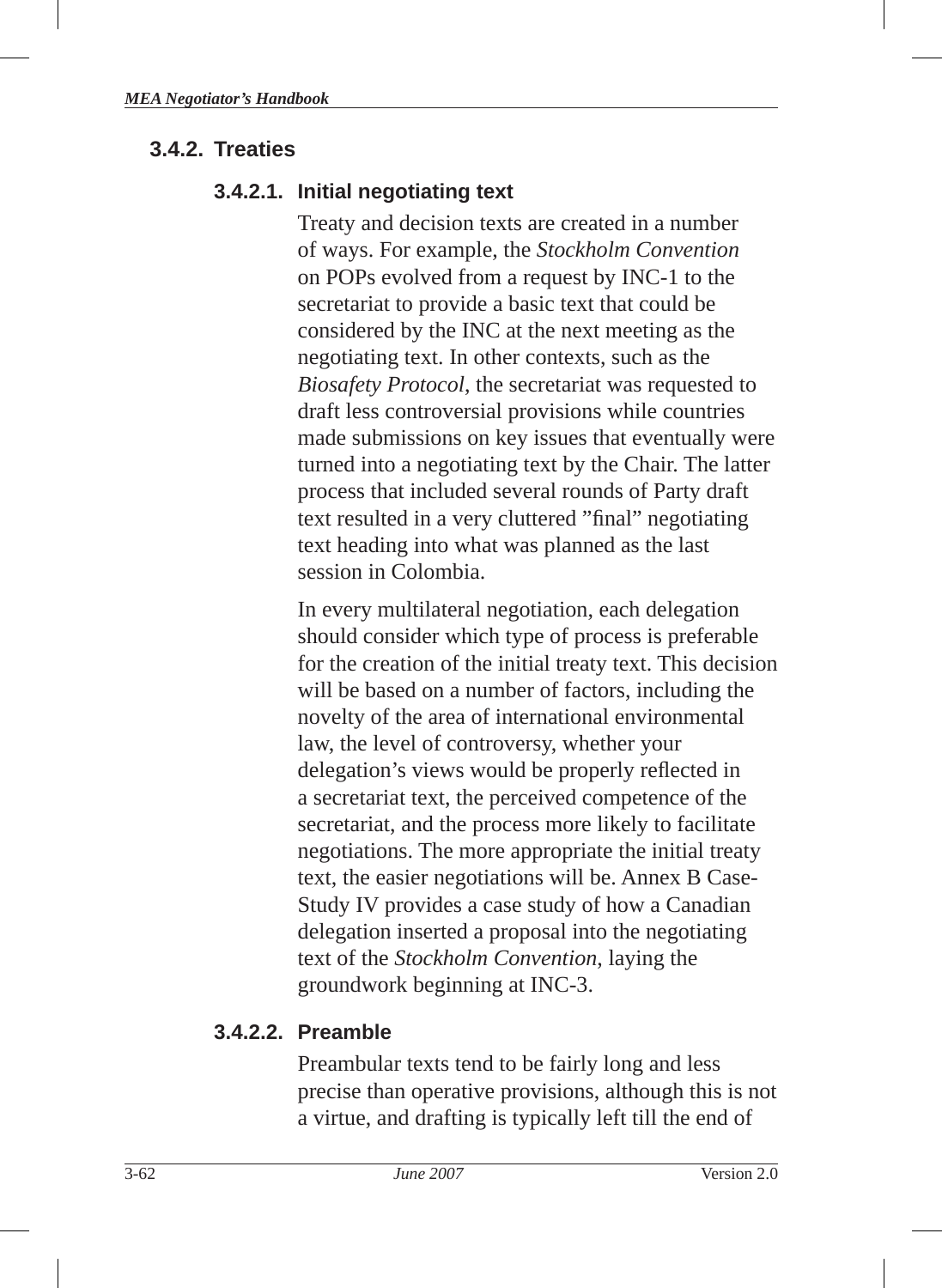the negotiating process. From a policy perspective, the preamble is used to establish the history of the issue, to refer to relevant pre-existing conventions and instruments and to explain how it came to be managed by the international community in treaty form; it is also used as a repository for matters not accepted for inclusion in the operative text. Because preambular text can come into play in treaty interpretation as part of the treaty context as per the *Vienna Convention on the Law of Treaties* , it is important that it be crafted in a manner that is supportive of an overall interpretive approach to the treaty that is acceptable.

Preambular text is written as a series of recitals and has a particular form as set out in the example in the annex (e.g. Annex – Preamble to the *Stockholm Convention* on POPs).

## **3.4.2.3. Objectives**

The article on objectives in MEAs is among the most difficult to draft in a sensible fashion. There is an unfortunate tendency to have the objective crafted as, both, means and ends, rather than just the end to be achieved by the treaty. This article may also be used to insert issues that are not gaining traction elsewhere. A clear objective is useful in that it should drive all of the treaty activity and constitute the key basis upon which the evaluation of the effectiveness of the treaty is to be measured.

## **Objective in the** *Stockholm Convention*

**Article 1**: Mindful of the precautionary approach as set forth in Principle 15 of the Rio Declaration on Environment and Development, the objective of this Convention is to protect human health and the environment from persistent organic pollutants.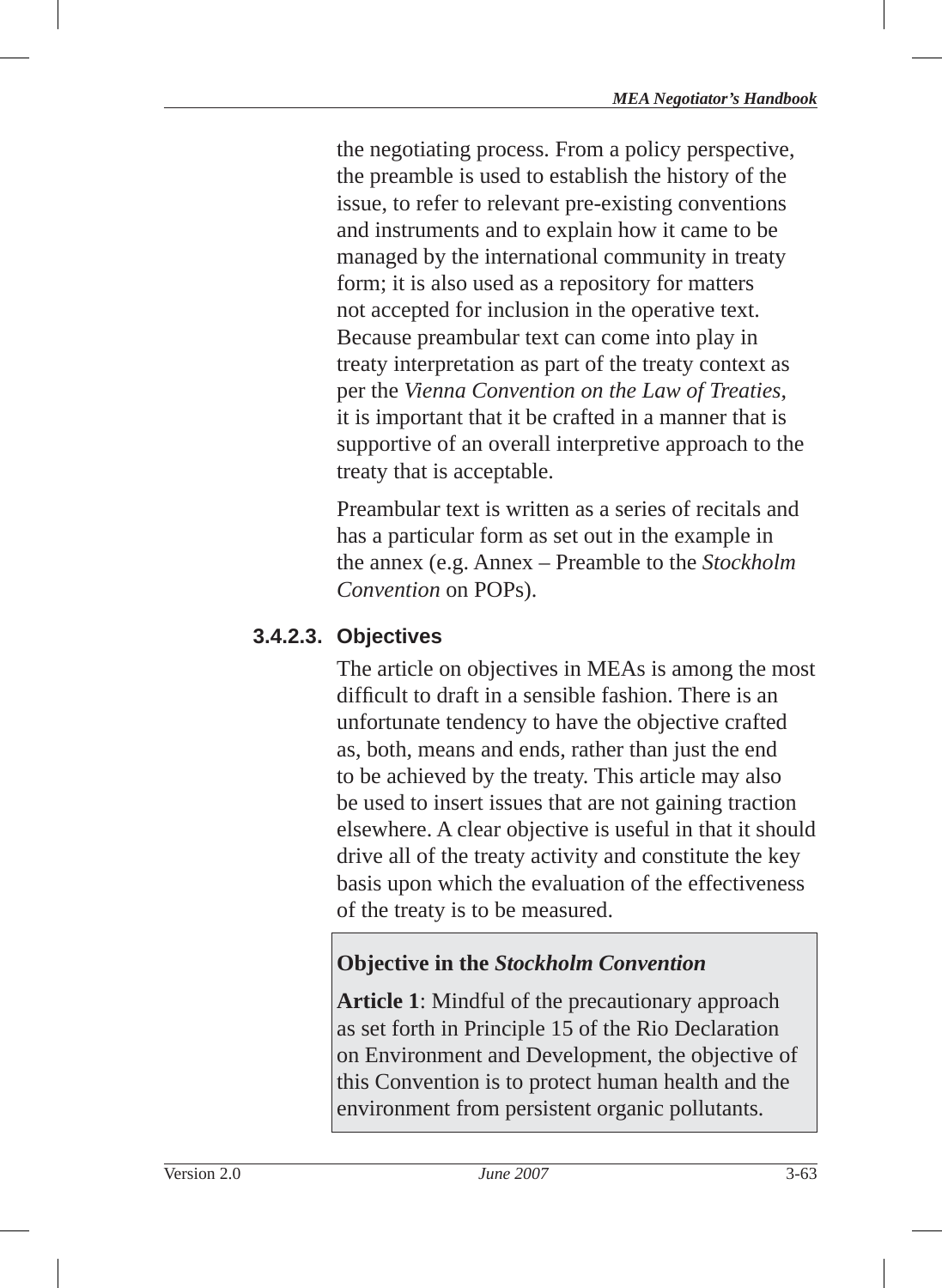## **Objective in the CBD**

**Article 1**: The objectives of this Convention, to be pursued in accordance with its relevant provisions, are the conservation of biological diversity, the sustainable use of its components and the fair and equitable sharing of the benefits arising out of the utilization of genetic resources, including by appropriate access to genetic resources and by appropriate transfer of relevant technologies, taking into account all rights over those resources and to technologies, and by appropriate funding.

# **Objective in the** *Biosafety Protocol*

**Article 1**: In accordance with the precautionary approach contained in Principle 15 of the Rio Declaration on Environment and Development, the objective of this Protocol is to contribute to ensuring an adequate level of protection in the field of the safe transfer, handling and use of living modified organisms resulting from modern biotechnology that may have adverse effects on the conservation and sustainable use of biological diversity, taking also into account risks to human health, and specifically focusing on transboundary movements.

# **3.4.2.4. Control provisions**

As noted above (in 'Elements of MEAs'), control provisions in MEAs are substantive provisions which focus on an agreement to act or not act in a certain way in order to protect, conserve or enhance the environment. These commitments may focus on results, and take the form of control measures, standards or limitations, including specific bans and/or quantifiable targets. They may also include or focus on process (e.g. prior informed consent),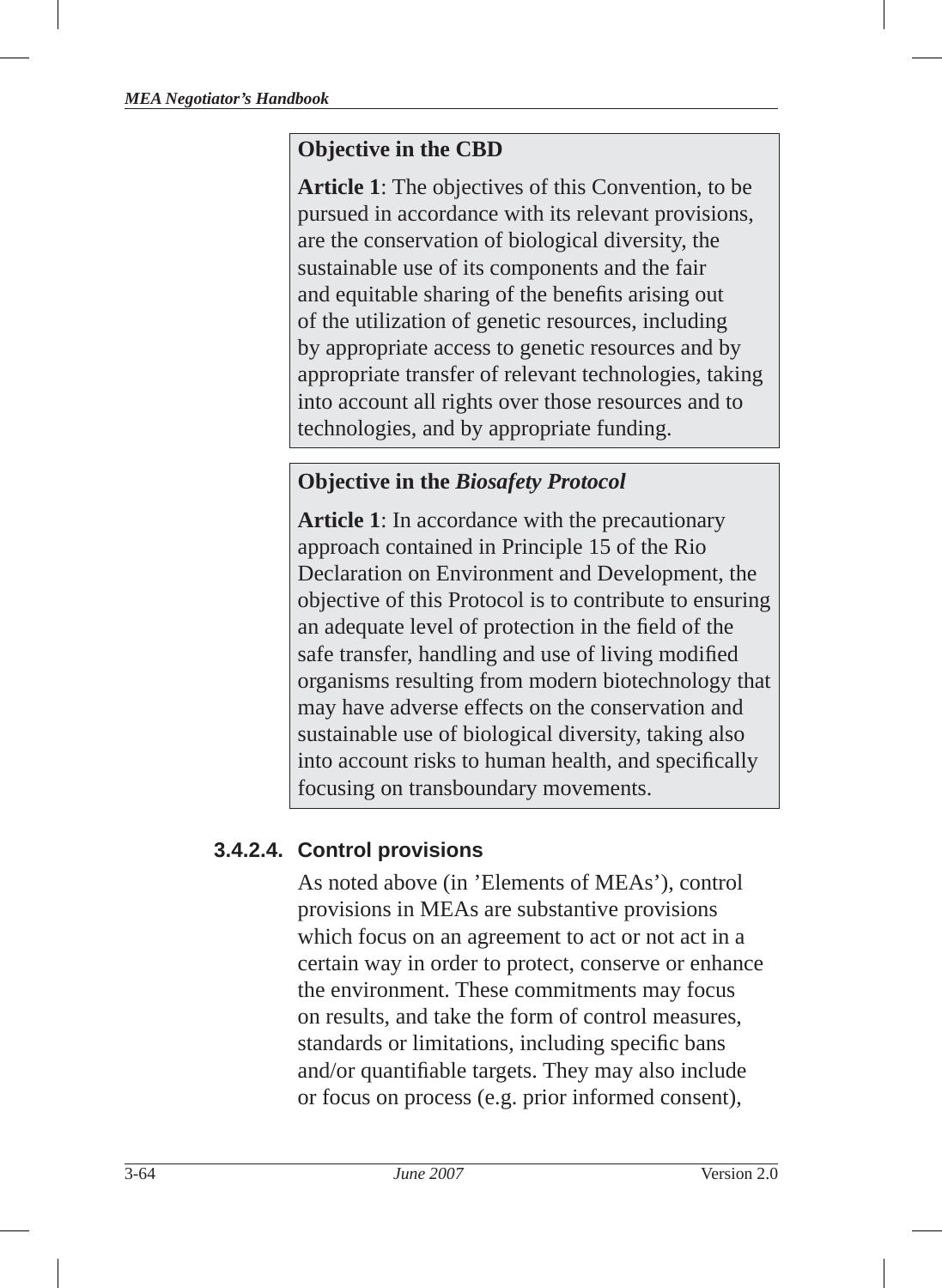or mechanisms to govern decision making and how certain activities are managed, the latter of which may be broken out and elaborated.

Control provisions should be examined from two perspectives: perceived difficulties a Party might have complying with strong language and environmental impacts if the language will not control other countries strongly enough. Where a Party seeks legally binding obligations, such provisions should be written with the use of mandatory terms such as "shall" as opposed to "should". Negotiators tend to use "shall" coupled with other words that soften the impact of the "shall". For example, "shall, as appropriate" or "shall encourage" or "shall promote". For more on "should" and "shall" see 'Forms of MEAs' above, and 'Decision Texts' below.

It is generally important to avoid the word "ensure" whenever possible as it is generally used inappropriately (see 'Decision Text', below). An obligation should be constructed clearly enough so that it will be fairly obvious as to whether a party has complied or not with its obligations. Consideration should be given to whether obligations should be crafted as obligations of result, or obligations of method. Emission reductions are obligations of result and unless the means of reduction are specified in a treaty, each party will have the option of achieving that target in a number of ways. Alternatively, if the obligation is to implement a prior informed consent system for hazardous wastes, this is an obligation of method. Again, negotiators will have to consider which type of language is appropriate in the context.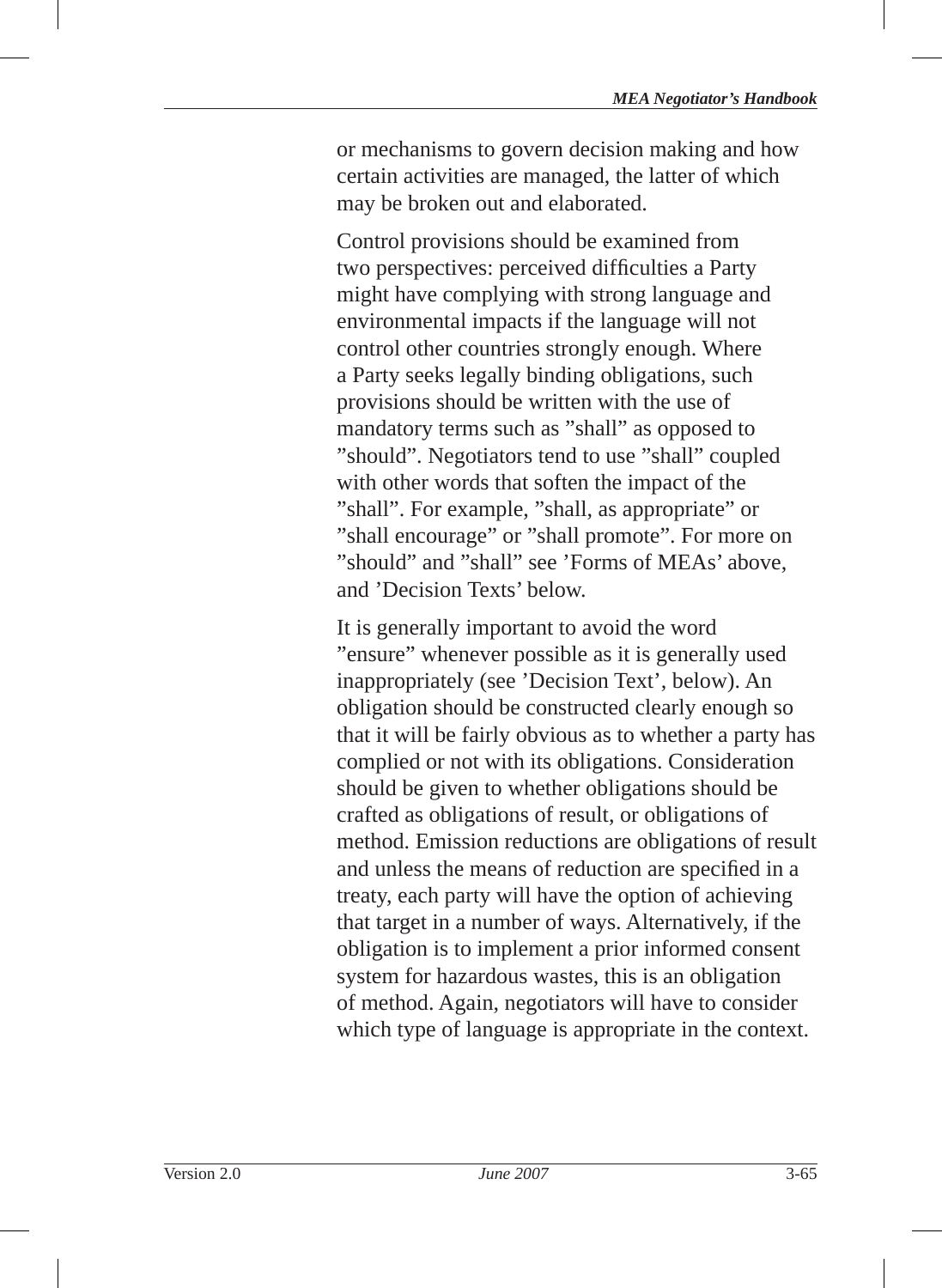#### **Obligation of method – Article 6(1) of the** *Basel Convention***:**

(1) The State of export shall notify, or shall require the generator or exporter to notify, in writing, through the channel of the competent authority of the State of export, the competent authority of the States concerned of any proposed transboundary movement of hazardous wastes or other wastes. Such notification shall contain the declarations and information specified in Annex  $V$  A, written in a language acceptable to the State of import. Only one notification needs to be sent to each State concerned.

## **Obligation of results – Article 2A (1) of the** *Montreal Protocol***:**

(1) Each Party shall ensure that for the twelve-month period commencing on the first day of the seventh month following the date of entry into force of this Protocol, and in each twelve-month period thereafter, its calculated level of consumption of the controlled substances in Group I of Annex A does not exceed its calculated level of consumption in 1986. By the end of the same period, each Party producing one or more of these substances shall ensure that its calculated level of production of the substances does not exceed its calculated level of production in 1986, except that such level may have increased by no more than 10 per cent based on the 1986 level. Such increase shall be permitted only so as to satisfy the basic domestic needs of the Parties operating under Article 5 and for the purposes of industrial rationalization between Parties.)

# **3.4.2.5. Final provisions**

Final provisions address issues such as depositary, languages, entry into force, voting, reservations,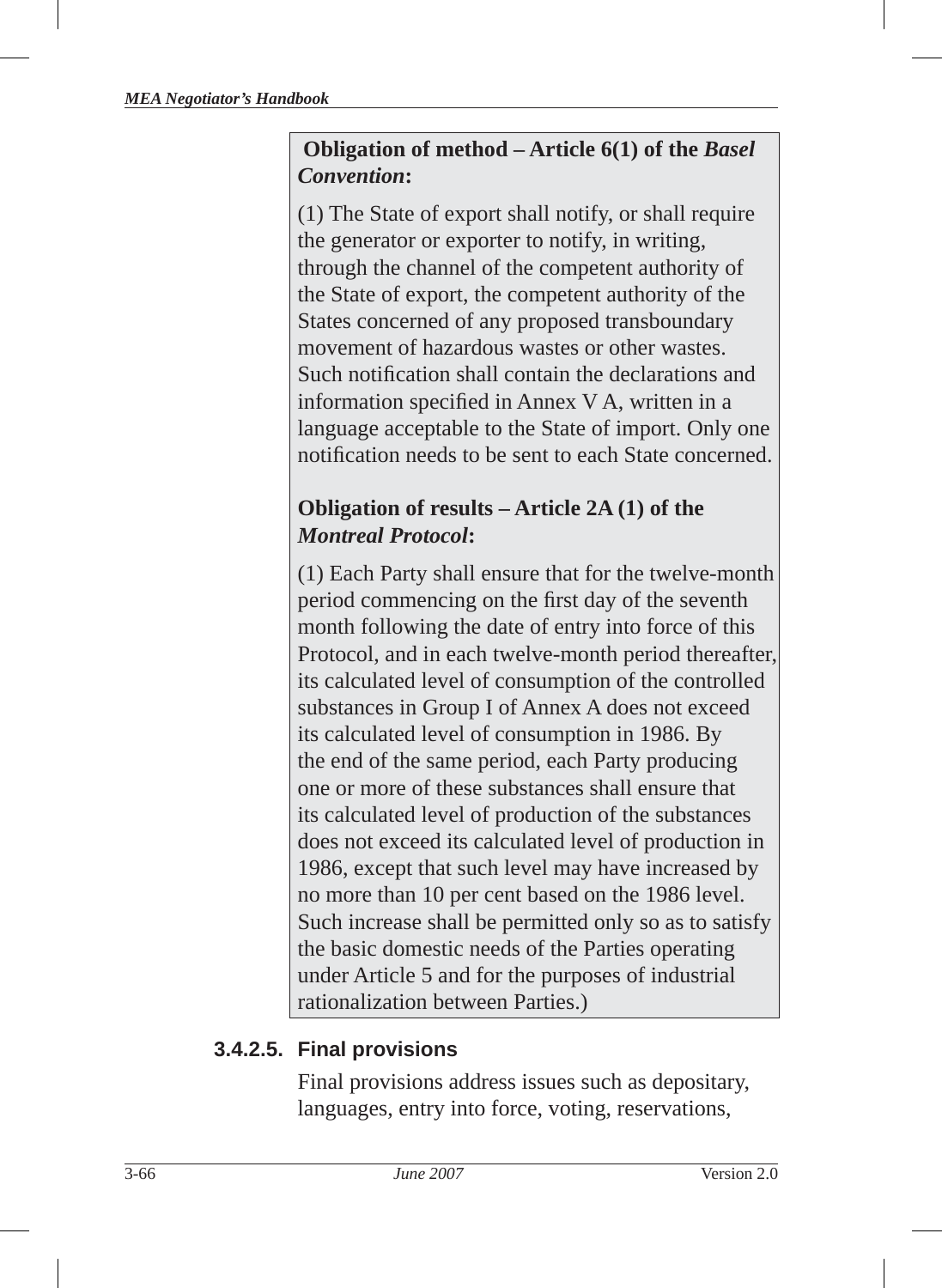signature, application, amendments, and annexes (some of which are addressed above). The text of final provision tends to be very similar from treaty to treaty, and negotiators are advised to refer to precedents in other MEAs as these are heavily referenced by secretariats and legal drafting groups in drafting and reviewing these treaty texts. Nevertheless, there is some variety, particularly in texts regarding amendment of annexes , so precedents should be considered very carefully and any variations from precedent given appropriate consideration (see also 'Treaty Mechanisms').

# **3.4.3. Decision texts ('should' and 'shall')**

Conferences or meetings of the Parties to MEAs use decisions to transact their business. Decisions taken under an MEA are generally considered not to be legally binding unless that MEA explicitly provides the authority for legally binding decisions. If such authority is not provided for, but is required, Parties may decide to amend an agreement (see 'Amendments' above). However, amendments generally enter into force only after they are ratified by a certain number of Parties, or in some cases, in the absence of a certain number of objections.

There are examples of decisions including mandatory language (using 'shall') taken under treaty provisions where it is not clear that there is authority to do so (e.g. Article 7 Guidelines under the Kyoto Protocol). Some Parties are of the view that if such decisions are adopted by the Parties, this reflects a clear intent on behalf of the Parties to accept a legally binding obligation. This notion should not be relied upon. In general, so that the intent of all Parties is clearly established, it is preferable to provide a clear delegation of authority in an agreement where this is the intent of the Parties, and to avoid mandatory language in decisions where the agreement in question contains no such authority (see also 'Control Provisions' and 'Decision Texts'). Parties have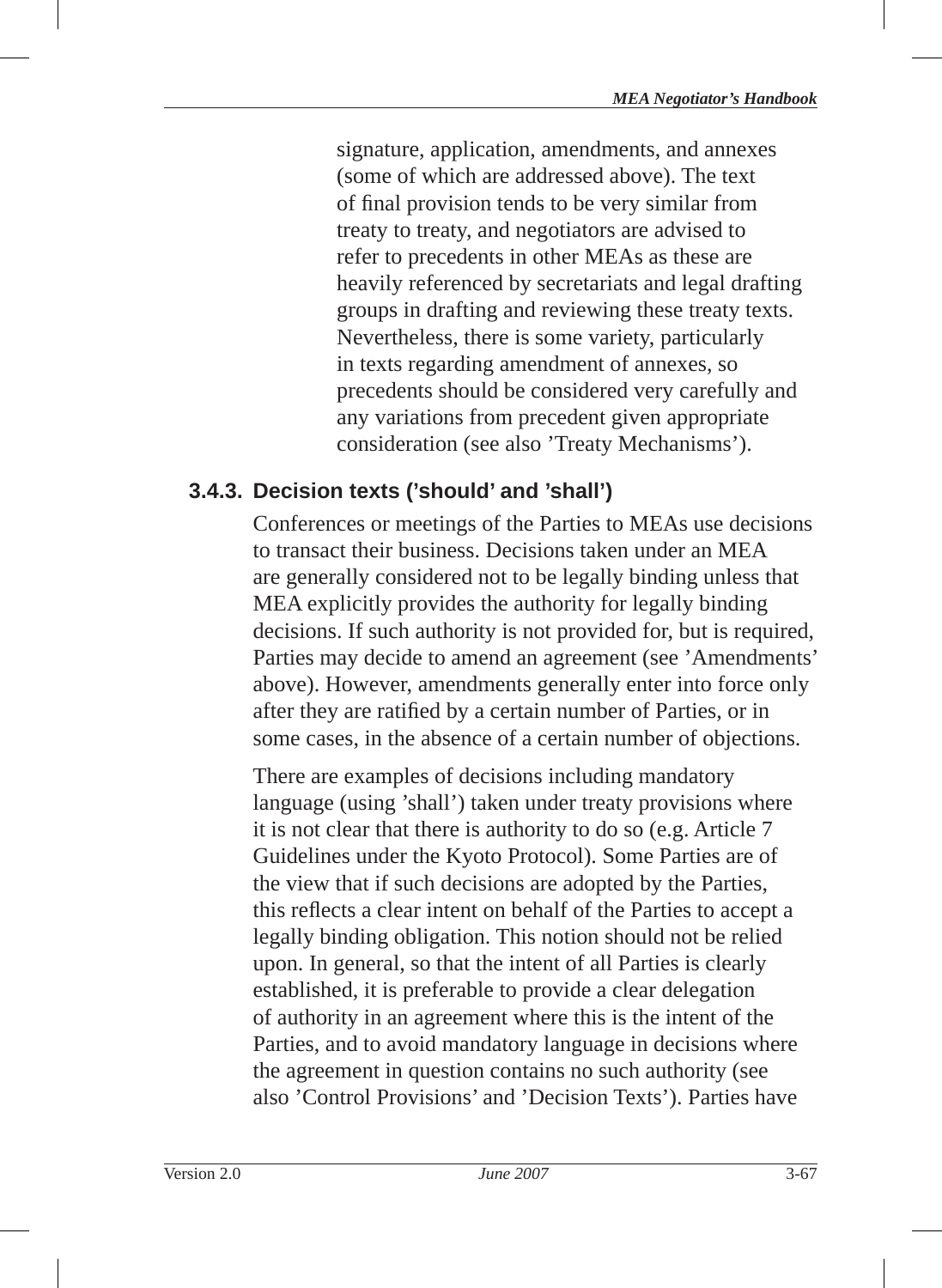different views on these issues, so it is often important to seek legal advice on them.

An example of an agreement, which provides authority for legally binding decisions is the *Montreal Protocol,* and which also provides for the Meeting of the Parties to decide to make adjustments that expand the coverage of the agreement.

#### **Example of provisions in MEAs providing for binding decisions**:

#### *Montreal Protocol* **– Article 2(9)**

(a) Based on the assessments made pursuant to Article 6, the Parties may decide whether:

(i) Adjustments to the ozone depleting potentials specified in Annex A, Annex B, Annex C and/or Annex E should be made and, if so, what the adjustments should be; and…

(d) The decisions, which shall be binding on all Parties, shall forthwith be communicated to the Parties by the Depositary. Unless otherwise provided in the decisions, they shall enter into force on the expiry of six months from the date of the circulation of the communication by the Depositary.

Even non-binding decisions should be carefully negotiated for several reasons. First, they create good faith and political expectations including that Parties will comply with the decision. Second, some treaty bodies use decisions to provide effective interpretations of the treaty that were not made explicit in the treaty. Third, some decisions may contain or approve guidelines on a particular subject that may become the subject of an amendment or separate international agreement on the subject at a later date.15 Indeed, it is possible that a non-binding text could be converted by Parties into

<sup>15</sup> For example, under the *Convention on Biological Diversity*, the Bonn Guidelines have been drafted regarding access to genetic resources and the sharing of their benefits. At the World Summit it was agreed that an international regime would be developed on the same subject matter. The Bonn Guidelines will have an influence on any international regime that is developed.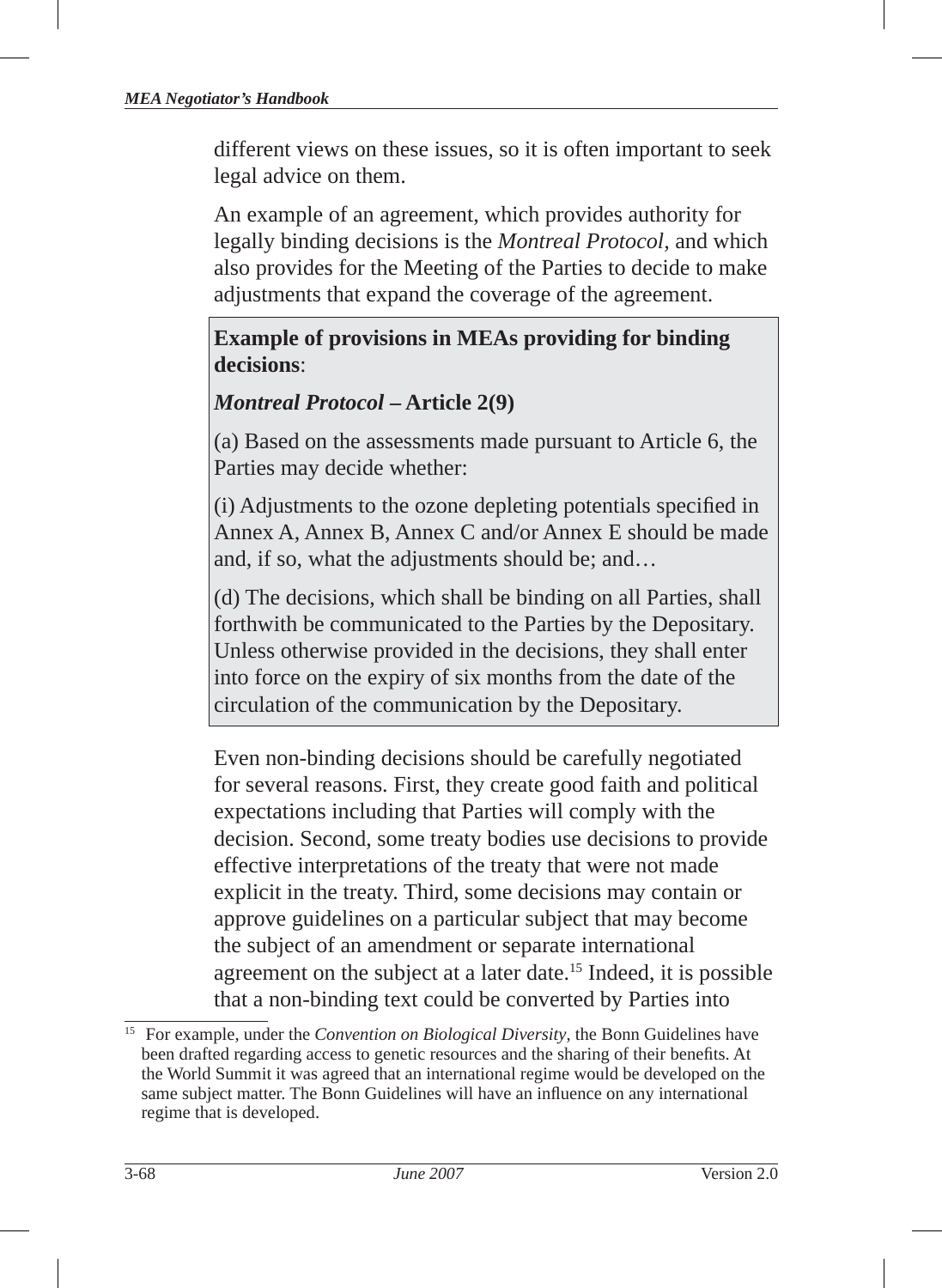a binding text through amendment (e.g. under Article 18 of the Kyoto Protocol), and there are examples in other areas of international law where a review or compliance mechanism is then added.

It is very important that decisions that are not intended to be binding are drafted in language that is not mandatory. Other options include permissive language, such as "may"; or hortatory language such as "should"; rather than mandatory language, such as "must" or "shall." It is also very important, if mandatory language is used, that there is a clear authority for the treaty body in question to take a decision with mandatory language on the subject in question. (see 'Forms of MEAs' as well as 'Control Provisions' above).

As noted above, it is preferable to avoid the word "ensure" especially in conjunction with mandatory verbiage, as it is generally used inappropriately. "Ensure" means to make certain or guarantee, so it should not be used in a situation where governments are not in a position to effectively implement. (see 'Control Provisions', above).

When in a particular forum, it is useful to have previous decisions as precedents, but also important from a substantive perspective to have a set of the most recent decisions on the topic under consideration.

# **Decision VI/5 of COP VI of the CBD***,* **on Agricultural biological diversity:** … Moreover, funding for the

implementation of the programme of work should be reviewed….Identify and promote the dissemination of information on cost-effective practices and technologies, and related policy and incentive measures that enhance the positive and mitigate the negative impacts of agriculture on pollinator diversity, productivity and capacity to sustain livelihoods, through:...Identification, at international and national levels, in close collaboration with relevant international organizations, of appropriate marketing and trade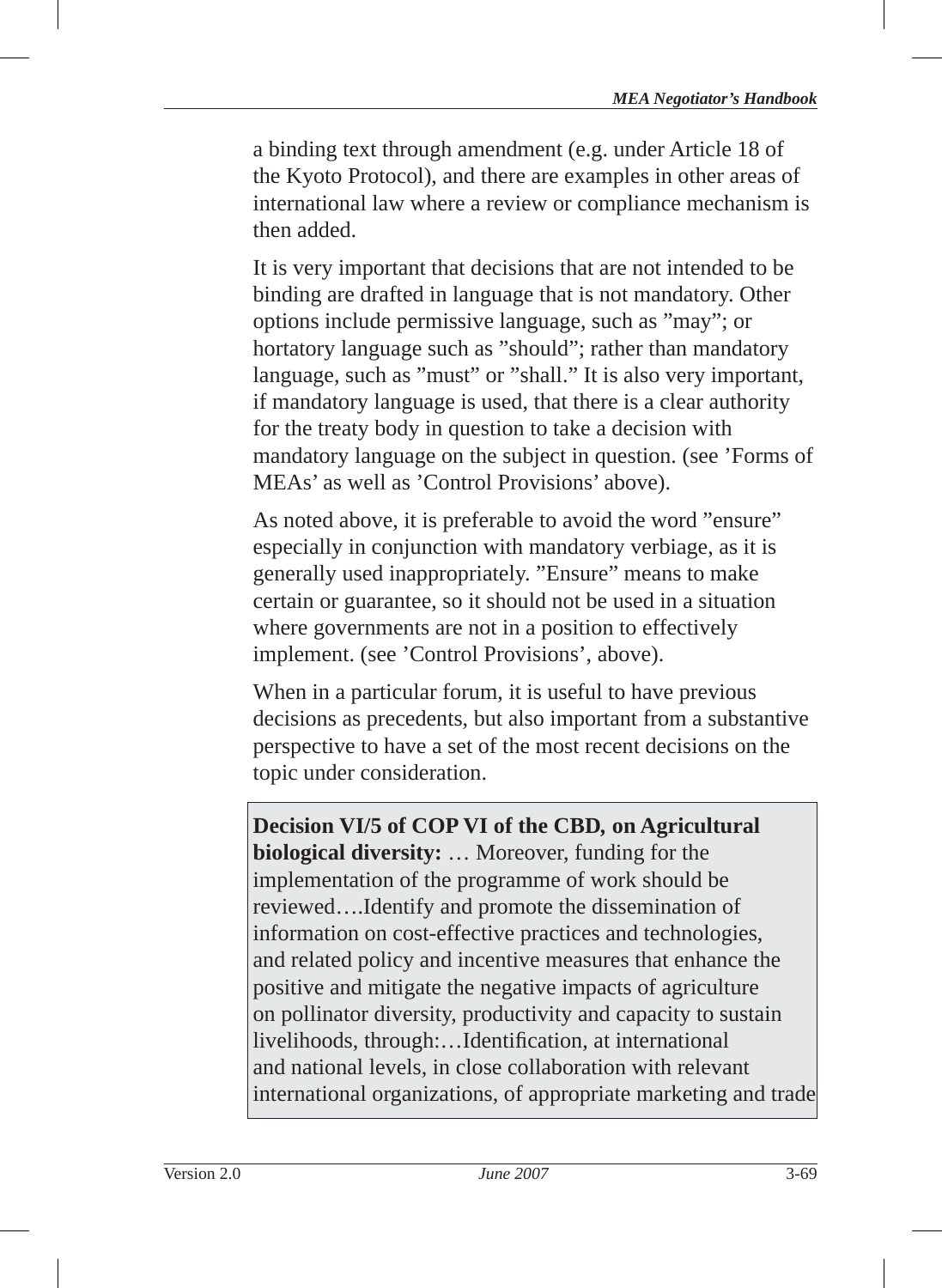policies, legal and economic measures which may support beneficial practices. This may include certification practices, possibly within existing certification programmes, and the development of codes of conduct.

Decisions typically take the form of a series of preambular clauses or recitals, followed by numbered operative text with the actions that Parties are to take. The opening word of each preambular or operative paragraph has significance:

• if a COP is asking for the assistance of another organization, it would not "request" action as it does not control that organization; rather it is considered more appropriate to "invite" the other organization to assist.

Decision VI/38 of COP VI of the *Basel Convention* on Competent authorities and focal points – paragraph 2- Invites non-Parties and interested organizations to identify contact persons for the Convention, if they have not done so, and submit the relevant information to the secretariat, including any modifications or additions as they occur;

• if action is considered urgent, Parties can be "urged"<sup>16</sup> to take action, if less urgent, Parties can be "invited"

Decision VI/3 of COP VI of the *Basel Convention* on the Establishment and functioning of the *Basel Convention* Regional Centres for Training and Technology – paragraph 9: Urges all Parties and non-Parties in a position to do so, as well as international organizations, including development banks, non-governmental organizations and the private sector, to make financial contributions directly to the Technical Cooperation Trust Fund, or in kind contributions, or contributions on a bilateral level, to allow all the Centres to become fully operational;

<sup>&</sup>lt;sup>16</sup> Such as to ratify a treaty amendment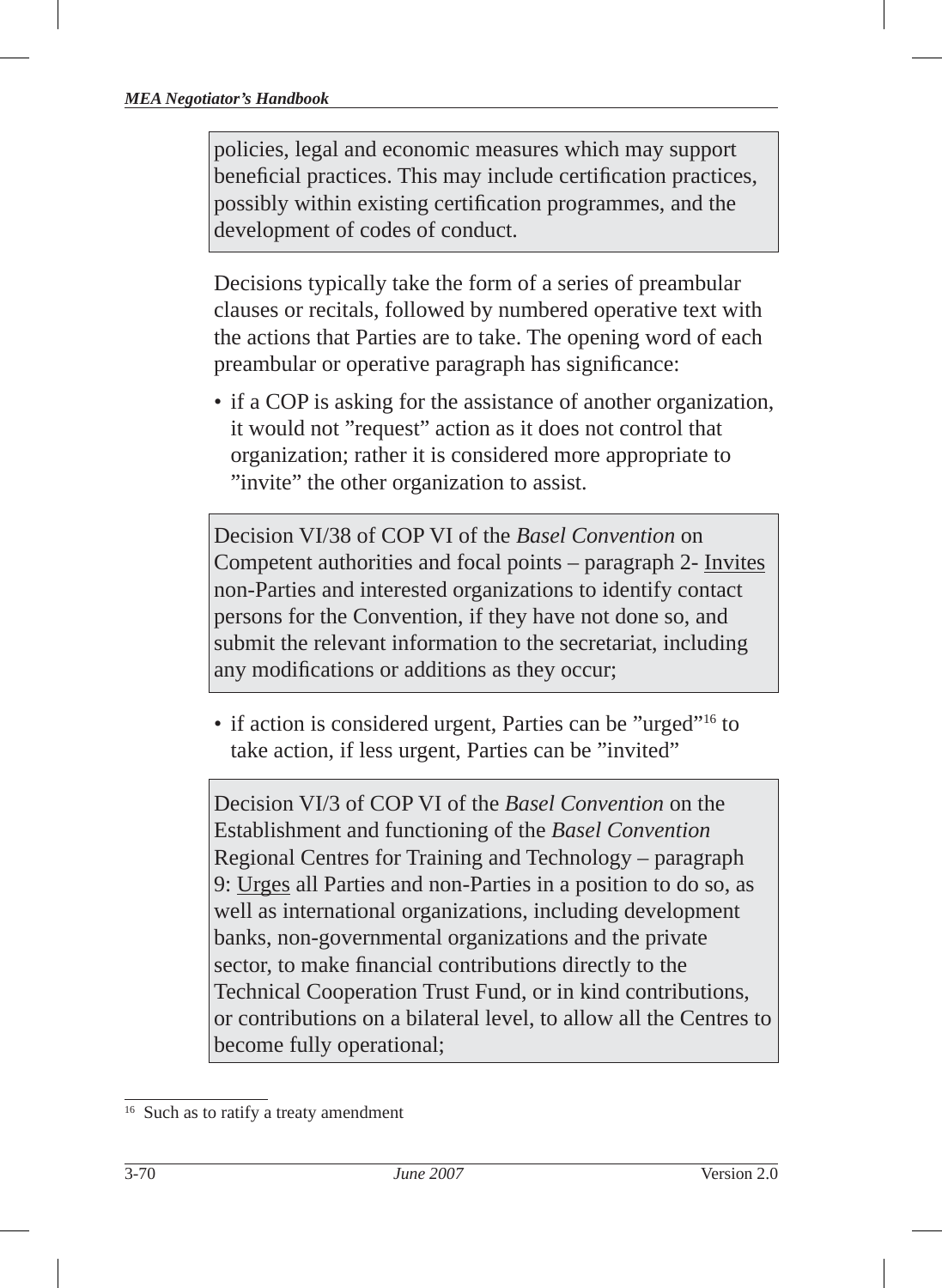• since the secretariat is the tool of the Parties/countries, it can be "requested" to take certain actions, as can subsidiary bodies or the Parties themselves

Decision VI/27 of COP VI of the *Basel Convention* on the Transmission of information.- paragraph 2- Requests the Parties to use the revised questionnaire and its manual to report data and information to the secretariat in accordance with Articles 13 and 16 of the Convention.

• a subsidiary body or the secretariat can be given firmer direction via "instructed"

Decision V/22 of the CBD on Budget for the programme of work for the biennium 2001-2002- paragraph 20 – Instructs the Executive Secretary, in an effort to improve the efficiency of the secretariat and to attract highly qualified staff to the secretariat, to enter into direct administrative and contractual arrangements with Parties and organizations…

• where a report is not desired to be approved as such, it should only be "noted"; this can be a useful approach when a negotiator is asked to approve a report she/he has never read; where a report has been read and is supported by a delegation, the following words are appropriate: "welcomes," and where strongly supported: "endorses."

Decision V/3 of CBD on the Progress report on the implementation of the programme of work on marine and coastal biological diversity – paragraph 2 – Endorses the results of the Expert Consultation on Coral Bleaching, held in Manila from 11 to 13 October 1999, as contained in the annex to the present decision;

Care also needs to be given that if a particular treaty article directs action to be taken in a certain way, such as by decision, then the draft text's operative provisions should use the word "decides."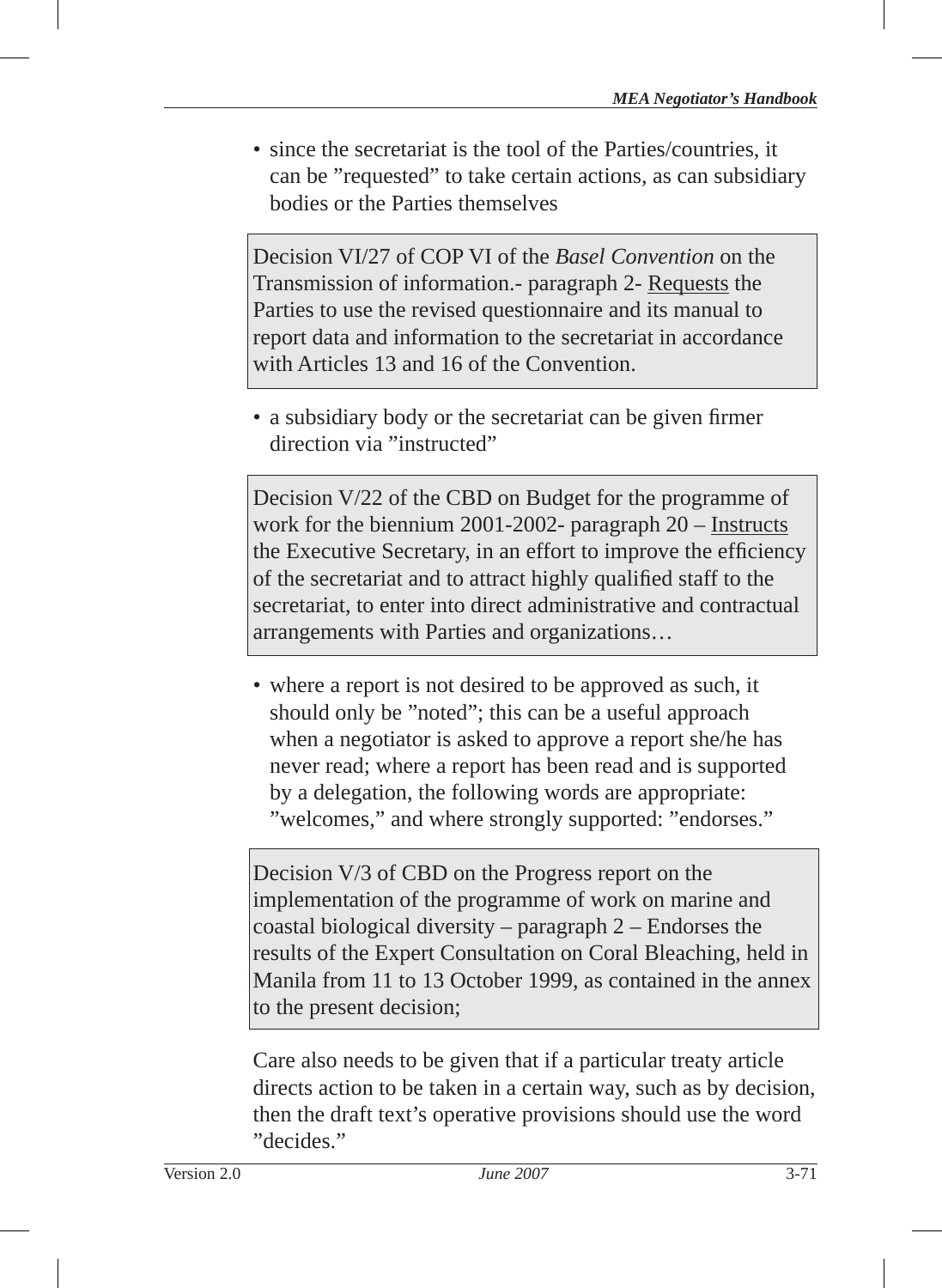#### **3.4.4. Recommendations**

Recommendations are typically used by scientific, technical or compliance bodies—i.e. those bodies that are subsidiary to the Conference of the Parties—to couch advice and propose actions. Sometimes such advice is couched in recommendation form and other times the recommendations are provided to the COP in the form of draft COP decisions. In both situations, even where the ultimate decision will not be legally binding , care needs to be taken to make the recommendations as palatable as possible for the reasons cited above.

# **3.5. Documents**

## **3.5.1. General**

Negotiating MEAs gives rise to diverse documents. Many of them are official meeting documents prepared either in advance of a meeting (pre-sessional documents ) or shortly after it has ended (meeting report). These documents are normally posted on the official website of the MEA in question. Other documents will be drafted and distributed for the first time at the meeting itself

(in-session documents ) with the immediate and short-lived aim of influencing negotiations. This type of document dies with the end of the meeting and is not posted on the MEA website.

## **3.5.2. Pre-sessional documents**

Most of the pre-sessional documents are prepared by the secretariat and made available on the treaty website in advance of the session, although some may be submitted by Parties and circulated by the secretariat as information papers.

As a rule, these documents should be available in the official languages of the MEA. In practice, they are often first issued in one language and later translated. Moreover, while these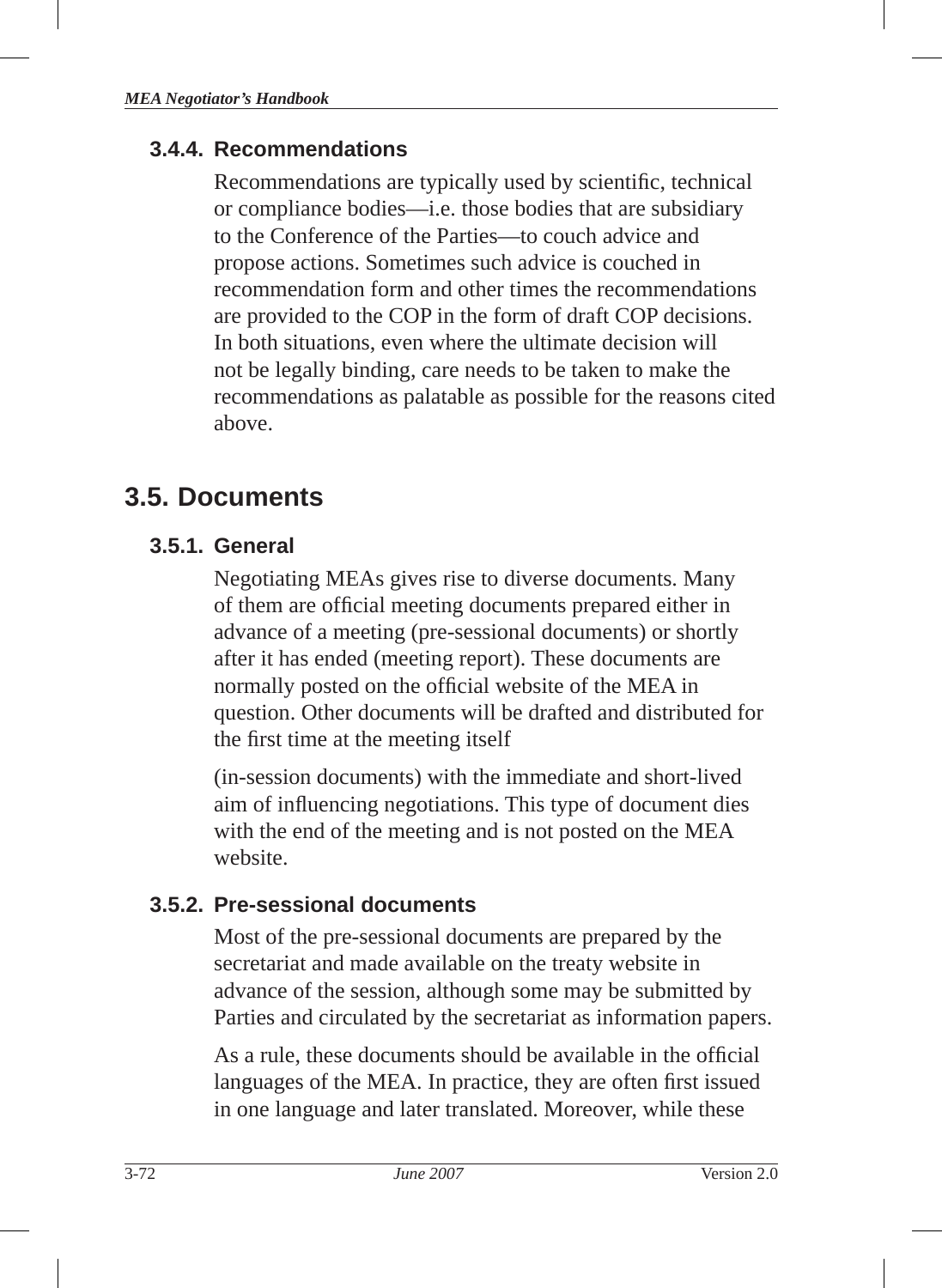documents should be circulated at least six weeks in advance, many may only be ready on the eve of the meeting. This is often the case for pre-sessional documents of a budgetary nature.

## **3.5.3. In-session documents**

Different types of documents are distributed at the meeting itself. Included among these are the following:

# **3.5.3.1. Conference room paper (CRP):**

These documents serve a number of purposes: to explain in detail the position of a Party or negotiating bloc on a complex issue; to put forward new negotiating text; to report to the plenary on the results of the deliberations of a group. They are officially numbered (CRP.1, CRP.2 etc.) and their origin is clearly identified (from a group of countries, from a working group etc.). As mentioned above, these papers die at the end of the meeting. However, a Party may ask that part or all of a CRP be included in the final report of the meeting. CRP documents are often used when there is not enough time for translation the official languages, as would be required for an L document.

# **3.5.3.2. L. document**

These documents contain conclusions and decisions, and are central to the process, and must be translated into all six official languages before they are adopted. The "L" stands for "limited distribution" as these documents are distributed only to meeting participants for the limited purpose of adopting their content. For instance, at the end of a COP, the secretariat will distribute to the Parties a draft final report identified as an L.doc. and the Chair will then ask Parties to approve it. It will then go through a formal secretariat editing process. Often, a pre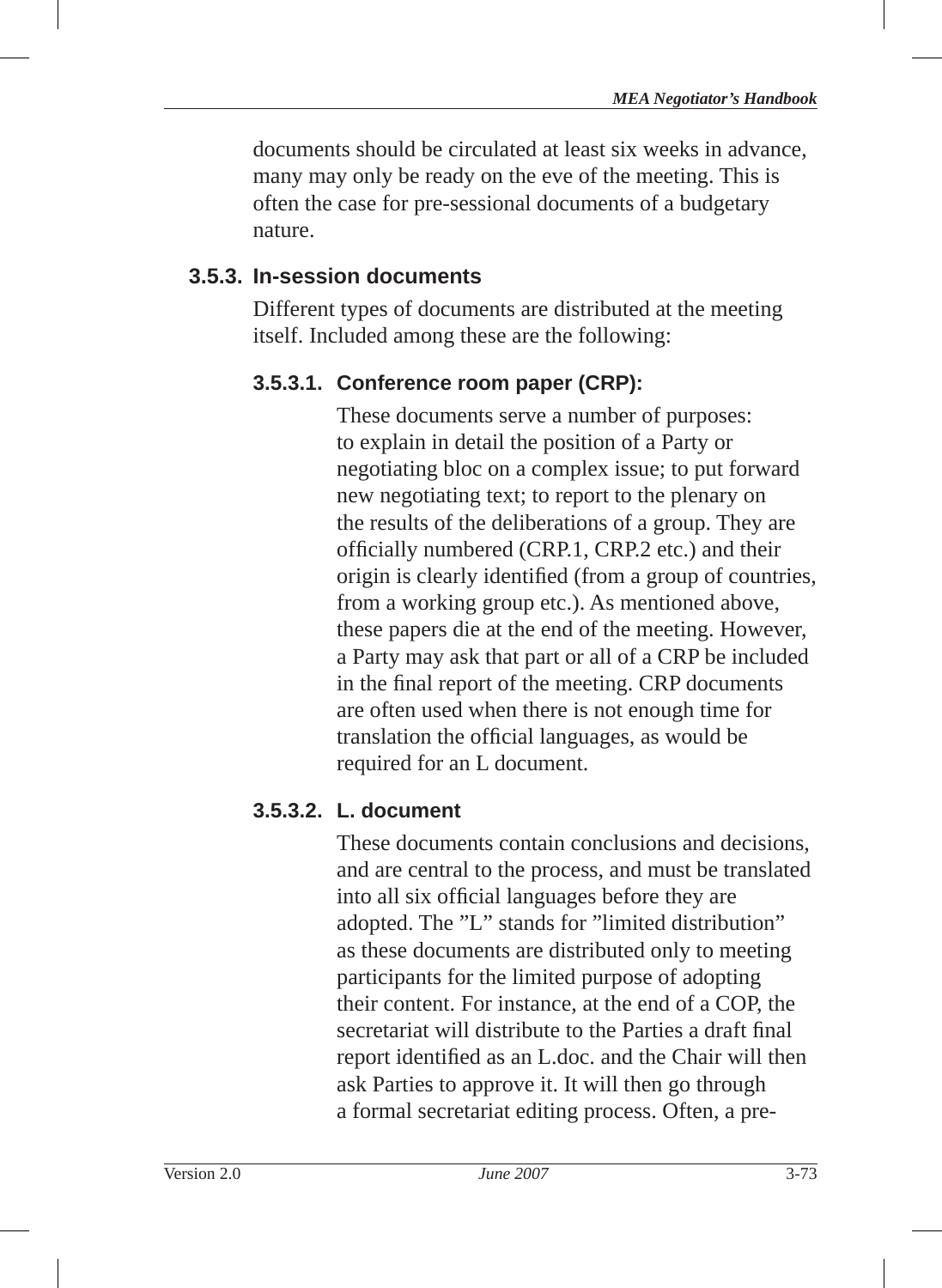editing service is available, which can help avoid difficulties related to the final approval by Parties. Likewise, a draft decision will be circulated as an L. doc. In some cases, the Chair may propose adoption of items without the text having been circulated. If so, you should ask that an L version of the text in question be made available. Reports of sessions often provide an overview and contain addenda that may contain a number of specific decisions that, in turn, may contain annexes. These texts are very important. It should be noted that annexes and addenda are considered to be part of the document to which they are annexed or added. The legal effect of such texts is determined by reading a decision as a whole, with reference to the underlying authority for the decision.

#### **3.5.3.3. Informal document**

A Party may draft what is called a non paper for any number of reasons: for information purposes; to float possible proposals in order to elicit comments from other countries or to generate support. Contrary to CRPs, they have no official numbers. Observers or other groups may also distribute informal documents outside the meeting rooms either to provide information or to attempt to influence negotiations, or for both purposes. The secretariat will also circulate informal documents that contain the most recent version of text still subject to negotiations in various groups (e.g. the Legal Drafting Group will regularly receive an updated informal copy of whatever texts it is working on).

## **3.5.4. Chair's text**

In order to assist the process of negotiating a draft MEA, a Chair may be asked or may take the initiative to put forward a negotiating text. This may occur either before or during the meeting. In the negotiations of the *Stockholm Convention*,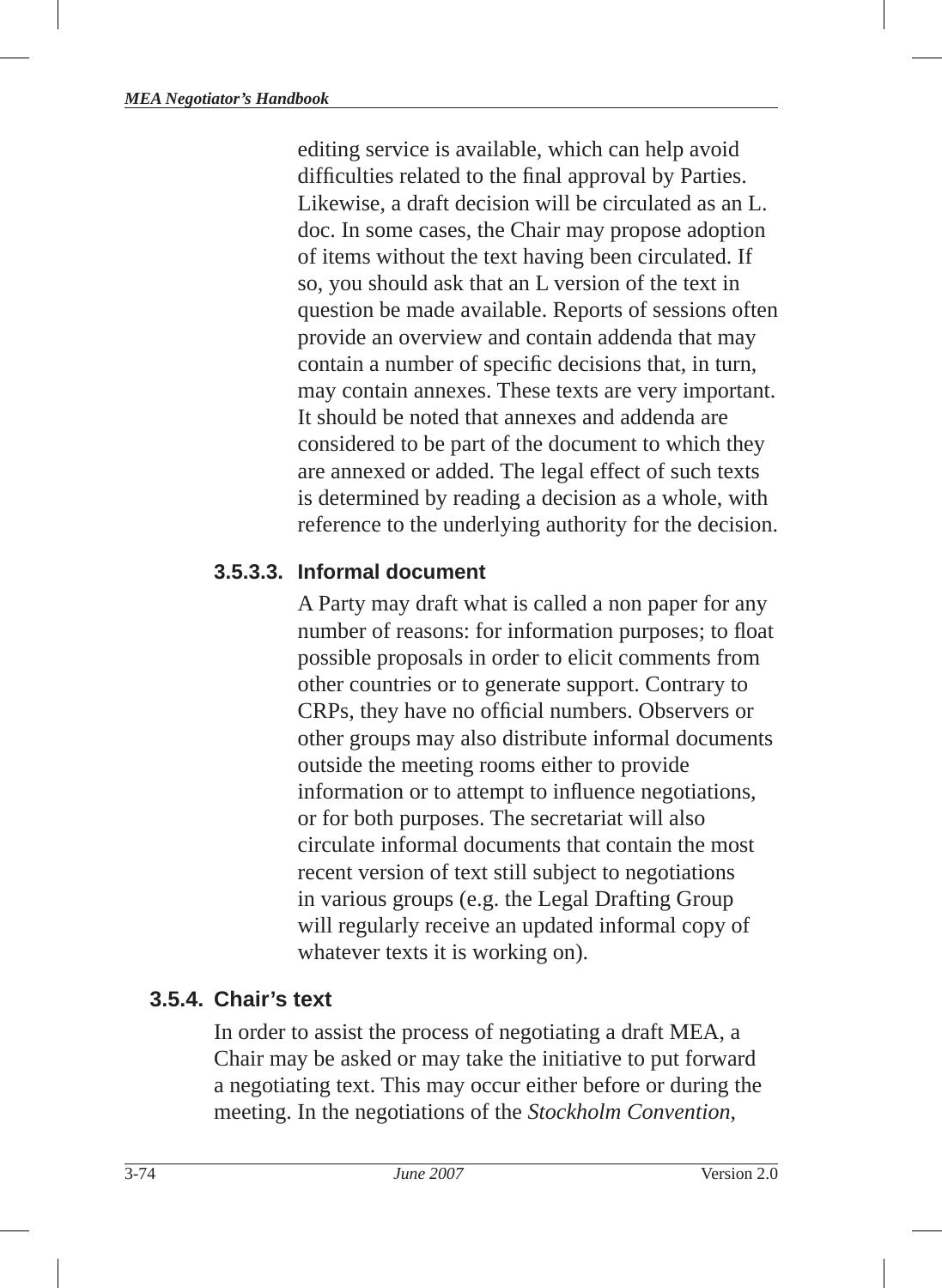the Chair was asked by the INC 4 to clean up the draft text of the Convention in time for INC 5, including making attempts to address some of the non-contentious brackets. During the sixth meeting of the Open-ended Ad Hoc Working Group to negotiate a Protocol on Biosafety, the Chair, on the fifth day of the negotiations, introduced a Chair's text (numbered as an L. doc. as it was distributed at the meeting – see UNEP/ CBD/BSWG/6/L.2 ). Some of the key provisions in this text differed significantly from the draft negotiating text previously distributed as a pre-sessional document.

## **3.5.5. Report of the meeting**

The report of the meeting is a key document as it records all the substance of the discussions and the main results of the meeting and, most importantly, will include in its annexes the adopted decisions. In addition, other important documents resulting from the meeting may also be included in the annexes. For example, if during the meeting the provisions of a compliance mechanism or the terms of reference of a particular subsidiary body were negotiated in detail, the most recent draft text on these items may be included in the annexes.

The adoption of the report is always the last substantive agenda item at an INC or a COP. As mentioned previously, an L version of the report is distributed and the Chair then proceeds to the adoption of the report, normally one paragraph at a time. If you do not agree with the accuracy of a portion of the report, it is important to say so at that point otherwise it will be too late. At that point you cannot add anything that was not said, discussed or produced in the session.

At INC 6 of the Stockholm Convention, countries had divergent views with regard to the extent of the work that should be done on compliance for INC 7. Some countries would have liked the secretariat to prepare, based on written comments from governments, a draft model for a compliance mechanism. Other countries proposed that the secretariat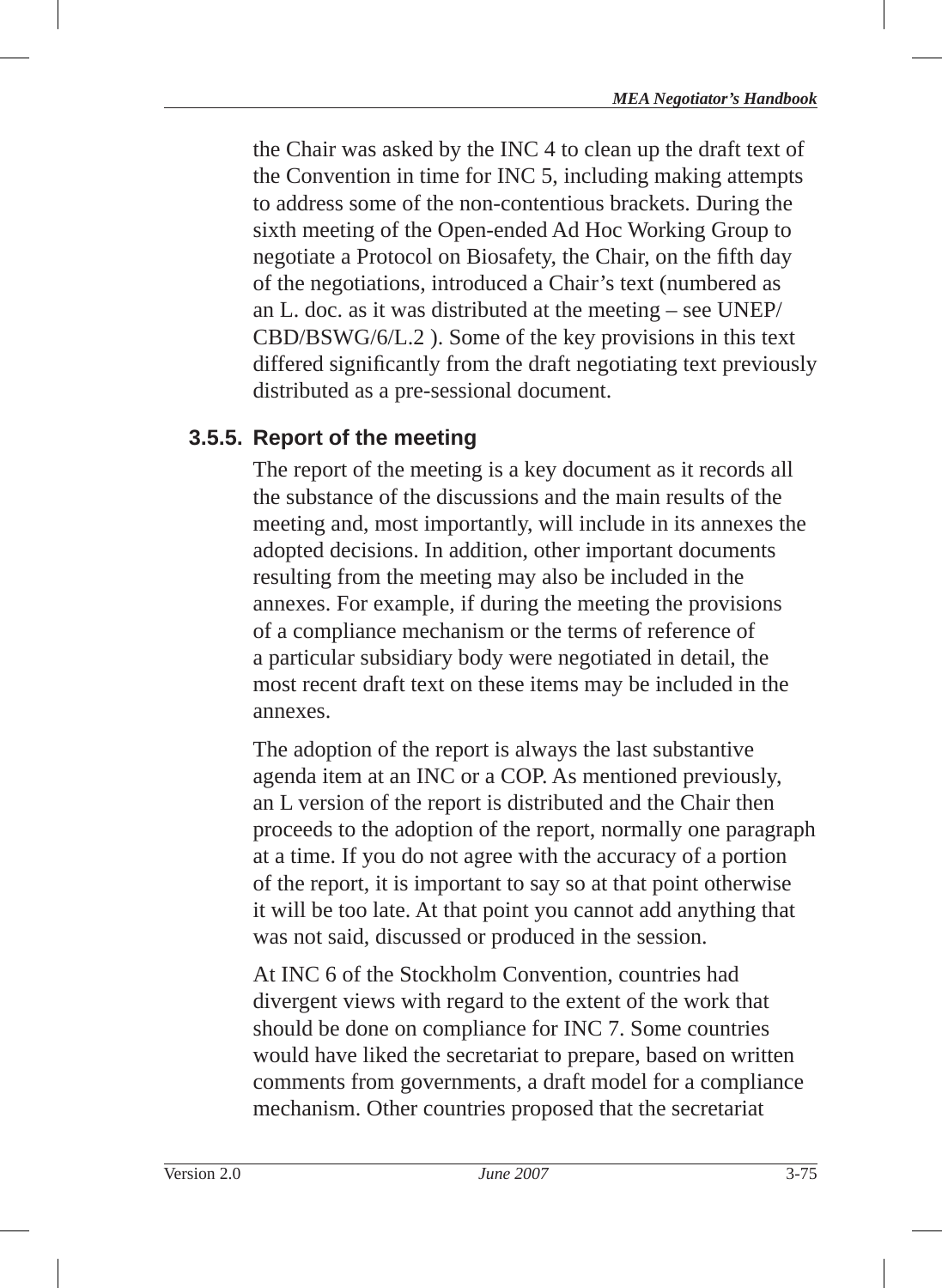only prepare a synthesis based on the comments. A third group of countries wanted the secretariat to limit itself to compiling the written comments received from governments. At the time of the adoption of the report of the meeting, a number of countries stated that the report did not properly reflect the debate and, therefore, proposed modifications to the text. Further debate ensued and, in the end, the work to be accomplished on the compliance issue prior to INC 7 was laid out in some detail in the final report.

Reports of meetings do not usually name a Party that intervenes on a particular issue, referring instead to "a representative" or "some representatives". Therefore, **if you feel that your delegation's position should be clearly**  reflected in the report, you should mention it to the Chair **in plenary and, in order for the report to record verbatim your intervention, give a copy of it to the secretariat**.

In some cases, when a meeting finishes late in the day, only parts of the draft report are available. As a result, the participants have no other choice but to rely on the secretariat to finalize the report in question. If a key issue was outstanding and not included in the draft report, you should review the complete report as soon as it is posted on the web (usually a few weeks after the meeting) to verify its accuracy. If some parts of it do not accurately reflect the meeting, you should immediately communicate suggested changes to the secretariat.

## **3.5.6. Identifi ers on documents**

Like all UN documents, official documents prepared for or issued from meetings have series of acronyms and numbers which identify the MEA, the nature of the meeting, the serial number of the particular document, whether the document has been modified, the nature of the document, etc.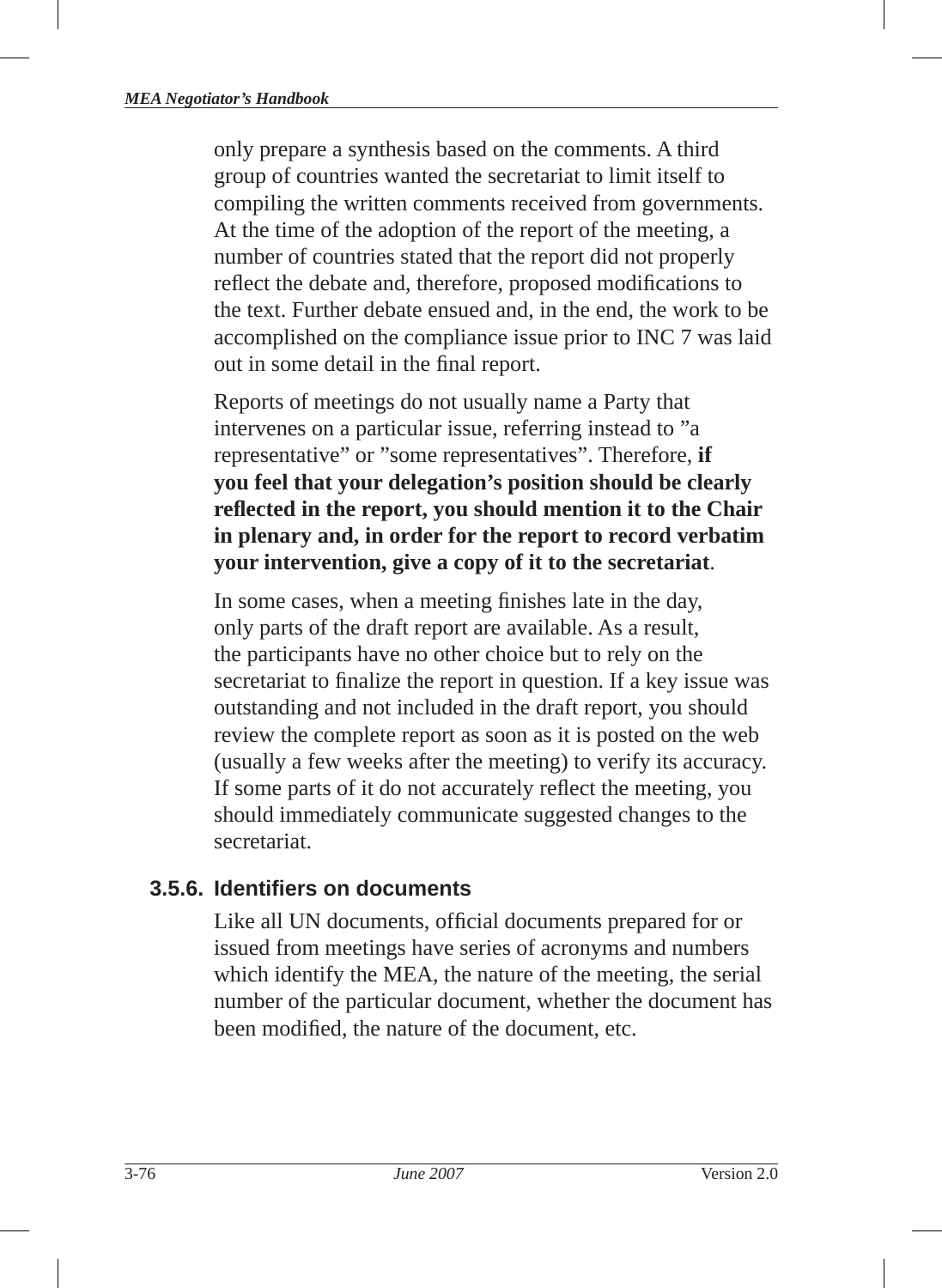#### **3.5.6.1. Identifi ers for each MEA**

For UNEP MEAs the identifiers on the document will first state UNEP, followed by the acronym for the specific MEA. For example:

- UNEP/CHW: the *Basel Convention*
- UNEP/CBD: CBD
- UNEP/POPS: the *Stockholm Convention*
- UNEP/FAO/PIC : The *Rotterdam Convention* (The secretariat functions are to be performed jointly by the Executive Director of UNEP and the Director General of FAO.)

#### **Documents of other MEAs will simply have the acronym of the MEA in question.**

(e.g. UNFCCC for the Climate Change Convention or ICCD for the *Desertification Convention*).

#### **3.5.6.2. Identifiers for the nature of the meeting**

Following the name of the MEA, an acronym will indicate which body of the MEA is meeting. The list below is far from exhaustive. While it highlights some of the most common acronyms (e.g. COP), it more than anything else, illustrates the multiplication of bodies, many of which are of a temporary nature.

**COP** – meetings of the Conference of the Parties are indicated by COP followed by a number that indicates which meeting of the COP the document was prepared for or was issued from. For instance, UNEP/CBD/COP/6/20 is the report of the sixth COP of CBD. In some cases, there is no direct reference to the COP but simply a number after the acronym of the MEA. For instance, pre-sessional document UNEP/CHW.6/1 refers to the agenda for COP 6 of the *Basel Convention*. For UNFCCC, the documents refer to the CP for the Conference of the Parties and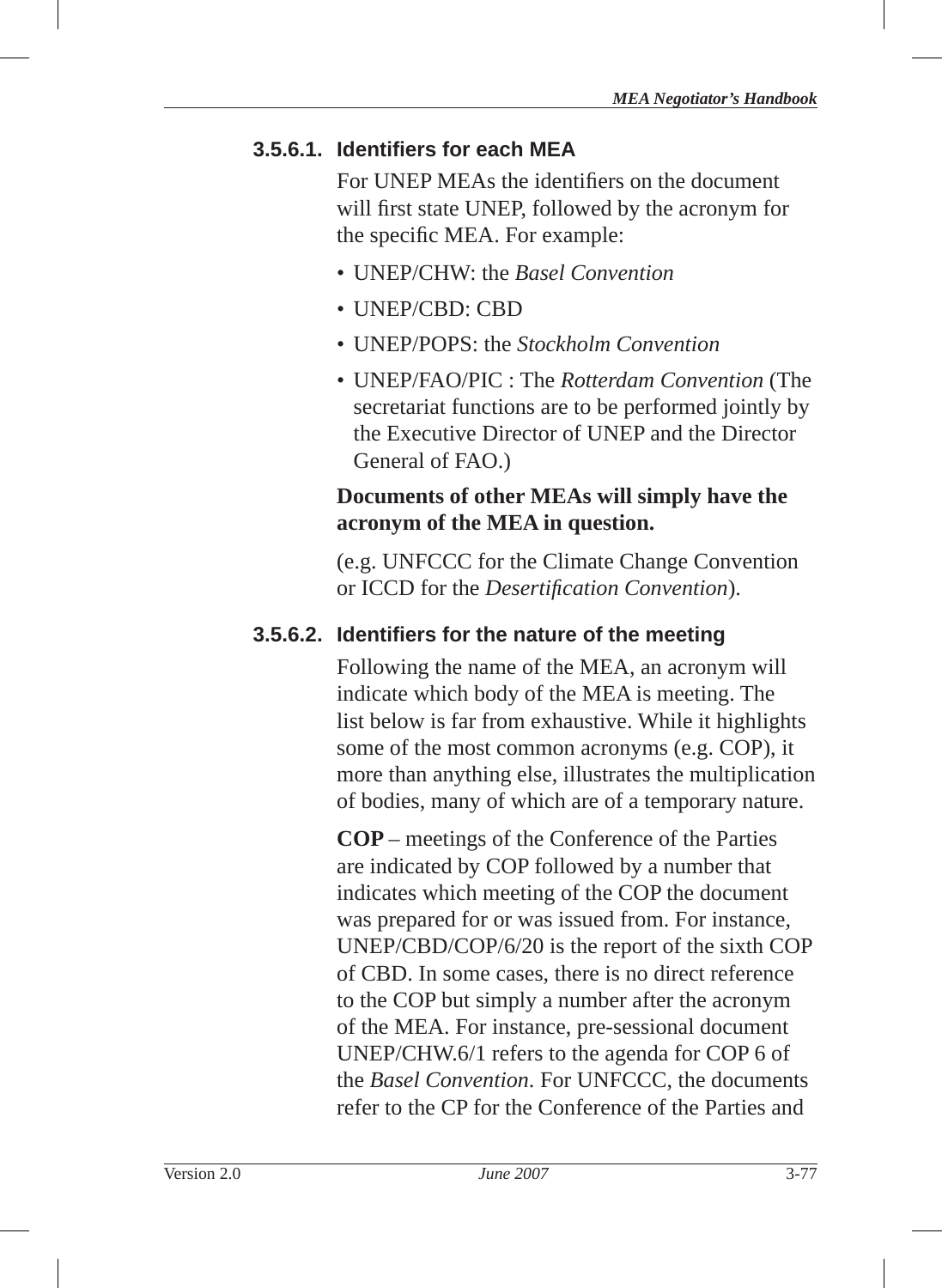to the year of the meeting instead of the number of the meeting (e.g. UNFCCC/CP/2002/1 is the provisional agenda of the 8th meeting of the CP).

**INC** – meetings of the Intergovernmental Negotiating Committee. UNEP/POPS/INC.7/1 is the provisional agenda for the 7th meeting of the POPs INC.

**OEWG** – means a meeting of an open-ended working group. Document UNEP/CHW/OEWG/1/1, a pre-sessional document, is the provisional agenda for the first meeting of the open-ended working group of the *Basel Convention*.

**LWG** – means Legal Working Group. Document  $UNEP/CHW/LWG/1/9$  is the report of the first session of the Legal Working Group of the *Basel Convention*.

**UNEP/CBD/ICCP**/2/1 is the provisional agenda of the second meeting of the Intergovernmental Committee for the Biosafety *Protocol* .

#### **Further examples of documents**:

- **UNEP/CBD/SBSTTA/8/1** is the provisional agenda of the eighth meeting of the Subsidiary body on Scientific, Technical and Technological Advice of CBD
- **UNEP/CBD/BCH/LG-MTE/1/1** is the provisional agenda of the first meeting of the Liaison group of the technical experts of the Biosafety clearinghouse.
- **UNEP/CBD/CHM/Afr.Reg/1/1** is the provisional agenda of the Africa regional meeting of the Clearinghouse mechanism.
- **UNEP/CBD/MYPOW/1** is the provisional agenda of the Open-ended intersessional meeting on the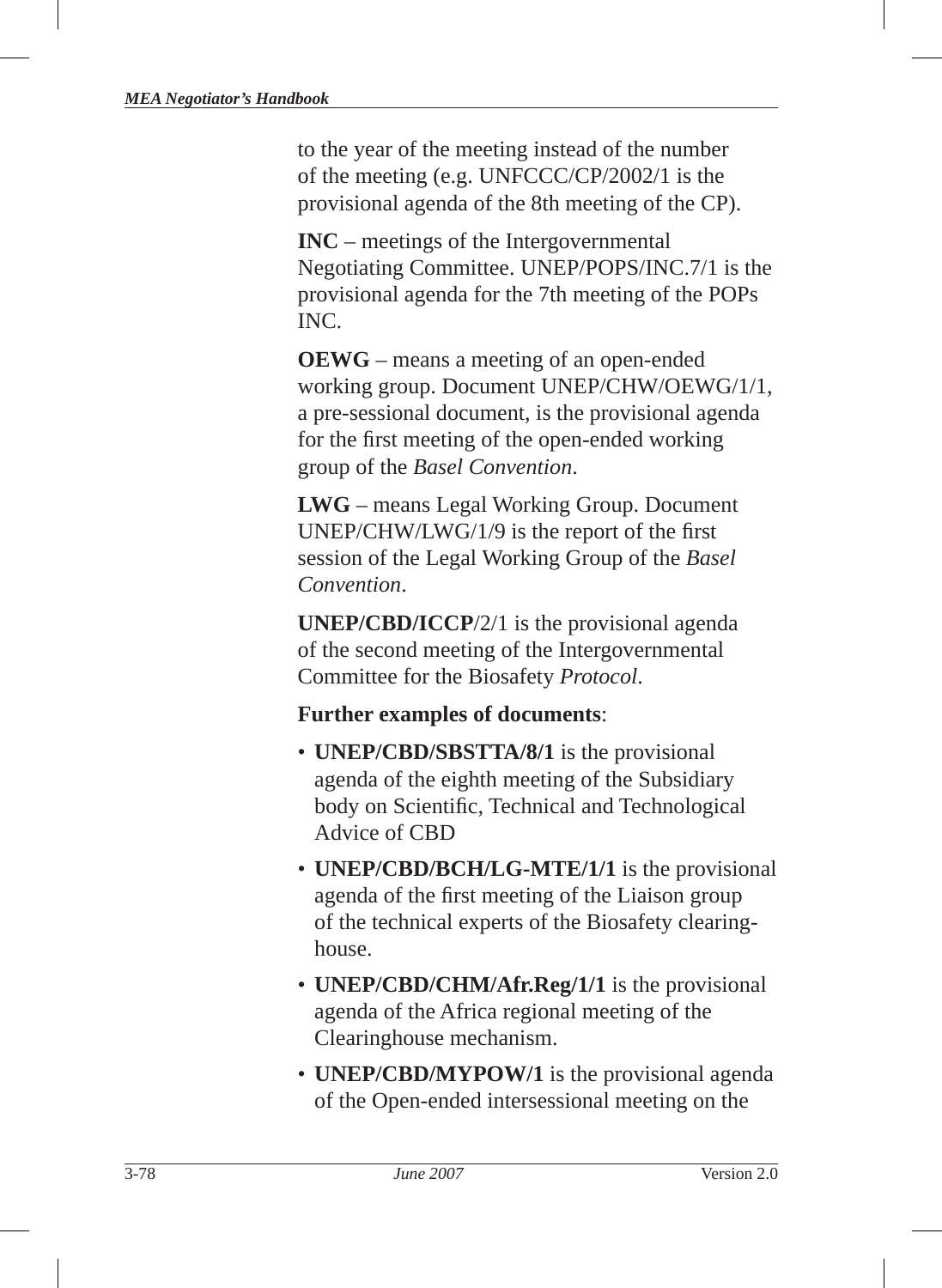multi-year programme of work for the Conference of the Parties .

## **3.5.6.3. Identifi ers to indicate modifi cations**

Modifications to texts are indicated through the following identifiers added at the end of the series of acronyms and numbers on a document:

**Add**. – this document adds to the initial text. For instance, UNEP/CHW.6/1/add.1 is the annotated provisional agenda that adds information to the provisional agenda for COP 6 of the *Basel Convention*.

**Corr.** – this is a text that corrects an error in a previous document. In UNEP/CHW.6/36/Corr.1 three corrections were made to the document on Consideration of matters related to the budget. UNEP/CBD/COP/5/1/Add.1/Corr.1 is corrections to the annotated provisional agenda for COP 5.

**Rev.** – this means that this text replaces the one previously issued. For instance, UNEP/CHW.6/ INF/2/Rev.1 is an updated list of pre-session documents for COP 6 of the *Basel Convention*. UNEP/CBD/COP/5/1/Add.1/Rev.1 is a revision of the annotations to the provisional agenda of COP 5. It supersedes and replaces document UNEP/CBD/ COP/5/1/Add.1 and Corr.1.

## **3.5.6.4. Other identifi ers**

Pre-sessional documents prepared either by Parties, observers or the secretariat for information purposes are known as **INF** documents. For instance,UNEP/ CHW.6/INF/10 is a submission by Canada to the COP 6 of the *Basel Convention* providing comments on the "Analysis of issues related to Annex VII". However, comments received from Parties and circulated without any formal editing may be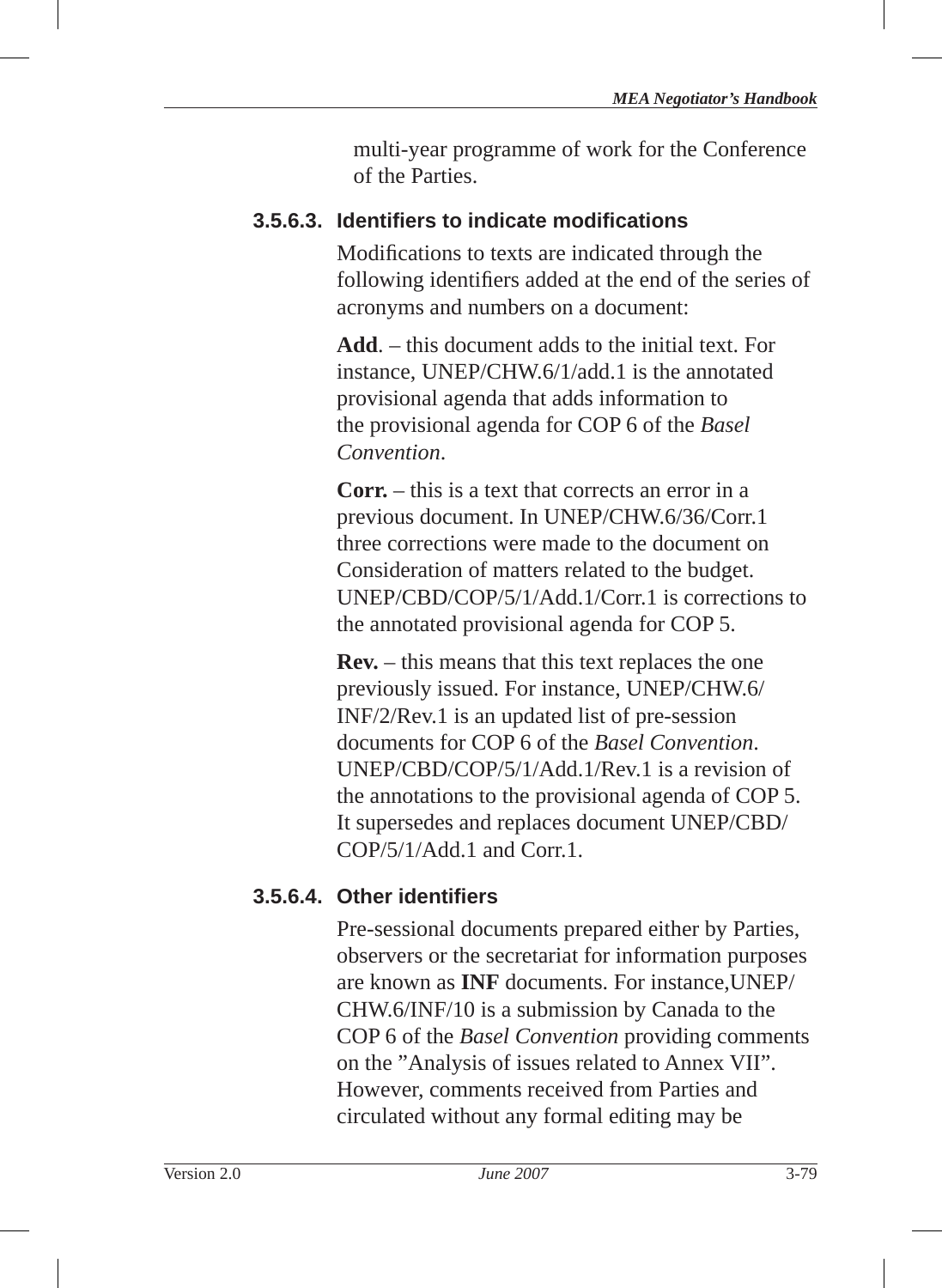classified as miscellaneous documents with the identifier **MISC.** Document FCCC/SBSTA/2003/ MISC.3 for example contains individual submissions from nine Parties to the Subsidiary Body for Scientific and Technological Advice of the UNFCCC on needs for specific methodological activities and on a strategic approach to future methodological work. Each of the submissions is reproduced in the language in which they were received and without formal editing.

# **3.6. Strategic issues**

Approaches to achieving one's negotiating mandate differ depending on the size of the meeting and the type of group in question: a plenary, a contact group, a drafting group, a "Friends of the Chair" session or a meeting of experts. This section first addresses issues common to most meetings, regardless of their size, and then turns to strategic issues as they play out in meetings of different sizes.

# **3.6.1. Common strategic issues**

# **3.6.1.1. Meeting preparation**

Always be prepared. Know your brief thoroughly, including all of your fallback positions, and be ready to respond to questions from other delegations, both formal and informal. Always carry your negotiating instructions and briefing book with you.

You should learn about a particular forum before you arrive (e.g. its objectives, history, and structures, key players), and have access to the rules of procedure should you need them. You should also have a copy of the relevant MEA and consult it frequently during your discussions. If you are participating in negotiations with responsibility for specific issues,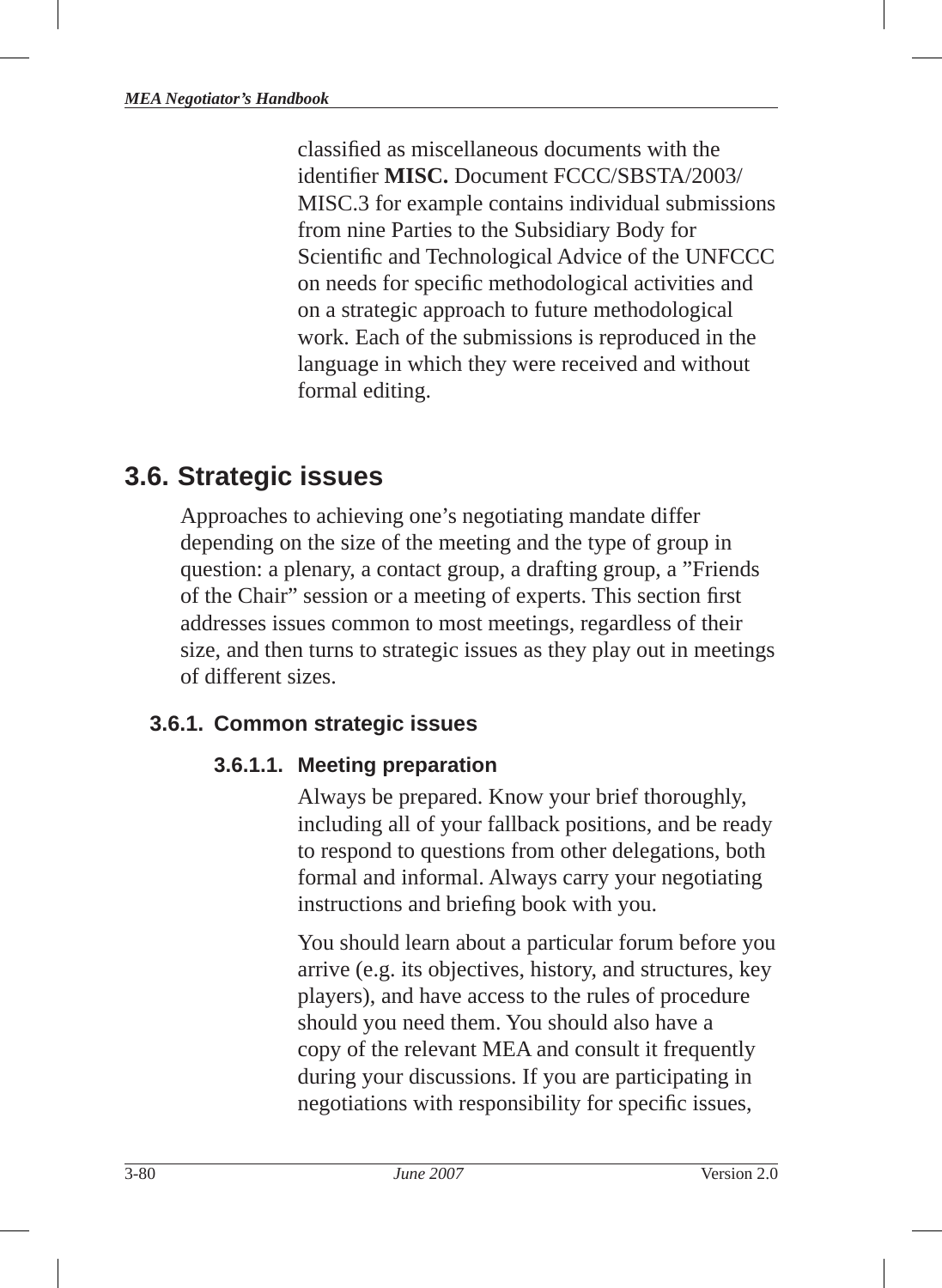you should nevertheless have a copy of the whole draft text in order to keep the overall context in mind.

## **3.6.1.2. Venues to build support**

Immediately prior to and at the meeting, participate in regional discussions related to your issues to generate support for your delegation's approach (e.g. in JUSCANZ or WEOG). Get to know your foreign but like-minded colleagues responsible for your issues, as this will facilitate reaching agreement as the meeting progresses. In most cases, you should communicate to them your delegation's initial position only.

Informal discussions before the meeting and during breaks are important venues to discuss your delegation's positions "on the margins" and canvass and encourage support for them. Working or social meals with other delegations can also be a means to improve rapport and understanding generally and on specific issues. Be prepared to participate in meetings during lunch hours.

#### **3.6.1.3. At the microphone**

If you are responsible at the microphone for an issue on behalf of your delegation, you should never leave the chair/microphone unattended. When numbers permit, you should ideally have another member of the delegation with whom you can consult, and who can carry notes and drafting proposals to other delegations on your behalf, while you engage in debate.

At the beginning of the meeting, you should ascertain the method of being recognized by the Chair: this can be by raising your Party's name card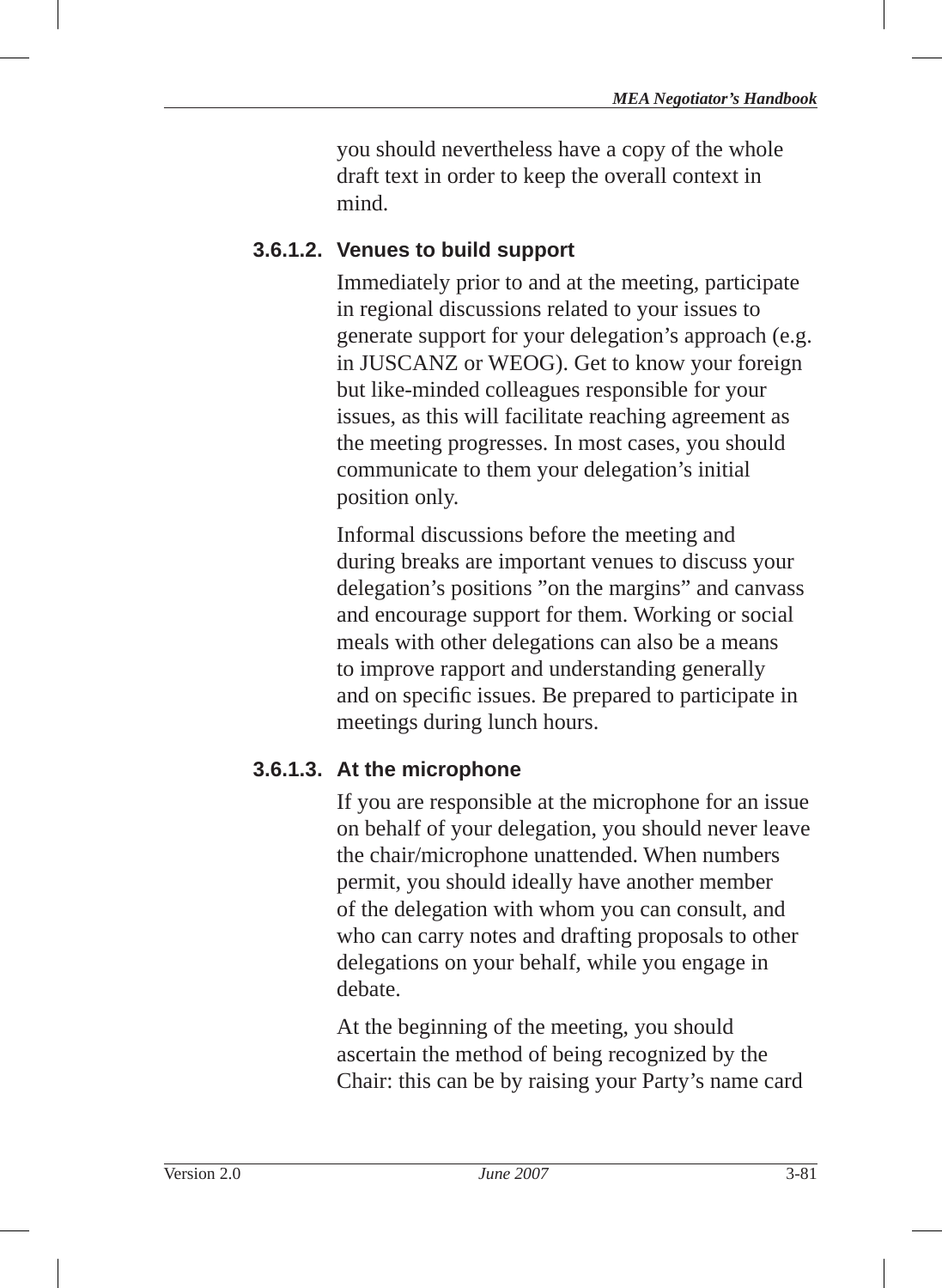(called the "flag"), by pressing a button or both $17$  and in any meeting, but particularly in smaller groups, by getting the attention of the secretariat member supporting the Chair.

All interventions are directed to the Chair. Upon being given the floor, you should thank the Chair before moving into your intervention, all of which should be framed as an address to the Chair, even when points are intended for a specific Party.

#### **A good intervention**:

- **is spoken slowly** for the benefit in particular of the interpreters and for those whose first language is not covered by interpretation services;
- **is concise;**
- provides your delegation's **position** clearly along with a compelling **rationale;**
- provides **precise drafting language** in the simplest terms possible;
- works to the extent possible **with existing language;** and,
- **avoids re-opening issues** that have been laid to rest/have had square brackets eliminated; alternatively, in the rare case where circumstances justify re-opening, be prepared for resistance and justify why your approach should be followed (for example, it helps solve a set of square brackets).

It is critical to listen carefully to the interventions of others and, to the greatest extent possible, support interventions that are generally consistent with your own position in order to generate support for your delegation's proposals. In your intervention, it is

 $17$  It is rare to be in a room where the order of interventions is shown on a screen, so it is often difficult to time an intervention exactly as one would like.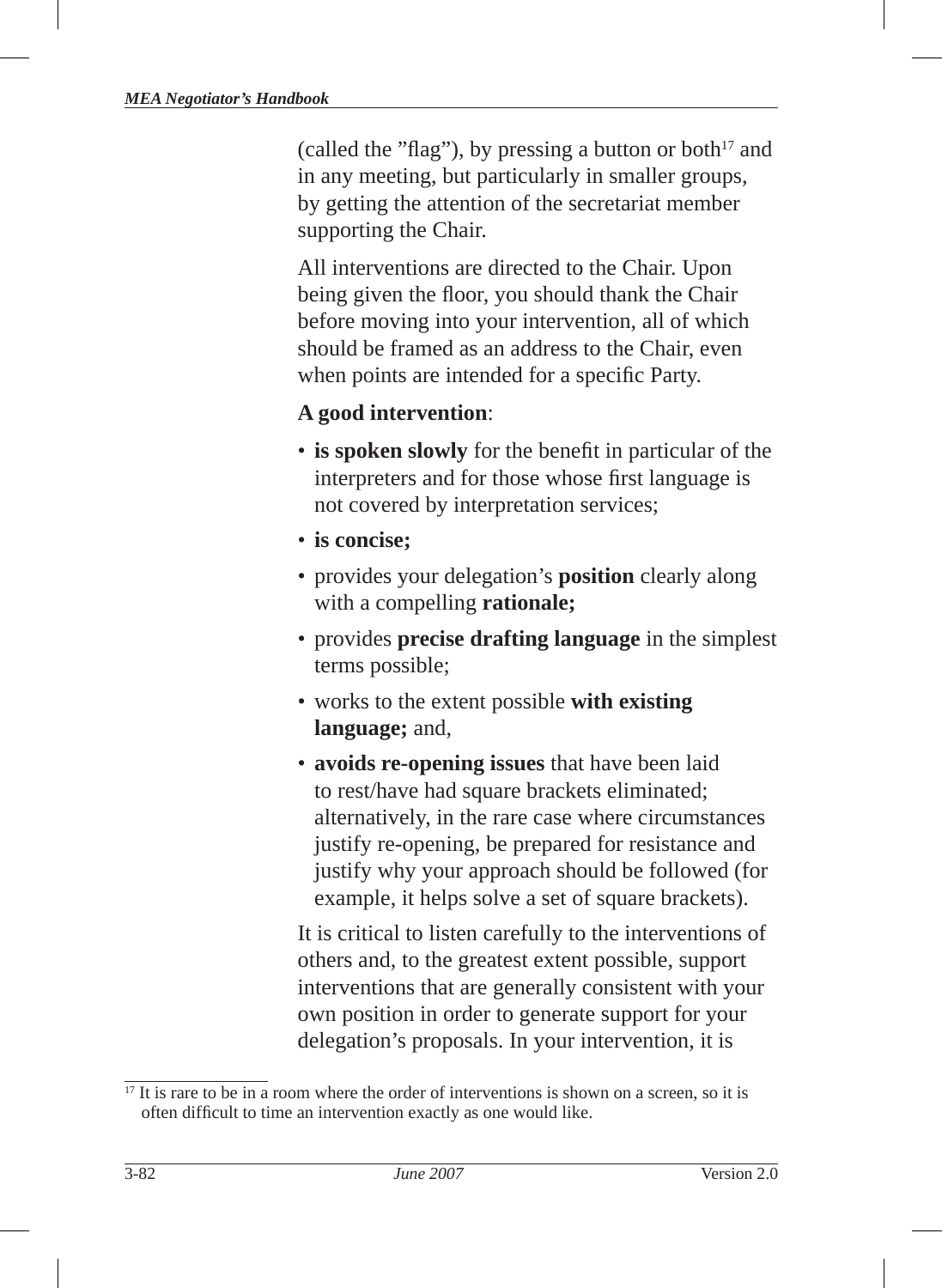strategic to indicate support for particular countries that have a common position and, in doing so, to name countries from different regions where possible. As noted in the section on Drafting, where you cannot agree with a proposal, you need to clearly say so, identify the concern, ensure that the proposal is bracketed, and if possible, insert your own into the text (in brackets when there are other points of view).

The timing of an intervention is a matter of judgment (see section on Strategic issues in a plenary/large meetings). Whenever possible, let other countries do the heavy lifting. For instance, if another Party has already intervened to secure one of your objectives, for example to insert square brackets around problematic text, and if this has been accepted, you may not need to intervene. However, it may be important to show support and generate momentum for Parties with whose position you agree, but who appear to be isolated. In such cases it is important to at least register your delegation's position, and possibly to provide supporting rationale. Moreover, if it is likely that a small group may be convened to discuss the issue, making an intervention may result in an invitation to join the group. And otherwise, if the other Party concedes, it will be difficult to prevent the Chair from closing the issue.

Before making an intervention, particularly if it is complex or sensitive, you should consult other members of the delegation(s) most concerned with the topic and obtain their views on the intervention. For major interventions, it is ideal to have a printed text available for consultation and for use during the intervention. For responsive interventions in the heat of debate, it is important to jot down your key points before you intervene.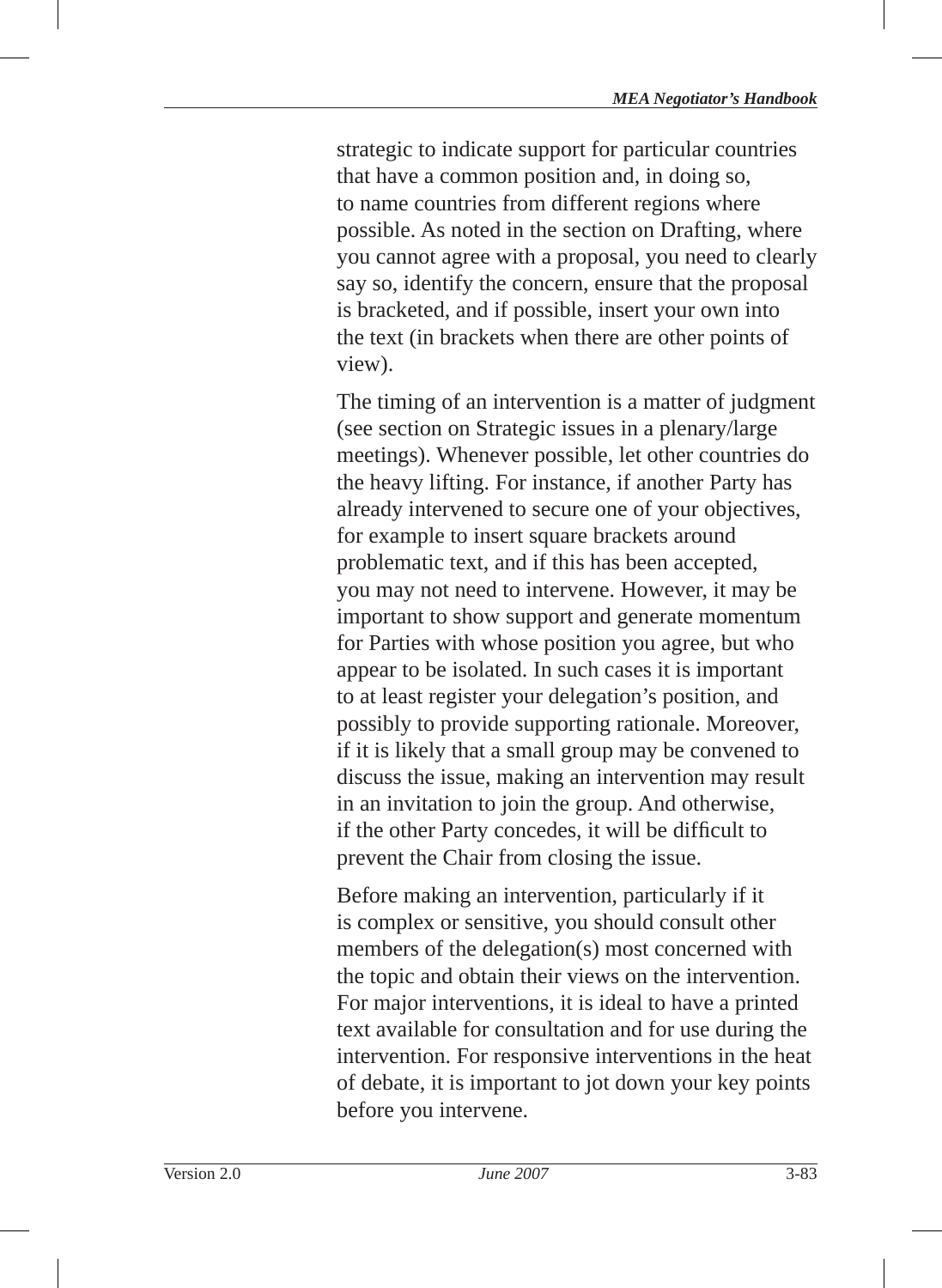If you are in a meeting and it appears that you have little or no support in a room for your delegation's position, there are a number of options available to you:

- You may wish to confer with other members of your delegation, and possibly with your head of delegation.
- If you are alone, you may wish to intervene with questions for other delegations (without being obstructionist).
- In exceptional cases, such as the final stages of a negotiation where you are alone in a small group, you may try to contact your head of delegation by cell phone, if this in an option. Depending upon the kind of group you are in, you could ask for a brief adjournment, or in extremis you could suggest the Chair consider an issue on which your delegation takes no position and step out of the meeting. If any such a situation is foreseeable, it is strongly preferable to make arrangements ahead of time.
- You can seek the support of other delegations by approaching them via a member of your delegation or others, or if alone, by leaving your microphone only briefly.
- You can apologize to the meeting, clarify your concern, insert square brackets but indicate that you will confer with your delegation/capital to see if you can release the square brackets later in the session.
- You can use a range of drafting/wording strategies (see Drafting).

If these strategies are not successful, another option is to concede a point on the condition that your delegation obtains satisfaction on other issues of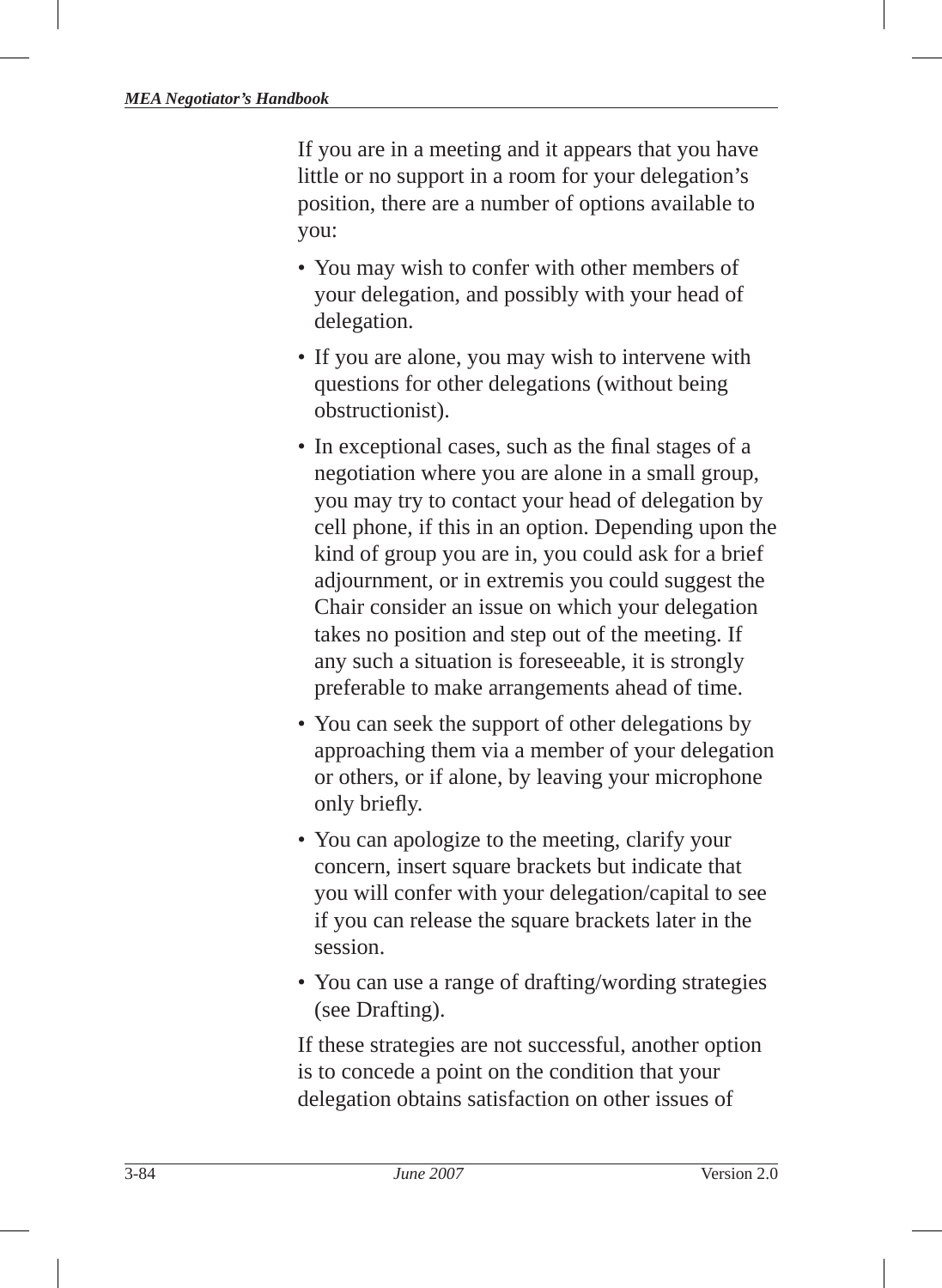importance to it. If you cannot achieve your bottom line, such a decision should be taken in consultation with your head of delegation. Prior to making this kind of proposal you should, to the extent possible, first conduct informal consultations with other countries. For example, you could indicate to the Chair that this was an important point for your delegation, but that in order not to hold up progress, your delegation is releasing its objection, with some expectation of a sympathetic consideration regarding issue X, which arises later. Depending upon the state of negotiations you may need to make it explicitly clear to the Chair that if your delegation is not satisfied with the outcome on issue  $X$ , your delegation will then reserve the right to revisit the original issue. However, sometimes it may be more effective to manage such situations informally, so that Parties are not forced to react for the record.

## **3.6.1.4. Note-taking**

Be prepared to report to the delegation, clearly and concisely, on what happened on your issue. Take detailed notes, particularly on negotiating text changes. This will help you verify the accuracy of the next version and of the final meeting report. As square bracketing in negotiating text can be complex at times (see, for example, 3.4.1.2.1), it is important to verify that all of your textual changes and square brackets are properly inserted by the secretariat in the succeeding draft. Also, noting which delegations and regions had particular perspectives in support or opposition to your own will enable you to more effectively target delegations you need to win over or support.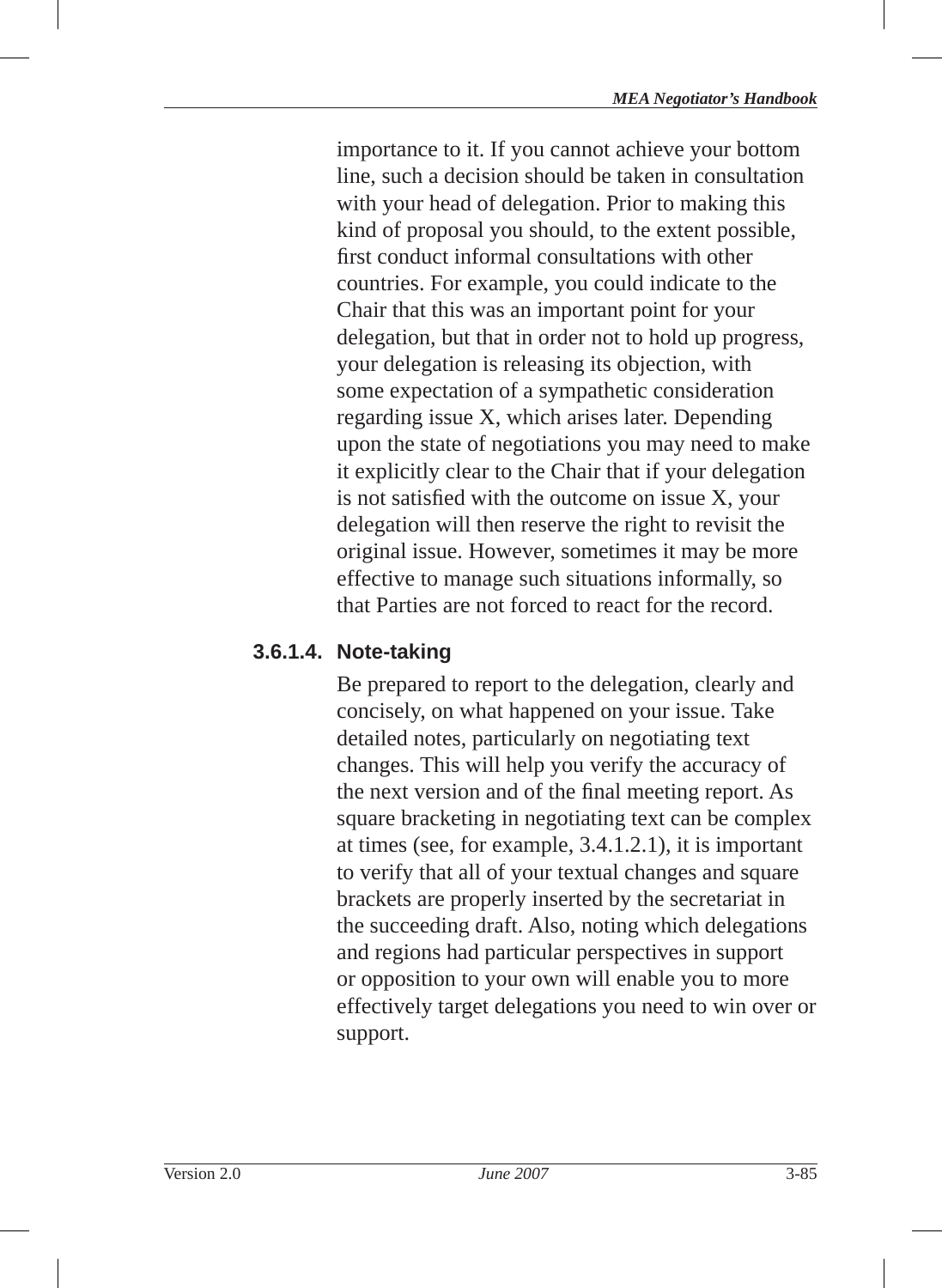## **3.6.2. Strategic issues in a plenary/large meeting**

#### **3.6.2.1. Interventions**

As noted in 3.4.1.1 on drafting strategy, it is important in a meeting to intervene only as often as necessary to secure a resolution of an issue in line with your delegation's mandate. In large negotiating venues, such as a plenary, negotiators tend to intervene only once on a particular issue. In plenary, if it is necessary to intervene a second time, the negotiator may apologize to the Chair for intervening again on the matter. However, UN protocol aside, ultimately the bottom line is achieving your delegation's negotiating position by being forthright and speaking when the negotiating text is not satisfactory. Therefore, a sufficient number of interventions should be made to secure your position and also increase the likelihood that the Chair will name your delegation to join any closed drafting groups or friends of the Chair.

Unless you are, for a particular reason, trying to lead opinion in the room and start a wave of support, it is usually wise not to make an intervention too early. It is useful to wait and hear from each of the five UN regions at a minimum; look around the room to gauge the number of flags raised in order to intervene at an appropriate moment. There may be certain countries that you want to follow because you know their position and want to rebut or support it.

As other countries speak, it is important to take note of interventions being made in the room by Party and region; this enables the delegation to assist the negotiator at the microphone to "work the room" by shopping alternative proposals and drafting suggestions to other delegations.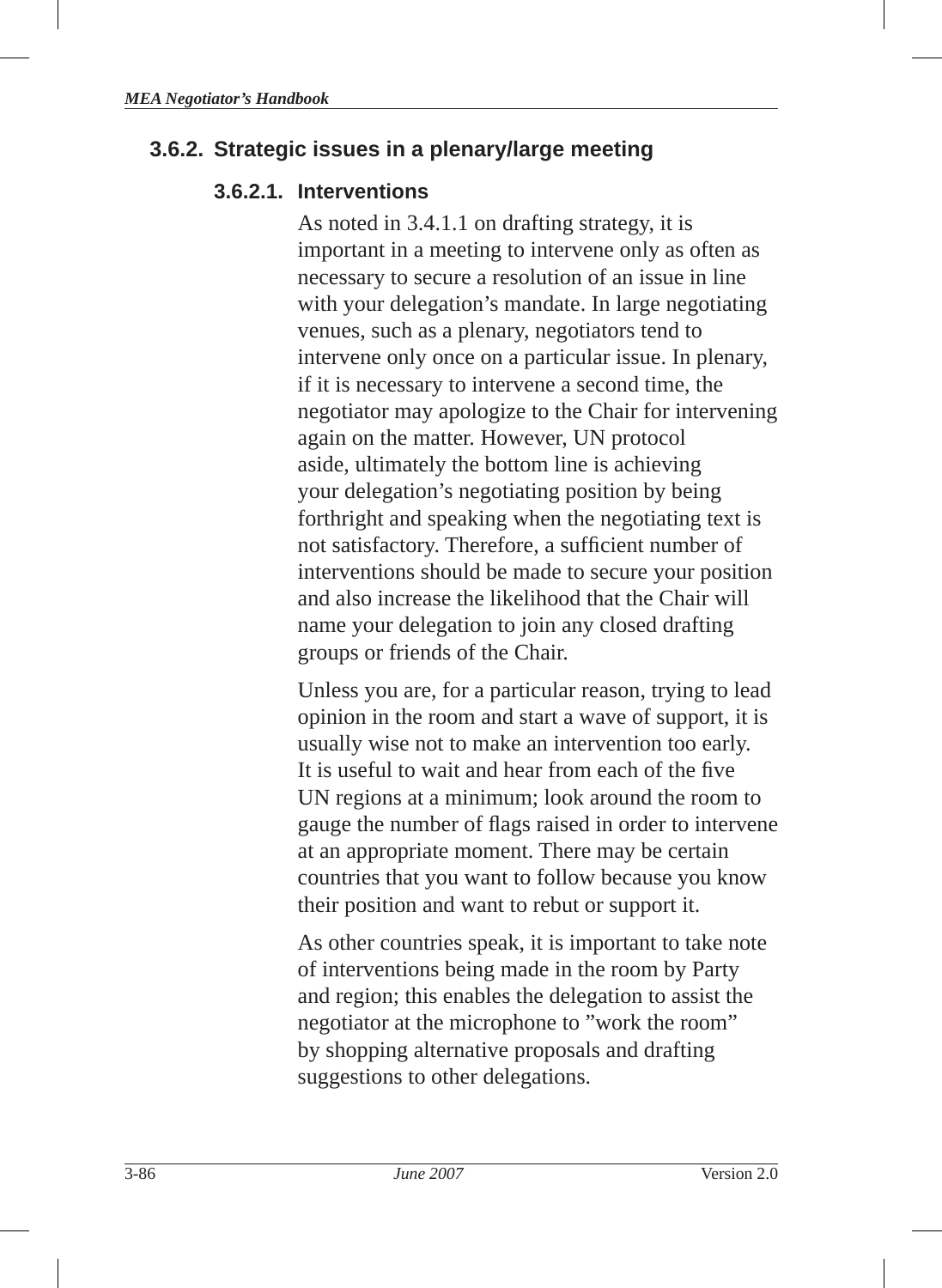#### **3.6.2.2. Written proposals**

If a position is particularly complex, or a completely new negotiating text is desired, a new proposal could be more easily accepted, or at least understood, if presented as a Conference Room Paper ("CRP"), a formal numbered paper distributed only in the language(s) in which it was prepared. CRPs die after the meeting at which they are presented and are not found on the UNEP treaty websites.

Another option is to circulate among potentially like-minded countries an informal document called a "non paper". This handbook provides ideas, allows for the integration of comments from other countries, and can generate support. Because of its informality, it is not submitted to the secretariat as a CRP and does not receive a number.

## **3.6.2.3. Unsatisfactory text at the end of the day**

Where the delegation is not successful in having a text finalized according to instructions, whether the text is a draft provision of an MEA or a COP decision, it may insist to the Chair that its particular understanding of the text in question be reflected in the meeting report. This understanding may later serve as interpretative guidance.

Where the text at issue is a provision of a draft MEA, a delegation may:

- seek to have an issue mentioned in a resolution at the diplomatic conference formally adopting the treaty. This is often done when an issue has not been addressed directly in the treaty itself. Mention of it in the resolution may keep this issue alive for the future.
- seek to have the issue included in the interim work programme.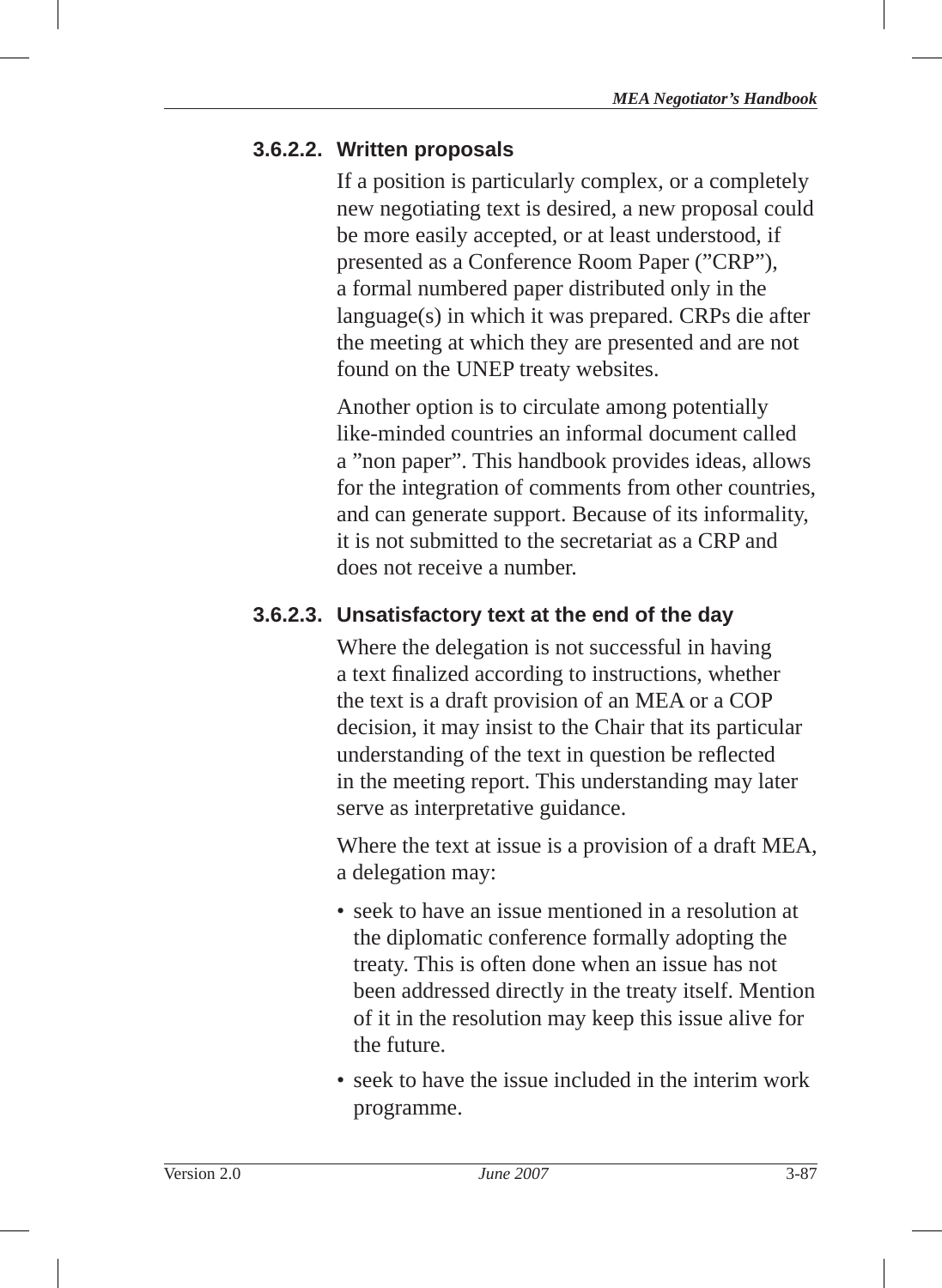- formulate, in cases where there are serious concerns about the text, an interpretive statement upon signature or file it with an instrument of ratification. Since most MEAs preclude the filing of reservations to the treaty (see section 2.3.7.), these interpretive statements should be prepared in consultation with legal and policy advice.
- **block**, if the concern is of paramount importance, **adoption of a treaty text** where the decision making rule is by consensus. This is done only in rare and very serious cases, and would have to be done by the head of delegation, probably in consultation with capital.

#### **3.6.3. In smaller groupings**

As mentioned above. most negotiations take place in groups other than the plenary, whether in working groups, in contact groups, in informal groups in drafting groups, through Friends of the Chair, or otherwise. Many of the methods previously mentioned may be employed to make your point in these venues. You should continue to speak through the Chair unless the level of informality does not require it. It is acceptable to make more frequent interventions , and such meetings are often heavily influenced by personality and the synergy that arises when compromises are actively sought.

Meetings of smaller groupings are held in various places. While often they are around hollow square tables, in some cases the Chair sits facing the room. **Choosing where to sit is often key in small groups**, so arrive early and deposit your papers on your preferred seat. Make sure to be located so that the Chair can see you clearly. This will prevent the Chair from "conveniently" not recognizing you for whatever reasons, including when you are about to express a controversial position. On occasion it may be important to sit beside the delegation of another Party with a similar position to facilitate consultations. However, if too many like-minded countries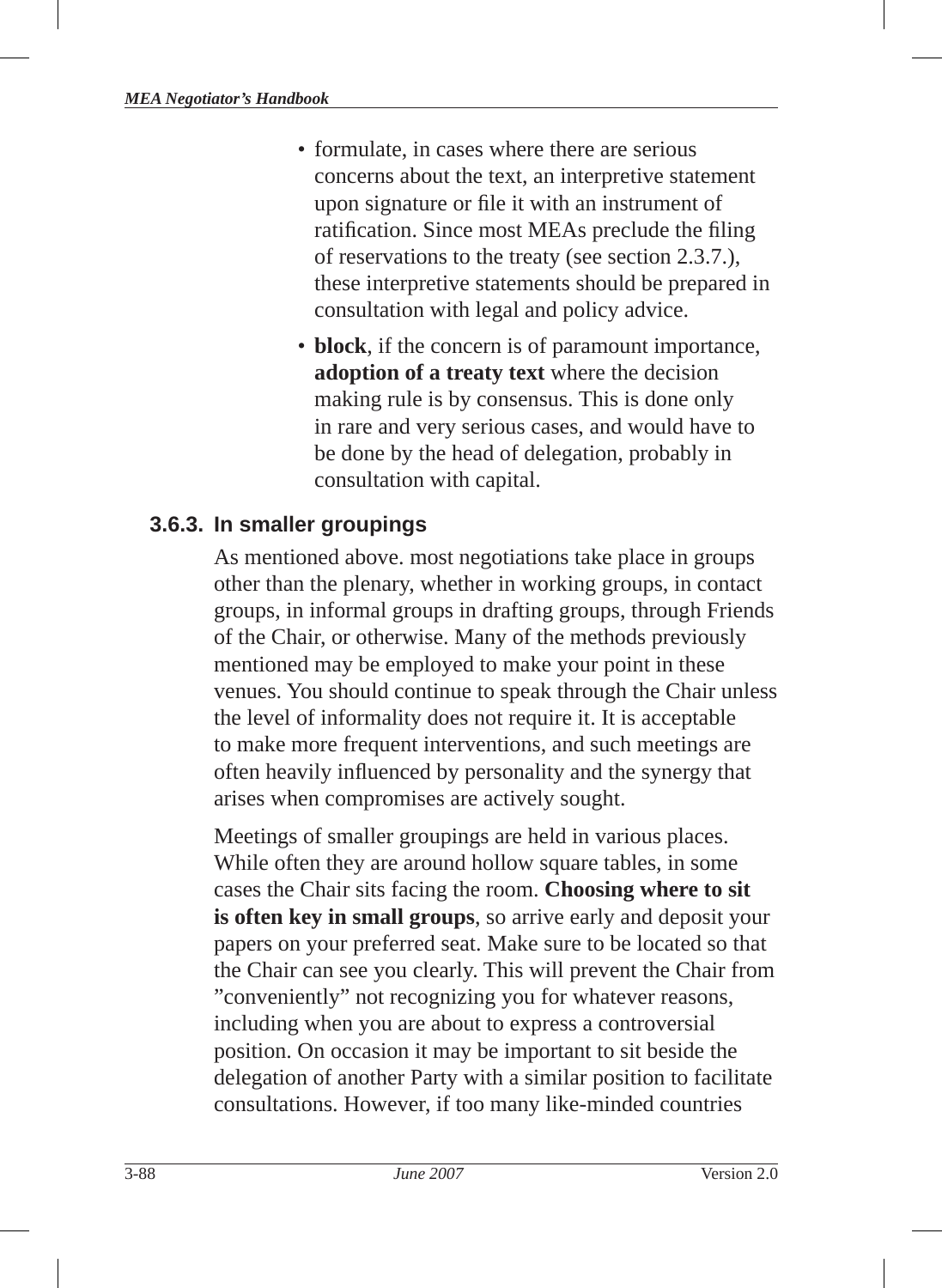sit together, be aware that this may be perceived negatively. For instance, if some like-minded countries are seen as intransigent, while you want to be perceived as more flexible. this seating arrangement could hurt your position. If you wish to intervene after others have done so, it is useful to sit at the back of a room where you can see all of the flags raised. In other situations, such as in a very small drafting group, you may wish to sit in the middle to have more influence and eye contact with the entire group.

Location can also be important at meetings where text is negotiated on an overhead screen. You definitely want a seat where you have an unobstructed view of the text. This type of negotiation is easier because there will be a print-out at the end of the session, but you should still take notes and verify the text carefully before and after it is printed out.

## **3.6.4. Expert meetings**

Expert meetings will normally be set up with a clear mandate from another body, typically the COP. Usually a group, anywhere from roughly 30 to 60, is selected, based on equitable geographic representation and relevant qualifications.

Individuals attending expert meetings are not expected to represent national positions, but rather to provide expert advice (nonetheless, representatives are generally expected to avoid openly criticizing their Party's own position). If a participant has any doubts about this, it can be clarified beforehand with the Chair or secretariat and made clear to all at the outset of the meeting. This means that the results of an experts meeting may later be disclaimed by any government, including those that sent participants. However, you should be mindful that if your delegation's participant agreed with a report from an expert meeting, there will be some expectation that your delegation will likewise agree with it when the report is presented to the COP.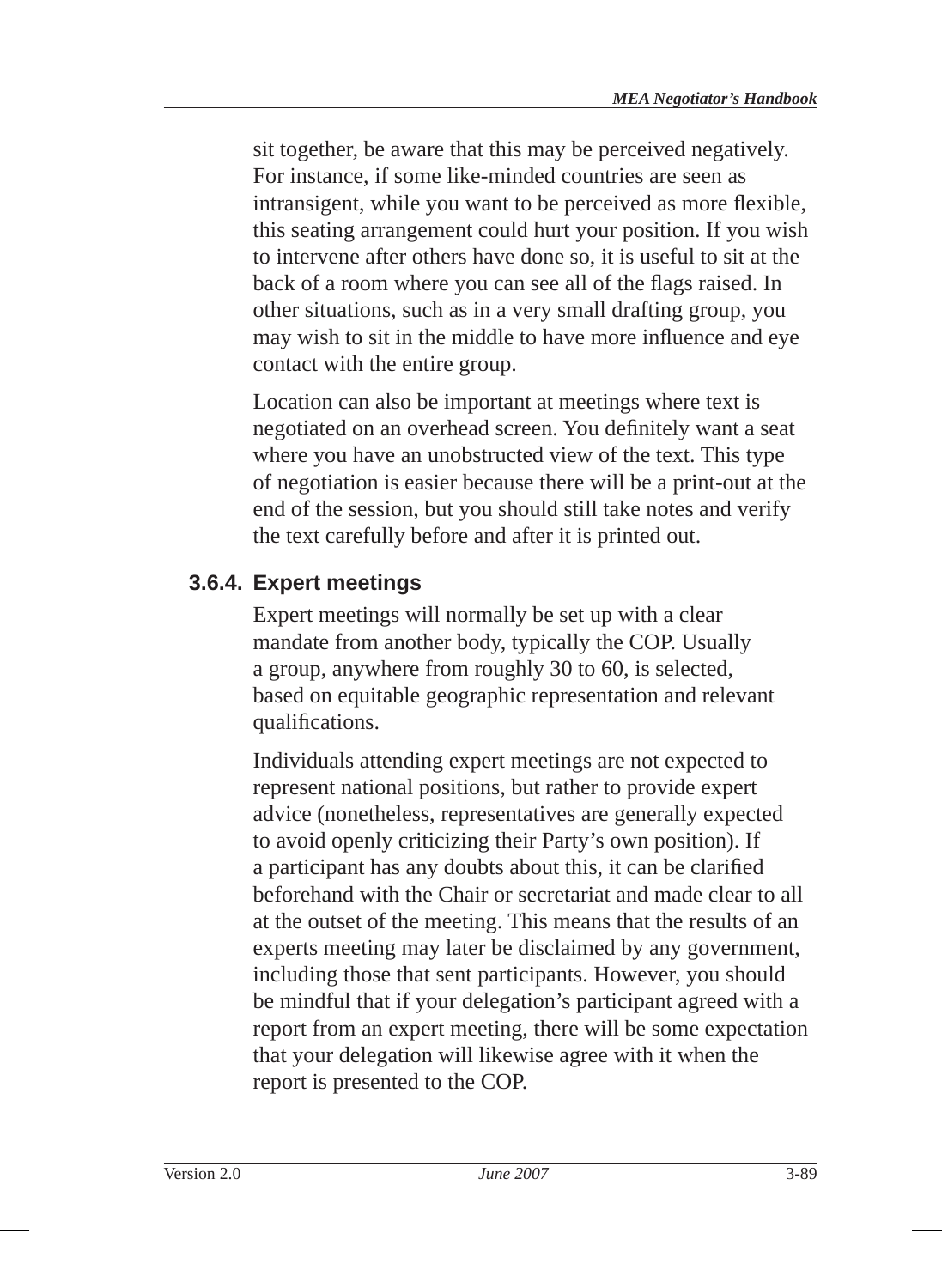Because an expert is not expressing a government view, there is typically less strategizing at these meetings. Nevertheless, the techniques on interventions are still relevant, as are the strategies of speaking to other experts outside the meeting to try to influence their interventions. Ultimately, your delegation's expert should try to ensure that his or her views are reflected fairly in the meeting report. This is even more important when these views are not shared by the majority of participating experts.

It is important to understand at the outset the nature of the outcome to be generated by the meeting. In other words, you should be careful to ensure that the meeting report reflects what the mandate required. If the COP did not ask for recommendations on an issue, no such recommendations should be included in the meeting report; it should only contain a summary of the different perspectives raised.

#### **3.6.5. Secretariat**

As previously mentioned, secretariats are intended to be neutral servants of the Parties to an MEA (see the section on roles). However, it is important to remember that some secretariats have an agenda of their own and advice received from them should be taken with this in mind. On the other hand, informal conversations with secretariat personnel are often very useful as they will often be able to share their insights on how the meeting is progressing. At the same time, secretariat staff does not necessarily always have accurate information or a clear understanding of rules or process.

When proposals are made from the floor, these should be provided to the secretariat in writing as soon as possible to facilitate inclusion in the text or meeting report.

#### **3.6.6. In the Chair**

If you are approached to chair an ad hoc meeting, you should speak/consult with your head of delegation to consider whether this is in your delegation's best interests. There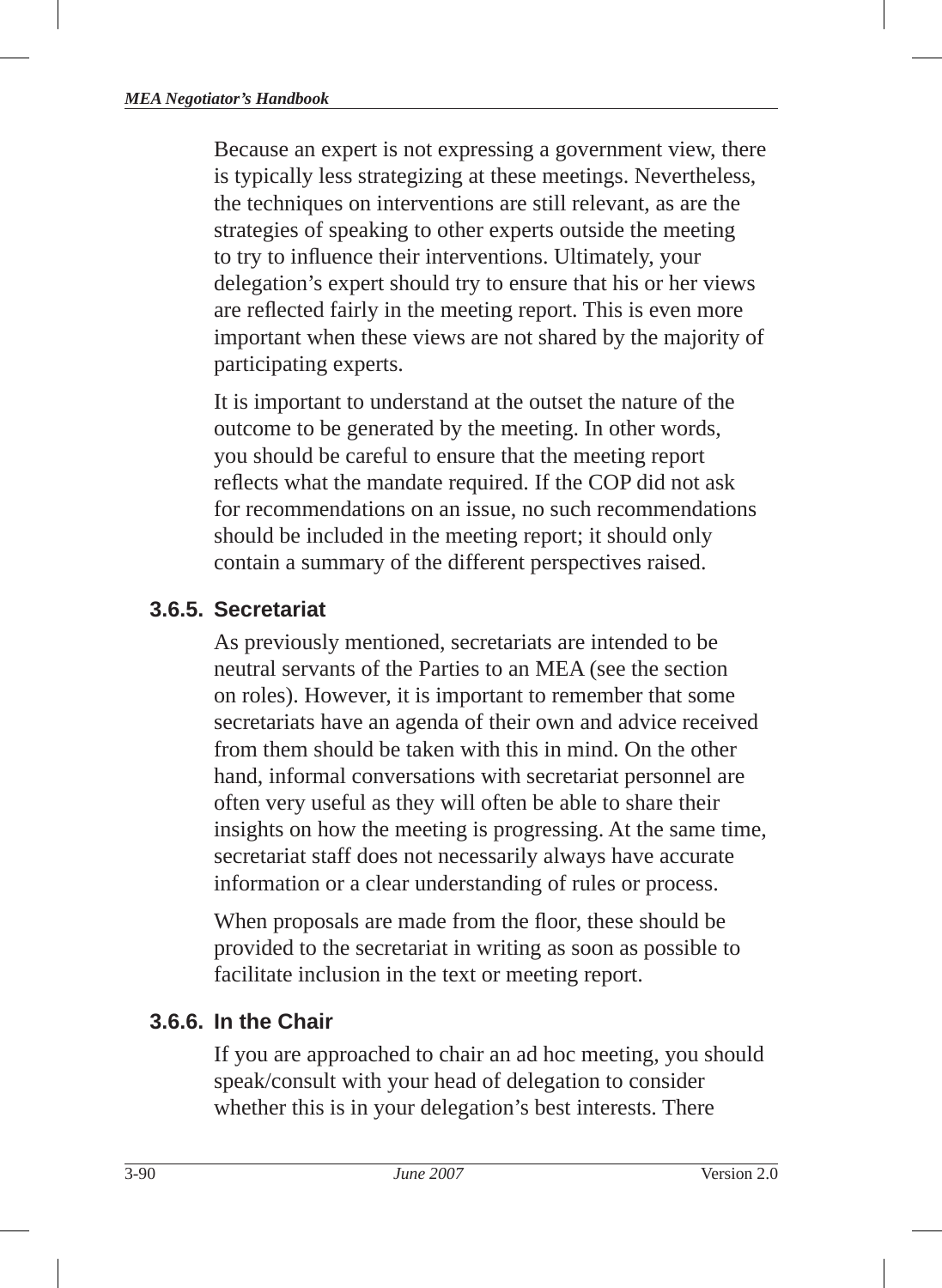are a number of considerations to be taken into account. If your delegation is small, it may deplete your numbers too much to be able to allow it to function effectively in that and later sessions. At times, you may be asked to act as Chair because you are clearly one of the most qualified persons to do so; alternatively, it can be because you are a compromise candidate or your delegation's strong position is known and the offer to chair is intended to neutralize your delegation.

When your delegation is chairing a session, it may make it more difficult for your delegation to take strong positions – without putting the Chair in a difficult position. Therefore, if you are making interventions with your delegation in the Chair, you should generally take as low key an approach as possible in achieving your negotiating position. Further, there may be times when your colleague will rightfully rely on you to facilitate his or her role as Chair, by proposing compromises or supporting procedural approaches and decisions. However, there are times when your mandate will require you to intervene forcefully. If you can foresee such a situation, it is a good idea to warn your colleague in the Chair ahead of time.

### **3.6.7. Shaping overall negotiation outcomes**

### **3.6.7.1. General**

It is always important to keep in mind that the result of any negotiation session is almost never just a collection of outcomes on specific issues. All Parties and actors need to consider the overall balance of outcomes, that is, the degree to which individual Parties and groups of Parties have been more or less successful in achieving their objectives. Particularly at the higher official and political levels, overall outcomes need to be seen to have 'something for everybody.' In this respect, regional balance is consistently an important consideration, particularly with regard to North / South and sometimes EU /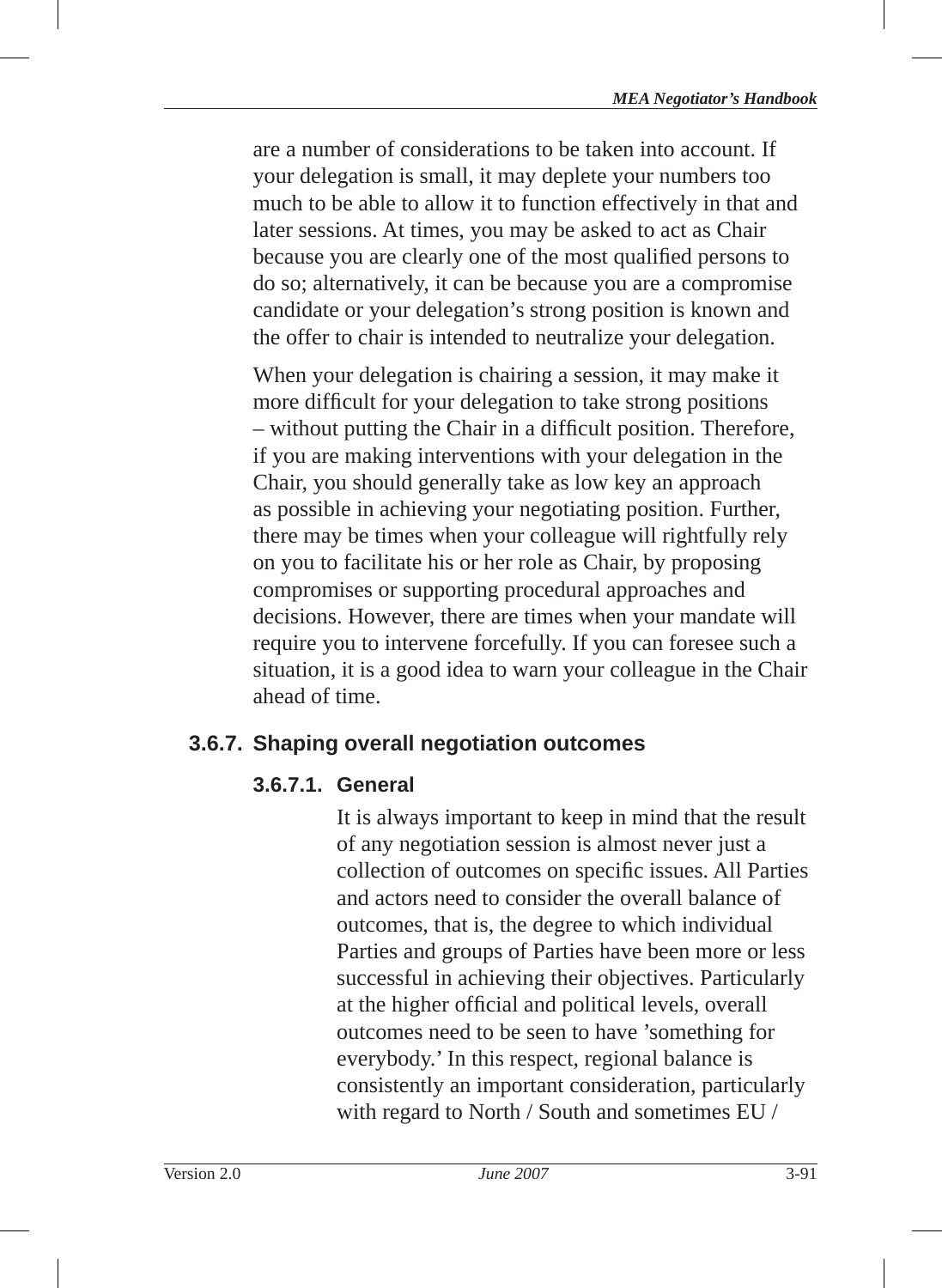JUSCANZ balance, but every situation is different.

Even if you are working on a specific issue, you need to consult with others, and particularly your head of delegation, on how your issue fits into the different scenarios for overall outcomes. Even if you believe that your interventions provide the most compelling rationale, you may find that the outcome on your issue will be determined more by considerations of overall balance than of substance. Therefore, it is important to be able to position negotiation objectives within a rationale for how a package of outcomes can be constructed to satisfy concerns about overall balance, as well as producing coherently integrated results which make sense at a practical level.

The bigger and more important the negotiations, the more important are macro level considerations, including timing, venue, High-level decision making, communications, leadership and vision. While these issues are clearly the domain of higher level officials and Ministers, all members of a delegation need to consider how their issues may fit into and be affected by big picture considerations.

#### **3.6.7.2. Timing**

In some cases, an issue may not be "ripe" for decision by the COP, and may be deferred for decision at a later date. There may be various substantive or strategic reasons for either timely or delayed decisions, including the availability of relevant information, urgency, progress on related issues, or how an issue fits into the overall package at a specific meeting.

Strategic thinking about shaping the final package is important from the outset, but there are certain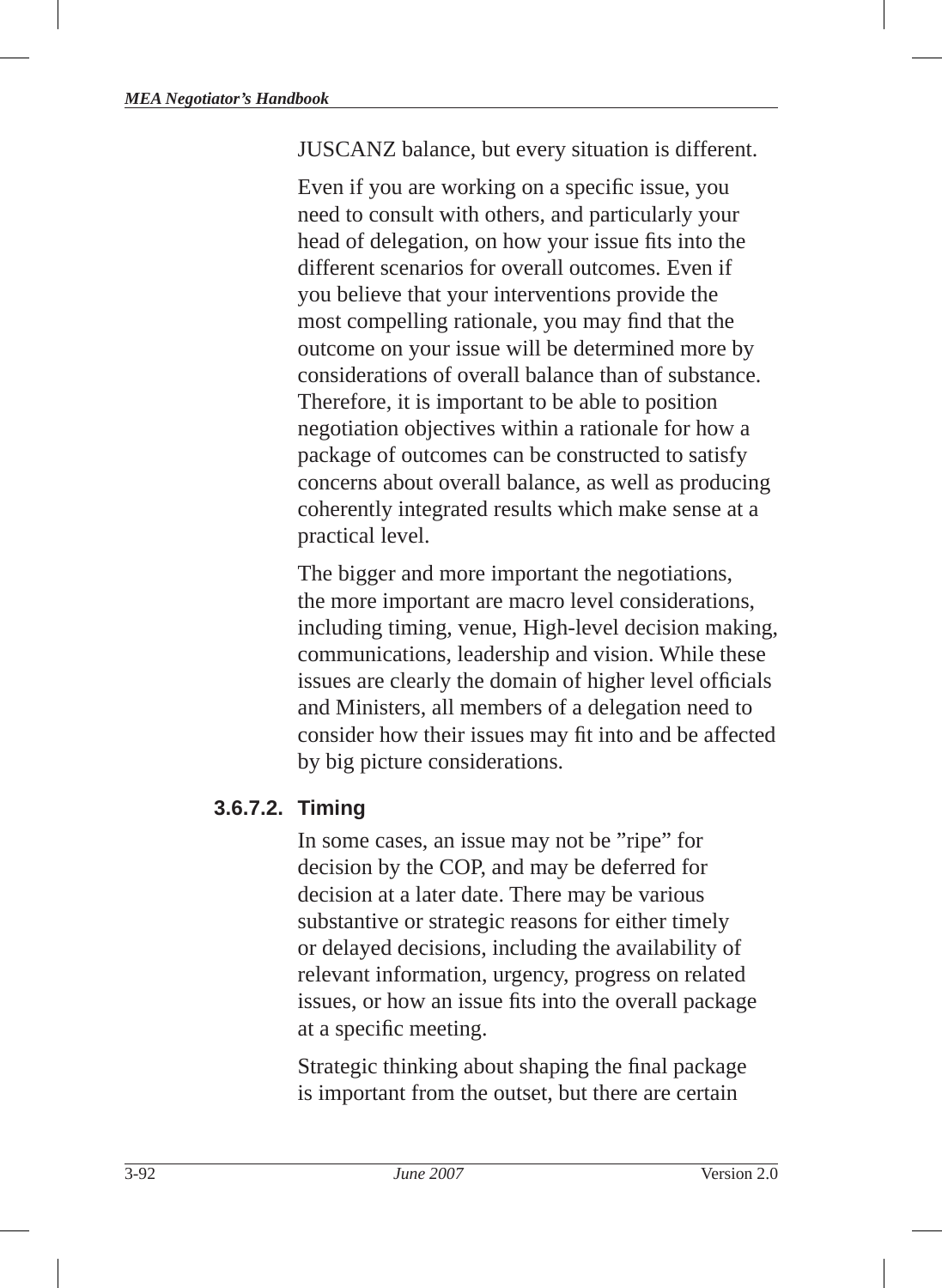critical points of particular importance, such as when the agenda is being set, or when negotiations are at the point of moving from one body to another.

#### **3.6.7.3. Venue**

Where an issue is or could be dealt within different groups, it is also important to consider how the structure of the meeting, and the influence of different actors may impact outcomes, and to consider working through the bureau for the most reasonable or advantageous allocation of issues among negotiation groups. Often it is more important to influence process than to develop strong rationale and substantive positions. Strategically influencing the venue and participants, in key discussions at the official and ministerial level, can be much more efficient and effective at producing desired outcomes. Relationships are important in this context, and delegates who are more familiar with the key players and the process have a distinct advantage.

In general, technical discussions are best handled in smaller groups, subsidiary bodies, or informal groups. The more an issue involves policy choice, the more it will need to be addressed by the plenary of a subsidiary body, the COP or a High-level forum. Where there is a lack of agreement on policy issues, often a solution can be brokered among key players in a "Friends of the Chair" format. If an issue is still unresolved toward the end of a session, another option is to set up more technical discussions in order to develop more options for policy makers. The issue can be sent back to a technical group for the next session, or to an intersessional technical meeting or workshop.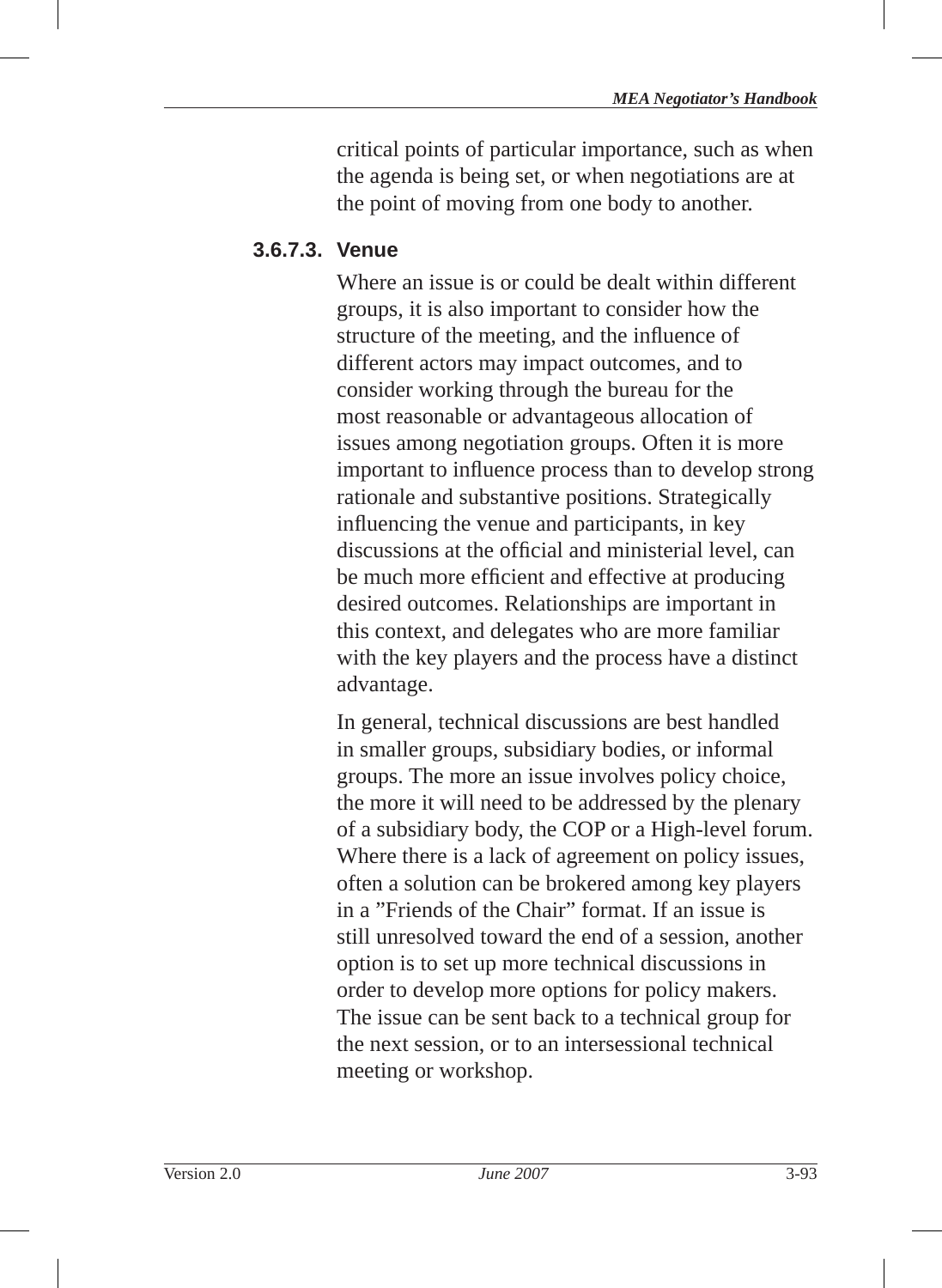Where it can be foreseen that there will be difficulty reaching consensus on an issue with technical dimensions, often a side event during a session may be a useful way to raise understanding and comfort levels on policy options.

#### **3.6.7.4. Setting up high-level decision-making**

Some diplomatic conferences are set up with a view to addressing high-level policy choice issues, some of which will require high-level political decision making, and generally require the involvement of Ministers. These conferences require a higher level of organization and strategic preparation, and generally culminate in a 'high-level segment' that is set up to resolve key issues. Other conferences will be of a more technical nature, or the policy choice issues can be resolved at a relatively lower official level, and do not require this much preparation.

Setting up higher level decision making in order to achieve desired outcomes requires a broad perspective not only of the specific issues under negotiation in any given session, but also of related, current, past and future negotiations, as well as relationships among key players. At this level, the art of the deal involves setting up the trade-offs in such as way as to allow for balanced outcomes, aggregating issues and constructing options so as to produce desired outcomes. If emerging outcomes are unexpected or undesirable, it becomes necessary to focus on how the most important issues are treated, and how they could quickly be realigned in a new strategy.

It is particularly important to keep in mind that high-level officials and Ministers will generally not be able to deal with more than a very few issues (usually a half a dozen or less) with clear options.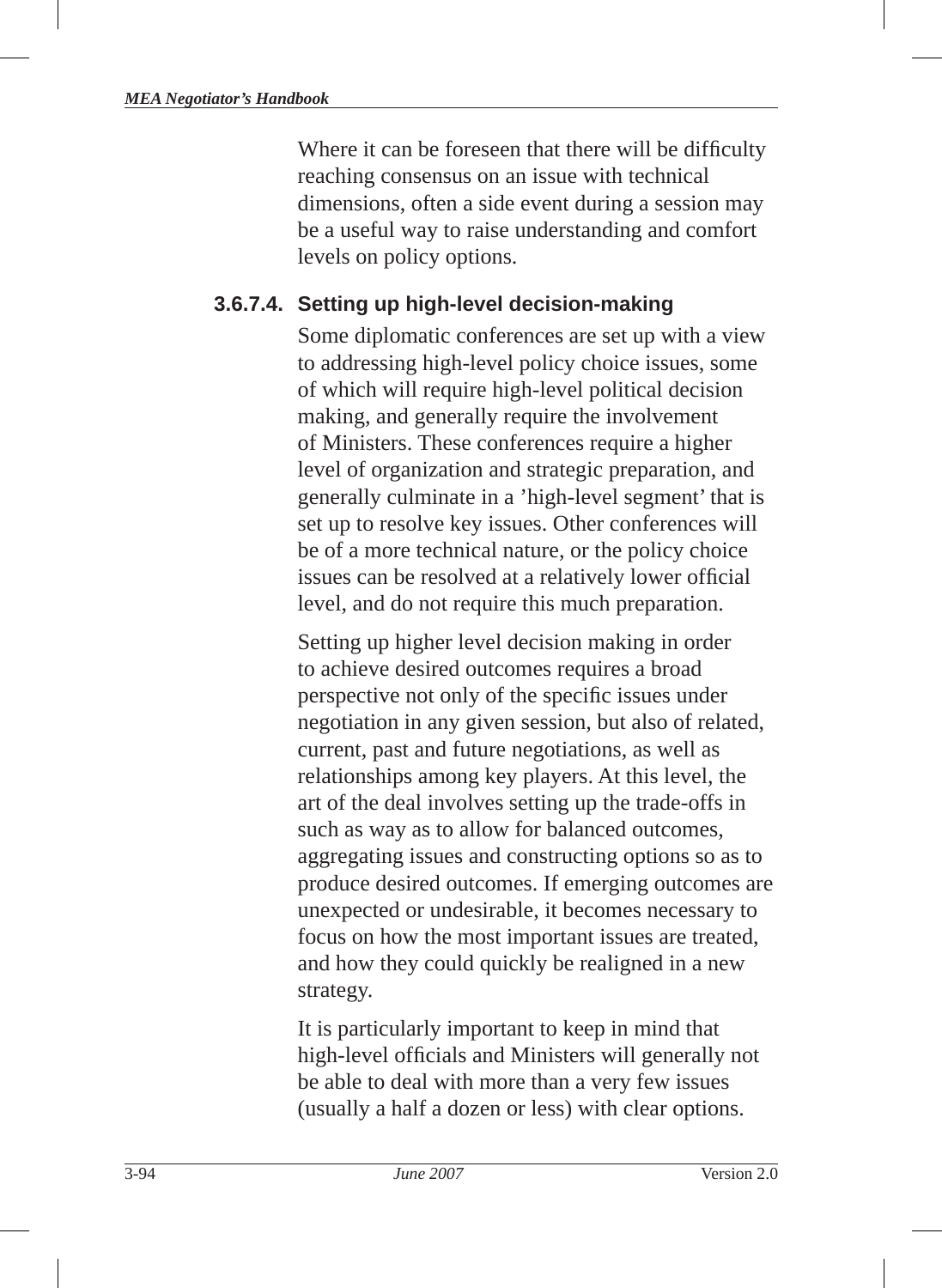If they are overloaded, they will generally opt for simple solutions. This dynamic can be and is used strategically, and is of particular concern to those Parties whose proposals are complex. If you are supporting such a position, you need to make progress at the working level, and be concerned about delay tactics. Another consideration to keep in mind is that high-level decision making is relatively final. Whereas technical issues may be re-considered as a matter of course in relation to new developments, high-level decisions are rarely reconsidered, and once an issue is set up for a highlevel decision it is very difficult to stop or change the direction of the decision making process. So it needs to be set up well in the first place.

### **3.6.7.5. Communications**

Communications can often be used as an effective tool to put pressure on other delegations in negotiations, particularly during high-level negotiation segments, where ministers are involved as they are more politically sensitive. Communications tactics are also generally advantageous for those Parties or stakeholders whose positions are or can be made to appear simple and straightforward. Many Parties regularly integrate communications into their overall negotiation strategy. When communications are at issue, it may be particularly useful and important to consult and coordinate with stakeholders inside and outside the delegation.

# **3.6.7.6. Leadership and vision**

It is very important to consider the role of leadership, such as the bureau and presidency of a COP, and the secretariat role in supporting such leadership. The secretariat and the Chair or presidency will often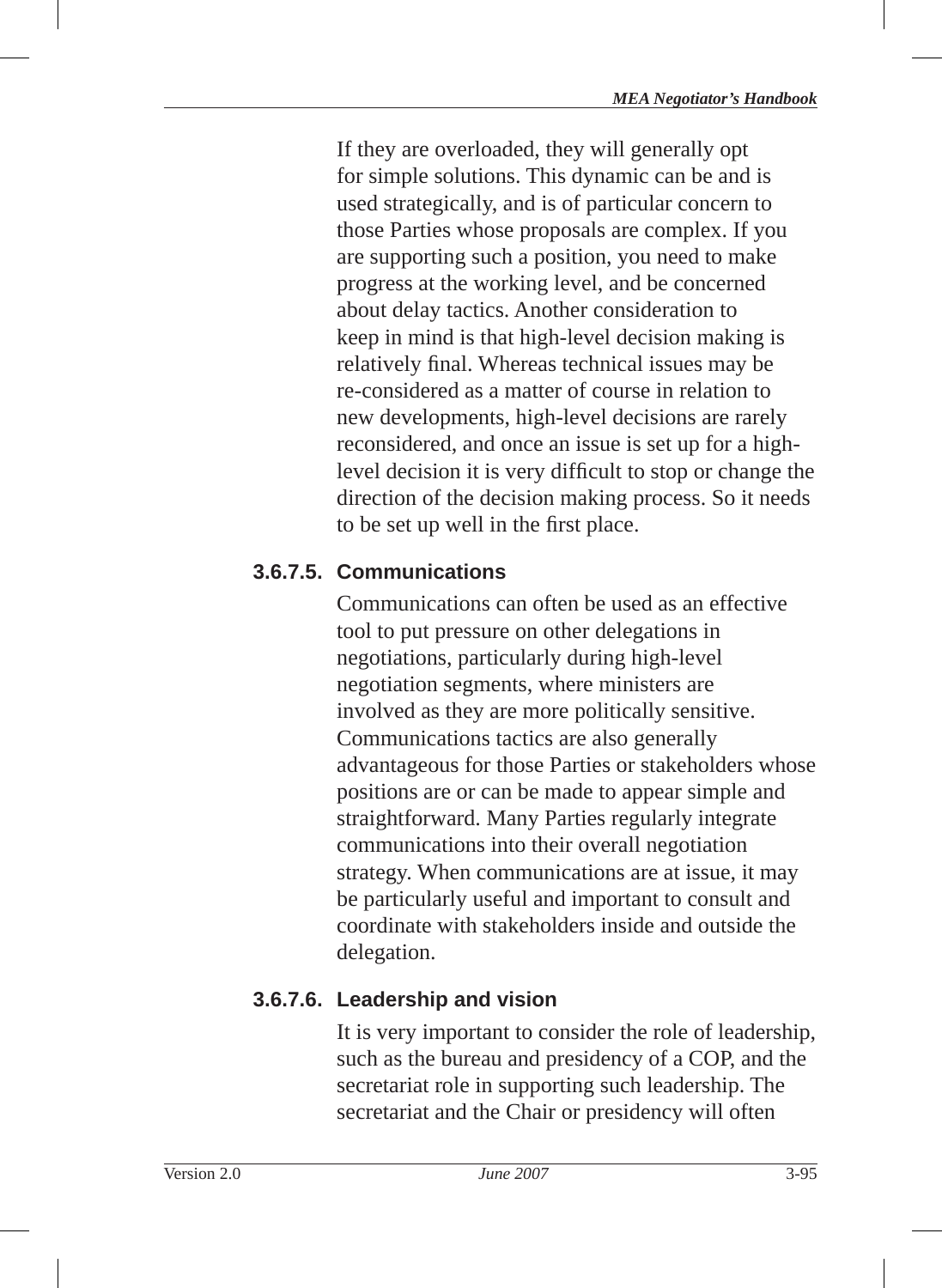develop a strategy and an overarching vision of the package of outcomes which they see as necessary in order to gain agreement and move forward. Parties that can work on this level, influencing or presenting their own compelling vision, can greatly increase the likelihood of being successful with their mandate. In almost every case the Chair and the secretariat will endeavour to be neutral, but they nevertheless need to show leadership.

It is generally important to work with and support the Chair and the secretariat, but in some cases you may find that they are consistently working toward outcomes that are incompatible with your mandate. In the latter situation, it is very important to work at high levels and through the bureau to ensure that your concerns are addressed. And in any case, it is always important for the delegation to follow bureau discussions to learn about issues that are raised by others.

Regional groups play a key role, organizing and coordinating leadership on different issues of common concern to the group, as well as feeding into bureau discussions. Not only is it important for the delegation to participate in the appropriate regional group, but it may also be useful to monitor and, where possible, influence the deliberations of other groups.

One of the most powerful tactics that can be employed by a Chair is to present a 'take it or leave it' package near the end of a session. In some cases they may indicate that they will consider a limited number of changes only. In such situations, one or a few Parties may be isolated. If you can foresee a likelihood of your delegation being isolated in such a way, it is important to consider whether or not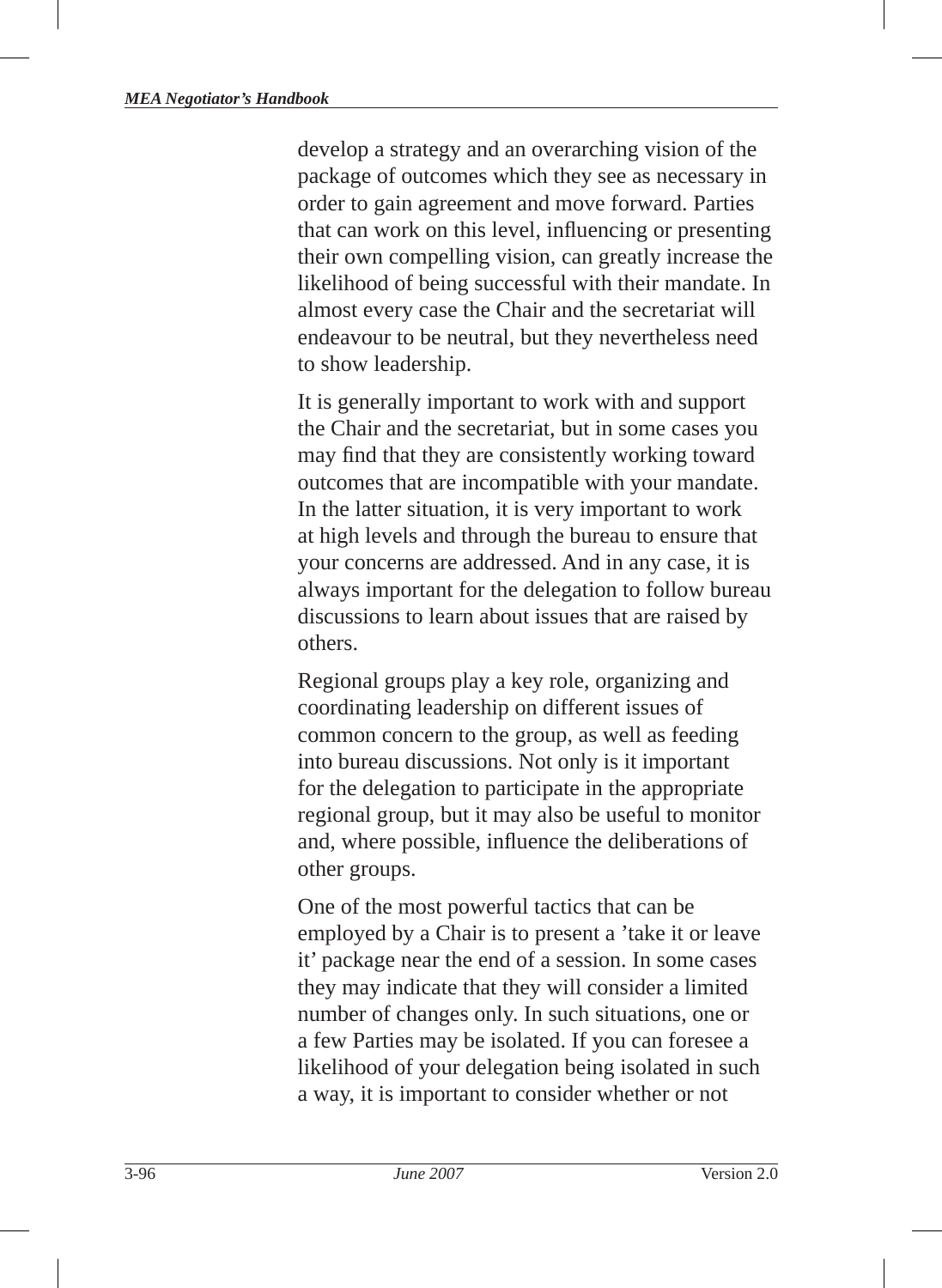your delegation is in a position to block consensus. It is far preferable to seek solutions before a public ultimatum comes from the Chair. If your delegation is in a position to block consensus, it is important to be able to convince the Chair that your delegation's position is firm, and that if negotiations are to have a successful outcome, other options must be found. Similarly, if another Party is likely to block consensus, it is important to seek solutions, and consider how this may affect general and specific outcomes.

#### **3.6.8. Practicalities**

Often delegates will be asked to negotiate under conditions where they lack sleep, food, water and other amenities. Allnight sessions are typical on the eve of the final negotiating session<sup>18</sup> and are also known to occur at Conferences of the Parties.19 The ultimate strategy is to come prepared. Start the day with a good breakfast as it may be your last meal of the day. Always be prepared with food, drink, medication, tissues, coins for vending machines and the like. If you are not tied up in a late-night group, try to support other members of your delegation by sitting with them to provide moral, drafting, and food-fetching support. No one should be left alone negotiating late at night for both security and substantive reasons.

<sup>&</sup>lt;sup>18</sup> This happened in the case of the *Kyoto Protocol*, the *Biosafety Protocol* and the *Stockholm Convention on POPs*, to name just a few.

<sup>&</sup>lt;sup>19</sup> For example, COP6 of the CBD ended after two weeks at midnight; COP6 of Basel ended at 2 a.m. on the Saturday morning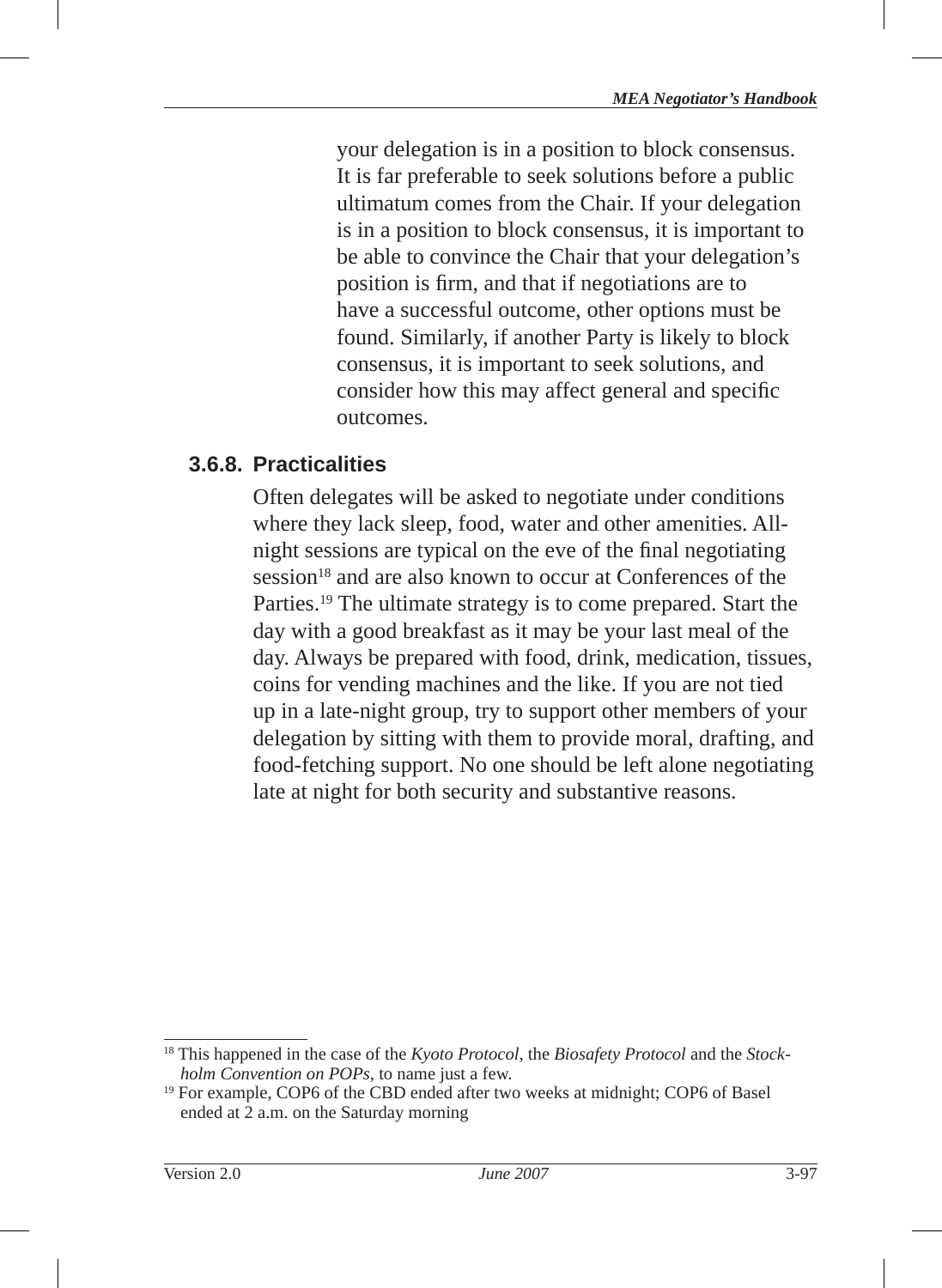# **3.7. Process issues and violations**

### **3.7.1. Management of meetings**

It is not uncommon for the Chair, secretariat or other actors in a negotiation process to violate applicable rules, or to violate the apparent spirit of those rules either intentionally or otherwise. Often they do so with the implicit consent of the Parties, and in fact, if not challenged it would be presumed that Parties have consented. In many cases, Parties may consciously acquiesce, in the interests of supporting an agreement. However, often Parties appear to accept violations from actors in roles of authority without recognizing that such violations can be challenged.

Ultimately, any decision of a Chair can be challenged and overruled by a decision of the Parties (see section on the rules of procedure). Moreover, where consensus is required, any Party can block a decision by the Chair. However, it is rare for Parties to take such an action even if they consider it, as there may be a number of direct and indirect disadvantages to opposing a Chair, and it is considered important to maintain the appearance of consensus.

Nonetheless, there are some key actors who may consistently violate processes, either wilfully or not, and most negotiators will eventually encounter at least one. The most obvious example of a key actor in a position to make such violations is the Chair of a meeting. If you encounter such an actor, or are unsure, it is important to consult your delegation's legal advisor and/or head of delegation to consider the implications and options.

Often it is possible to coordinate with like minded Parties and develop a strategy to manage such an actor, with informal discussions, polite interventions from the floor (often humour and humility are effective persuasive tools). Working with the secretariat can also be key, as they may be the source of the problem or the solution, or both. A similar approach can be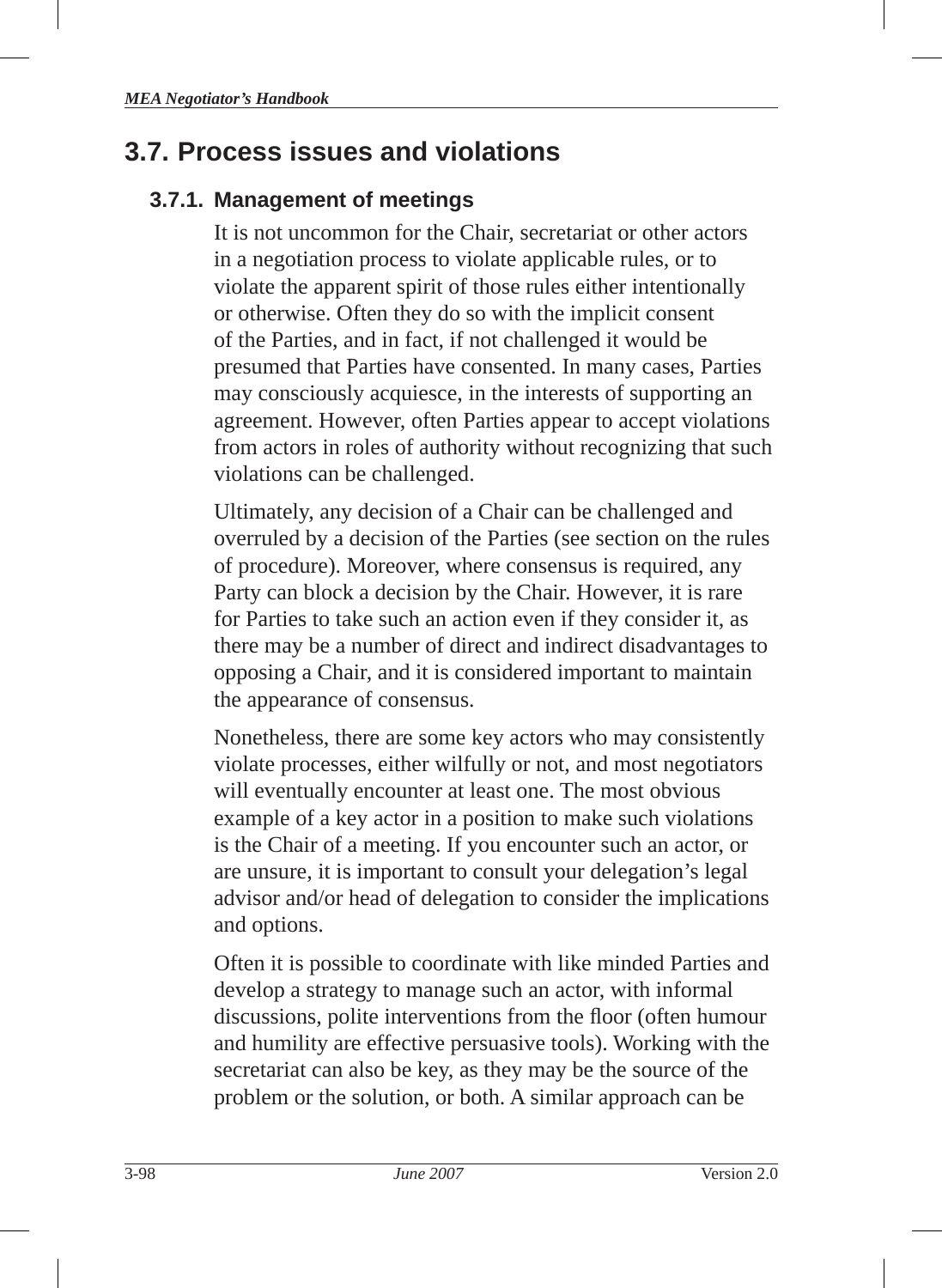followed whether the Chair or actor in question needs help or whether they are the source of the difficulty. In both cases, direct informal approaches to the Chair can be effective, but obviously the strategy varies. Such approaches, if necessary, usually need to be taken at a senior official or head of delegation level.

#### *Examples of specifi c violations:*

- When a Chair makes "rulings" on matters of substance (a Chair can only 'rule' on matters of procedure, substance is the purview of the Parties);
- When a Chair arbitrarily cuts off debate and gavels a decision over the objection of a Party;
- When a Chair imposes a text upon the Parties;
- When a Chair ignores a request to speak from a Party;
- When a Chair requests approval of a decision before Parties have been provided documentation of a decision (sometimes even before a decision has been formulated);
- When decisions on amendments or supplemental agreements are taken which are not in accordance with the relevant provisions of a treaty;
- When subsidiary bodies exceed the terms of their mandate;

*Examples of violations of the spirit of the rules:*

- When a Chair becomes a clearly partisan participant in negotiations;
- When the Chair of a Conference makes "take it or leave it" proposals;
- When a Chair attempts to isolate, exclude or undermine a Party, or privileges or colludes with a Party;
- When a host or other influential Party abuses its position and influence (by, for example, announcing or attempting to impose agreements unilaterally or prematurely);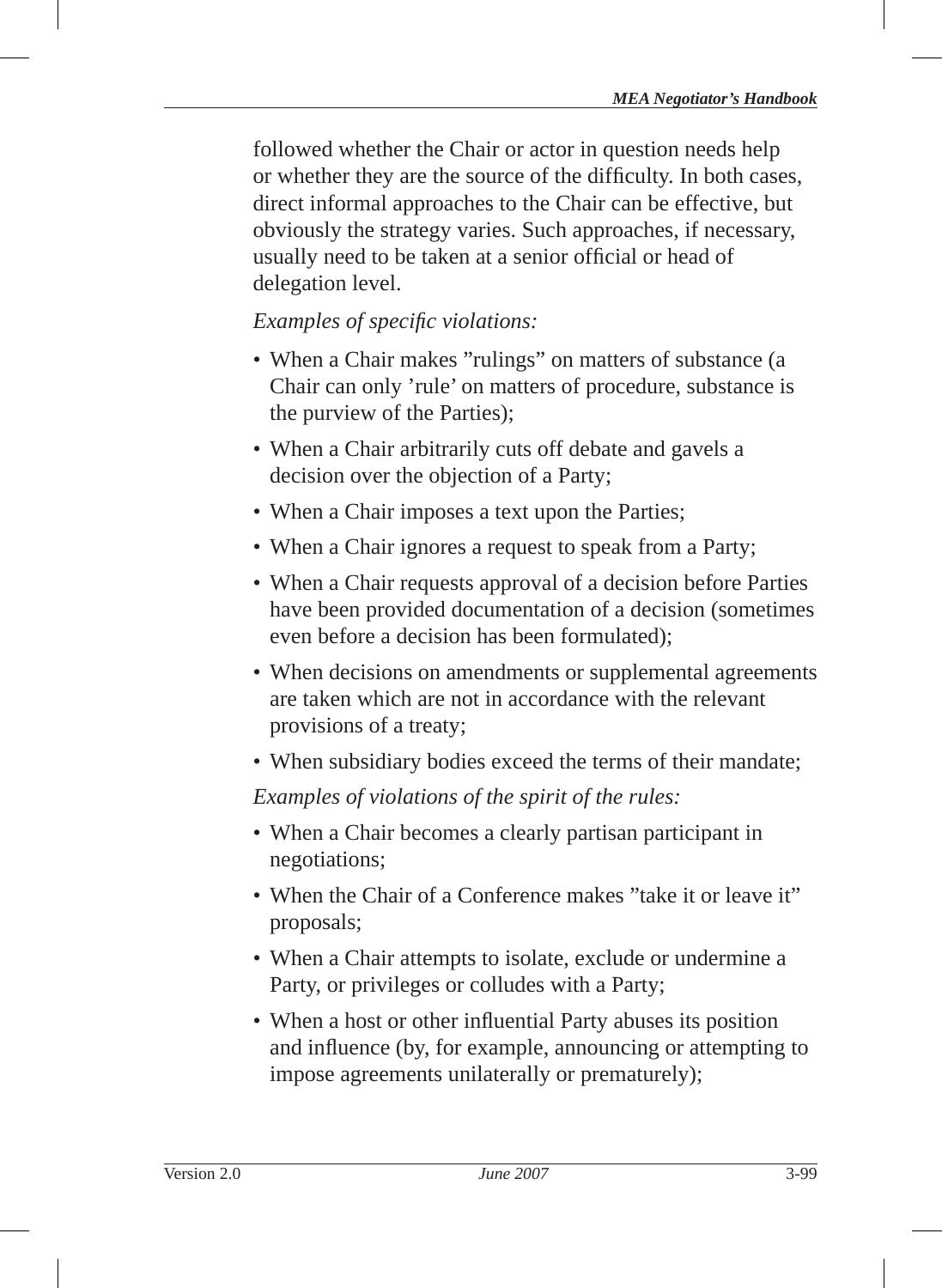- When new texts are presented at the last minute and accepted as the basis of negotiation, without a rationale for urgency or other justification:
- When informal negotiations disadvantage a Party because of language ability;
- In general, nothing prevents a Chair from making any kind of proposal, but when they purport to impose text or decisions, this should be seen as a process violation.

# **3.7.2. Participation in meetings**

In general, formal meetings are open to participation by all Parties, unless the rules or a decision provide otherwise (see 3.1.1.8). Informal meetings are not subject to the rules, and may be organized by any Party or actor in any way that they wish. Informal meetings are often called "informals", "informal working groups", and "Friends of the Chair" are also considered informal. Informal meetings organized by the Chair of a formal group are effectively subject to a certain amount of transparency, at least with respect to outcomes that a Chair may present to a formal group. Parties may block progress in negotiations if they are not satisfied with how informal groups have been organized.

In many context, there is some uncertainty about the status of particular groups, such as "working groups" and "contact groups" (an exception to this observation is the POPs Convention, where decisions are being considered which would clarify that working groups and contact groups are subject to the rules of procedure). The latter are generally treated as formal groups subject to the rules of procedure, but not in all cases. The former can be treated as either formal or informal. Determination of the status of a group can be made by ascertaining whether or not the group was created by agreement or decision (there are a number of "ad hoc groups" or "joint working groups" which have been created by decision and are treated as formal bodies, subject to the rules).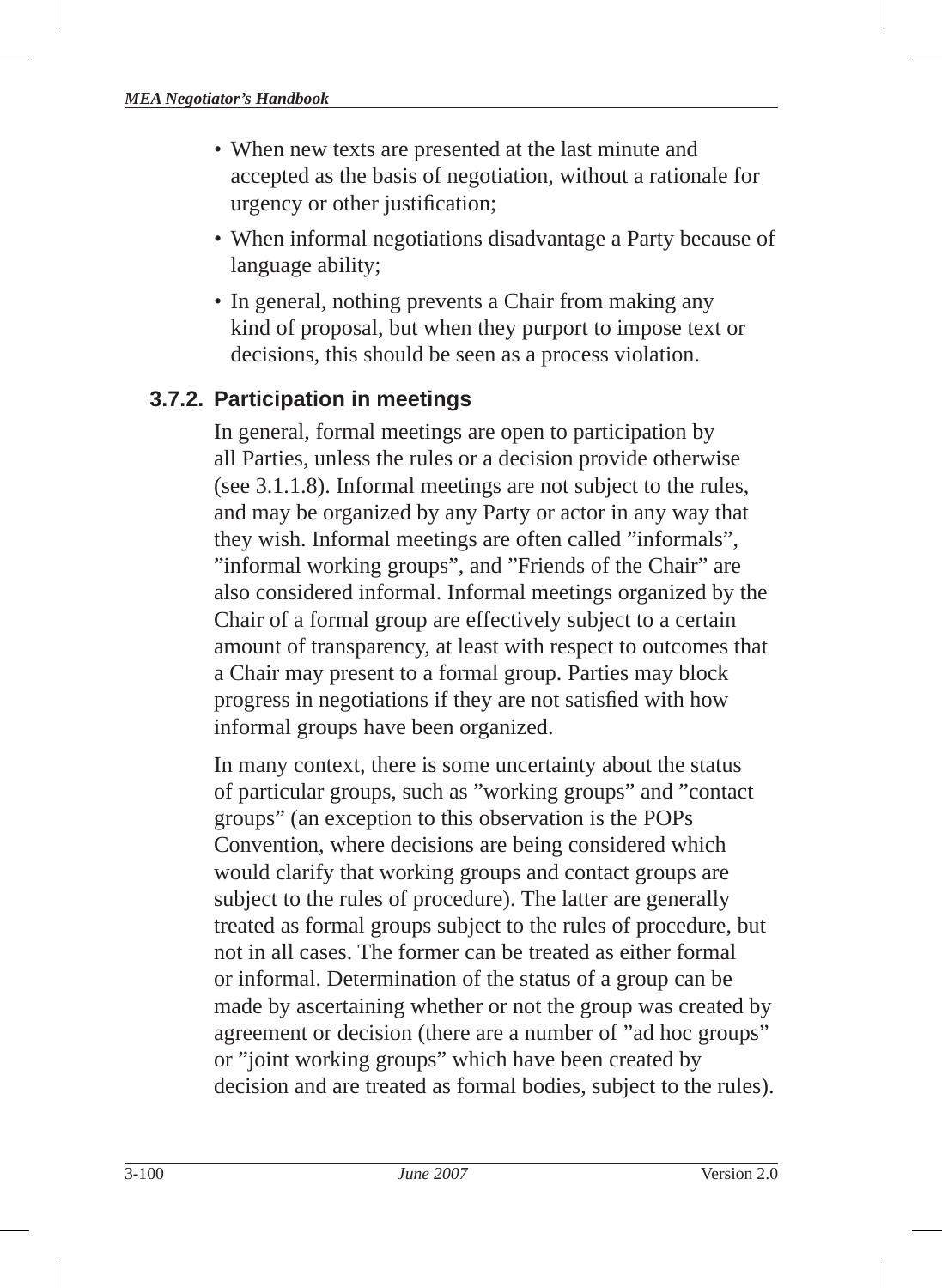If a group is created by decision, then unless that decision provides otherwise, the rules of procedure can be expected to apply. Therefore all Parties, even those bodies with designated or elected membership, should have access, at least as observers. If membership is not limited in such a decision, than Parties should have full rights to participate, including the right to translation services.

In some cases, particularly for high-level negotiations, a decision may be taken by the bureau to limit participation in focused negotiation formats. Such decisions can be controversial, and issues of representation are common, although generally regional groups simply select a number of participants, often with lead responsibility for particular issues.

### **3.7.3. Other issues**

In some cases, the secretariat may purport to enforce process rules, often on the direction of the Chair and/or the bureau. Usually these rules should be respected, but if you are prevented from doing something you need to do, you may wish to consult your head of delegation or legal advisor. In general, a rule that would deny access to a member of your own delegation is very questionable.

# **3.8. Funding**

To achieve the goals set out by MEAs, funding mechanisms are often an integral part of individual agreements. These MEAs and their associated financial support are complex, and requirements and restrictions regarding access to funds are variable and subject to frequent change. The Global Environment Facility (GEF) and Thematic Trusts are the most common funding mechanisms for MEAs. Regardless of the agency, eligibility criteria are usually specified by the MEA and/or designated convention authority and may be subject to change annually.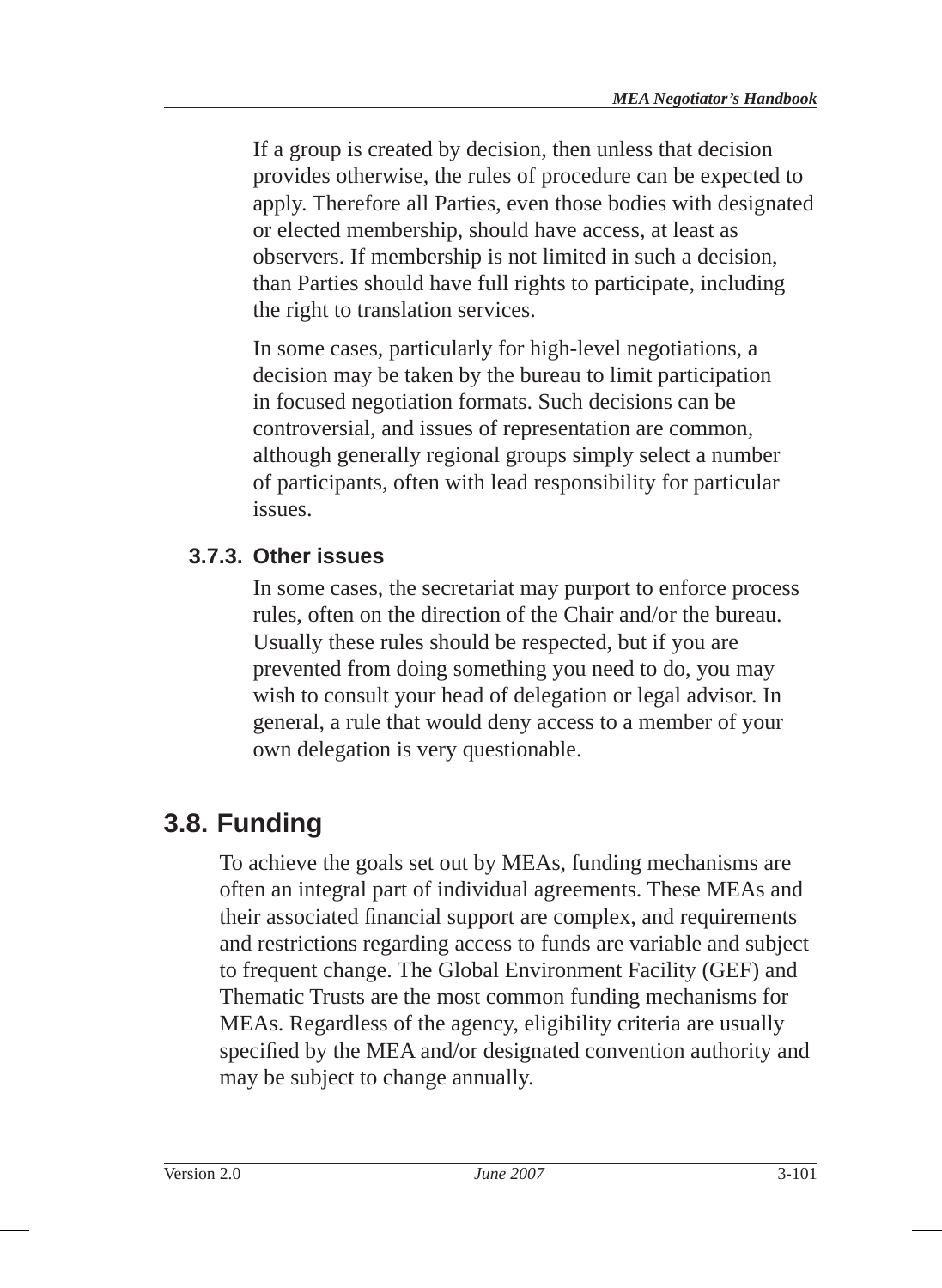# **3.8.1. Global Environment Facility (GEF )**

#### **3.8.1.1. General**

The GEF is the designated financial mechanism for some MEAs (CBD and UNFCCC) and the interim mechanism for others (*Stockholm Convention and the Desertification Convention*). The GEF has a 32 member Governing Council as well as an assembly. Since 1991, GEF has distributed over \$6.2 billion in grants and generated over \$20 billion in co-financing from other sources to support over 1,800 projects that produce global environmental benefits in 140 developing countries and countries with economies in transition.

The GEF has a 32 member Governing Council as well as an assembly. Consistent with the GEF's 13 operational programmes, projects are supported in six interlinked focal areas:

- biodiversity
- climate change
- international waters
- ozone
- land degradation
- persistent organic pollutants

Capacity building is both a cross-cutting and a standalone theme.

Funding is administered by the GEF secretariat, while projects are developed and undertaken by the three Implementing Agencies (IAs) – World Bank, UNDP and UNEP – and seven Executing Agencies – Food and Agriculture Organization (FAO), United Nations Industrial Development Organization (UNIDO), Asian Development Bank (ADB), Inter-American Development Bank (IDB), African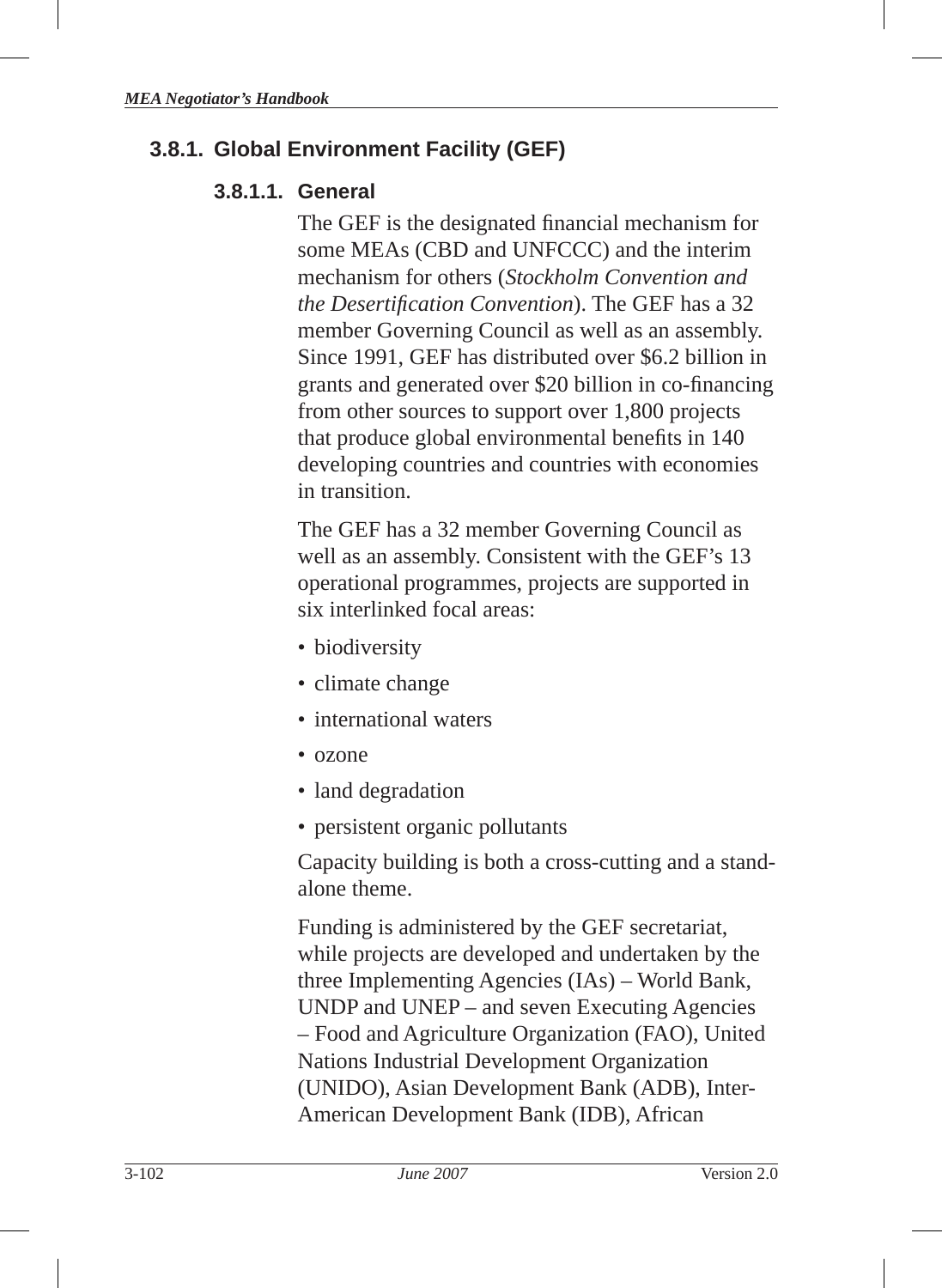Development Bank (AfDB), International Fund for Agricultural Development (IFAD) and the European Bank for Reconstruction and Development (EBRD) – in collaboration with recipient countries.

Recipient countries propose projects to the Implementing and Executing Agencies that then develop them through the project pipeline before submitting them to the GEF secretariat and Council for approval.

#### **3.8.1.2. Project funding**

#### **3.8.1.2.1. Principles**

GEF funds activities based on the following principles :

- **Additionality:** funded activities would not be undertaken in absence of GEF support
- **Incrementality:** funded activities produce global environmental benefits that are beyond local or regional benefits required for national development. GEF determines incremental costs by subtracting the costs of baseline activities from estimated total project costs.
- **Complementarity:** funded activities must be coherent with national programmes and policies to maximize global environmental benefits

# **3.8.1.2.2. Eligibility**

In addition to using GEF Operational Programmes (OPs) as a guiding framework, project eligibility requirements include endorsement by host government, identifiable global benefit, participation of all affected groups, transparency, consistency with Conventions, strong scientific and technical merit, financial and institutional sustainability, inclusion of monitoring and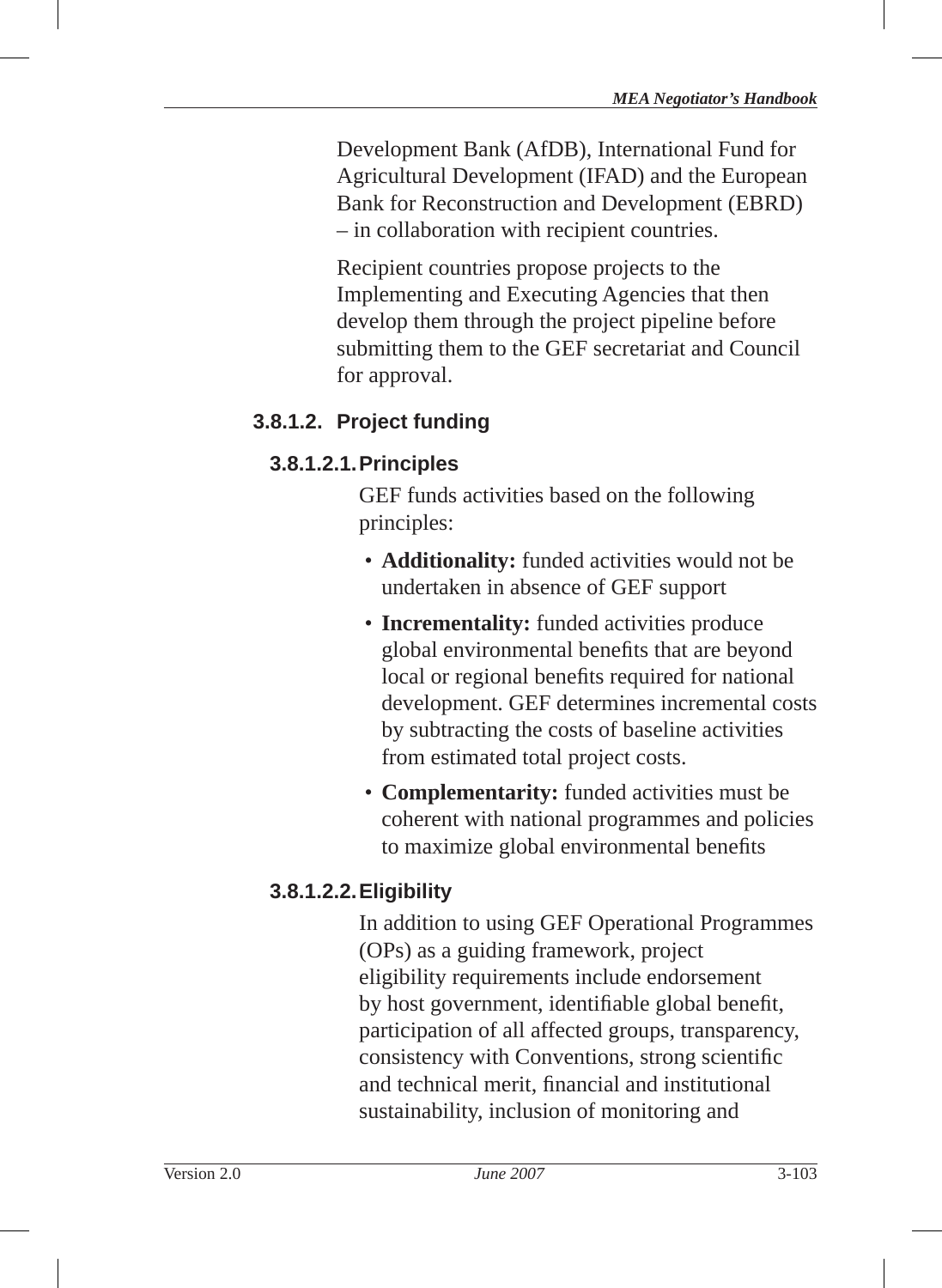evaluation frameworks, and catalytic role in leveraging other financing.

#### **3.8.1.2.3. Development streams and project types**

There are three proposal development streams and four project types funded by the GEF.

#### • **Project Preparation and Development Facility (PDF)**

- Block A (<\$25,000): fund early stages of project identification, approval by IAs
- Block B  $(<$ \$350,000): fund necessary information gathering, approval by GEF CEO
- Block  $C \leq 1$  million): fund technical design and feasibility work, approval by GEF Council
- **Regular projects** (over \$1 million in GEF contribution): require co-financing, go through entire project cycle – approval by GEF Council
- **Medium-sized projects** (not more than US \$1 million in GEF contribution): require cofinancing, go through expedited processing – approval by the GEF CEO
- **Enabling Activities** (not more than US  $$450,000$ : do not require co-financing, designed under Operational Guidelines for Enabling Activities – approval by GEF CEO
- **Small Grants** (up to \$50,000): managed by UNDP, help community-based groups and NGOs address local problems related to GEF focal areas – approval by UNDP

### **3.8.1.3. Relationship to MEAs**

• The MEAs provide guidance to the GEF through their text and through decisions by their respective COPs.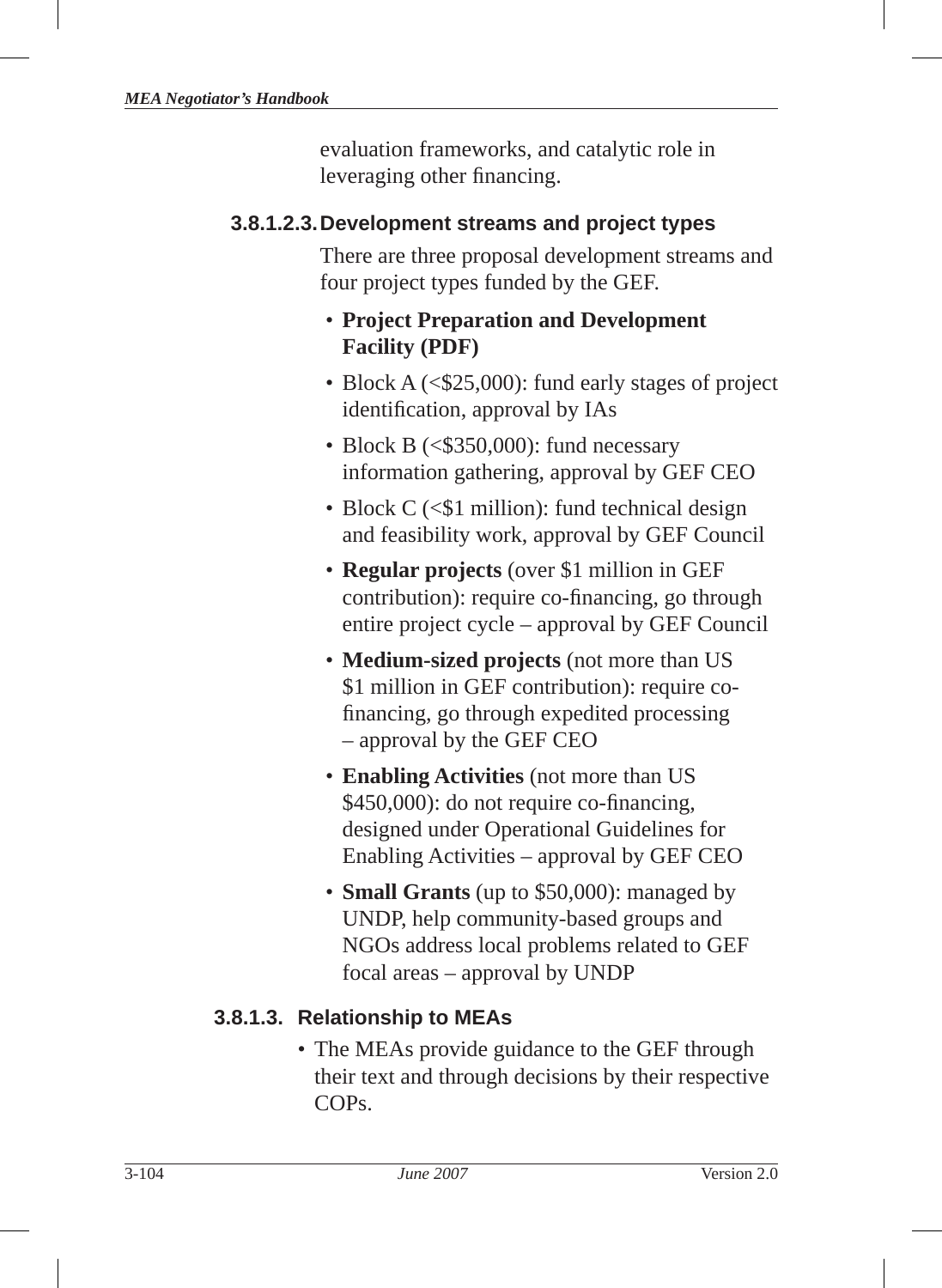- The GEF secretariat is responsible for coordinating with MEAs secretariats and for representing the GEF at meetings of the MEAs. The GEF Council is responsible for ensuring that GEF-financed activities conform to convention guidance.
- Parties to MEAs should keep in mind that the GEF provides incremental costs; therefore, guidance provided to the GEF should address incremental costs only.
- The MEAs providing guidance should address policies, programme priorities and eligibility criteria, but should avoid micromanaging the GEF with too much guidance.
- The GEF secretariat proposes to the Council how guidance from the MEAs may best be incorporated into GEF policies, programmes and strategies. The secretariat consults with the IAs, the Scientific and Technical Advice Panel (STAP), and the appropriate MEA secretariat in preparing proposals.
- MEA guidance is operationalized by translating it into guidelines and criteria that, with the GEF 's OPs, are used to develop operational activities.
- GEF's OPs correspond to Focal Areas and directly reflect MEA objectives and priorities. They provide a conceptual and planning framework for the design, implementation, and coordination of a set of projects within a focal area.
- The GEF Instrument is amended when new focal areas are introduced. At the October 2002 Council meeting, the Instrument was amended to allow POPs and Land Degradation as focal areas.
- Representatives of the GEF and IAs attend COPs as observers but do not actually participate in negotiations. GEF organizes workshops at these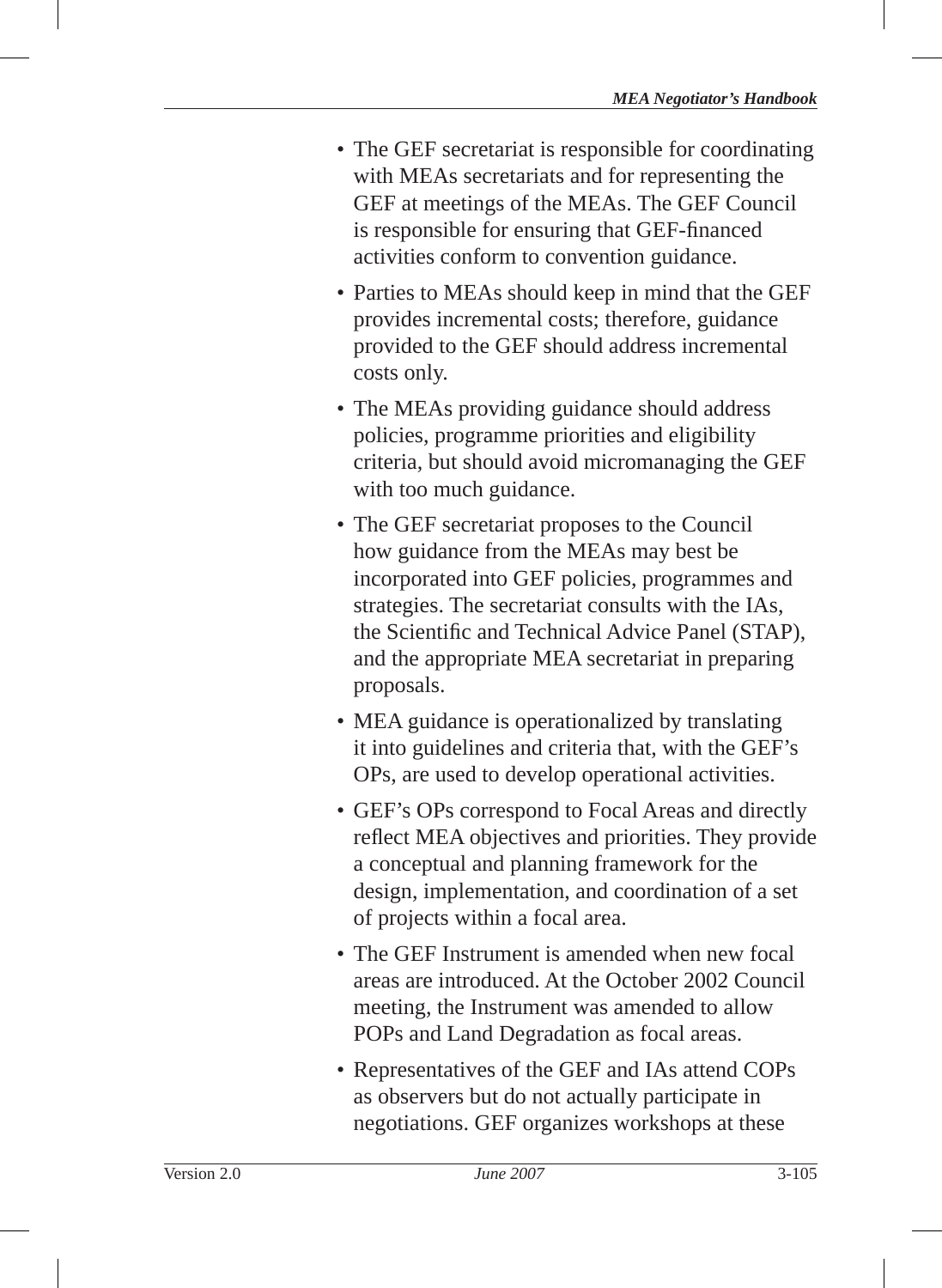meetings to communicate current activities and to informally solicit input on further guidance. Where appropriate, negotiators should undertake consultation with GEF staff to promote guidance that is realistic and practical.

• The GEF reports regularly to the conventions, through the CEO, on the development of operational strategies and the results being attained by GEF-funded projects. Individual countries are not required to report on GEF-funded activities in their national reporting and communications to the COPs.

#### **3.8.1.4. Resource Allocation Framework**

As one of the policy recommendations for the Third Replenishment of the GEF, which was finalized in November 2002, the GEF agreed to develop a system for allocating resources to countries based on the ability to deliver global environmental benefits and performance. In September 2005, the GEF Council adopted the Resource Allocation Framework (RAF), a new system for allocating resources to increase the impact of GEF funding on the global environment. The RAF allocates resources to a country based on its potential to generate global environmental benefits and its capacity, policies and practices to successfully implement GEF projects. The implementation of the RAF began in July 2006 and applies to resources for financing biodiversity and climate change projects. The Council has expanded support for GEF to develop national focal points and national capacity to assist countries to better understand and make use of the RAF approach. Two new initiatives – Country Support Programme (CSP) for focal points and the GEF National Dialogue Initiative, which are expected to provide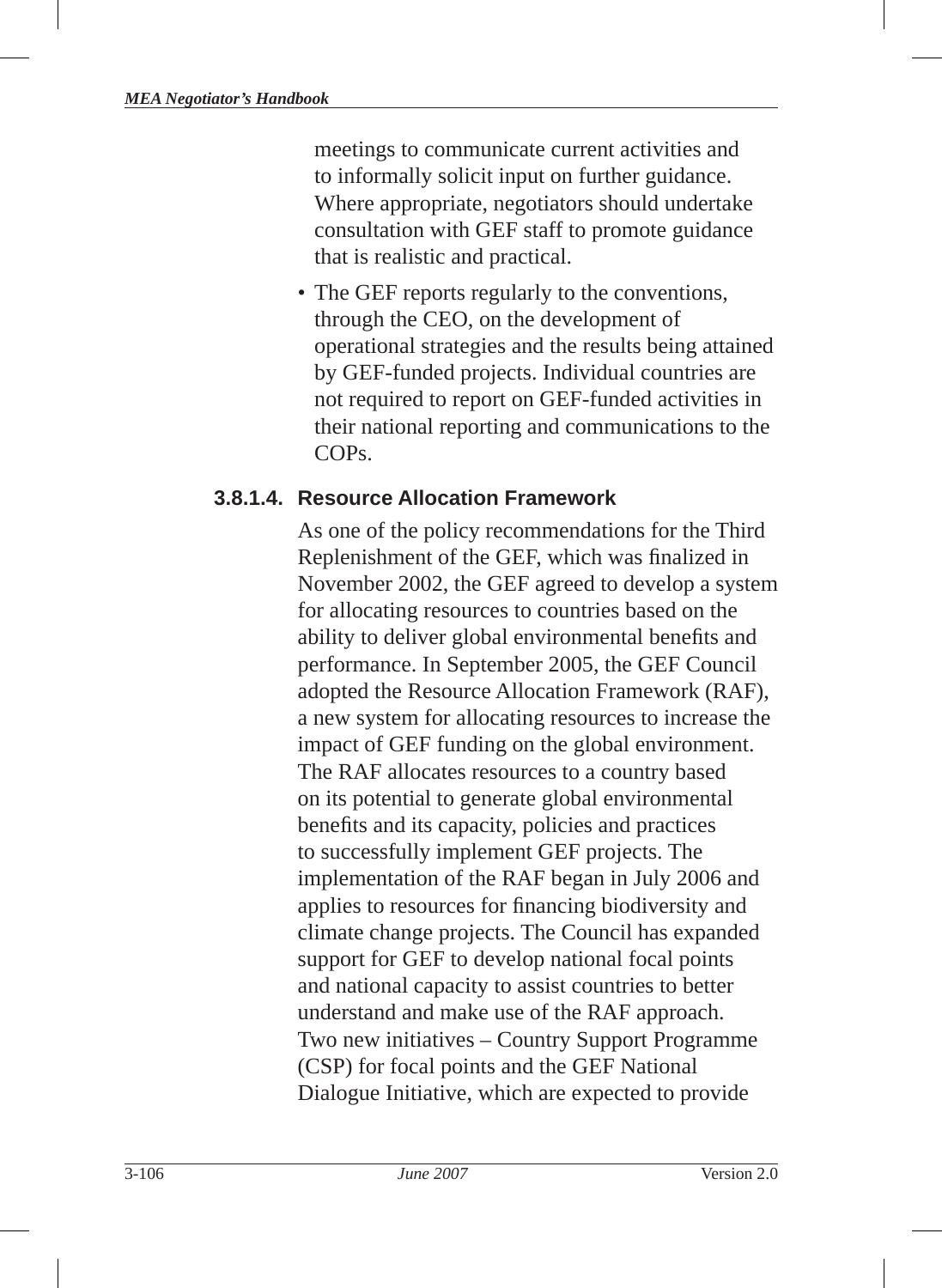opportunities for stakeholders to seek clarification and provide feedback about the RAF.2006 – were organized by the GEF to explain the RAF and its operational aspects to all countries. Operational experience with the RAF is to be reviewed by the GEF Evaluation Office, which is an independent office, after two years of implementation.

### **3.8.1.5. Responsibilities of MEAs focal points**

• National MEA Focal Points provide guidance to the GEF through their participation in COPs negotiations. They may also provide guidance through communication with National Operational and Political GEF Focal Points represented at GEF Council.

In relation to the GEF, National Convention Focal Points are responsible for:

- receiving and distributing convention documentation
- coordinating national policies consistent with the conventions
- communicating government views and reporting on conventions
- acting as in-country contact points for consultations

#### **3.8.1.6. Issues related to relationship with MEAs**

- GEF can have difficulties in translating broad MEA guidance into practical operational activities. As a result, clarity in the decisions of the COPs to the MEAs is essential. MEAs should consistently provide clear guidance that can be translated into meaningful action in support of MEA objectives.
- GEF is limited in its ability to respond to guidance. MEAs bodies should work to ensure that new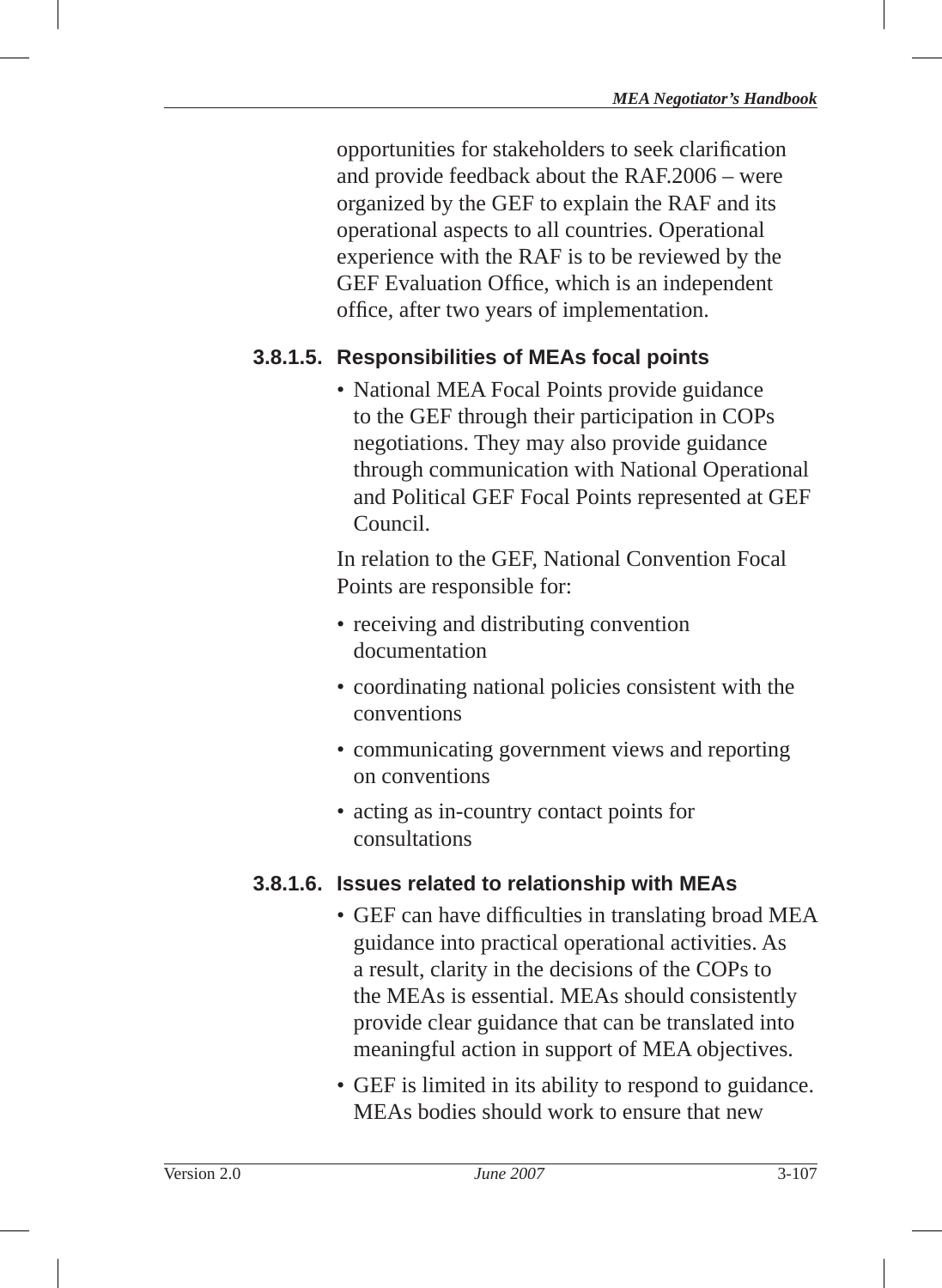language factors in previous guidance to the GEF. New activities inserted by delegates without appreciating that the GEF has a limited amount of funds earmarked for each focal area necessarily reduce funding of previously approved areas.

- The Subsidiary Body for Scientific and Technological Advice (SBSTA – a subsidiary body of the UNFCCC ) should not be seen as an opportunity to provide guidance to the GEF . It is at the COP itself where guidance is provided, even though wording from the SBSTA is often incorporated.
- The GEF secretariat should consult with GEF and MEA National focal points when developing operational criteria from convention guidance.
- It is important to promote country coordination among the GEF Focal Point and the National Focal Points for the MEAs.
- Guidance needs to be in the scope of the incremental cost agenda.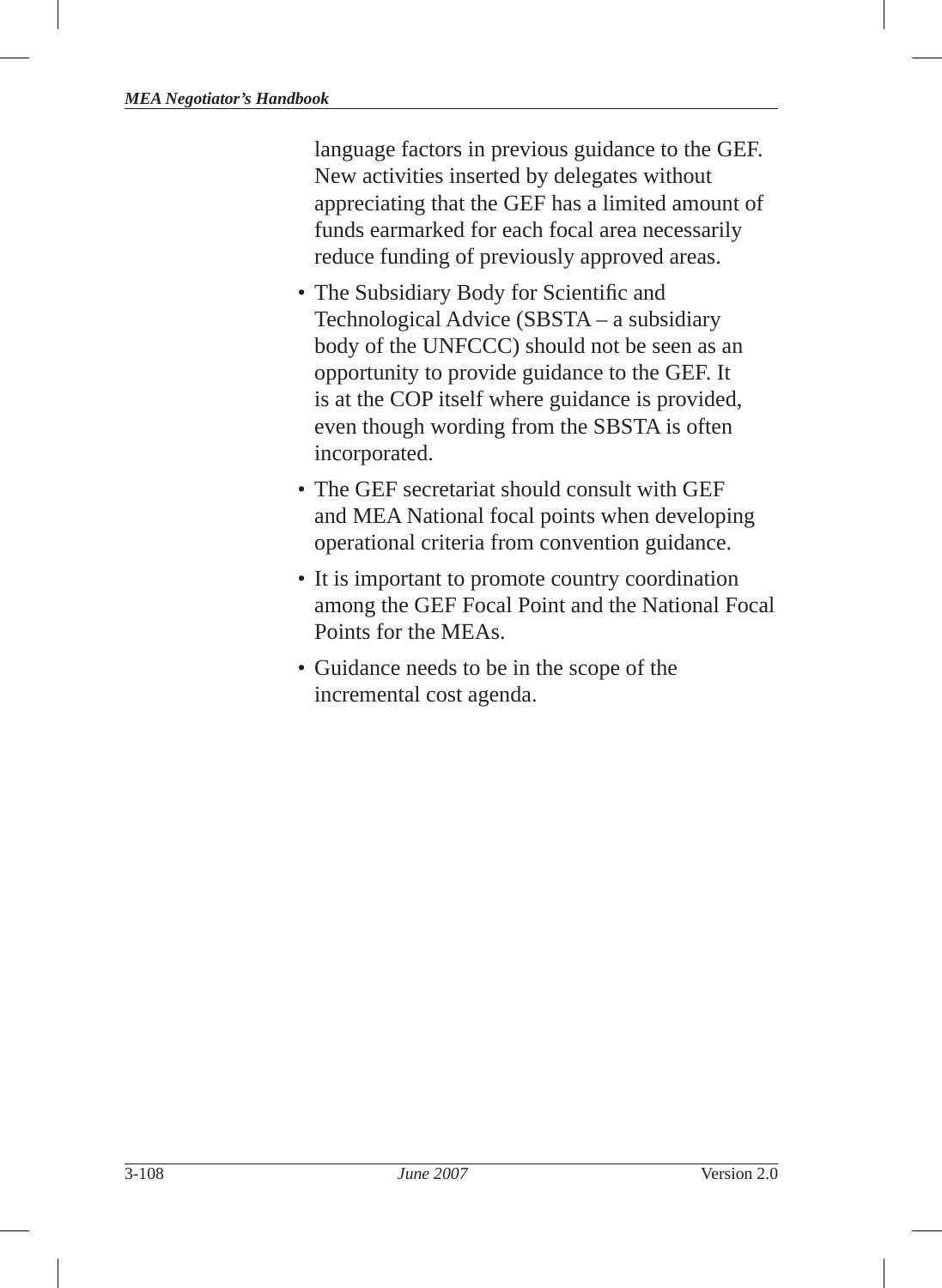# **4. Cross-cutting issues**

# **4.1. Governance principles and objectives**

# **4.1.1. Overview**

Since the World Summit on Sustainable Development (WSSD) there has been a common understanding in the international community that international institutional frameworks are essential for the full implementation of MEAs, and more broadly, the realisation of sustainable development. WSSD produced agreement on approaches to governance, which should therefore be applicable in the elaboration of MEA implementation decisions and tools.

**Governance Principles and Objectives** (from para. 139 of *the Johannesburg Plan of Implementation* from WSSD )

- Strengthening commitments to sustainable development
- Promoting integration of the three pillars of sustainable development
- Strengthening the implementation of Agenda 21, including capacity building, particularly for developing countries
- Strengthening coherence, coordination and monitoring
- Promoting the rule of law and strengthening governmental institutions
- Increased effectiveness and efficiency of international organizations within and outside the UN system based on mandates and comparative advantages
- Enhanced participation for civil society and other relevant stakeholders

Paragraph 139 of the *Johannesburg Plan of Implementation*  identifies a number of guiding principles and objectives for governance reform at the international level.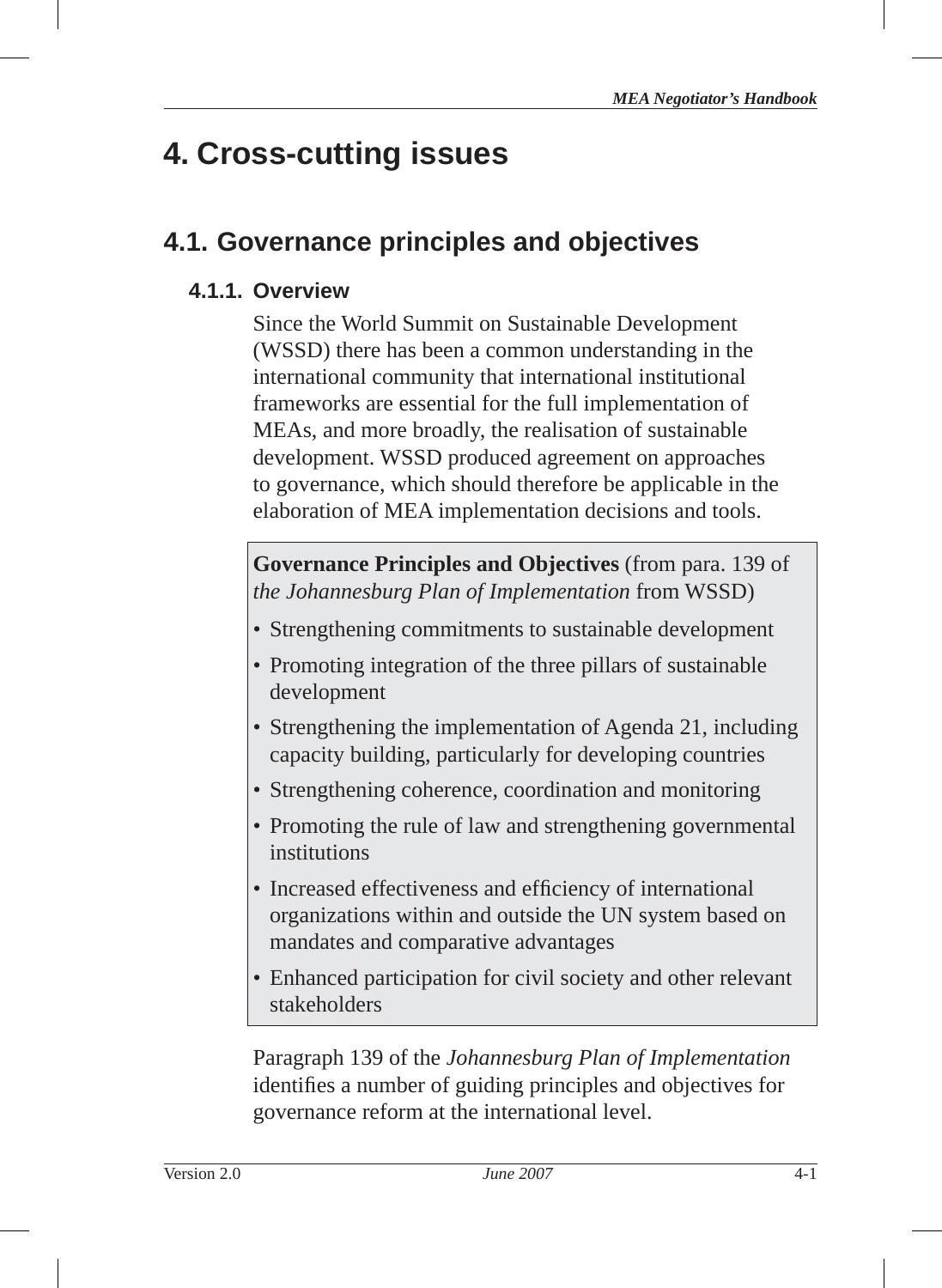These principles and objectives guide not only the way in which MEAs are actually negotiated, but as well, the substance of the resulting decisions to promote conformity with the overarching aims of sustainable development. These principles and objectives are described below.

# **4.2. International cooperation and related issues**

### **4.2.1. Offi cial development assistance**

Official development assistance (ODA), or foreign aid, consists of loans, grants, technical assistance and other forms of cooperation extended by governments to developing countries. As defined by the Organization for Economic Cooperation and Development (OECD), each ODA transaction must be:

- administered with the promotion of the economic development and welfare of developing countries as its main objective; and
- concessional in character and contain a grant element of at least 25 per cent.

Many states remain committed to improving aid effectiveness and to making progress towards the ODA target of 0.7% of GNP. The target was recommended in the 1974 UN Resolution on the New International Economic Order. A number of donor countries have recommitted themselves to this target at several UN conferences.

Support for countries in transition (i.e. Eastern Europe) is called Official Aid (OA). The OECD Development Assistance Committee (DAC) is the primary source for policy and statistics on ODA, as well as other related aid subjects including OA.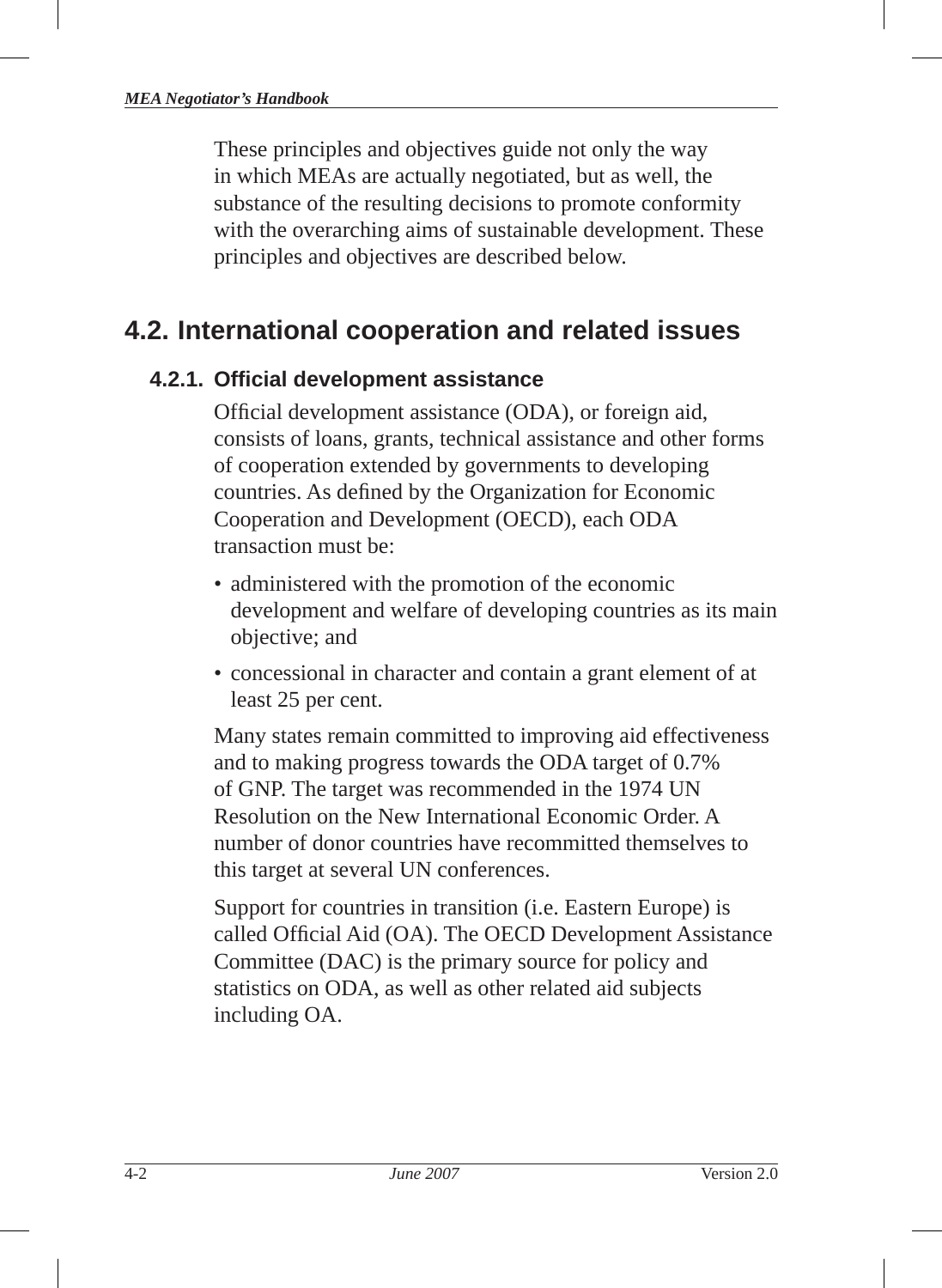### **4.2.2. New and additional fi nancial resources**

The term "new and additional" first gained prominence at the UNCED in Rio in 1992 (see section 1.1.1.2). In Chapter 33 of Agenda 21 titled "Financial Resources and Mechanisms" the term "new and additional" is used in the following contexts:

- Chapter 33.1: " ...the United Nations Conference on Environment and Development should: identify ways and means of providing new and additional financial resources, particularly to developing countries, for environmentally sound development programmes and projects..."
- Chapter 33.10: "The implementation of the huge sustainable development programmes of Agenda 21 will require the provision to developing countries of substantial *new and additional* financial resources."
- Chapter 33.11 (b): "To provide *new and additional* financial resources that are both adequate and predictable."
- Chapter 33.13: "... substantial *new and additional* funding for sustainable development and implementation of Agenda 21 will be required."
- Chapter 33.14: "Funding for Agenda 21 and other outcomes of the Conference should be provided in a way that maximizes the availability of *new and additional* resources and uses all available funding sources and mechanisms."
- Chapter 33.14 (a-iii): "Ensure *new and additional* financial resources on grant and concessional terms, in particular to developing countries".

The term "new and additional" is used in the UNFCCC *,*  CBD*,* the *Desertifi cation Convention*, and the *Stockholm Convention* as well as the Johannesburg Plan of Implementation. There are many possible interpretations of the term "new and additional". These include:

1. only funding in addition to the UN target level of 0.7% of ODA/GNP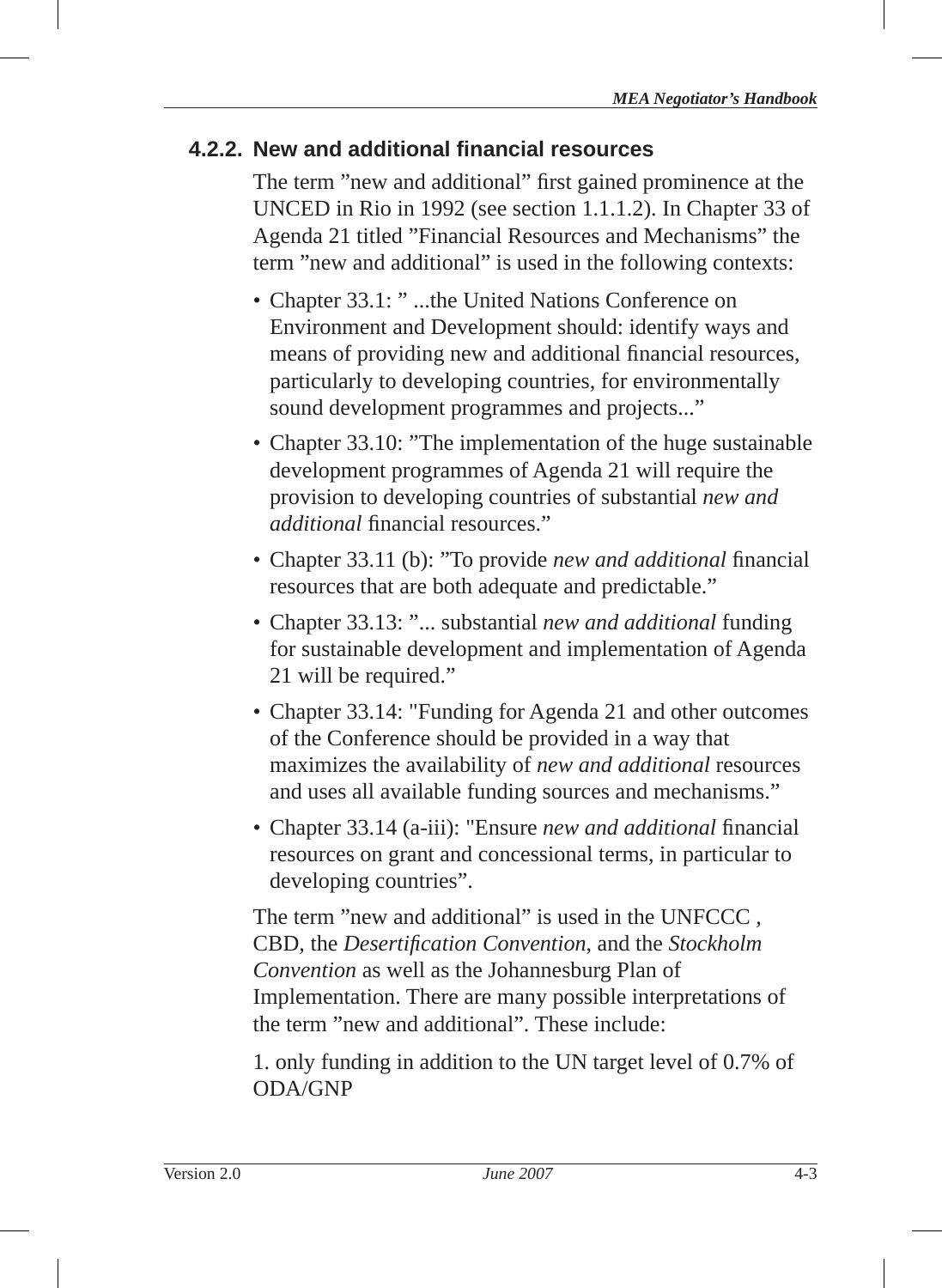- this interpretation has been suggested by the Netherlands
- the Netherlands reports on new and additional according to this interpretation in their national communications

2. new and additional to annual general ODA funding which has remained constant or increased, in absolute terms or in ODA/GNP terms.

Negotiation of the meaning of this term is usually unproductive.

#### **4.2.3. Recipient Countries**

#### **4.2.3.1. Developing countries**

The OECD identifies "developing country" by inclusion on Part I of the DAC List of Aid Recipients. Other organizations have their own definitions. The World Bank usually uses the term to refer to low and middle-income countries, assessed by reference to per capita GNP. This includes Eastern European countries, which are included on Part II of the DAC List.

#### **4.2.3.2. Least developed countries**

The United Nations Conference on Trade and Development (UNCTAD) is the body responsible for compiling the list of Least Developed Countries (LDCs). Bilateral donors officially report to the OECD on activities and levels of commitments for ODA in these countries. The list of LDCs used by the DAC is borrowed directly from UNCTAD.

#### **4.2.3.3. Countries with economies in transition**

The countries of Central and Eastern Europe and the former Soviet Union Republics, in transition to a market economy, are considered Countries in Transition (CITs) or Economies in Transition (EITs ) by the DAC and the World Bank. Under several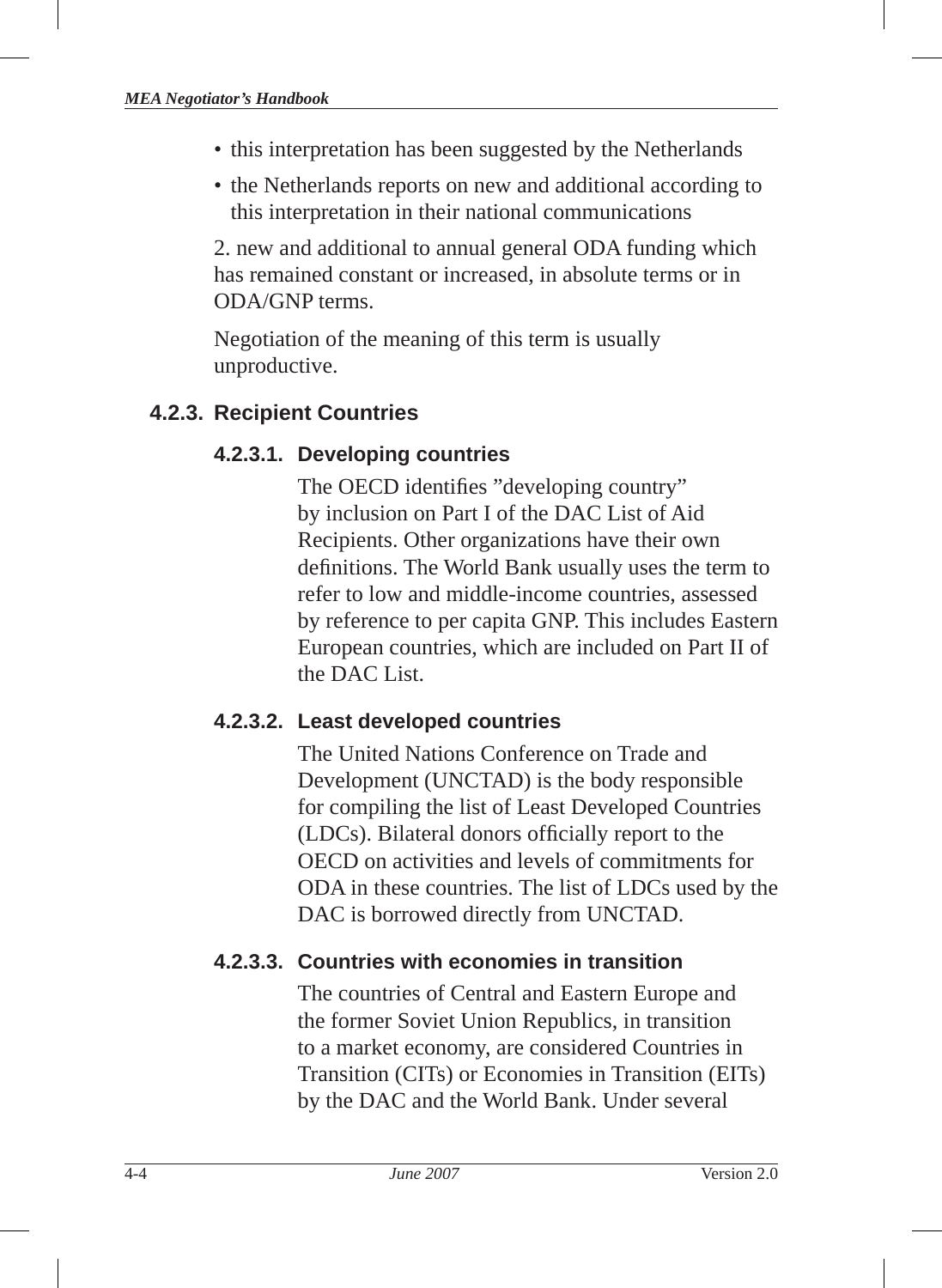MEAs, CITs/EITs receive special consideration wherever developing countries are involved, particularly with regard to capacity development and financial assistance for implementation of the MEA in question.

### **4.2.4. Capacity development**

The expression is commonly used, but it can mean at least two different things:

- the process whereby individuals, groups, organizations, and societies create and implement approaches and strategies to enhance their abilities to meet development objectives in a sustainable manner; and,
- the efforts of development agencies to promote this process.

Capacity development is an endogenous process of change, which donors may attempt to promote. Donor initiatives should take a systemic, rather than a gap-filling approach. They should emphasize issues of process, such as participation, local ownership, and the adoption of appropriate timeframes.

 The promotion of capacity development is meant to enhance the potential of society to act by developing technical skills and knowledge, as well as "core" capacities such as the creativity, resourcefulness, and capacity of individuals and social entities to learn and adapt. These core capacities recognize intangible capabilities: skills, experience, social cohesion, values and motivations, habits and traditions, vision, and institutional culture.

Effective capacity development should involve or take into account:

- a locally-driven agenda and broad-based participation
- building on local capacities
- starting small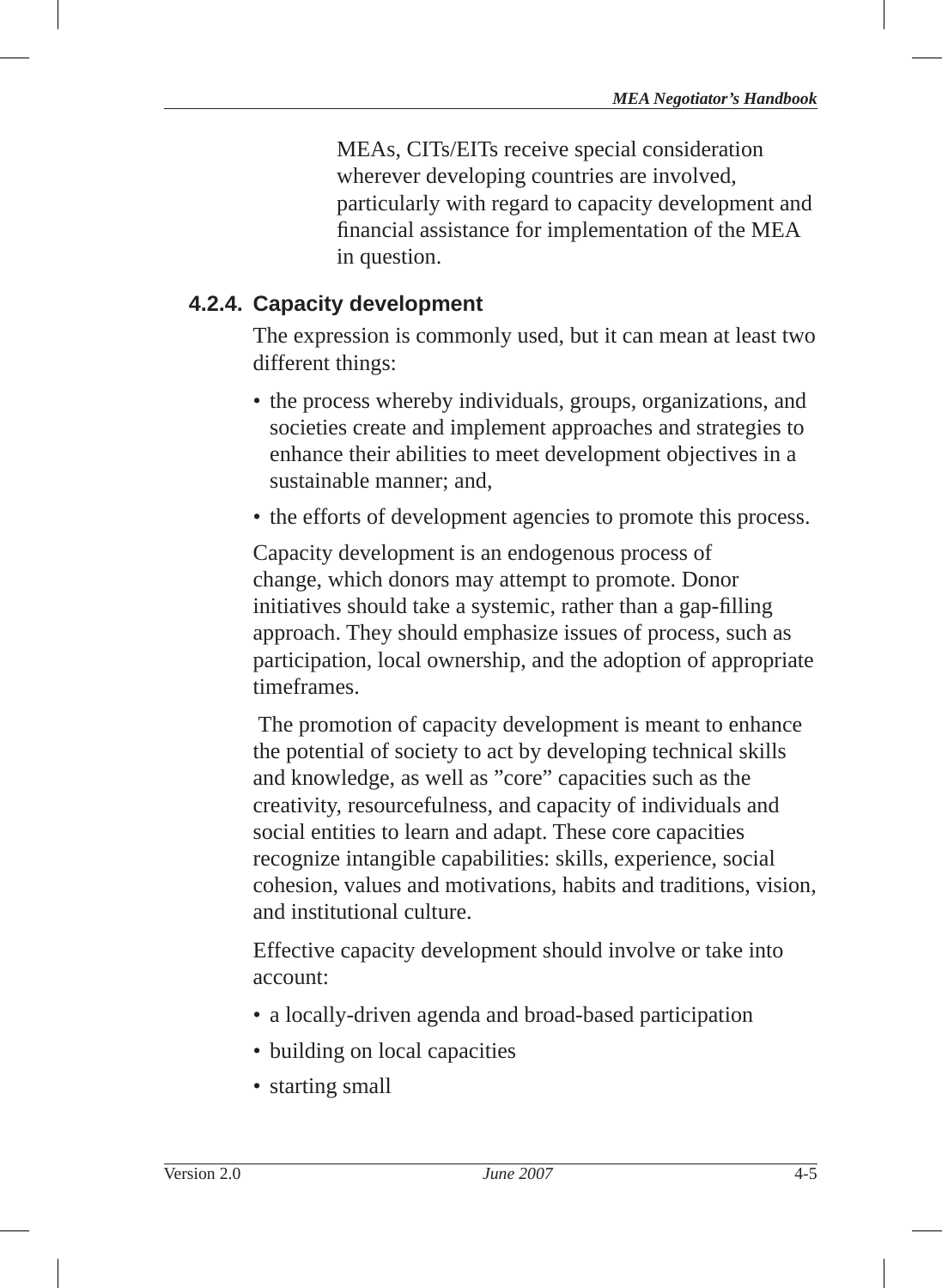- ongoing learning and adaptation
- long-term investments
- systemic approaches, integration of activities at various levels, need to address complex problems
- political realities and social values

In the context of MEAs, it is capacity development in the sense of donor assistance that is most often requested by developing countries and CITs/EITs . It usually takes the form of training, technology transfer and cooperation, and other short-term activities. For instance, Canada usually promotes a problem-based approach that is broader and country-driven, so that countries can identify their capacity needs and donors can then work to address them based on identified priorities. There is often a tendency to create lists of expertise and technologies on central websites or clearing-house mechanisms so that developing countries and CITs/EITs can search for solutions. However this has sometimes led to fitting problems to solutions, rather than the opposite.

# **4.2.5. Technology transfer**

There are several definitions of technology transfer. For example, the Intergovernmental Panel on Climate Change (IPCC) defines it as "a broad set of processes covering the flows of know-how, experience and equipment for mitigating and adapting to climate change amongst different stakeholders such as governments, private sector entities, financial institutions, NGOs, and research/education institutions." (Special Report of IPCC Working Group III "Methodological and Technical Issues in Technology Transfer"). Technology can be defined as know-how or expertise, policy or regulatory approaches, and organizational or managerial models in addition to equipment or products. The transfer of technology is defined as the transmission of this know-how or product to partner institutions and organizations and its adaptation for use in their own cultural and development environment. This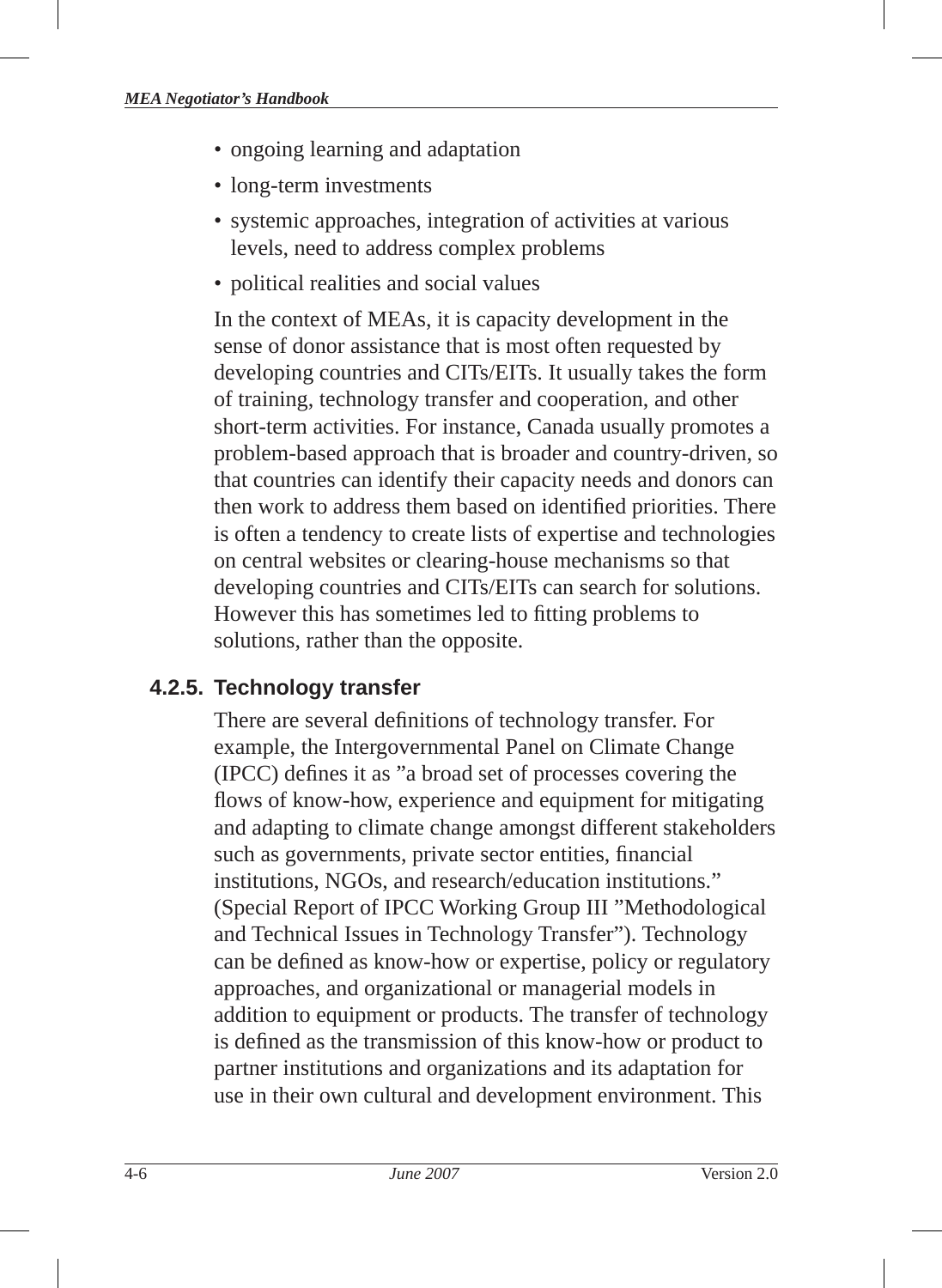definition implies a locally-driven, endogenous process that can only be successful using a capacity-building approach.

MEAs often call for the transfer of clean, environmentally sound technologies to developing countries to enable them to address the sources or impacts of global environmental problems within their borders. The dynamic of negotiations on this issue is often characterized by demands for the outright transfer of the ownership of clean technologies from developed countries. On the other hand, developed countries respond that most technologies are not owned by governments but by the private sector and therefore their role as Parties to an MEA is to facilitate the transfer of technologies to developing countries by, among other things, helping them to identify their needs as well as the appropriate available technologies to meet those needs. Developed countries also point to the need for an enabling environment (e.g. suitable macroeconomic conditions, protection of intellectual property rights, and codes and standards) to attract foreign direct investment that allows technology to be transferred.

# **4.3. Trends in MEA negotiations**

This section examines trends within MEA negotiations both in terms of substance and process. Substantive trends relate to the quality, scope and orientation of the actual MEA instruments. These include, for example: the increasing use of targets and integration of the three pillars of sustainable development in MEAs; the increased operationalization of Rio principles, including common but differentiated responsibilities and precaution; the enhanced recognition of the importance of community resource interests; and innovations in terms of compliance and flexibility mechanisms.

By contrast, process trends focus on the innovations and other developments that characterize the way in which MEA decisions have actually been made. These include, for example: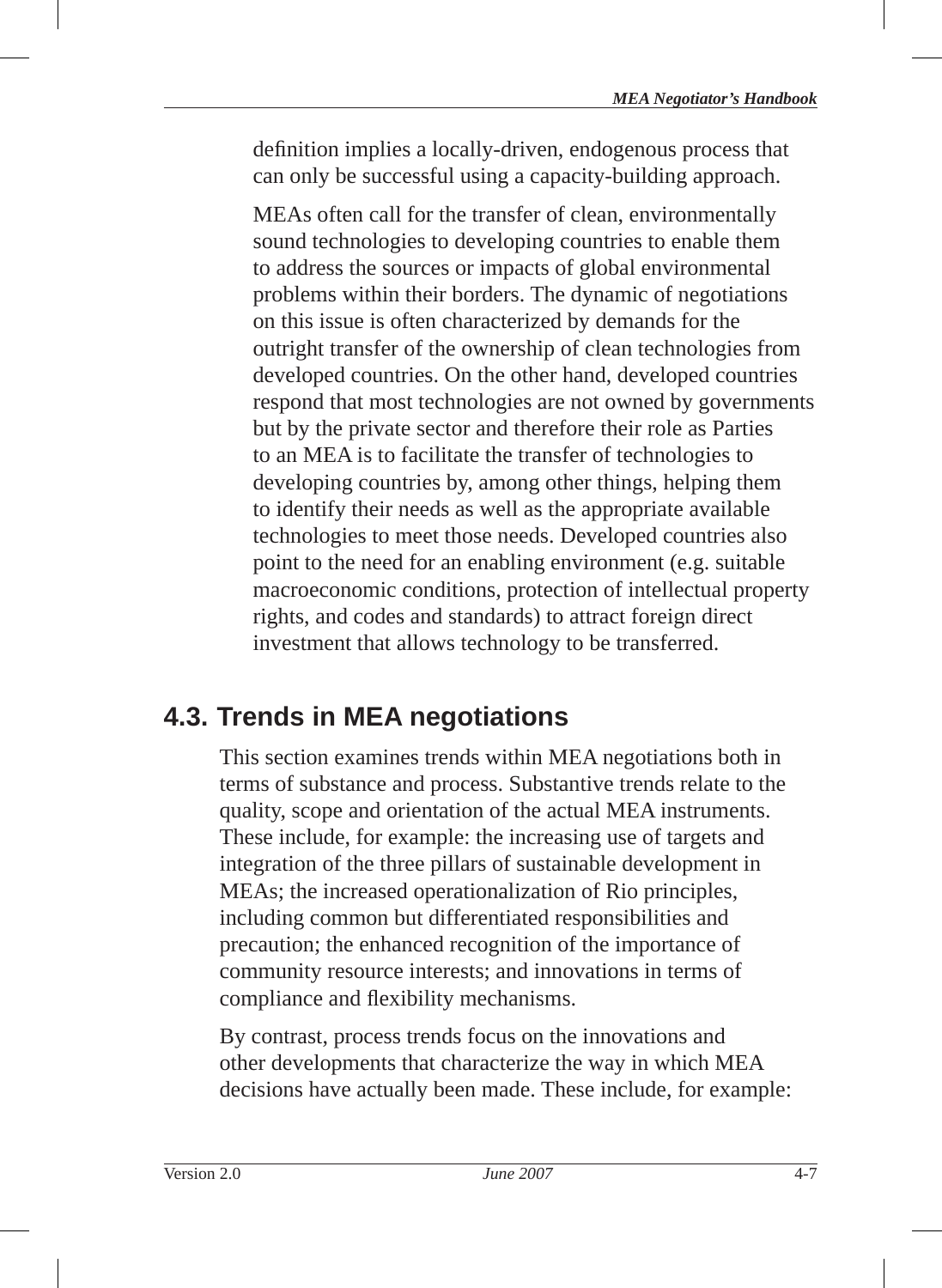the increased pace of negotiations and proliferation of postagreement negotiations; innovations related to negotiation formats and alliances; multi-stakeholder processes (e.g. the Strategic Approach to International Chemicals Management negotiating process allowed non-State stakeholders – NGOs, industry, labour organizations – a seat at the negotiating table), and the increasing challenges of fragmented decision making processes.

The identification of what exactly constitutes a specific trend is an inherently subjective endeavour. However, the trends noted below are distilled from a wide array of sources, including continuing review of the current regime and negotiation literature as well as first-hand observations of developments in a wide range of sustainable development negotiations since the 1992 Earth Summit, combined with regular communication with senior level officials active in these processes.

# **4.3.1. Substantive trends in MEA negotiations**

Substantive Trends in Multilateral Environmental Negotiations

- Integration of the three pillars of sustainable development
- Increasing focus on time-bound targets
- Implementation of common but differentiated responsibilities
- Evolution of the common concern of humankind
- Implementation of precaution
- Increasing recognition of community resource interests
- Development of flexibility mechanisms
- Increasing focus on compliance regimes
- Increasing integration of non-State actors

# **4.3.2. Three pillars of sustainable development**

One of the more prominent trends in the new generation MEAs is the extent to which key environmental concerns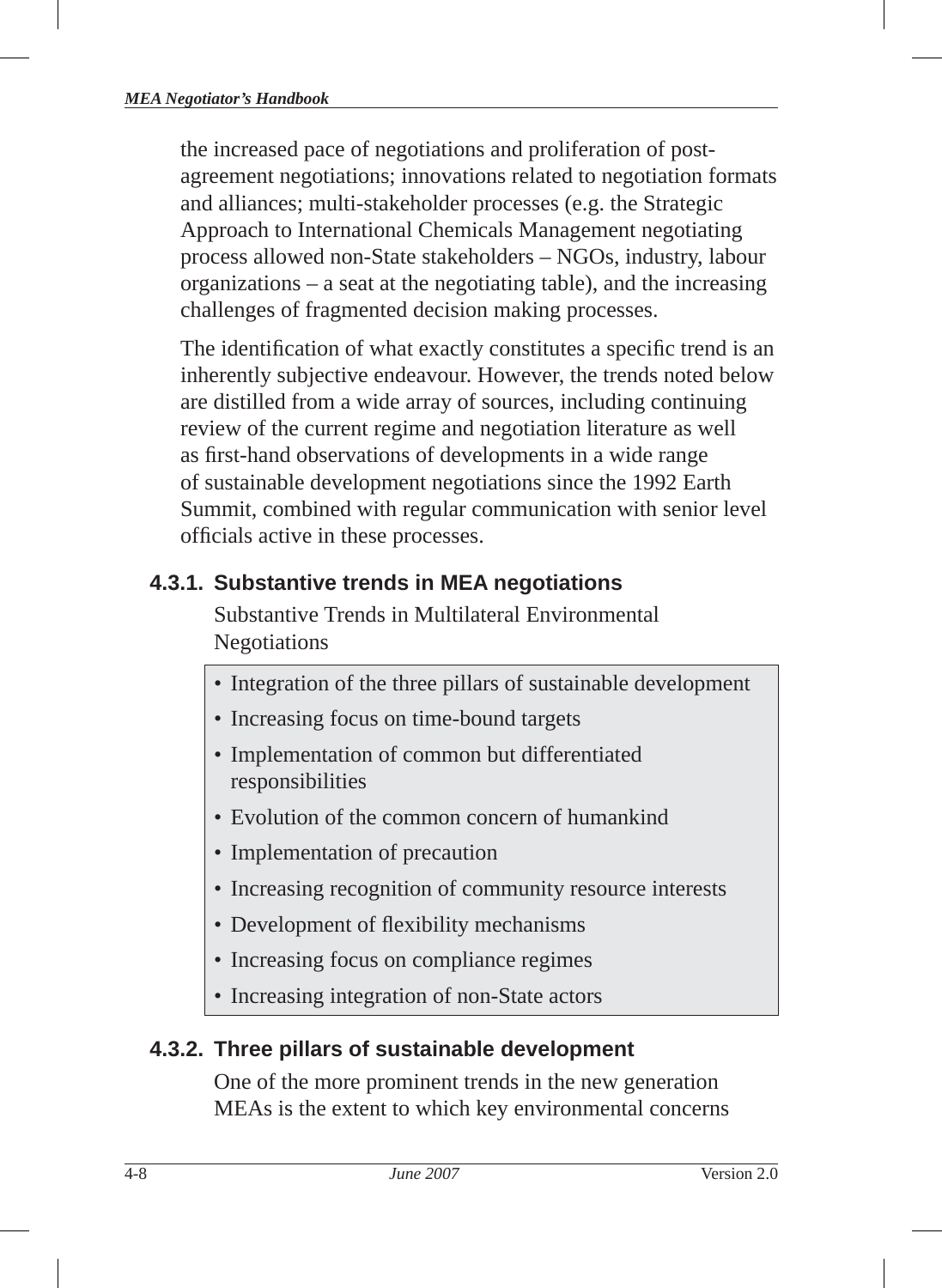are being increasingly addressed in a broader sustainability framework. Related to this is the increasing importance placed on the integration of the three pillars of sustainable development in those instruments. First generation (i.e., pre-Rio) MEAs such as the *Vienna Convention on the Protection of the Ozone Layer*, CITES , RAMSAR, UNCLOS had been negotiated before the concept of sustainable development had been pronounced by the 1987 Brundtland Commission and elevated as the key organising principle for Agenda 21 . As such, the poverty and economic dimensions have not been addressed in the earlier instruments to quite the same extent as the second generation MEAs.

Second generation MEAs such as the CBD represent an important demarche in this regard. The CBD recognises that resource conservation must be considered in a broader sustainability framework, which embraces issues such as the sustainable use of biological resources and the equitable sharing of benefits arising from their use. The *Desertification Convention* is similarly focused, calling for integrated approaches in addressing the physical, biological and socioeconomic aspects of desertification and drought.<sup>20</sup>

### **4.3.3. Focus on targets and regulatory mechanisms**

There is an increasing use of time-bound targets and regulatory mechanisms to place substantive controls on activities of the Parties to MEAs. The trend toward targets is reflected in the Montreal and Kyoto Protocols, with their time-bound emissions limitation targets, and as a result of the Millennium Development Goals , and the Johannesburg Plan of Implementation, which contains over 30 quantitative environment and development targets. Some of the WSSD targets include: to "halve, by the year 2015, the proportion of people who are unable to reach or to afford safe drinking water and the proportion of people who do not have access to basic sanitation (paragraph 8); restoring the world's depleted

<sup>&</sup>lt;sup>20</sup> See Art. 4 *Desertification Convention*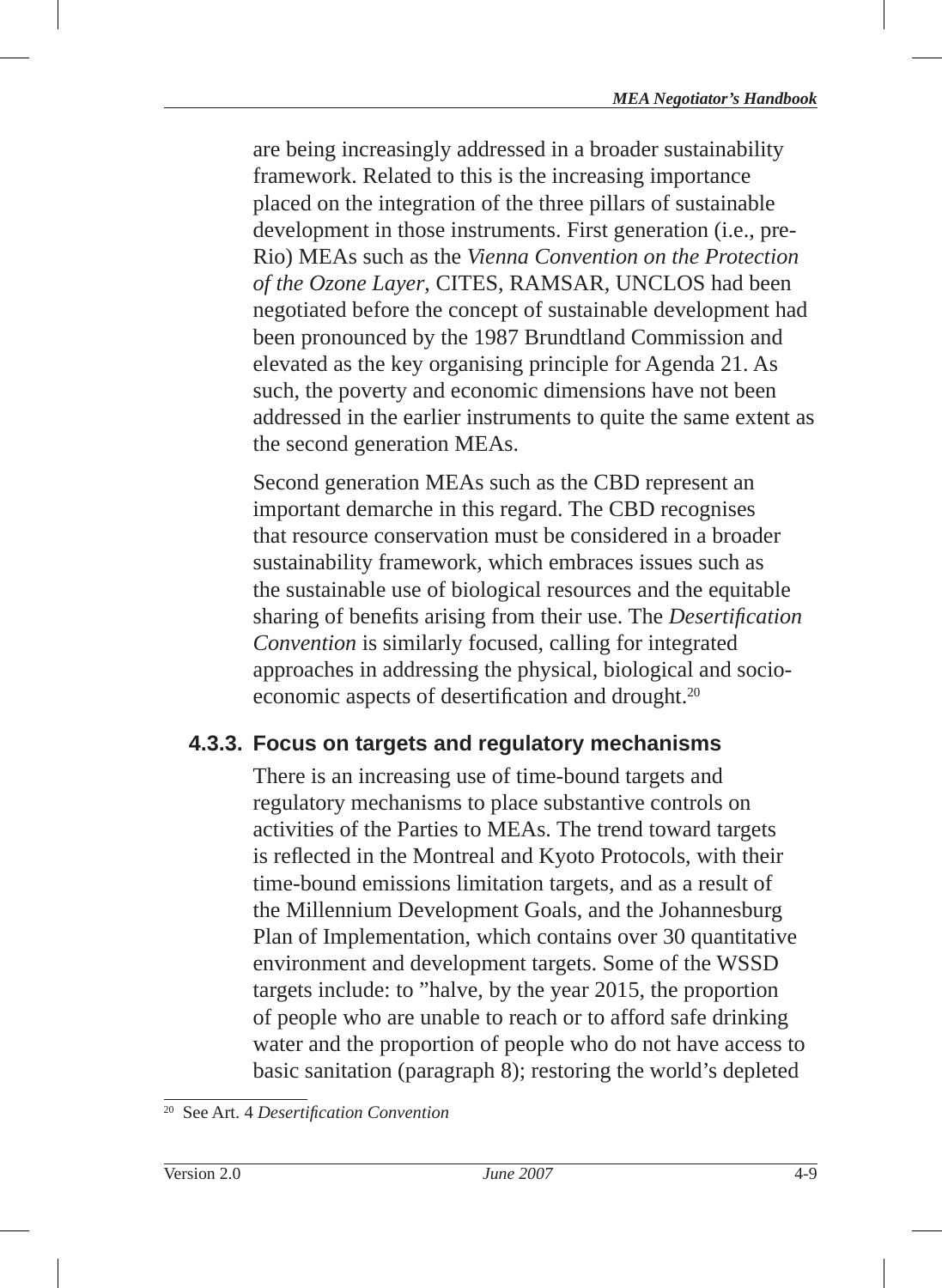fish stocks to commercial health by 2015; and reversing the processes that lead to biodiversity loss by 2010." Regulatory mechanisms are also being used, for example in the context of the *Basel Convention*, the *Rotterdam Convention* and the *Biosafety Protocol* . These examples of regulatory mechanisms focus on import and export controls, which are also reflected in other MEAs, including the *Montreal Protocol*.

#### **4.3.4. Common but differentiated responsibilities**

The Rio principle of common but differentiated responsibilities has been inserted into more recent MEAs. Principle 7 of the Rio Declaration on Environment and Development asserts a global responsibility for environmental protection but differentiates that responsibility according to the scope of contribution to the problem and the resources commanded to redress the impacts. The UNFCCC provides a good illustration of the principle, asserting that the largest share of historical and current emissions originates in developed countries, and as such, developed countries should take the lead in combating climate change and its adverse impacts.<sup>21</sup> Moreover, the specific commitments in the UNFCCC relating to financial and technological transfers apply only to OECD countries.

#### **4.3.5. Common heritage**

The principle of the common heritage of mankind (which affirms that no State may assert national sovereignty over global commons resources) has undergone considerable evolution since its first articulation during the UNCLOS negotiations. During the Biodiversity Convention negotiations, the principle of the common heritage of mankind was rejected by developing countries on the assumption that it would subject their biological resources to international control. This debate led to the articulation of the principle of common concern of humankind, which provides a conceptual framework for natural resources that are located within

 $21$  See Art. 1 of the UNFCCC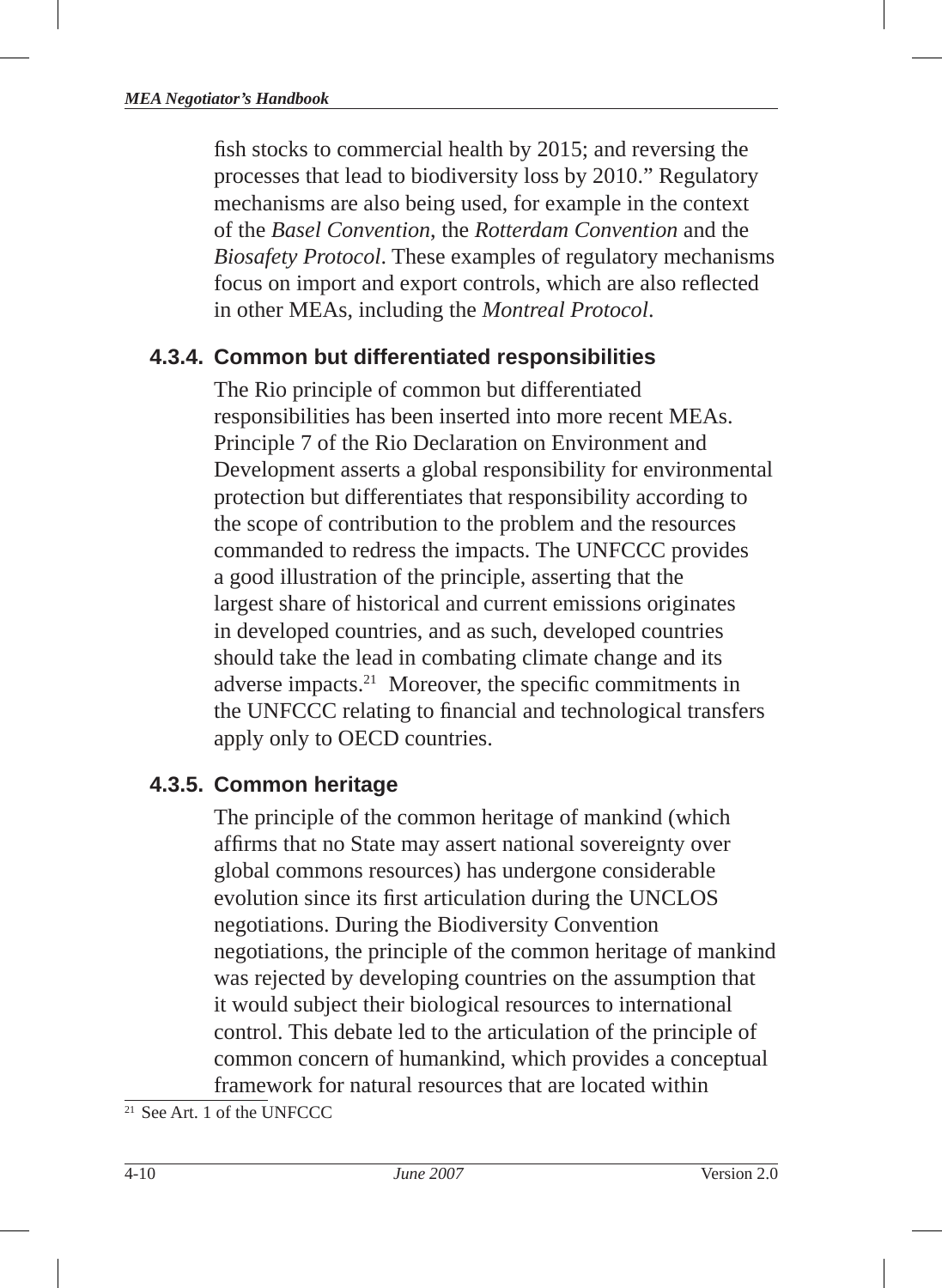national borders but which have global significance. In this regard, the Biodiversity Convention not only generated a substantive innovation in terms of the new concept of common concern, but it was also the first MEA to expressly affirm the sovereign right of developing countries over their biological and genetic resources.

# **4.3.6. Precaution**

In international law, the traditional obligation to prevent transboundary harm has always been triggered by a high standard of proof, namely the existence of convincing evidence that such harm will occur. By contrast, a precautionary approach provides that the absence of full scientific certainty shall not be used as a reason for postponing decisions where there is a risk of serious or irreversible harm. The application of precaution is particular to the context of science-based risk management and is characterized by three basic tenets: the need for a decision; a risk of serious or irreversible harm; and a lack of full scientific certainty.

Generally, the precautionary approach is seen as shifting the burden of scientific proof necessary for triggering action from those who support prohibiting or reducing a potentially offending activity toward those who wish to initiate or continue the activity.

The precautionary approach is included in a wide range of international instruments such as: Agenda 21; *Stockholm Convention*; the Rio Declaration (see Annex D); the CBD; the UNFCCC; and the *Straddling Stocks Agreement*.

# **4.3.7. Community resource interests**

Another interesting CBD-generated trend is the growing recognition of the importance of community-based resource rights. One of the most concrete examples of the formal recognition of the role of local communities and indigenous people is embodied in Article 8(j) of the Convention. This provision recognizes the role of traditional knowledge, as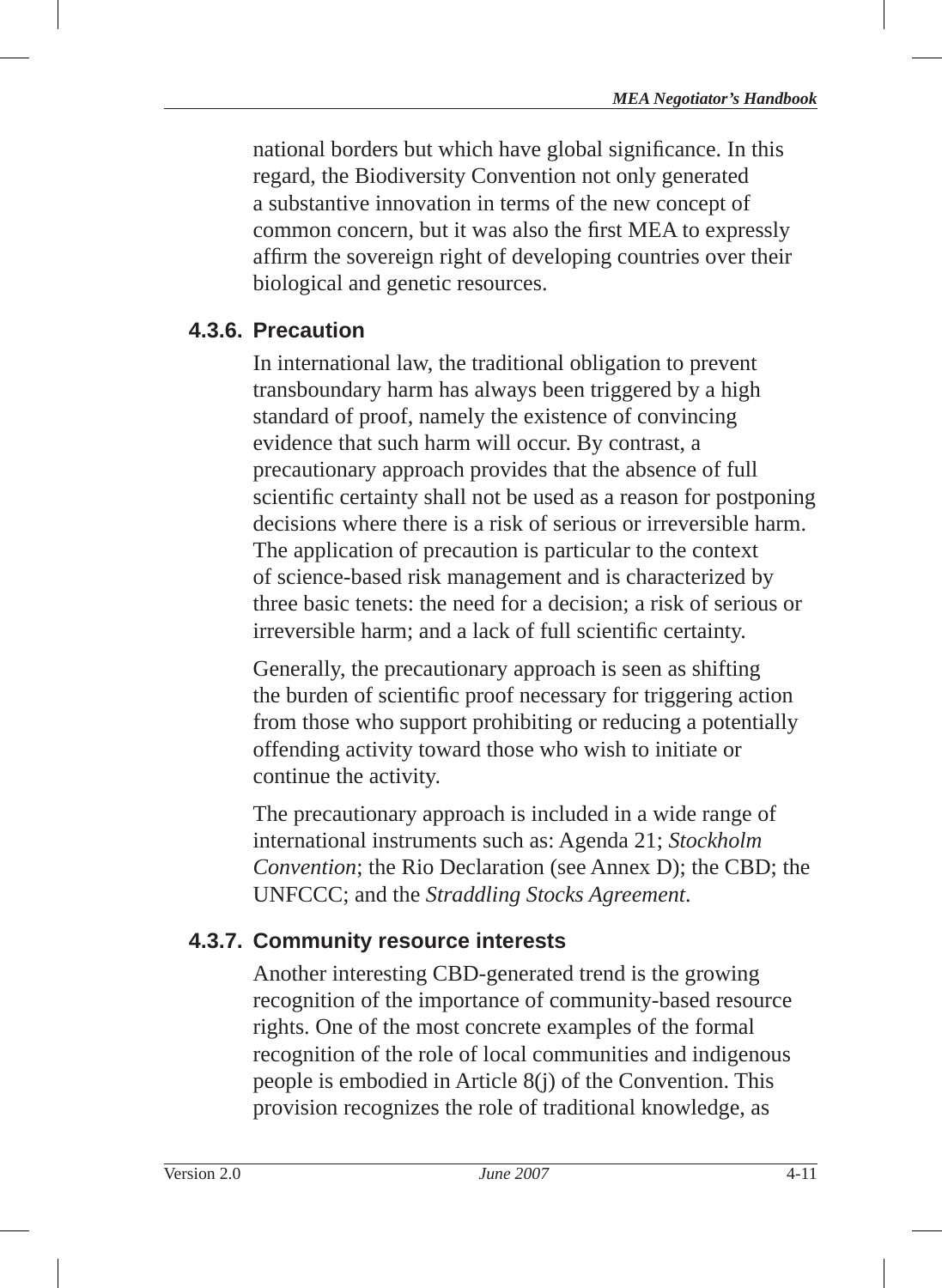well as the innovations and practices of these groups to the conservation and sustainable use of biodiversity.

### **4.3.8. Flexibility mechanisms**

Another *Kyoto Protocol* -generated innovation is the development of flexibility mechanisms. The Protocol contains several mechanisms that Parties can use to obtain credit for reducing emissions in other countries. For example, the Protocol's International Emissions Trading (IET) regime allows Parties with targets to buy and sell emission credits among themselves; the Clean Development Mechanism (CDM ) allows for the production of credits in developing countries; and, Joint Implementation (JI) allows for project based trading among Parties with targets. Trading allows countries that limit or reduce emissions by an amount over and above what is required by their agreed targets to sell the excess emission credits to countries that may have difficulty in meeting their own targets.

# **4.3.9. Compliance regimes**

The UNEP International Environmental Governance process has highlighted the need for strengthening compliance regimes. In most MEAs, particularly framework conventions, compliance mechanisms tend to be weak or non-existent, with self-reporting and monitoring as the standard norm. Recent negotiations on the *Kyoto Protocol* , *Basel Convention*, *Biosafety Protocol* and the *Rotterdam Convention* have recognised the need for stronger non-compliance procedures. However, MEAs generally do not have effective means of international enforcement, with the possible exception of trade related measures, in the *Montreal Protocol* or CITES. Even the consequences agreed to under the Kyoto Protocol are effectively only additional obligations given to a Party.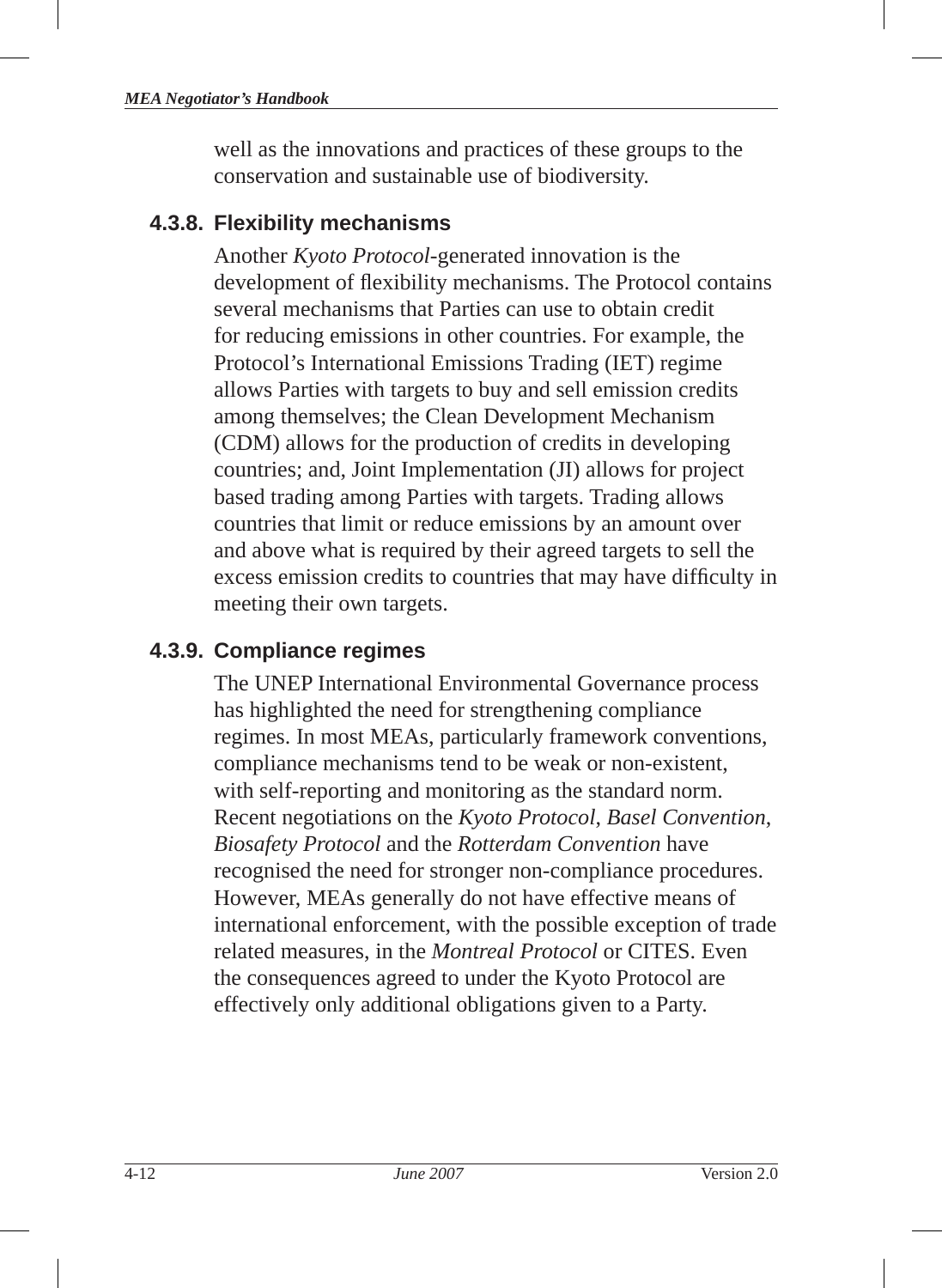#### **Process Trends in MEAs**

- Proliferation of post-agreement negotiations
- Increased pace of negotiations
- Fragmentation
- Innovations in negotiation formats and alliances
- Formation of like-minded coalitions
- Improved rapport among individual negotiators
- Multi-stakeholder engagement and influence

# **4.3.10. Proliferation of post-agreement negotiations**

Post-agreement negotiations have proliferated in the post-UNCED era. This trend is due to two key factors. First, the predominant framework-protocol approach to environmental treaty-making has generated a considerable volume of postagreement negotiations related to annexes and legally binding protocols, as well as non-binding work programmes. Second, the consensus approach to UN decision making has resulted in many contentious issues left unresolved at the time of their adoption. Thus not only have post-agreement negotiations increased in volume, so too in terms of the scope of their work. For example, the Rio Conventions on Biodiversity and Climate Change have each produced one legally binding protocol, dozens of work programmes and expert panels, and several subsidiary bodies and processes.

### **4.3.11. Increased pace of negotiations**

Another noticeable trend is the increased speed with which MEA negotiations are being conducted. The 1973 CITES was not signed until 10 years after the IUCN (known as the World Conservation Union, which includes governmental and non-governmental members) first drew international attention to the need for regulation of the trade in endangered species. Similarly, the UNCLOS negotiations took 10 years to conclude. By contrast, new generation MEA negotiations such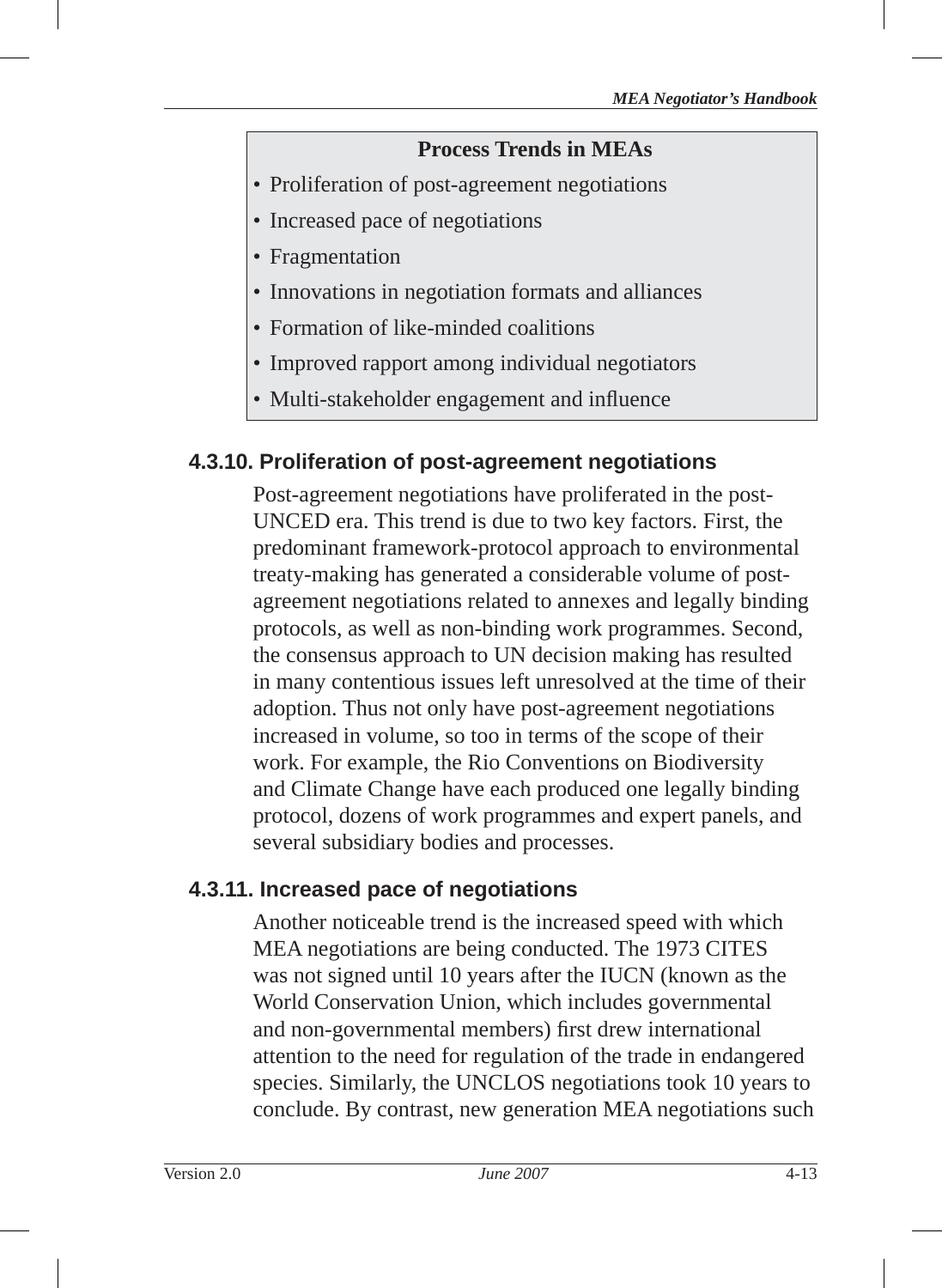as the *Desertifi cation Convention* as well as the Rotterdam and Stockholm Conventions have been concluded in record time.

# **4.3.12. Fragmentation**

There is a web of over three hundred multilateral agreements and institutions aimed at responding to environmental problems ranging from climate change to persistent organic pollutants. However, the manner in which these environmental regimes have been established and implemented has been ad hoc and fragmented. The fragmentation is particularly pronounced in long-standing issue areas with multiple MEAs such biodiversity and oceans. Addressing the fragmentation challenge has been a key focus of the UNEP International Environmental Governance process.

# **4.3.13. Innovations in negotiation formats**

Another innovation in MEA negotiations has been the return to a diplomatic tradition called the "Vienna Setting" – one that involves representation from all stakeholders groups at the negotiating table. The openness and transparency of the process makes it more difficult for any government or interest group to stall the process or disown the end result. This negotiation format was successfully employed during the final stage of the Biosafety negotiations and the World Summit on Sustainable Development.

# **4.3.14. Formation of like-minded coalitions**

Since the 1992 Earth Summit, MEA negotiations have become increasingly characterized by the formation of like-minded negotiation blocs . This trend has developed in response to the difficult challenges faced by the traditional negotiation blocs such as the G-77 in forging meaningful and coherent bloc positions.

An illustration of this trend is the AOSIS (Alliance of Small Island States) bloc that formed during the first Conference of the Parties to the UNFCCC. Recognizing the difficulties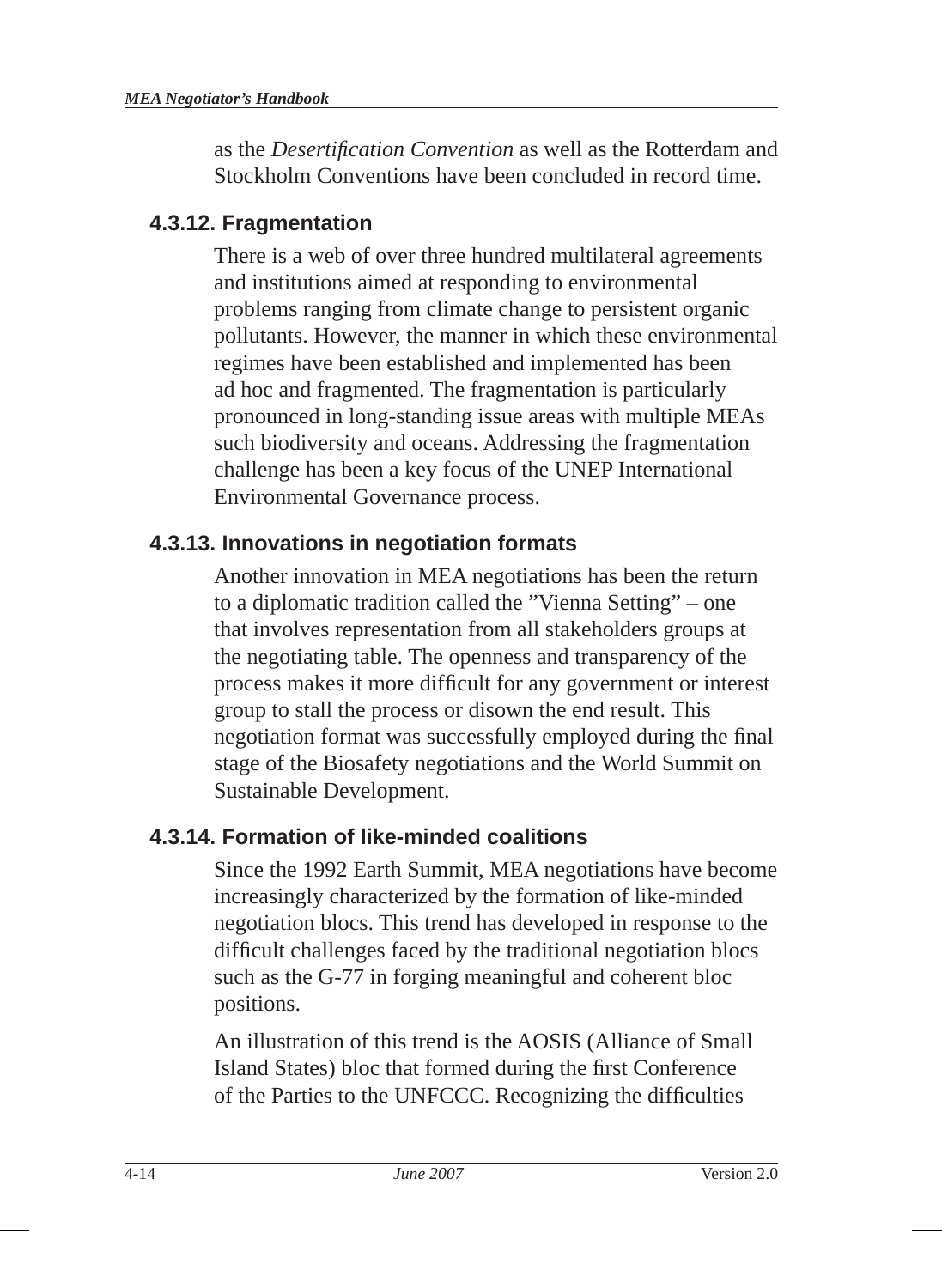inherent in reaching consensus within the G-77 on key contentious and politically sensitive issues related to climate change, the pre-existing group of Small Island Developing States (SIDS) maintained that they would have greater success in promoting their unique concerns outside of the confines of the G-77. The *Kyoto Protocol* also spawned another issuebased coalition, in the form of the Umbrella Group, a loose coalition usually made up of Australia, Canada, Iceland, Japan, New Zealand, Norway, Russia, Ukraine and the United **States** 

### **4.3.15. Improved rapport among individual negotiators**

The increased number and pace of MEA negotiations has contributed to increased opportunities for interaction among individual delegates. The international circuit of MEA negotiations has fostered a breed of specialist diplomats, both from developing and industrialized countries, who may spend their entire working year participating in various MEA-related meetings. The above-noted problem of fragmentation has in part been mitigated by the contribution of these so-called 'super-delegates' who have helped to promote increased consistency in language and approach between agreements by highlighting potential conflicts and cross pollinating ideas.

### **4.3.16. Multi-stakeholder engagement and infl uence**

Multi-stakeholder participation in MEA negotiations has increased considerably since the Stockholm Conference in 1972. Increased participation has been coupled with the increased influence of major groups in the actual substantive development of the MEA negotiations. It also reflects one of the most important trends in recent years, namely the socalled New Diplomacy Model, which is characterized by a broad range of non-State actors in the formal negotiation process. An interesting example is the role that the IUCN played in preparing the original draft of the CBD. Similarly, NGOs played an important role in ensuring that the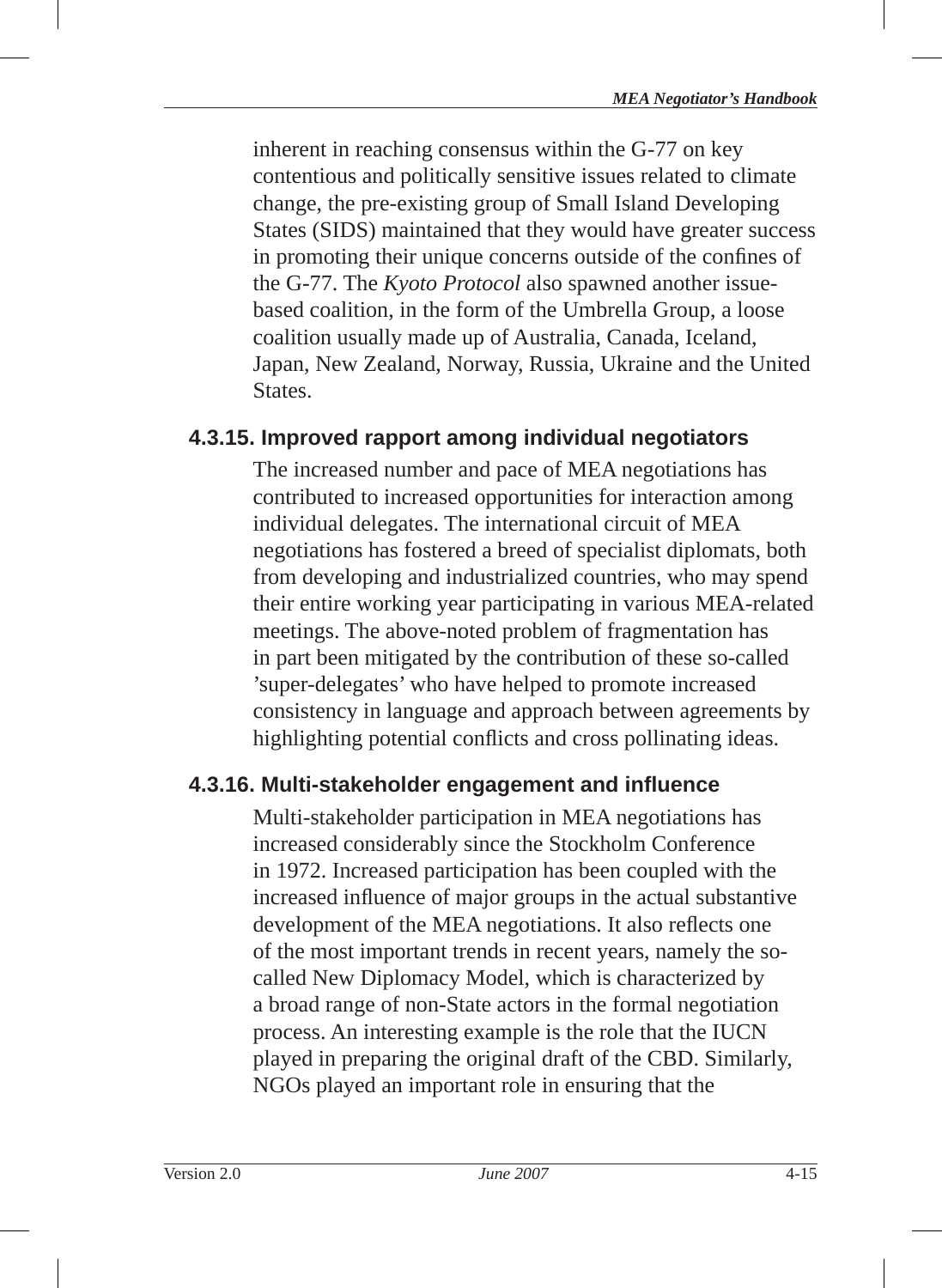**Desertification Convention** included an important requirement for governments to promote the participation of NGOs and local communities in the policy planning, decision making and implementation and review of national desertification programmes.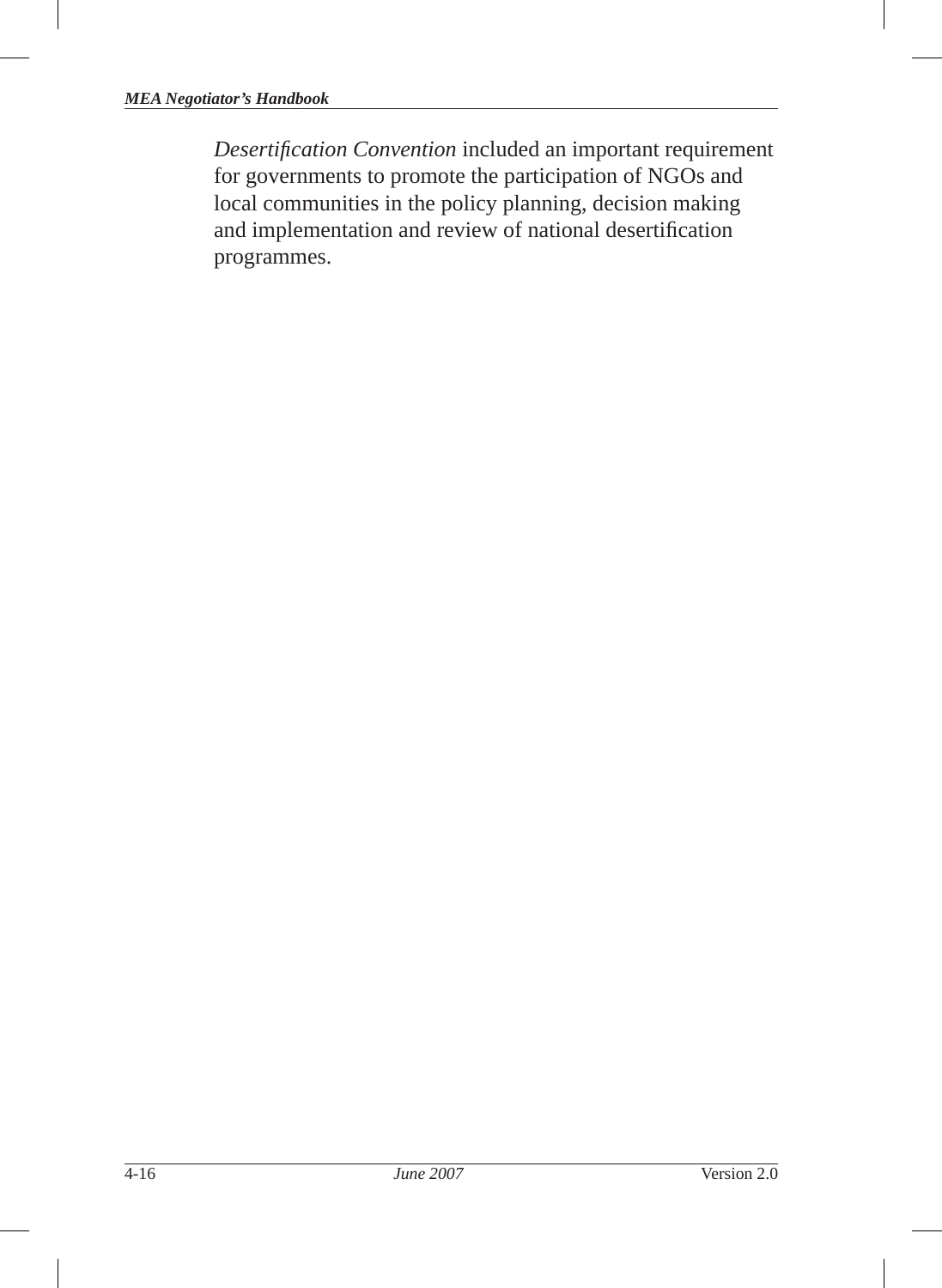# **5. Synthesis**

# **5.1. Typical day in UN negotiations**

# **5.1.1. Delegation Meetings**

Usually there will be a delegation meeting on the day prior to the beginning of formal negotiations. It is important to deal with logistics issues early on, so that the delegation is ready to react at need (in some cases, delegations have had to engage in intense negotiations about agendas, prior to the opening of a session).

A typical day in UN negotiations begins with a general delegation meeting in the morning. Subgroups from the delegation may also hold their own morning meetings, usually before or after the full delegation meeting. In some cases, members of the delegation may have bilateral or other small group breakfast meetings with colleagues from other delegations.

It is important to ensure that as many members of the delegation as possible attend the general delegation meeting, which is almost always held in the morning, prior to the beginning of formal meetings. General delegation meetings are an important forum for alerting negotiators to crosscutting issues and other issues of common interest, as well as providing opportunities to coordinate coverage of meetings and side events, and to identify areas of collaboration. In most large delegations, general delegation meetings focus on reports from lead negotiators and the head of delegation . This is very important for members of the delegation who are external to the national government, who can also often provide useful perspective to negotiators.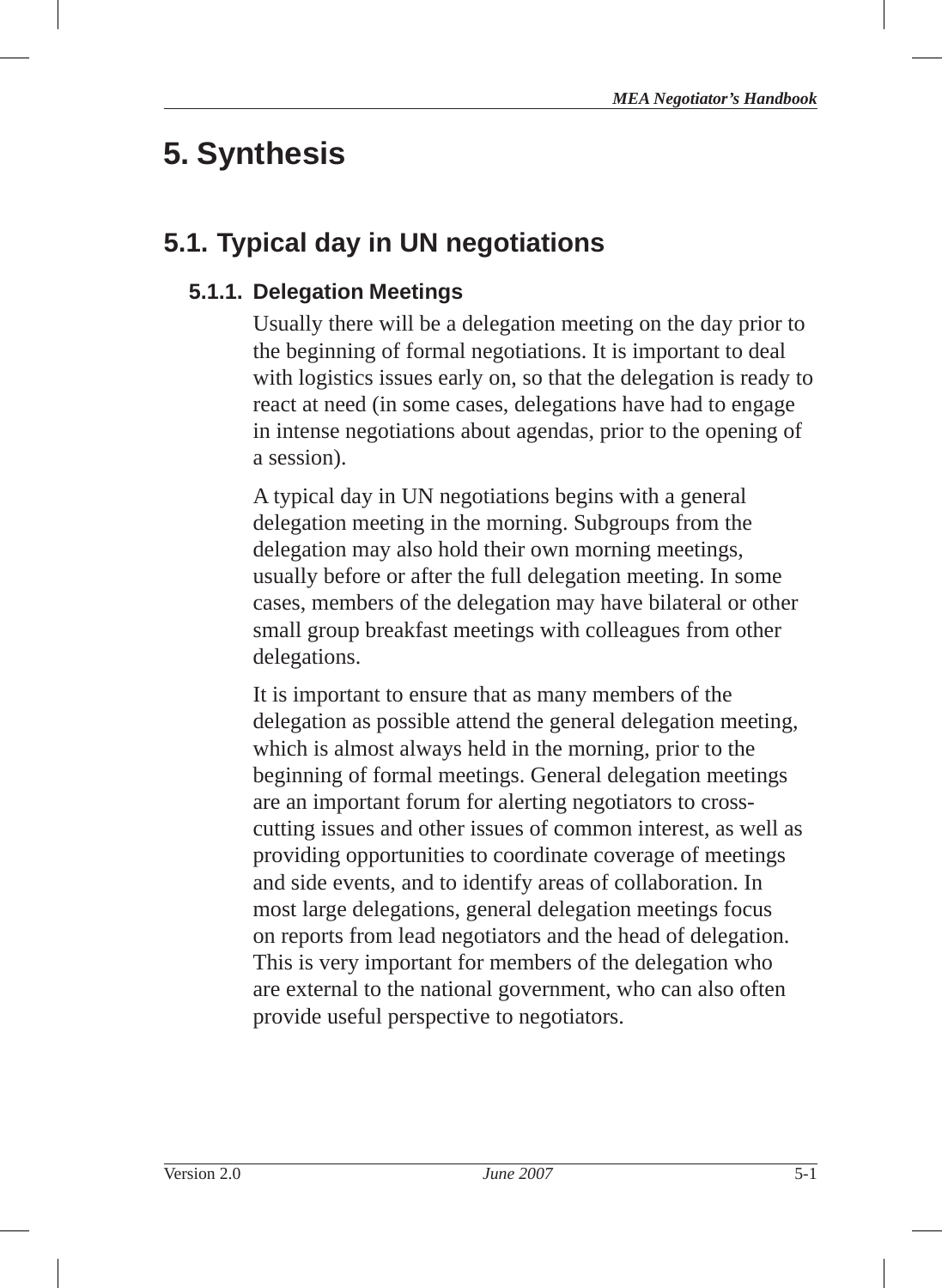## **5.1.2. Negotiation group meetings**

In most cases, there will also be regional or like-minded group meetings in the morning, prior to the beginning of formal sessions. The Head of Delegation or their alternate will usually attend these meetings, along with a limited number of negotiators. Discussions in these meetings generally focus on high level strategy and strategic problem solving. These groups will also often meet the day prior to the beginning of formal negotiations for more in depth discussions. Lead negotiators in various areas also often participate in subject specific meetings with like-minded colleagues throughout negotiations, on either a regular or ad hoc basis.

## **5.1.3. Formal sessions**

Once morning meetings are concluded, delegates then move on to formal sessions, or depending upon the schedule of negotiations, they may use the time to prepare or consult. Formal sessions are usually broken into morning, afternoon and sometimes evening blocks. They may continue very late into the evening or even the early morning (though hours may be limited by translation and the capacity of delegations to participate).

## **5.1.4. Flexibility**

Delegates need to be prepared to adapt (with priorities and appropriate coordination in mind). Formal and informal sessions and meetings may be set up or changed at any time.

Negotiations are also often scheduled on any Saturday within the span of negotiations, but rarely continue beyond the last day of scheduled negotiations, as arrangements for facilities generally have deadlines and may be hosting other events. Nonetheless, it is not uncommon for negotiations to continue through the last night of a session.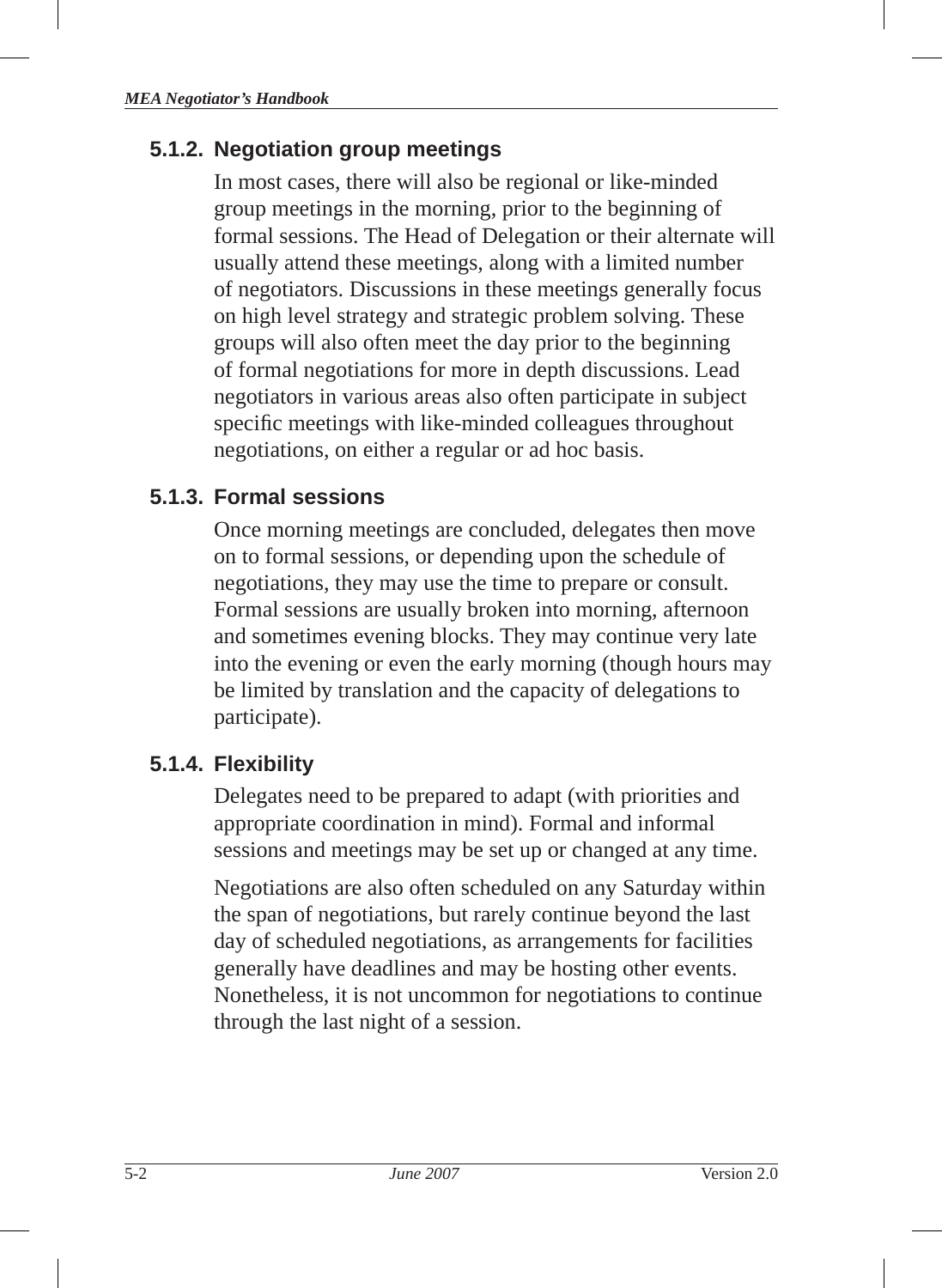Even if a delegate has no negotiation scheduled, or needs to do independent preparatory work, it is useful and important to be in contact with other members of the delegation, and if possible to circulate in the area where negotiations are being conducted, in order to take advantage of the opportunity to participate in informal discussions with other delegates and to be aware of the latest developments.

## **5.1.5. Side events**

Side events, hosted by Parties, NGOs, IGOs and business, are often scheduled throughout the day, and these can provide useful opportunities to gather intelligence or to influence discussions in an informal way. Bilateral or small group meetings may also be scheduled with like-minded Parties, or with Parties in a position to lead compromise. Receptions provide similar opportunities for informal advocacy and information gathering. Sometimes a delegation will hold a reception, as may a Convention Secretary, local officials, business organizations or NGOs.

## **5.2. Products of MEA negotiation phases**

This section provides an overview of the overarching phases that characterize the overall multi-year intergovernmental negotiation process for MEAs. It also outlines the concrete deliverable products that emanate from each of these phases and the specific steps to be followed. The description below aims to provide a thorough overview of these phases and steps, while recognizing that they often overlap. Indeed, the following sequence described is often modified in the course of negotiations.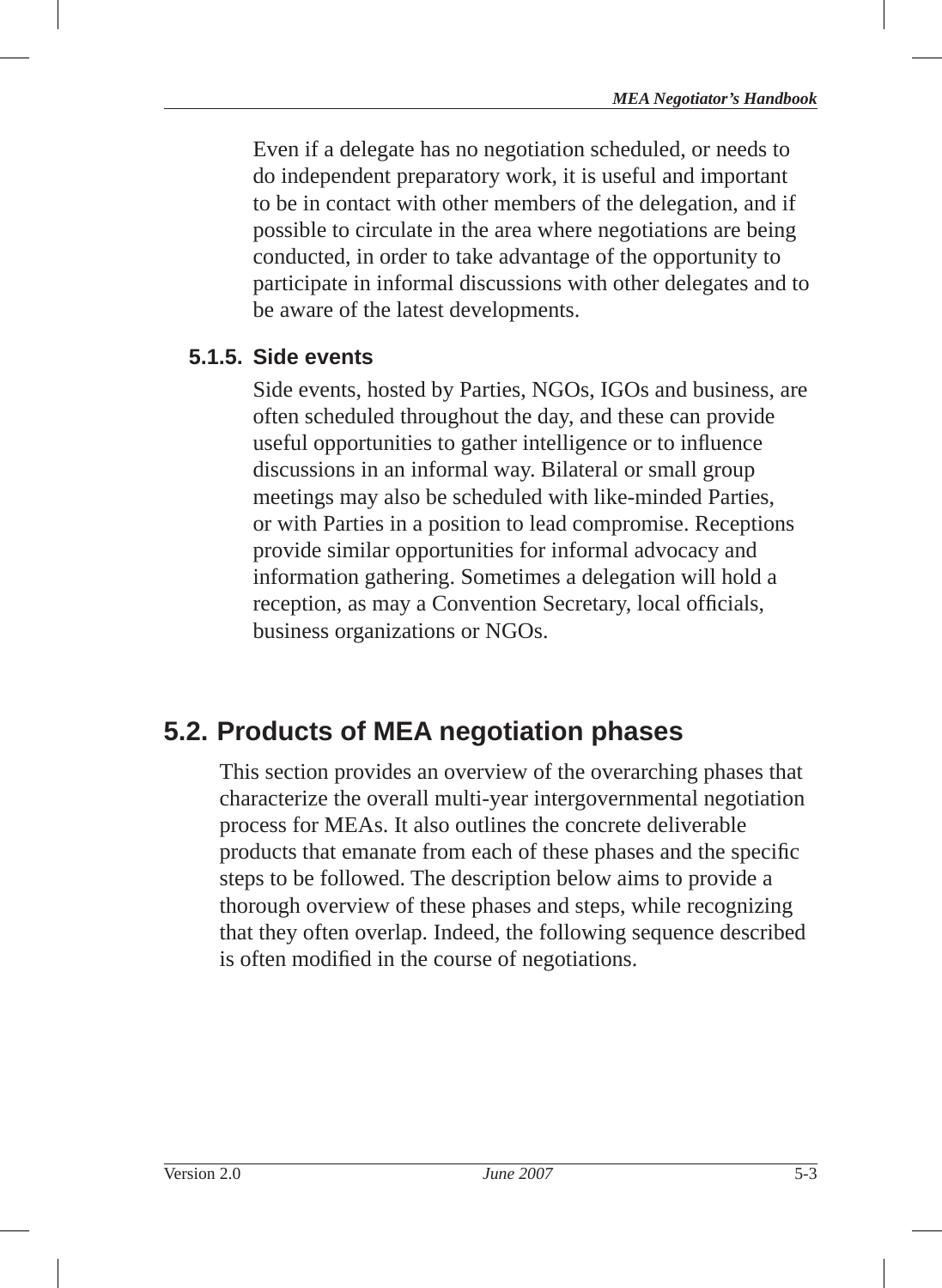## **5.2.1. Pre-negotiations**

Phases and Products of MEA Negotiations

| No.            | <b>Phase</b>                                                          | <b>Product</b>                                                                  |
|----------------|-----------------------------------------------------------------------|---------------------------------------------------------------------------------|
|                | <b>Pre-Negotiations</b>                                               |                                                                                 |
| <b>Phase 1</b> | Problem-identification                                                | Statement of the Problem and<br>announcement to launch a negotiating<br>process |
| Phase 2        | Fact-finding                                                          | Expert report                                                                   |
| Phase 3        | Rule-setting and<br>organization of work                              | Agreed rules of procedures,<br>programme of work and agenda                     |
| Phase 4        | Issue-definition and issue-<br>framing                                | Compendium of Party views and<br>secretariat papers                             |
|                | <b>Formal Negotiations</b>                                            |                                                                                 |
| Phase 5        | Commencement                                                          | Opening statements                                                              |
| Phase 6        | Consolidation of views                                                | Negotiating text                                                                |
| Phase 7        | Expression of initial<br>positions                                    | General comments on negotiating text<br>and synthesis of general comments       |
| Phase 8        | <b>Drafting</b>                                                       | Detailed amendments and bracketed<br>negotiating text                           |
| Phase 9        | Formula-building                                                      | Counter-proposals and/or alternative<br>drafts                                  |
| Phase 10       | Coalition-building                                                    | Preliminary issue-based proposals and<br>revised negotiating text               |
| Phase 11       | Bargaining                                                            | New amendments, proposals and<br>bracketed text for final plenary               |
| Phase 12       | Agreement and adoption                                                | Agreed text and formal reservations                                             |
|                | <b>Post-Agreement</b><br><b>Negotiations and</b><br><b>Activities</b> |                                                                                 |
|                | <b>Signature</b>                                                      |                                                                                 |
|                | <b>Ratification</b>                                                   |                                                                                 |
|                | Implementation                                                        |                                                                                 |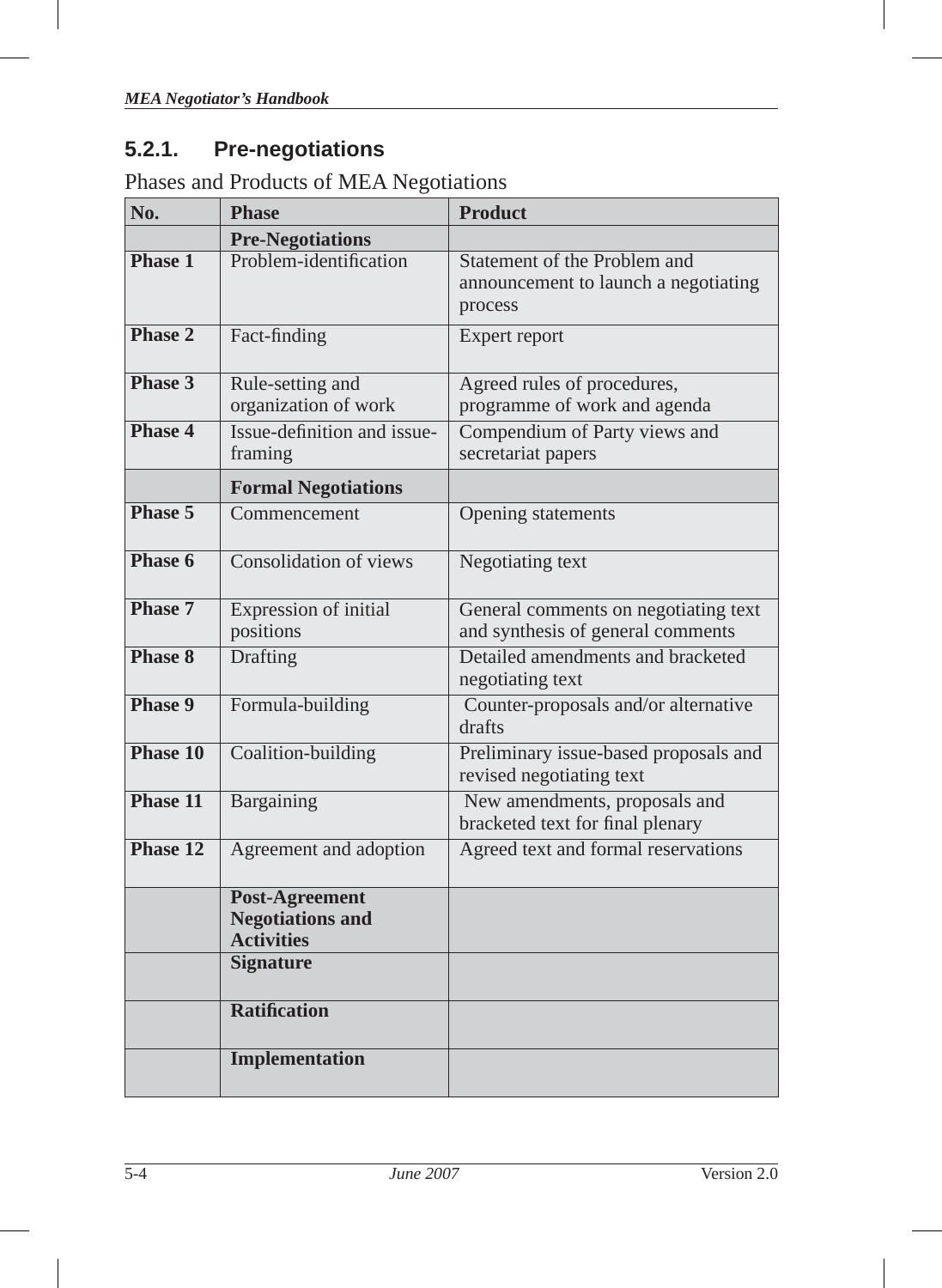## **5.2.1.1. Phase 1: Problem identifi cation**

The problem-identification phase is normally preceded by the actual precipitation of key events that bring the environmental problem to the attention of the international community. This phase may well extend over several years before the actual decision to proceed with an intergovernmental negotiation process is formally announced. It will be an acknowledgement by the international community of the problem in question (as articulated by the scientific or some other expert community) together with an announcement to formally launch a process of intergovernmental negotiations.

The time it takes for the intergovernmental process to develop varies according to various factors, such as the urgency of the problem and those who champion it as well as political, social, and economic considerations.

The precipitating events typically include a particular incident of human-induced pollution (e.g. the Chernobyl crisis), or the presentation of new scientific evidence (e.g. the growing ozone hole), or perhaps recognition of the economic repercussions from the exploitation of natural resources (e.g. the consequences of global warming).

Environmental NGOs play a pivotal role in highlighting environmental problems for the general public, raising awareness and helping to galvanize the political pressure that must be brought to bear on political leaders before any decision is taken to subject the issue in question to a process of intergovernmental negotiation.

In many other cases, the scientific community can play a decisive role in the determination of whether or not to proceed by way of an international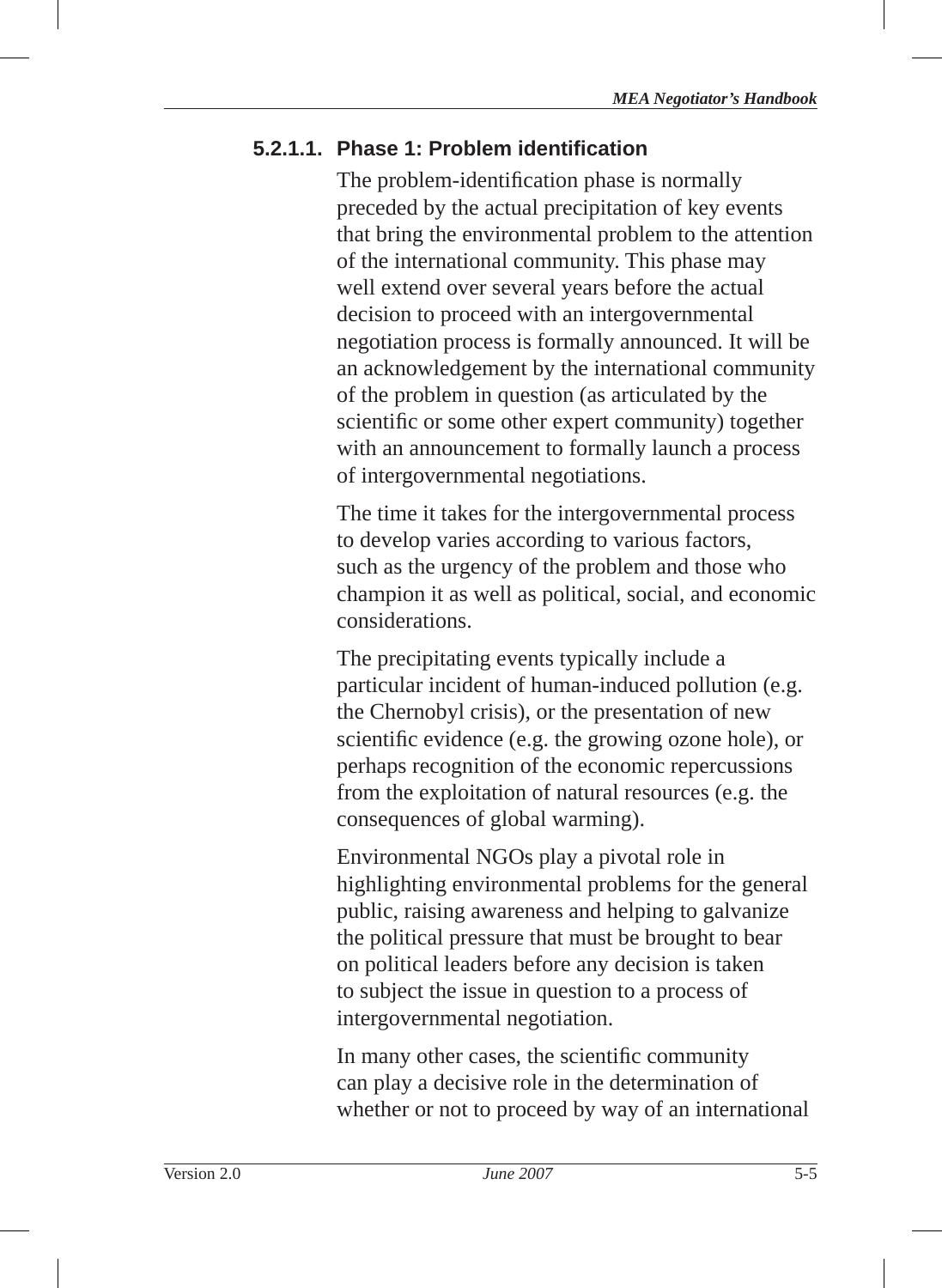negotiation process. Once the issue is sufficiently brought to the fore, political leaders will be faced with the decision of how to proceed, if at all, and the type of instrument to be negotiated.

In most cases, the decision to develop a new negotiating process for an issue is made at existing UN fora. For instance, in decision 19/13 C of February 1997 the Governing Council of UNEP concluded that a global legally binding instrument on POPs was required. This decision eventually led to the adoption of the *Stockholm Convention*.

Very little time elapsed between the end of the Earth Summit and the commencement of the *Desertifi cation Convention* negotiations. On the other hand, negotiations are ongoing on how to proceed with regard to an instrument on forest. At the 1992 Earth Summit, governments agreed to a non-binding statement of principles to promote sustainable forest management. This was the subject of further discussions at the CSD, which, years later, agreed to establish an intergovernmental panel of forest experts to decide on whether or not to commence the process for a legally binding instrument on forests. That Panel was later transformed into the Intergovernmental Forum on Forests and subsequently into the United Nations Forum on Forests where discussions are ongoing.

#### **5.2.1.2. Phase 2: fact-fi nding**

In many cases, the fact-finding phase will bring together a multi-disciplinary group of experts from UN organisations, scientific research institutes and other bodies to work towards finding fact and further definition of the problem. The role of science in this phase is to articulate a common language that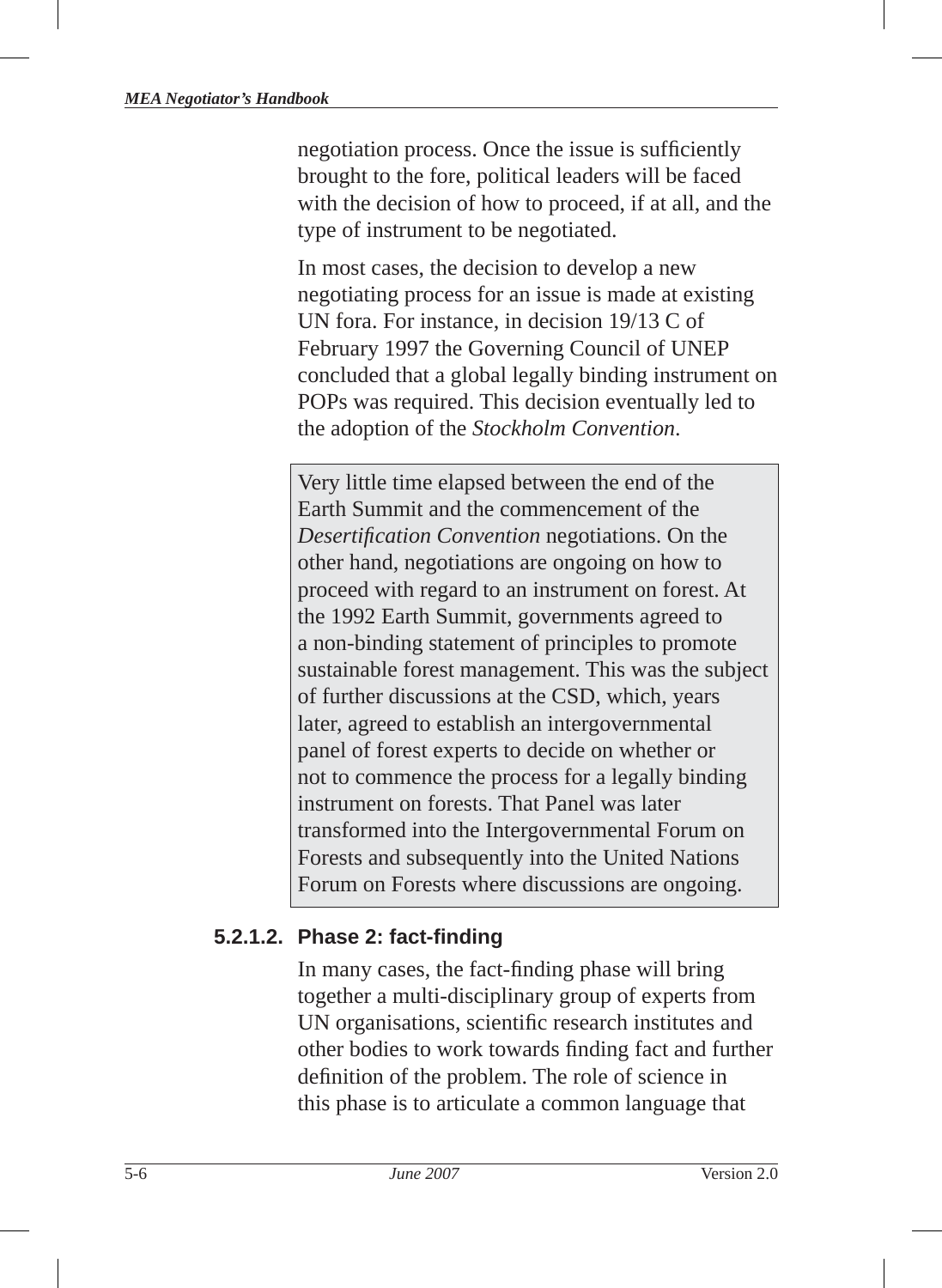can facilitate discussion at the policy level. The fact-finding phase will typically involve framing the scientific debate and providing consolidated scientifically- projected outcomes.

The Intergovernmental Panel on Climate Change (IPCC) is one of the most important examples of the positive influence that a well-organized scientific expert body can have in driving substantive negotiations forward. The IPCC's second Assessment Report was instrumental in convincing the diplomatic community to consider the role of anthropocentric sources in contributing to global warming.

## **5.2.1.3. Phase 3: rule-setting and organisation of work**

Once the international community has agreed to embark on an intergovernmental negotiating process and has established a formal negotiating body (INC), the next phase will focus on the overall organization of the INC's work. The organizational work will typically take place over a period of one week, usually at the first meeting of the INC. The products of this phase are the key procedural decisions, which are concluded at this point. These include decisions on:

- Formal rules of procedure to govern the process of negotiation
- Composition of the Bureau, including election of the Chair and officers
- Time schedule for formal sessions of the INC
- Participation of observers and non-state actors
- Substantive programme of work
- Agreement on funding of the meetings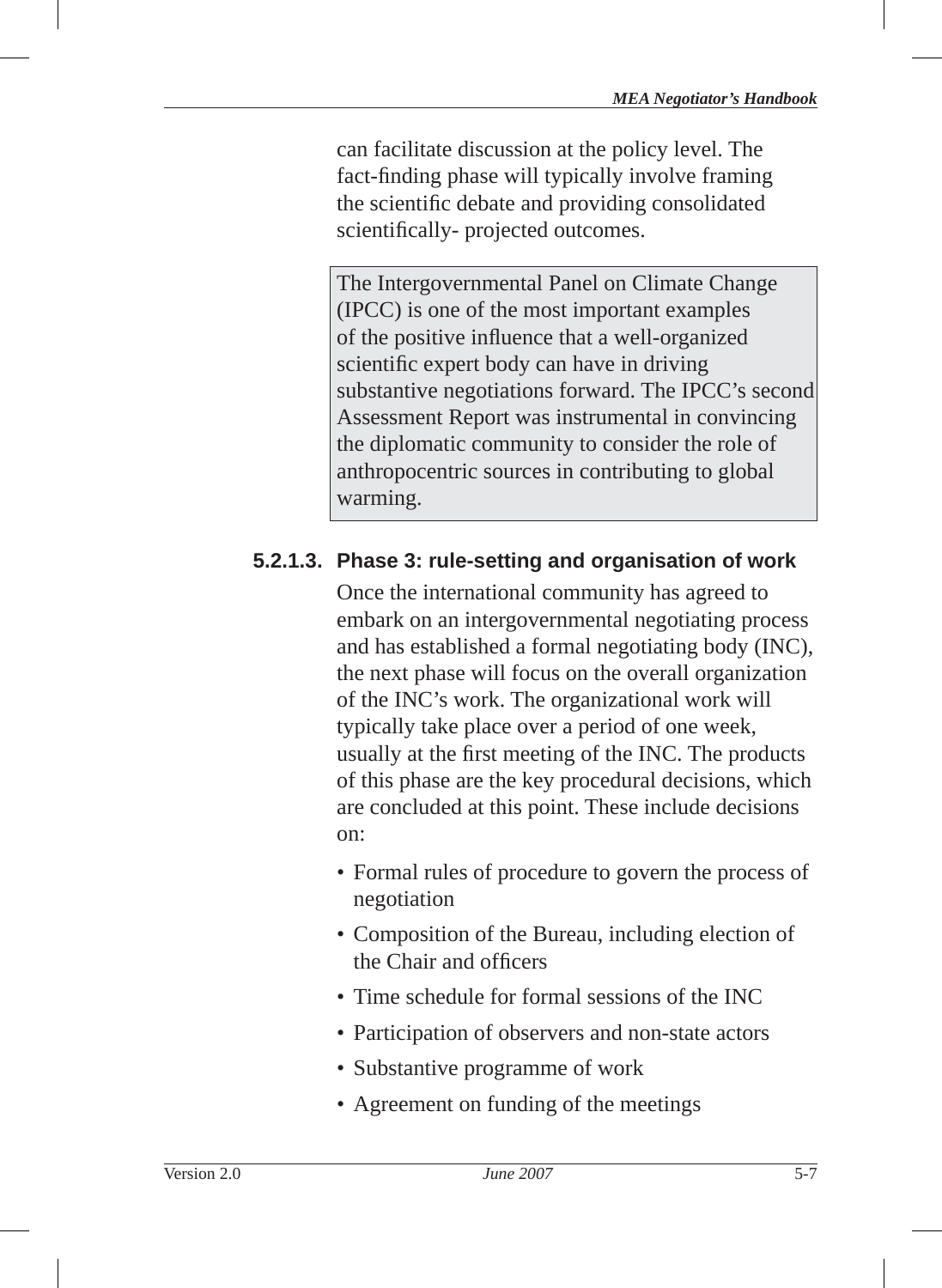• Role of the secretariat in supporting the negotiating process

In certain difficult negotiations, debates on procedural matters such as voting rules can become politically charged. In other cases, debates regarding procedure may be used to delay the commencement of substantive discussions.

#### **5.2.1.4. Phase 4: issue-defi nition and issue-framing**

The issue-definition and issue-framing phase takes place once procedural matters are finalized, usually at the end of the first week of the first INC meeting. This phase will involve an informal exchange of delegation views in the form of presentation of statements, as well as statements by major groups and international organisations. It is during this phase that multiple ideas are presented and debated. A few become the basis for further discussion, often with a call for more research by the secretariat.

The product of this phase is a compendium of views, as prepared by the secretariat to the INC. As well, the secretariat might prepare or commission additional background reports, which address the problem in more detail and set out a range of possible policy options. These documents have no official status. Rather, the compendium and synthesis of views provide delegations with an overall sense of areas of both convergence and divergence, as well as highlight those issues that may underpin the substantive negotiations.

#### **5.2.2. Formal negotiations**

#### **5.2.2.1. Phase 5: commencement**

The commencement of the INC is marked by an official opening plenary session, which is attended by all the government delegations, most of which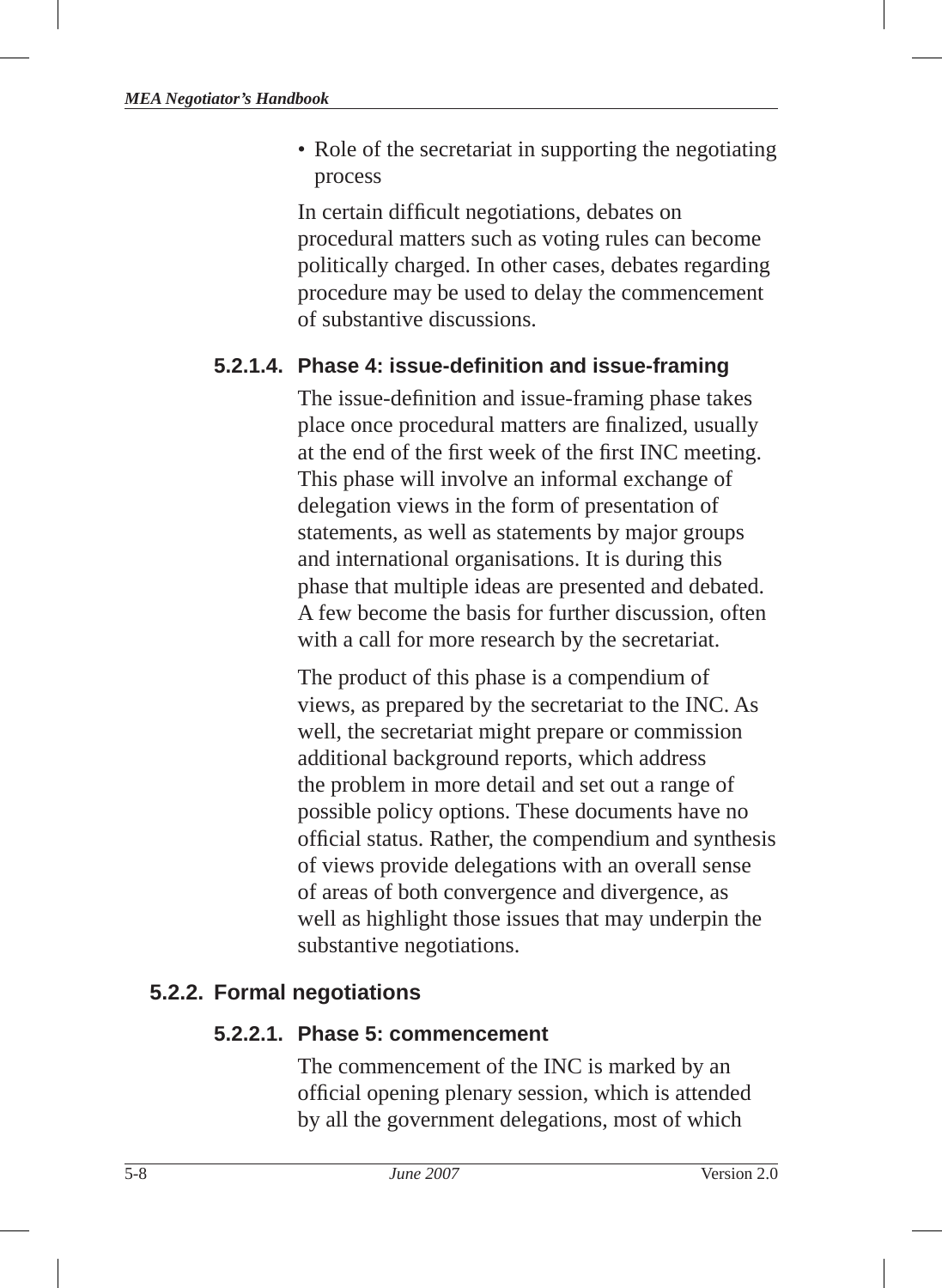negotiate through distinct negotiation blocs<sup>22</sup> (e.g. EU , G-77 + China, AOSIS , JUSCANZ and, CEIT).

The product of this phase consists of the opening statements by State and non-State actors. These statements will rarely address the specifics of the negotiation text. Instead, they outline the overarching priorities of the key blocs and participants as well as provide a general indication of the general parameters within which substantive debate will be carried out.

#### **5.2.2.2. Phase 6: consolidation of views**

The preparation of the actual negotiating text is an iterative process of refining and reframing bloc and country views. It is a process that is repeated in other phases throughout the negotiations. The preparation of the text is preceded by the consolidation of views, based on efforts by the INC Chair together with Bureau members and secretariat. In some cases, the actual consolidation of views takes the form of a Chair's informal summary. In other cases, where views and positions have been sufficiently crystallized, the Chair may well be in a position to commence drafting a text that will serve as the basis for formal negotiations.

At this early phase, the actual draft negotiating text will not include all of the standard elements of a typical MEA (*i.e.* preamble, definitions, control measures, reporting, compliance, assessment and review, reservations and amendments, Conference of the Parties, secretariat, subsidiary bodies etc). Rather, it is limited to the key substantive elements. In some cases, it is not uncommon for certain blocs to table their own version of the draft negotiating text to be used as a substitute for the Chair's text. New texts

<sup>22</sup> See Section 3.2.3.2 of this Handbook on UN Negotiating Blocs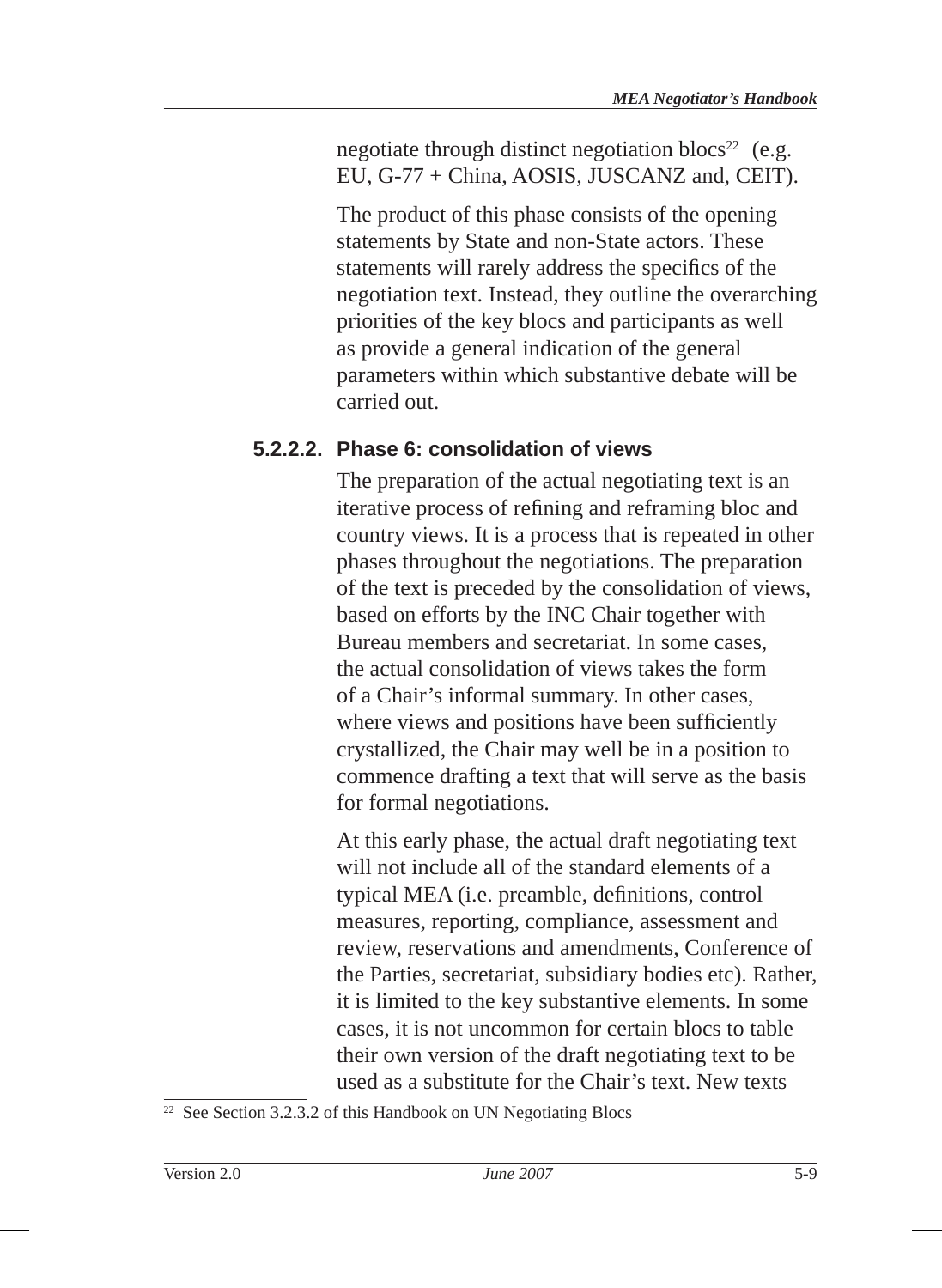may be presented in later phases, by a delegation or delegations, or by the Chair, but later the stage, the more unlikely and more difficult it would be to have such a text accepted, unless the existing text has proven to be incapable of supporting agreement, and a new approach needs to be tried.

## **5.2.2.3. Phase 7: Expression of initial positions**

The next phase in the negotiations consists of the articulation of initial positions regarding the draft negotiating text. The Chair and secretariat will first present the draft text to the INC plenary session and provide further explanation for its orientation, scope and substance. The floor is then opened for general comments, which comprise the main product at this phase. The comments typically outline overarching concerns vis-à-vis the negotiating text, including whether or not the text is an acceptable basis for negotiation, while foreshadowing the thrust of amendments that will be proposed at a later stage.

#### **5.2.2.4. Phase 8: Drafting**

In this phase, participants elaborate their specific positions in the form of detailed amendments, which constitute the first product at this phase. The detailed amendments will typically address: text language that is unacceptable; new language to be included in the draft text; and problematic language to be changed.

The second product is the resulting bracketed negotiating text. This consists of the original draft text with square brackets indicating key areas of disagreement. This bracketed text will be refined and transformed into a revised negotiation text at a later stage by the Chair and secretariat. They will attempt to consolidate many of the detailed amendments put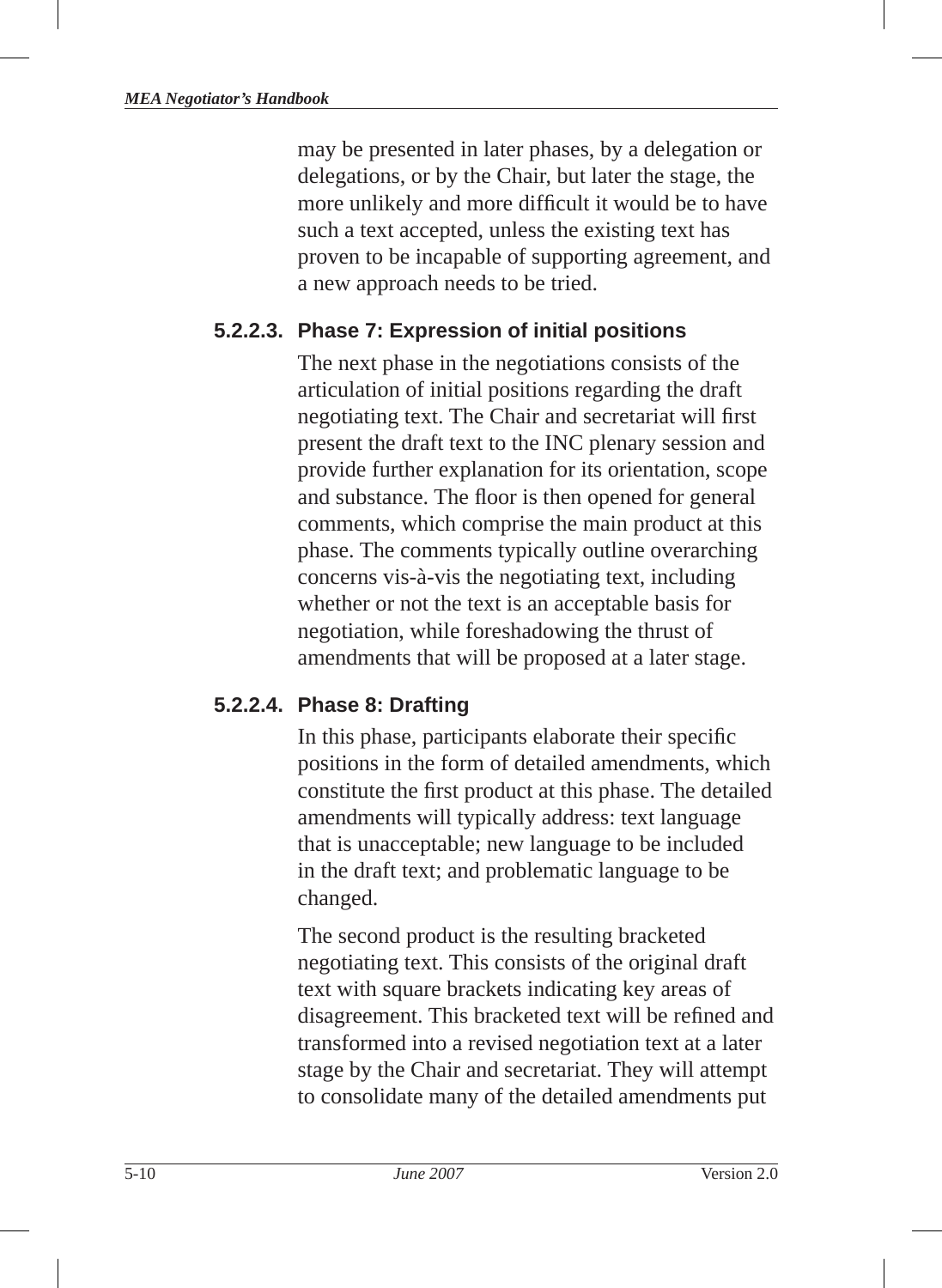forward by the participants. This revised negotiation text is often tabled during the formula-building or coalition-building phases, which themselves might overlap.

## **5.2.2.5. Phase 9: Formula-building**

The formula-building phase, which can often extend over several negotiation sessions, marks the shift in focus from the articulation of positions to the actual work of forging consensus on the substance of the negotiation text.

There are two key products at this phase. The first product is a set of counter-proposals, which are prepared by the blocs and participants in response to the various amendments and proposals already formally tabled. These counter-proposals will identify: proposed amendments that are acceptable; amendments that are unacceptable; and proposed amendments that can be agreed to in principle, but only on the condition of substantive changes. The second product consists of the alternative texts that various participants might have prepared in smaller working or drafting groups, chaired by a designated coordinator. A possible third product could also include the newly revised negotiation text.

#### **5.2.2.6. Phase 10: Coalition-building**

In some cases, distinct new alliances might be formed over and above the constellation of the permanent negotiation blocs . While this phase may occur earlier in some negotiations, it is more likely to occur once the counter-proposals have been presented and the critical issues identified (e.g. Miami Group in the *Biosafety Protocol* negotiations).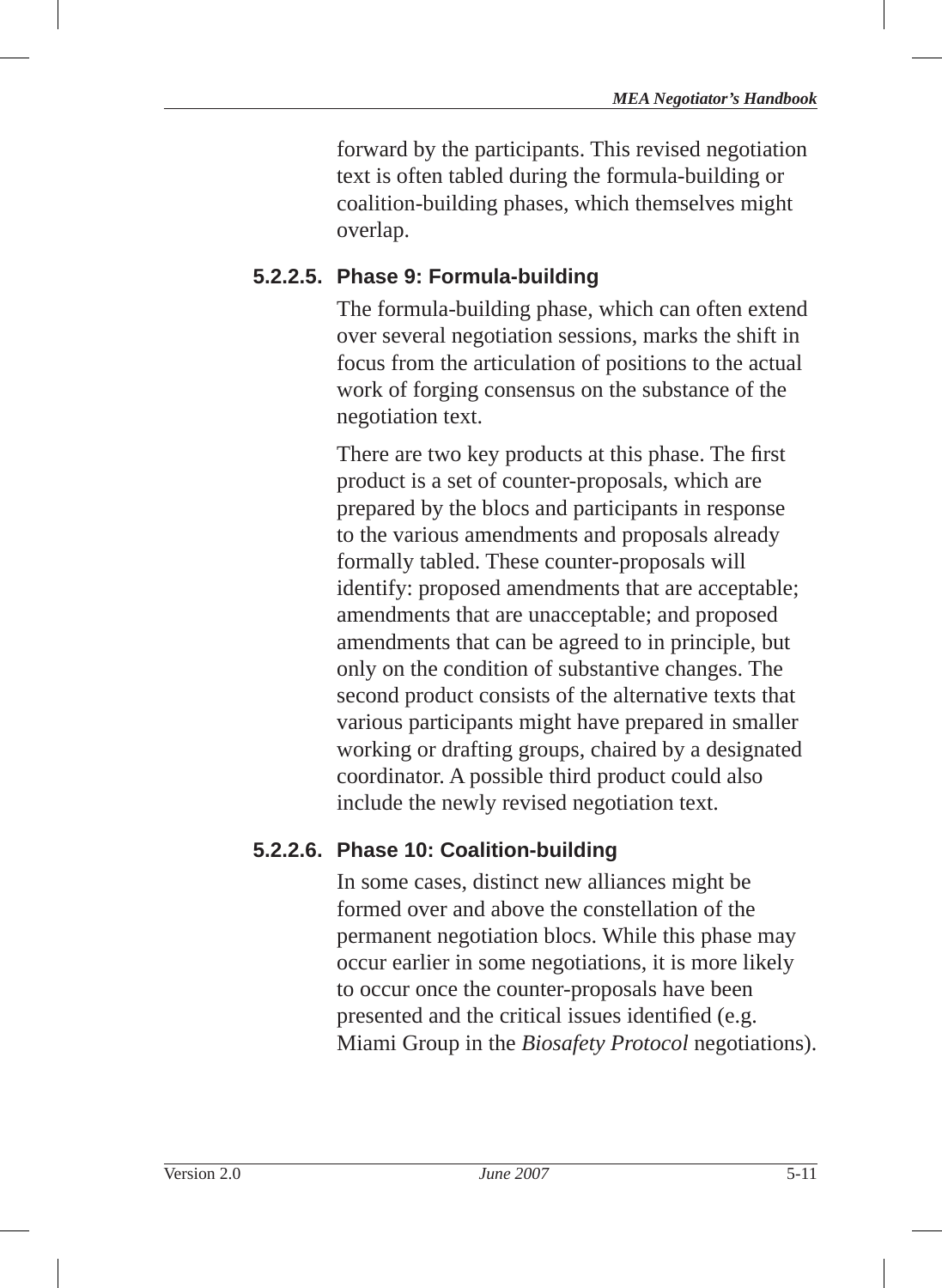There are two main products at this phase. The first product consists of the new concrete proposals that will have been prepared by the new issue-based coalitions. One proposal might even be an entire new text (e.g. text presented by AOSIS as a proposed basis for continued negotiation in the first meeting of the Conference of the Parties to the UNFCCC).

The second product is the revised negotiating text, which is prepared by the Chair, together with Bureau members and secretariat, based on the proposed amendments, additional proposals and informal consultations. Once presented to the INC plenary, certain delegations may argue that their views have not been accurately reflected in the revised text. At this point, participants will typically call for an adjournment to provide them with the time needed to review the revised text and to prepare their next round of amendments and proposals.

#### **5.2.2.7. Phase 11: Bargaining**

The bargaining phase is characterized by a continued process of trade-offs until final agreement is reached on the entire negotiating text. This phase will extend over a wide range of negotiating formats, including formal working groups, contact groups, informal consultations and Friends of the Chair consultations. Some or all of these negotiating formats may also have been employed in previous phases.

The products typically generated during the bargaining phase include: new detailed amendments to the revised negotiation text; new coalitiongenerated proposals; and bracketed text based on the discussion and debate of the amendments and new proposals.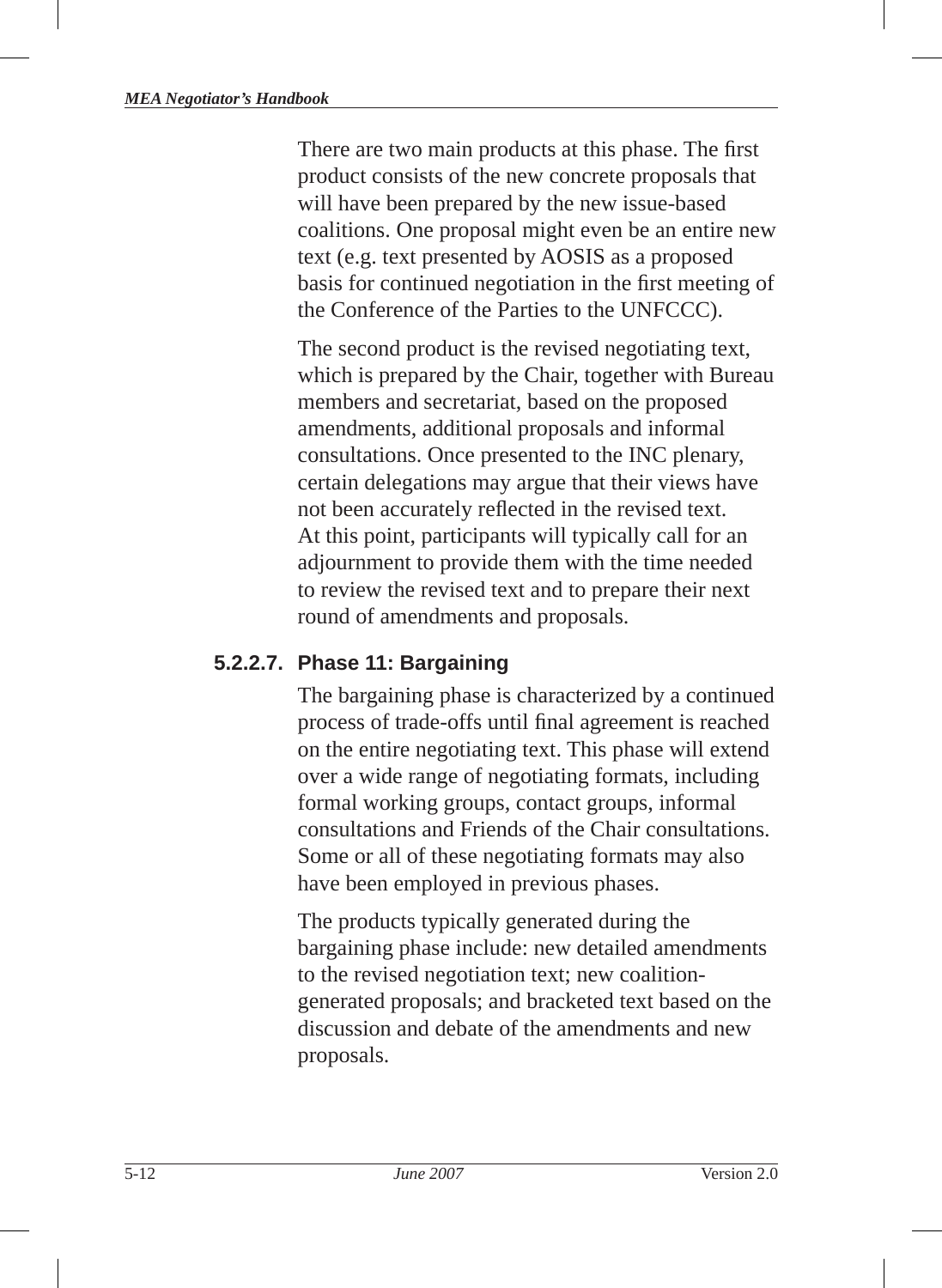### **5.2.2.8. Phase 12: Agreement and adoption**

This final phase includes two distinct but related components:

First, there is a closing plenary session in which the agreed text is approved. Normally, the final text (i.e. the main product at this phase) will be approved by consensus. However, at the time of signature or ratification, a State could table a formal reservation as long as the agreement does not prohibit reservations. Once the text has been agreed, formal closing statements will be made by negotiating blocs , individual delegations and observers. The Chair will be the last to speak, summarizing the main points of the agreement and addressing the next required steps for formal adoption.

Second, there is a diplomatic conference, which formally adopts the text. The meeting may be held either immediately following the closing plenary (as in the case of the adoption ceremony of the CBD) or several weeks or months following approval of the agreed text by the final negotiation session. The diplomatic conference will formally adopt the text of the MEA. In addition, it will agree on the programme of work to be undertaken by an interim body (e.g. an intergovernmental committee for a given convention) prior to the entry into force of the MEA and the ensuing establishment of the Conference of the Parties (COP).<sup>23</sup> The adoption of the text of a treaty takes place with the agreement of all states participating in the negotiation.

<sup>&</sup>lt;sup>23</sup> The period between the adoption of an MEA and its entry into force is known in regime and negotiation literature as the "Operation Phase".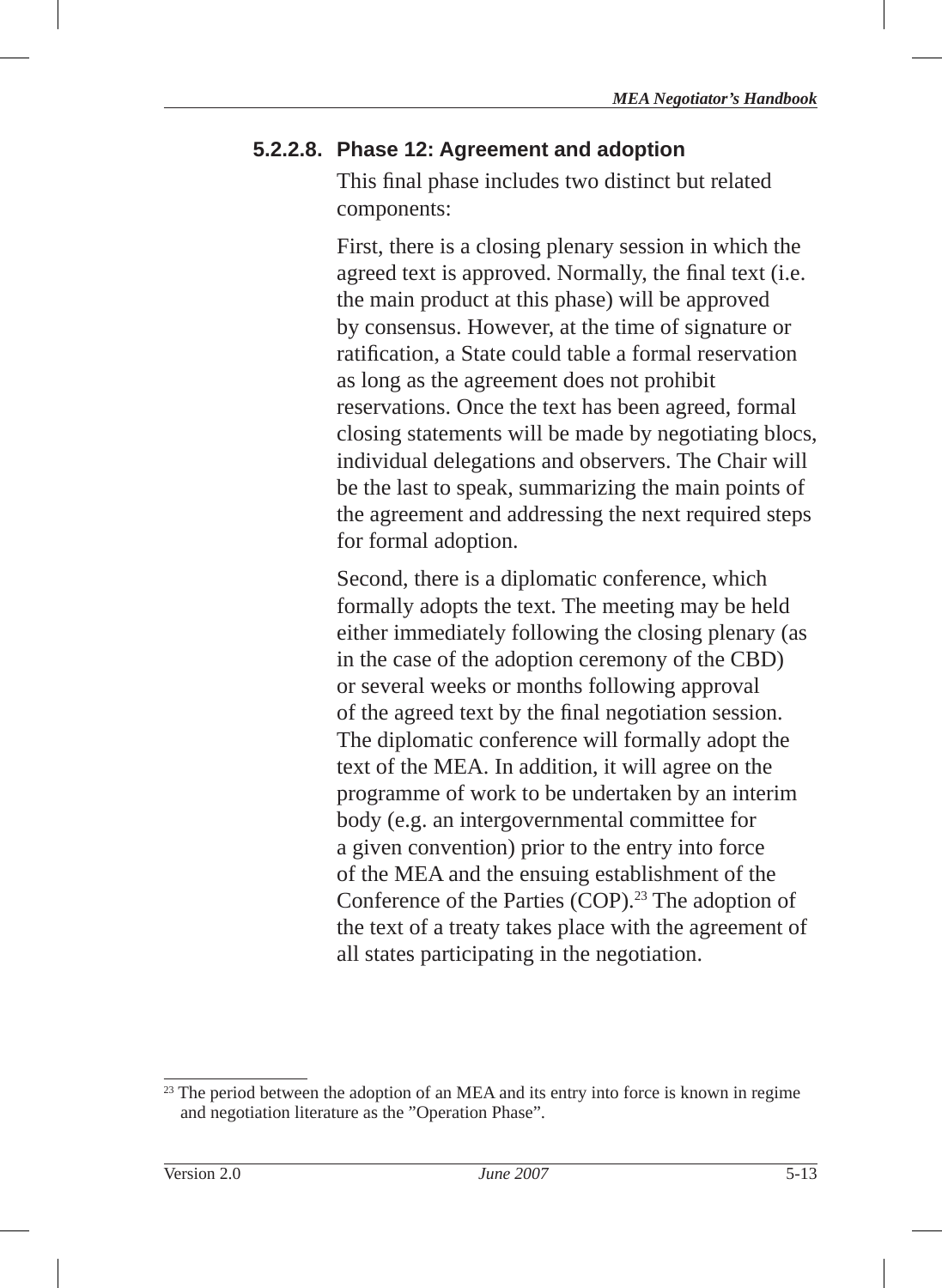## **5.2.3. Ratifi cation and post-agreement negotiations**

Once the agreement has been adopted, it is open for signature by all the negotiating Parties for a limited period of time. The next step is ratification or some other measure of accession by which national governments formally agree to be bound by the MEA in question. The treaty will always specify the requisite number of ratifications/accessions and time-frame for its entry into force. $24$  Once the agreement enters into force, the negotiations are likely to continue on matters left unresolved in the original negotiation process. These postagreement negotiations will also address key issues regarding the implementation of the MEA.

## **5.3. Checklists**

The following is a list of key matters to address during negotiations, without detailed elaboration, but with an indicator of timelines. Subjects covered here are detailed in other sections of this handbook.

<sup>&</sup>lt;sup>24</sup> See section 2.1 of this Handbook regarding Treaty-Making Principle.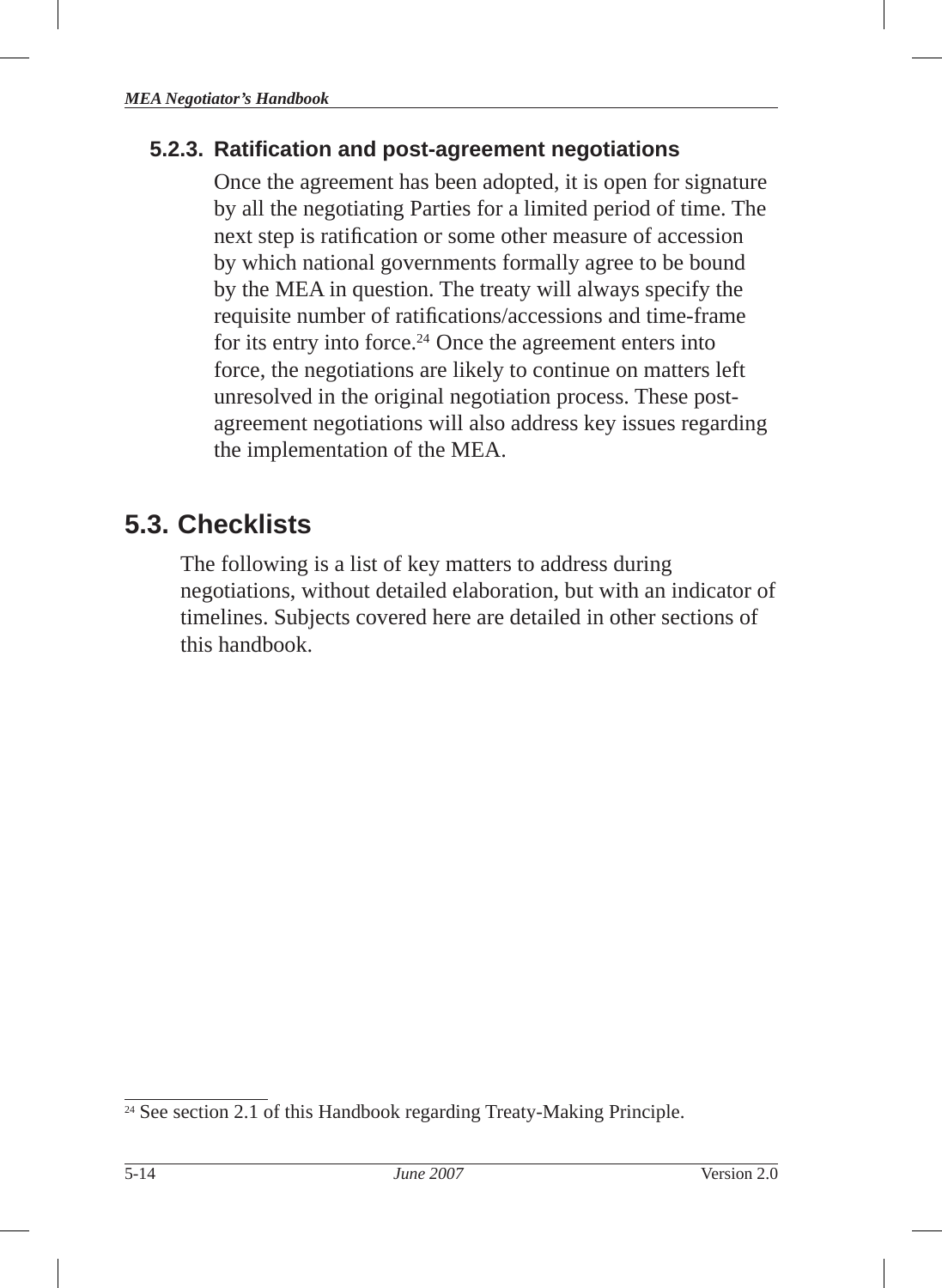| <b>Item</b>                                                                                                                                                                                                                                                                                                                     | <b>Timeframe</b>                           |
|---------------------------------------------------------------------------------------------------------------------------------------------------------------------------------------------------------------------------------------------------------------------------------------------------------------------------------|--------------------------------------------|
| Confirm local logistics arrangements                                                                                                                                                                                                                                                                                            | Days                                       |
| Hold initial delegation meeting, review logistics arrangements<br>and contacts; review session schedule and assign<br>responsibilities; review negotiation group meetings                                                                                                                                                       | $Day(s)$ before<br>official sessions       |
| Consult key negotiation partners, including secretariat; hold<br>regional or like-minded group meetings                                                                                                                                                                                                                         | Days before<br>official sessions           |
| Hold first general delegation, introductions, review logistics and<br>contacts, general approach, roles, highlights of first day and full<br>session; arrange subsequent meetings; delegation reception                                                                                                                         | First day                                  |
| Regularly consult key negotiation partners (like-minded and<br>regional groups, bureau contacts, secretariat)                                                                                                                                                                                                                   | Throughout                                 |
| Manage specific issue and overall negotiations, ensuring that<br>priorities are on track for resolution in final package; identify<br>items for high level decision making                                                                                                                                                      | Throughout                                 |
| Ensure appropriate information flow in delegation and with<br>capital contacts, including consultation on overall and issue<br>specific developments, tactics, and interventions                                                                                                                                                | Throughout                                 |
| Provide for additional/periodic stakeholder and NGO<br>consultations as required                                                                                                                                                                                                                                                | Throughout                                 |
| Ensure proper consultation with contacts in capital                                                                                                                                                                                                                                                                             | Throughout                                 |
| Prepare for High-level segment, as required                                                                                                                                                                                                                                                                                     | As scheduled                               |
| Prepare delegation reports; gather important negotiation<br>documents and relevant material from negotiation partners and<br>side events                                                                                                                                                                                        | Throughout<br>– drafts before<br>departure |
| Confirm logistics and travel arrangements for departure                                                                                                                                                                                                                                                                         | Days before<br>departure                   |
| Ensure proper conclusion of agenda items, adoption of items<br>in meeting report (e.g. continuation on agenda is not a given);<br>consider input into draft meeting reports; make arrangements for<br>follow-up and subsequent matters with secretariat, negotiation<br>partners; election of officers for subsequent sessions. | Final days of<br>session                   |
| If an agreement is to be concluded or documents to be<br>adopted, consider need for final legal review, communications,<br>formalities (plan Ministerial formalities in advance)                                                                                                                                                | Final days*                                |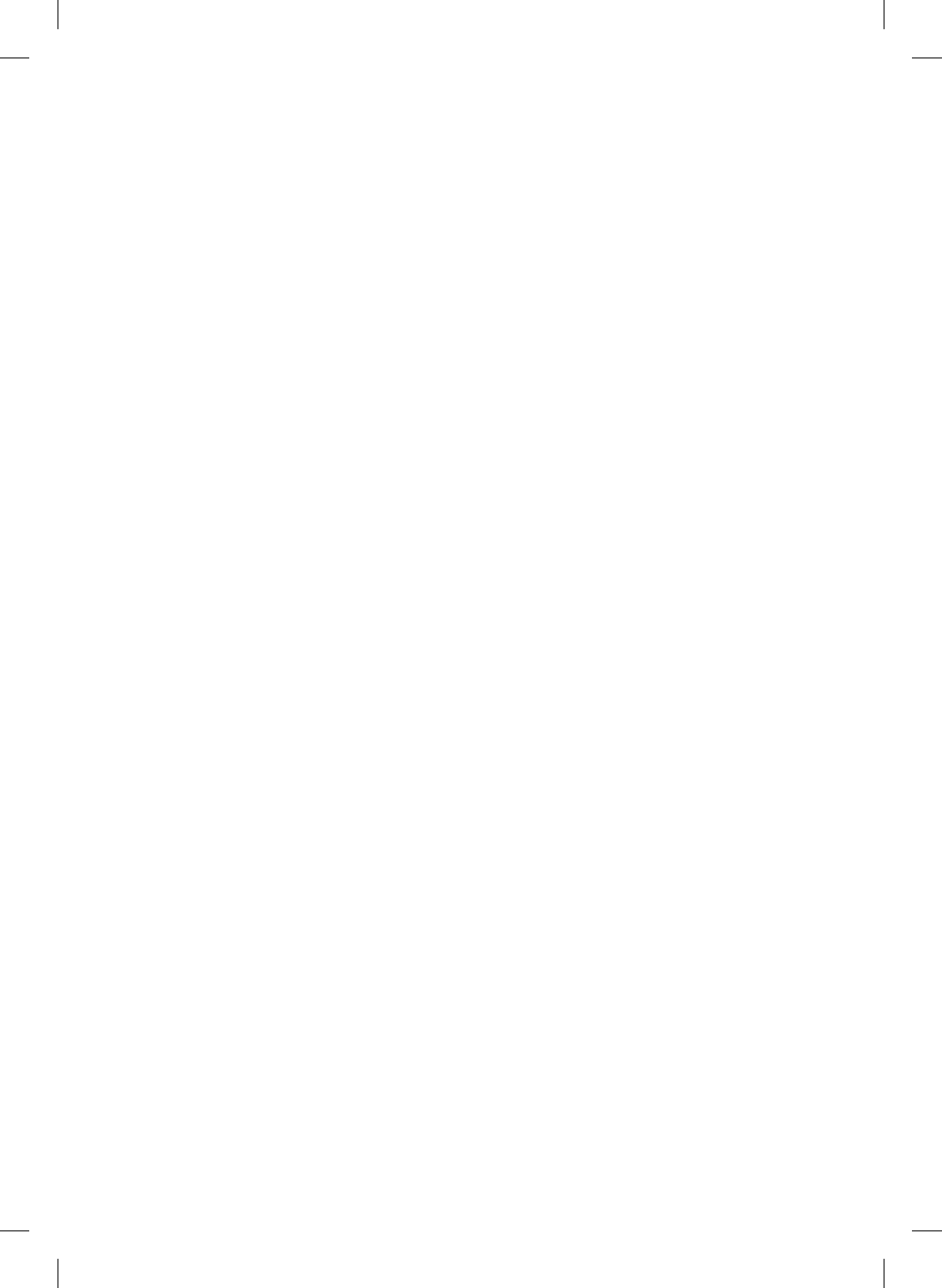# **6. Annexes and reference**

## **6.1. ANNEX A – International bodies**

## **6.1.1. United Nations General Assembly**

The United Nations General Assembly (UNGA) is the main political body of the UN organization. As part of its general functions and powers, provided for under articles 10 and 13 of the UN Charter, the UNGA can discuss any question or matter within the scope of the Charter and initiate studies and adopt resolutions on any of these. Each UN member State has one vote at the UNGA. It meets annually for regular sessions from September to December and at other times for special sessions.

Its resolutions are not binding, although it is awkward for countries if their positions at UNGA are inconsistent with positions in MEA fora. One of the UNGA's main contributions in environmental matters has been the convening of key conferences (e.g. *UN Conference on Human Environment – Stockholm 1972; UN Conference on Environment and Development – UNCED 1992*). Every year it also adopts a number of resolutions that pertain to the environment. For instance, some of the resolutions it adopted at its 2002 session concerned MEAs (e.g. the resolution on the CBD; the resolution on the protection of the global climate for present and future generations of mankind). In addition, it also influences the codification and progressive development of international law through subsidiary bodies such as the International Law Commission. In 2001, the Commission adopted draft articles on the prevention of transboundary harm from hazardous activities.

## **6.1.2. Economic and Social Council**

The Economic and Social Council (ECOSOC ) is composed of 54 member States elected by the UNGA. It may make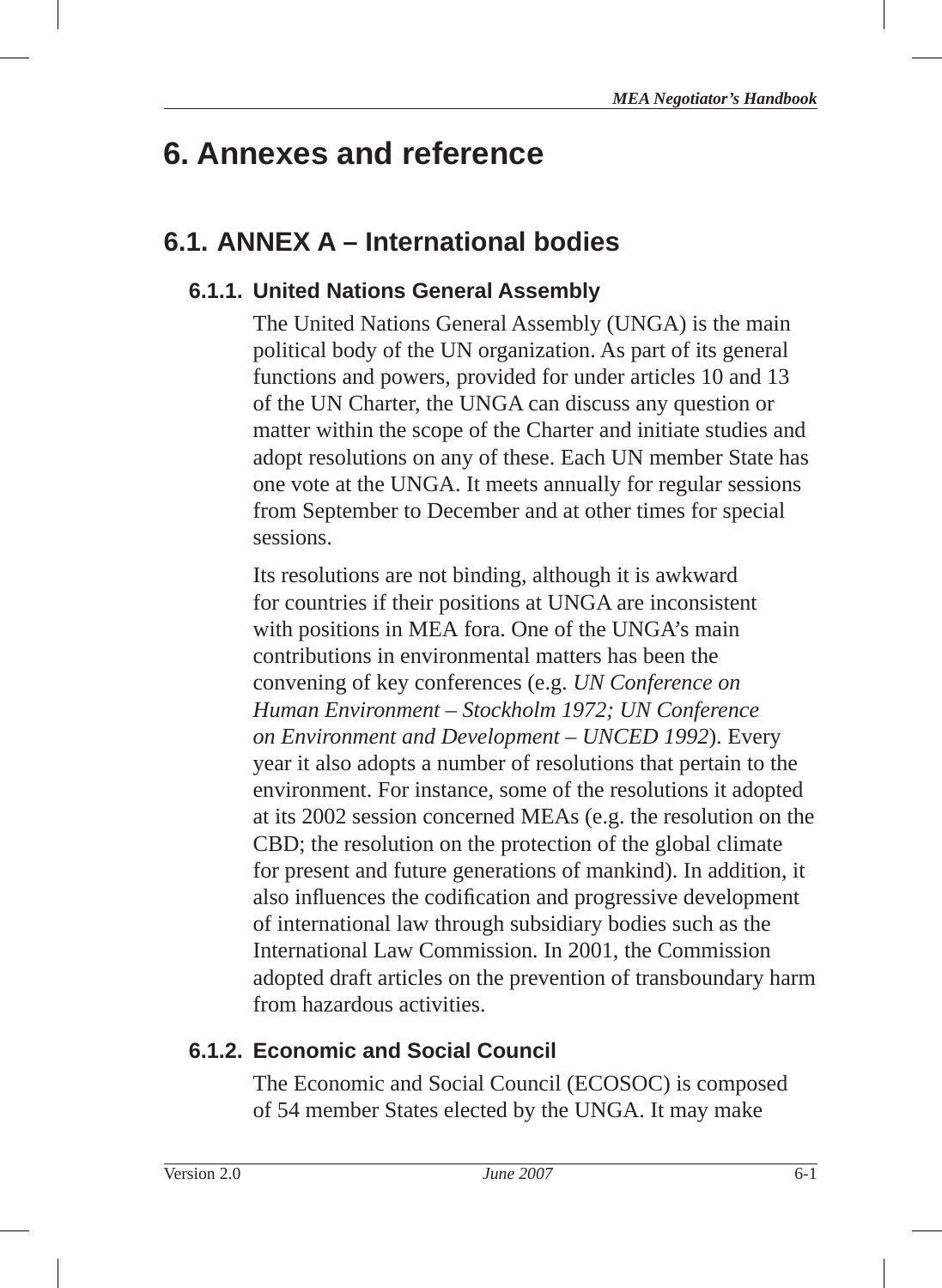recommendations to the UNGA in economic, social, cultural, educational, health and other related matters such as the environment. With regard to the latter, its key role is to promote the implementation of the plan of action for sustainable development adopted at UNCED 1992 (Agenda 21). This is done through coordination of the work of specialized agencies, commissions and programmes. Commissions such as the Commission on Sustainable Development and programmes such as UNEP report to ECOSOC. It has also established five regional economic commissions, one of which, the United Nations Economic Commission for Europe—see below), has competence in matters of environment.

## **6.1.3. United Nations Commission on Sustainable Development**

Established following the 1992 Rio Earth Summit, the United Nations Commission on Sustainable Development (CSD) is composed of 53 States elected by ECOSOC for three-year terms. It is the key forum for the consideration of issues related to the integration of the three dimensions of sustainable development. As such, its mandate is not limited to environmental issues. Its main role is to review and monitor progress in the implementation of Agenda 21 . CSD also acted as the preparatory body for the World Summit on Sustainable Development.

## **6.1.4. United Nations Environment Program me**

The United Nations Environment Programme (UNEP) was established by the UNGA following the 1972 Stockholm Conference on the Human Environment. It is the designated authority of the UN system in environmental issues at the global and regional level. Its mandate is to coordinate the development of environmental policy consensus by keeping the global environment under review and bringing emerging issues to the attention of governments and the international community for action. Its headquarters are located in Nairobi,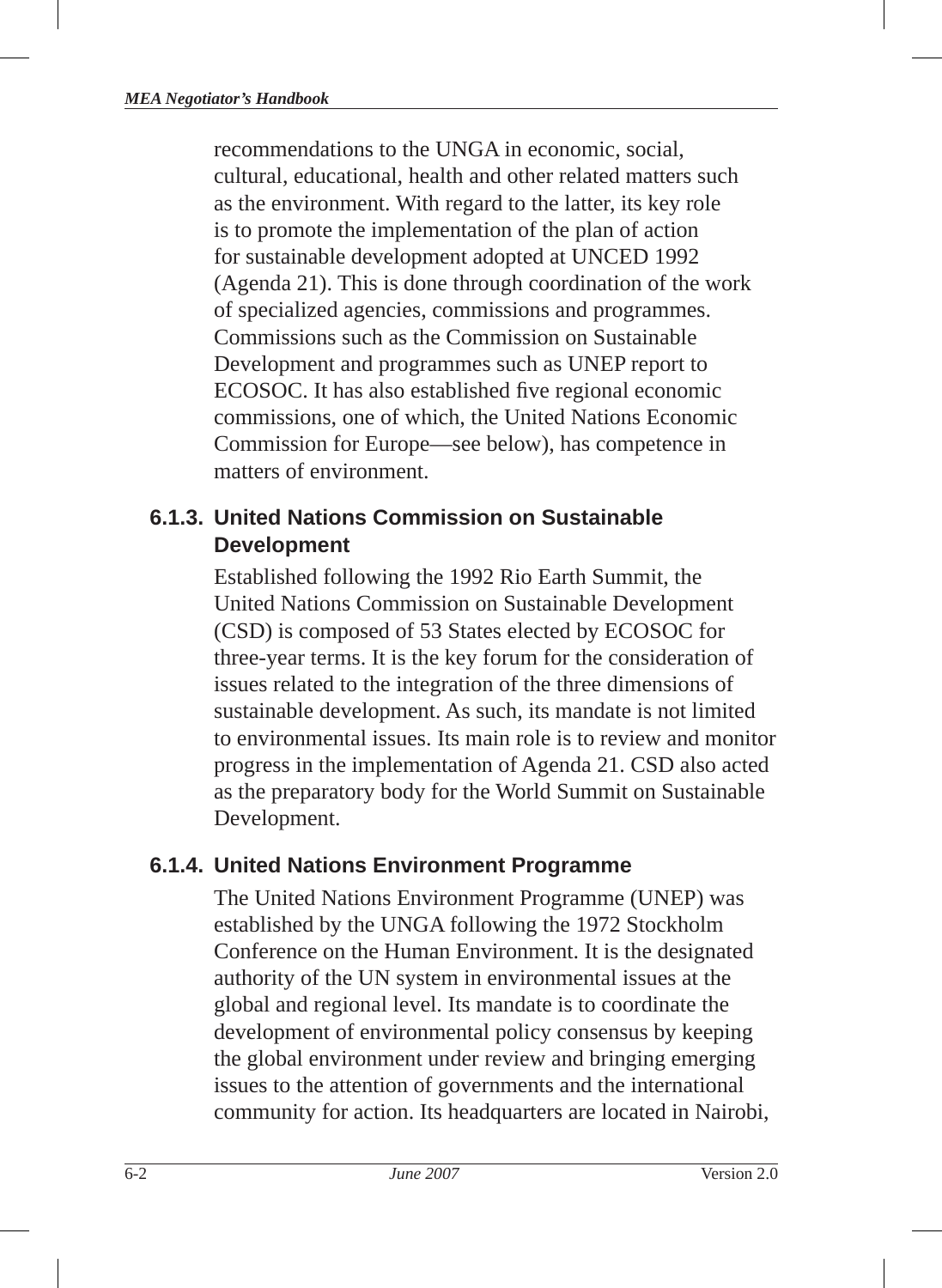Kenya. As part of its mandate, UNEP:

- provides general policy guidance for the coordination of environmental issues throughout the UN system;
- furthers the development of international environmental law, in particular through MEAs and guidelines;
- strives for coherence among MEAs given their everincreasing numbers;
- advances the implementation of agreed international norms and policies;
- monitors and fosters compliance with MEAs;
- assesses and reports on the state of the global environment and attempts to identify emerging issues;
- promotes greater awareness and facilitates effective cooperation among all sectors of society and actors involved in the implementation of the international environmental agenda;
- provides policy and advisory services in key areas of institution building to governments and other relevant institutions.

The primary decision making body of UNEP is the Governing Council (GC), composed of 58 member States elected for four-year terms by the General Assembly. Half of the membership is elected every two years. The composition of the GC is based on the following regional allocation:

- Africa  $16$
- Asia  $-13$
- Latin America 10
- Eastern Europe 6
- Western Europe and Others Group 13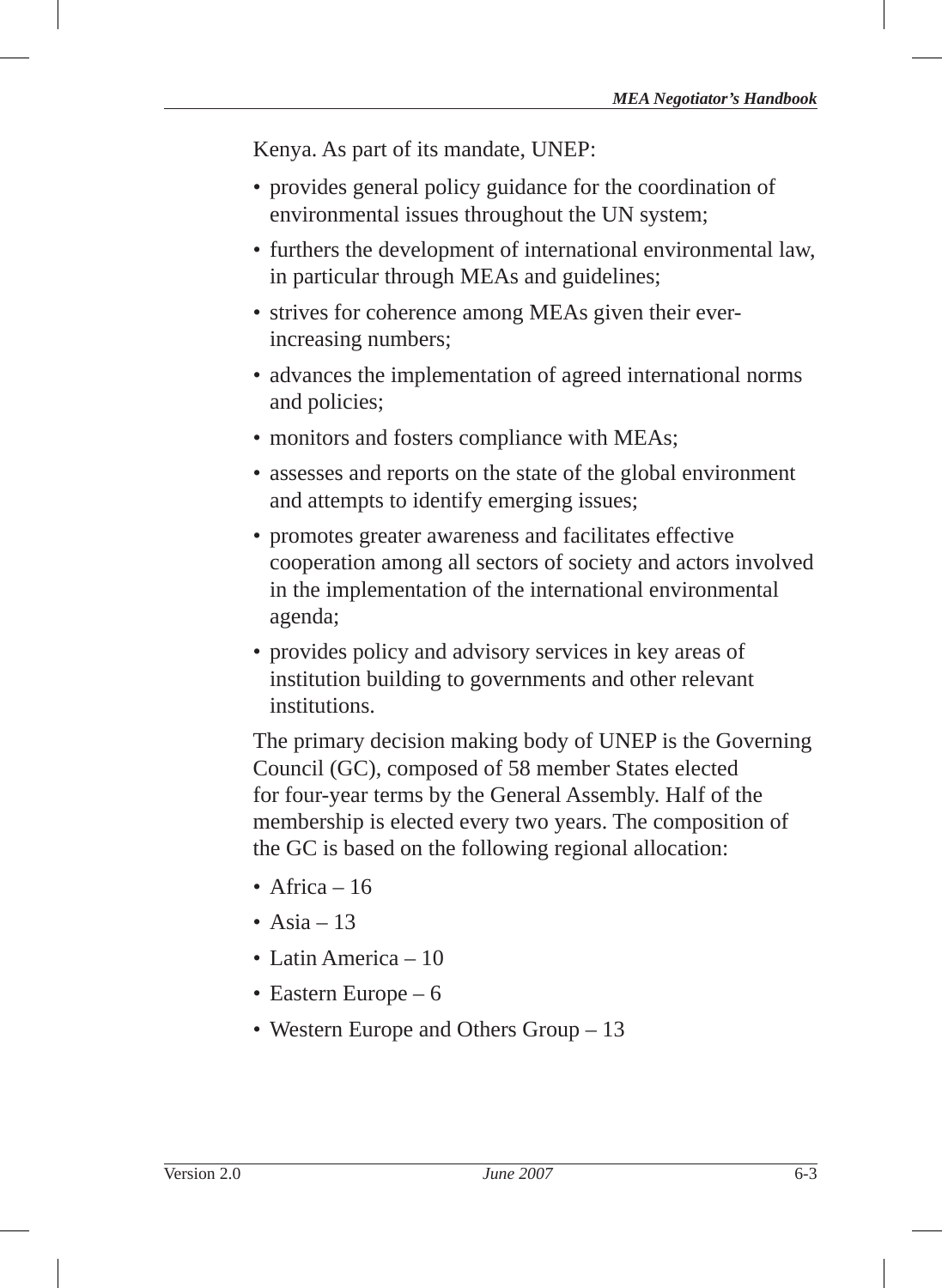The GC meets every two years and at special sessions in between. Part of each Council meeting is reserved for discussions of important environmental matters at the ministerial or equivalent level in the "Global Ministerial Environment Forum" (GMEF). The rules of procedure provide that decisions are taken by a simple majority of members present and voting.

UNEP's contribution to the development of MEAs is significant. It has initiated and promoted the negotiation of conventions such as the *Vienna Convention on the Protection of the Ozone Layer*, the *Basel Convention* and the *Stockholm Convention* (see, for instance, the UNEP Governing Council decision 19/13 C of February 7, 1997, listing the elements to be included in the *Stockholm Convention*). It acts as the secretariat for a number of MEAs, including the *Basel Convention*, the *Convention on International Trade in Endangered Species of Wild Fauna and Flora* and the *Stockholm Convention*. The secretariat functions of the *Rotterdam Convention* is performed jointly by UNEP and the FAO.

Every 10 years since 1982, the UNEP Governing Council adopts a plan for the development of public international environmental law on the recommendation of legal experts. This is known as the Montevideo Programme (see Montevideo Programme III adopted by the UNEP Governing Council in February 2003).

#### **6.1.5. Global Environment Facility**

Created by the World Bank, UNEP and UNDP in 1991 in anticipation of the Rio Summit, the primary role of the Global Environment Facility (GEF) is as co-financier. It supports international cooperation by providing developing countries with new, and additional, grants and concessional funding to meet the enabling and incremental costs of measures to achieve agreed-upon global environmental benefits (on funding by the GEF, see section 3.8.1). The GEF does not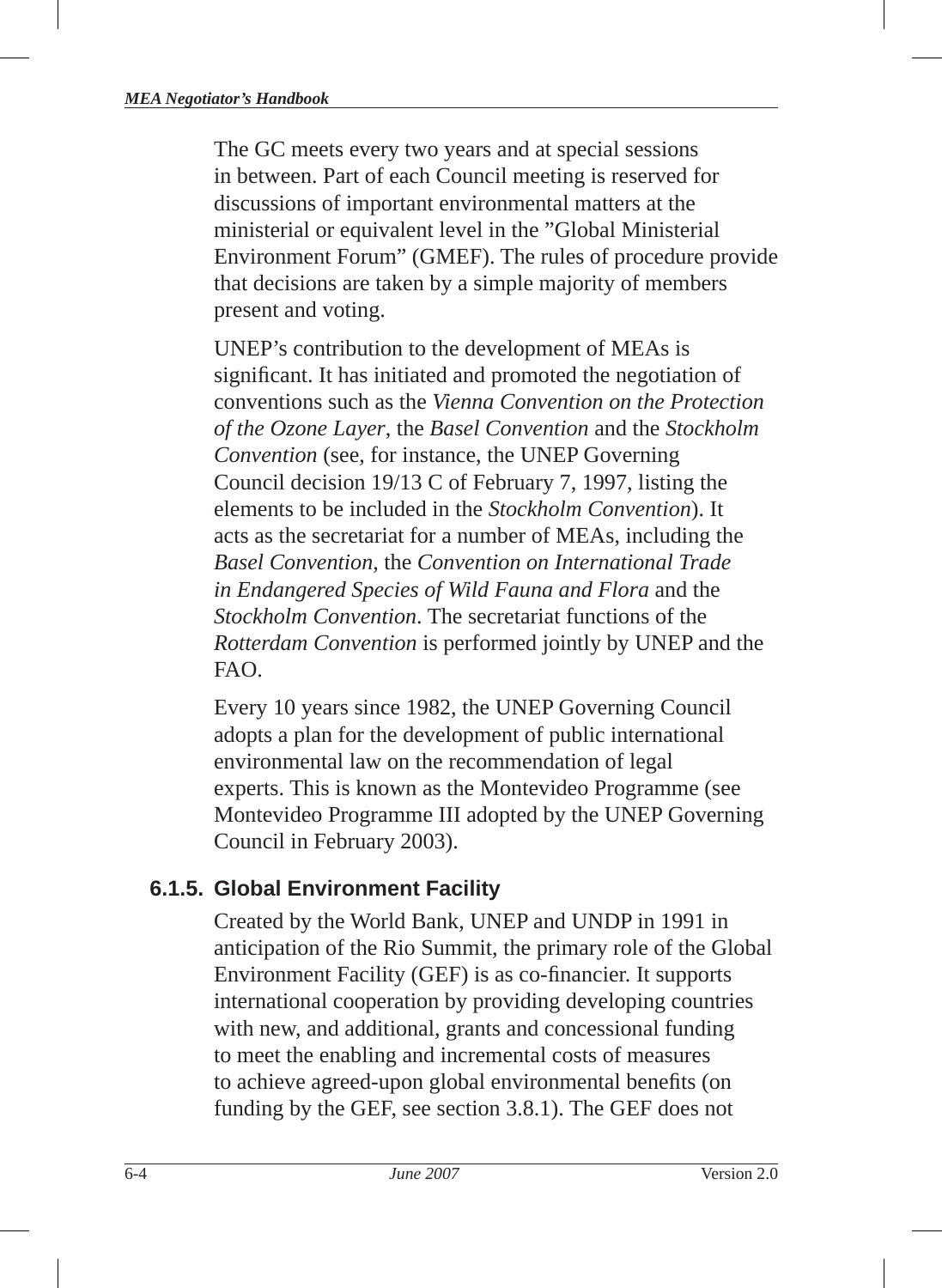disburse funds directly but through its implementing agencies (i.e. UNDP, UNEP, World Bank) and executing agencies (the regional development banks as well as FAO and UNIDO). Each of the implementing agencies has a particular strength and focus: UNEP supports technical and scientific inputs; UNDP focuses on capacity building to improve the livelihoods of the poor while encouraging economic growth and the World Bank does larger scale investments. Donor countries also provide funding to these institutions directly to carry out their mandates.

GEF is the designated financial mechanism for the:

- CBD; and
- UNFCCC.

It is the interim mechanism for the:

- *Stockholm Convention* ; and
- *Desertifi cation Convention*

The GEF also supports initiatives consistent with international waters treaties and activities in Central and Eastern European countries to meet the objectives of the *Montreal Protocol*.

Its main governing body is the GEF Council which develops, adopts, and monitors policies, programmes, operational strategies and projects. It is composed of 32 members, 16 of which are from developing countries, 14 from developed countries and two from economies in transition. It meets twice a year. Decisions are adopted by consensus. However, if no consensus can be reached, a member may ask for a formal vote. In these cases, a decision may only be adopted if it is supported by both a 60 percent majority of the total number of Participants and a 60 percent majority of the total contributions. The GEF Assembly, in which all 174 participating countries are represented, meets every three years. (see Funding.)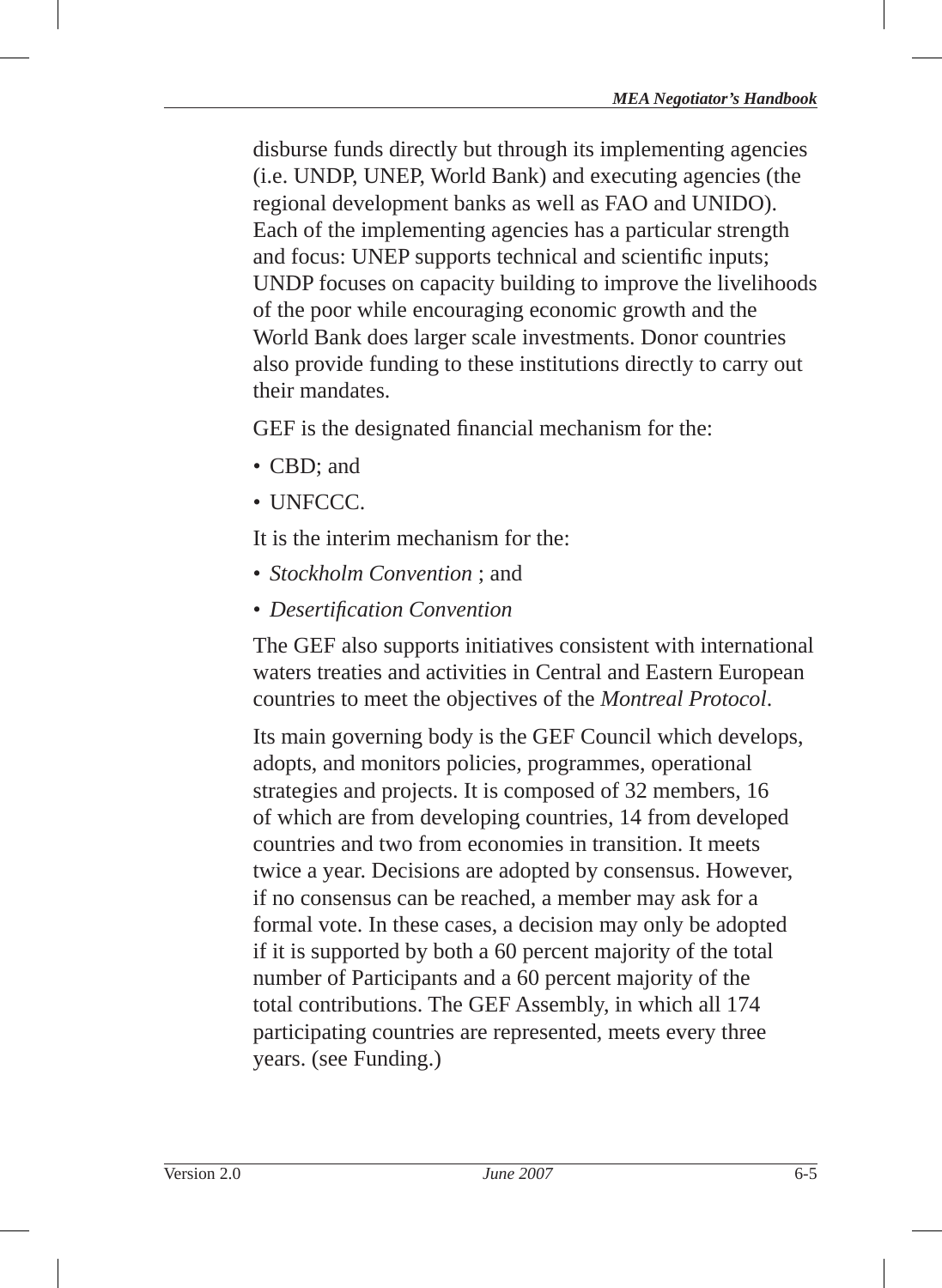## **6.1.6. Other relevant UN agencies, commissions and programmes**

#### **6.1.6.1. Food and Agriculture Organization**

Founded in 1945, the Food and Agriculture Organization (FAO) is the lead agency for agriculture, forestry, fisheries and rural development. It plays a major role in some MEAs. For instance, it provides, jointly with UNEP, the secretariat functions for the *Rotterdam Convention.* In 2001, the FAO Conference, comprised of all 184 FAO members, adopted the *International Treaty on Plant Genetic Resources for Food and Agriculture*.

#### **6.1.6.2. International Fund for Agricultural Development**

The International Fund for Agricultural Development (IFAD) is a specialized agency of the United Nations, was established as an international financial institution in 1977. IFAD was created to mobilize resources on concessional terms for programmes that alleviate rural poverty and improve nutrition. Unlike other international financial institutions, which have a broad range of objectives, the Fund has a very specific mandate: to combat hunger and rural poverty in developing countries. At the First Conference of the Parties to the *Desertifi cation Convention* in 1997, IFAD was designated to house the Global Mechanism. The Global Mechanism was established by the UNCCD to promote actions leading to the mobilization and channelling of substantial financial resources to affected developing countries (Article 21, UNCCD).

#### **6.1.6.3. International Maritime Organization**

Created in 1948, the International Maritime Organization (IMO) is competent to address shipping issues. Many of the conventions adopted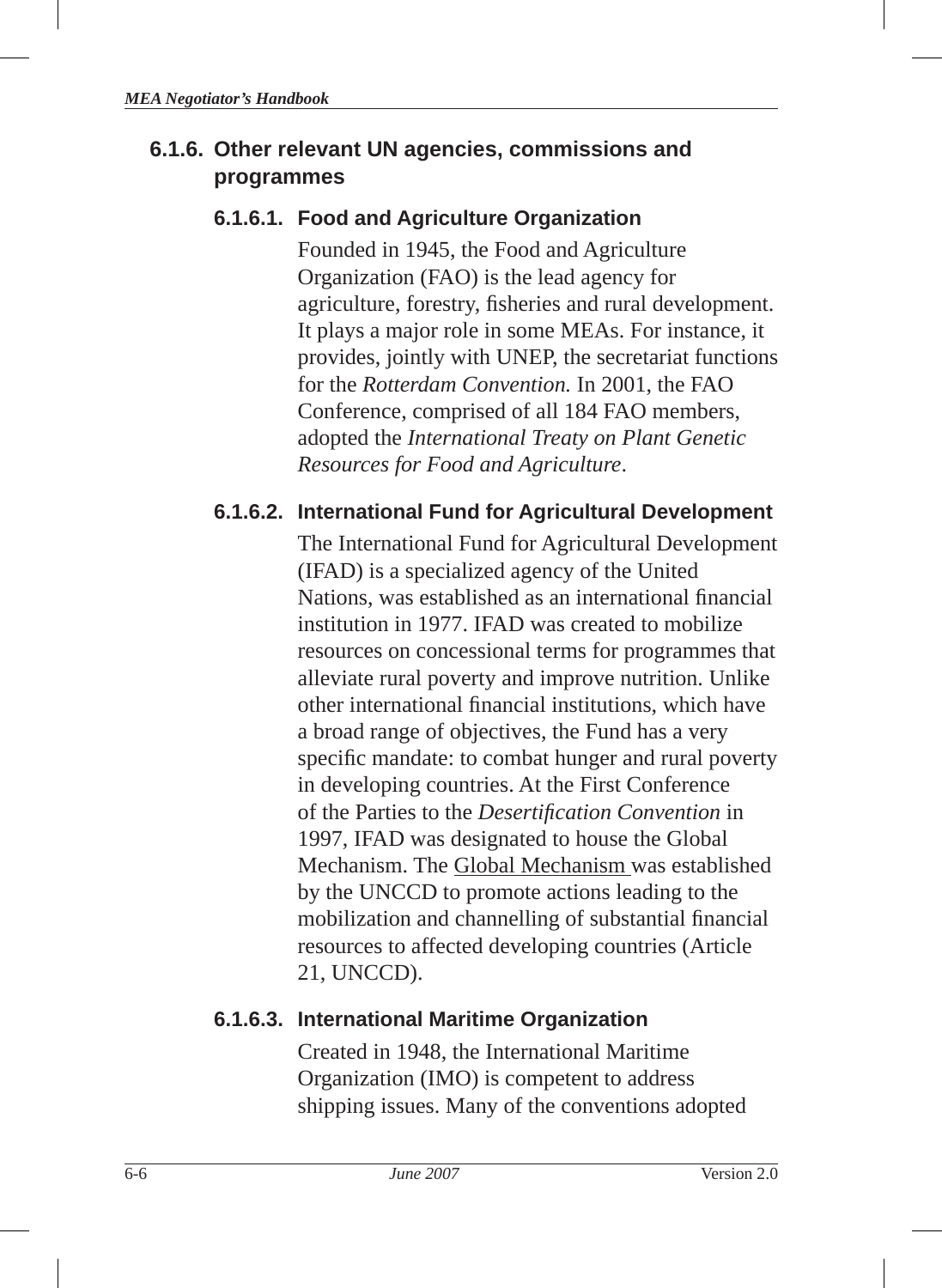under its auspices have as their purpose the protection of the marine environment from shipping activities. Among the most notable are the *London Dumping Convention*, the *MARPOL Convention* and the *International Convention on Oil Pollution Preparedness, Response and Cooperation*. In 2001 it adopted the *International Convention on the Control of Harmful Anti-Fouling Systems on Ships*. Its main environmental body is the open-ended Marine Environment Protection Committee (MEPC). The IMO cooperates with the secretariat of MEAs on issues of common concern (e.g. with the secretariat of the *Basel Convention* on the issue of ship dismantling).

## **6.1.6.4. United Nations Educational, Scientifi c and Cultural Organization**

Created in 1945, the United Nations Educational, Scientific and Cultural Organization's (UNESCO) key contribution with regard to MEAs is the adoption of the *Convention concerning the Protection of the World Cultural and Natural Heritage* in 1972.

## **6.1.6.5. United Nations Economic Commission for Europe**

Founded in 1947, the United Nations Economic Commission for Europe (UNECE) is one of five regional economic commissions of the UN (the other commissions are for Africa, Latin America and the Caribbean, Asia and the Pacific, and Western Asia). It is composed of 56 member States including European countries and Countries in Transition former Soviet Republics as well as Canada, Israel and the USA. While the main aim of the UNECE is to maintain and strengthen economic cooperation among member States as well as with other States, its mandate also includes environmental matters.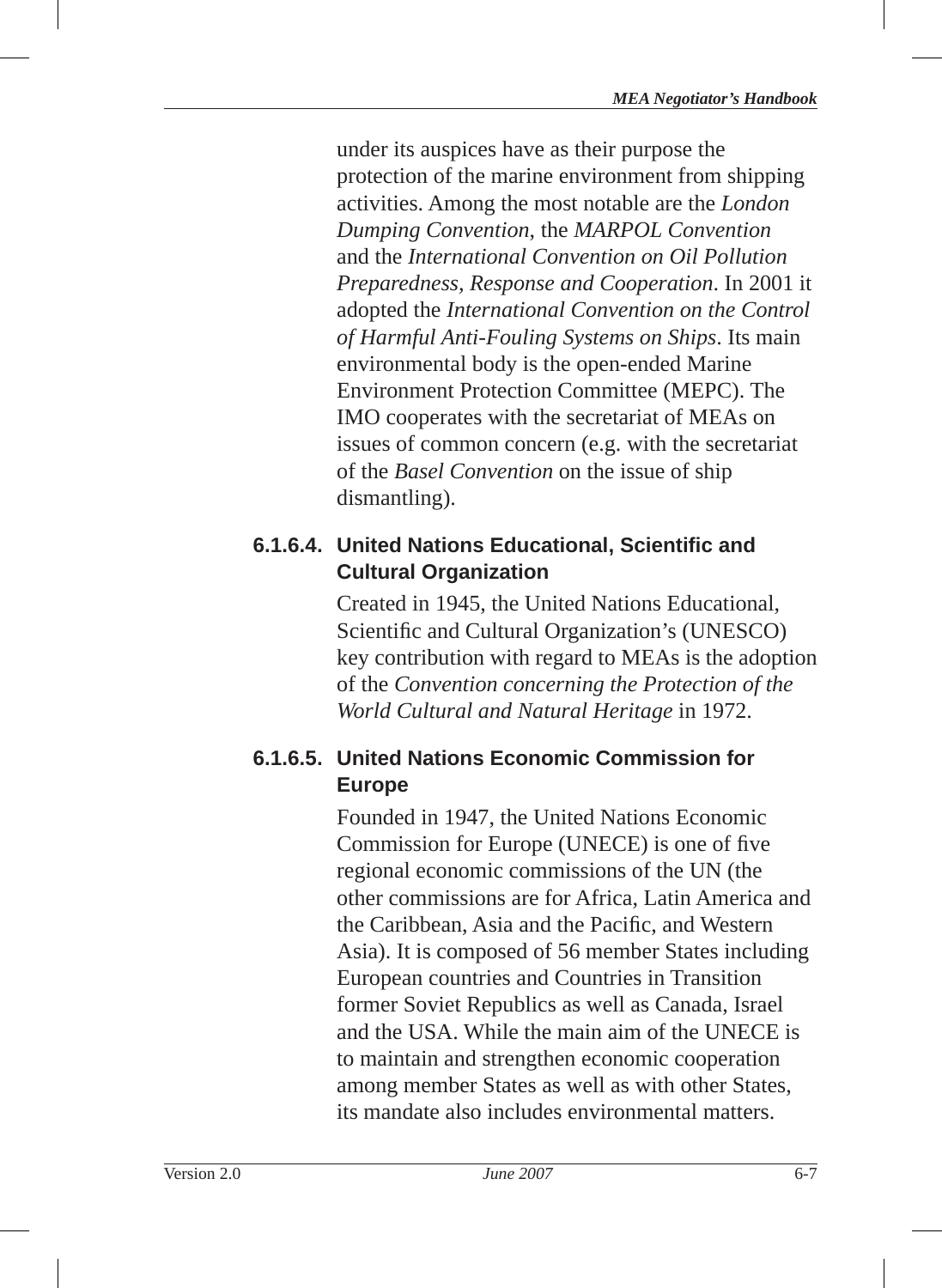In the last 25 years, the UNECE has produced the following environmental conventions and protocols:

- *Convention on Long Range Transboundary Air Pollution (*LRTAP) and its eight protocols
- *Espoo Convention on Environmental Impact Assessment in a Transboundary Context*. A *Protocol on Strategic Environmental Assessment* (known as the SEA Protocol) was adopted in May, 2003
- *Convention on the Protection and Use of Transboundary Watercourses and International Lakes* and its *Protocol on Water and Health.*
- *Convention on the Transboundary Effects of Industrial Accidents*
- *Convention on Access to Information, Public Participation in Decision Making and Access to Justice in Environmental Matters* (known as the Aarhus Convention). A *Protocol on Pollutant Release and Transfer Registers* (known as the PRTR Protocol) was adopted in 2003

## **Members of the UNECE**

Albania, Andorra, Armenia, Austria, Azerbaijan, Belarus, Belgium, Bosnia and Herzegovina, Bulgaria, Canada, Croatia, Cyprus, Czech Republic, Denmark, Estonia, Finland, France, Georgia, Germany, Greece, Hungary, Iceland, Ireland, Israel, Italy, Kazakhstan, Kyrgyzstan, Latvia, Liechtenstein, Lithuania, Luxembourg, Malta, Monaco, Netherlands, Norway, Poland, Portugal, Republic of Moldova, Romania, Russian Federation, San Marino, Serbia, Montenegro, Slovakia, Slovenia, Spain, Sweden, Switzerland, Tajikistan, The Former Yugoslav Republic of Macedonia, Turkey, Turkmenistan, Ukraine, United Kingdom, United States, Uzbekistan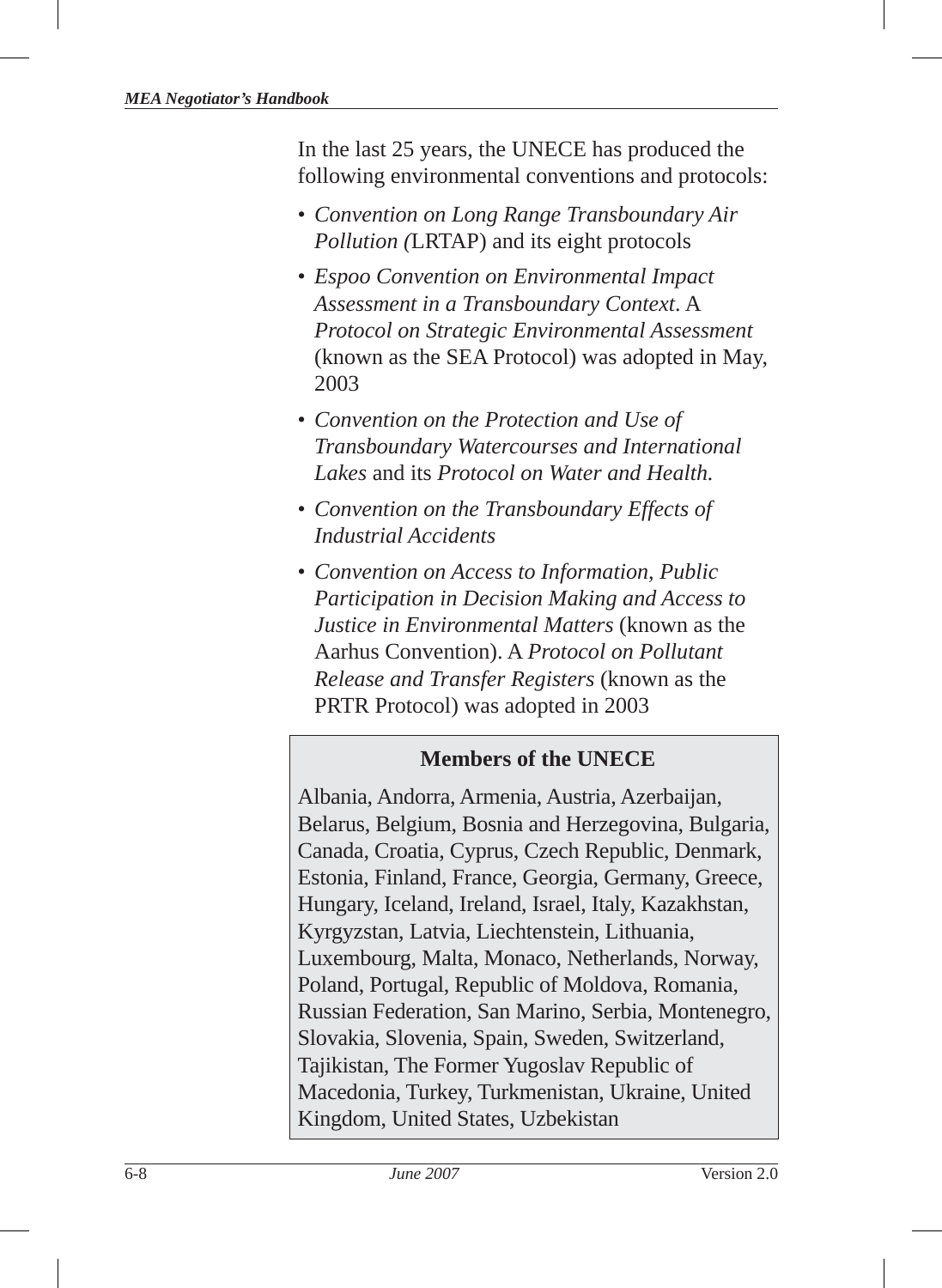## **6.1.6.6. United Nations Development Programme**

The UN Development Programme (UNDP) was created by the UNGA in 1965. In matters of sustainable development, it was given the task, in Agenda 21 , to promote the strengthening of capacity building in developing countries (an initiative known as Capacity 21). UNDP works closely with UNEP.

## **6.1.6.7. Others**

Below is a non-exhaustive list of other agencies and bodies that regularly attend MEA meetings:

- 1. International Labour Organization (ILO)
- 2. United Nations Industrial Development Organization (UNIDO)
- 3. United Nations Institute for Training and Research (UNITAR)
- 4. World Trade Organization (WTO)
- 5. World Bank
- 6. World Health Organization (WHO)
- 7. World Meteorological Organization (WMO)

#### **6.1.6.8. Organization for Economic Cooperation and Development**

Composed of 30 member States, the Organization for Economic Cooperation and Development (OECD) promotes democratic forms of government and a market economy. It provides a discussion forum and an integrated framework for the broadest economic, social and environmental policy concerns of governments. Its main body is the Council, composed of all member States. Environmental matters are discussed mainly in the OECD Environment Policy Committee (EPOC) whose task is to implement the environmental dimensions of the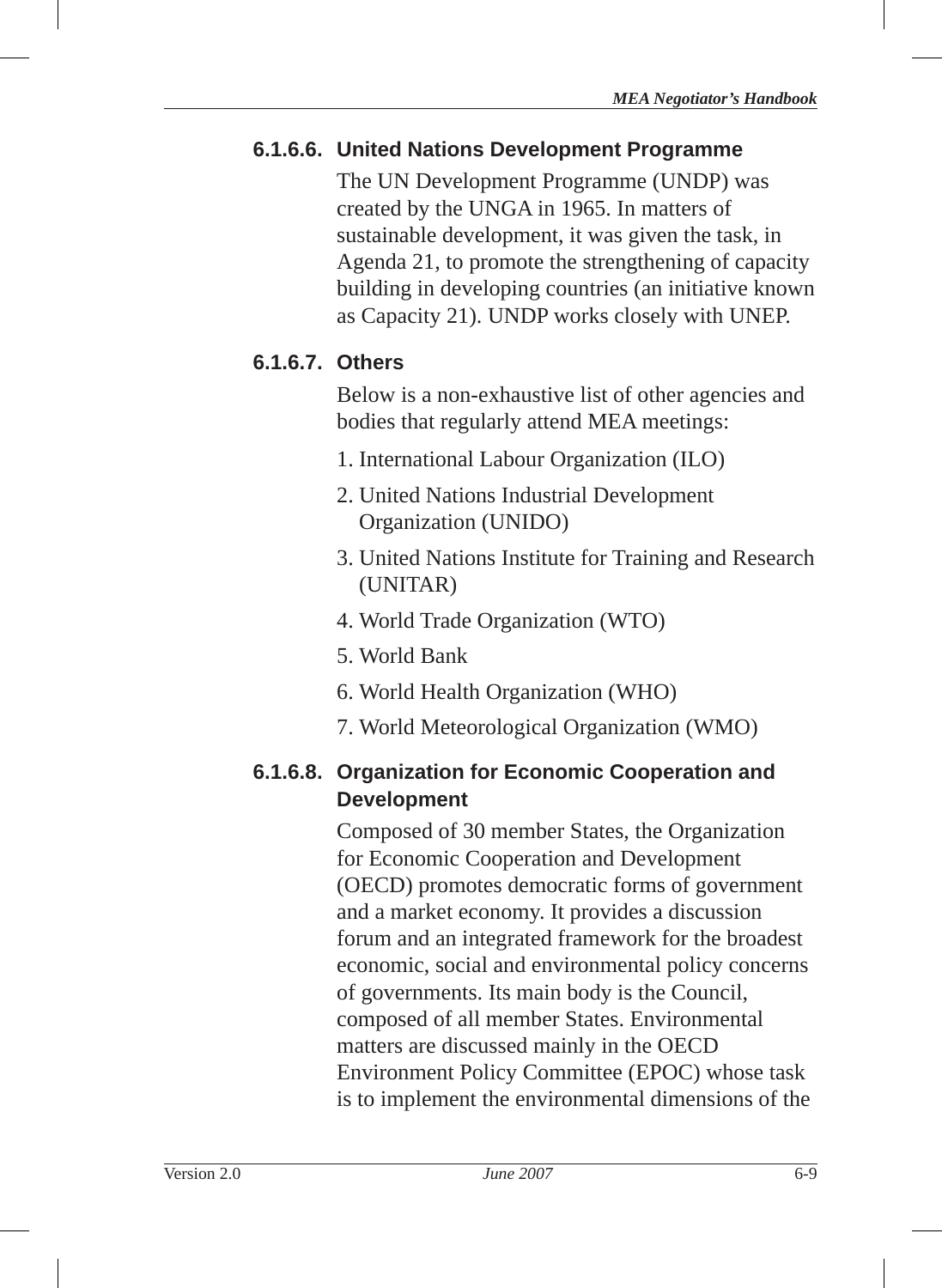work programme adopted by the Council. Decisions of the Council, as opposed to recommendations, are legally binding on members (e.g. C(2001) 107/ FINAL on the Control of transboundary movements of wastes destined for recovery operations).

#### **OECD Members**

Austria, Australia, Belgium, Canada, Czech Republic, Denmark, Finland, France, Germany, Greece, Hungary, Iceland, Ireland, Italy, Japan, South Korea, Luxembourg, Mexico, Netherlands, New Zealand, Norway, Poland, Portugal, Slovak Republic, Spain, Sweden, Switzerland, Turkey, United Kingdom, United States

## **6.1.6.9. International fora and panels**

Some environmental issues are addressed through the creation of *fora* and panels that typically draw on the participation of a wide variety of interested actors. Some of the more notable ones are as follows:

## **6.1.6.9.1. Intergovernmental Forum on Chemical Safety**

Called for in Chapter 19 of Agenda 21, the Intergovernmental Forum on Chemical Safety (IFCS) was created by the ILO, WHO and UNEP in 1994 to promote the environmentally sound management of chemicals. It does so through advice and recommendations adopted at meetings where representatives of governments meet with intergovernmental and non-governmental organizations. Its further purposes are to provide policy guidance, develop strategies in a coordinated and integrated manner, foster understanding of issues and promote the required policy support. In addition, the Forum is an opportunity for any participant to bring emerging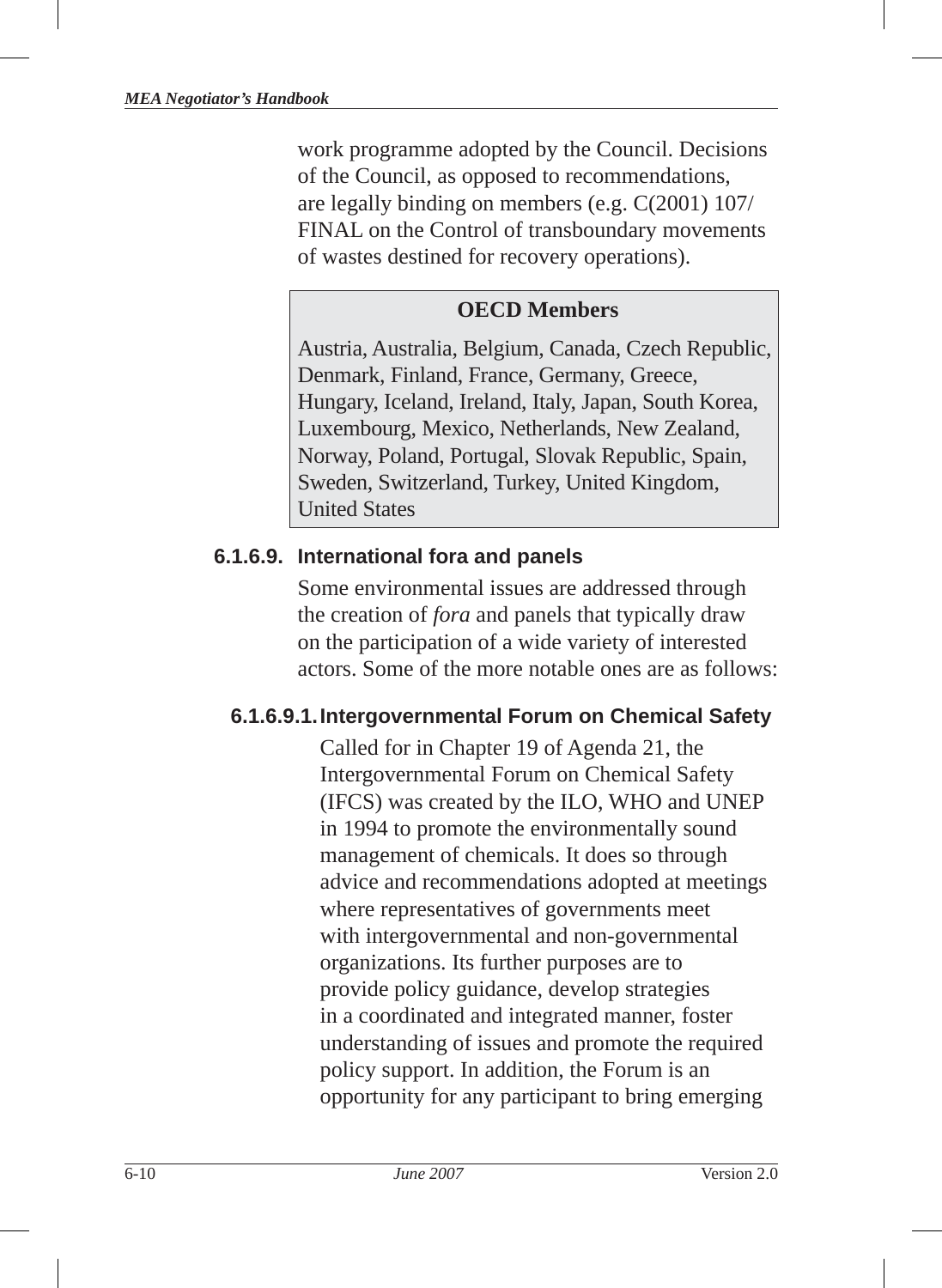and contentious issues to the international agenda. For instance, Canada used the Forum to raise the need to address POPs at the international level.) The work of the Forum is taken into account in meetings of relevant MEA bodies. The World Health Organization serves as its secretariat.

## **6.1.6.9.2. International chemicals management**

Adopted by the International Conference on Chemicals Management (ICCM) on 6 February 2006, the Strategic Approach to International Checmicals Management (SAICM) is a policy framework for international action on chemical hazards with a goal of ensuring that, by the year 2020, chemicals are produced and used in ways that minimize significant adverse impacts on the environment and human health.

The SAICM and the ICCM have taken a unique approach to inclusion of IGO and NGO participants. The rules of procedure of the SAICM, which were provisionally applied by the ICCM in 2006, provide for governmental participants to consult with IGO and NGO participants before adopting or revising session agenda. Furthermore, IGO and NGO participants are included in consensus decision-making and quorum. Nonetheless, intergovernmental and/or non-governmental participants may be excluded from the consideration of all or part of the agenda, if so decided by governmental participants. (see SAICM/PREPCOM.1/CRP.4).

## **6.1.6.9.3. United Nations Forum on Forests**

The United Nations Forum on Forests (UNFF), created in 2000 by ECOSOC, was preceded by the Intergovernmental Panel on Forests (IPF – 1995 to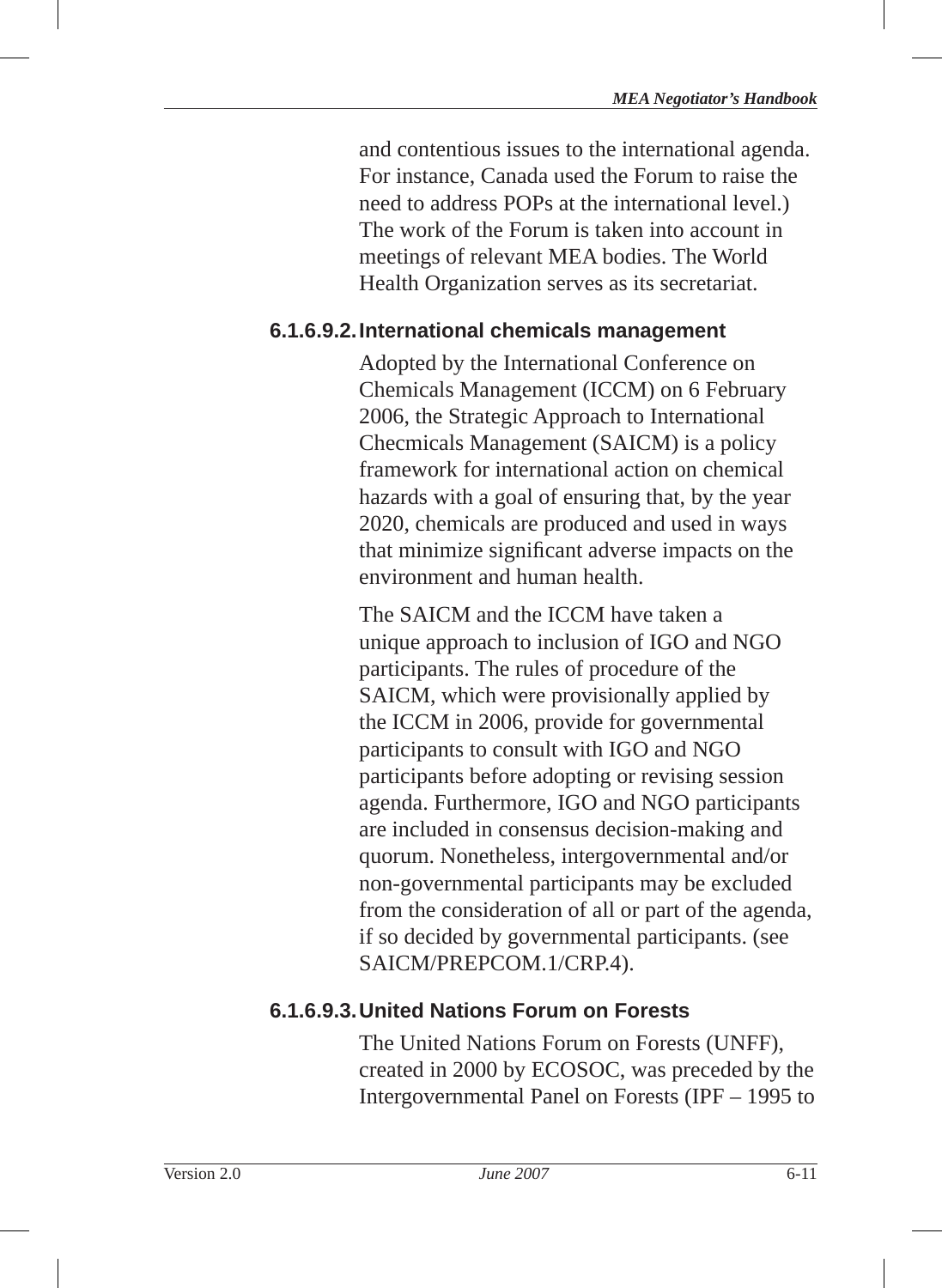1997) and the Intergovernmental Forum on Forests (IFF – 1997 to 2000). Composed of all members of the United Nations as well as specialized agencies, it encourages the participation of other actors such as NGOs, industries and aboriginal groups. It fosters common understanding on sustainable forest management, identification of emerging issues, policy development and dialogue, and cooperation among the various actors. Given the current lack of a comprehensive international binding instrument for forests, one of the stated aims of the UNFF is to consider a mandate to develop a legal framework on all types of forests.

#### **6.1.6.9.4. Intergovernmental Panel on Climate Change**

Created in 1988 by the World Meteorological Organization (WMO) and UNEP, the purpose of the Intergovernmental Panel on Climate Change (IPCC) is to assess, on a continuing basis, the scientific, technical and socio-economic information on climate change. Since 1990 the IPCC has published three Assessment Reports (TARs). These reports are the result of the collective work of thousands of experts around the world channeled through three working groups. Reports are based on information from sources such as peer-reviewed literature, journals, books, etc, and then reviewed by other experts and governments. They are ultimately presented for adoption by the plenary session that is composed of States' representatives and which meets once a year. International organizations and NGOs may attend plenary sessions as observers. Their presence at other meetings is by invitation only.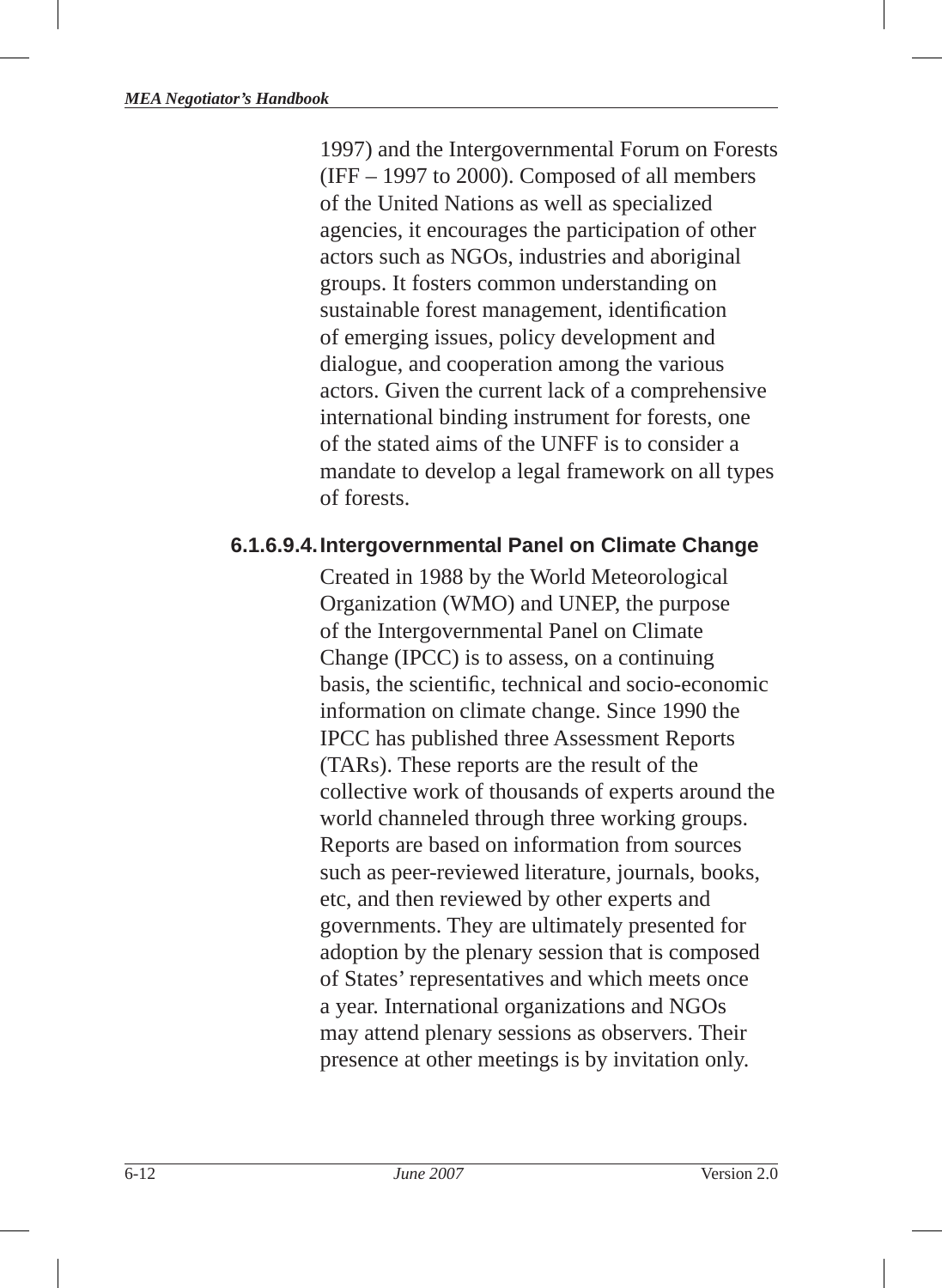The publication of the first report in 1990 was one of the catalysts for the *United Nations Framework Convention on Climate Change*, while the second one facilitated the negotiations that culminated in the adoption of the *Kyoto Protocol* . The IPCC also provides reports, technical papers and guidelines, on its own initiative or on request of the Parties to the UNFCCC or another MEA (guidelines only on request).

## **6.2. ANNEX B – Case studies**

## **6.2.1. Adjustments under the Montreal Protocol and LRTAP**

## **6.2.1.1. Adjustments under the Montreal Protocol**

Under Article 2, paragraph 9 (a) of the Montreal Protocol on Substances that Deplete the Ozone Layer, based on assessments made pursuant to Article 6 of the Protocol, Parties may decide whether:

- (i) Adjustments to the ozone depleting potentials specified in Annex A, Annex B, Annex C and/or Annex E should be made and, if so, what the adjustments should be; and
- (ii) Further adjustments and reductions of production or consumption of the controlled substances should be undertaken and, if so, what the scope, amount and timing of any such adjustments and reductions should be.

Decisions on adjustments are binding on Parties and are forthwith communicated to the Parties by the Depositary. Unless otherwise provided in the decisions, these adjustments enter into force on six months from the date of the circulation and communication by the Depositary (Article 2, paragraph 9 (d), Montreal Protocol).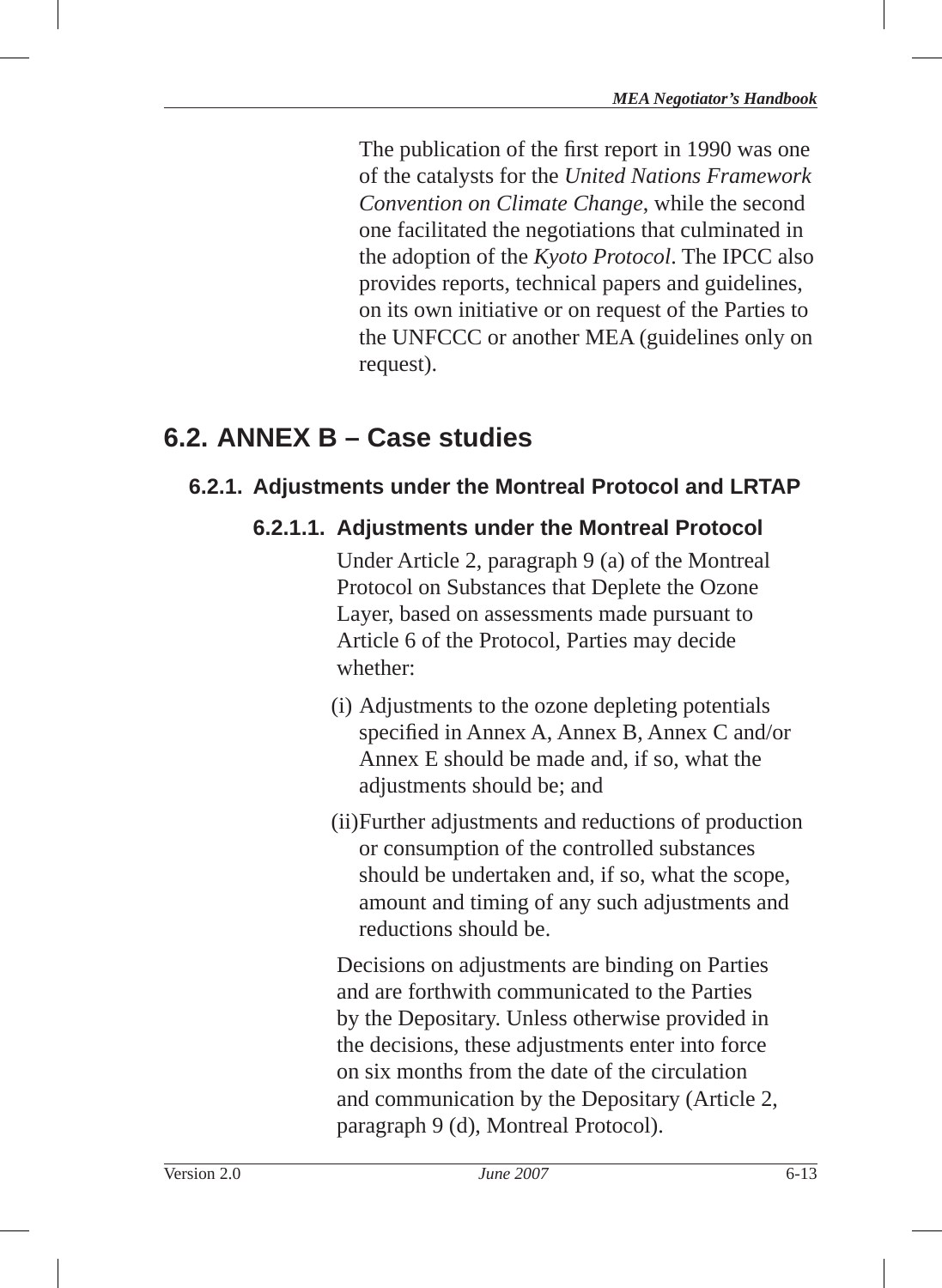The meeting of the Parties (MOP) to the Montreal Protocol has, as of March 2007, adopted 12 decisions relating to adjustments. Through these decisions, the MOP has adopted adjustments and reductions of production and consumption of the controlled substances listed in Annexes A,<sup>25</sup> B,<sup>26</sup> C<sup>27</sup> and E<sup>28</sup> of the Montreal Protocol. These adjustments have resulted in the revision of and replacement of text within the Protocol relating the calculated levels of production for the scheduled phase-out of substances listed in Annexes A, B, C and E of the Protocol. The ozone depleting potential specified in Annex E of the Protocol has also been adjusted through a MOP decision (decision VIII/3). These decisions have also allowed the MOP to schedule consideration of the need for further adjustments, e.g., to the phase-out schedule for hydrofluorocarbons for Parties operating under paragraph 1 of Article  $5.^{29}$ 

## **6.2.1.2. Adjustments under LRTAP**

The Gothenburg Protocol entered into force on 17 May 2005. Under Article 13, paragraph 1, of the

<sup>&</sup>lt;sup>25</sup> Decision II/1. Adjustments and reductions; Decision IV/2. Further adjustments and reductions, Decision VII/1. Further adjustments and reductions: controlled substances listed in Annex A to the Protocol; Decision IX/1. Further adjustments with regard to Annex A substances. Decision XI/2. Further adjustments with regard to Annex A substances.

<sup>&</sup>lt;sup>26</sup> Decision IV/3. Further adjustments and reductions; Decision VII/2. Further adjustments and reductions: controlled substances listed in Annex B to the Protocol; Decision IX/2. Further adjustments with regard to Annex B substances. Decision XI/3. Further adjustments with regard to Annex B substances

<sup>&</sup>lt;sup>27</sup> Through decision VII/3. Further adjustments and reductions: controlled substances listed in Annexes C and E to the Protocol, the MOP adopted adjustments and reductions of production and consumption of the controlled substances listed in Annexes C and E of

the Protocol. 28 Through decision VII/3. Further adjustments and reductions: controlled substances listed in Annexes C and E to the Protocol, the MOP adopted adjustments and reductions of production and consumption of the controlled substances listed in Annexes C and E of the Protocol. Decision IX/3. Further adjustments and reductions with regard to the Annex E substances. Decision XI/4. Further adjustments with regard to Annex E substance.

<sup>29</sup> Decision VII/3. Further adjustments and reductions: controlled substances listed in Annexes C and E to the Protocol.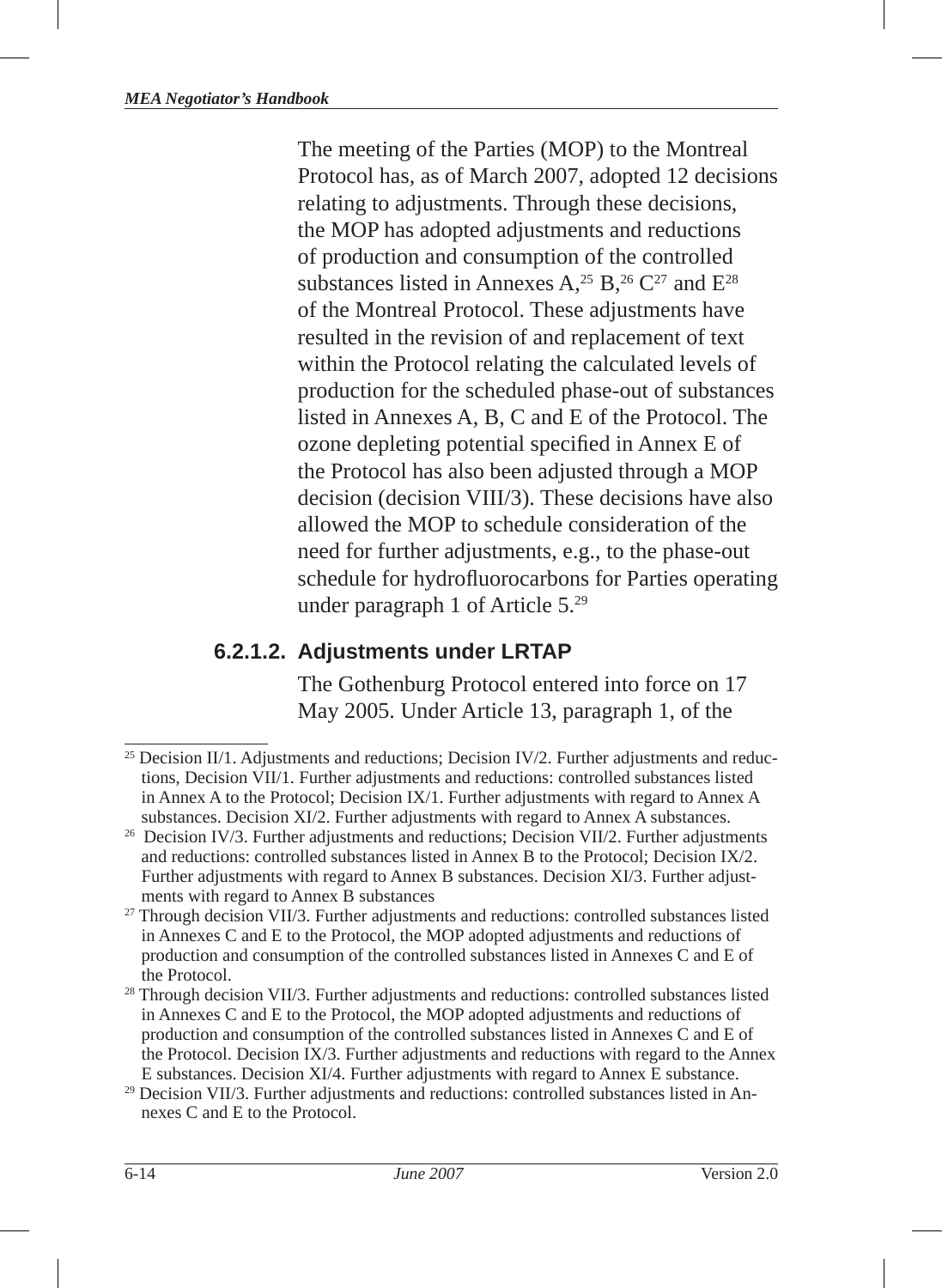Protocol, any Party may propose an adjustment to annex II to the Protocol to add its own name, together with emission levels, emission ceilings and percentage emission reductions. Adjustments to annex II are adopted by consensus of the Parties present at a session of the Executive Body and shall become effective for all Parties to the Protocol on the ninetieth day following the date on which the Executive Secretary of the Commission notifies those Parties in writing of the adoption of the adjustment (Article 13, paragraph 6). Adjustments, once agreed upon, are reflected in the report of the sessions of the Executive Body for the *Convention on Long-Range Transboundary Air Pollution*  (LRTAP).

The same provision can be found in the *Protocol to the 1979 Convention on Long-Range Transboundary Air Pollution on Further Reduction of Sulphur Emissions* (Article 11, 1994 Oslo Protocol).

Adjustments are different from amendments in the following respects:

- 1. Adjustments have to be adopted by consensus. There is no option of voting on a proposed adjustment (Article 13, paragraph 6).
- 2. An adjustment is effective for all Parties to the Protocol. In contrast, an amendment to annexes II to IX enter into force for Parties which have accepted them on the ninetieth day after the date on which two thirds of the Parties have deposited their instruments of acceptance thereof, and on the ninetieth day after the date on which that Party has deposited its instrument of acceptance for any other Party (Article 13, paragraph 3).
- 3. Parties do not have the option of notifying the Depositary that they are unable to approve an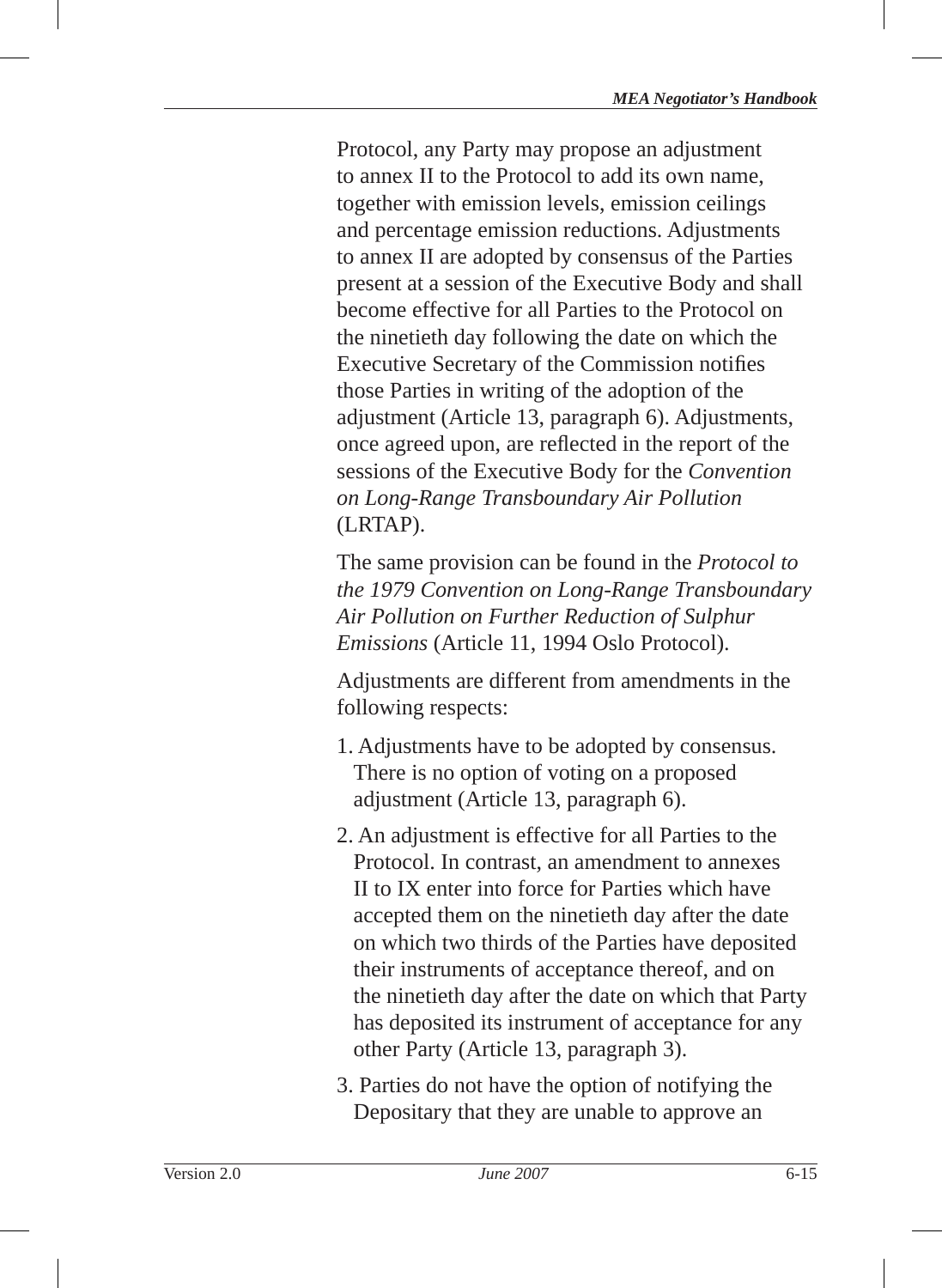adjustment to the annex, which they would have with regard to amendments to annexes other than annexes II to IX (Article 13, paragraph 5).

At its 23rd session, the LRTAP Executive Body agreed to adjust annex II of the 1999 Gothenburg Protocol to include Cyprus with the following emission ceilings: (in kilotonnes per year): sulphur 28 (1980); 46 (1990); 39 (2010); nitrogen oxides 18 (1990); 23 (2010); ammonia 7 (1990); 9 (2010); volatile organic compounds (VOCs) 18 (1990); 14  $(2010).^{30}$ 

It would appear that if a Party that is already in Annex II of the 1999 Gothenburg Protocol wishes to change any of the emission ceilings, it would need to do so through an amendment. However, emission reduction commitments with respect to sulphur, nitrogen oxides and volatile organic compounds of Canada and the United States of America will be automatically incorporated into annex II once they are submitted to the Executive Body upon their ratification, acceptance or approval of, or accession to, the 1999 Gothenburg Protocol (Article 3, paragraph 11). In this case, the names of Canada and the U.S.A. are already in Annex II, but no emission ceilings are inscribed beside their names.

## **6.2.2. Stockholm Convention on POPs: Adding a substantive element to a draft MEA**

Canada was successful in having Article 16, Evaluation of Effectiveness, included in the *Stockholm Convention*. This article was included as a result of informal discussions to generate support, coupled with a formal draft text circulated first as a room document.

<sup>&</sup>lt;sup>30</sup> Paragraph 23, Report of the twenty-third session of the Executive Body for the Convention on Long-Range Transboundary Air Pollution, ECE/EB.AIR/87.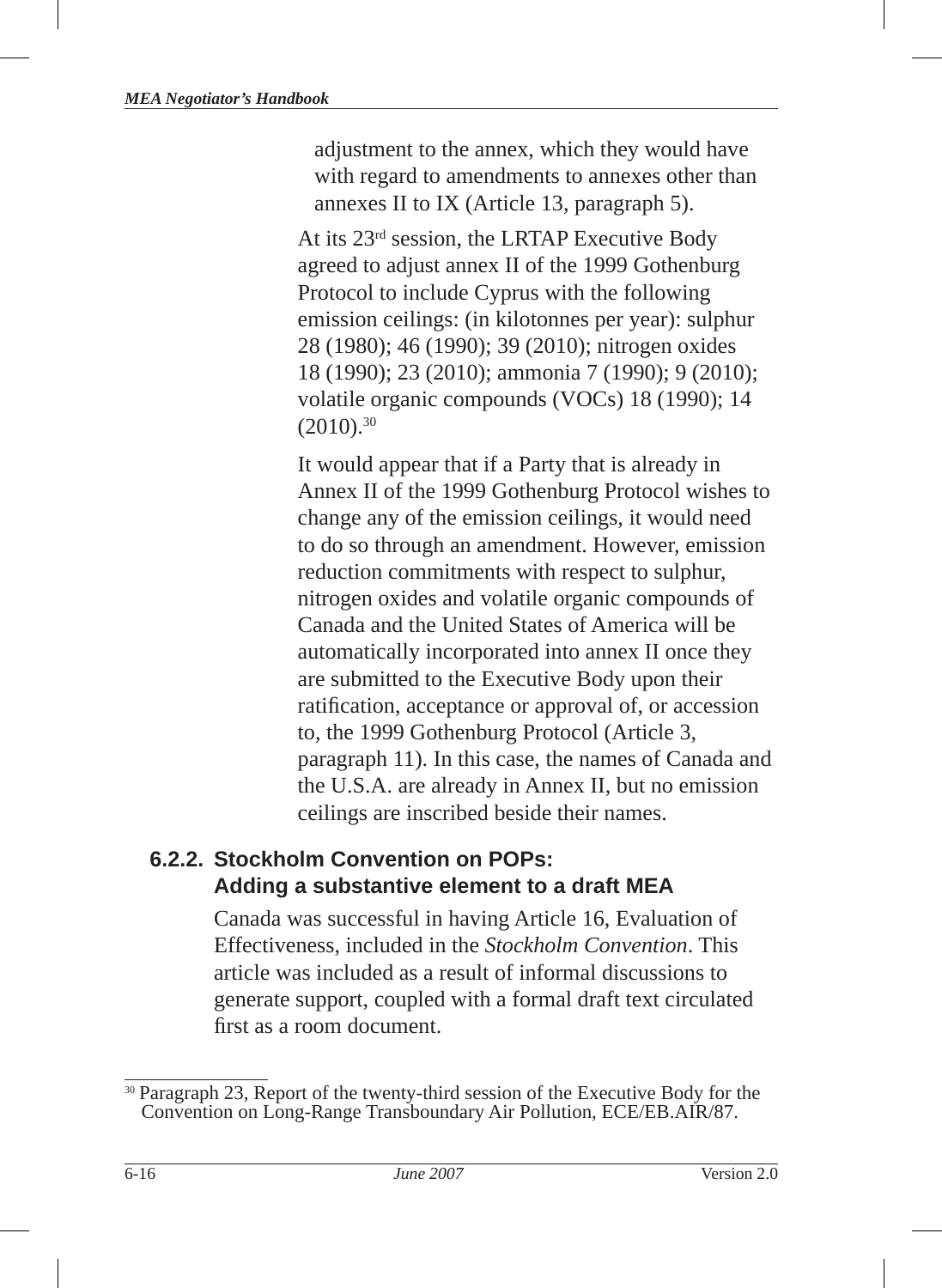Between INC-2 and INC-3, the Canadian delegation concluded that the draft convention text was missing two critical elements: a monitoring provision, and a review of effectiveness provision. Canadian delegates were also mindful of the concern of northern indigenous people that Parties comply with the convention.

At INC-3, Canada raised the issue through a Conference room paper (CRP), which it presented and then consulted on informally with other countries. Our proposal was to add text to Article I on Research, Development and Monitoring. However, as this Article was not discussed at the meeting, no real opportunity arose to address Canada's proposal in detail. Nevertheless, Canada requested that the meeting report include a reference to its intervention describing the proposal. Canada also indicated that it would appreciate comments on it as Canada would take these comments into account when reintroducing the proposal at INC-4.

At INC-4, Canada again circulated a CRP and was quick off the mark to get CRP.1 as its number (initial CRPs tend to get more attention than later ones). Canada introduced it in plenary as an amendment to Article I, involving monitoring, and the INC agreed to include it in the negotiating text. The Legal Drafting Group later made a recommendation to establish it as a separate article. Intersessionally, Canada promoted the new article with other countries, and in particular within WEOG.

At INC-5, Canada worked on the margins to generate support on a definitive article, based on consultations with other delegations. As Article 16, the final text retains the Canadian idea. However, in order to gain support for the provision, the language ultimately adopted is somewhat less precise than the original Canadian proposal.

As part of the interim work programme, the secretariat is undertaking studies to develop the global monitoring system required by Article 16.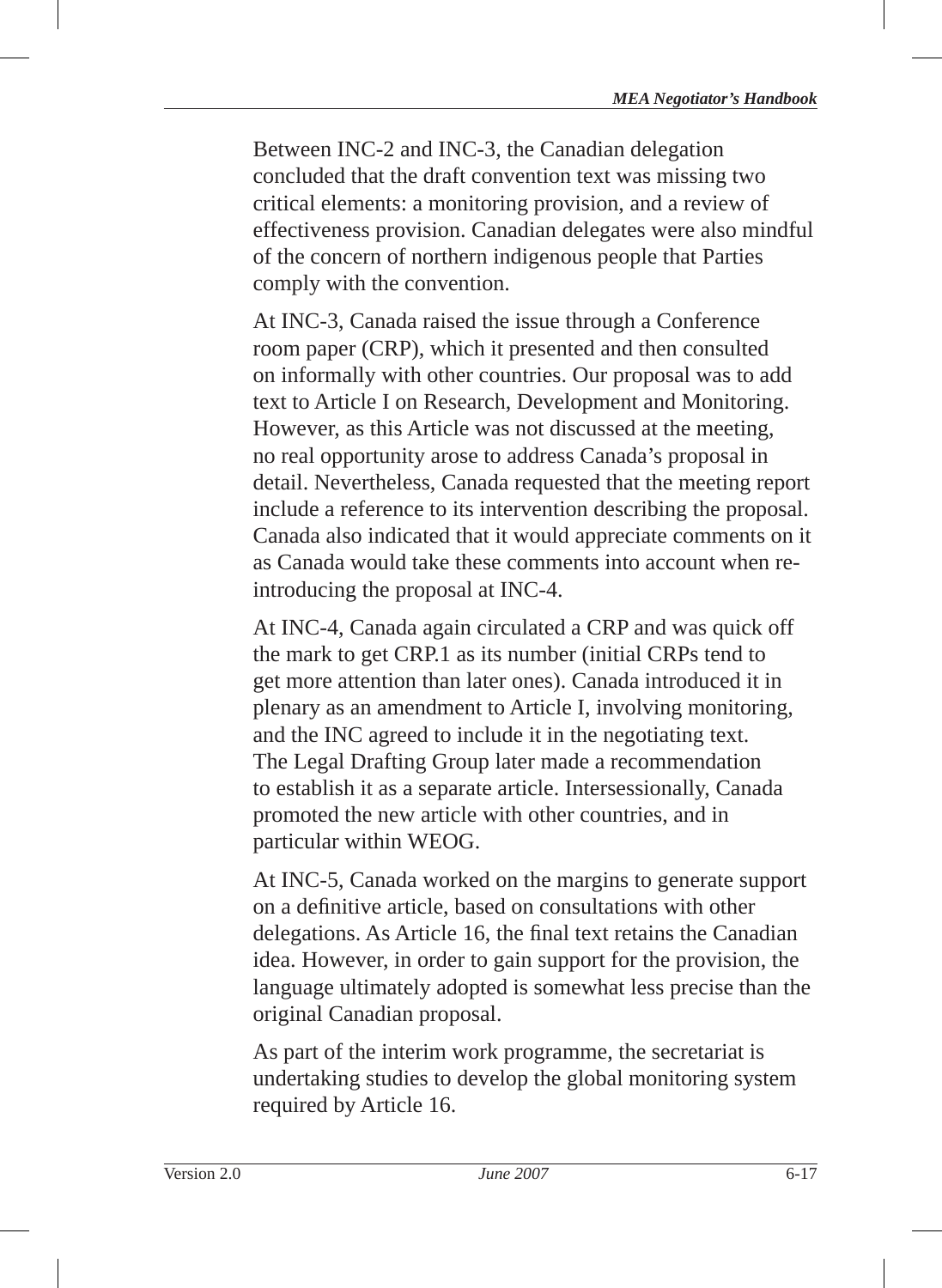## **6.3. ANNEX C – Overview of selected MEAs – features and innovations**

What follows is a brief overview of selected MEAs, highlighting key mechanisms, innovations and implementation challenges .

## **Overview of MEA Innovations and Implementation Challenges**

- *Biodiversity Convention*
- *Desertifi cation Convention*
- *Kyoto Protocol*
- CITES
- *Montreal Protocol*

## **6.3.1. Convention on Biological Diversity**

| <b>Substantive Innovations</b> |                                                                                                                                                                                                                                                                                                                                                                                                                                                  | <b>Implementation Challenges</b>                                                                                                                                                                                                                                                                                                                                                                                                  |  |
|--------------------------------|--------------------------------------------------------------------------------------------------------------------------------------------------------------------------------------------------------------------------------------------------------------------------------------------------------------------------------------------------------------------------------------------------------------------------------------------------|-----------------------------------------------------------------------------------------------------------------------------------------------------------------------------------------------------------------------------------------------------------------------------------------------------------------------------------------------------------------------------------------------------------------------------------|--|
|                                | Integration of conservation,<br>sustainable use and benefit-sharing<br>objectives.                                                                                                                                                                                                                                                                                                                                                               | Increasing WTO challenges to<br>٠<br>national biodiversity laws as<br>disguised trade barriers.                                                                                                                                                                                                                                                                                                                                   |  |
|                                | Compromise between rights of<br>developing countries for benefit-<br>sharing with the rights to access<br>by technology-rich countries<br>of biodiversity resources in<br>biodiversity-rich countries.<br>Recognition of the knowledge,<br>practice and innovations of<br>indigenous peoples and local<br>communities (Article 8(j)).<br>Framework for prior informed<br>consent for any public or private<br>enterprises seeking to gain access | Increasing human impacts<br>exacerbating biodiversity loss<br>combined with limited scientific<br>understanding of the pace and<br>volume of loss.<br>Accelerating demand for genetic<br>resources and increased pressures<br>by TNCs to relax national laws<br>regulating access.<br>Concerns about the <i>Trade Related</i><br>Aspects of Intellectual Property<br>Rights agreement (TRIPs) and the<br>patenting of life forms. |  |
|                                | to biodiversity resources.<br>Organization of work programmes<br>based on both sectoral and cross-<br>sectoral issues.                                                                                                                                                                                                                                                                                                                           |                                                                                                                                                                                                                                                                                                                                                                                                                                   |  |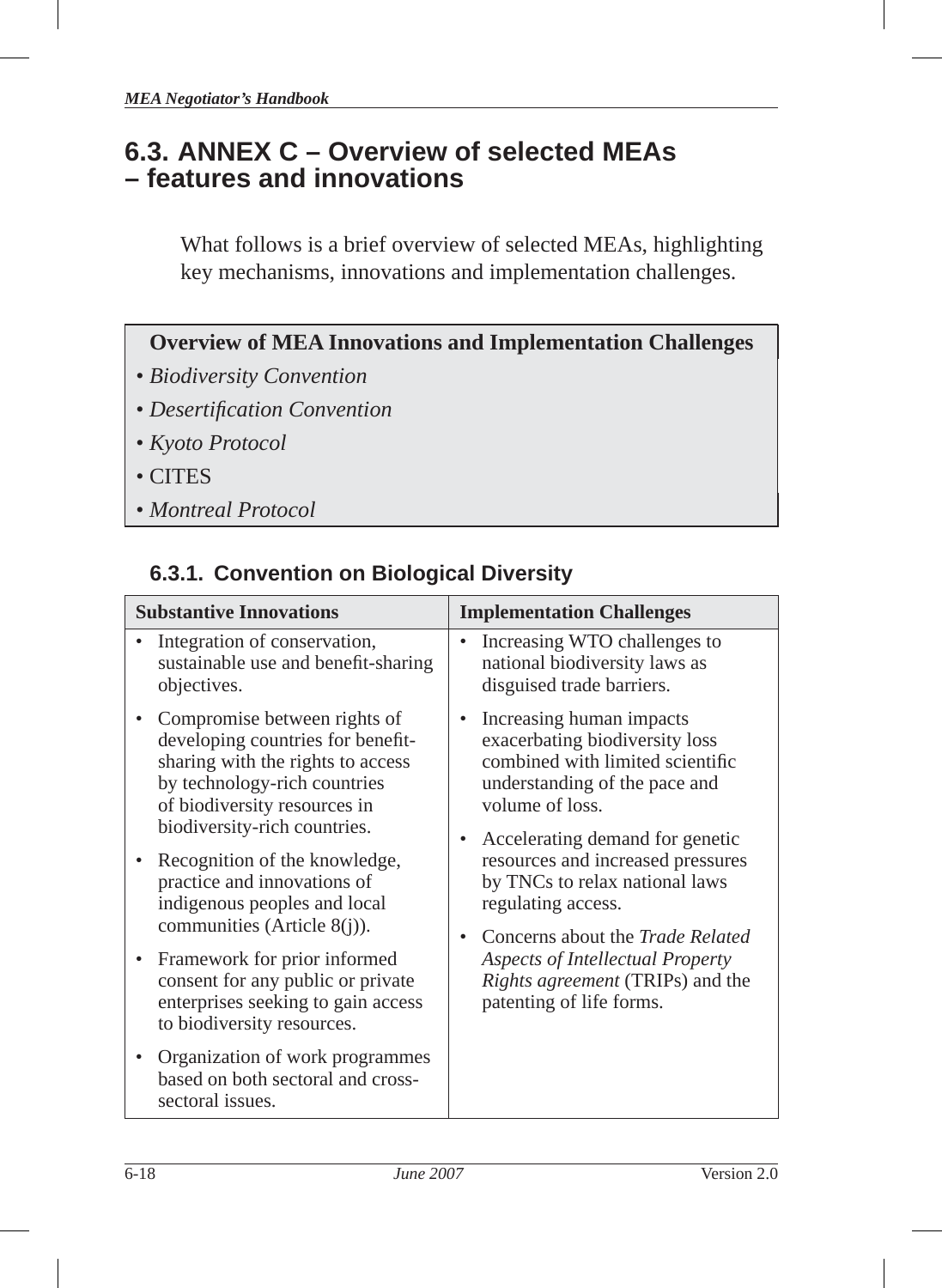| <b>Substantive Innovations</b> |                                                                                                                                                                                 | <b>Implementation Challenges</b>                                                           |                                                                                                                                                                                                        |
|--------------------------------|---------------------------------------------------------------------------------------------------------------------------------------------------------------------------------|--------------------------------------------------------------------------------------------|--------------------------------------------------------------------------------------------------------------------------------------------------------------------------------------------------------|
|                                | • Requirement of participation of<br>affected communities and civil<br>society in the preparation of<br>national desertification action                                         |                                                                                            | Lack of sufficient funding from the<br>donor community, in part because<br>the problem of desertification is not<br>perceived as a global concern.                                                     |
|                                | programmes.<br>• Adoption of integrated approach in<br>addressing the physical, biological<br>and socio-economic aspects of the<br>processes of desertification and<br>drought. |                                                                                            | • Growing need for new and better<br>methodologies for promoting local<br>participation and community-based<br>capacity building.<br>Limited scientific attention to<br>the problem of desertification |
|                                | Integration of strategies for poverty<br>eradication into efforts to combat<br>desertification and mitigate the<br>effects of drought.                                          | as compared with other MEAs<br>such as the Climate Change and<br>Biodiversity Conventions. |                                                                                                                                                                                                        |

## **6.3.2. United Nations Convention to Combat Desertifi cation**

## **6.3.3. Kyoto Protocol**

| <b>Substantive Innovations</b>                                                                                                                                                                                                                                 | <b>Implementation Challenges</b>                                                                                                                                                                                                                                                |
|----------------------------------------------------------------------------------------------------------------------------------------------------------------------------------------------------------------------------------------------------------------|---------------------------------------------------------------------------------------------------------------------------------------------------------------------------------------------------------------------------------------------------------------------------------|
| Legally binding targets and<br>timetables for cutting developed<br>country emissions and countries<br>with economies in transition.<br>Emissions trading regime that<br>allows industrialized Parties to buy<br>and sell emission credits among<br>themselves. | Perceived short-term economic<br>costs of meeting targets in the first<br>commitment period, especially for<br>those Parties who ratified at a later<br>stage (i.e. they will have less time<br>to meet their commitments);<br>Implementation of the flexibility<br>mechanisms: |
| Joint implementation projects<br>offering emission reduction units<br>for financing projects in other<br>developed countries.                                                                                                                                  | Bringing on board the large CO <sub>2</sub><br>emitting developing countries in<br>subsequent commitment periods.                                                                                                                                                               |
| Clean Development Mechanism<br>providing credit for financing<br>emissions-reducing or emissions-<br>avoiding projects in developing<br>countries.                                                                                                             |                                                                                                                                                                                                                                                                                 |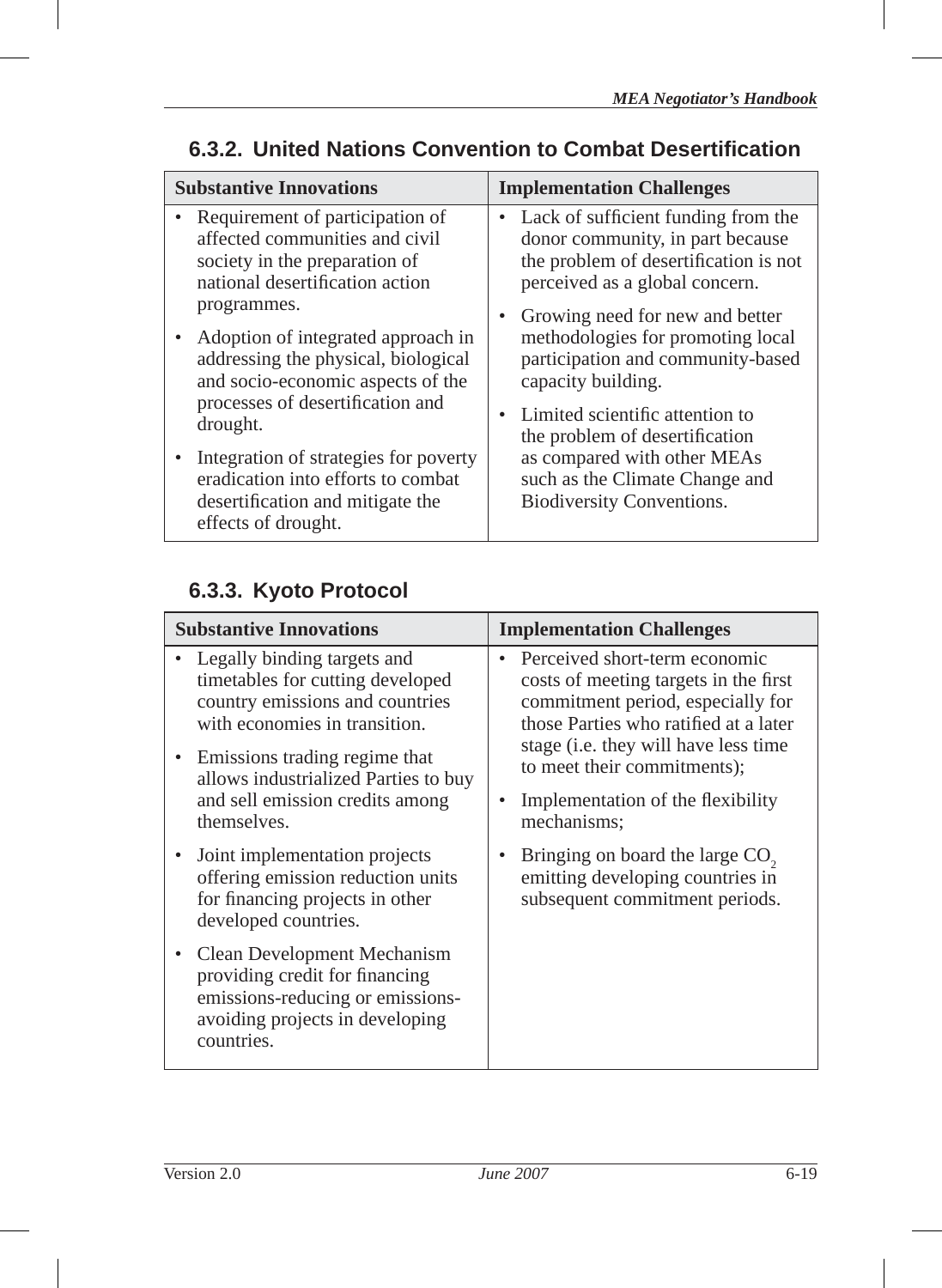## **6.3.4. CITES**

| <b>Substantive Innovations</b>                                                                                                                                                                                                                | <b>Implementation Challenges</b>                                                                                                                                                                                                                                                                                                                                                                                                                                                                                                                                                                                                                                                                                                                                                                                                                                                                                                                                                                     |  |
|-----------------------------------------------------------------------------------------------------------------------------------------------------------------------------------------------------------------------------------------------|------------------------------------------------------------------------------------------------------------------------------------------------------------------------------------------------------------------------------------------------------------------------------------------------------------------------------------------------------------------------------------------------------------------------------------------------------------------------------------------------------------------------------------------------------------------------------------------------------------------------------------------------------------------------------------------------------------------------------------------------------------------------------------------------------------------------------------------------------------------------------------------------------------------------------------------------------------------------------------------------------|--|
| Development of a licensing<br>system for the import, export, and<br>re-export of species threatened<br>with or potentially vulnerable to<br>extinction<br>Authority of the CITES secretariat<br>to communicate problems of<br>implementation. | Dearth of reference materials and<br>$\bullet$<br>tools to assist law enforcers in<br>understanding the nature of illegal<br>trade, the impacts, the need for<br>CITES enforcement and the vested<br>interests in ensuring the regime's<br>effectiveness.<br>Greater research efforts needed<br>$\bullet$<br>to enhance understanding and<br>interpretation of baseline data to set<br>out targeted procedures and actions.<br>• The lack of funding, insufficient<br>administrative capacity and<br>corruption remain critical<br>implementation problems.<br>• Developing countries often have<br>large land masses which are not<br>always adequately surveyed.<br>In some countries where the<br>seizures of CITES species have<br>increased in value and volume, it<br>is not clear whether these trends<br>reflect better enforcement or more<br>sophisticated smuggling techniques.<br>More analytical tools are needed to<br>evaluate the underlying factors in<br>increased seizure trends. |  |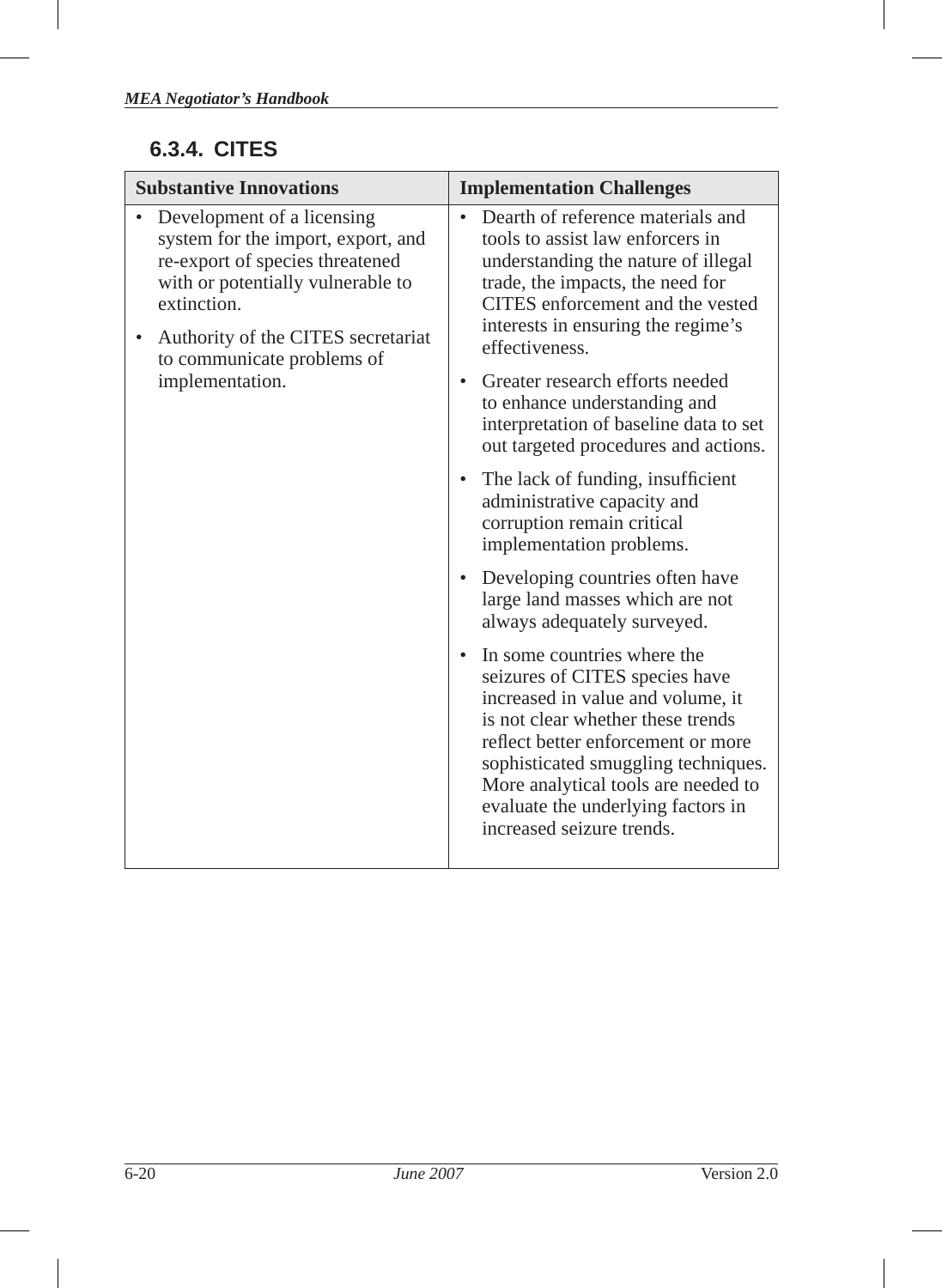| <b>Substantive Innovations</b>                                                                                                          | <b>Implementation Challenges</b>                                                                                                                                                                                                                                                                                                             |  |
|-----------------------------------------------------------------------------------------------------------------------------------------|----------------------------------------------------------------------------------------------------------------------------------------------------------------------------------------------------------------------------------------------------------------------------------------------------------------------------------------------|--|
| • First MEA to recognize the need<br>for phased commitments for<br>developing countries.                                                | Developing country perception of<br>$\bullet$<br>air pollution and ozone depletion<br>as problems of the industrialized<br>world.                                                                                                                                                                                                            |  |
| Binding time schedule for<br>freeze and reduction of ODS or<br>"controlled substances".                                                 | Difficulties for developing countries<br>$\bullet$<br>to keep abreast of the constant<br>evolution of "safe technologies"<br>and changing scientific views<br>regarding the efficiency of these<br>new technologies.                                                                                                                         |  |
| Important catalyst for the<br>development of alternatives to<br>ozone depleting substances.                                             |                                                                                                                                                                                                                                                                                                                                              |  |
| Requirement for country reporting<br>of production, consumption<br>and trade of ODS, to enable the<br>secretariat to monitor compliance | Reduced capacity on the part of<br>$\bullet$<br>developing countries to assimilate<br>and absorb new technologies.                                                                                                                                                                                                                           |  |
| and evaluate ozone depletion<br>trends.<br>(see also, Adjustments and Case<br>Studies)                                                  | While developing countries do<br>$\bullet$<br>have a ten-year grace period to<br>conform to the Montreal Protocol,<br>implementation has in many cases<br>presented undue economic burdens<br>on those developing countries who<br>have invested heavily in capital<br>equipment using CFCs (which have<br>a normal life of 30 to 40 years). |  |
|                                                                                                                                         | Difficulties in terms of information<br>$\bullet$<br>gathering and reporting for<br>developing countries in light of<br>limited capacity and resources to<br>report production, consumption and<br>trade in ozone depleting substances.                                                                                                      |  |

## **6.3.5. Montreal Protocol**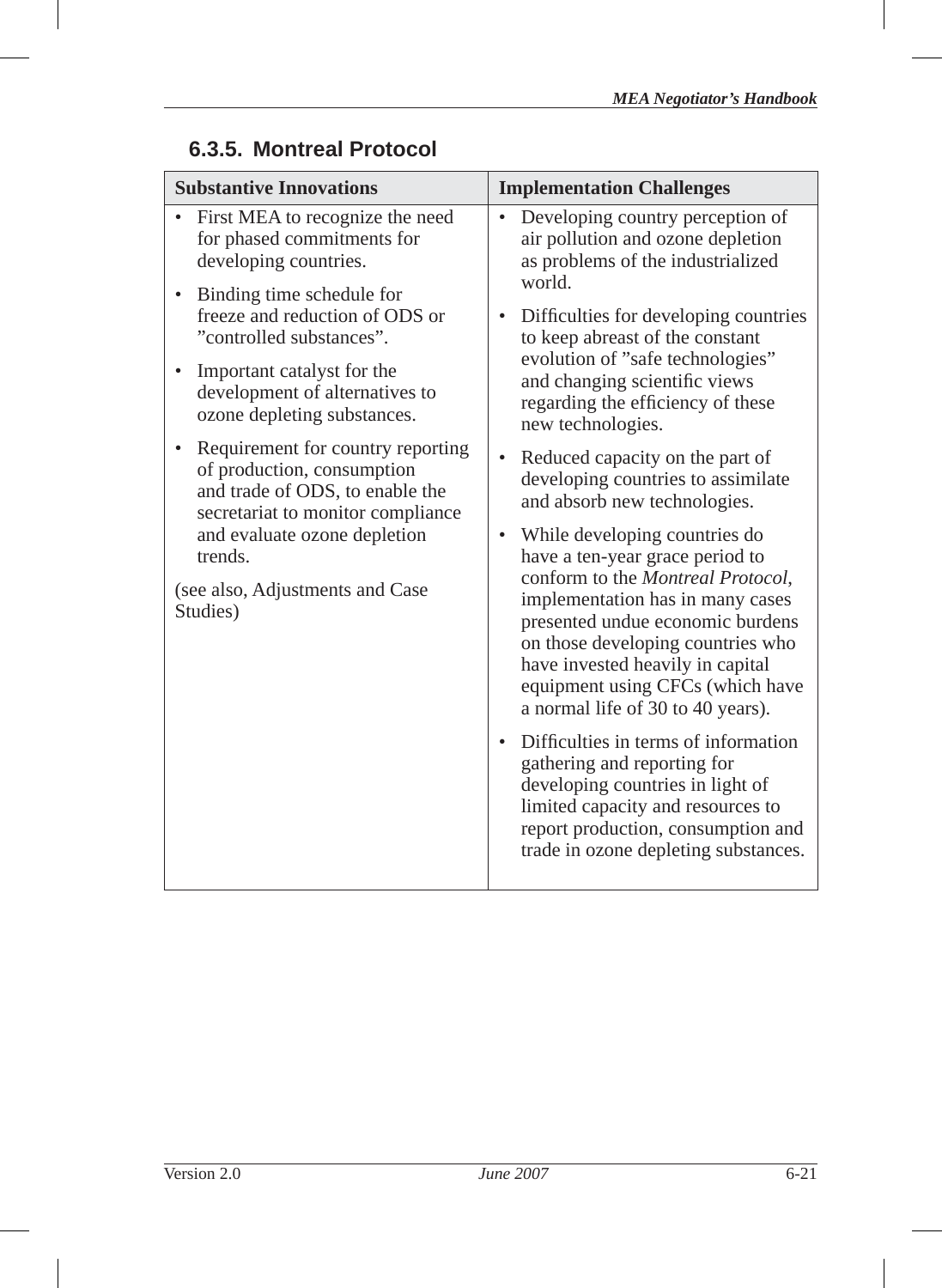# **6.4. ANNEX D – Reference texts and electronic resources**

# **6.4.1. Principles of the Stockholm Declaration Principle 1**

Man has the fundamental right to freedom, equality and adequate conditions of life, in an environment of a quality that permits a life of dignity and well-being, and he bears a solemn responsibility to protect and improve the environment for present and future generations. In this respect, policies promoting or perpetuating apartheid, racial segregation, discrimination, colonial and other forms of oppression and foreign domination stand condemned and must be eliminated.

## **Principle 2**

The natural resources of the earth, including the air, water, land, flora and fauna and especially representative samples of natural ecosystems, must be safeguarded for the benefit of present and future generations through careful planning or management, as appropriate.

# **Principle 3**

The capacity of the earth to produce vital renewable resources must be maintained and, wherever practicable, restored or improved.

# **Principle 4**

Man has a special responsibility to safeguard and wisely manage the heritage of wildlife and its habitat, which are now gravely imperilled by a combination of adverse factors. Nature conservation, including wildlife, must therefore receive importance in planning for economic development.

# **Principle 5**

The non-renewable resources of the earth must be employed in such a way as to guard against the danger of their future exhaustion and to ensure that benefits from such employment are shared by all mankind.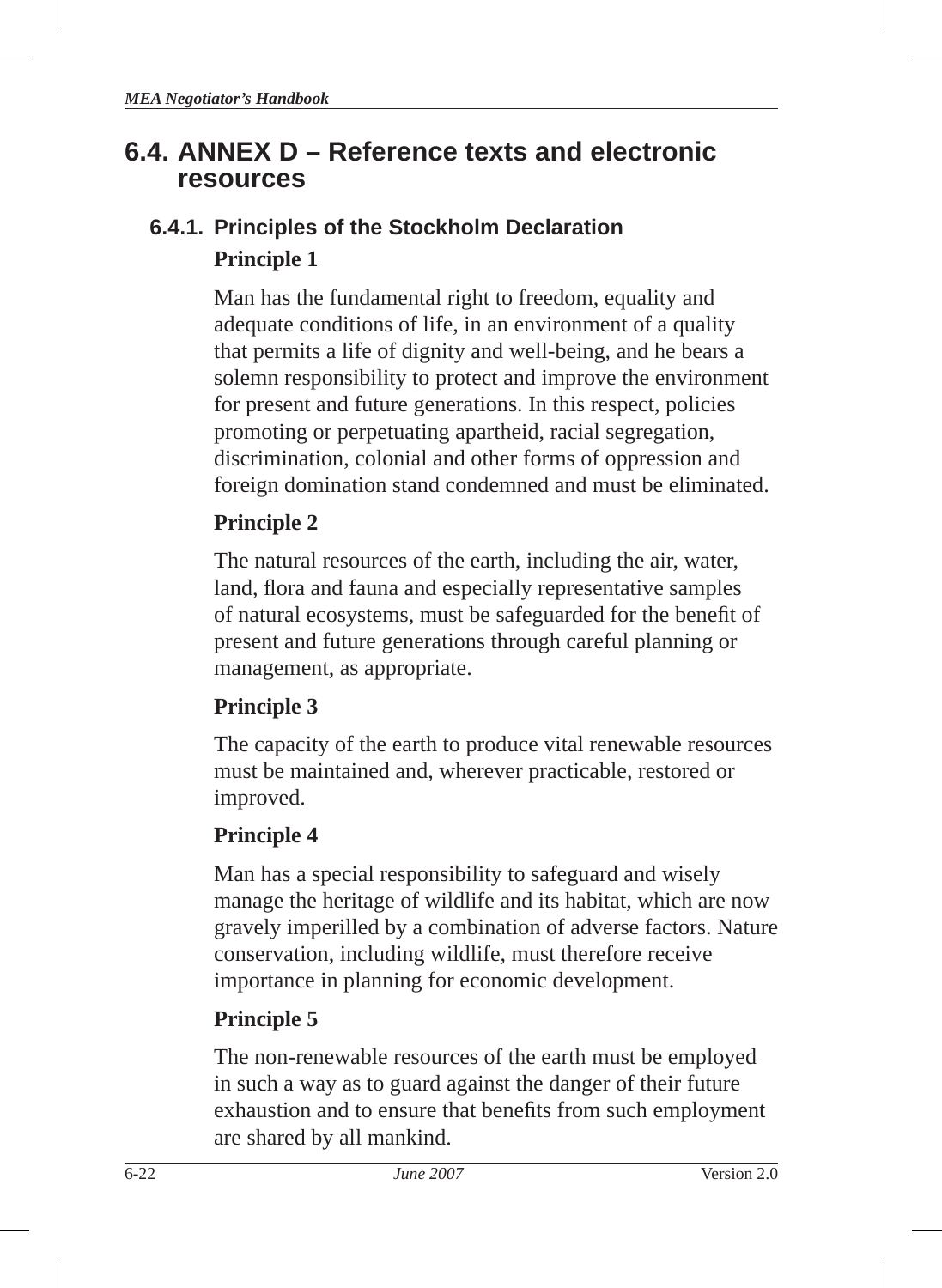The discharge of toxic substances or of other substances and the release of heat, in such quantities or concentrations as to exceed the capacity of the environment to render them harmless, must be halted in order to ensure that serious or irreversible damage is not inflicted upon ecosystems. The just struggle of the peoples of ill countries against pollution should be supported.

## **Principle 7**

States shall take all possible steps to prevent pollution of the seas by substances that are liable to create hazards to human health, to harm living resources and marine life, to damage amenities or to interfere with other legitimate uses of the sea.

# **Principle 8**

Economic and social development is essential for ensuring a favourable living and working environment for man and for creating conditions on earth that are necessary for the improvement of the quality of life.

# **Principle 9**

Environmental deficiencies generated by the conditions of under-development and natural disasters pose grave problems and can best be remedied by accelerated development through the transfer of substantial quantities of financial and technological assistance as a supplement to the domestic effort of the developing countries and such timely assistance as may be required.

# **Principle 10**

For the developing countries, stability of prices and adequate earnings for primary commodities and raw materials are essential to environmental management, since economic factors as well as ecological processes must be taken into account.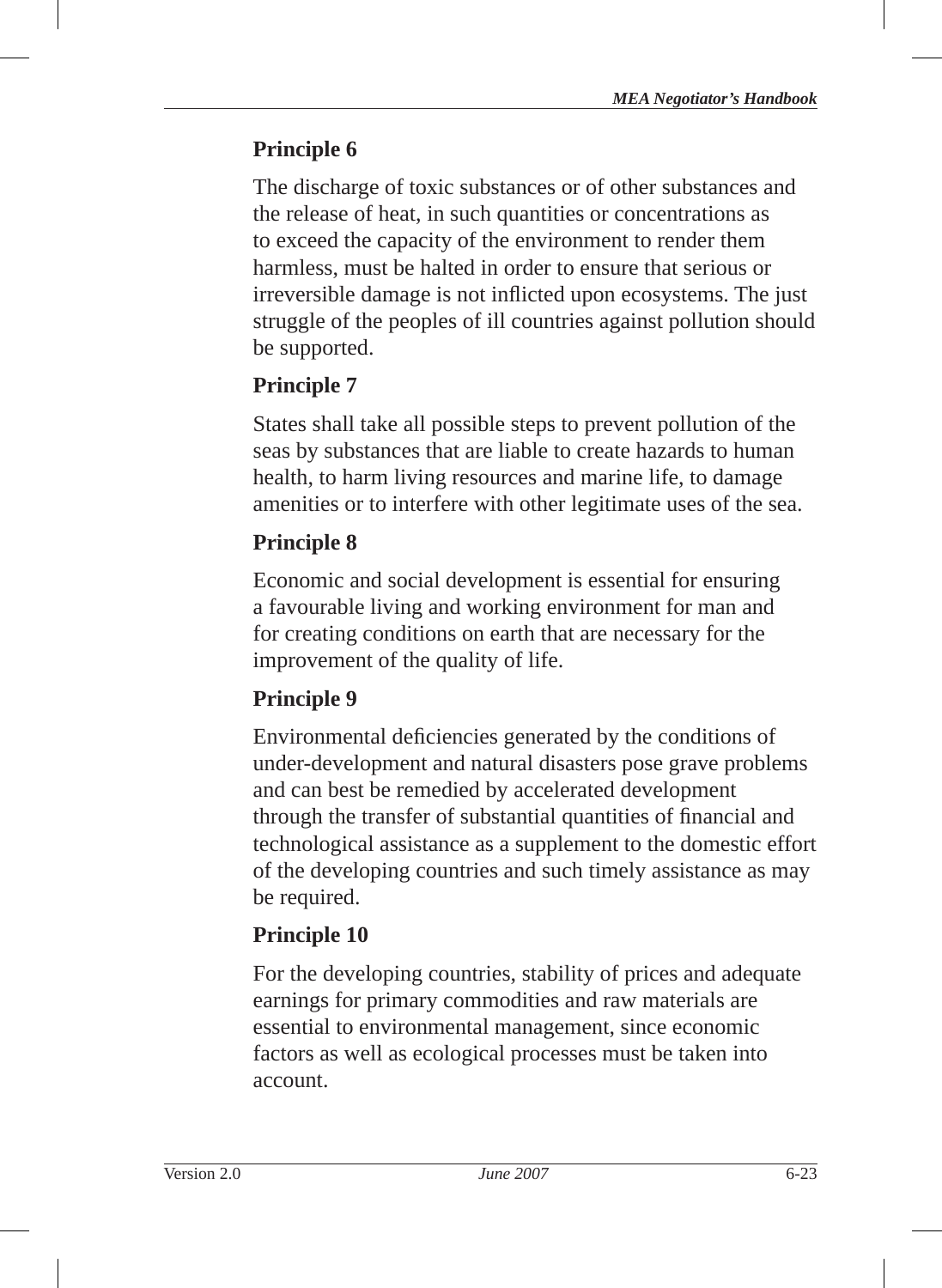The environmental policies of all States should enhance and not adversely affect the present or future development potential of developing countries, nor should they hamper the attainment of better living conditions for all, and appropriate steps should be taken by States and international organizations with a view to reaching agreement on meeting the possible national and international economic consequences resulting from the application of environmental measures.

## **Principle 12**

Resources should be made available to preserve and improve the environment, taking into account the circumstances and particular requirements of developing countries and any costs which may emanate- from their incorporating environmental safeguards into their development planning and the need for making available to them, upon their request, additional international technical and financial assistance for this purpose.

## **Principle 13**

In order to achieve a more rational management of resources and thus to improve the environment, States should adopt an integrated and coordinated approach to their development planning so as to ensure that development is compatible with the need to protect and improve environment for the benefit of their population.

## **Principle 14**

Rational planning constitutes an essential tool for reconciling any conflict between the needs of development and the need to protect and improve the environment.

## **Principle 15**

Planning must be applied to human settlements and urbanization with a view to avoiding adverse effects on the environment and obtaining maximum social, economic and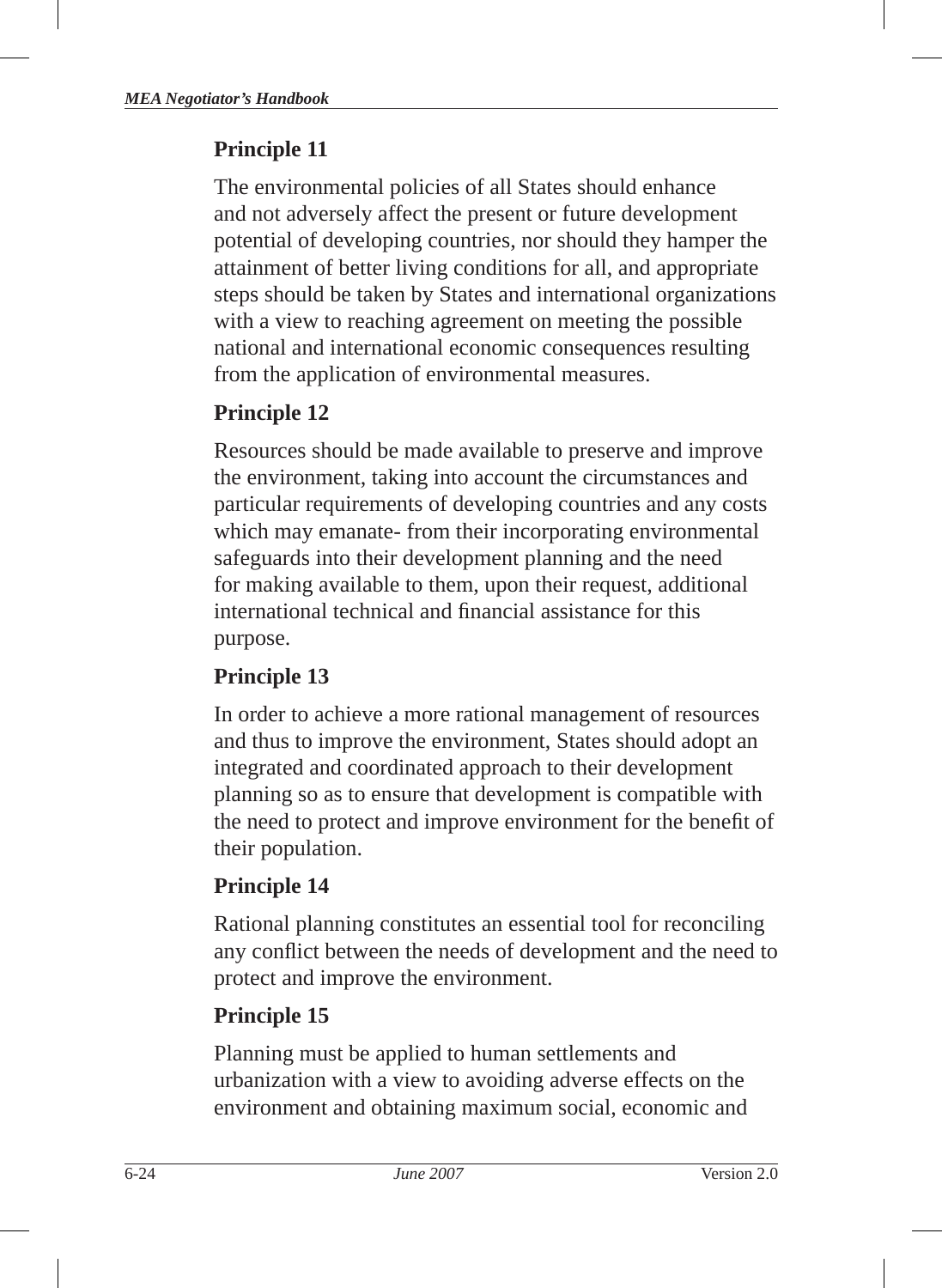environmental benefits for all. In this respect projects which arc designed for colonialist and racist domination must be abandoned.

## **Principle 16**

Demographic policies which are without prejudice to basic human rights and which are deemed appropriate by Governments concerned should be applied in those regions where the rate of population growth or excessive population concentrations are likely to have adverse effects on the environment of the human environment and impede development.

## **Principle 17**

Appropriate national institutions must be entrusted with the task of planning, managing or controlling the 9 environmental resources of States with a view to enhancing environmental quality.

## **Principle 18**

Science and technology, as part of their contribution to economic and social development, must be applied to the identification, avoidance and control of environmental risks and the solution of environmental problems and for the common good of mankind.

## **Principle 19**

Education in environmental matters, for the younger generation as well as adults, giving due consideration to the underprivileged, is essential in order to broaden the basis for an enlightened opinion and responsible conduct by individuals, enterprises and communities in protecting and improving the environment in its full human dimension. It is also essential that mass media of communications avoid contributing to the deterioration of the environment, but, on the contrary, disseminates information of an educational nature on the need to project and improve the environment in order to enable man to develop in every respect.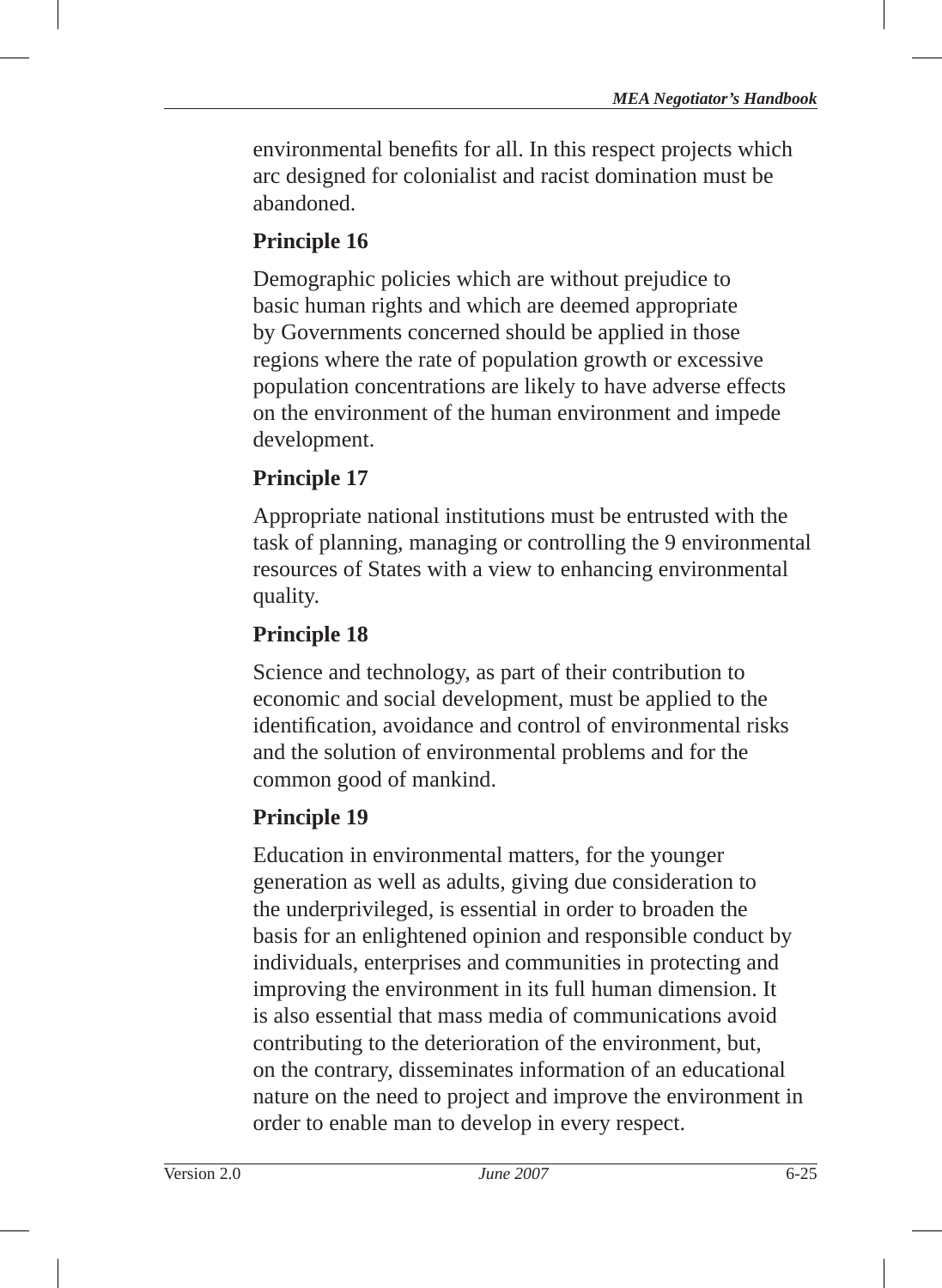Scientific research and development in the context of environmental problems, both national and multinational, must be promoted in all countries, especially the developing countries. In this connection, the free flow of up-to-date scientific information and transfer of experience must be supported and assisted, to facilitate the solution of environmental problems; environmental technologies should be made available to developing countries on terms which would encourage their wide dissemination without constituting an economic burden on the developing countries.

# **Principle 21**

States have, in accordance with the Charter of the United Nations and the principles of international law, the sovereign right to exploit their own resources pursuant to their own environmental policies, and the responsibility to ensure that activities within their jurisdiction or control do not cause damage to the environment of other States or of areas beyond the limits of national jurisdiction.

## **Principle 22**

States shall cooperate to develop further the international law regarding liability and compensation for the victims of pollution and other environmental damage caused by activities within the jurisdiction or control of such States to areas beyond their jurisdiction.

# **Principle 23**

Without prejudice to such criteria as may be agreed upon by the international community, or to standards which will have to be determined nationally, it will be essential in all cases to consider the systems of values prevailing in each Party, and the extent of the applicability of standards which are valid for the most advanced countries but which may be inappropriate and of unwarranted social cost for the developing countries.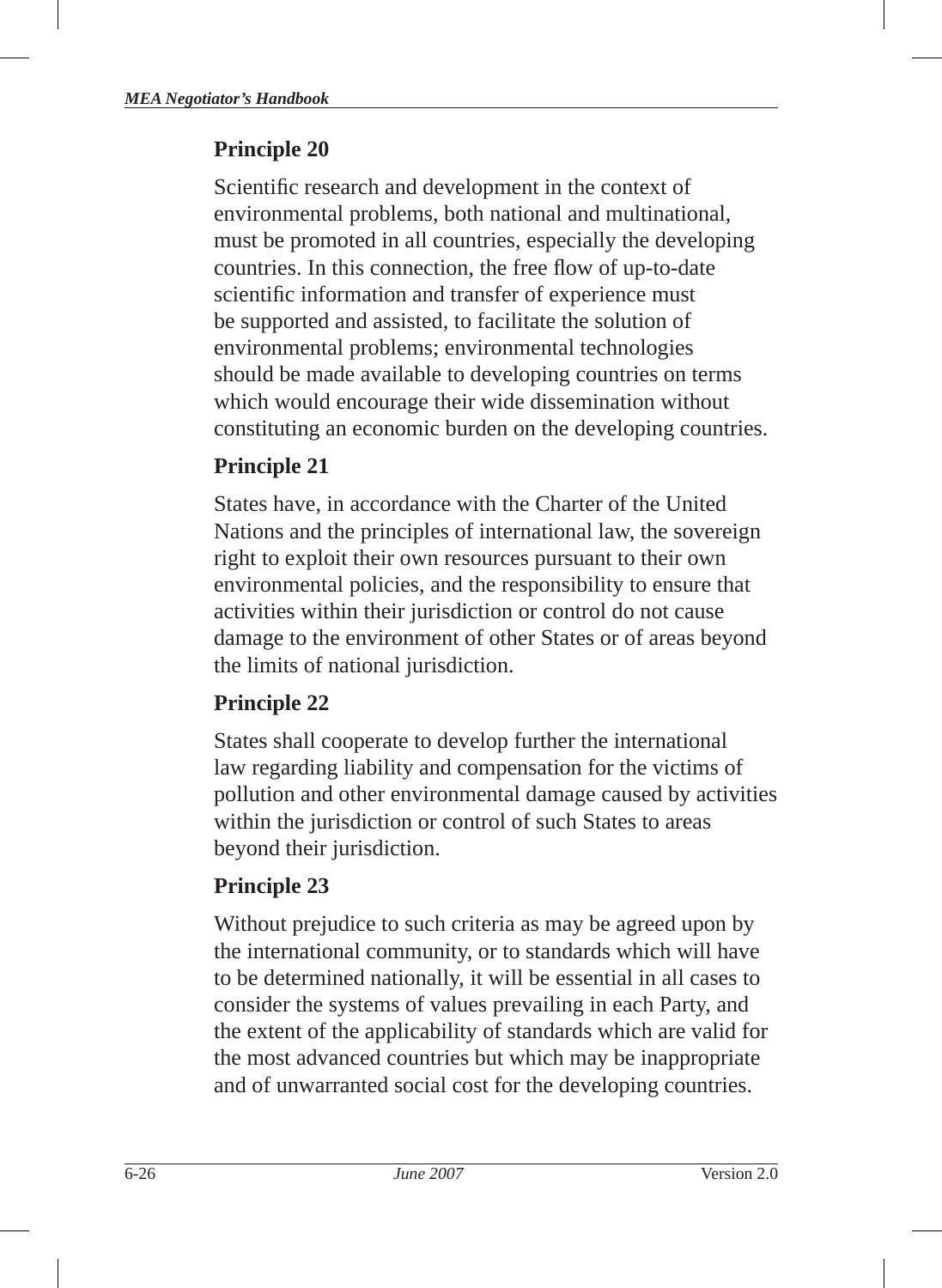International matters concerning the protection and improvement of the environment should be handled in a cooperative spirit by all countries, big and small, on an equal footing. Cooperation through multilateral or bilateral arrangements or other appropriate means is essential to effectively control, prevent, reduce and eliminate adverse environmental effects resulting from activities conducted in all spheres, in such a way that due account is taken of the sovereignty and interests of all States.

# **Principle 25**

States shall ensure that international organizations play a coordinated, efficient and dynamic role for the protection and improvement of the environment.

# **Principle 26**

Man and his environment must be spared the effects of nuclear weapons and all other means of mass destruction. States must strive to reach prompt agreement, in the relevant international organs, on the elimination and complete destruction of such weapons.

# **6.4.2. Principles of the Rio Declaration Principle 1**

Human beings are at the centre of concerns for sustainable development. They are entitled to a healthy and productive life in harmony with nature.

# **Principle 2**

States have, in accordance with the Charter of the United Nations and the principles of international law, the sovereign right to exploit their own resources pursuant to their own environmental and developmental policies, and the responsibility to ensure that activities within their jurisdiction or control do not cause damage to the environment of other States or of areas beyond the limits of national jurisdiction.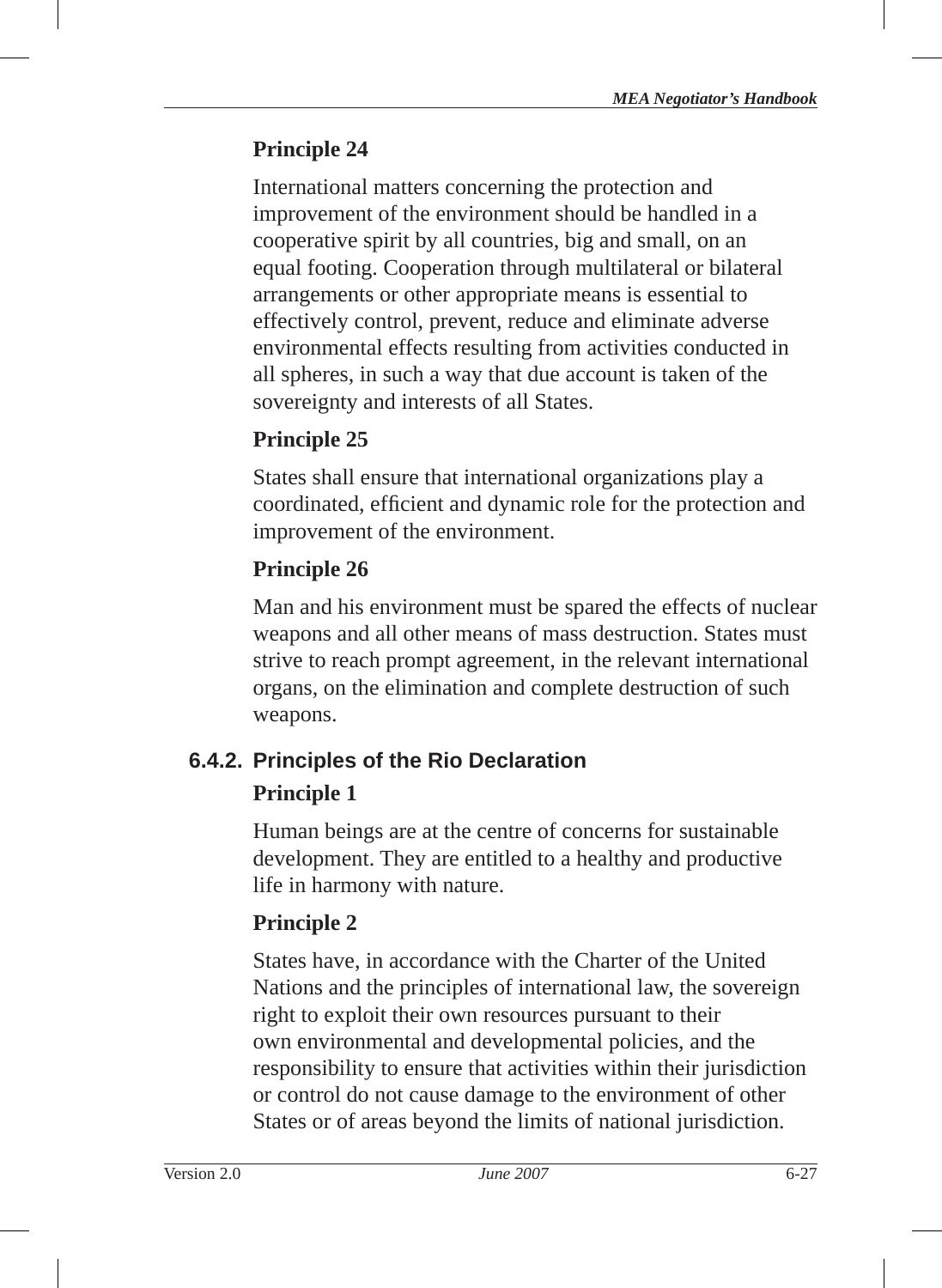The right to development must be fulfilled so as to equitably meet developmental and environmental needs of present and future generations.

# **Principle 4**

In order to achieve sustainable development, environmental protection shall constitute an integral part of the development process and cannot be considered in isolation from it.

# **Principle 5**

All States and all people shall cooperate in the essential task of eradicating poverty as an indispensable requirement for sustainable development, in order to decrease the disparities in standards of living and better meet the needs of the majority of the people of the world.

# **Principle 6**

The special situation and needs of developing countries, particularly the least developed and those most environmentally vulnerable, shall be given special priority. International actions in the field of environment and development should also address the interests and needs of all countries.

# **Principle 7**

States shall cooperate in a spirit of global partnership to conserve, protect and restore the health and integrity of the Earth's ecosystem. In view of the different contributions to global environmental degradation, States have common but differentiated responsibilities. The developed countries acknowledge the responsibility that they bear in the international pursuit to sustainable development in view of the pressures their societies place on the global environment and of the technologies and financial resources they command.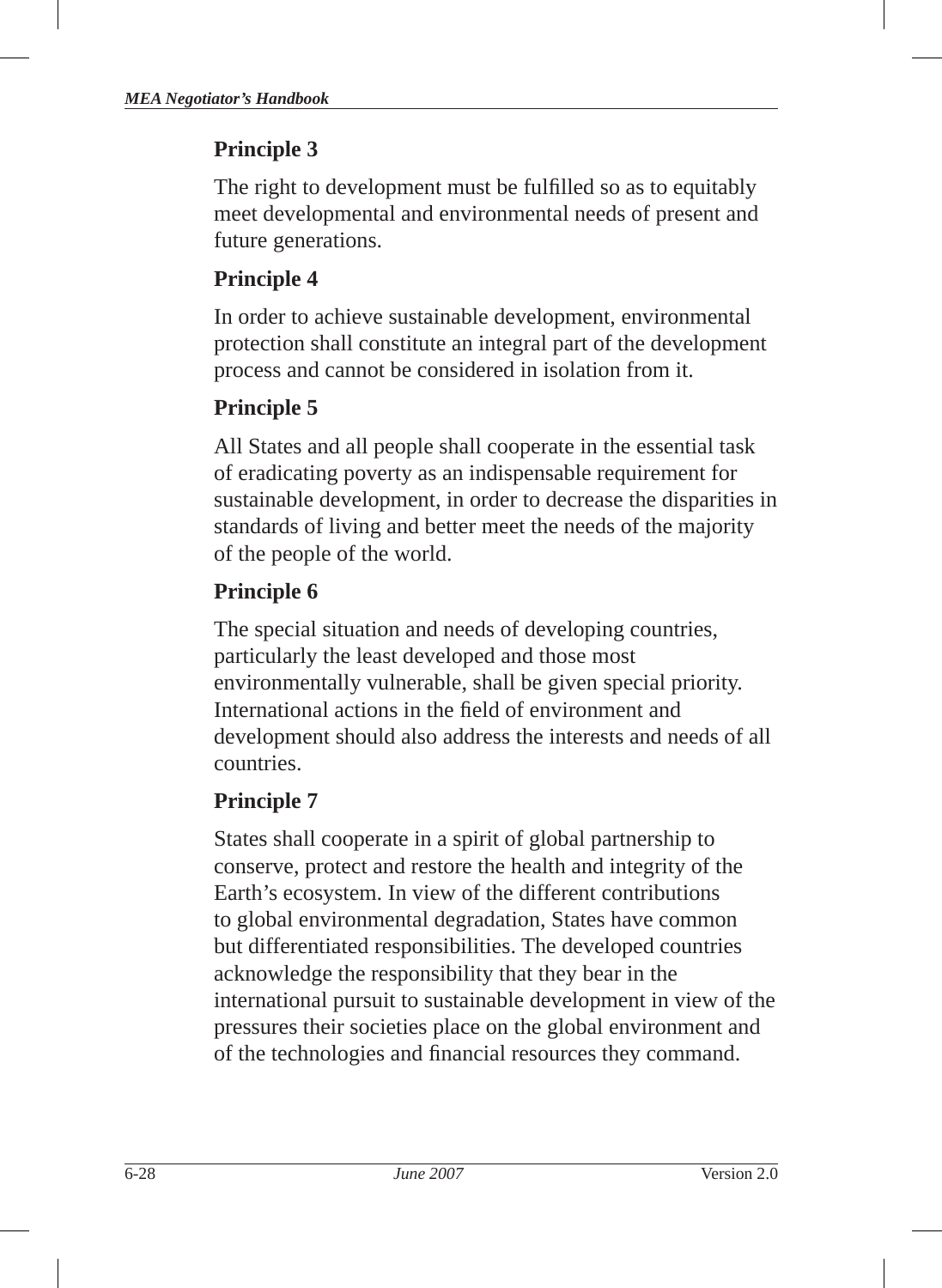To achieve sustainable development and a higher quality of life for all people, States should reduce and eliminate unsustainable patterns of production and consumption and promote appropriate demographic policies.

## **Principle 9**

States should cooperate to strengthen endogenous capacitybuilding for sustainable development by improving scientific understanding through exchanges of scientific and technological knowledge, and by enhancing the development, adaptation, diffusion and transfer of technologies, including new and innovative technologies.

# **Principle 10**

Environmental issues are best handled with participation of all concerned citizens, at the relevant level. At the national level, each individual shall have appropriate access to information concerning the environment that is held by public authorities, including information on hazardous materials and activities in their communities, and the opportunity to participate in decision making processes. States shall facilitate and encourage public awareness and participation by making information widely available. Effective access to judicial and administrative proceedings, including redress and remedy, shall be provided.

## **Principle 11**

States shall enact effective environmental legislation. Environmental standards, management objectives and priorities should reflect the environmental and development context to which they apply. Standards applied by some countries may be inappropriate and of unwarranted economic and social cost to other countries, in particular developing countries.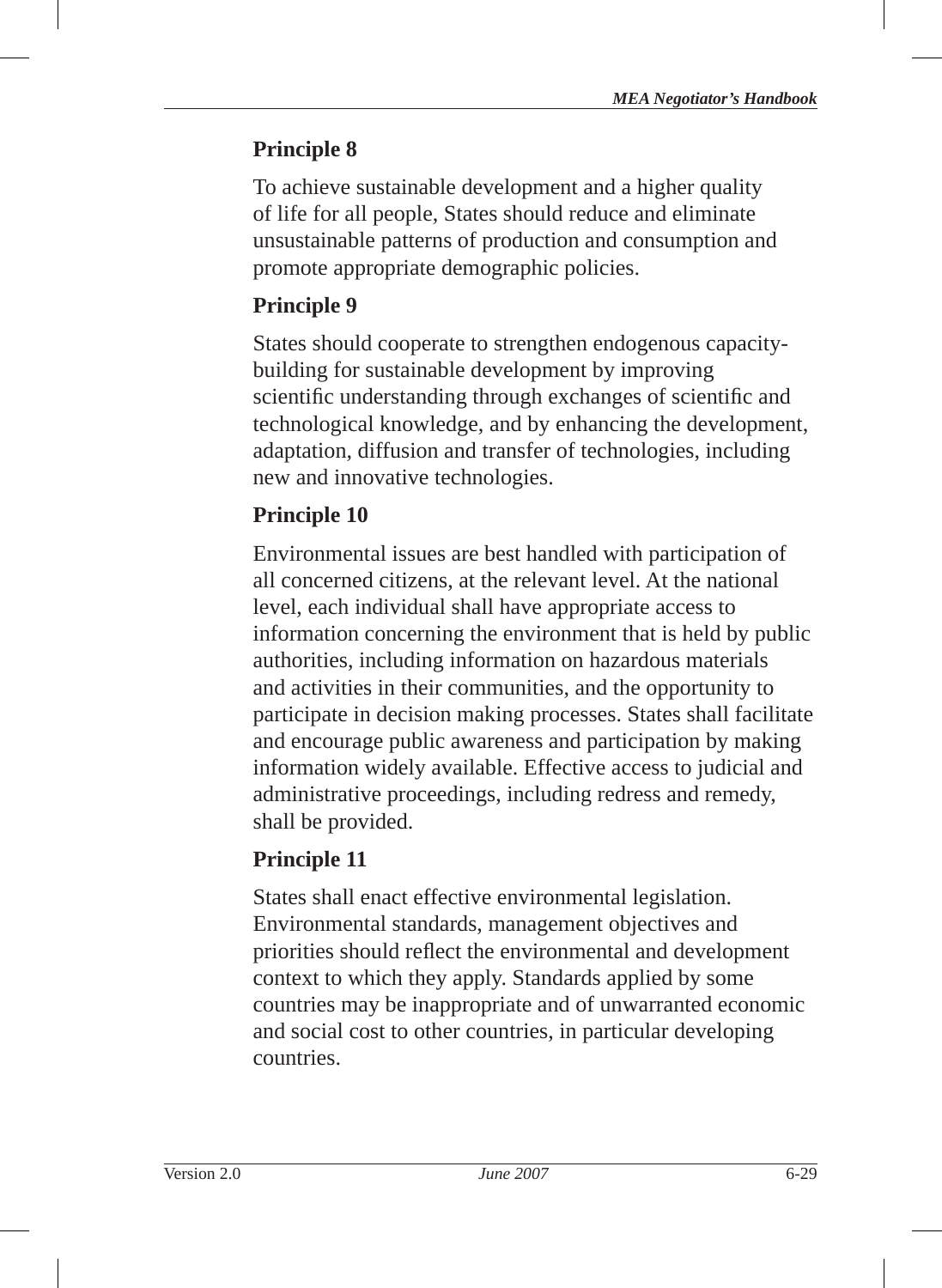States should cooperate to promote a supportive and open international economic system that would lead to economic growth and sustainable development in all countries, to better address the problems of environmental degradation. Trade policy measures for environmental purposes should not constitute a means of arbitrary or unjustifiable discrimination or a disguised restriction on international trade.

Unilateral actions to deal with environmental challenges outside the jurisdiction of the importing Party should be avoided. Environmental measures addressing transboundary or global environmental problems should, as far as possible, be based on an international consensus.

## **Principle 13**

States shall develop national law regarding liability and compensation for the victims of pollution and other environmental damage. States shall also cooperate in an expeditious and more determined manner to develop further international law regarding liability and compensation for adverse effects of environmental damage caused by activities within their jurisdiction or control to areas beyond their jurisdiction.

## **Principle 14**

States should effectively cooperate to discourage or prevent the relocation and transfer to other States of any activities and substances that cause severe environmental degradation or are found to be harmful to human health.

## **Principle 15**

In order to protect the environment, the precautionary approach shall be widely applied by States according to their capabilities. Where there are threats of serious or irreversible damage, lack of full scientific certainty shall not be used as a reason for postponing cost-effective measures to prevent environmental degradation.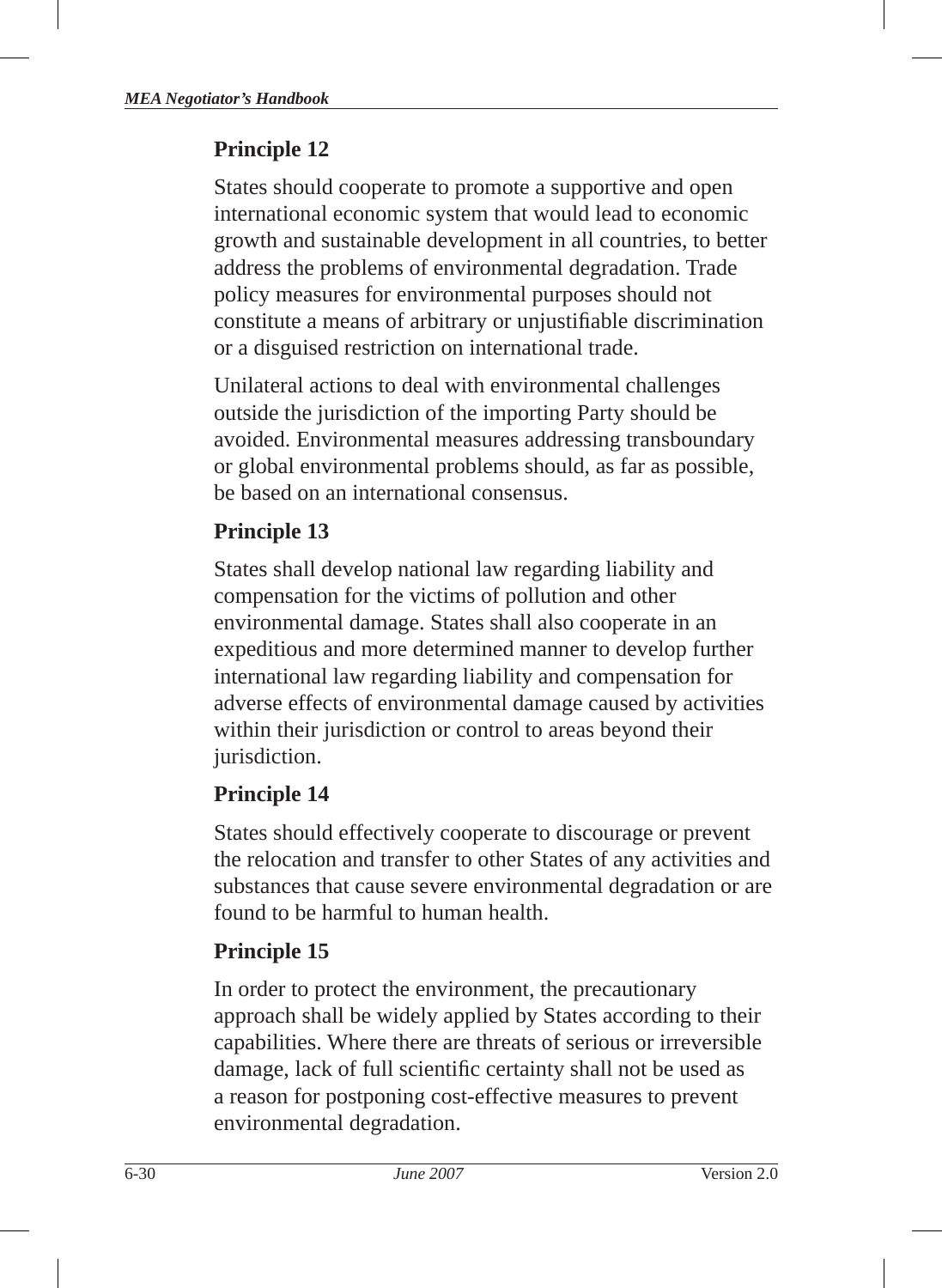National authorities should endeavour to promote the internalization of environmental costs and the use of economic instruments, taking into account the approach that the polluter should, in principle, bear the cost of pollution, with due regard to the public interest and without distorting international trade and investment.

# **Principle 17**

Environmental impact assessment, as a national instrument, shall be undertaken for proposed activities that are likely to have a significant adverse impact on the environment and are subject to a decision of a competent national authority.

# **Principle 18**

States shall immediately notify other States of any natural disasters or other emergencies that are likely to produce sudden harmful effects on the environment of those States. Every effort shall be made by the international community to help States so afflicted.

# **Principle 19**

States shall provide prior and timely notification and relevant information to potentially affected States on activities that may have a significant adverse transboundary environmental effect and shall consult with those States at an early stage and in good faith.

# **Principle 20**

Women have a vital role in environmental management and development. Their full participation is therefore essential to achieve sustainable development.

# **Principle 21**

The creativity, ideals and courage of the youth of the world should be mobilized to forge a global partnership in order to achieve sustainable development and ensure a better future for all.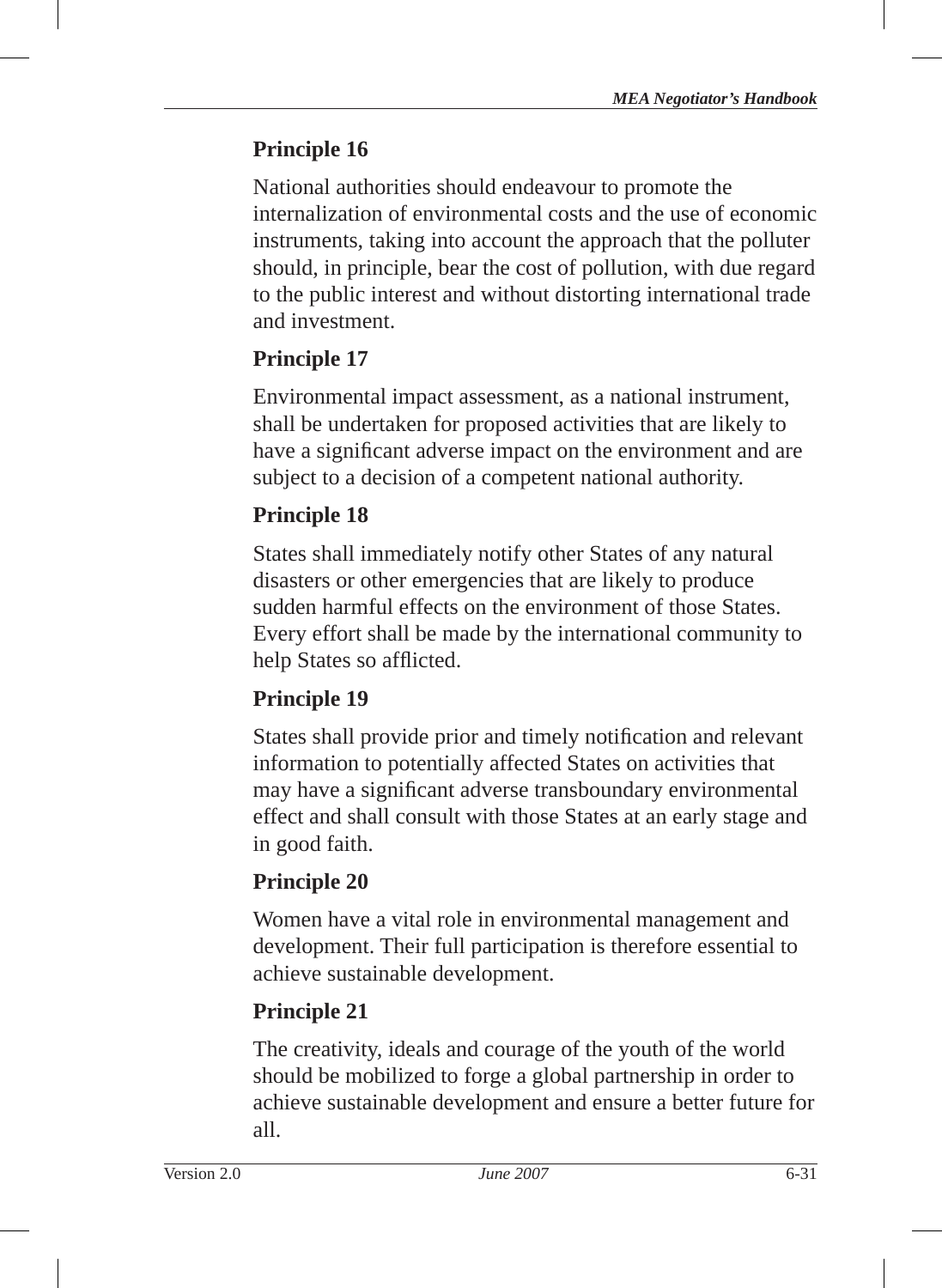Indigenous people and their communities and other local communities have a vital role in environmental management and development because of their knowledge and traditional practices. States should recognize and duly support their identity, culture and interests and enable their effective participation in the achievement of sustainable development.

## **Principle 23**

The environment and natural resources of people under oppression, domination and occupation shall be protected.

# **Principle 24**

Warfare is inherently destructive of sustainable development. States shall therefore respect international law providing protection for the environment in times of armed conflict and cooperate in its further development, as necessary.

# **Principle 25**

Peace, development and environmental protection are interdependent and indivisible.

# **Principle 26**

States shall resolve all their environmental disputes peacefully and by appropriate means in accordance with the Charter of the United Nations.

# **Principle 27**

States and people shall cooperate in good faith and in a spirit of partnership in the fulfilment of the principles embodied in this Declaration and in the further development of international law in the field of sustainable development.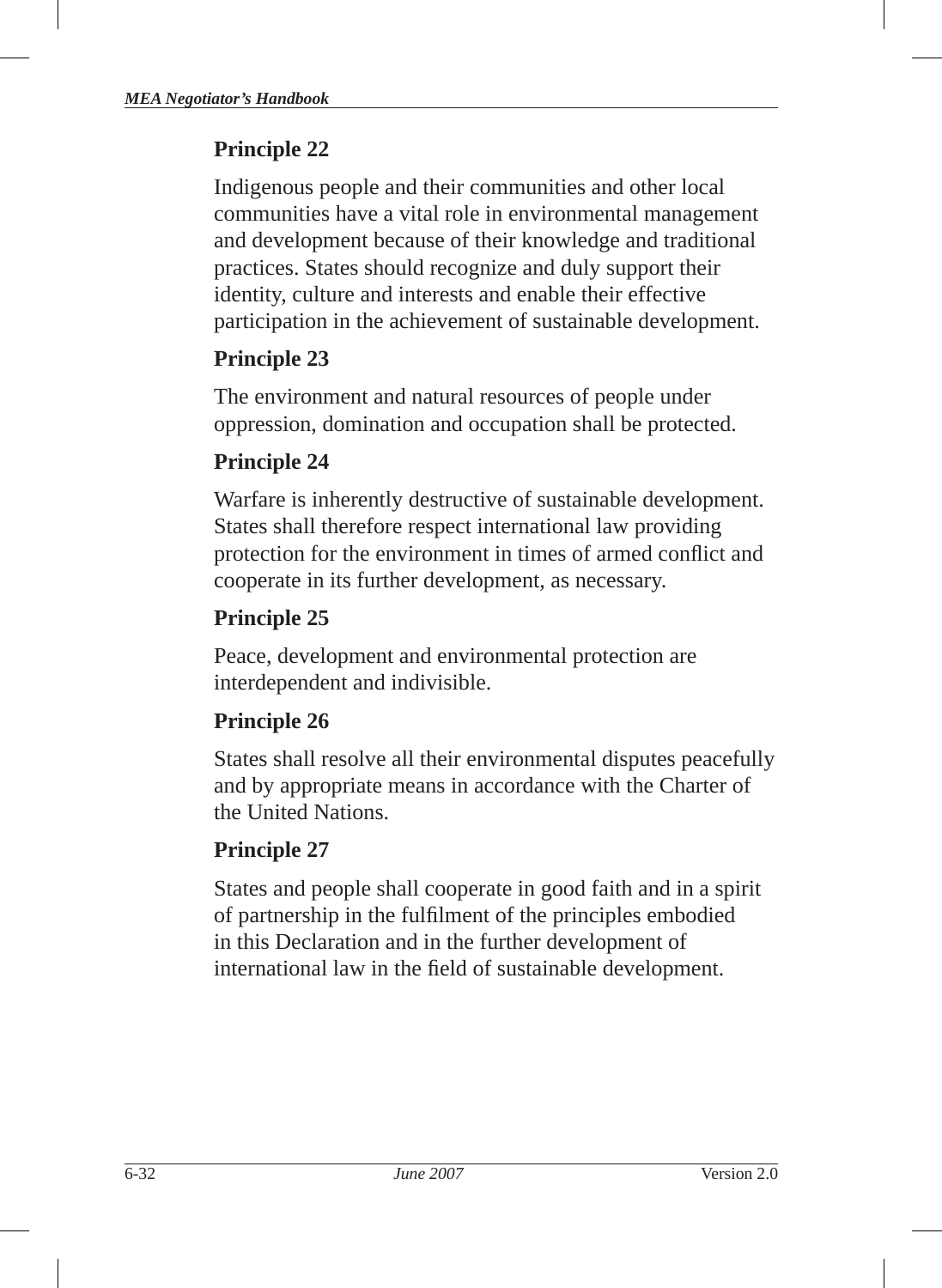## **6.4.3. Electronic resources**

## **INTERNATIONAL CONVENTIONS**

**Basel Convention on the Control of Transboundary Movements of Hazardous Wastes and Their Disposal** http://www.unep.ch/basel/index.html

**Cartagena Protocol on Biosafety** http://www.biodiv.org/biosafety/

**Convention on the Conservation of Migratory Species of Wild Animals (Bonn Convention)** http://www.cms.int

**Convention on International Trade in Endangered Species of Wild Fauna and Flora** http://www.cites.org/

**Convention on Long-range Transboundary Air Pollution** http://www.unece.org/env/lrtap

**Convention on the Prevention of Marine Pollution by Dumping of Wastes and Other Matter (London Dumping Convention)** http://www.imo.org

**Convention on Wetlands of International Importance Especially as Waterfowl Habitat (Ramsar Convention)** http://iucn.org/themes/ramsar/

**International Convention for the Prevention of Ships, 1973, as modifi ed by the Protocol of 1978 relating thereto (MARPOL 73/78)** http://www.imo.org

**Kyoto Protocol to the United Nations Framework Convention on Climate Change**  http://www.unfccc.int

**Montreal Protocol on Substances that Deplete the Ozone Layer**

http://www.ozone.unep.org/unep/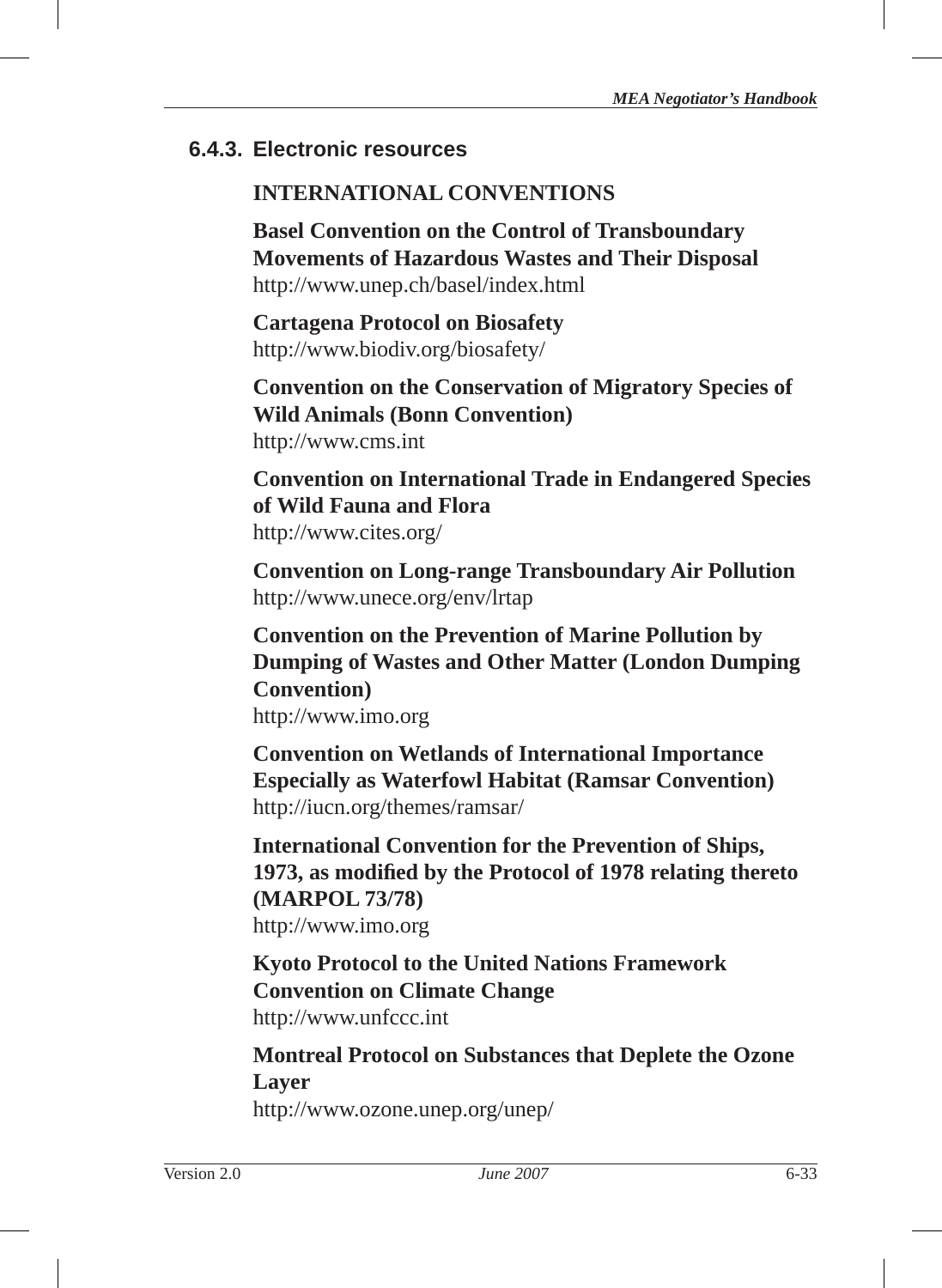**Rotterdam Convention on the Prior Informed Consent Procedure for Certain Hazardous Chemicals and Pesticides in International Trade**

http://www.pic.int

**Stockholm Convention on Persistent Organic Pollutants (POPs)**

http://www.pops.int

**United Nations Convention to Combat Desertifi cation** http://www.unccd.int/main.php

**United Nations Framework Convention on Biological Diversity** http://www.biodiv.org

**United Nations Framework Convention on Climate Change** http://www.unfccc.int

**Vienna Convention for the Protection of the Ozone Layer** http://www.ozone.unep.org

## **GLOBAL AND REGIONAL ORGANIZATIONS AND BODIES**

**United Nations** http://www.un.org/

**United Nations Treaty Collection** http://http://untreaty.un.org/English/treaty.asp

**United Nations Offi ce of Legal Affairs - Treaty Section "Treaty Reference Guide"**

http://untreaty.un.org/English/guide.asp

**United Nations Commission on Sustainable Development**  http://www.un.org/esa/sustdev

**United Nations Economic Commission for Europe** http://www.unece.org/welcome.html

**United Nations Economic and Social Council** http://www.un.org/esa/coordination/ecosoc/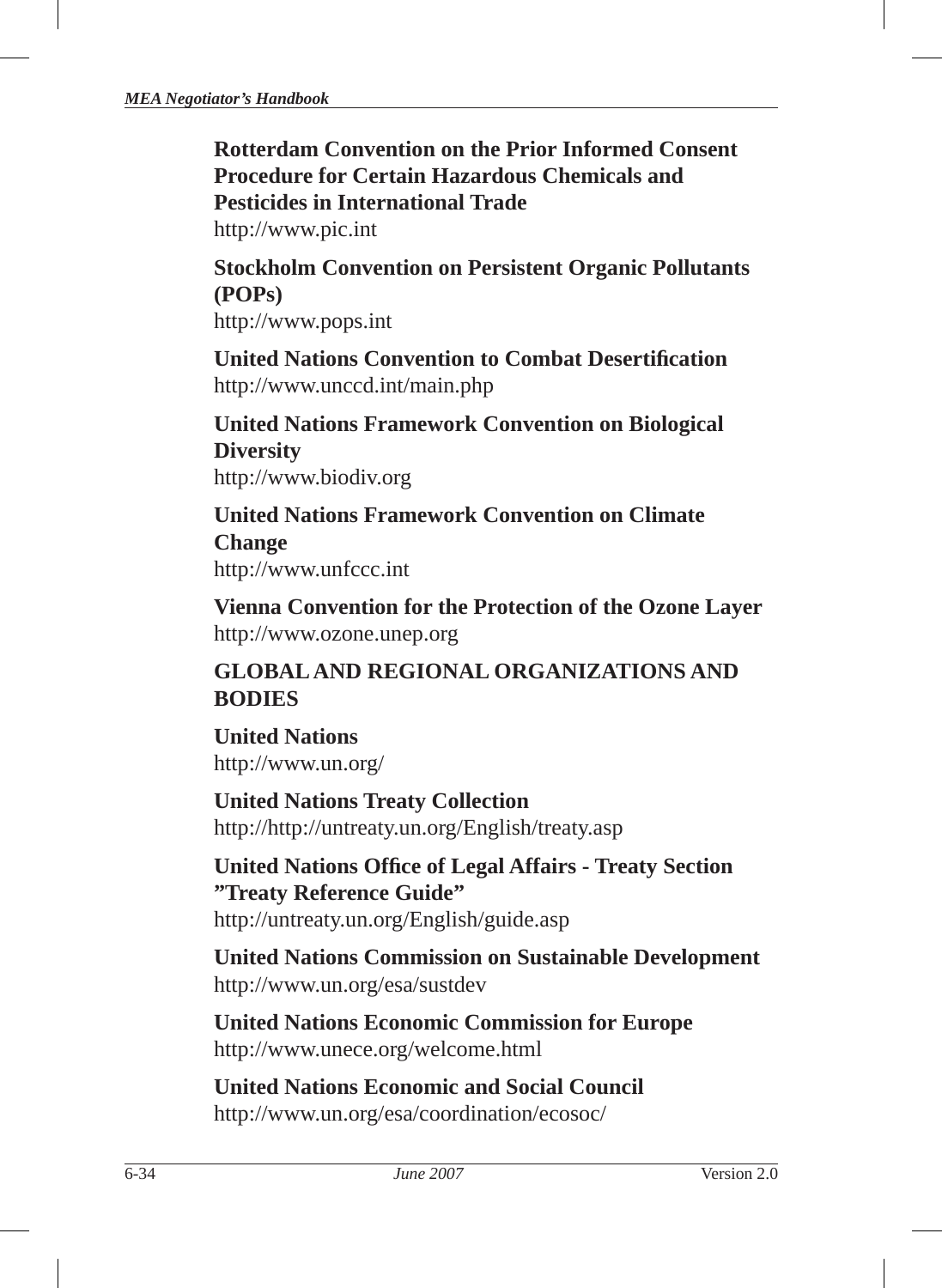## **United Nations Environment Programme**

http://www.unep.org/ http://www.unep.org/dpdl/ http://www.unep.org/dec/

## **United Nations Educational, Scientifi c and Cultural Organization**  http://www.unesco.org

## **United Nations Forum on Forests** http://www.un.org/esa/forests/index.html

## **United Nations General Assembly** http://www.un.org/ga/57 (the last number refers to the session number, i.e. 57th session

**Asia Pacifi c Economic Cooperation** http://www.apecsec.org.sg/

**Commission for Environmental Cooperation** http://www.cec.org/

**European Commission** http://www.europa.eu

in 2002)

**European Environment Agency** http://www.eea.eu.int

**European Union** http://www.europa.eu/index\_en.htm

**Food and Agricultural Organization of the United Nations** http://www.fao.org/

**Global Environment Facility** http://www.gefweb.org

**Inter-American Institute for Global Change Research** http://www.iai.int

**Intergovernmental Forum on Chemical Safety** http://www.who.int/ifcs/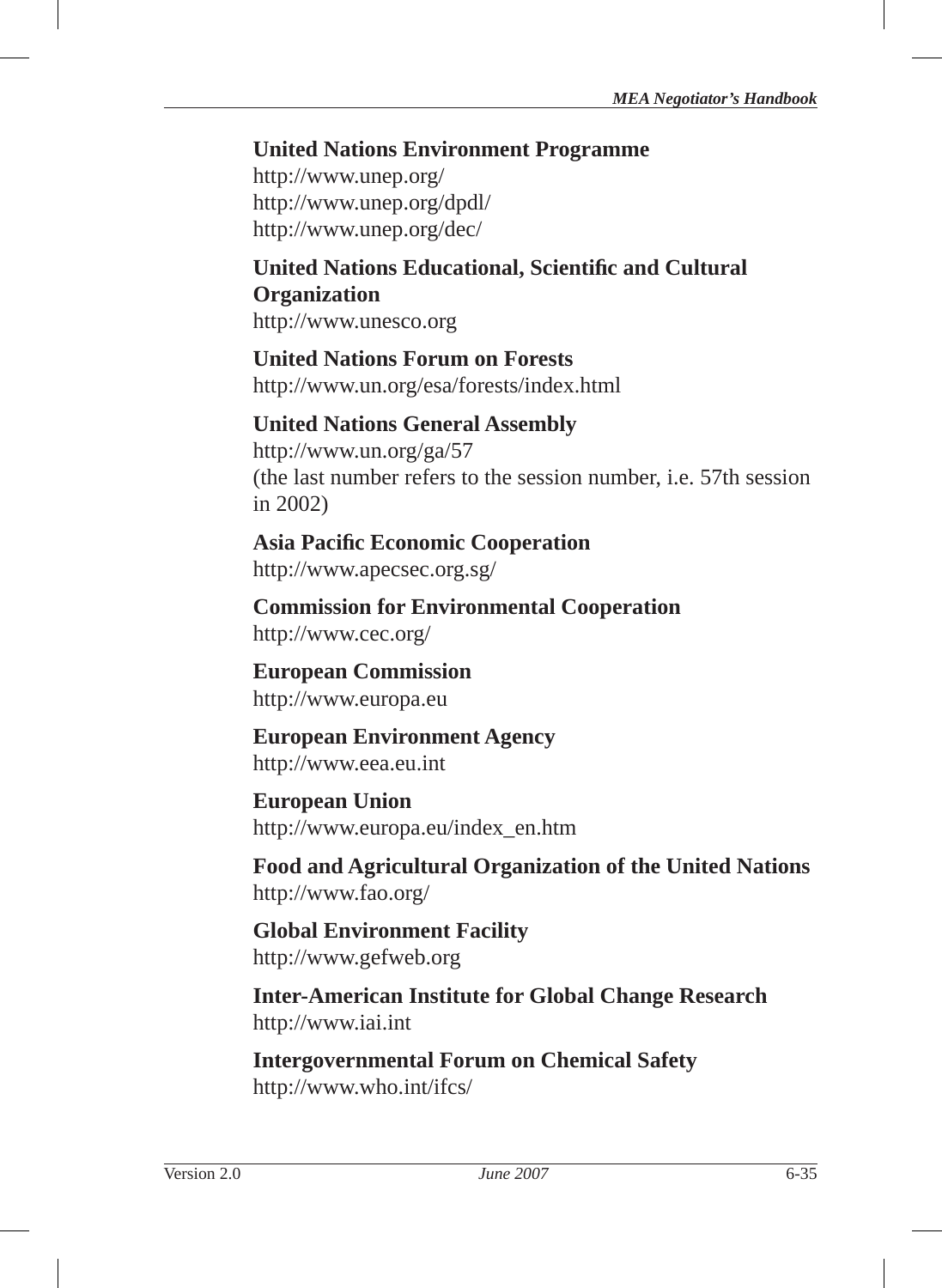**Intergovernmental Panel on Climate Change** http://www.ipcc.ch/

**International Council for Science**  http://www.icsu.com

**International Institute for Sustainable Development** http://www.iisd.ca/

**International Joint Commission**  http://www.ijc.org

**International Maritime Organization** http://www.imo.org

**International Organization for Standardization**  http://www.iso.ch

**OECD's Environment Directorate**  http://www.oecd.org/env

**The World Bank Group** http://www.worldbank.org/

**World Conservation Union** http://www.iucn.org/

**World Meteorological Organization** http://www.wmo.ch/

**World Wildlife Fund** http://www.panda.org/home.cfm

# **OTHER**

**University of Joensuu – UNEP Course on International Environmental Law-making and Diplomacy** http://www.joensuu.fi/unep/envlaw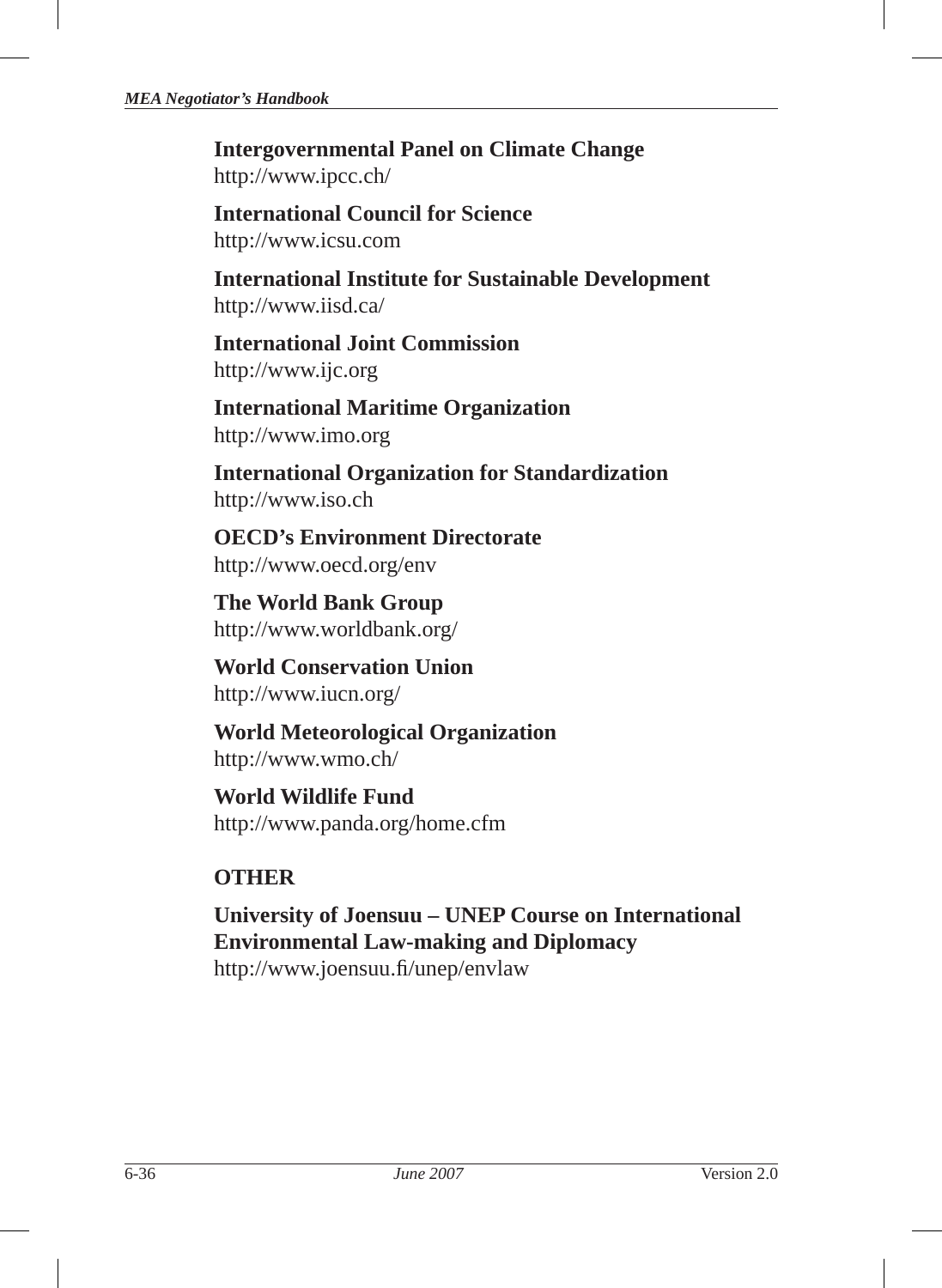# **7. Glossary**31**<sup>1</sup>**

## User Notes

When an acronym, word, or phrase in a definition is underlined, the acronym, word, or phrase has its own separate definition in the glossary. When a definition is the definition provided under an MEA, the source has been provided in parenthesis (e.g. "CBD").

## **A**

### **Aarhus Convention**

Shorthand for the UNECE Convention on Access to Information, Public Participation in Decision-making and Access to Justice in Environmental Matters. Adopted in 1998, entered into force in 2001.

### **ABS**

Access to genetic resources and benefi t sharing. Acronym used to refer to access to genetic resources and the fair and equitable sharing of benefits arising from their utilization as set out in CBD.

### **ACAP**

Agreement on the Conservation of Albatrosses and Petrels. Adopted in 2001, entered into force in 2004.

### **Acceptance**

In practice acceptance is used instead of ratification when, at a national level, constitutional law does not require an agreement to be ratified by the head of State. Acceptance has the same legal effect as ratification.

### **Accession**

Act whereby a State becomes a Party to an international agreement already negotiated and closed for signature. Accession has the same legal effect as ratification, although an acceding State has not signed the agreement.

### **Acclamation**

A mode of adoption of decisions without voting. The decision is considered adopted when all delegations have indicated their support by applause.

### **Accreditation**

Approval and assertion of the fact that credentials submitted by delegates to a particular meeting are in order.

<sup>31</sup> This glossary is a modified and edited version of a glossary prepared by the Division of Environmental Law and Conventions of UNEP on the basis of publicly available information, including the United Nations Treaty Collection Treaty Reference Guide, websites of the global MEAs, the UNITAR Glossary of Terms for UN Delegates, and literature on international negotiations and international law.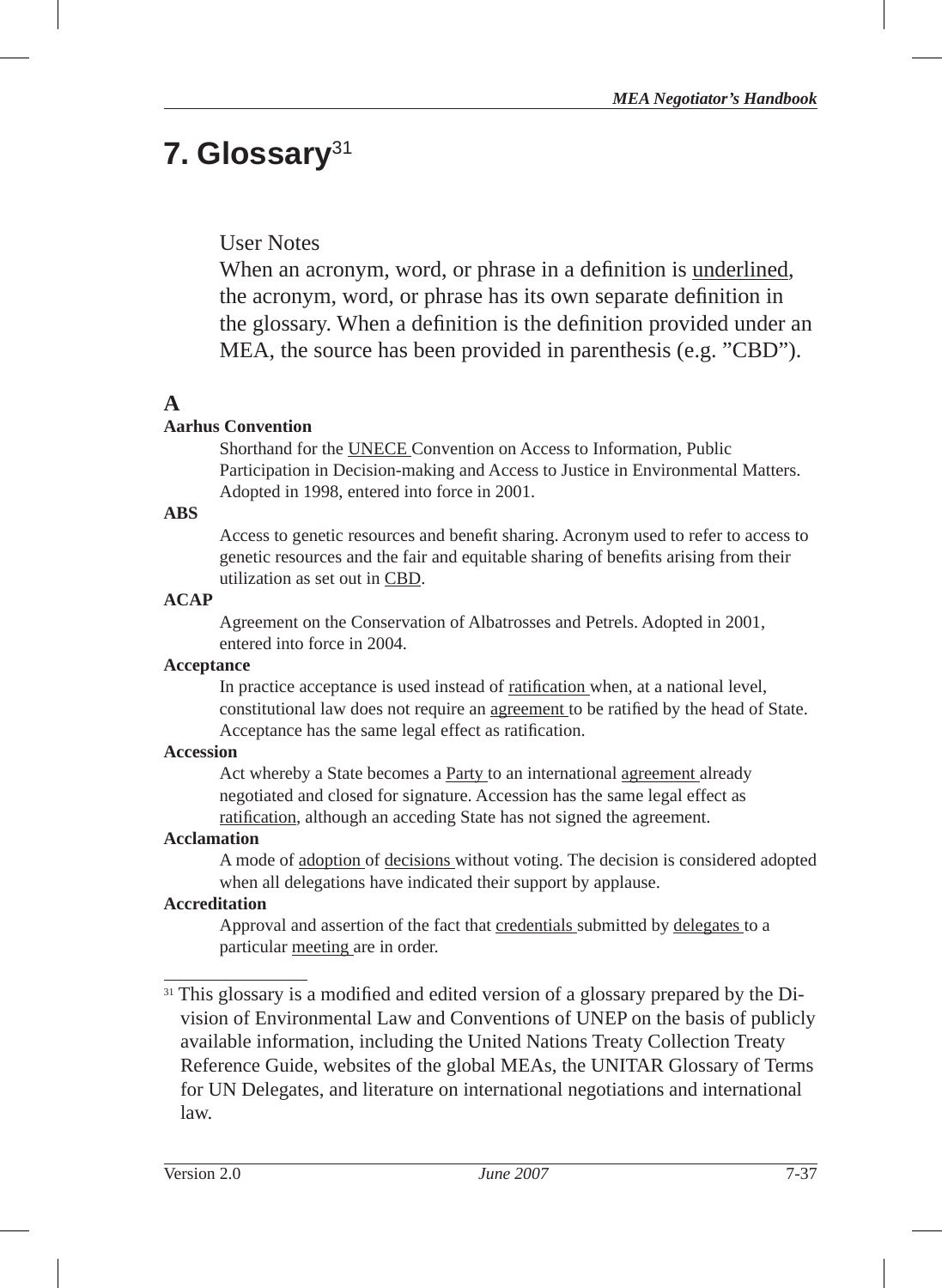#### **Ad hoc**

Latin word meaning "for this purpose." An ad hoc committee, for example, is created with a unique and specific purpose or task and once it has studied and reported on a matter, it is discontinued.

## **Adaptation**

1) Actions taken to help communities and ecosystems cope with changing climate conditions (UNFCCC).

2) Genetically determined characteristic that enhances the ability of an organism to cope with its environment (CBD).

Adaptation Fund

Fund established under the Kyoto Protocol to provide support for adaptation projects.

### **ADB**

Asian Development Bank. Can also stand for the African Development Bank.

## **Add**.

Stands for "addendum". Used to reference additions to existing documents.

## **Additionality**

1) Funding principle envisaged to ensure that the Global Environment Facility funds do not substitute for existing development finance but provide new and additional funding to produce agreed global environmental benefits. 2) Approval test for projects under the CDM of the Kyoto Protocol. A CDM project activity is additional if anthropogenic GHG emissions are reduced below the level of emissions that would have occurred in the absence of that project activity.

Accordingly, additionality forms the basis for issuing CERs.

## **Adoption**

1) Adoption by a country of an international agreement refers to the process of its incorporation into the domestic legal system, through signature, ratification or any other process required under national law.

2) Adoption by the international community of an international agreement is the formal act by which the form and content of a proposed treaty text are established. 3) Adoption of a decision, resolution, or recommendation is the formal act (e.g. strike of gavel) by which the form and content of a proposed decision, resolution or recommendation are approved by delegations.

## **Ad referendum**

A Latin term meaning "subject to reference." When a delegate is asked for agreement on a topic he or she is not authorized to give, he or she may agree ad referendum (or ad ref.). When a decision is adopted in this manner, the practice is that any Party may re-open debate on the question at the next meeting of the body in question, and if the question is not reopened, it is thereafter considered to be adopted.

## **Advanced Informed Agreement (AIA)**

Principle or procedure whereby the international exchange of resources or products that could have adverse effects on the environment should not proceed without the informed agreement of, or contrary to the decision of, the competent authority in the recipient country.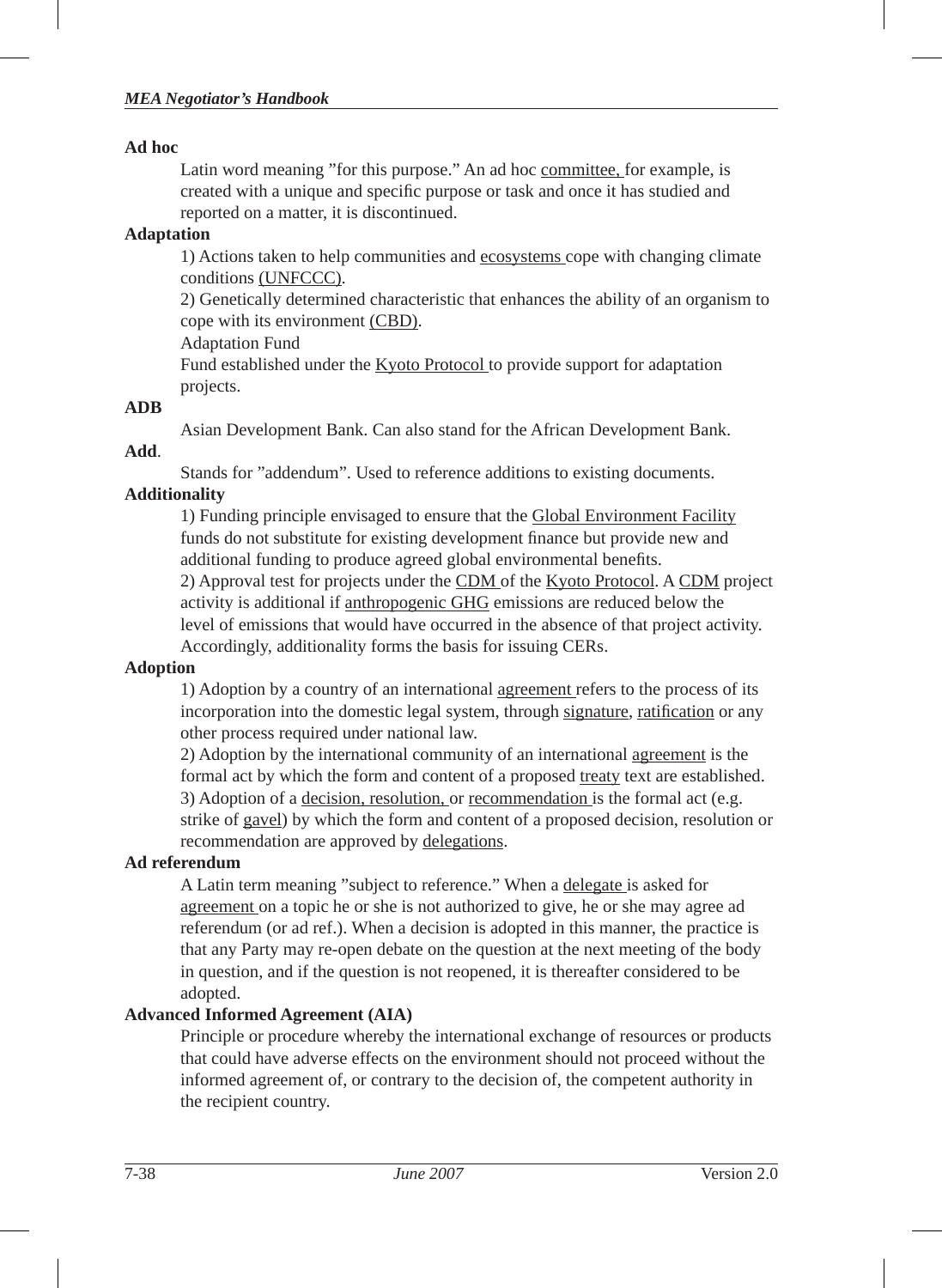### **AEWA**

Agreement on the Conservation of African-Eurasian Migratory Waterbirds. Adopted in 1995, entered into force in 1999.

## **AfDB**

African Development Bank Group (sometimes also abbreviated as ADB).

## **Afforestation**

The direct human-induced conversion of land that has not been forested for a period of at least 50 years to forested land through planting, seeding and/or the humaninduced promotion of natural seed sources (UNFCCC). Should be distinguished from "reforestation".

### **AGBM**

Ad Hoc Group on the Berlin Mandate.

### **Agenda**

Programme of work during a meeting.

### **Agenda 21**

Programme of action on sustainable development adopted at the UN Conference on Environment and Development in 1992, often referred to as the "Blueprint for Sustainable Development." Agenda 21 has 40 chapters dealing with all aspects of sustainable development, including social and economic dimensions (combating poverty and promoting human health), conservation and resource management, major groups (e.g. women, indigenous people, business and unions), and means of implementation (e.g. financial resources, transfer of technology, public awareness and education).

#### **Agreement**

1) Generic term for an international legally binding instrument. In this sense, encompasses several instruments, such as treaties, conventions, protocols or oral agreements.

2) Specific term used to designate international instruments that are sic "less" formal", thus corresponding to soft law and deal with a narrower range of subjectmatter than treaties.

## **AIA**

Advanced Informed Agreement

### **Alien species**

Species occurring in an area outside of its historically known natural range as a result of intentional or accidental dispersal by human activities. Alien species are not necessarily invasive species.

### **AMCEN**

African Ministerial Conference on the Environment. Established in 1985 to strengthen cooperation between African governments on economic, technical and scientific activities to halt the degradation of Africa's environment. AMCEN plays an important role in providing political guidance to Africa's positions on many MEAs.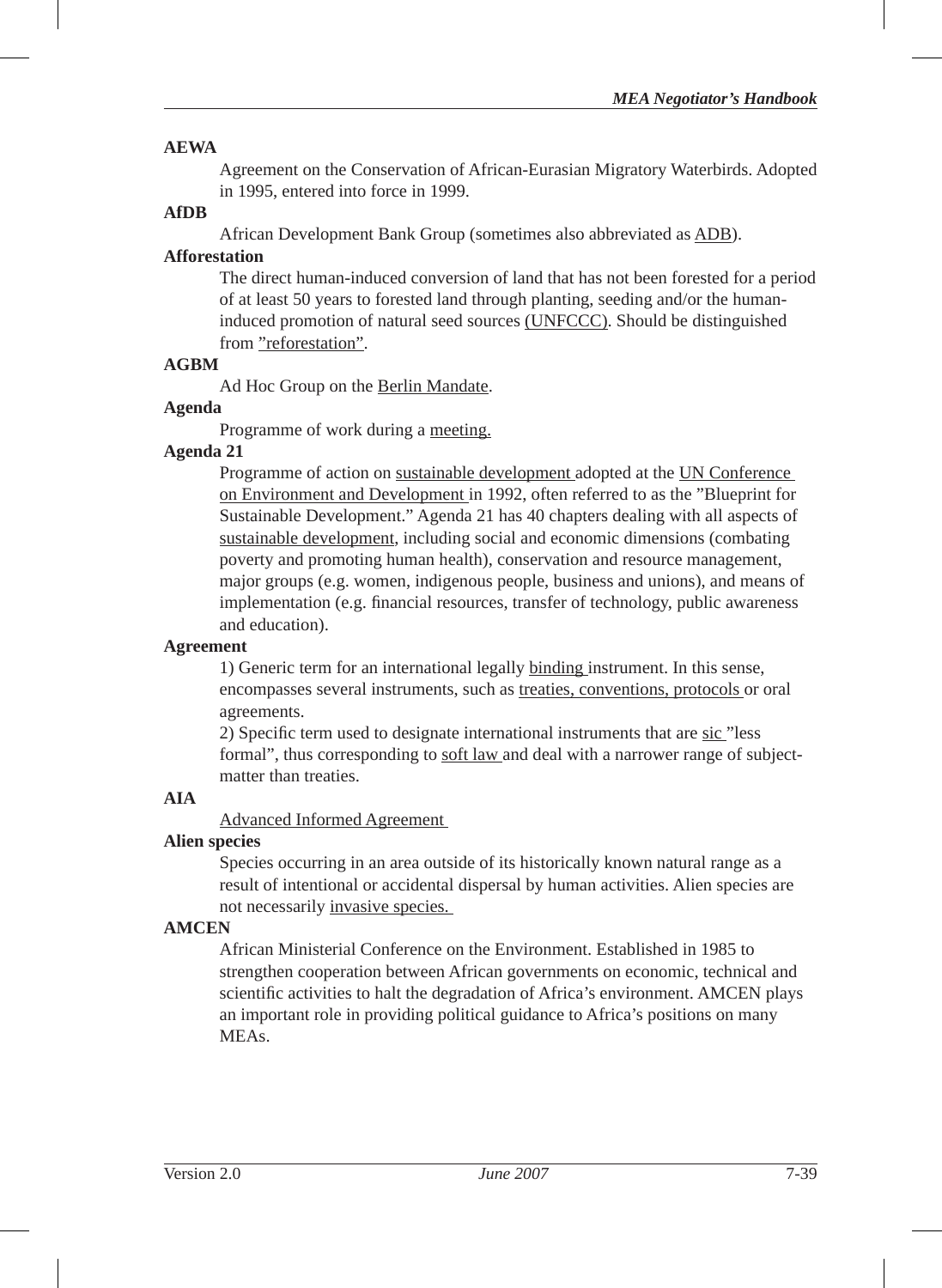#### **Amendment**

1) A modification or addition to an existing legal instrument (e.g., treaty, convention, or protocol).

 $2)$  A modification to a proposal under negotiation (e.g., draft decision, draft recommendation, or draft resolution).

## **Anthropogenic emissions**

Greenhouse-gas emissions resulting from human activities, under the UNFCCC.

## **AOSIS**

Alliance of Small Island States. A negotiating group and ad hoc coalition of 43 small island and low-lying coastal States In the UNFCCC process. These nations are particularly vulnerable to rising sea levels and thus share common positions on climate change.

### **Approval**

In practice, approval has been used instead of ratification when, at a national level, constitutional law does not require an international agreement to be ratified by the head of State. Approval has the same legal effect as ratification.

### **ASCOBANS**

Agreement on the Conservation of Small Cetaceans of the Baltic and North Seas. One of the agreements under the CMS. Adopted in 1991, entered into force in 1994.

### **ASEAN**

Association of Southeast Asian Nations. A regional community of 10 States with the aim of accelerating economic growth and social progress, and promoting peace and security.

### **Assessed contribution**

Contribution, expressed in percentage, of a Member State to the budget of an international organization. Should be distinguished from the notion of "voluntary contribution".

## **ATS**

Antarctic Treaty System. Refers to all instruments adopted within the framework of the Antarctic Treaty, adopted in 1959, entered into force in 191.

## **Awké Kon Guidelines**

Voluntary guidelines for the conduct of cultural, environmental and social impact assessment regarding developments proposed to take place on, or which are likely to impact on, sacred sites and on lands and waters traditionally occupied or used by indigenous and local communities. Related to CBD.

## **B**

## **Ballast Water Convention**

Shorthand for the International Convention for the Control and Management of Ships' Ballast Water and Sediments. Adopted in 2004, not yet entered into force.

### **Basel Convention**

Shorthand for the Basel Convention on the Control of Transboundary Movements of Hazardous Wastes and their Disposal. Adopted in 1989, entered into force in 1992.

## **Basel Protocol**

Shorthand for the Basel Protocol on Liability and Compensation to the Basel Convention on Hazardous Wastes. Adopted in 1999, not yet entered into force.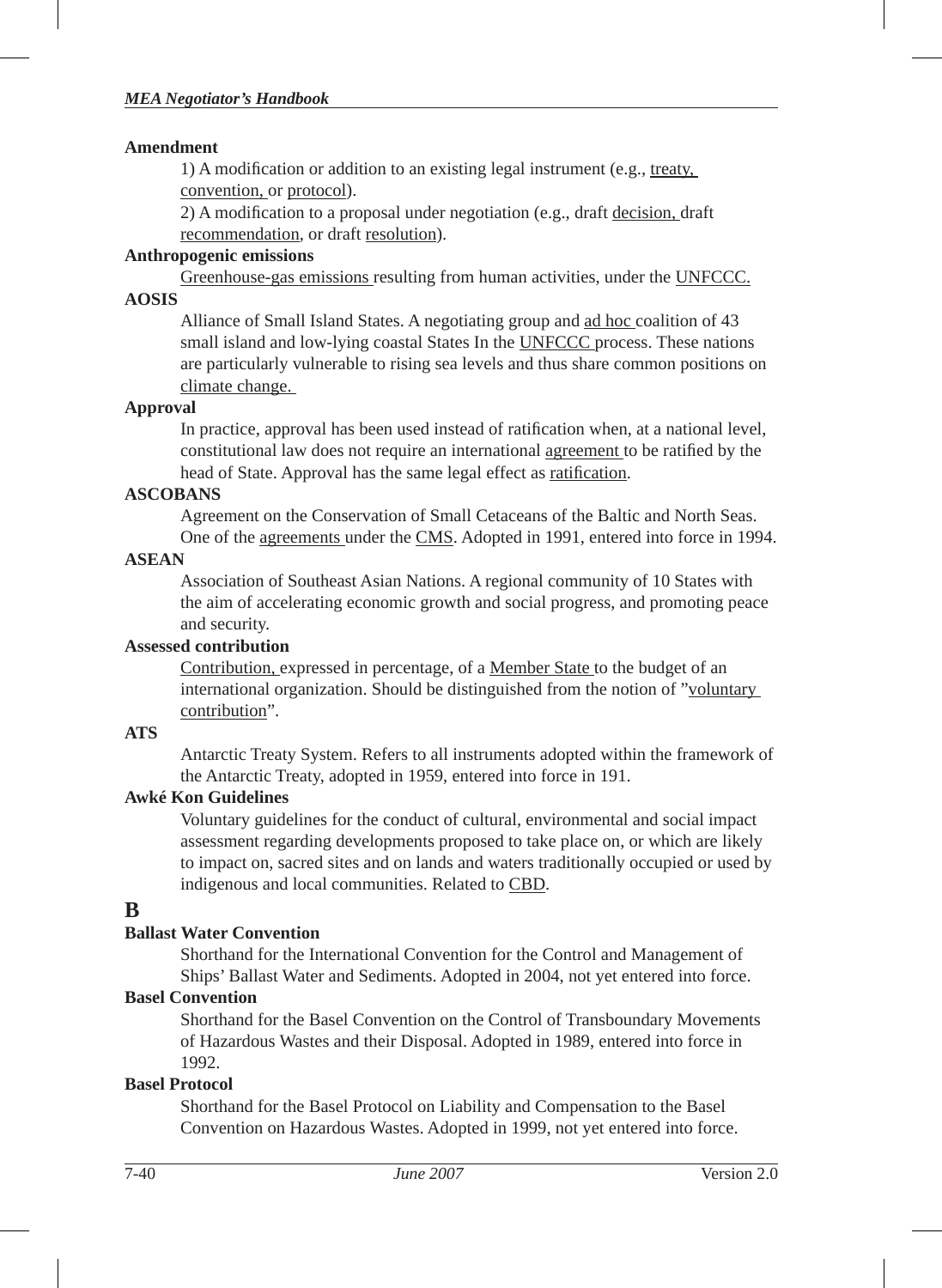### **Baseline**

A projected level of future emissions of a pollutant that reasonably represents the emissions that would occur in the absence of a proposed project activity. In the context of the CDM of the Kyoto Protocol, the baseline, together with adjustment for leakage, determines the (extent of) additionality a CDM project and thus also the amount of CERs generated by it.

#### **BAT**

Best available technique or best available technology

## **BCH**

Biosafety clearing-house (in the context of the Biosafety Protocol)

## **BCRCs**

Basel Convention Regional Centres. Centres established under the Basel Convention to assist developing countries and countries with economies in transition (CEITs), within their own region, to achieve the objectives of the Convention, through capacity building for environmentally sound management.

#### **Berlin Mandate**

A decision adopted at the first Conference of the Parties to the UN Framework Convention on Climate Change (UNFCCC) and which led to the adoption of the Kyoto Protocol.

#### **Bern Convention**

Shorthand for the Convention on the Conservation of European Wildlife and Natural Habitats. Adopted in 1979, entered into force in 1982.

#### **Best available technique**

Most effective and advanced technique, the environmental impacts of which are limited.

#### **Binding**

Adjective that means that an instrument entails an obligation (usually for States) under international law.

### **Biodiversity**

Shorthand for biological diversity. Variability among living organisms from all sources including terrestrial, marine and other aquatic ecosystems, and the ecological complexes of which they are part; this includes diversity within species, between species and of ecosystems (CBD, CITES, CMS, Ramsar, WHS).

### **Biodiversity Liaison Group (BLG)**

Group of representatives of the secretariats of biodiversity-related MEAs to enhance coherence and cooperation in the implementation of these conventions.

## **Biological resources**

Genetic resources, organisms or parts thereof, populations, or any other biotic component of ecosystems with actual or potential use or value for humanity (CBD).

### **Biomass fuels**

Fuels from dry organic matter (e.g firewood, alcohol fermented from sugar) or combustible oils produced by plants (e.g. oil extracted from soybeans). They are considered renewable energy sources as long as the vegetation producing them is maintained or replanted. Their use in place of fossil fuels cuts greenhouse gas emissions because the plants that are their sources recapture carbon dioxide from the atmosphere.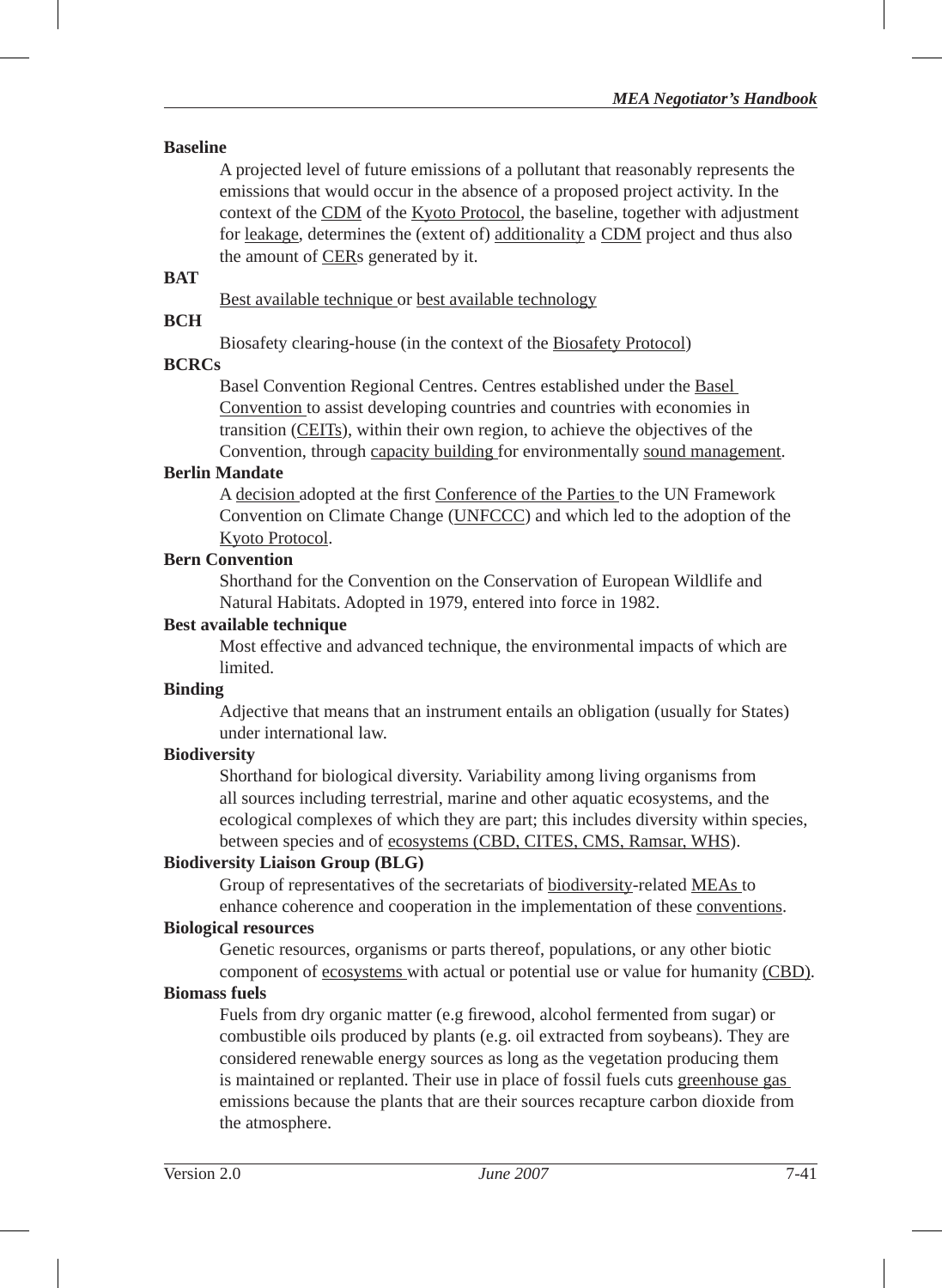### **Bioprospecting**

Exploration of biodiversity for commercially, scientifically, or culturally valuable genetic and biochemical resources.

### **Biosafety**

Set of measures or actions addressing the safety aspects related to the application of biotechnologies (see biotechnology) and to the release into the environment of transgenic plants and other organisms, particularly microorganisms, that could negatively affect plant genetic resources, plant, animal or human health, or the environment.

### **Biosafety Protocol**

Protocol to the Convention on Biological Diversity. Also referred to as the "Cartagena Protocol." Adopted in 2000, entered into force in 2004. The Protocol regulates the transboundary movement, transit, handling and use of living modified organisms (LMOs) that may have an adverse effect on the conservation and sustainable use of biodiversity, taking also into account human health.

#### **Biosphere reserves**

Sites recognized under UNESCO's Man and Biosphere Programme which innovate and demonstrate approaches to conservation and sustainable development. They are of course under national sovereign jurisdiction, yet share their experience and ideas nationally, regionally and internationally within the World Network of Biosphere Reserves. There are 482 sites worldwide in 102 countries.

#### **Biotechnology**

Any technological application that uses biological systems, living organisms, or derivatives thereof, to make or modify products or processes for specific use (CBD).

### **BLG**

Biodiversity Liaison Group

## **Bonn Guidelines**

Shorthand for the Bonn Guidelines on Access to Genetic Resources and Fair and Equitable Sharing of the Benefits Arising out of their Utilization. Adopted by the sixth Conference of the Parties to the Convention on Biological Diversity (CBD), in 2002.

### **Bottom-up approach**

Approach based on the participation of all stakeholders, particularly those at the local levels.

#### **BPOA**

Barbados Programme of Action for the Sustainable Development of Small Island States. Adopted at the Global Conference on the Sustainable Development of Small Island States in 1994.

### **Bretton Woods Institutions**

International Bank for Reconstruction and Development (IBRD) (now one of five institutions in the World Bank Group) and the International Monetary Fund (IMF). Established by the Bretton Woods Agreements in 1944, Bretton Woods, New Hampshire, USA.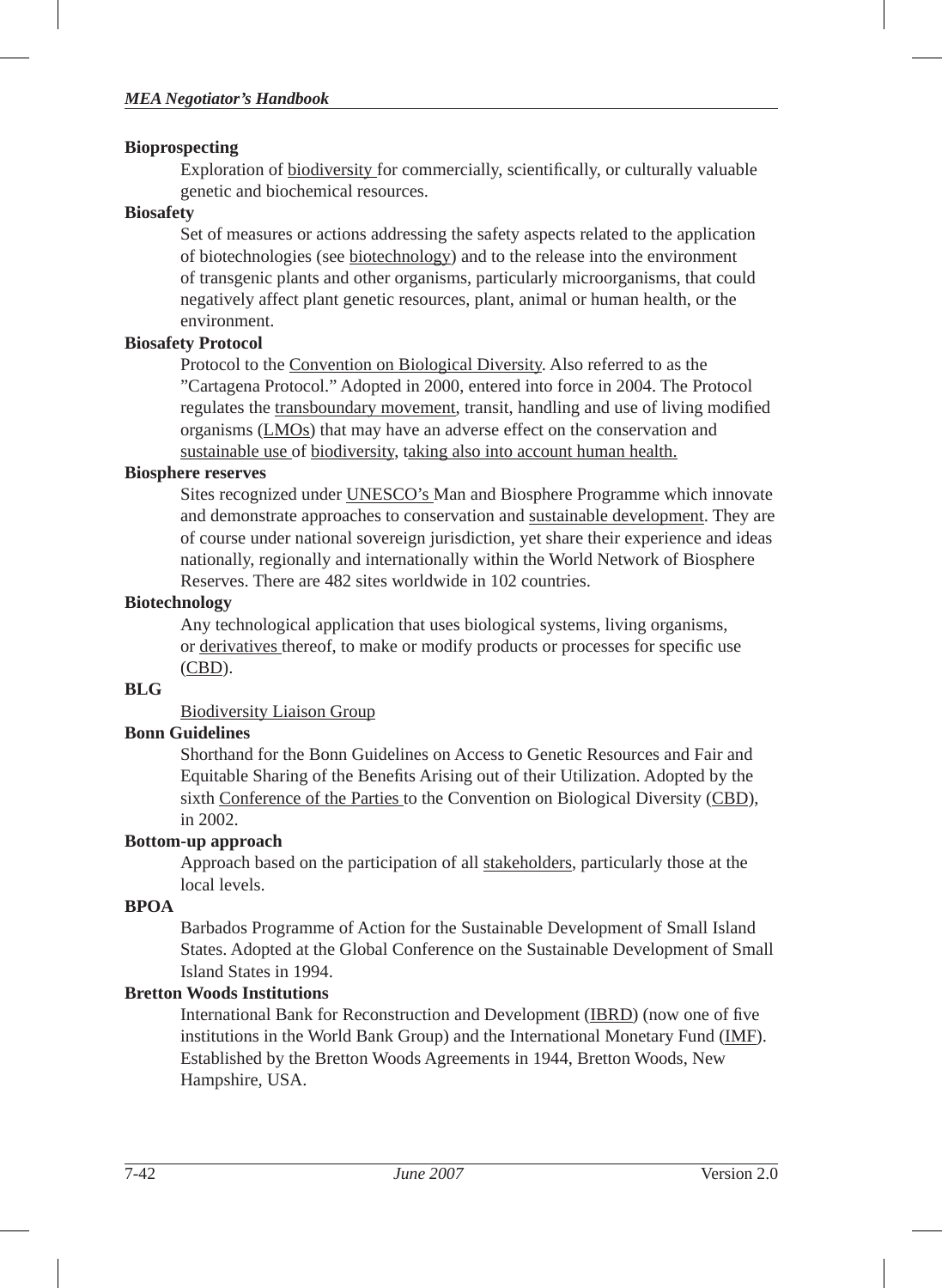#### **Brundtland Commission**

Shorthand for the World Commission on Environment and Development. Named after its Chair, Gro Harlem Brundtland, Norwegian Prime Minister. The Commission produced a report in 1987, Our Common Future, which laid down the concept of sustainable development.

#### **Brundtland Report**

The outcome of the Brundtland Commission. Published in 1987.

#### **Bureau**

A formal structure that oversees the running of meetings. The Bureau is usually composed of representatives of each regional group and a secretariat representative. In some instances, such as the International Conference on Chemicals Management an extended bureau may be created that includes intergovernmental organizations and non-governmental organizations.

## **C**

## **CACAM**

Negotiating coalition of countries of Central Asia and the Caucasus, Albania, and the Republic of Moldova.

### **Capacity building**

Process of developing the technical skills, institutional capability, and personnel to, e.g., implement MEAs.

#### **Carbon Market**

A popular term for a trading system through which countries may buy or sell units of greenhouse-gas emissions in an effort to meet their national limits on emissions, either under the Kyoto Protocol or under other agreements, such as that among member States of the European Union.

#### **Carbon sequestration**

The process of removing additional carbon from the atmosphere and depositing it in other "reservoirs", principally through changes in land use. In practical terms, the carbon sequestration occurs mostly through the expansion of forests.

### **Carbon tax**

Tax by governments on the use of carbon-containing fuels.

### **CARICOM**

Caribbean Community and Common Market. Regional economic integration community.

### **Cartagena Convention**

Shorthand for the Cartagena Convention for the Protection and Development of the Marine Environment of the Wider Caribbean Region. Adopted in 1983, entered into force in 1986.

### **Cartagena Protocol**

Other name of the Biosafety Protocol to the Convention on Biological Diversity (CBD).

#### **Cartagena Setting**

See: Vienna Setting.

#### **Cap and trade**

See emissions trading.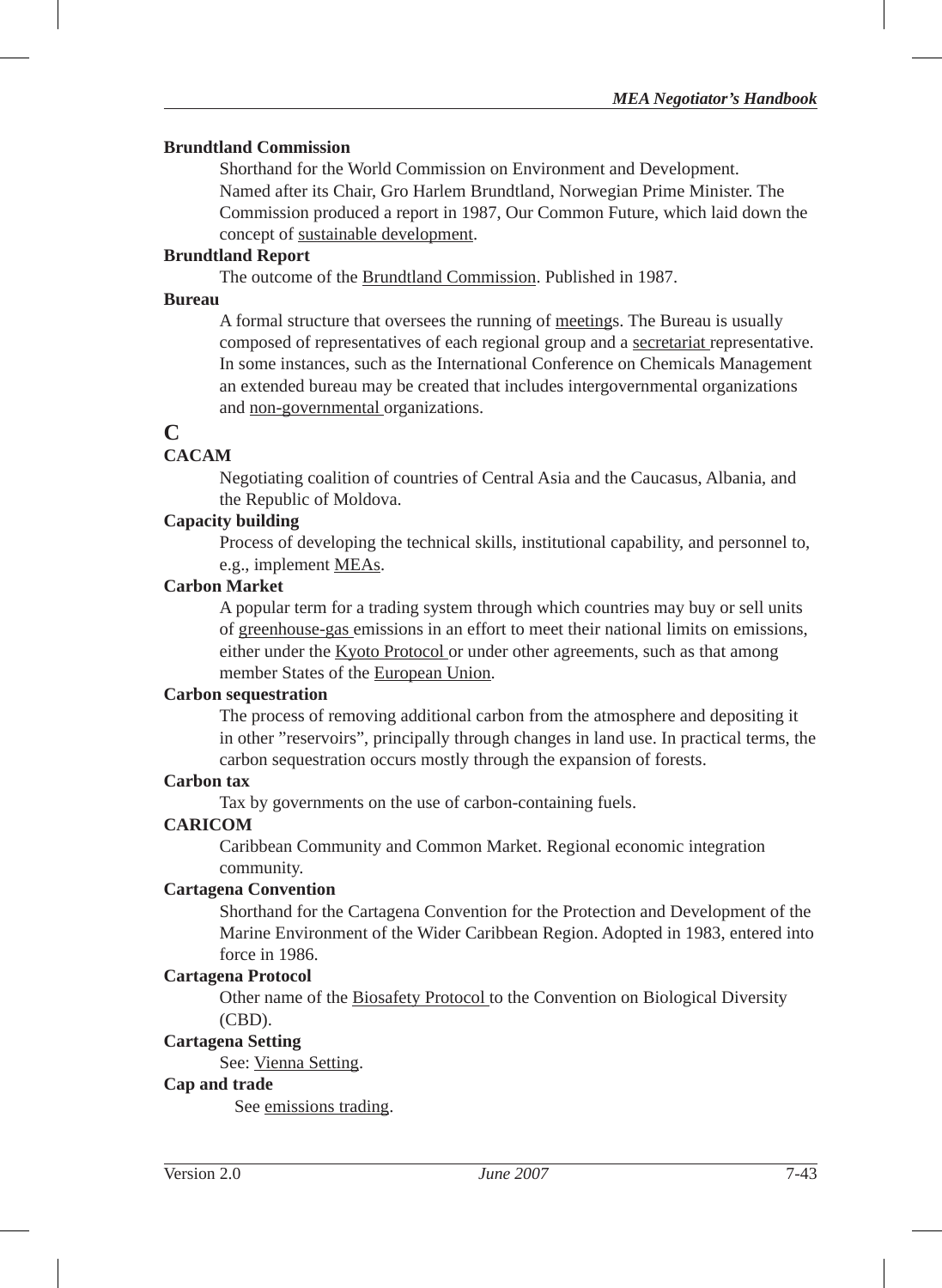#### **Cast**

in "to cast a vote": to vote

#### **Caucus**

A group of like-minded delegations, which meet both during and outside negotiations to develop common positions and negotiation strategies.

## **CBD**

Convention on Biological Diversity. Adopted in 1992, entered into force in 1993. One of the Rio Conventions.

## **CCAMLR**

Convention for the Conservation of Antarctic Marine Living Resources (Part of ATS) Acronym also used for the Commission, which administers the Convention

## **CCAS**

Convention for the Conservation of Antarctic Seals. (Part of ATS).

## **CDM**

Clean Development Mechanism

## **CEE**

Central and Eastern Europe

## **CEIT**

Country with Economy in Transition (also EIT). Designates a country that was formerly a centrally planned economy and is undergoing transition to a marketoriented economy.

## **CEO**

Chief Executive Officer

## **CERs**

Certified Emissions Reductions

## **Certifi ed Emissions Reductions (CERs)**

Unit equal to one metric ton of carbon dioxide equivalent, which may be used by countries listed in Annex I of the Kyoto Protocol towards meeting their binding emission reduction and limitation commitments. CERs are issued for emission reductions from CDM project activities.

## **CFCs**

Chlorofluorocarbons. A category of chemical substances that contributes to the depletion of the ozone layer. Regulated under the Montreal Protocol.

## **CGRFA**

Commission on Genetic Resources for Food and Agriculture. Permanent forum established under the FAO, where governments discuss and negotiate matters relevant to genetic resources for food and agriculture.

## **Chair / Chairman / Chairperson**

Title of the presiding officer of a meeting, and way he/she should be addressed.

## **Chair's compilation**

Text prepared by the presiding officer of a meeting that lays out proposals made by delegations.

## **Chair's text/draft**

Proposal prepared by the presiding officer of a meeting to assist reaching consensus.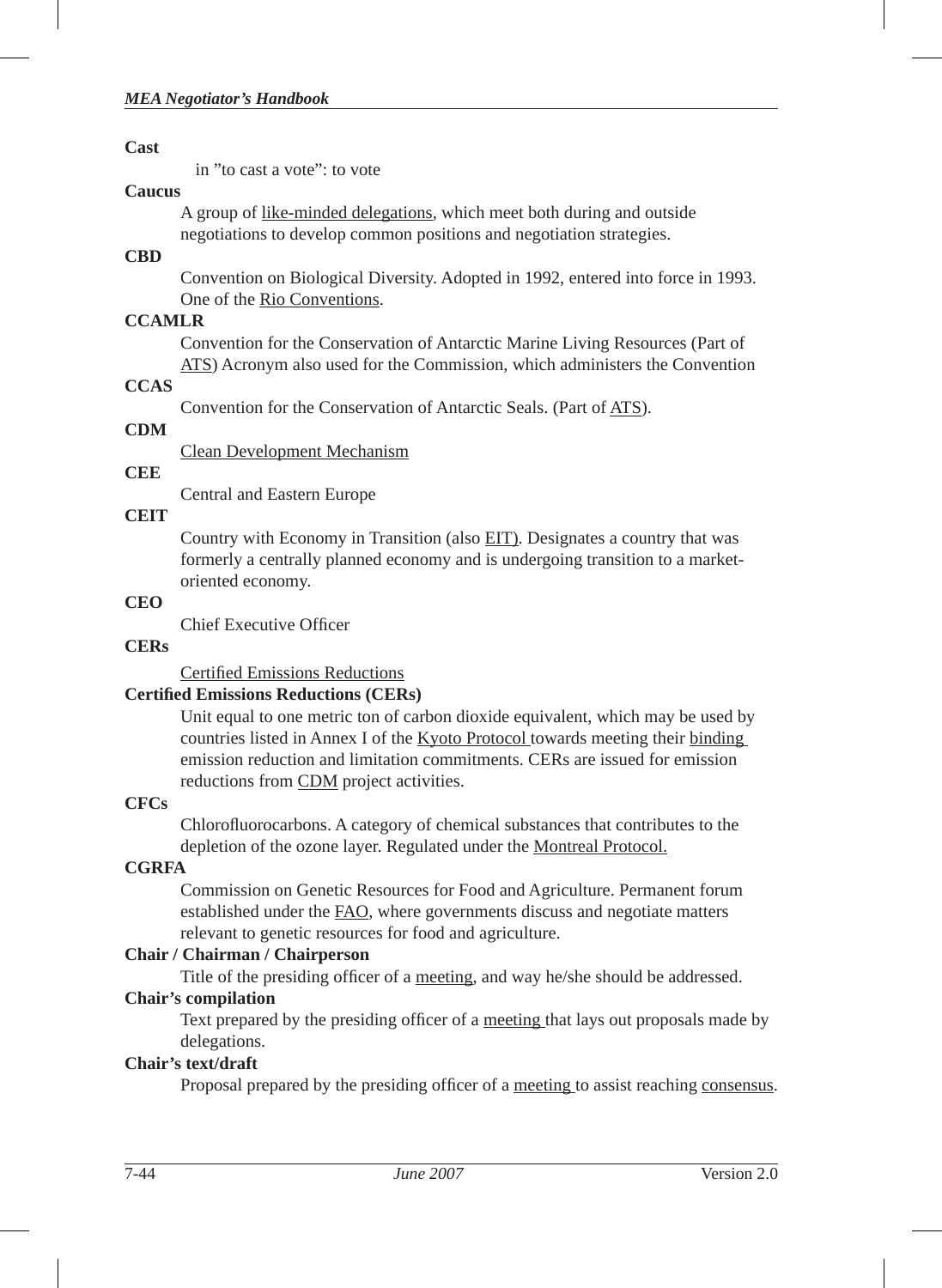#### **Chapeau**

Phrase at the beginning of an article or paragraph to guide the interpretation of this article or paragraph.

## **Chemical Review Committee (CRC)**

Subsidiary body under the Rotterdam Convention.

## **CHM**

Clearing-house Mechanism

#### **CIDA**

Canadian International Development Agency

#### **CIS**

Commonwealth of Independent States. A community of States and economic union composed of 12 former constituent republics of the Soviet Union.

### **CIT**

Countries in Transition (see CEIT or EIT).

#### **CITES**

Convention on International Trade in Endangered Species of Wild Fauna and Flora. Adopted in 1973, entered into force in 1975.

### **Clean Development Mechanism (CDM)**

One of the three market-based mechanisms under the Kyoto, whereby developed countries may finance greenhouse gas emissions-avoiding projects in developing countries, and receive credits (called CERs) for doing so which they may apply towards meeting mandatory limits on their own emissions.

#### **Clean technologies**

Both process and product engineering that reduces the pollutants and environmental impacts inherent in industrial production.

#### **Clearing House Mechanism**

The term originally referred to a financial establishment where checks and bills are exchanged among member banks so that only the net balances need to be settled in cash. Today, its meaning has been extended to include any agency that brings together seekers and providers of goods, services or information, thus matching demand with supply. The CBD has established a Clearing-house Mechanism to ensure that all governments have access to the information and technologies they need for their work on biodiversity.

### **Climate change**

Change of climate, which is attributed directly or indirectly to human activity that alters the composition of the global atmosphere and which is in addition to natural climate variability over comparable time periods.

#### **Climate conventions**

The UN Framework Convention on Climate Change (UNFCCC) and the Kyoto Protocol.

### **Closed-door meeting**

Meeting to which access is restricted. Usually restricted to Parties and excludes observers.

#### **CMS**

Convention on Migratory Species of Wild Animals. Also called the "Bonn Convention". Adopted in 1979, entered into force in 1983.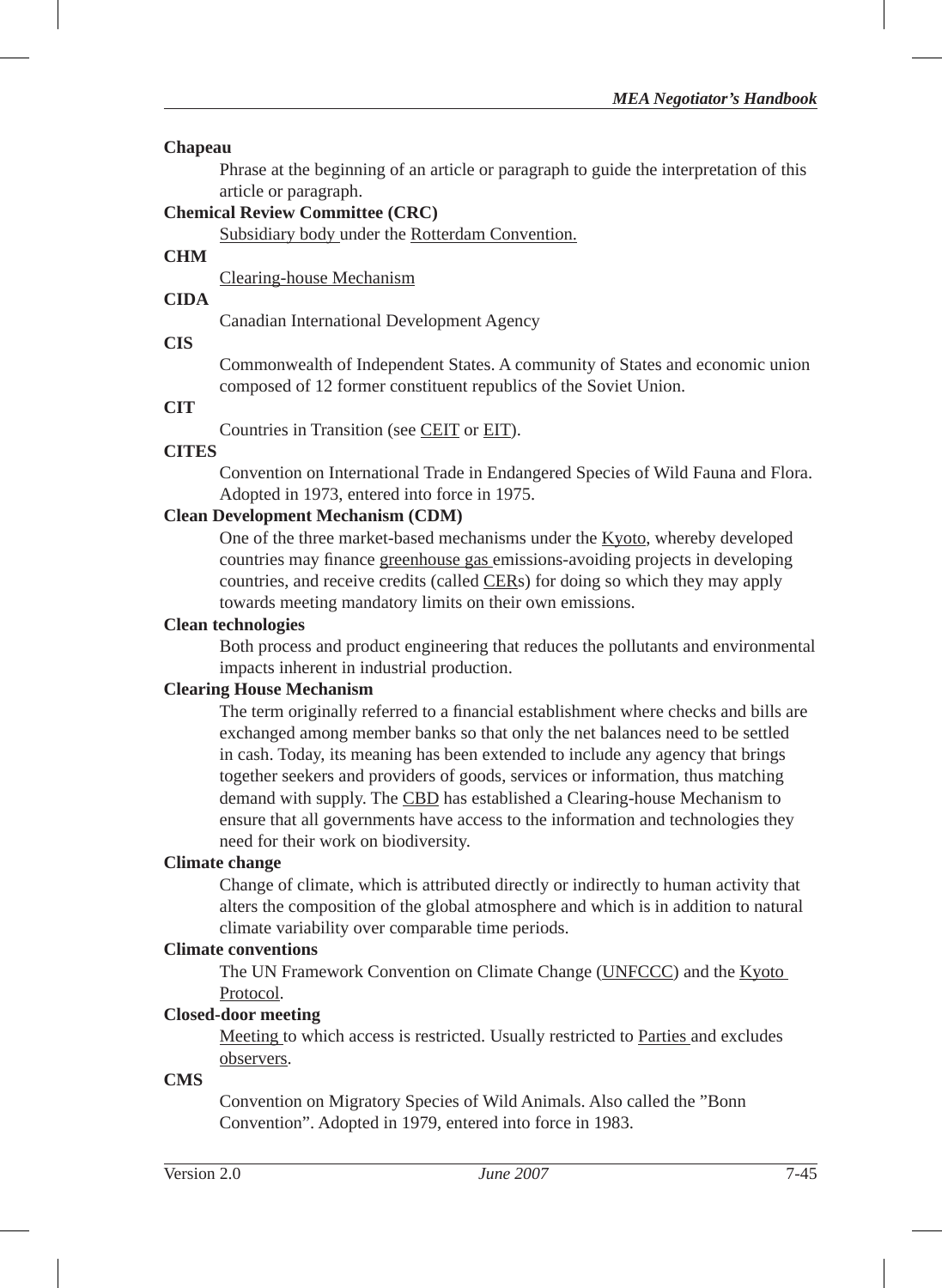#### **Coalition**

A group of like-minded States or delegations that work together towards a common objective.

# **Code of conduct**

Set of rules to guide behaviour and decisions.

## **Codex**

Usually reference to a code of law. Also used as shorthand for Codex Alimentarius. A publication on food standards maintained jointly by the FAO and the WHO.

## **COFI**

Committee on Fisheries of the Food and Agriculture Organization of the UN (FAO).

## **COFO**

Committee on Forestry of the Food and Agriculture Organization of the UN (FAO).

## **Committee**

Subset of a Plenary, open to all Parties, established to perform particular tasks (e.g., drafting committee), address a particular issue (e.g., credentials committee) or a particular set of agenda items (then equivalent to a working group). Committees make recommendations to the Plenary.

## **Committee of the Whole (CoW / COW)**

Often created by a COP to aid in negotiating text. It consists of the same membership as a COP and is usually intended to operate like a subsidiary body, but covering the full scope of issues of the COP. When the Committee has finished its work, it turns the text over to the COP, which finalizes and then adopts the text during a plenary session.

## **Community Forestry**

Forestry management that includes local people in planning and implementing forestry activities.

## **Complementarity**

Funding principle according to which funded activities must be coherent with national programmes and policies to maximize global environmental benefits.

## **Compliance**

Fulfillment by a Party of its obligations under an international agreement.

## **Compliance Committee**

Committee mandated to review compliance with the provisions of an international agreement. The powers of compliance committees vary according to each agreement.

## **Conference of the Parties (COP)**

One of the designations for the main negotiating body under an international agreement. The COP is a policy-making body that meets periodically to take stock of implementation of the agreement and adopt decisions, resolutions, or recommendations for the future implementation of the agreement.

## **Conference Room Paper (CRP)**

A category of in-session document containing new proposals or outcomes of insession work and is for use only during the sessions concerned.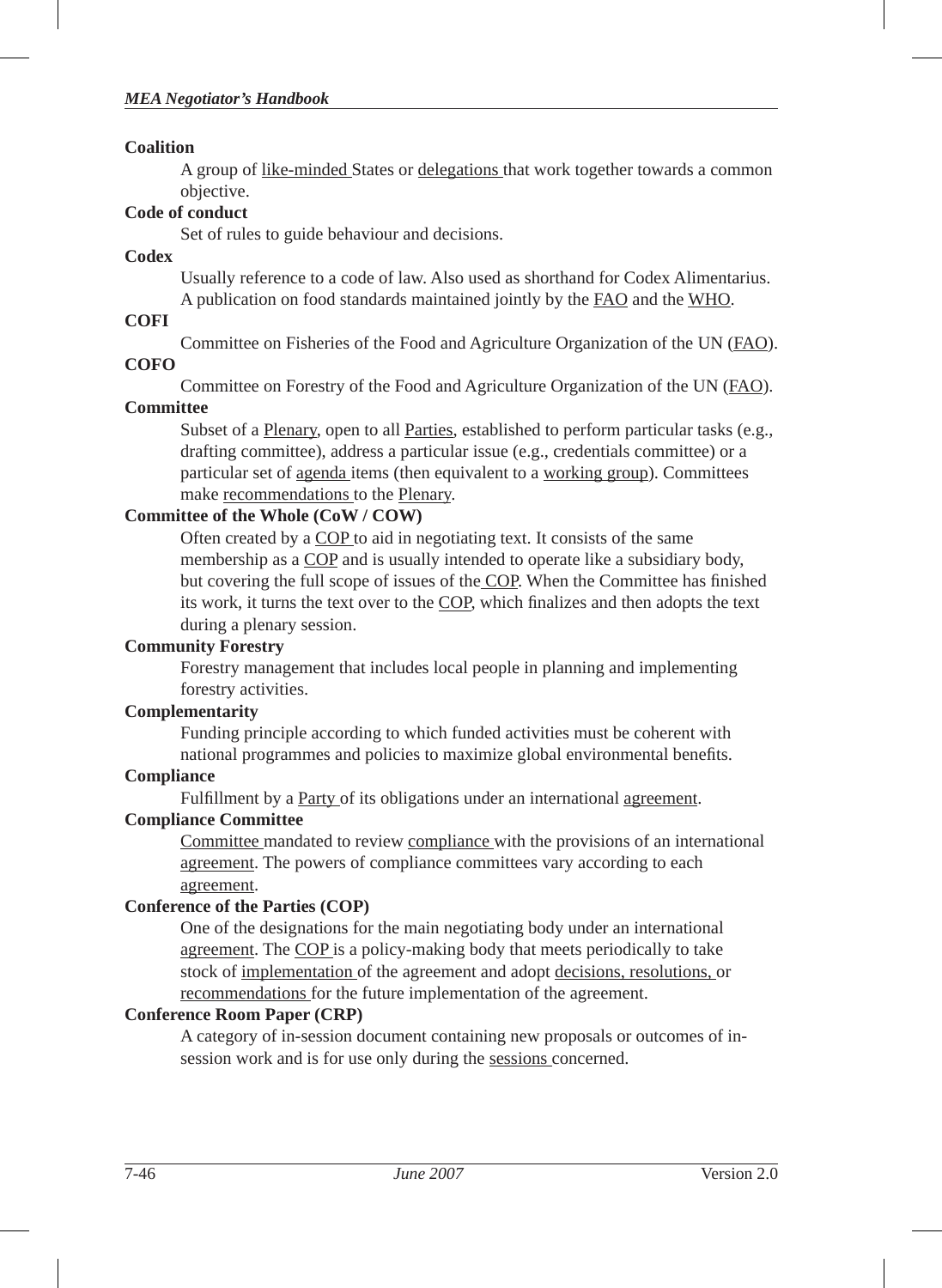#### **Consensus**

A mode of adoption of decisions, resolutions, or recommendations without voting. A decision is adopted by consensus if there is no formal explicit objection made. Whether there is consensus on an issue or not is determined by the presiding officer on the basis of the views expressed by delegates and his/her subjective assessment of the sense of the meeting.

### **Contact Group**

A group formed during negotiations to reach consensus on an issue proving particularly contentious. May be established by the COP or a Committee of the Whole and is open to all Parties and sometimes to observers.

#### **Contracting State**

A State which has consented to be bound by an international agreement, whether or not the international agreement has entered into force (Vienna Convention on the Law of Treaties).

### **Contribution**

Amount that a Party owes annually to the general trust fund of an agreement or an international organization. Determined on the basis of an indicative scale adopted by the governing body of the agreement or the international organization.

## **Convention**

A binding agreement between States. Generally used for formal multilateral instruments with a broad number of Parties.

## **COP**

Conference of the Parties

### **COP/MOP**

Conference of the Parties to a Convention serving as Meeting of the Parties to a Protocol (e.g., Biosafety Protocol COP/MOP).

#### **Corr**.

Stands for the Latin term corrigendum. Used to reference corrected versions of documents during a meeting.

### **Council of Europe**

A regional international organisation founded in 1949. Its goal is to strengthen democracy, human rights and the rule of law. Not to be confused with the Council of the European Union and the European Council.

### **Council of the European Union**

The Council of the European Union forms together with the European Parliament the legislative arm of the EU. It is composed of Ministers from all the EU Member. Should be distinguished from the European Council, as well as of the Council of Europe.

### **COW / CoW**

See Committee of the Whole.

### **CPF**

Collaborative Partnership on Forests. A partnership of 14 international organizations, the work of which has relevance to forests.

### **CRAMRA**

Convention for the Regulation of Antarctic Mineral Resource Activities. (See ATS). Not yet into force.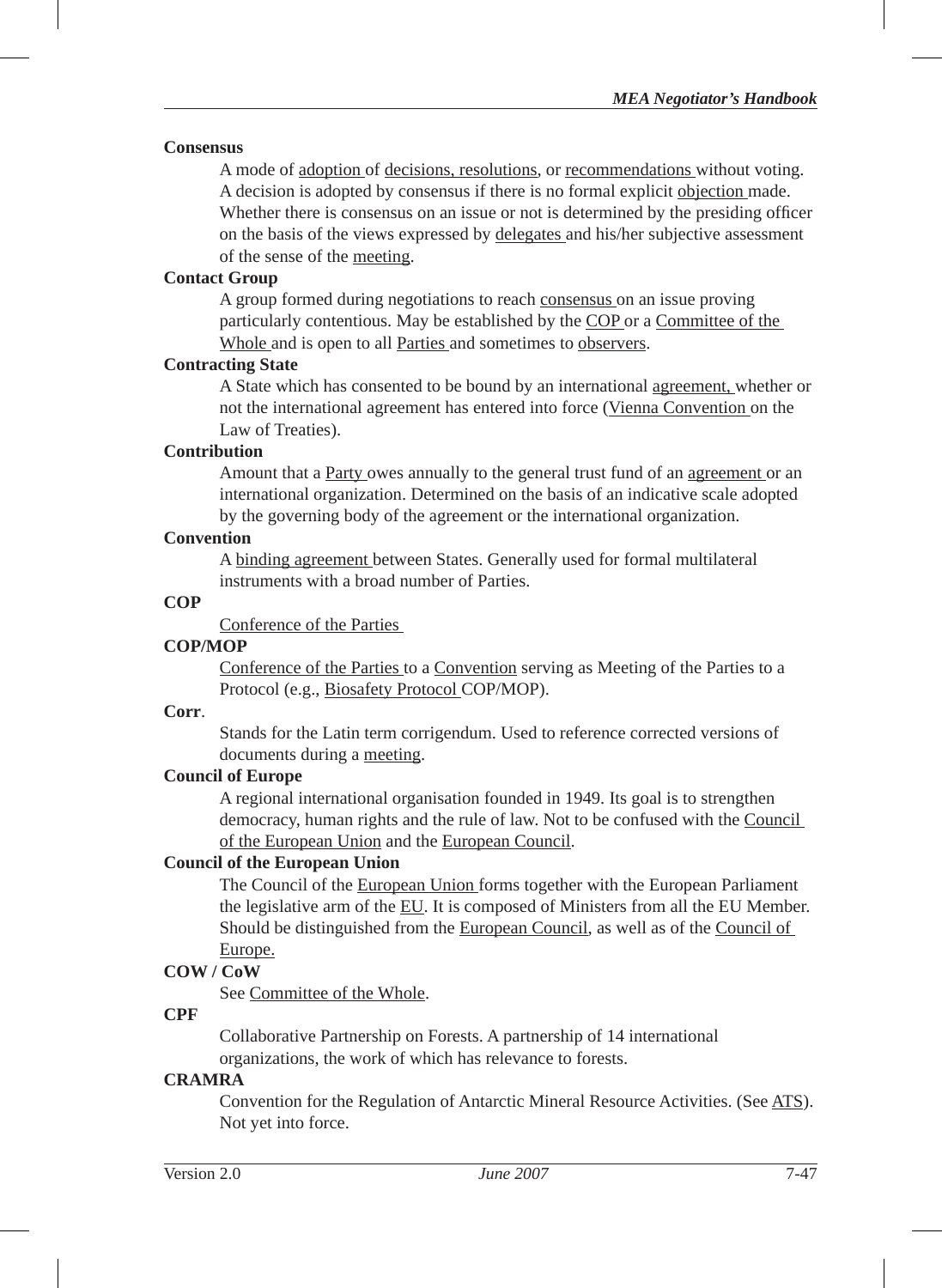## **CRC**

Chemical Review Committee.

## **Credentials**

A document evidencing a person's authority. Signed by the Head of State or Government or other high authority. Without credentials in order, a person is not considered a delegate and cannot legally act on behalf of his/her State and participate in decision making.

## **Credentials Committee**

A committee established by the Plenary of a meeting to review the credentials submitted by delegations.

## **CRIC**

Committee for the Review of Implementation of the Convention. Within the context of the UNCCD, the subsidiary body that reviews how Parties implement their commitments.

## **CRP**

Conference Room Paper. The acronym is also used to reference these documents.

## **CSD**

Commission on Sustainable Development. Called for in Agenda 21 and established by ECOSOC as the highest level forum within the UN on sustainable development. Mandated to monitor the implementation of Agenda 21 and the JPOI.

## **CST**

Committee on Science and Technology. Subsidiary body established under the UN Convention to Combat Desertification (UNCCD) to provide advice to the COP on scientific and technical matters.

## **CTE**

WTO Committee on Trade and Environment

## **CTESS**

WTO Committee on Trade and Environment in Special Session

## **D**

**DAC**

Development Assistance Committee (of OECD)

## **DCPI**

Division of Communications and Public Information of UNEP.

## **DELC**

Division of Environmental Law and Conventions of UNEP.

## **Decision**

Formal expression of the will of the governing body of an international organization or international agreement. Usually binding but may also correspond to soft law.

## **Declaration**

A formal statement of aspirations issued by a meeting. Usually issued by high-level representatives. A declaration is not binding.

## **Declaratory**

Said of something that declares an intention, opinion or reserve, rather than expresses an agreed commitment.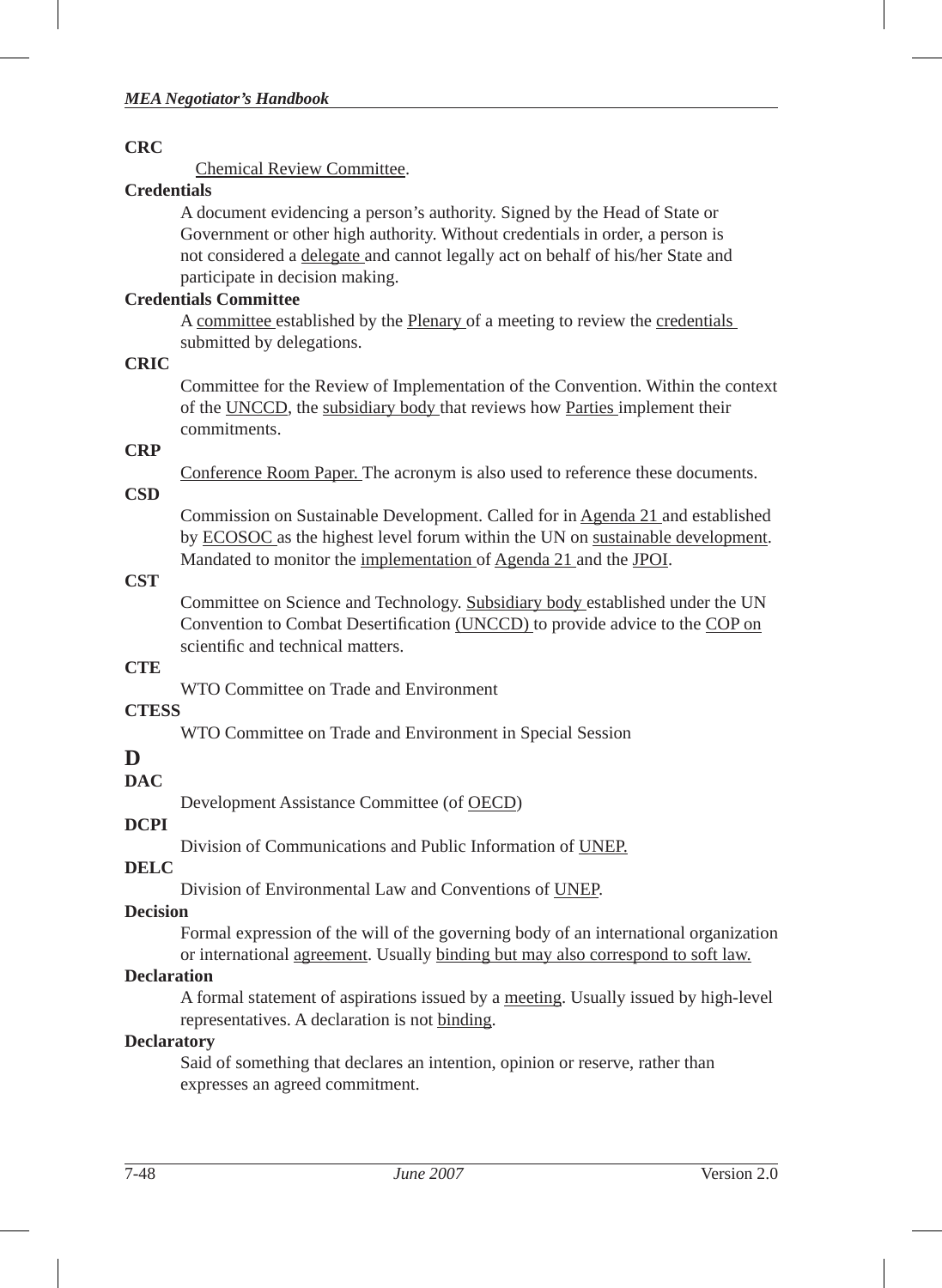#### **Declaratory interpretation**

Statement made at the time of signature or ratification of an international agreement. Spells out a State's interpretation of one or more of the provisions of the agreement.

#### **Deforestation**

The direct human-induced conversion of forested land to non-forested land (UNFCCC).

#### **Delegate**

Representative of a State or organization who has been authorized to act on its behalf and whose credentials are in order.

#### **Delegation**

Team of delegates to a meeting from the same country or organization.

#### **DEPI**

Division of Environmental Policy Implementation of UNEP.

#### **Desertifi cation**

Degradation of land in arid, semi-arid and dry sub-humid areas, resulting from various factors, including climatic variations and human activities (UNCCD).

#### **Designated National Authority**

The national agency responsible for addressing specific issues or acting as the focal point for an MEA.

#### **DEWA**

Division of Early Warning and Assessment of UNEP.

#### **DGEFC**

Division of Global Environment Facility Cooperation of UNEP.

### **Diplomatic Conference**

Conference of plenipotentiaries held to adopt and sign an international agreement. The text of the agreement has usually been negotiated before the Conference convenes.

#### **Dispute**

Disagreement on a point of law (e.g., the interpretation of an international agreement) or fact (e.g., an action taken by a State).

### **DNA**

Designated National Authority

#### **Drafting group**

Informal group established by the presiding officer of a meeting, committee, or working group to draft consensus text. Observers generally may not attend drafting group meetings.

#### **DRC**

Division of Regional Cooperation of UNEP.

#### **DSA**

Daily Subsistence Allowance. Allowance paid to UN staff or delegates to a UN meeting, which is intended to account for lodging, meals, gratuities and other business-related expenses during the period of the meeting.

#### **DTIE**

Division of Trade, Industry and Economics of UNEP.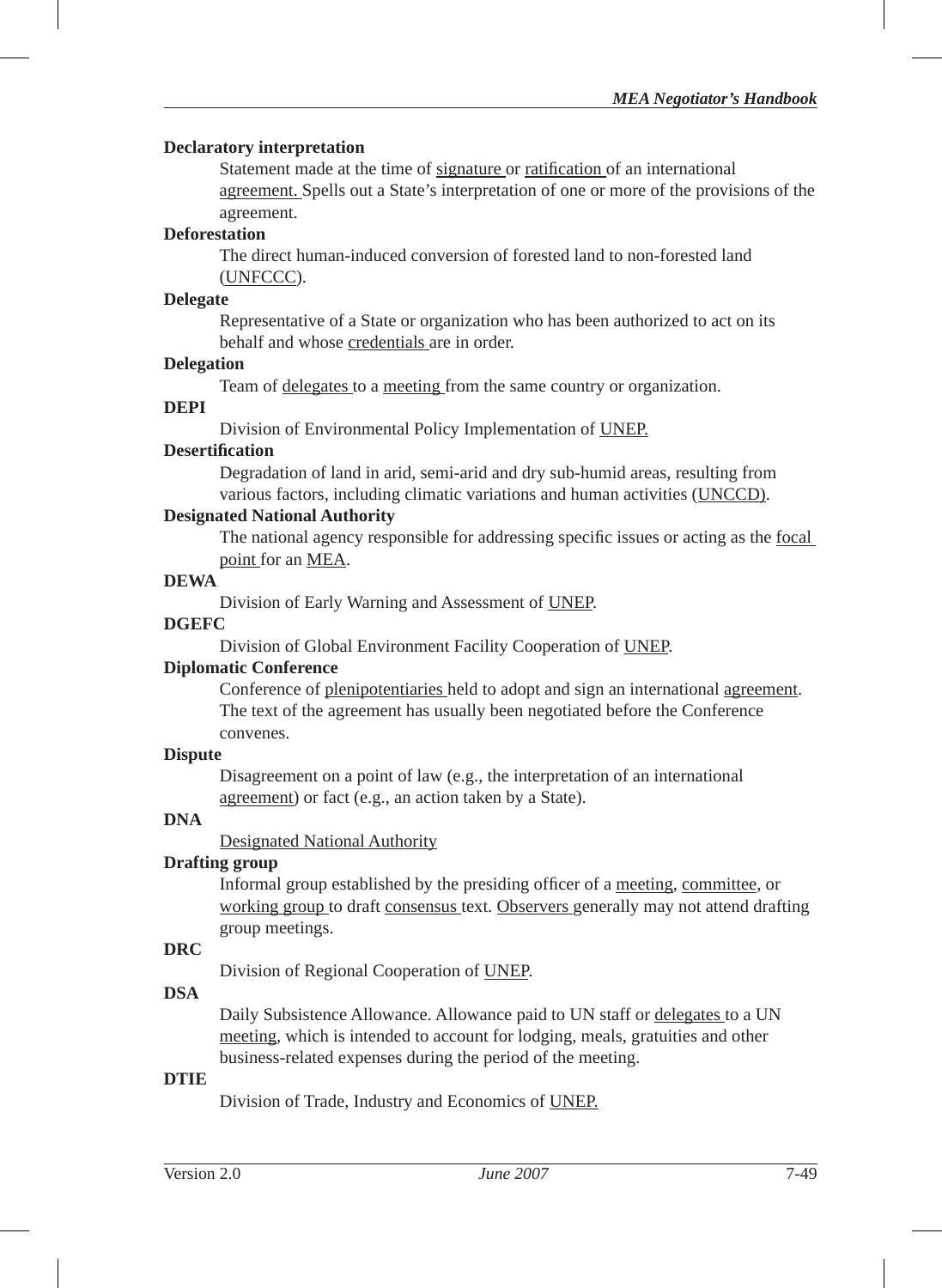## **E**

## **Earmarked**

Dedicated to a particular purpose. Usually said of funds or contributions.

## **Earth Negotiations Bulletin (ENB)**

An independent, impartial reporting service published by the International Institute for Sustainable Development (IISD), providing daily summaries of major international environmental meetings and Conferences of the Parties to various MEAs.

## **EBRD**

European Bank for Reconstruction and Development

## **EC**

1) European Community

2) Environment Canada

Economic Instruments

A tool for environmental protection that makes use of fiscal incentives (subsidies) and deterrents (taxes), as well as market measures such as tradable emissions permits, rather than regulating specific outcomes.

## **ECOSOC**

UN Economic and Social Council. One of the principal organs of the UN, addressing economic, social, cultural, educational, health, environmental and other related matters.

## **Ecosystem**

Dynamic complex of plant, animal, micro-organism communities and their non-living environment, interacting as a functional unit (CBD). Ecosystems are irrespective of political boundaries.

## **Ecosystem approach**

Strategy for the integrated management of land, water and living resources that promotes conservation and sustainable use in an equitable way (CBD, FAO, Ramsar Convention).

## **Ecosystem services**

Processes and functions provided by natural ecosystems that sustain life and are critical to human welfare.

## **Eco-tourism**

Travel undertaken to witness sites or regions of unique natural or ecologic quality, or the provision of services to facilitate such travel.

## **EECCA countries**

Eastern Europe, Caucasus and Central Asia countries, namely: Armenia, Azerbaijan, Belarus, Georgia, Kazakhstan, Kyrgyz Republic, Moldova, Russian Federation, Tajikistan, Turkmenistan, Ukraine, Uzbekistan.

## **EGTT**

Expert Group on Technology Transfer, a subsidiary body under the UNFCCC.

## **EIA**

Environmental Impact Assessment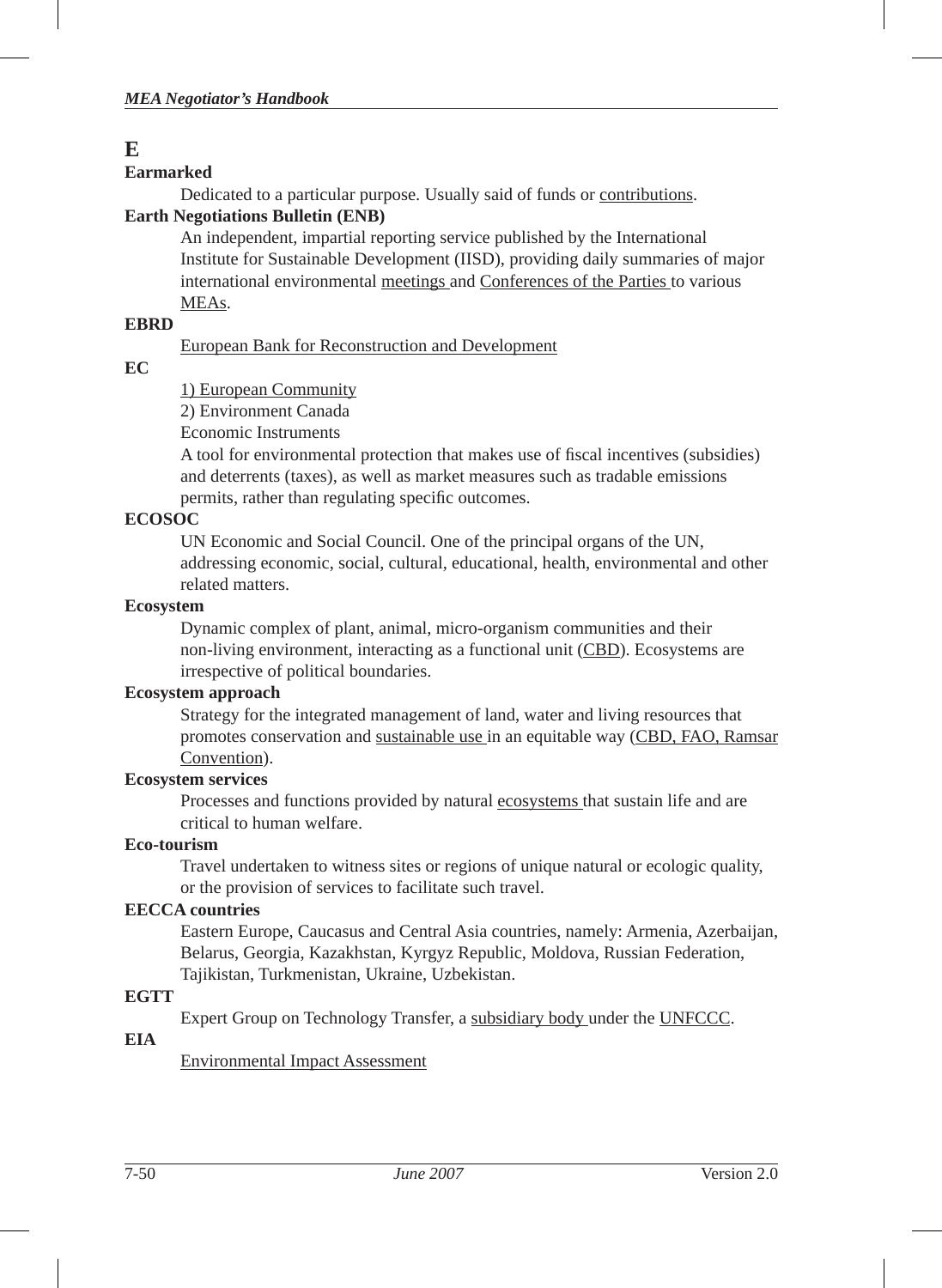## **EIT**

Countries with economies in transition (see also CEIT). Designates a country that was formerly a centrally planned economy and is undergoing transition to a marketoriented economy.

## **EMG**

Environmental Management Group created in 1999 by the UN General Assembly to enhance cooperation in the field of environment and human settlements within and beyond the UN system. Chaired by the Executive Director of UNEP, the EMG meets periodically. Members are the specialized agencies, funds and programmes of the United Nations system and the secretariats of multilateral environmental agreements, as well as the Bretton Woods Institutions and the World Trade Organization (WTO).

## **Emission-reduction Unit (ERU)**

A unit equal to one metric tonne of carbon dioxide equivalent, applicable to binding emissions-reductions targets under the Kyoto Protocol, and generated through Joint Implementation projects.

## **Emissions trading**

1) General notion: Mechanism in which an authority sets a limit or 'cap' on the amount of a pollutant that can be emitted within a given timeframe by entities participating in the emissions trading scheme (this 'cap' could e.g. follow from national QELROs under the Kyoto Protocol). The authority then assigns to each participating entity a number of emission credits or allowances, with each credit representing a license to emit one unit of the pollutant. The total numbers of credits assigned cannot exceed the cap. Entities whose emissions exceed the amount that was assigned to them, must buy additional credits to cover their actual emissions from those entities that have emitted less than their assigned amount, and thus have spare emission credits. This transaction is known as emissions trading. By allowing participants the flexibility to trade credits the overall emissions reductions are achieved in the most cost-effective way possible. (Also referred to as 'cap and trade').

2) For emissions trading as a mechanism under the Kyoto Protocol, see 'international emissions trading'.

## **ENB**

Earth Negotiations Bulletin.

### **Endemic**

Native and restricted to a specific geographic area, usually referring to plants or animals.

### **Enforcement**

Range of procedures and actions taken by a State and its competent authorities to ensure that persons or organizations failing to comply with laws or regulations are brought back into compliance or punished through appropriate action.

### **Entry into force**

Coming into legal effect of an international agreement, i.e. time at which an international agreement becomes legally binding for the States that have ratified it or acceded to it or otherwise expressed their consent to be bound by the agreement.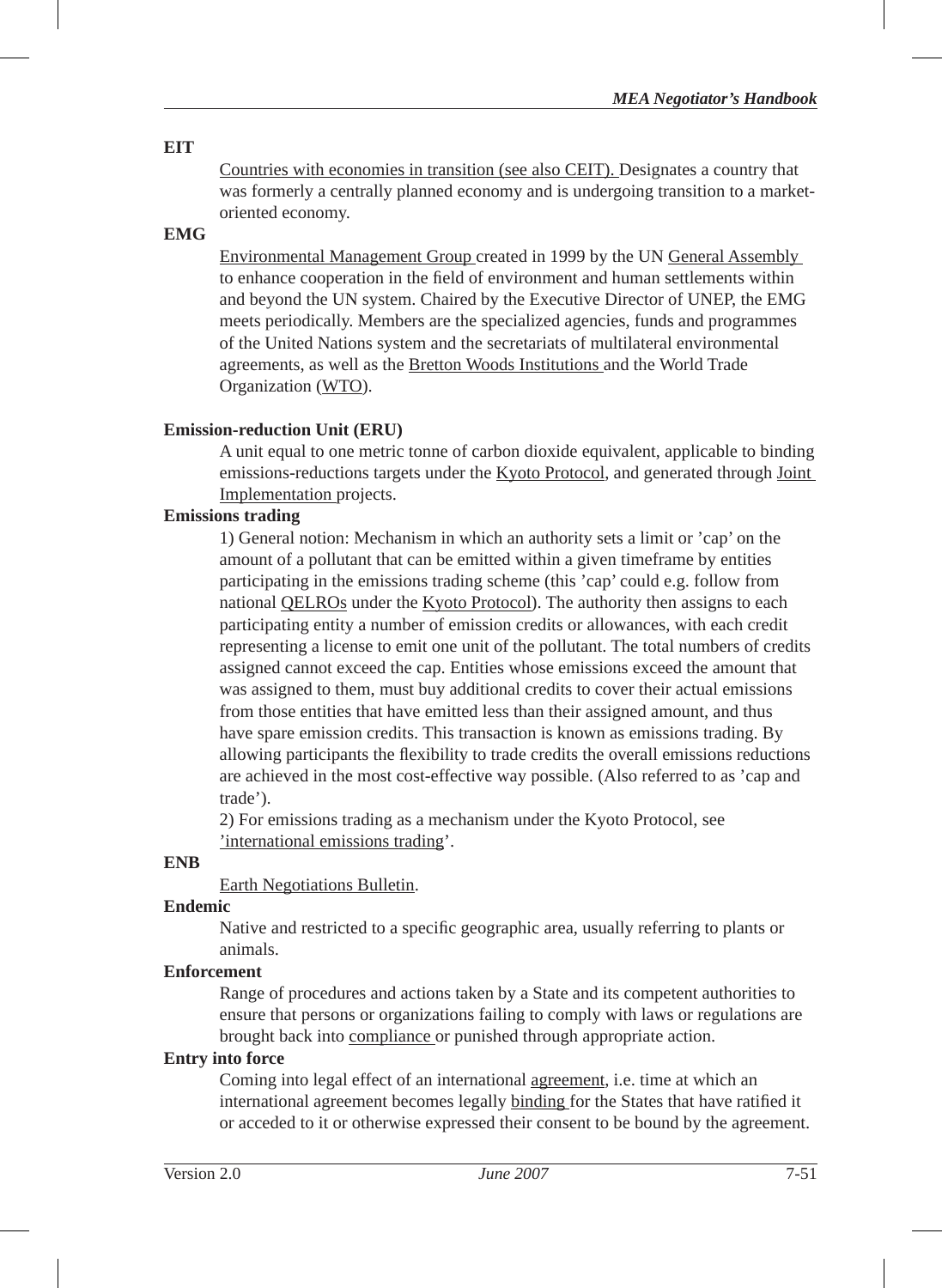## **European Council**

Institution of the EU that brings together the heads of State or government of the EU and the president of the European Commission. It meets at least twice a year and defines the general political guidelines of the EU. Not to be confused with the Council of the European Union and the Council of Europe.

## **Environmental Impact Assessment (EIA)**

Process by which the environmental consequences of a proposed project or programme are evaluated and alternatives are analyzed. EIA is an integral part of the planning and decision-making processes.

## **Environmental Integrity Group**

A coalition or negotiating alliance in the UNFCCC process consisting of Mexico, the Republic of Korea, and Switzerland.

## **Environmental Management Group (EMG)**

Group created in 1999 by the UN General Assembly to enhance worldwide cooperation in the field of environment and human settlements. The EMG meets periodically. Members are the specialized agencies, programmes and organs of the United Nations system, including secretariats of multilateral environmental agreements, as well as the Bretton Woods Institutions and the World Trade Organization (WTO).

## **Environmentally Sound Management**

Defined as taking all practicable steps to ensure that hazardous wastes or other wastes are managed in a manner which will protect human health and the environment against adverse effects which may result from such wastes, in terms of the Basel Convention.

### **EOV**

Explanation of Vote

## **ERU**

Emission-Reduction Unit

## **EU**

European Union

## **EUROBATS**

Agreement on the Conservation of Populations of European Bats. Adopted in 1991, entered into force in 1994.

## **European Commission**

The executive body of the European Union. Alongside the European Parliament and the Council of the European Union, it is one of the three main institutions governing the Union. Its primary roles are to propose and implement legislation, and to act as "guardian of the treaties" which provides the legal basis for the EU. The Commission negotiates international trade agreements (in the WTO) and other international agreements on behalf of the EU in close cooperation with the Council of the European Union.

## **European Community (EC)**

Most important one of the three European Communities. Originally European Economic Community. That name changed with the Maastricht Treaty in 1992, which at the same time effectively made the European Community the first of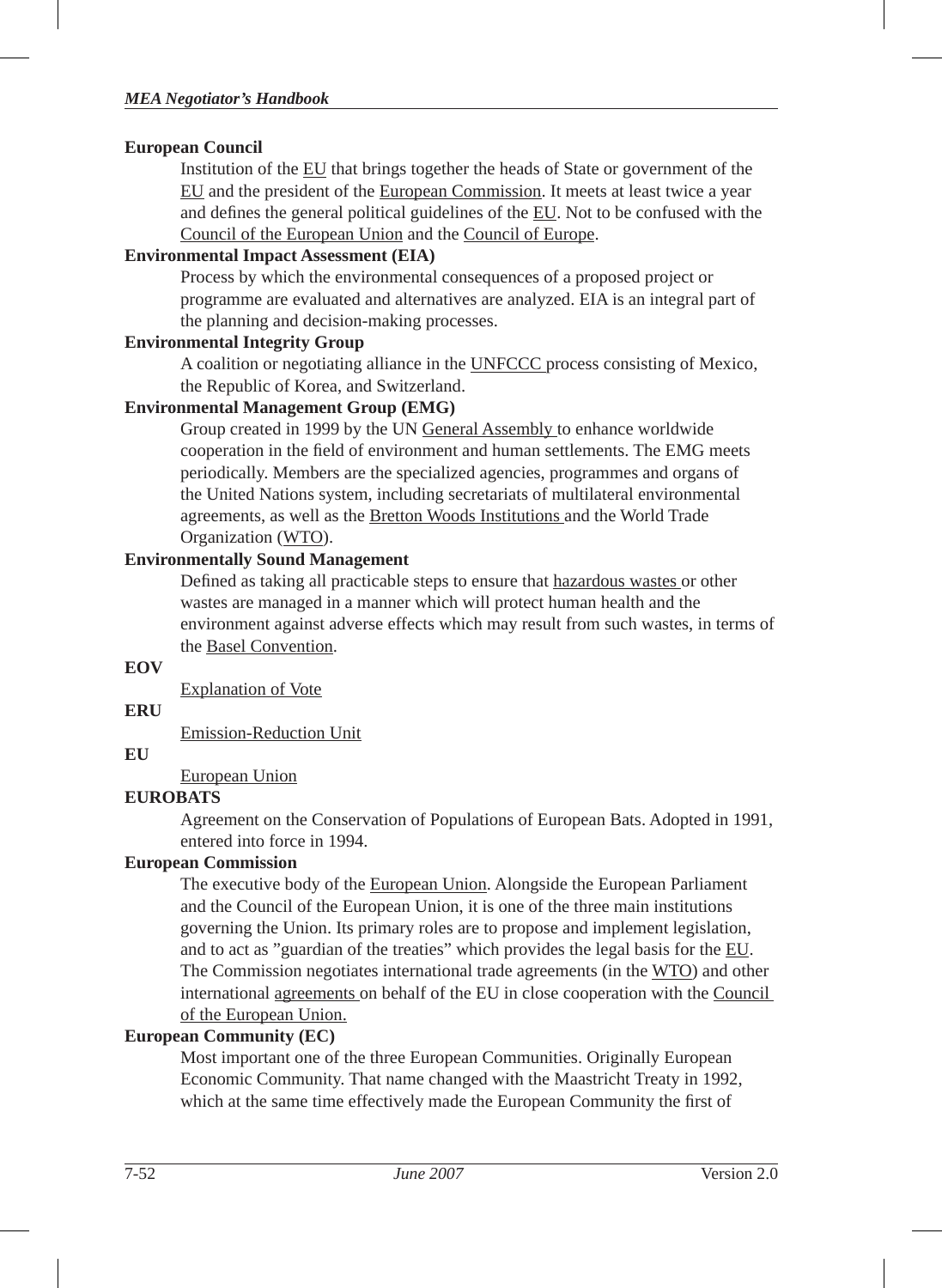three pillars of the European Union, called the Community (or Communities) Pillar. Member in its own right of several international organizations and a Party to various international agreements, sometimes alongside its member States.

#### **European Union (EU)**

The European Union is an intergovernmental and supranational union of 27 democratic member States. The EU was established under that name in 1992 by the Treaty on European Union (the Maastricht Treaty).

#### **Ex offi cio**

Latin phrase meaning "by virtue of one's position or function."

#### **Ex situ**

Latin phrase meaning "not the original or natural environment."

## **ExCOP / Ex-COP**

Extraordinary Conference of the Parties. Conference of the Parties held outside the normal scheduled cycle of meetings of the Conference of the Parties.

#### **Executive Director**

Title of the head of some international organizations (e.g., the Executive Director of UNEP).

#### **Executive Secretary**

Title of the head of some international organizations or secretariats of MEAs (e.g., Executive Secretary of the Convention on Biological Diversity).

#### **Extraterritorial**

Set of measures or laws that apply beyond a State's jurisdiction.

## **F**

### **FAO**

Food and Agriculture Organization of the United Nations. The UN specialized organization for agriculture, forestry, fi sheries and rural development. Established in 1945.

### **Final clauses/provisions**

Clauses/provisions of an international agreement that set the rules of the functioning of the agreement.

## **Financial rules**

Rules governing the financial administration of an international organization, a COP, subsidiary bodies, and the secretariat.

### **Floor**

1) in "to give the floor": Permission granted by the presiding officer of a meeting to make a statement.

2) in "to seek the floor": To ask permission to the presiding officer of a meeting to make a statement.

3) in "to take the floor": To make a statement during a meeting.

## **FoC**

Friends of the Chair

## **Focal point**

An official or agency designated by a government to serve as the focus or channel of communications for a particular issue or agreement.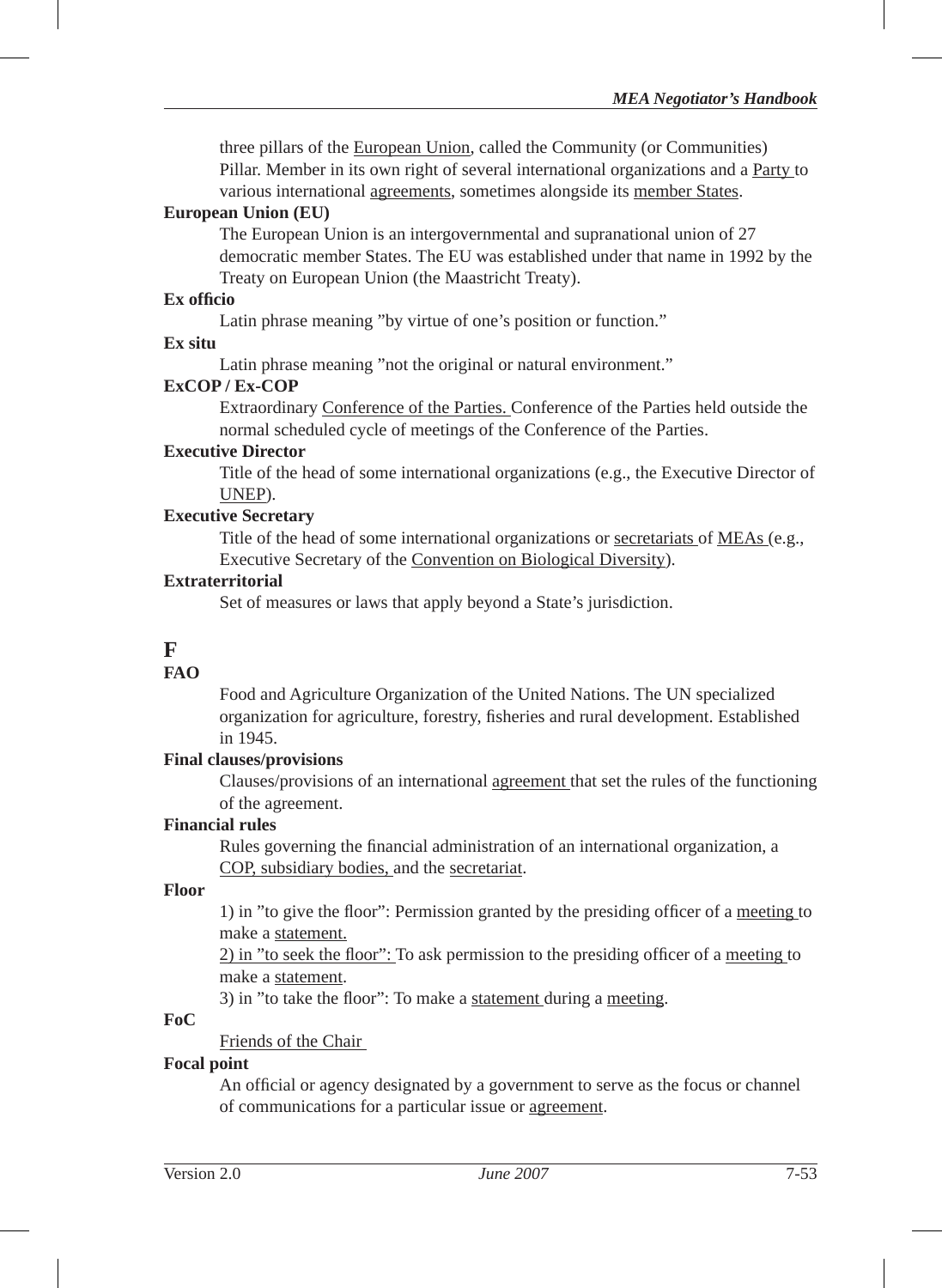#### **Framework convention**

Convention that provides a decision-making and organizational framework for the adoption of subsequent complementary agreements (e.g., Protocol). Usually contains substantial provisions of a general nature, the details of which can be provided in the subsequent agreements.

### **Friends of the Chair (FoC)**

An informal group of a few prominent negotiators invited to assist the Chair of a meeting, working group, or contact group to develop a consensus proposal on a specific issue.

### **Full powers**

A document emanating from the competent authority of a State designating a person or persons to represent the State for negotiating, adopting or authenticating the text of an international agreement, for expressing the consent of the State to be bound by an international agreement, or for accomplishing any other act with respect to an international agreement.

## **G**

## **G-8**

Group of eight industrialized countries comprising Canada, France, Germany, Italy, Japan, Russia, the UK and the US.

## **G77**

Originally group of 77 developing countries established in 194 at the first session of UNCTAD. Now gathering 131 developing States. The Group seeks to harmonize the positions of developing countries prior to and during negotiations. China sometimes also associates itself with the G77, in which case the group is referred to as "G77/China" or "G77 plus China.".

## **GATT**

General Agreement on Tariffs and Trade. One of the agreements annexed to the Marrakesh Agreement establishing the World Trade Organization (WTO).

## **Gavel**

1) Hammer used by the presiding officer of a meeting to recall delegations to order and/or signal the adoption of decisions, resolutions, or recommendations.

2) Also used as verb in many expressions:

• "Gavel the meeting to a close": to declare a meeting closed.

• "Gavel down objections": to silence delegates who are vociferously raising objections.

• "Gavel through a decision": to strike the gavel at a pace that does not allow time for delegations to raise objections.

## **GBF**

Global Biodiversity Forum

## **GBO**

Global Biodiversity Outlook

## **GC**

Governing Council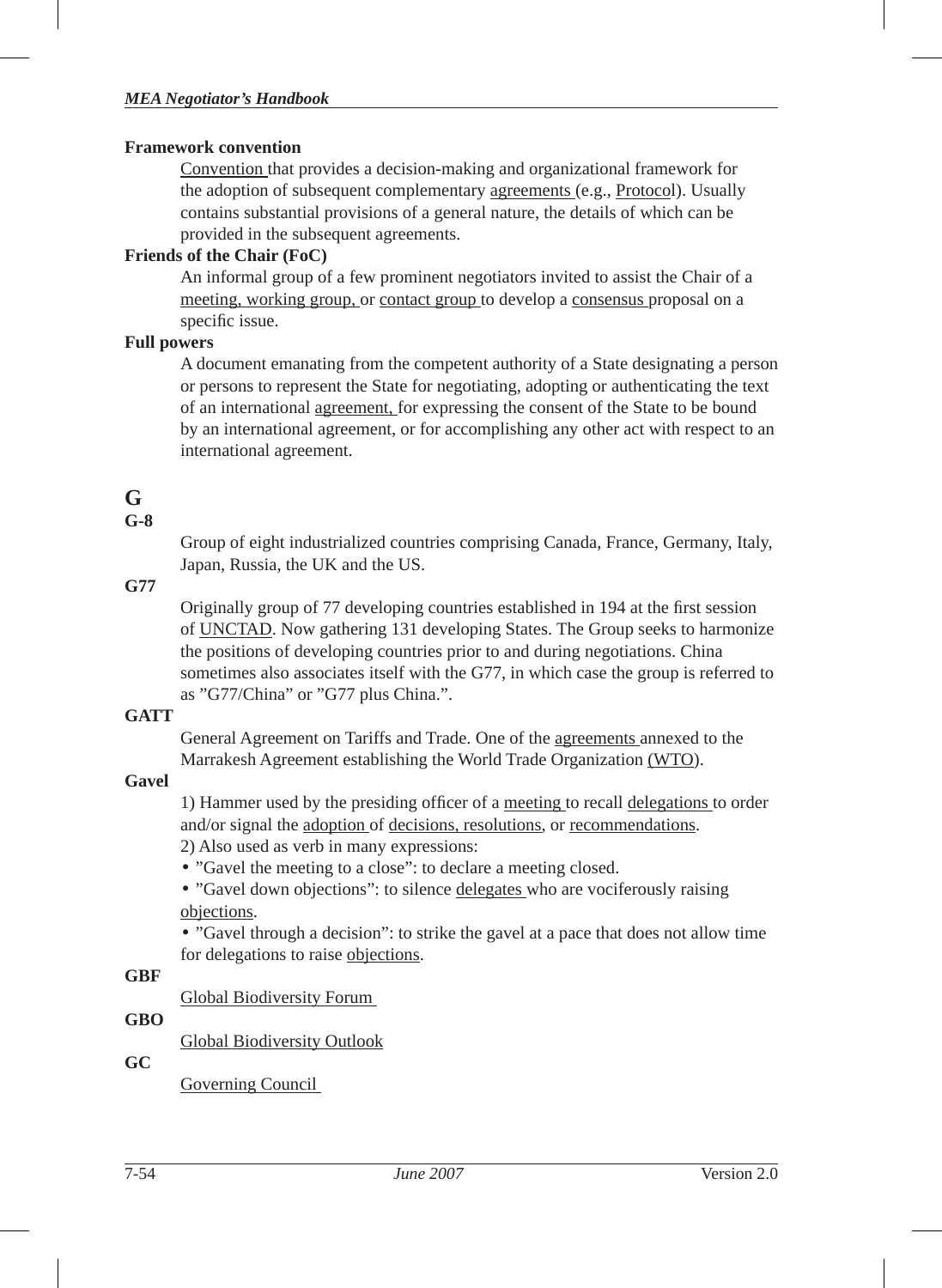## **GCOS**

Global Climate Observing System

#### **GEF**

## Global Environment Facility

## **General Assembly (UN GA or UNGA)**

Shorthand for the UN General Assembly. The main political body of the United Nations. It is composed of representatives of all member States, each of which has one vote.

## **General clauses/provisions**

Clauses/provisions of an international agreement or decision that create the context, principle and directions helping the understanding and application of the rest of the agreement or decision.

## **Genetic Use Restriction Technologies (GURTs)**

Genetic engineering of plants to produce sterile seeds

## **GEO**

Global Environment Outlook

## **GHGs**

Greenhouse gases

### **GHS**

Globally Harmonized System of Classification and Labeling of Chemicals. Managed by an ECOSOC sub-committee of experts.

## **Global Biodiversity Forum (GBF)**

Open and independent mechanism, founded in 1993, to encourage analysis, dialogue and partnership on key ecological, economic, social and institutional issues related to biodiversity.

## **Global Biodiversity Outlook (GBO)**

Periodic report prepared by the secretariat of the CBD on the status and trends of biological diversity at the global and national level, as well as the steps taken to conserve and use sustainably the biodiversity and share equitably the benefits arising out of the utilization of genetic resources.

### **Global Compact**

A UN initiative launched in 1999 to bring the private sector together with UN agencies and civil society to support ten principles related to human rights, labour, anti-corruption and the environment.

## **Global Environment Facility (GEF)**

Launched in 1991, the Global Environment Facility provides grant and concessional funds to developing countries and EITs for projects and programmes targeting global environmental issues: climate change, biological diversity, international waters, ozone layer depletion, land degradation and persistent organic pollutants. Its implementing agencies are UNEP, UNDP, and the World Bank. Designated as the operating entity of the financial mechanism for some MEAs (e.g., the CBD and the UNFCCC).

## **Global Environment Outlook (GEO)**

A periodic report that provides a comprehensive overview of the State of the global environment. Published every five years by UNEP. Completed by the GEO Yearbooks, published annually.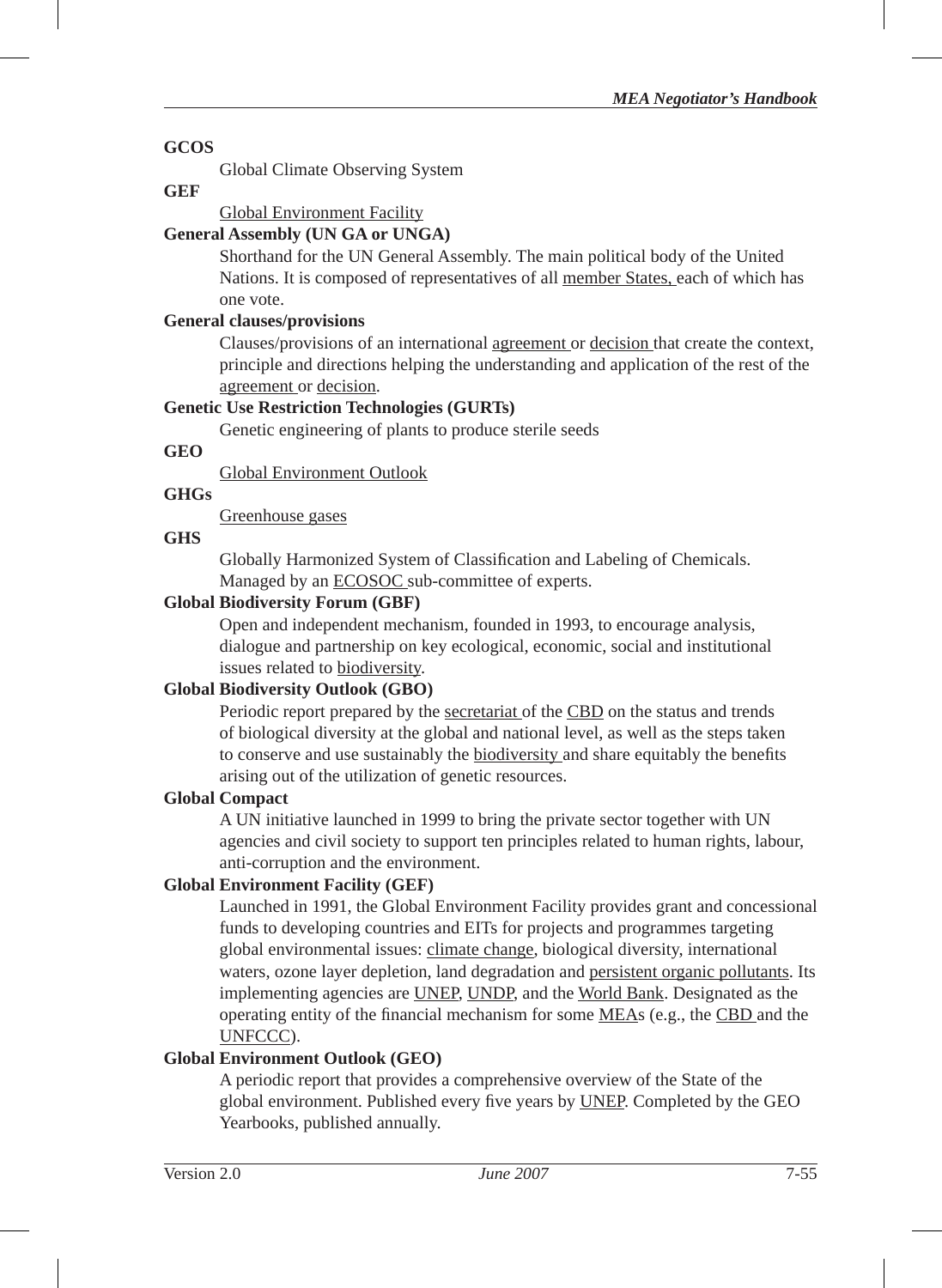#### **Global Taxonomy Initiative (GTI)**

Initiative established by the COP to the CBD to address the lack of taxonomic information and expertise around the world.

#### **GMEF**

Global Ministerial Environment Forum. A ministerial-level forum on environmental policy open to all States. Held periodically in conjunction with the sessions of the Governing Council of UNEP.

#### **GMO**

Genetically Modified Organism. Organism, plant or animal modified in its genetic characteristics by inserting a modified gene or a gene from another variety or species. Usually considered to be the same as an LMO, which is the term used by the Biosafety Protocol.

#### **GNP**

Gross National Product

### **Governing Council (GC)**

The decision-making body of the UN Agencies, Programmes and Funds, eg. Environment Programme (UNEP). Meets annually through regular and special sessions.

### **GPA**

Global Programme of Action for the Protection of the Marine Environment from Land-based Activities. Adopted in 1995 and administered by UNEP.

### **Greenhouse gas (GHG)**

Atmospheric gas that traps the heat and is responsible for warming the earth and climate change. The major greenhouse gases are: carbon dioxide  $(CO_2)$ , methane  $(CH<sub>4</sub>)$  and nitrous oxide (N20). Less prevalent – but very powerful – greenhouse gases are hydrofluorocarbons (HFCs), perfluorocarbons (PFCs) and sulphur hexafluoride (SF). Those gases are regulated under the UNFCCC and the Kyoto Protocol. Some greenhouse gases are also regulated under the Montreal Protocol for their effects on the ozone layer.

## **GRID**

Global Resources Information Database. The basis for UNEP's environmental assessment programme.

## **GRULAC**

Group of Latin American and Caribbean Countries. A regional negotiating group.

## **GTI**

Global Taxonomy Initiative

## **GURTs**

Genetic Use Restriction Technologies

## **H**

## **Habitat**

1) Place or type of site where an organism or population naturally occurs (CBD). 2) Shorthand for UN-Habitat.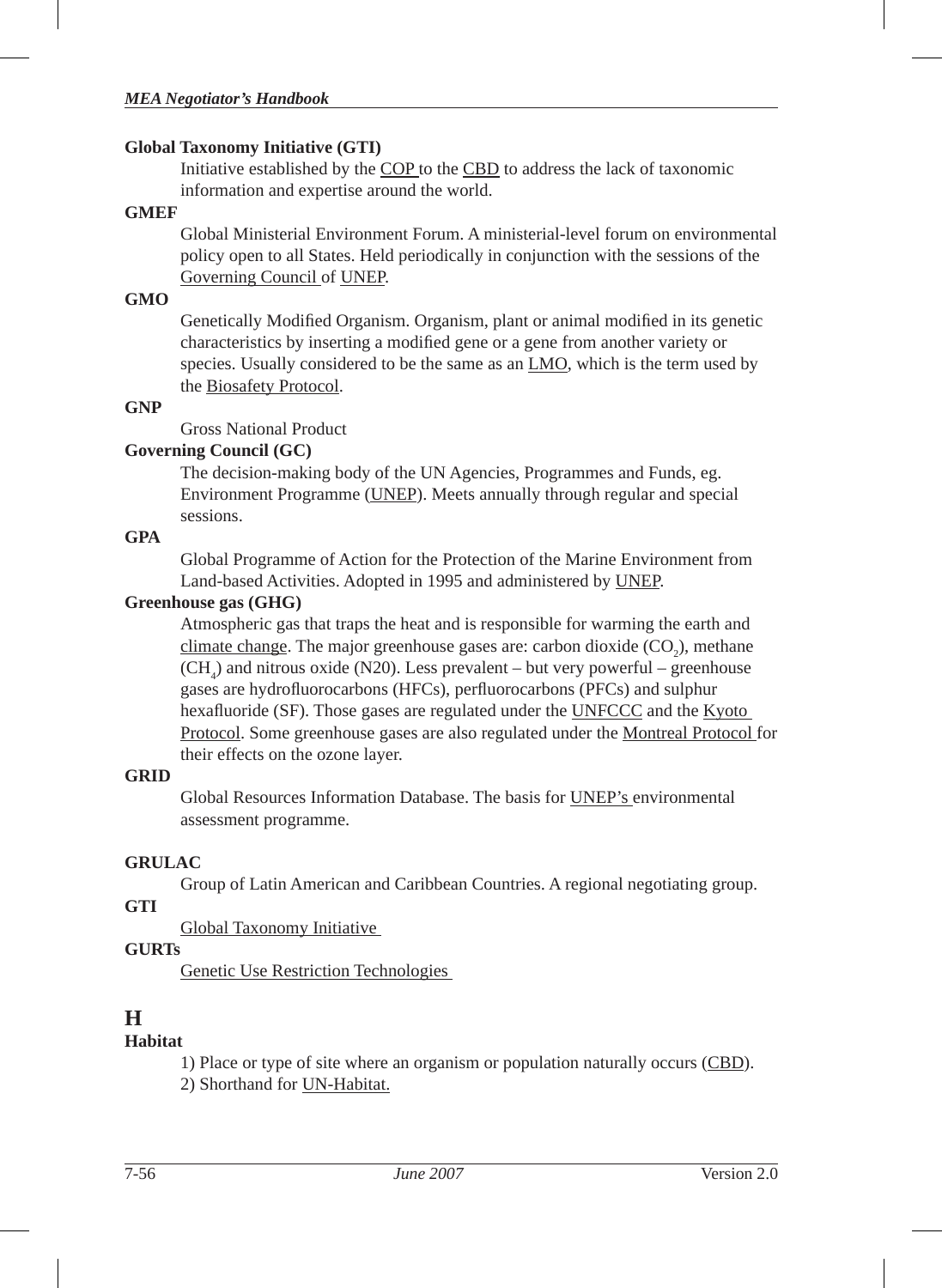#### **Hard law**

Term used to describe the legally binding nature of various agreements or provisions, which leave no or little room for discretion. Often opposed to soft law.

#### **Hazardous wastes**

Wastes that exhibit one or more hazardous characteristics, such as being flammable, oxidizing, poisonous, infectious, corrosive, or ecotoxic (Basel Convention).

#### **Haze Agreement**

Shorthand for the ASEAN Agreement on Transboundary Haze Pollution. Adopted in 2002, entered into force in 2003.

#### **HCFCs**

Hydrochlorofluorocarbons. Regulated under the Montreal Protocol.

#### **HFCs**

Hydrofluorocarbons. Regulated under the Kyoto Protocol, as well as under the Montreal Protocol.

### **High-level segment**

Segment of a meeting composed of the highest-level representatives of State Parties attending the meeting.

#### **HNS Convention**

International Convention on Liability and Compensation for Damage in Connection with the Carriage of Hazardous and Noxious Substances by Sea. Adopted in 1996, not yet entered into force.

## **HOD**

Head of Delegation

#### **Hotspot**

1) Area particularly rich in total numbers of species (see "biodiversity hotspot"). 2) Area of especially high concentrations of pollutants.

## **I**

### **IA**

Implementation Agency

### **IBM**

Issue-Based Modules for the Coherent Implementation of Biodiversity-related Conventions. UNEP web-based analytical tool to facilitate the coherent implementation of biodiversity-related conventions. Aimed to be replicated for the other clusters of MEAs (e.g., chemicals).

### **IBRD**

International Bank for Reconstruction and Development, one of the two development institutions (together with IDA) of the World Bank. One of the Bretton Woods Institutions.

## **ICJ**

International Court of Justice. The principal judicial organ of the UN. The ICJ has established a special chamber for environmental disputes.

### **ICRAN**

International Coral Reef Action Network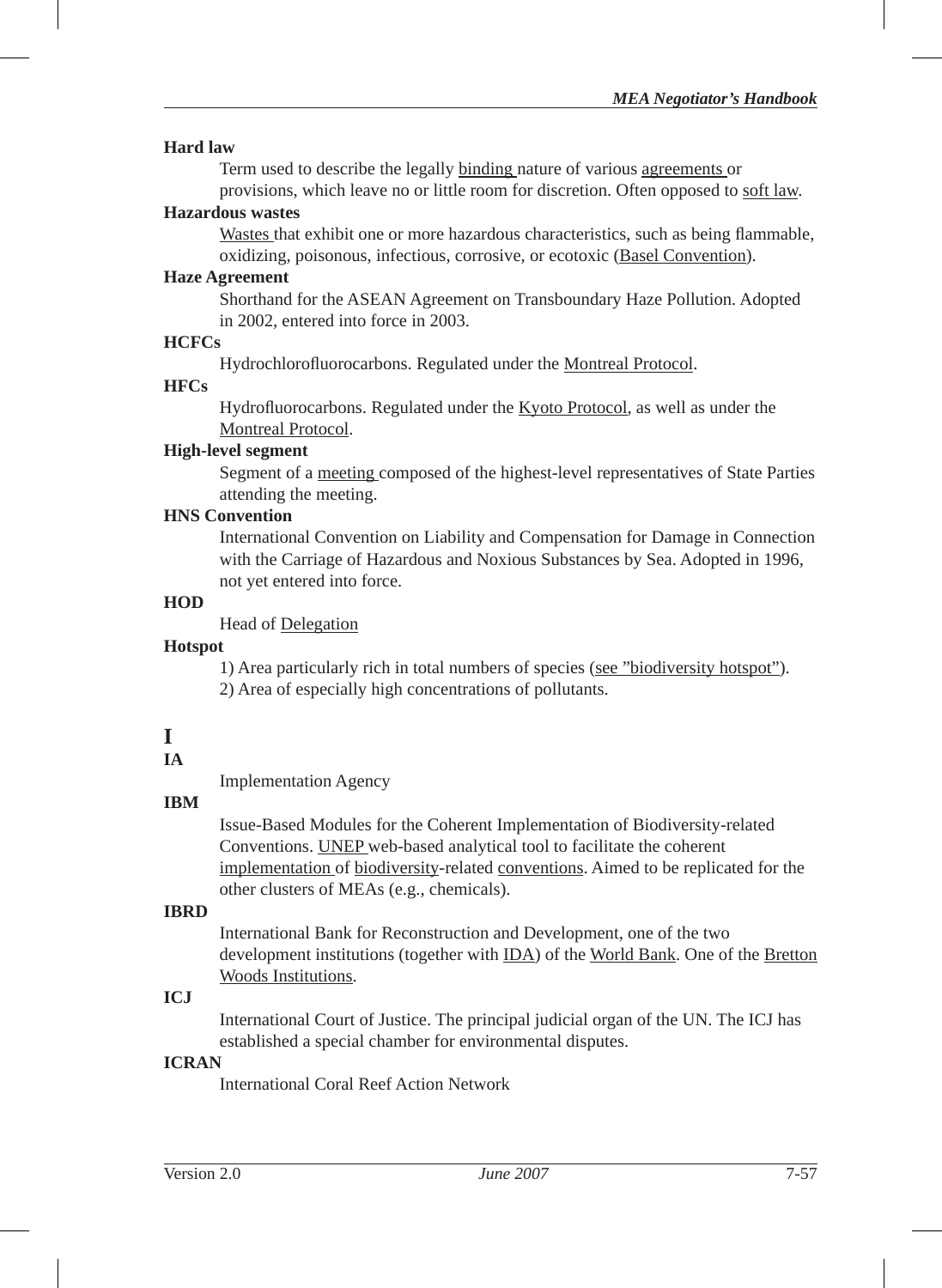#### *MEA Negotiator's Handbook*

| <b>ICRI</b> |                                                                                                                                                                                                                                                                                                                                                                      |
|-------------|----------------------------------------------------------------------------------------------------------------------------------------------------------------------------------------------------------------------------------------------------------------------------------------------------------------------------------------------------------------------|
|             | International Coral Reef Initiative. A partnership of governments, international<br>organizations, and non-governmental organizations to preserve coral reefs and<br>related ecosystems. Established in 1994.                                                                                                                                                        |
| <b>ICRW</b> |                                                                                                                                                                                                                                                                                                                                                                      |
| <b>IDA</b>  | International Convention for the Regulation of Whaling. Adopted in 1946, entered<br>into force in 1948. Also called the "Whaling Convention."                                                                                                                                                                                                                        |
|             | International Development Association, one of the two development institutions<br>(together with <b>IBRD</b> ) of the World Bank.                                                                                                                                                                                                                                    |
| <b>IDB</b>  | <b>Inter-American Development Bank</b>                                                                                                                                                                                                                                                                                                                               |
| <b>IET</b>  |                                                                                                                                                                                                                                                                                                                                                                      |
|             | <b>International Emissions Trading</b>                                                                                                                                                                                                                                                                                                                               |
| <b>IFCS</b> | International Forum on Chemical Safety. Established in 1994 to promote the<br>environmentally sound management of chemicals.                                                                                                                                                                                                                                         |
| IFI         |                                                                                                                                                                                                                                                                                                                                                                      |
|             | International Financial Institution                                                                                                                                                                                                                                                                                                                                  |
| <b>IIFB</b> | International Indigenous Forum on Biodiversity                                                                                                                                                                                                                                                                                                                       |
| <b>IGO</b>  |                                                                                                                                                                                                                                                                                                                                                                      |
|             | Intergovernmental Organization                                                                                                                                                                                                                                                                                                                                       |
| <b>LIC</b>  | International Joint Commission / Canada - U.S.                                                                                                                                                                                                                                                                                                                       |
| <b>ILO</b>  |                                                                                                                                                                                                                                                                                                                                                                      |
|             | International Labour Organization. UN specialized agency, which seeks the<br>promotion of social justice and internationally recognized human and labour rights.<br>Founded in 1919.                                                                                                                                                                                 |
| <b>IMF</b>  |                                                                                                                                                                                                                                                                                                                                                                      |
|             | International Monetary Fund. International organization established to, inter alia,<br>promote international monetary cooperation, foster economic growth and high<br>levels of employment, and provide temporary financial assistance to countries<br>to help ease balance of payments adjustment. Established in 1945 as one of the<br>Bretton Woods Institutions. |
| <b>IMO</b>  |                                                                                                                                                                                                                                                                                                                                                                      |
|             | International Maritime Organization. UN organization, created in 1948, to address<br>shipping activities.                                                                                                                                                                                                                                                            |
|             | Implementation                                                                                                                                                                                                                                                                                                                                                       |
|             | For a Party to an international agreement, process of adopting relevant policies,<br>laws and regulations, and undertaking necessary actions to meet its obligations<br>under the agreement.                                                                                                                                                                         |

# **In situ**

Latin phrase meaning "within the original place." In situ condition is the condition of genetic resources in their ecosystems and natural habitats and, in the case of domesticated or cultivated species, in the surroundings where they have developed their distinctive properties (CBD).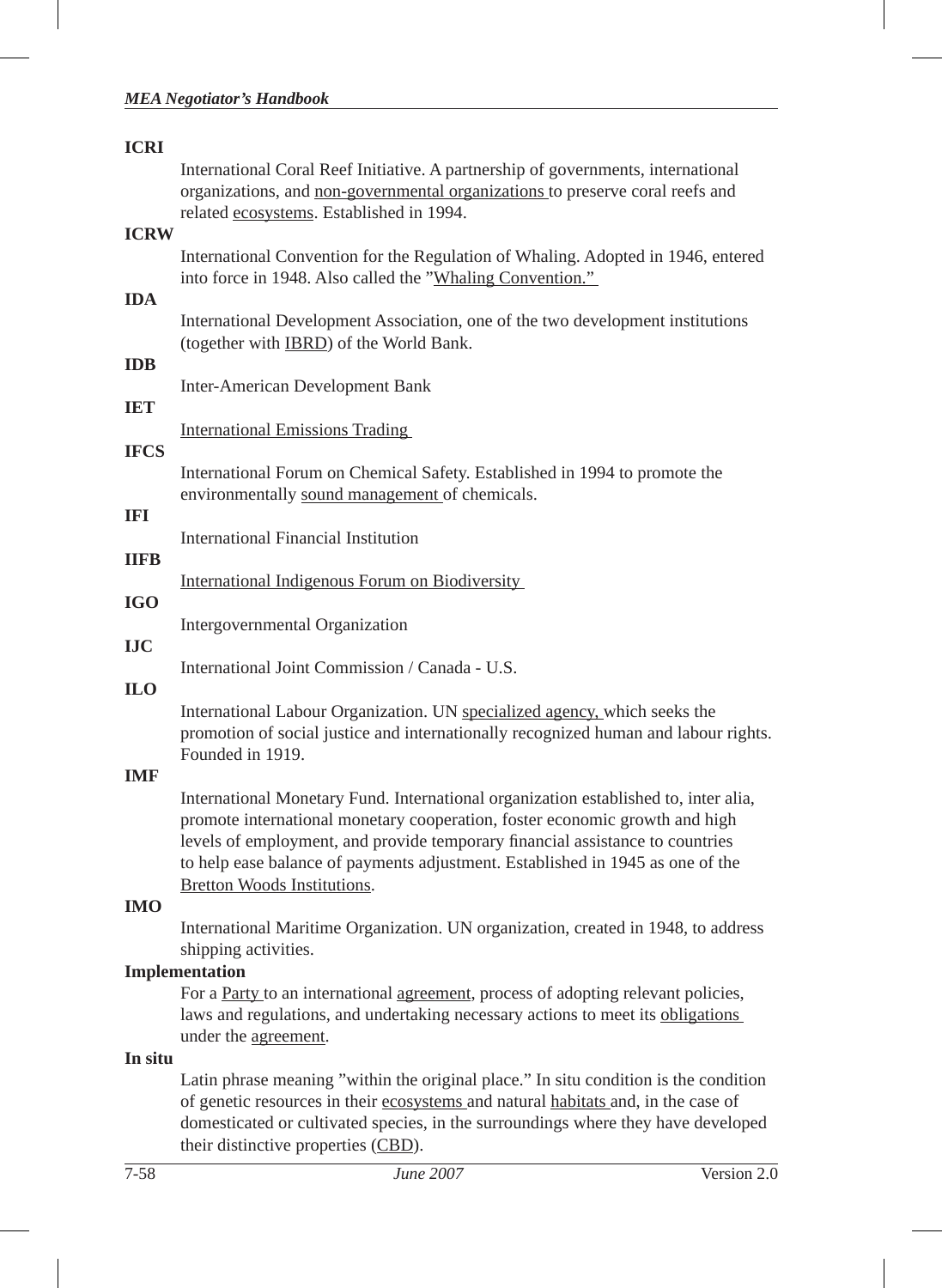#### **INC**

Intergovernmental Negotiating Committee. Forum established to negotiate an international agreement.

## **Incrementality**

Funding principle according to which funded activities produce global environmental benefits.

#### **Indigenous people/s**

No universal, standard definition. Usually considered to include cultural groups and their descendants who have a historical continuity or association with a given region, or parts of a region, and who currently inhabit or have formerly inhabited the region either before its subsequent colonization or annexation, or alongside other cultural groups during the formation of a nation-State, or independently or largely isolated from the influence of the claimed governance by a nation-State, and who furthermore have maintained, at least in part, their distinct linguistic, cultural and social / organizational characteristics, and in doing so remain differentiated in some degree from the surrounding populations and dominant culture of the nation-State. Also includes people who are self-identified as indigenous, and those recognized as such by other groups.

#### **INF.**

Information document. Usually provided during meetings to provide background information to draft decisions, resolutions, and recommendations. These documents are not subject to negotiation.

#### **Informal consultations**

Exchange of views among delegations which take place outside the formal setting of negotiations. Usually undertaken with the aim of identifying a compromise position.

## **In-session documents**

Documents distributed during a meeting, such as conference room papers (CRP), limited distribution documents (L. docs), informal documents, etc.

#### **Institutional clauses/provisions**

Clauses/provisions of an international agreement that relate to the institutions established under the agreement.

#### **Inter alia**

"Among other things." Often used in legal documents to compress lists of Parties etc.

#### **Interlinkages**

Connections between and among processes, activities, or international agreements. **International Emissions Trading (IET)**

Regime that allows Parties subject to quantified emissions limitation or reduction commitments to buy and sell emissions credits among them (within the Kyoto Protocol context).

#### **International Indigenous Forum on Biodiversity (IIFB)**

Group of representatives from indigenous governments, indigenous NGOs and indigenous scholars and activists organized around the CBD and other major international environmental meetings to help coordinate indigenous strategies at these meetings and provide advice to governments.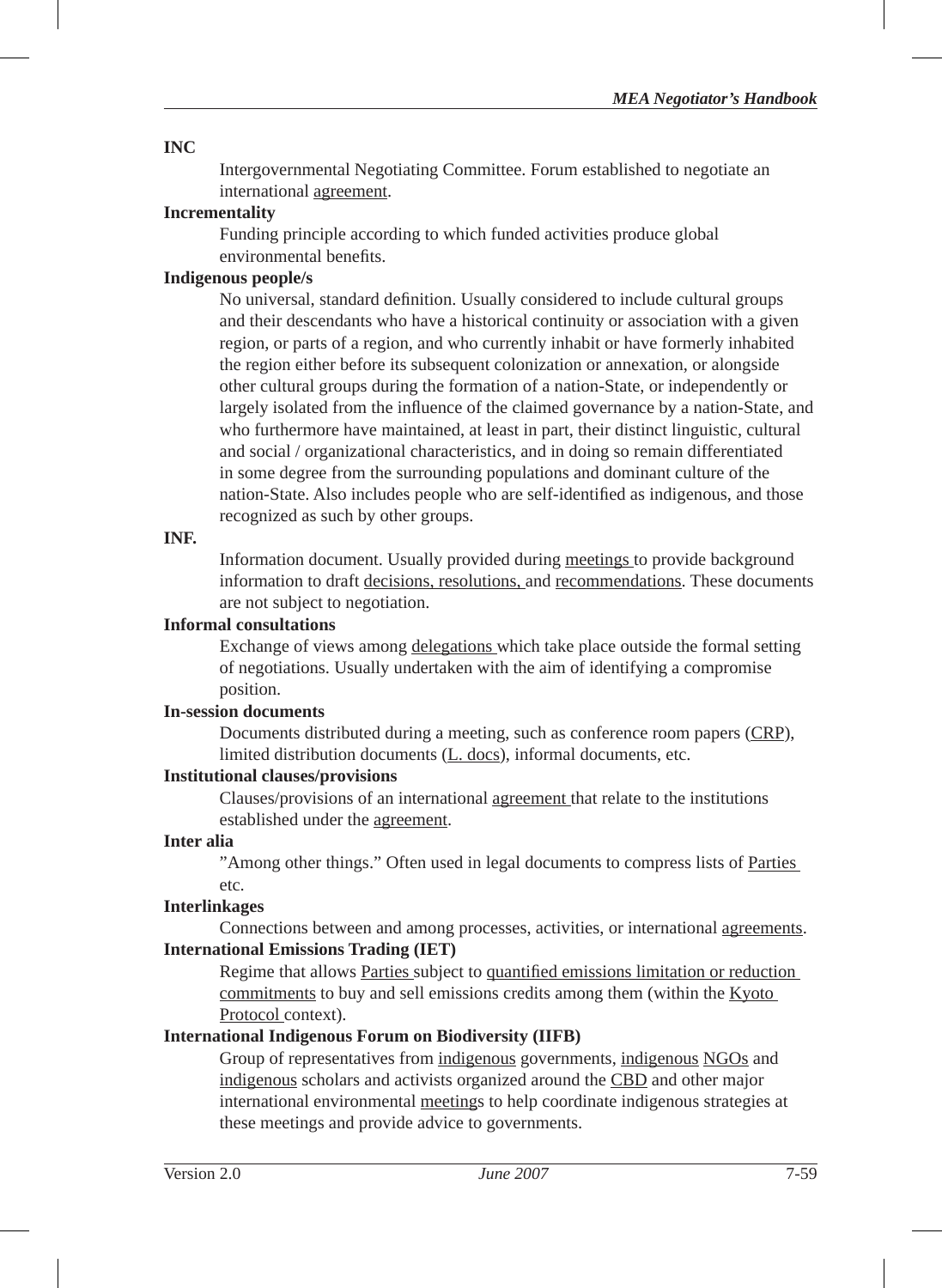#### **International Seabed Authority (ISA)**

International organization established under the UNCLOS to address matters related to The Area.

## **Intervention**

Synonym for "statement."

#### **Invasive species**

A species that invades natural habitats.

#### **IOC**

Intergovernmental Oceanographic Commission of UNESCO.

#### **IOPC Funds**

International Oil Pollution Compensation Funds. Provide compensation for oil pollution damage resulting from spills of persistent oil from tankers.

#### **IPCC**

Intergovernmental Panel on Climate Change. Established jointly by the WMO and UNEP in 1998 to assess the scientific, technical and socio-economic impacts of climate change.

#### **IPPC**

1) International Plant Protection Convention. Adopted in 1952. Revised in 1997, entered into force in 2005.

2) Integrated Pollution Prevention and Control.

#### **IPRs**

Intellectual property rights

#### **ISA**

International Seabed Authority

#### **ISO**

International Organization for Standardization. Non-governmental organization, the members of which are national standards institutes of 15 countries. Established in 1947 to facilitate the international coordination and unification of industrial standards.

## **ITLOS**

International Tribunal for the Law of the Sea. Judicial organ established under UNCLOS to deal with disputes related to the law of the sea.

#### **ITPGRFA**

International Treaty on Plant Genetic Resources for Food and Agriculture. Adopted in 2001, entered into force in 2004.

# **ITTA**

International Tropical Timber Agreement. Commodity agreement that regulates trade in tropical timber. Adopted in 1983 and renegotiated periodically.

# **ITTC**

International Tropical Timber Council. The governing and policy-making body of the **ITTO**. Meets annually.

#### **ITTO**

International Tropical Timber Organization. Established under the ITTA to administer the agreement.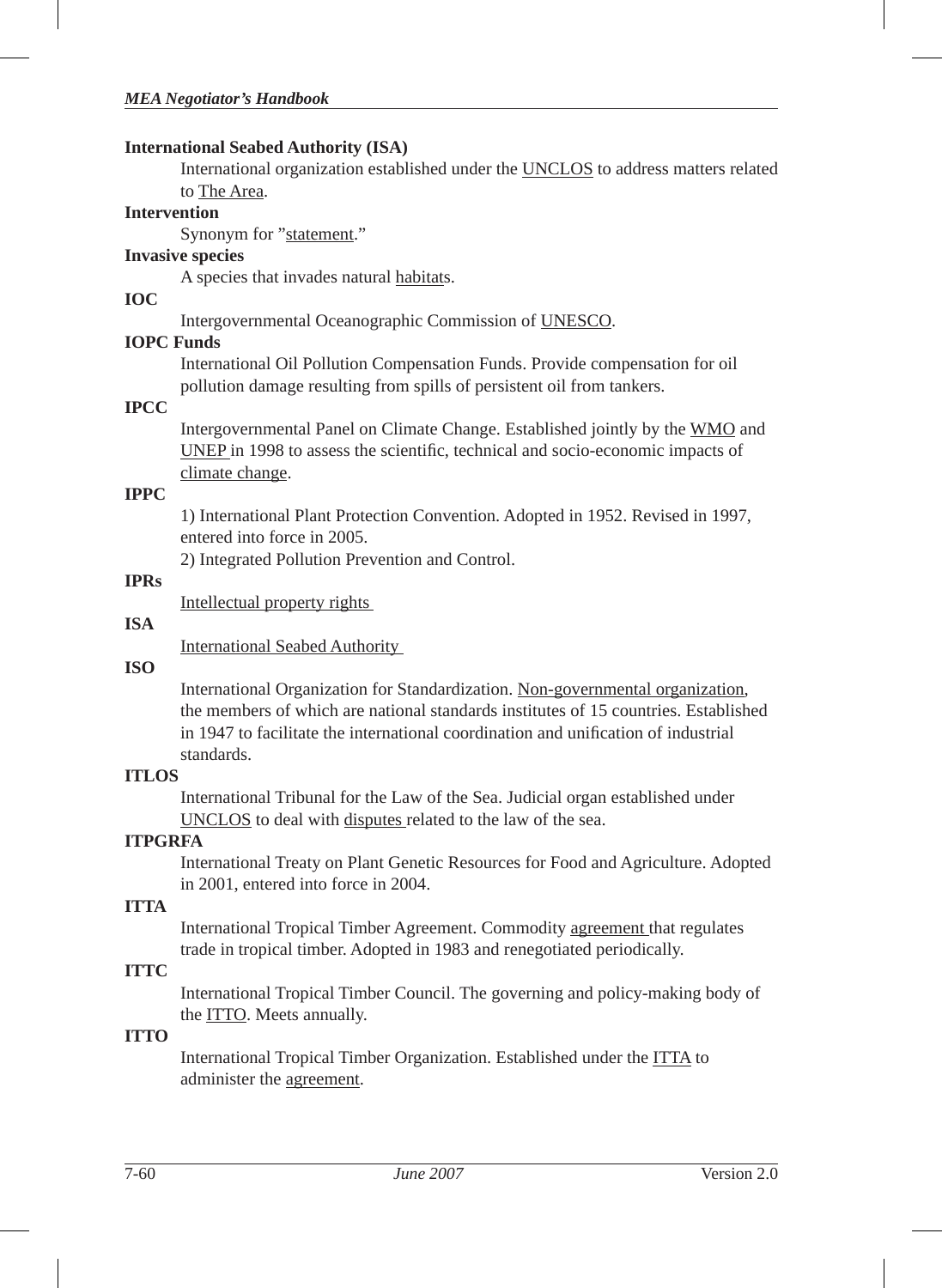# **IUCN**

The World Conservation Union. A hybrid international organization, the membership of which is composed of governments and non-governmental organizations. Originally called International Union for the Conservation of Nature and Natural Resources.

# **IUU**

Illegal, Unregulated, and Unreported (fishing).

#### **IWC**

International Whaling Commission. The governing body of the ICRW.

# **J**

# **Jakarta Mandate**

Shorthand for Jakarta Mandate on Marine and Coastal Biological Diversity. Global consensus on the importance of marine and coastal biological diversity, adopted in 1995 by the second COP to the CBD. Includes the programme of work on marine and coastal biodiversity under the CBD.

# **JI**

Joint Implementation

#### **JLG**

Joint Liaison Group

#### **Johannesburg Plan of Implementation (JPOI)**

One of the outcomes of the 2002 World Summit on Sustainable Development (WSSD). Outlines a framework for action to implement the commitments undertaken at the 1992 UN Conference on Environment and Development (UNCED), including goals and time-bound targets.

#### **Joint Implementation (JI)**

A mechanism under the Kyoto Protocol through which a developed country can receive emission reduction units when it helps to finance projects that reduce net greenhouse gas emissions in another developed country (in practice, the recipient State is likely to be an EIT).

#### **Joint Liaison Group (JLG)**

Group of representatives of the secretariats of the UNFCCC, the CBD, and the UNCCD. Set up to explore common activities related to climate change, biodiversity, and desertification. The Ramsar Convention secretariat is an invited observer to this Group.

#### **JPOI**

Johannesburg Plan of Implementation

#### **JUSCANZ/JUSSCANZ**

A negotiating group composed of Japan, the US, Switzerland, Canada, Australia, Norway and New Zealand. Other delegations sometimes associate with it.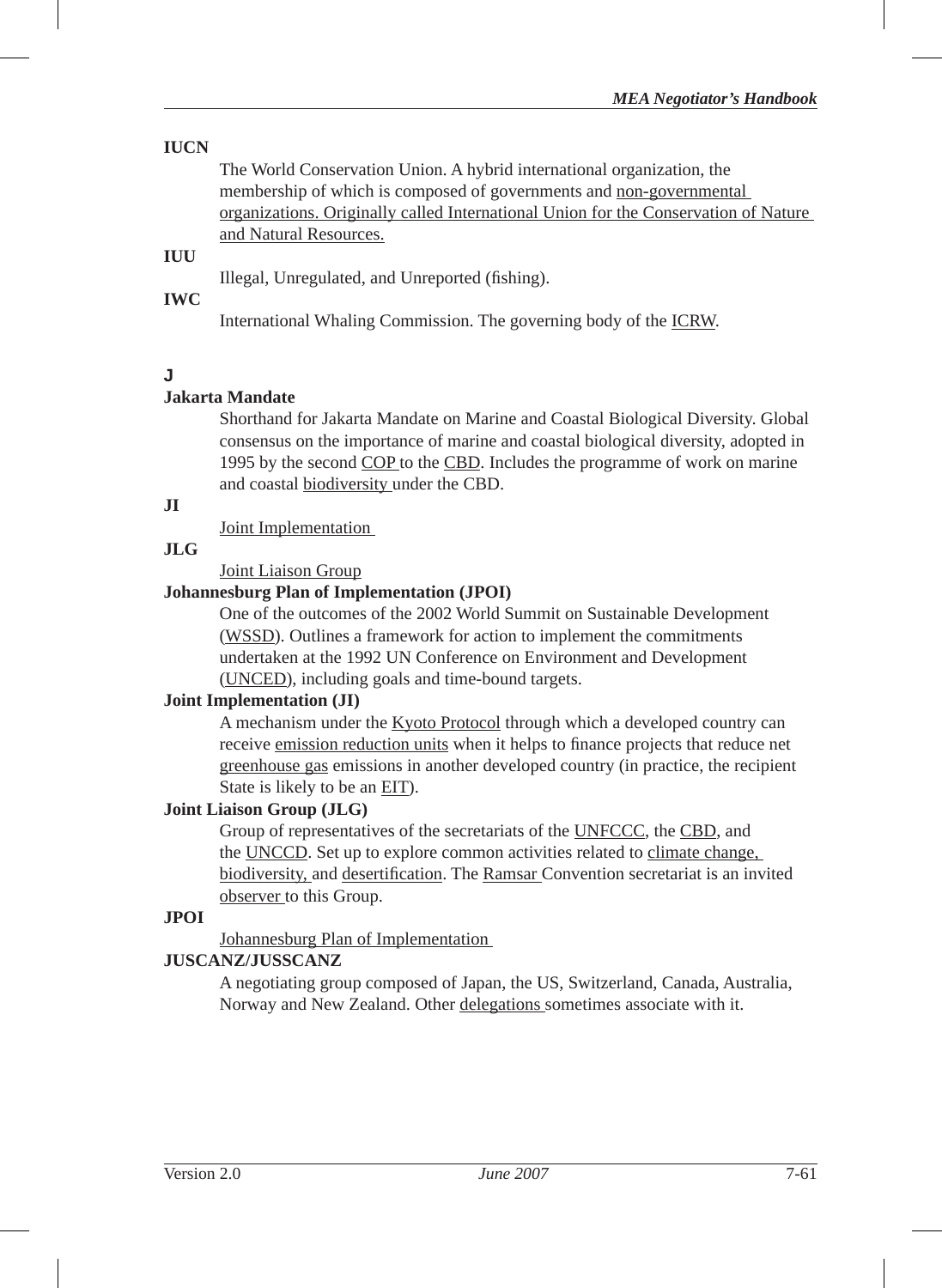# **K**

# **Kyoto Protocol**

Protocol to the UN Framework Convention on Climate Change (UNFCCC). Provides for binding emission reductions for Annex I Parties to the UNFCCC. Adopted in 1997, entered into force in 2005.

# **L**

# **Land degradation**

Reduction or loss, in arid, semi-arid and dry sub-humid areas, of the biological or economic productivity and complexity of rain fed cropland, irrigated cropland, or range, pasture, forest and woodlands resulting from land use or from a process or combination of processes, including processes arising from human activity and habitation patterns.

# **L. docs**

Limited distribution documents.

# **LDC Expert Group**

Panel of experts providing advice to Least Developed Countries (LDCs) on the preparation and implementation of National Adaptation Programme of Action (NAPAs) under the UNFCCC.

# **LDC Fund**

Fund established by the UNFCCC COP to assist least developed countries to undertake activities to adapt to the adverse effects of climate change.

# **LDCs**

Least Developed Countries

# **LDG**

Legal Drafting Group

# **Leakage**

In the context of the CDM and JI of the Kyoto Protocol, leakage refers to the net change in GHG emissions, which occurs outside the boundary of a project, and which is measurable and attributable to that project.

# **Least Developed Countries (LDCs)**

Countries at the lowest level of the scale of development. Status defined according to level of income, human resources, and economic vulnerability.

# **Like-Minded**

Group of delegations that share common interests and positions on specific issues. **Like-Minded Megadiverse Countries (LMMC)**

A negotiating group of 17 megadiverse countries, among those that collectively account for 70% of the world's biodiversity. Mainly operates during negotiations on access to genetic resources and benefit sharing under the CBD.

# **Listing**

Inclusion of a product or species in a list of regulated products or species.

# **LMG**

Like-Minded Group

# **LMMC**

Like-Minded Megadiverse Countries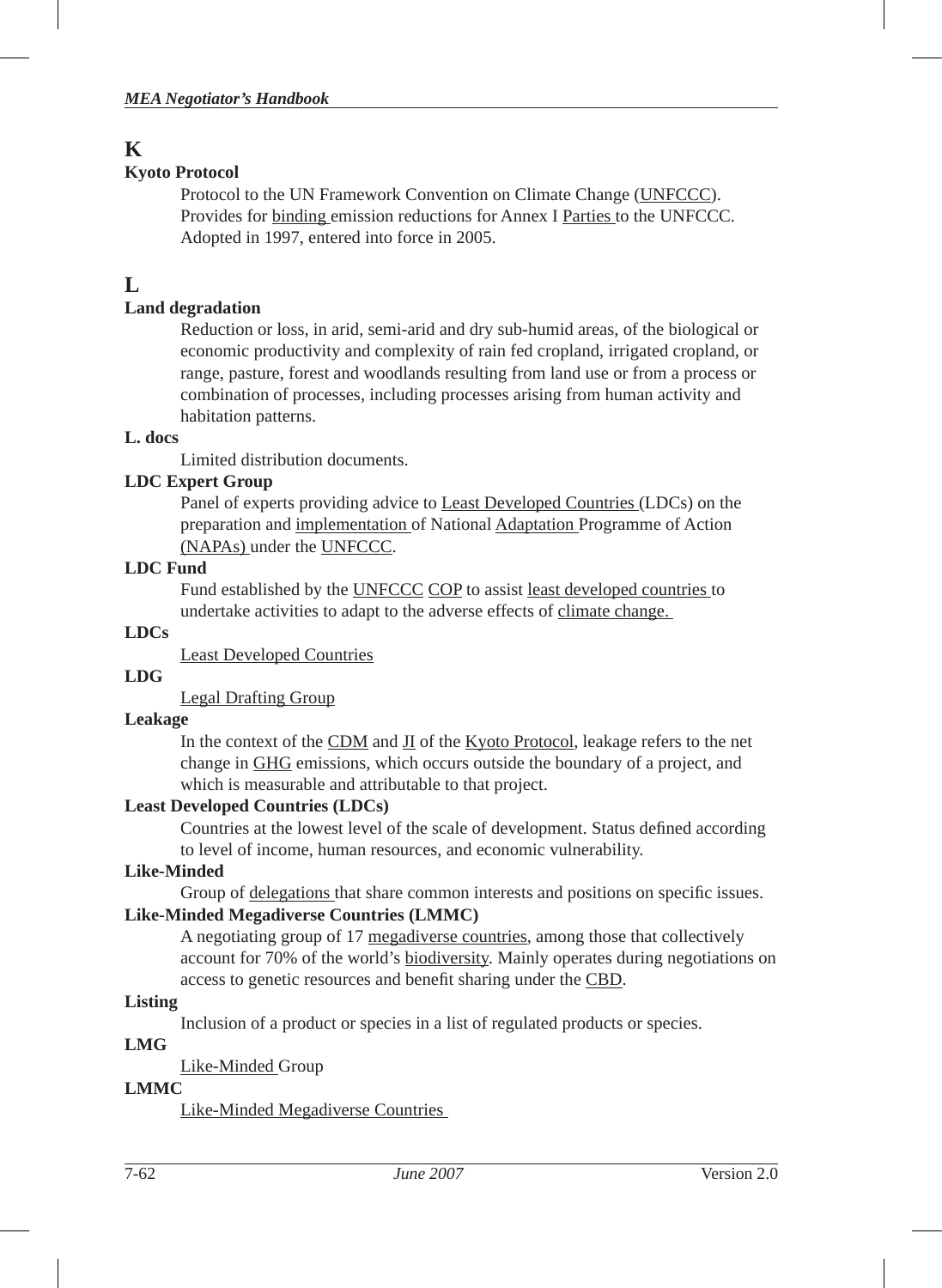#### **LMO**

Living Modified Organism. Any living organism that possesses a novel combination of genetic material obtained through the use of modern biotechnology (Biosafety Protocol). The Biosafety Protocol uses this term, but in everyday usage also GMO is used.

# **London Convention**

Shorthand for the Convention on the Prevention of Marine Pollution by Dumping Waste and Other Matter. Adopted in 1972, entered into force in 1975. Will be replaced by the 1996 Protocol to the London Convention, when the Protocol enters into force.

#### **LRTAP**

Shorthand for the Convention on Long-range Transboundary Air Pollution. Negotiated under the auspices of the UNECE. Adopted in 1979, entered into force in 1983.

# **LULUCF**

Land Use, Land-Use Change and Forestry. Within the context of the UNFCCC, refers to the impact of the type of land use by humans, and changes in such land use, on greenhouse gas emissions.

# **M**

#### **MA**

Millennium Ecosystem Assessment. Sometimes also wrongly abbreviated as MEA.

# **MAI**

Multilateral Agreement on Investment. Proposed agreement negotiated under the auspices of the OECD between 1995-1998, but which was never adopted.

# **Mandate**

What a meeting, organization or individual has been given authority to do.

#### **MARPOL**

Shorthand for the International Convention for the Prevention of Pollution from Ships, as modified by the Protocol of 1978 relating thereto. Adopted in 1973, entered into force in 1983.

#### **Marrakech Accords**

Series of decisions adopted at the seventh Conference of the Parties to the UN Framework Convention on Climate Change (UNFCCC), related to the Kyoto Protocol.

## **MAT**

Mutually Agreed Terms, within the context of the Convention on Biological Diversity (CBD).

#### **May**

As negotiating language, "may" entails discretionary action and creates no obligation for the addressee. It is not binding.

# **MC**

Memorandum to Cabinet

## **MDGs**

Millennium Development Goals.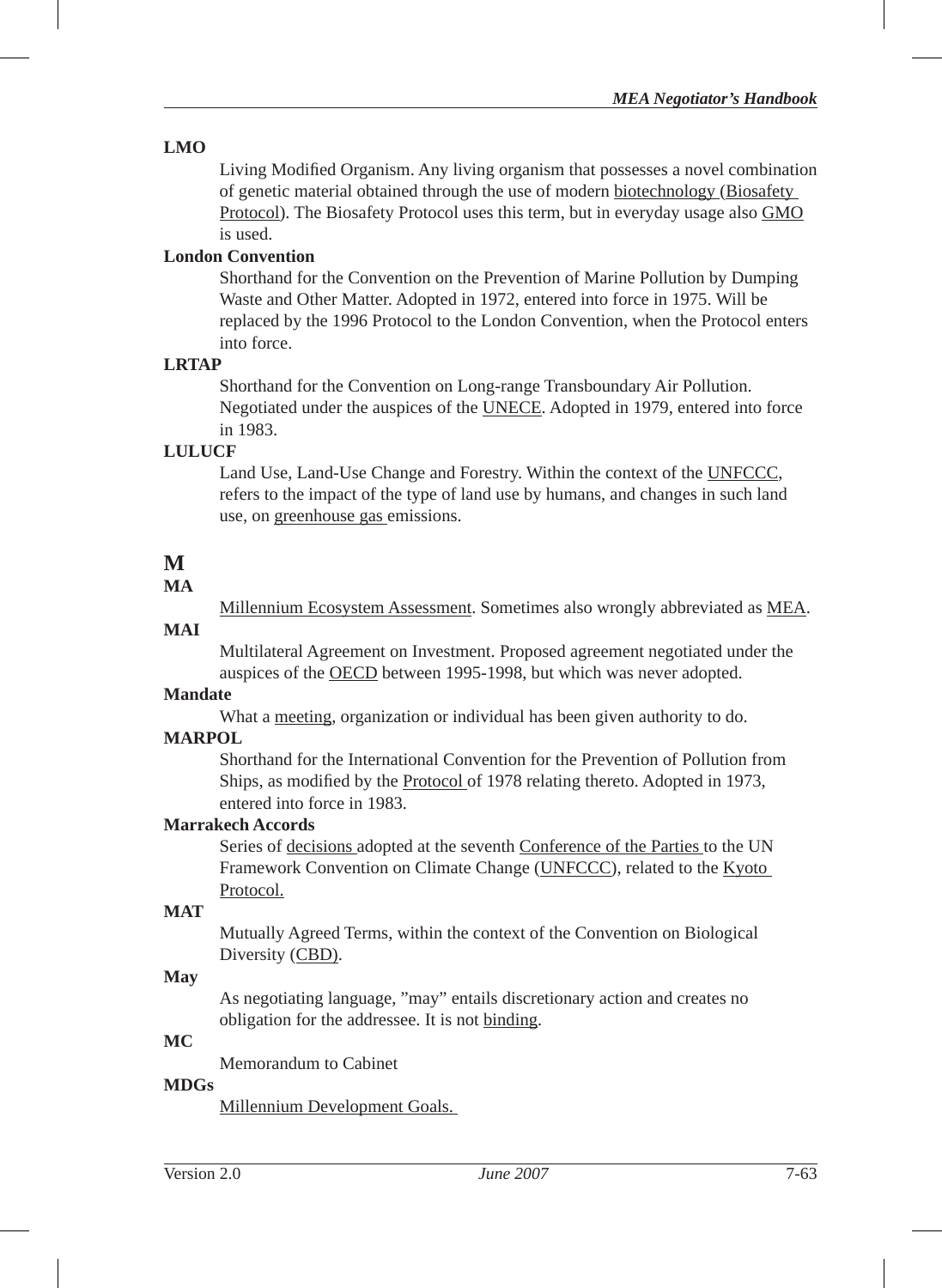#### **MEA**

Multilateral Environmental Agreement

#### **Meeting**

Generic term used for conferences, summits, sessions, etc.

## **Meeting of the Parties (MOP)**

A body equivalent to the Conference of the Parties. The terminology differs according to agreements. In practice, there is a tendency within environment negotiating fora to use "Conference of the Parties" for the conventions and Meeting of the Parties for the protocols.

#### **Megadiverse Countries**

Countries which collectively account for 70% of the world's biodiversity. These countries are Australia, Bolivia, Brazil, China, Colombia, Democratic Republic of the Congo, Ecuador, India, Indonesia, Madagascar, Malaysia, Mexico, Papua New Guinea, Peru, Philippines, South Africa, Venezuela.

#### **Member State**

State which is a member of an international organization.

# **Memorandum of Understanding (MoU / MOU)**

A simplified type of international instrument, which can be concluded between States, between States and international organizations or between international organizations. MoUs can provide a framework for cooperation or be concluded for specific time-bound activities.

#### **Micro-organism**

Group of microscopic organisms, some of which cannot be detected without the aid of a light or electron microscope, including viruses, prokaryotes (bacteria and archaea), and eukaryotic life forms, such as protozoa, filamentous fungi, yeasts and micro-algae.

#### **Millennium Development Goals (MDGs)**

A set of eight goals and associated targets to achieve poverty alleviation by 2015, which found their origin in the Millennium Summit.

#### **Millennium Ecosystem Assessment (MA)**

A global assessment of the earth's ecosystems supported by the UN Secretary-General. The MA completed its work in 2005 with the publication of its report. The acronym MEA is often used wrongly for the MA.

#### **Millennium Summit**

Meeting of high-level government representatives convened in 2000. The Summit adopted an agenda for the elimination of poverty through the implementation of target-oriented goals (MDGs).

#### **Mitigation**

In the context of the UNFCCC and the Kyoto Protocol, actions to cut net emissions of greenhouse gases and reduce climate change as a consequence.

#### **Monterrey Conference**

Shorthand for the International Conference on Financing for Development, held in Monterrey, Mexico, in 2002.

# **Monterrey Consensus**

Outcome of the Monterrey Conference.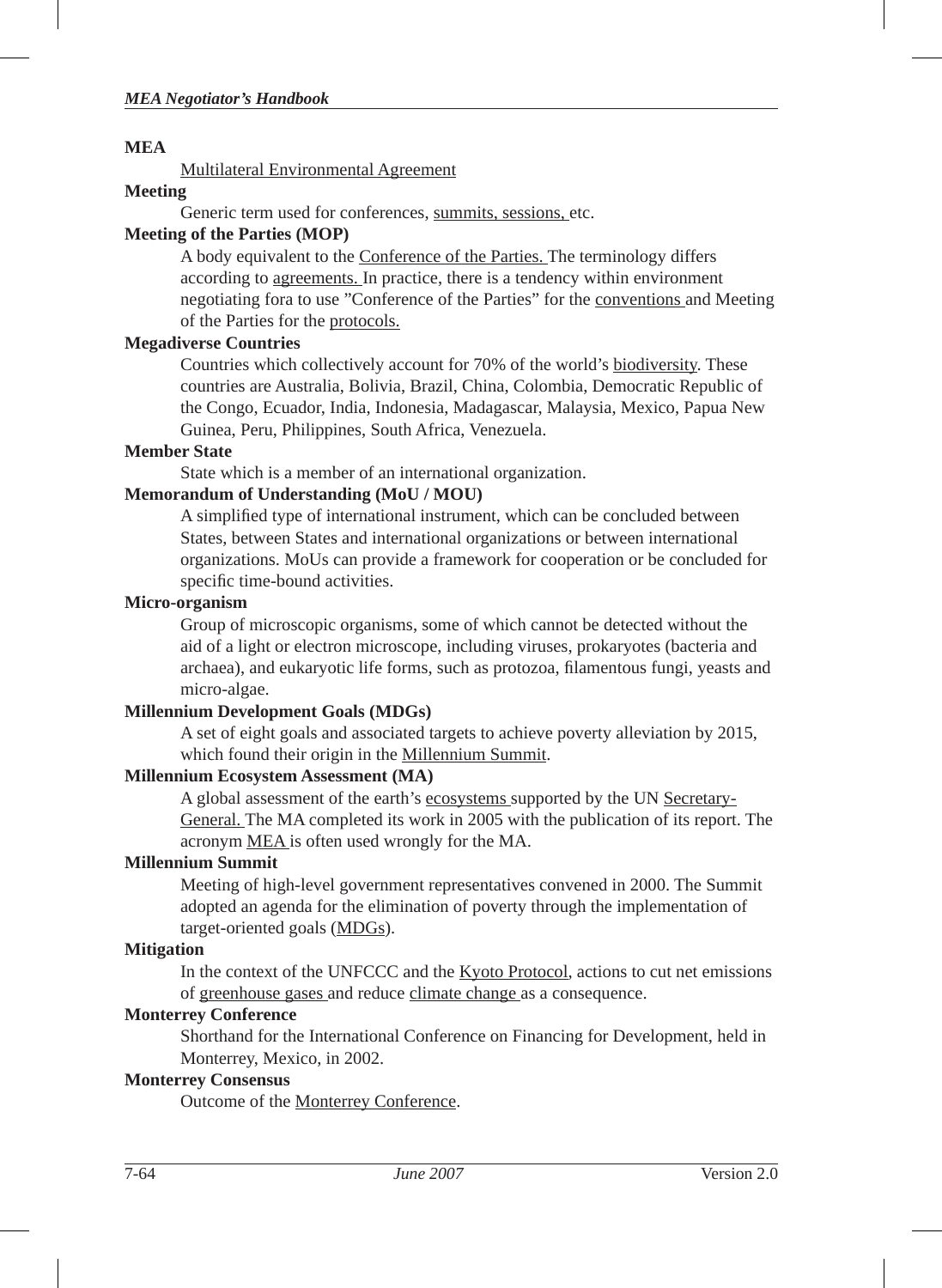#### **Montreal Protocol**

Shorthand for the Montreal Protocol on Substances that Deplete the Ozone Layer. Protocol to the Vienna Convention for the Protection of the Ozone Layer. Adopted in 1987, entered into force in 1989.

#### **Montreux Record**

The principal tool of the Ramsar Convention for highlighting those sites where an adverse change in ecological character has occurred, is occurring, or likely to occur.

#### **MOP**

Meeting of the Parties

#### **MOS**

Meeting of the Signatories

#### **Motion**

Formal oral proposal on a matter of procedure.

#### **MoU or MOU**

Memorandum of Understanding

#### **Multilateral Environmental Agreement (MEA)**

A generic term for treaties, conventions, protocols, and other binding instruments related to the environment. Usually applied to instruments of a geographic scope wider than that of a bilateral agreement (i.e., between two States).

#### **Multilateral Fund**

Shorthand for the Multilateral Fund for the Implementation of the Montreal Protocol. Assists developing countries to implement the Montreal Protocol.

#### **Must**

As negotiating language, "must" creates an obligation to act for the addressee. It is binding.

#### **Mutatis Mutandis**

Latin phrase meaning "with such changes as are necessary on the points of detail" (e.g., "the dispute settlement provisions of the Convention apply m utatis mutandis to the Protocol").

#### **MYPOW**

Multi-Year Programme of Work

# **N**

## **NAFTA**

North American Free Trade Agreement

#### **NAP**

National Action Plan. Required under the **UNCCD** for the *implementation* of the Convention.

# **NAPA**

National Adaptation Programme of Action. Prepared by least developed countries under the UNFCCC for urgent activities to cope with adaptation to climate change.

# **National Communication (NC)**

Under the UNFCCC, document by which a Party informs other Parties of activities undertaken under the Convention.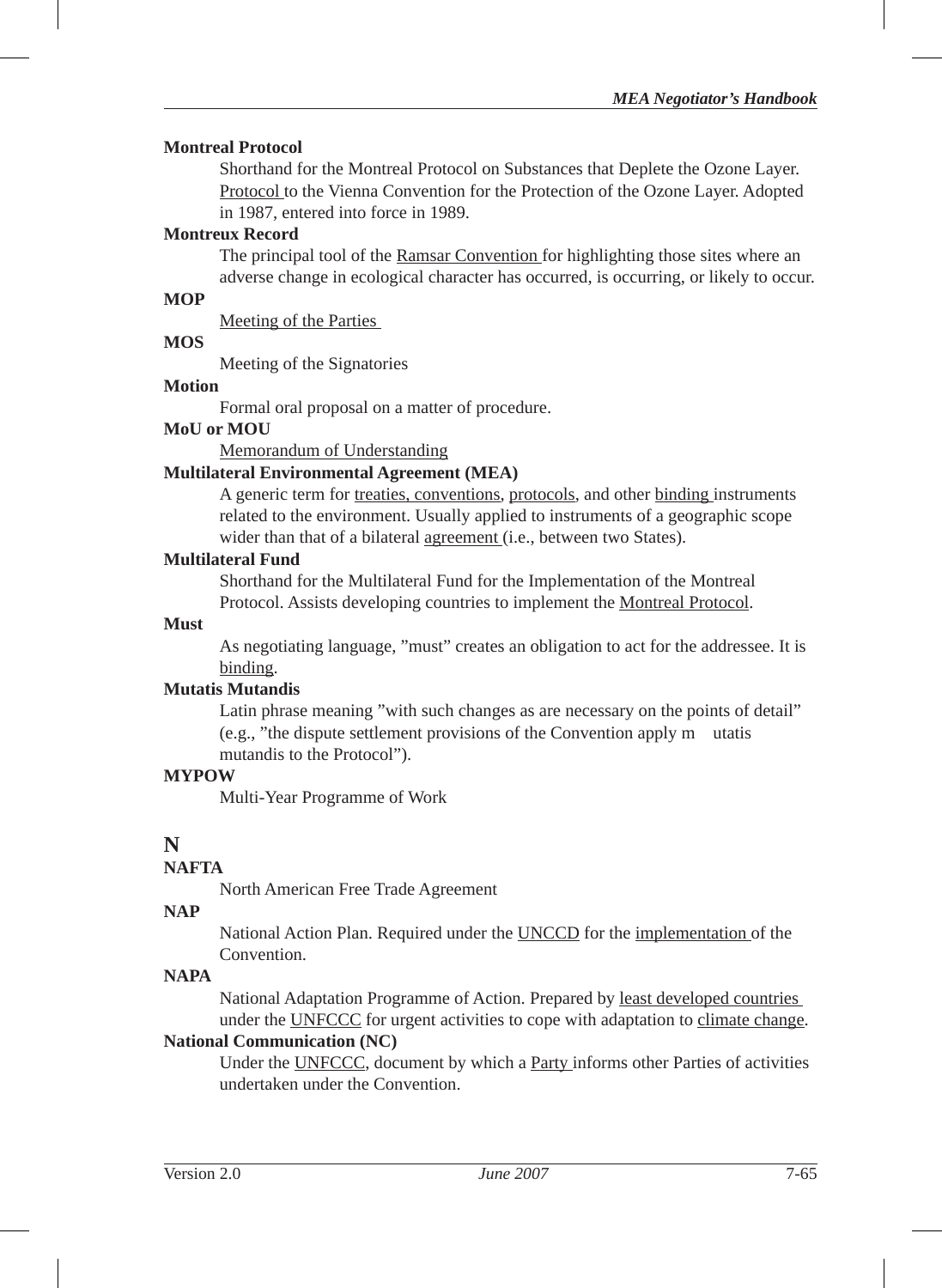#### **NBSAP**

National Biodiversity Strategy and Action Plan. Required under the CBD for the implementation of the Convention.

# **NC**

# National Communication

# **NCSA**

National Capacity Self-Assessment for Global Environmental Management. Initiative by the Global Environment Facility that aims to assist countries to assess their capacity needs to implement the Rio Conventions on the basis of synergies between these conventions.

#### **NEPAD**

New Partnership for Africa's Development. A framework for action towards the socio-economic development of Africa. Adopted in 2001 by the Organization of African Unity (now African Union).

#### **New and additional fi nancial resources**

1) Financial resources that are provided in addition to the UN target level of 0.7% of Gross National Product (GNP) for Official Development Assistance (ODA).

2) Financial resources that are new and additional to annual general ODA funding

which has remained constant or increased, in absolute terms or in ODA/GNP terms.

#### **NGO(s)**

Non-governmental organization(s)

#### **NIP**

National Implementation Plan, required under the Stockholm Convention on Persistent Organic Pollutants.

# **Non-Governmental Organization(s) (NGO(s))**

Applied to community groups and not-for-profit organizations. In the UN system, it also includes business associations. The term gathers organizations with different mandates (e.g., research, education and awareness building, lobbying, technical assistance, field projects, etc.).

#### **Non-Paper**

Informal text aimed at facilitating negotiations. It is not a formal proposal.

#### **Non-Party**

Refers to a State that has not ratified, acceded, or otherwise become a Party to an international agreement. As a Non-Party, a State may have limited rights to participate in negotiations or deliberations under the agreement, or to invoke provisions of the agreement.

#### **Non-recorded vote**

Vote where the way in which each delegation voted is not reported in the official records or the report of the meeting.

#### **NOO**

National Ozone Officer (under the Montreal Protocol)

# **Notifi cation**

Formal communication that bears legal consequences (e.g. start of a time-bound period).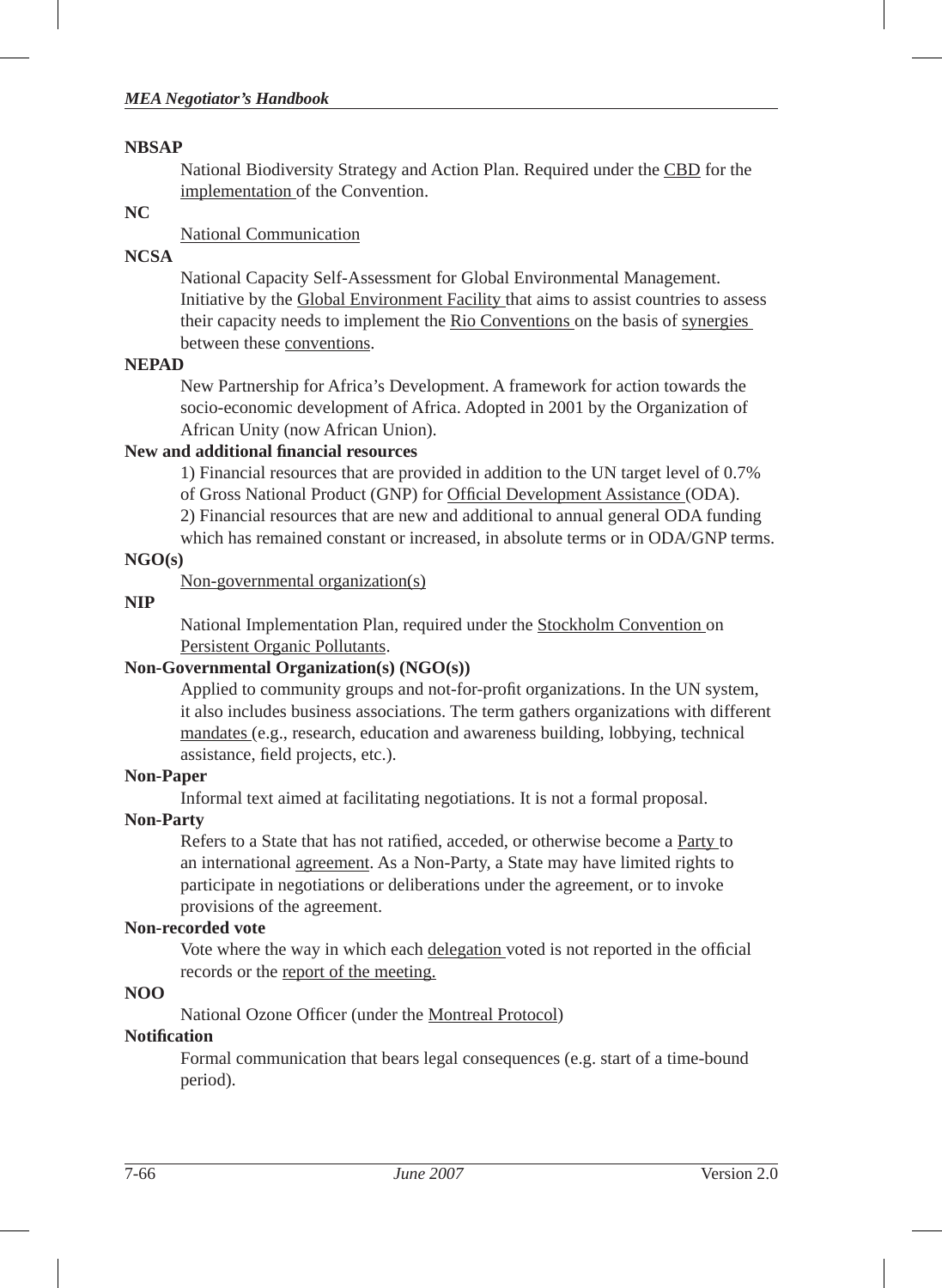#### **NOU**

National Ozone Unit (under the Montreal Protocol)

#### **Noumea Convention**

Shorthand for the Convention for the Protection of the Natural Resources and Environment of the South Pacific Region. Adopted in 1986, entered into force in 1990.

## **NR**

National Report

# **O**

# **Objection**

Oral or written statement by which a delegation informs a meeting that it objects to the adoption of a proposed decision, resolution, recommendation, or measure.

# **Obligation clauses/provisions**

Clauses/provisions of an international agreement or decision that provide for the actions to be taken, individually or jointly, by the Parties to achieve the objectives of the agreement or decision.

#### **Observer**

Non-State or State actor invited to participate in a limited capacity in discussions during negotiations. Observers are not allowed to negotiate text and have no voting powers. In practice, some observer States do negotiate, although they do not participate in final decision making.

#### **ODA**

Official Development Assistance

#### **ODS**

Ozone-depleting substance (under the Montreal Protocol and the Vienna Convention)

#### **OECD**

The Organisation for Economic Co-operation and Development is an organization of 30 advanced economies in North America, Europe, and the Pacific region that share a commitment to democratic government and a market economy. Originated in 1948 as the Organisation for European Economic Co-operation (OEEC) to help administer the Marshall Plan for the re-construction of Europe after WW II.

# **OECS**

Organisation of Eastern Caribbean States. Regional cooperation organization created in 1981.

# **OEWG**

Open-ended Working Group

# **Offi cial Development Assistance (ODA)**

Also known as "foreign aid". Consists of loans, grants, technical assistance and other forms of cooperation from developed to developing countries.

# **OP 5, 13, XX…**

Operational Programme 5, 13, XX…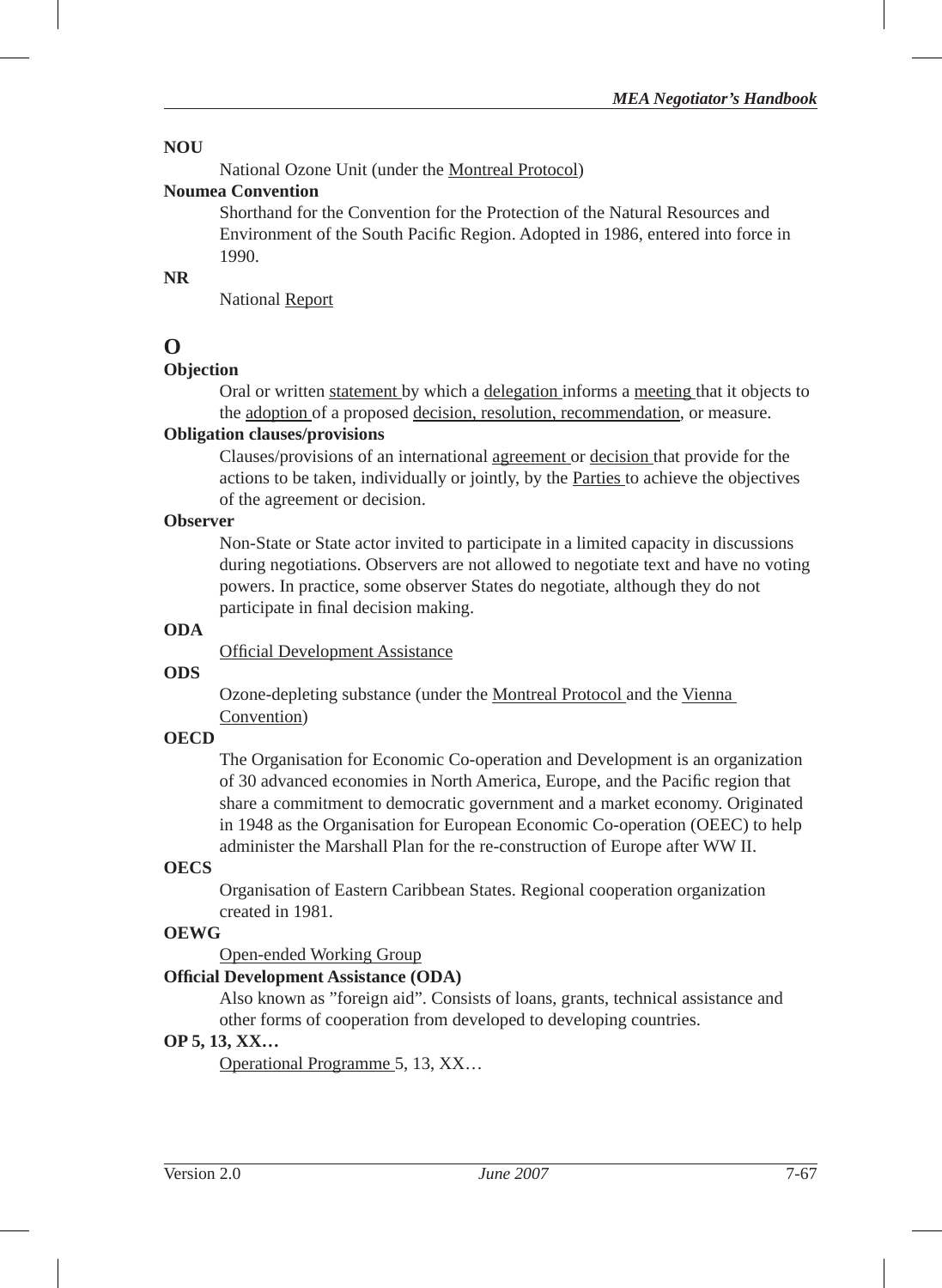#### *MEA Negotiator's Handbook*

#### **OPEC**

Organization of the Petroleum Exporting Countries. Organization of eleven developing countries whose economies rely on oil export revenues. Created in 1960 to, inter alia, achieve stable oil prices, which are fair and reasonable for both producers and consumers.

# **Open-ended**

Said of a meeting or a group which is not time-bound (unless specified otherwise) and participation is not restricted.

#### **Operational Programme (OP)**

Conceptual and planning framework of the GEF for the design, implementation, and coordination of a set of projects in a particular focal area. Developed on the basis of priorities identified by Parties to various MEAs, the Council of the GEF, advice from the Scientific and Technical Advisory Panel (STAP) and country-driven projects. There are 15 Operational Programmes.

#### **Operative paragraphs**

Paragraphs of an international agreement, decision, resolution, or recommendation that provide for the actions to be taken, individually or jointly, by the Parties to achieve the objectives of the agreement, decision, resolution, or recommendation. Often contrasted with the preamble.

#### **OPRC**

Convention on Oil Pollution Preparedness, Response and Cooperation. Adopted in 1990, entered into force in 1995.

#### **Order**

1) "Call to order": direction by the presiding officer of a meeting that a delegate or group of delegates should be silent to allow the meeting's proceedings to take place in an orderly manner.

2) "Out of order": the status of something that is not in accordance with the rules of procedure.

#### **Out of order**

Not behaving in accordance with the rules of procedure.

#### **Ozone secretariat**

secretariat administered by UNEP. Services the Vienna Convention and the Montreal Protocol.

# **P**

# **Package deal**

Proposal that includes several issues, not necessarily related, which has to be accepted or rejected as a whole.

#### **PADELIA**

UNEP Partnership for Development of Environmental Law and Institutions in Africa.

# **PAMs**

Policies and Measures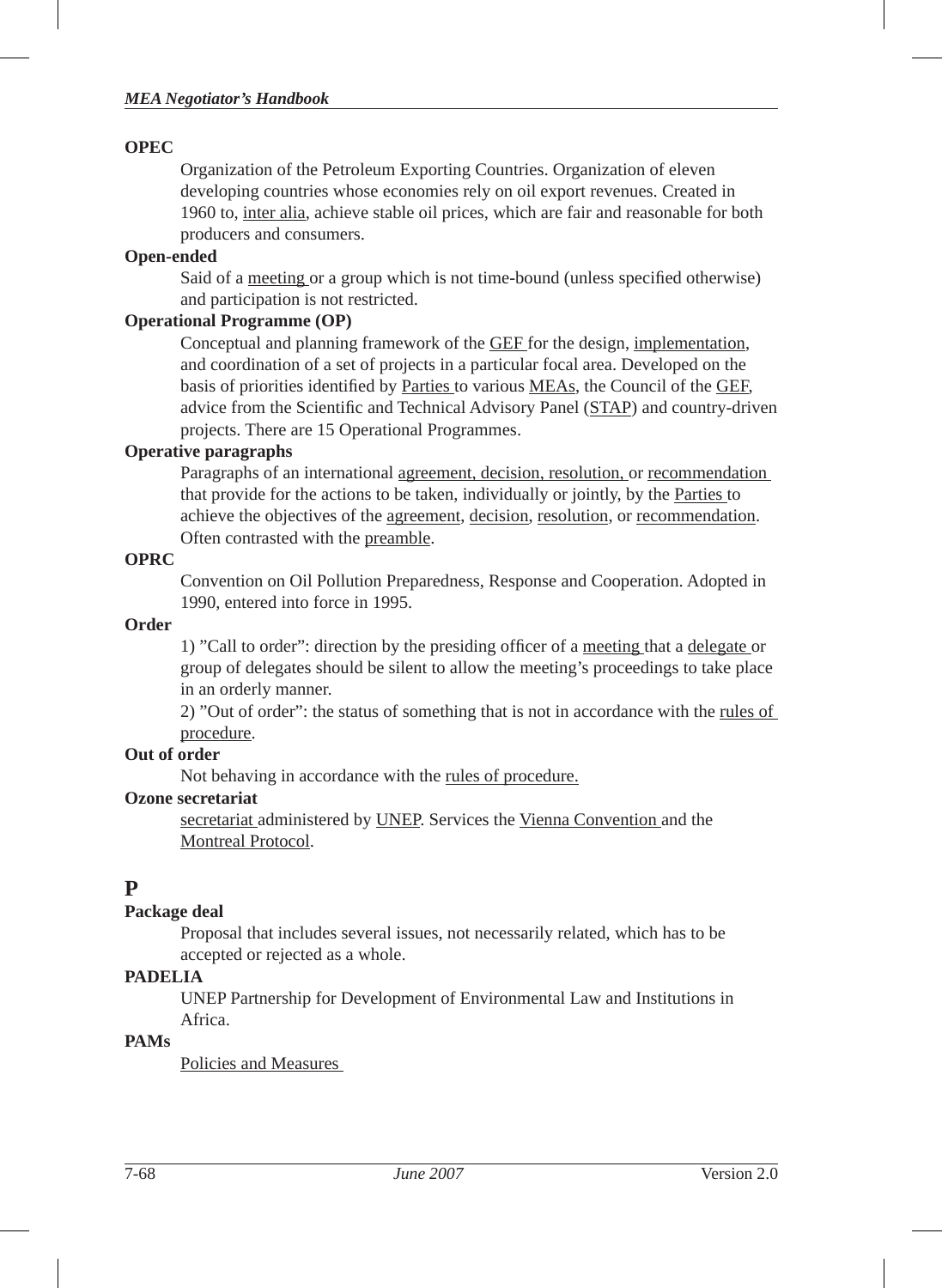#### **Party**

Refers to a State (or regional economic integration organization such as the European Union) that has ratified, acceded to, or otherwise formally indicated its intent to be bound by an international agreement, and for which the agreement is in force. Also called "Contracting Party." While most Parties have signed the instrument in question, it is not usually a necessary step in order to become a Party (see "accession").

#### **Patent**

Government grant of temporary monopoly rights on innovative processes or products.

#### **PCA**

Permanent Court of Arbitration.

#### **Permanent Forum on Indigenous Issues (PFII)**

Advisory body to the ECOSOC, established in 2000 to discuss indigenous issues related to economic and social development, culture, the environment, education, health and human rights.

#### **Persistent Organic Pollutants (POPs)**

Chemicals that remain intact in the environment for long periods of time. Regulated under the Stockholm Convention.

## **Permanent Representative (PR)**

The head of a permanent mission.

#### **PFCs**

Perfluorocarbons. Regulated under the UNFCCC.

#### **PFII**

Permanent Forum on Indigenous Issues

## **PGRFA**

Plant Genetic Resources for Food and Agriculture. Any genetic material of plant origin of actual or potential value for food and agriculture.

## **PIC**

1) Prior informed consent. Used in the context of negotiations on access to genetic resources and benefit sharing, as well as on traditional knowledge of local and indigenous communities (see indigenous people). Also used in the context of the PIC Convention.

2) Pacific Island Country.

#### **PIC Convention**

Shorthand for the Rotterdam Convention on the Prior Informed Consent Procedure For Certain Hazardous Chemicals and Pesticides in International Trade. Also called the "Rotterdam Convention."

#### **Plenary**

The main meeting format of a COP or a Subsidiary Body. Decisions or recommendations approved by sub-sets of the Plenary have to be forwarded to the Plenary for formal final adoption.

#### **Plenipotentiary**

Individual who carries or has been conferred the full powers to engage the State he or she represents.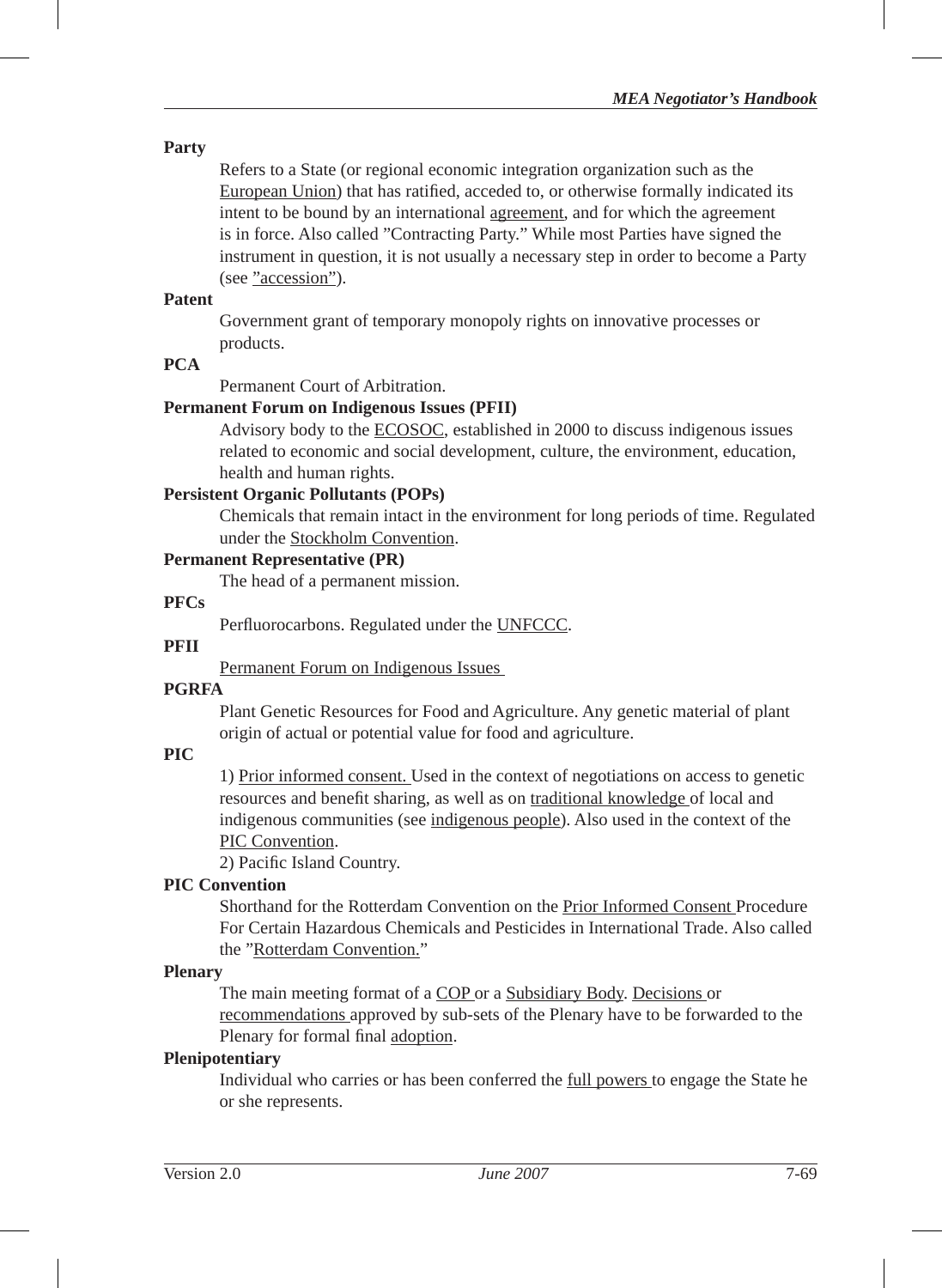#### **Point of order**

Formal question raised by a delegation as to whether the proceedings are in order or a particular action by a delegate or a presiding officer follows the rules of procedure.

## **Policies and Measures (PAMs)**

Steps taken or to be taken by countries to achieve greenhouse gas emissions targets under the UNFCCC and the Kyoto Protocol.

#### **POPRC**

Persistent Organic Pollutant Review Committee, a subsidiary body under the Stockholm Convention.

#### **POPs**

Persistent Organic Pollutants

#### **POPs Convention**

Shorthand for the Stockholm Convention on Persistent Organic Pollutants.

#### **Poverty Reduction Strategy Paper (PRSP)**

Country-led, country-written document that provides the basis for assistance from the World Bank and the International Monetary Fund (IMF), as well as debt relief under the Heavily Indebted Poor Country Initiative. A PRSP describes a country's macroeconomic, structural, and social policies and programs to promote growth, and the country's objectives, policies, and measures for poverty reduction

#### **PPP**

# Public-Private Partnership

#### **Preamble**

Set of opening statements, called "recitals," of an international agreement, decision, resolution, or recommendation that guides the interpretation of the document. Often contrasted with the operative paragraphs.

#### **Preambular paragraphs**

The paragraphs found in the Preamble to an international agreement, decision, resolution, or recommendation and that help interpreting the document. Also called "recitals".

#### **Precautionary approach/principle**

Approach/principle according to which the absence of full scientific certainty shall not be used as a reason for postponing action where there is a risk of serious or irreversible harm to the environment or human health. The approach/principle is embedded in several instruments, including Principle 15 of the 1992 Rio Declaration on Environment and Development. Whereby the precautionary approach is often used in negotiations to infer a less definite meaning than the precautionary principle.

#### **Prep Com / PrepCom**

Preparatory Committee. A committee mandated to prepare a meeting. It can be mandated to address substantive issues or not. The phrase is often used to refer to the meetings of the preparatory committee.

#### **Pre-session documents**

Documents prepared by the secretariat for distribution before a meeting. These include draft decisions, resolutions, recommendations, non-papers, information documents (INF. docs), etc.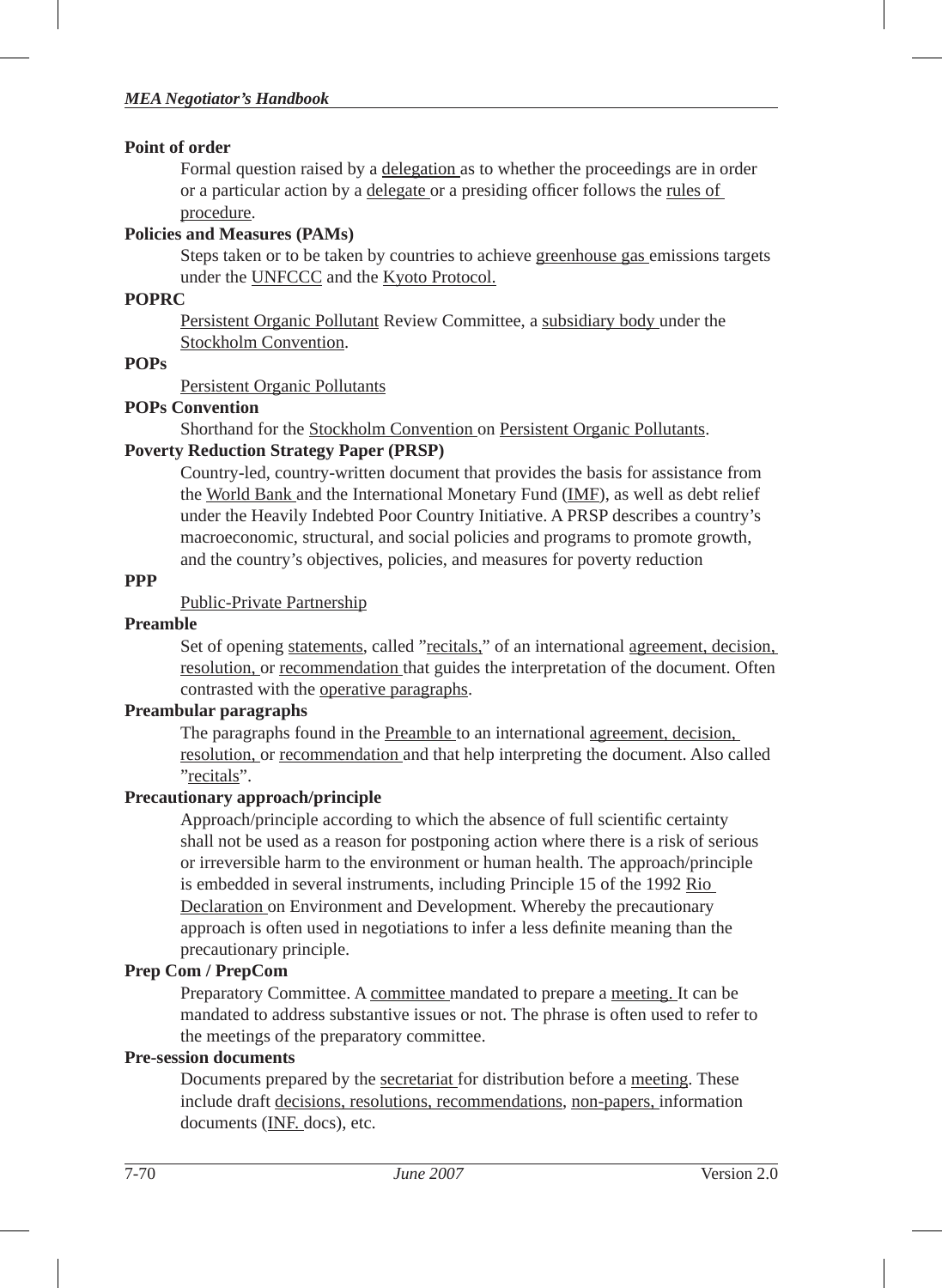#### **Presiding Officer**

Delegate elected by a meeting to preside over the proceedings, maintain order and lead the work of the meeting.

#### **Primary forest**

Forest largely undisturbed by human activities. Also called "natural forest."

#### **Prior informed consent (PIC)**

Consent to be acquired prior to accessing genetic resources or shipping internationally regulated chemicals, substances or products. Granted by competent authorities on the basis of the information provided by the partners to a prior informed consent agreement. The notion is linked to the principle of the Advanced Informed Agreement.

#### **Procès verbal**

Record of all statements made during a meeting.

#### **Protocol**

1) International legal instrument appended or closely related to another agreement, which constitutes a separate and additional agreement and which must be signed and ratified by the parties to the convention concerned. Protocols typically strengthen a convention by adding new, more detailed commitments.

2) Rules of diplomatic procedure, ceremony and etiquette.

3) Department within a government or organization that deals with relations with other missions.

# **Provisional agenda**

Draft agenda of a meeting that has yet to be adopted.

# **PRSP**

Poverty Reduction Strategy Paper

#### **PRTR**

Pollutant Release and Transfer Register

#### **Public-Private Partnership (PPP)**

A cooperative initiative between public (i.e., governmental) and private entities (including businesses,  $NGOs$ , etc.) toward a specific action.

# **Q**

# **QELROs**

Quantified Emissions Limitation or Reduction Commitments

#### **Quantifi ed emissions limitation or reduction commitments (QELROs)**

Legally binding targets and timetables under the Kyoto Protocol for the limitation or reduction of greenhouse-gas emissions by developed countries.

#### **Quorum**

The minimum number of Parties or members that must be present for a meeting to start or decisions to be made. The quorum is stated in the rules of procedure, and it may be expressed in absolute numbers or as a percentage of an overall number (e.g., 70% of the Parties).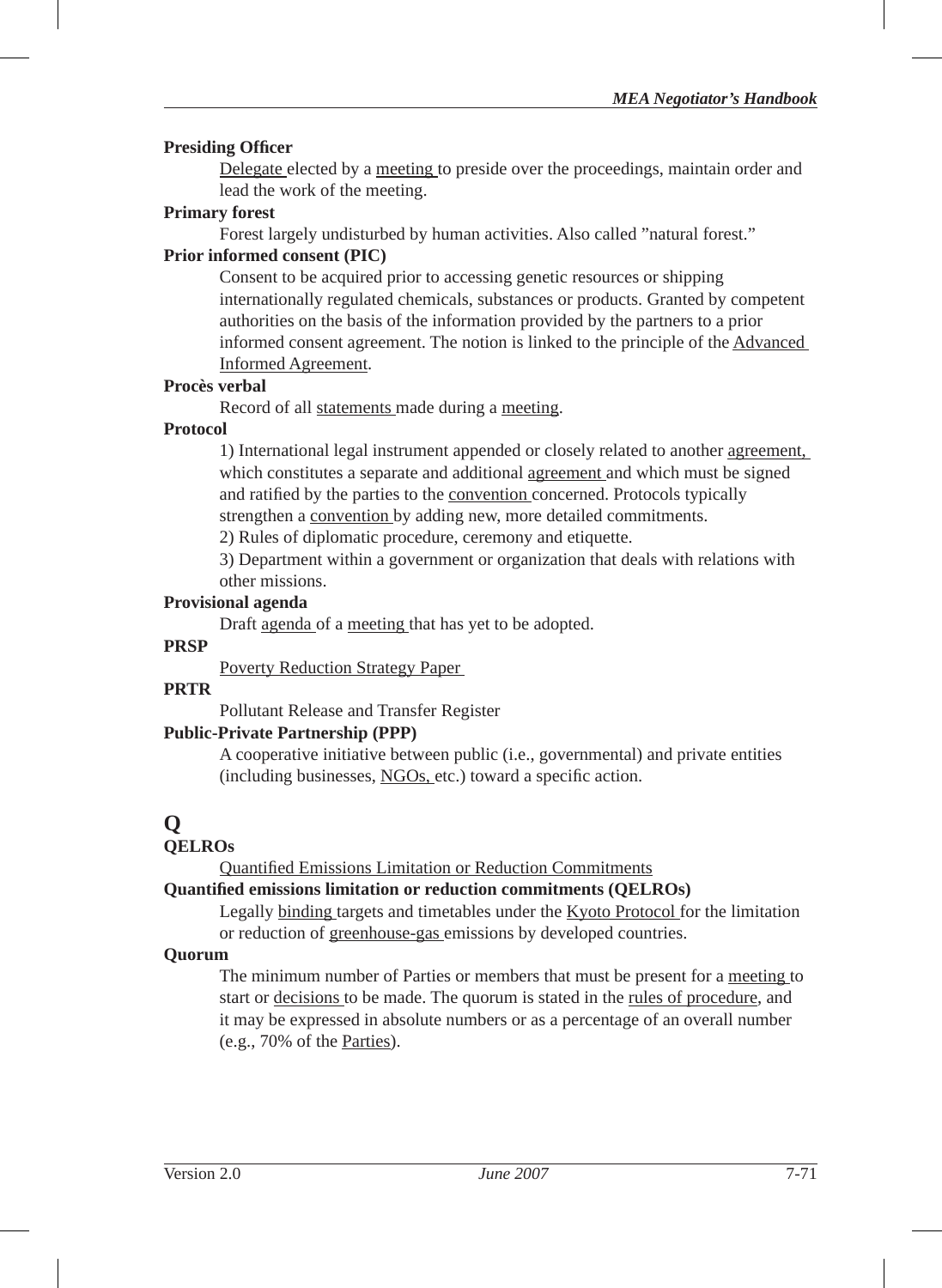# **R**

# **Ramsar Convention**

Shorthand for the Ramsar Convention on Wetlands of International Importance Especially as Waterfowl Habitat. Adopted in 1971, entered into force in 1975.

## **Ramsar List**

List of Wetlands of International Importance. List of wetlands which have been designated by the Parties to the Ramsar Convention as internationally important according to one or more of the criteria that have been adopted by the Ramsar COP.

# **Rapporteur**

1. Delegate (more specifically, a member of the Bureau) elected/nominated to prepare or oversee the preparation of the report of a meeting.

2. Person appointed by a body to investigate and issue or function and report back to that body.

# **Ratifi cation**

Formal process by which a Head of State or appropriate governmental official or authority signs a document which signals the consent of the State to become a Party to an international agreement once the agreement has entered into force and to be bound by its provisions.

# **Recitals**

Set of opening statements of an international agreement, decision, resolution, or recommendation that guides the interpretation of the document. Also referred to as "Preamble" or "preambular paragraphs."

# **Recommendation**

Formal expression of an advisory nature of the will of the governing body of an international organization or international agreement. It is not binding.

# **Recorded vote**

Vote where the way in which each delegation voted is reported in the official records or report of the meeting.

# **Reforestation**

The direct human-induced conversion of non-forested land to forested land through planting, seeding and/or the human-induced promotion of natural seed sources, on land that was forested but that has been converted to non-forest land (UNFCCC). Should be distinguished from the notion of afforestation.

# **Regional groups**

Alliances of countries, more or less from by geographic location, which meet privately to discuss issues and nominate bureau members and other officials for activities under the Convention. The five regional groups are Africa, Asia, Central and Eastern Europe (CEE), Latin America and the Caribbean (GRULAC), and the Western Europe and Others Group (WEOG).

# **Registration**

Process by which delegates are issued a pass to access a meeting's venue and discussions.

# **Registries, registry system**

Systems, including electronic databases, that will track and record all transactions under the Kyoto Protocol's greenhouse-gas emissions trading system (the "carbon market") and under mechanisms such as the CDM.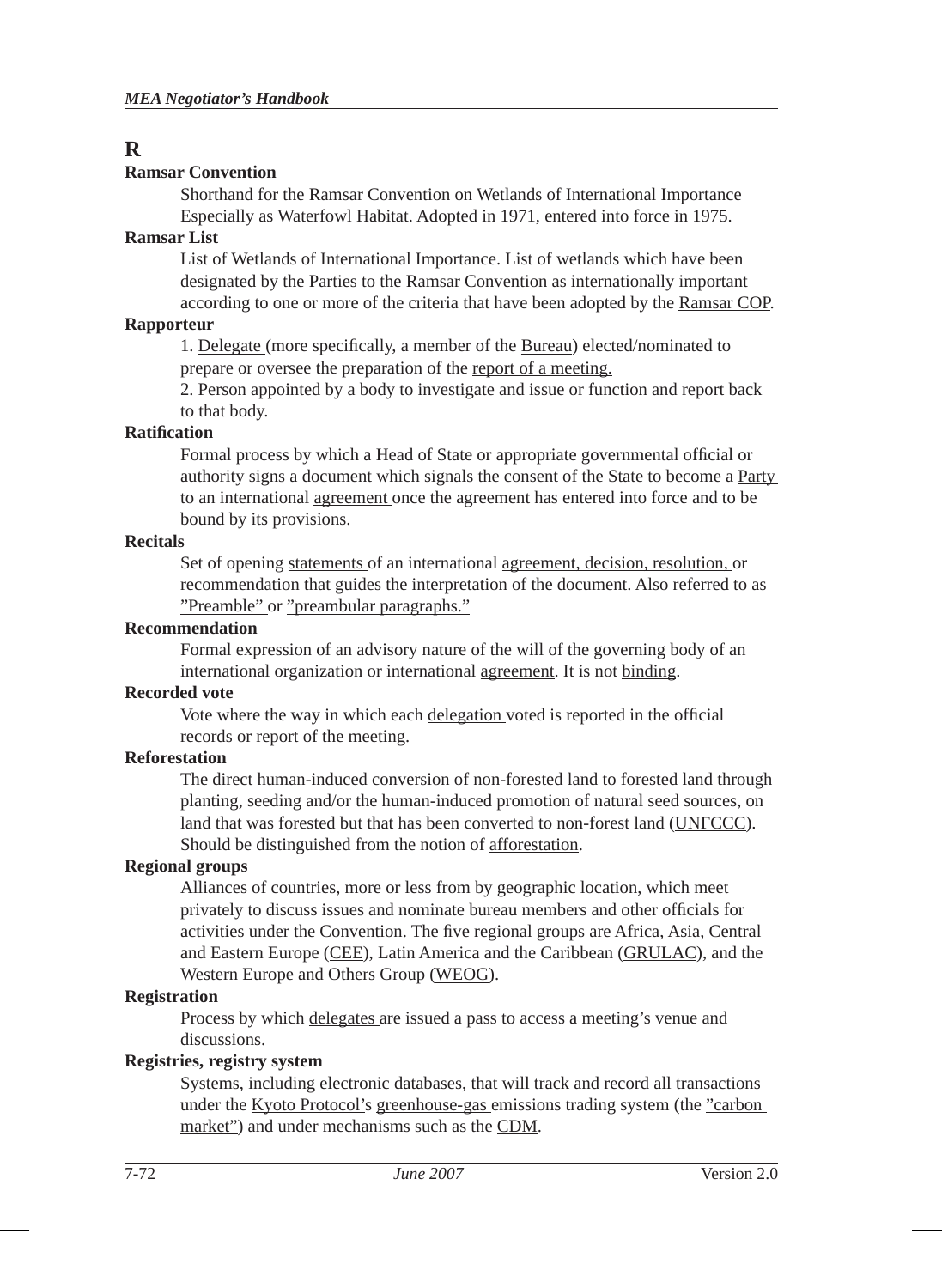#### **REIO**

Regional Economic Integration Organization (e.g. the EC)

#### **Report on/of the meeting**

Document that records all discussions and results of a meeting. A report is not the same as minutes, which record all interventions. A report "on" the meeting does not need the approval of the body in question whereas a report "of" a meeting does.

#### **Reservation**

Unilateral statement made by a State upon signature, ratification, acceptance, approval or accession to an international legal instrument, indicating that it wishes to exclude or alter the legal effect of certain provisions in their application to that State. Reservations are generally permitted, but some international agreements expressly prohibit reservations.

#### **Resolution**

Formal expression of the opinion or will of the governing body of an international organization or international agreement. Usually non-binding.

#### **Rev**.

Stands for "revision". Used to reference revised versions of documents during negotiations.

## **Review of Signifi cant Trade (RST)**

Review of the biological, trade and other relevant information on species listed in Appendix II of the CITES), and subject to levels of trade that are significant in relation to the population of the species, in order to identify problems concerning the implementation of the Convention.

#### **RFMO**

Regional Fisheries Management Organization

## **Rio Conference**

Shorthand for the United Nations Conference on Environment and Development (UNCED), held in Rio de Janeiro, Brazil, in 1992.

The outcomes of the Conference include:

- The UN Framework Convention on Climate Change (UNFCCC)
- The Convention on Biological Diversity (CBD)
- Agenda 21
- The establishment of the Commission on Sustainable Development (CSD)
- The Rio Declaration on Environment and Development
- The Non-Legally Binding Authoritative Statement of Principles for a Global Consensus on the Management, conservation and sustainable development of all Types of Forests (also known as "the Forest Principles")

UNCED also led to negotiation and adoption of the UN Convention to Combat Desertification (UNCCD).

#### **Rio Convention(s)**

Used to designate the conventions negotiated and adopted during the Rio Conference in 1992. These Conventions are the Convention on Biological Diversity (CBD) and the UN Framework Convention on Climate Change (UNFCCC), to which the UN Convention to Combat Desertification (UNCCD), adopted in 1994, is also added.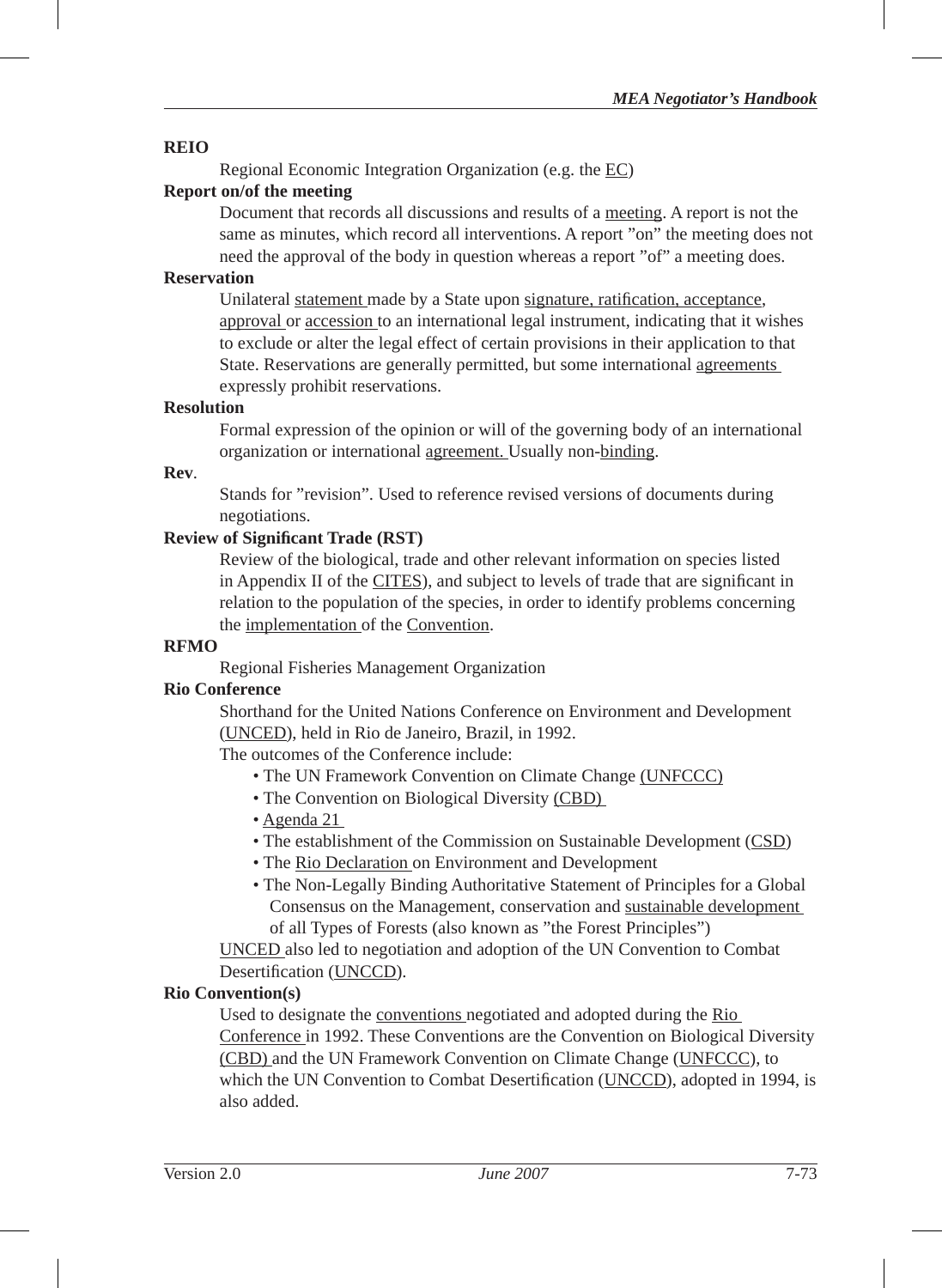#### **Rio Declaration**

Shorthand for the Rio Declaration on Environment and Development adopted at the Rio Conference. Set of 27 Principles on sustainable development.

#### **Roster of experts**

Experts nominated to perform certain tasks as defined by the governing body of an international agreement or international organization.

#### **Rotterdam Convention**

Shorthand for Rotterdam Convention on the Prior Informed Consent Procedure For Certain Hazardous Chemicals and Pesticides in International Trade. Also referred to as the "PIC Convention

#### **RSPB**

Royal Society for the Protection of Birds, a non-governmental organization.

#### **RST**

Review of Significant Trade

# **Rules of Procedure**

Set of rules adopted by a meeting to govern the work and decision making of its formal settings (i.e., for Plenary or working groups).

# **S**

# **SACEP**

South Asia Cooperative Environment Programme

# **SADC**

Southern African Development Community

# **SAICM**

Strategic Approach to International Chemicals Management. Approach developed on the basis of an open-ended consultative process involving representatives of all stakeholder groups, jointly convened by the Inter-Organization Programme for the Sound Management of Chemicals (IOMC), the Intergovernmental Forum on Chemical Safety (IFCS) and UNEP. Adopted in 2006.

# **SBI**

In the context of the UNFCCC, the Subsidiary Body for Implementation. Advises the Conference of the Parties to the Convention and/or the Meeting of the Parties to the Kyoto Protocol in the form of recommendations and draft decisions.

# **SBSTA**

In the context of the UNFCCC, the Subsidiary Body for Scientific and Technological Advice. Advises the Conference of the Parties to the Convention and/ or the Meeting of the Parties to the Kyoto Protocol in the form of recommendations and draft decisions.

# **SBSTTA**

In the context of the CBD, the Subsidiary Body for Scientific, Technical and Technological Advice. Provides advice to the Conference of the Parties to the Convention and/or the Meeting of the Parties to the Biosafety Protocol in the form of recommendations.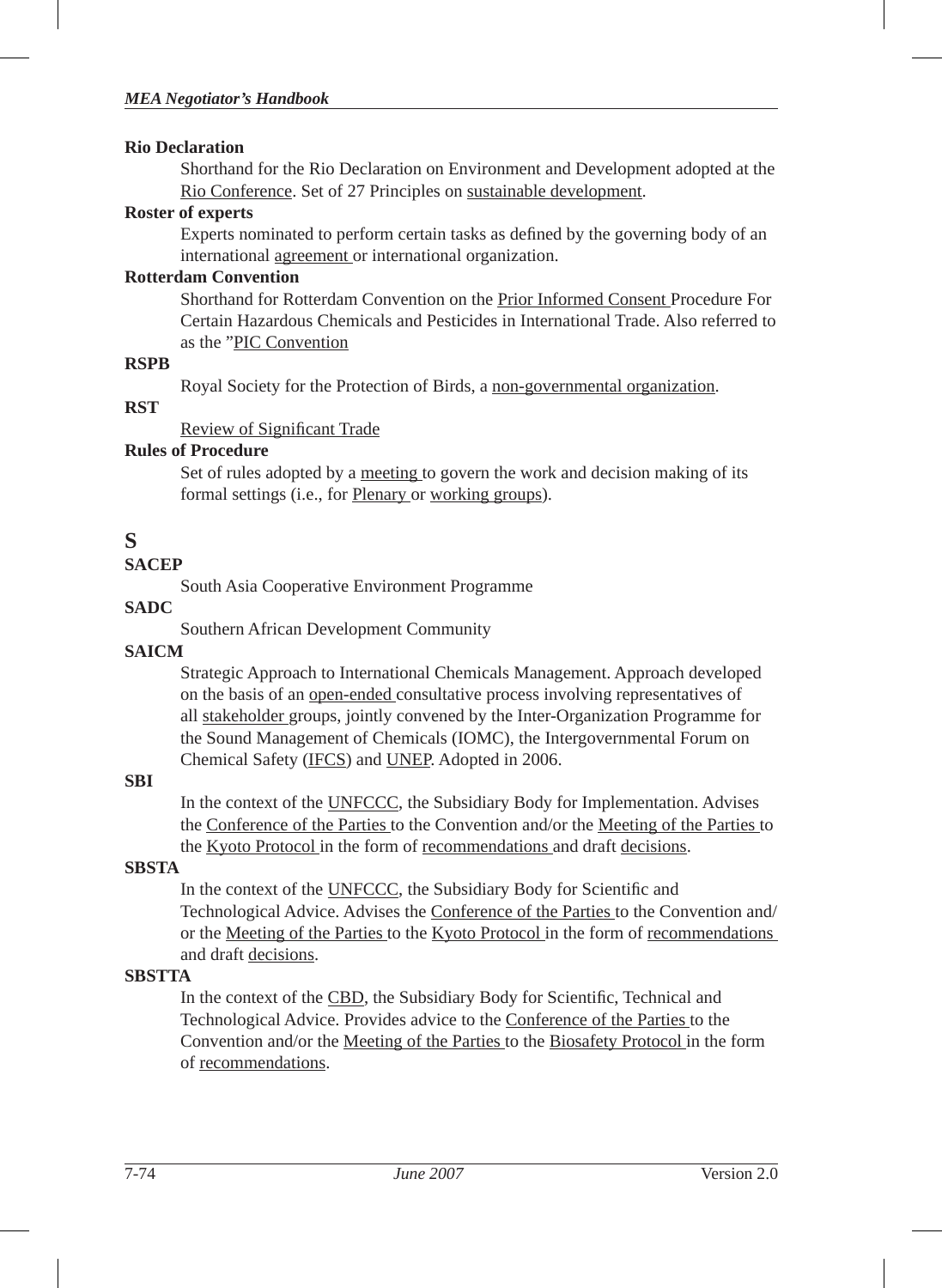#### **Scale of assessment**

Agreed formula for determining the scale of contribution of each Member State of an international organization.

# **SCCF**

Special Climate Change Fund

#### **SD**

Sustainable Development

# **SEA**

Strategic Environmental Assessment

# **SEE**

South Eastern Europe

## **Secret ballot/vote**

Type of vote. Organized to ensure that each delegation's vote remains secret.

#### **Secretariat**

The body established under an international agreement to arrange and service meetings of the governing body of that agreement, and assist Parties in coordinating implementation of the agreement. Also performs other functions as assigned to it by the agreement and the decisions of the governing body.

# **Secretary-General**

Normally: Head of the United Nations secretariat.

## **Session**

Meeting or series of meetings of a particular body (e.g., Eighth Special Session of UNEP Governing Council; "working group II met in four sessions").

#### **SFM**

Sustainable Forest Management

## **Shall**

As negotiating language, "shall" creates an obligation for action for the addressee. It is binding.

## **Should**

As negotiating language, "should" entails an advice, not an obligation, to do something. However, while non-binding, it implies a stronger imperative than "may."

#### **Show of hands**

Type of voting procedure by which delegations raise a hand or nameplate to signal "yes," "no," or "abstain." A vote by show of hands is a non-recorded vote.

#### **Side events**

Events taking place concurrently with a meeting. Usually in the form of discussion panels, workshops, seminars, launches, etc. organized either by the secretariat, States, international organizations or NGOs.

#### **SIDS**

Small Island Developing States. Low-lying coastal countries that share similar development challenges and concerns about the environment, especially their vulnerability to the adverse effects of global climate change. Agenda 21 recognized that SIDS and islands supporting small communities are a special case both for environment and development. Currently 41 SIDS are included in the list used by United Nations Department of Economic and Social Affairs.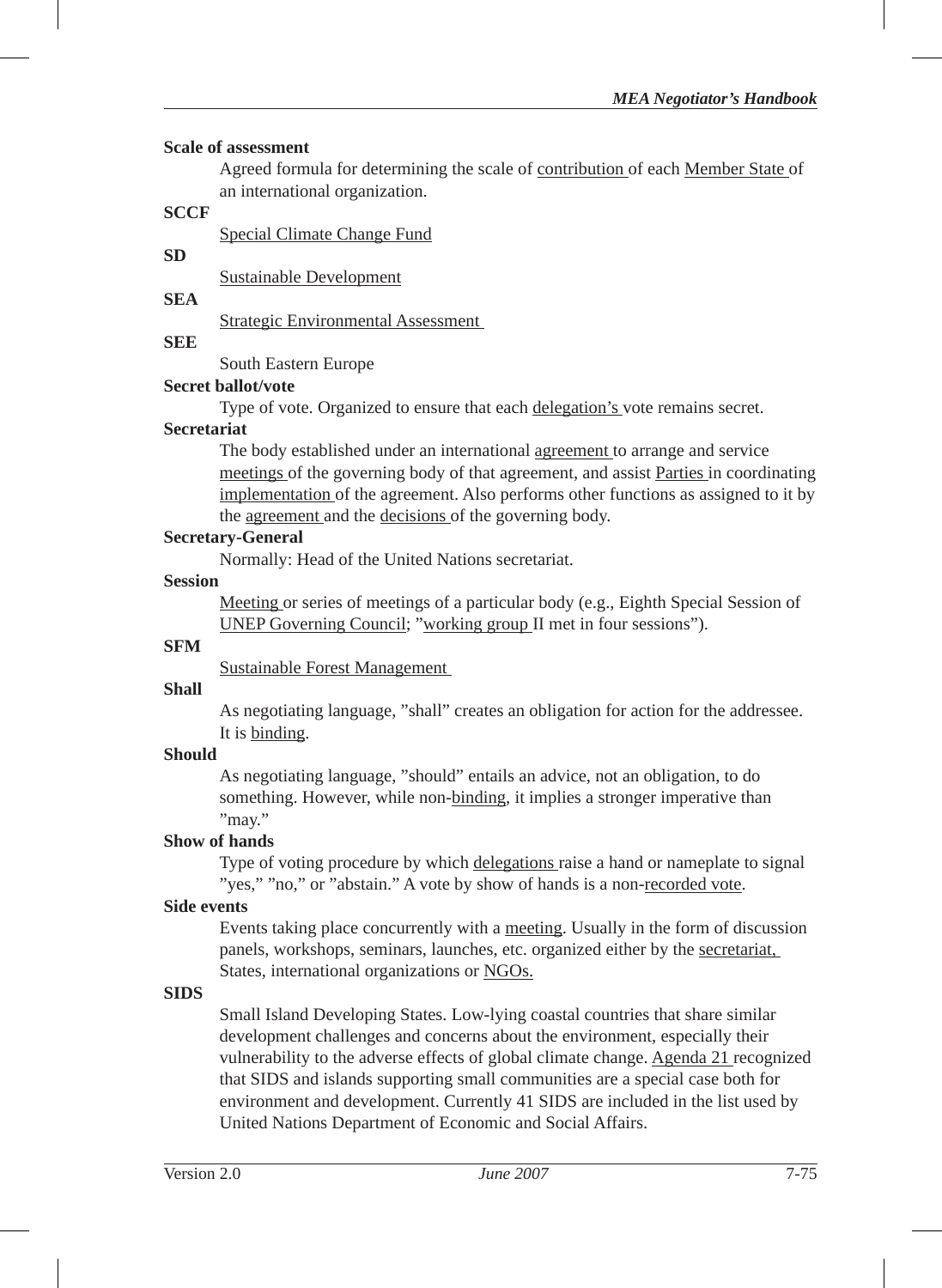#### **Signatory**

A State that has negotiated and signed an international agreement.

#### **Signature**

Act by which the head of State or government, the foreign minister, or another designated official indicates the authenticity of an international agreement and, where ratification is not necessary, it may also indicate the consent of the State to be bound by the agreement.

#### **Single negotiated text**

Draft text compiling all the delegations proposals into a coherent whole.

#### **Sinks**

In the context of the UNFCCC and the Kyoto Protocol, any process, activity or mechanism which removes a greenhouse gas, an aerosol or a precursor of a greenhouse gas from the atmosphere. The major sinks are forests and other vegetation which remove carbon dioxide through photosynthesis.

#### **Soft law**

The term used for quasi-legal instruments which do not have any binding force, or those whose binding force is somewhat "weaker" than the binding nature of traditional law, often referred to as "hard law". In the field of the international law, soft law consists of non-treaty obligations which are therefore non-enforceable and may include certain types of declarations, guidelines, communications and resolutions of international bodies (e.g. resolutions of the UN General Assembly). Soft-law may be used to encourage broader adhesion to a proposal.

#### **Sound management**

Taking all practicable steps to ensure that management takes place in a manner which protects human health and the environment against the adverse effects of activities, processes, products or substances.

#### **Speakers' list**

List of delegations seeking the floor. Maintained by the presiding officer, in the order in which delegations have made the request.

#### **Special Climate Change Fund (SCCF)**

A fund established under the UNFCCC to finance projects relating to adaptation; technology transfer and capacity building; energy, transport, industry, agriculture, forestry and waste management; and economic diversification.

#### **Special session**

A session of a body outside and additional to its regularly scheduled sessions. Focused on a particular issue.

#### **Specialized agency**

Autonomous international organization linked to the United Nations through special agreement.

#### **Spokesman/spokesperson**

A delegate speaking on behalf of a group of countries or organizations.

#### **Sponsor**

Delegation which proposes a decision, resolution, recommendation, or amendment for adoption by a meeting.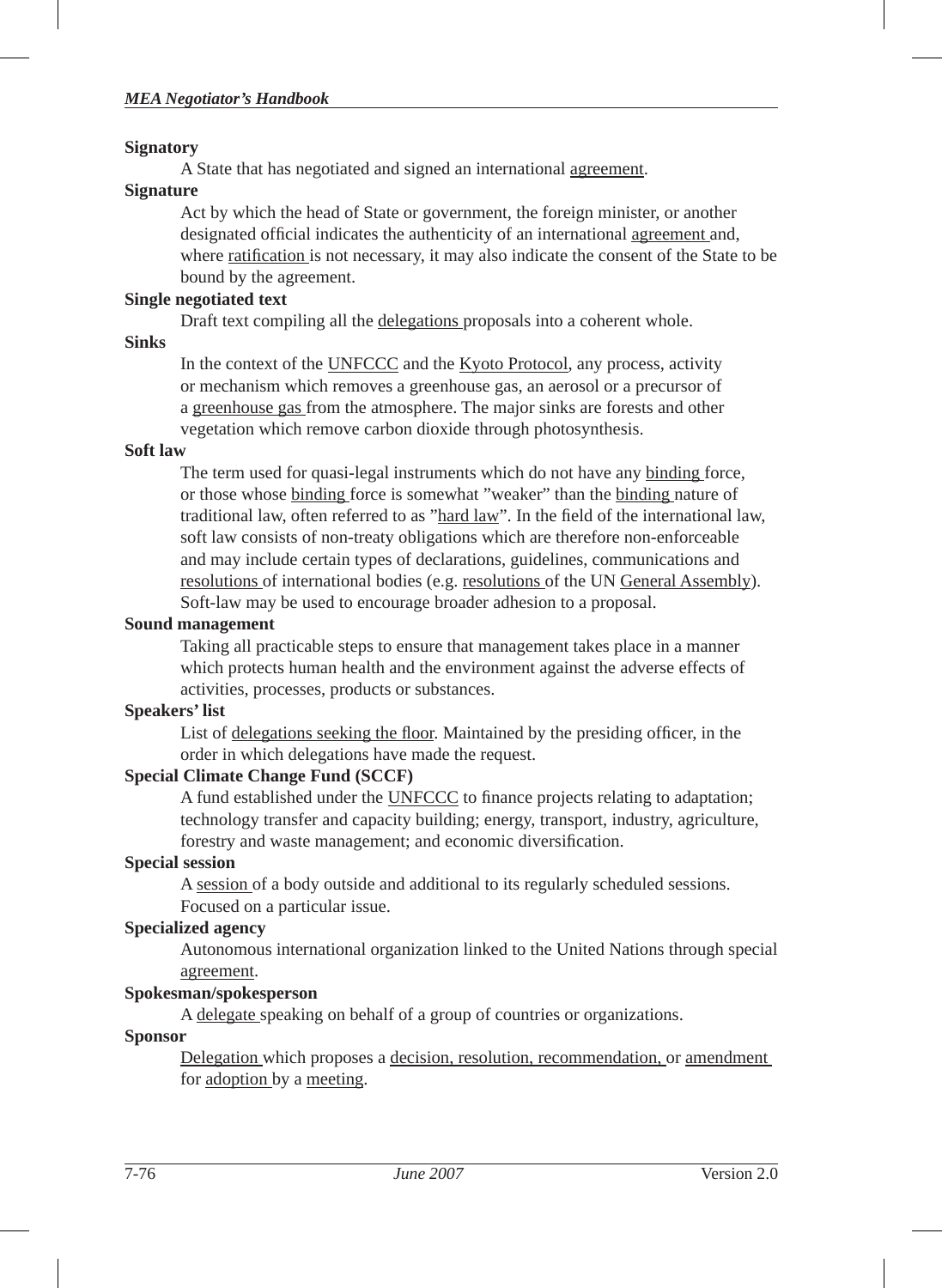#### **SPREP**

Pacific Regional Environment Programme

# **Square brackets**

Typographical symbols placed around text under negotiation to indicate that the language enclosed is being discussed but has not yet been agreed upon. It is possible to have square brackets within square brackets, as there may be disagreement about both the general provision and the specific language. Square brackets are also used to indicate changed or added text in quote.

#### **Stakeholder**

Individuals or institutions (public and private) interested and involved in a process or related activities.

#### **Stalemate**

Point at which negotiations make no progress and no possible solution is in sight.

#### **Stalled**

Said of negotiations which are making no progress. Usually temporary situation.

#### **Standard Nomenclature**

The scientific names adopted by the Conference of the Parties to the Convention on International trade in Endangered Species of Wild Fauna and Flora (CITES) for CITES-listed species.

#### **Standing Committee**

Committee established under various international agreements to perform certain functions as agreed to by the Conference of the Parties.

#### **STAP/stap**

Scientific and Technical Advisory Panel of the Global Environment Facility. Provides strategic scientific and technical advice to the GEF on its strategy and programs.

#### **Statement**

Oral or written expression of opinion.

#### **Status quo**

Latin phrase meaning "the current state of affairs."

#### **Steering Committee**

Restricted group of individuals planning the work of a major meeting. Deals exclusively with procedural matters.

#### **Stockholm Conference**

Shorthand for the UN Conference on the Human Environment, held in Stockholm, Sweden, in 1972. The outcomes of the Stockholm Conference were:

- the establishment of the UN Environment Programme (UNEP)
- the establishment of an Environment Fund
- an Action Plan
- the Stockholm Declaration

#### **Stockholm Convention**

Shorthand for the Stockholm Convention on Persistent Organic Pollutants. Adopted in 2001, entered into force in 2004. Also referred to as the "POPs Convention."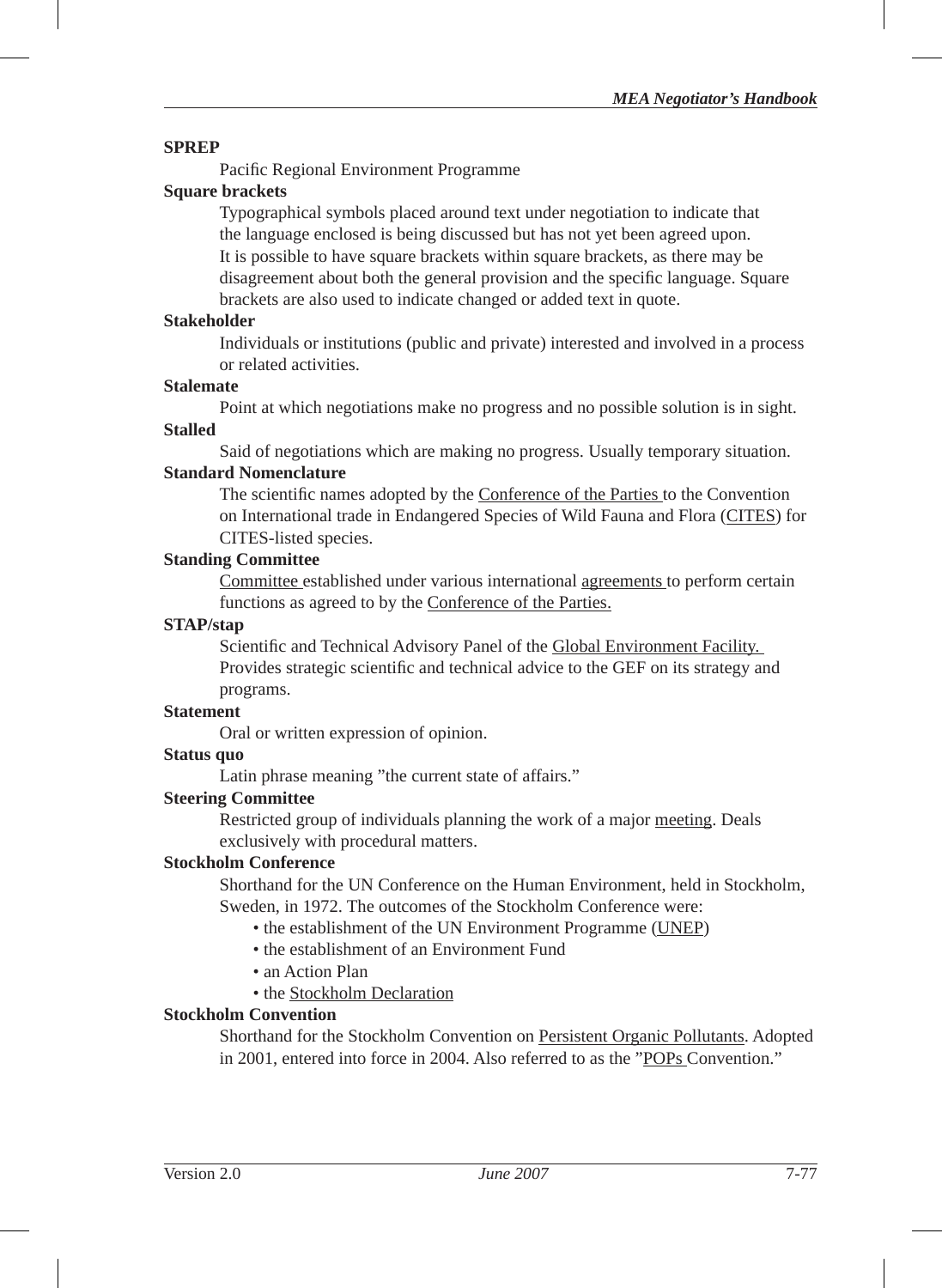#### **Stockholm Declaration**

One of the outcomes of the 1972 Stockholm Conference. A set of Principles on environmental protection.

#### **Strategic environmental assessment (SEA)**

Procedure for incorporating environmental considerations into national policies, plans and programmes. Sometimes referred to as "strategic environmental impact assessment."

#### **STRP**

Scientific and Technical Review Panel, a subsidiary body under the Ramsar Convention.

#### **Sub-committee**

Committee created by another committee to address a specific issue.

#### **Subsidiary body**

A body, usually created by the governing body of an international agreement or international organization, with a specific mandate (e.g., Subsidiary Body for Scientific, Technical and Technological Advice under the CBD). Different from a working group in that it is usually permanently established to assist the governing body.

# **Sui generis**

A Latin term meaning "being the only example of its kind; constituting a class of its own; unique". Often used to describe a unique (legal) system.

#### **Summit**

Meeting at which the participants are high-level officials, such as Heads of State or Government.

#### **Sustainable development (SD)**

Development that meets the needs of the present without compromising the ability of future generations to meet their own needs.

#### **Sustainable forest management (SFM)**

Concept according to which the full range of social, economic and environmental values inherent to forests are managed and sustained.

#### **Sustainable use**

Use in a way and at a rate that does not lead to the long-term degradation of the environment, thereby maintaining its potential to meet the needs and aspirations of present and future generations.

#### **Synergies**

Result of joint activities that goes beyond the sum of individual activities, making efforts more effective and efficient.

# **T**

# **Table**

In "to table a proposal": To present the text of a proposal for consideration by other delegations. (This represents the preferred international usage of the term).

#### **Tally**

Count of positive and negative votes and abstentions.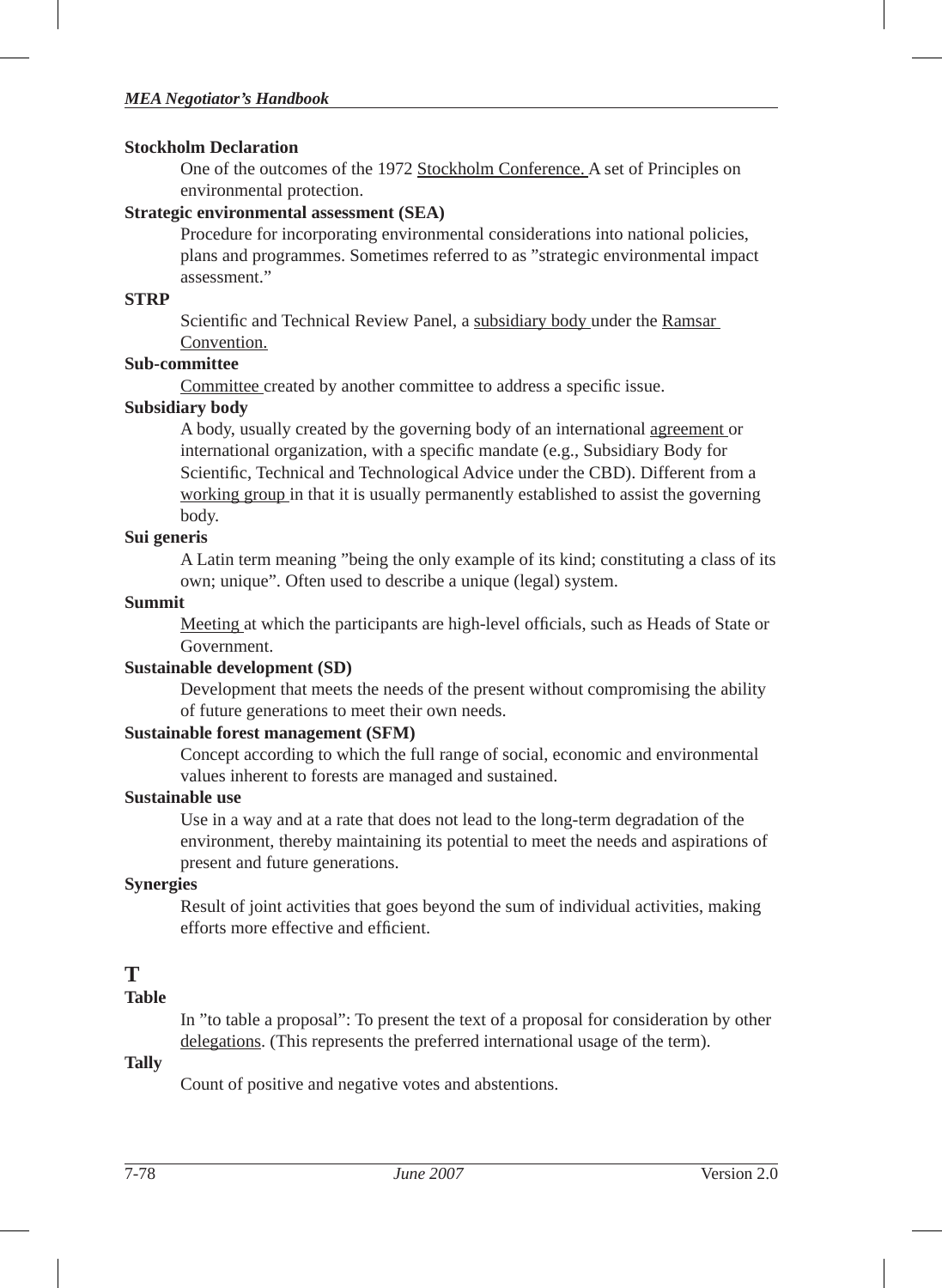#### **Taxonomy**

Naming and assignment of biological organisms to taxa.

#### **TEAP**

Technology and Economic Assessment Panel. Created within UNEP to provide technical information to Parties to the Vienna Convention and the Montreal Protocol on alternative technologies to the use of ozone-depleting substances.

#### **Technology Transfer**

Transmission of know-how, equipment and products to governments, organizations or other stakeholders. Usually also implies adaptation for use in a specific cultural, social, economic and environmental context.

#### **Tehran Convention**

Framework Convention for the Protection of the Marine Environment of the Caspian Sea. Signed in 2003 and entered into force in 2006.

#### **TEK**

Traditional Ecological Knowledge

Terms of Reference (ToRs / TORs)

The mandate and scope for work of a body or individual.

#### **TK**

Traditional Knowledge

# **ToRs / TORs**

Terms of Reference

#### **Traditional knowledge**

The knowledge, innovations and practices of indigenous people and local communities. Traditional knowledge is the object of various MEA provisions, including Article 8(j) of the CBD.

#### **Transboundary movement**

Movement from an area under the national jurisdiction of one State to or through an area under the national jurisdiction of another State or to or through an area not under the national jurisdiction of any State.

#### **Travaux préparatoires**

Preparatory work. Record of negotiations and other documents which may be of evidentiary value in establishing the meaning of an international agreement.

#### **Treaty**

International agreement concluded between States in written form and governed by international law, whether embodied in a single instrument or in two or more related instruments and whatever its particular designation (Vienna Convention on the Law of Treaties).

#### **TRIPS Agreement**

Agreement on Trade-Related Aspects of Intellectual Property Rights. One of the agreements under the World Trade Organization (WTO).

#### **Trust fund**

Fund to which the income of an international organization is added and from which the expenditures are drawn.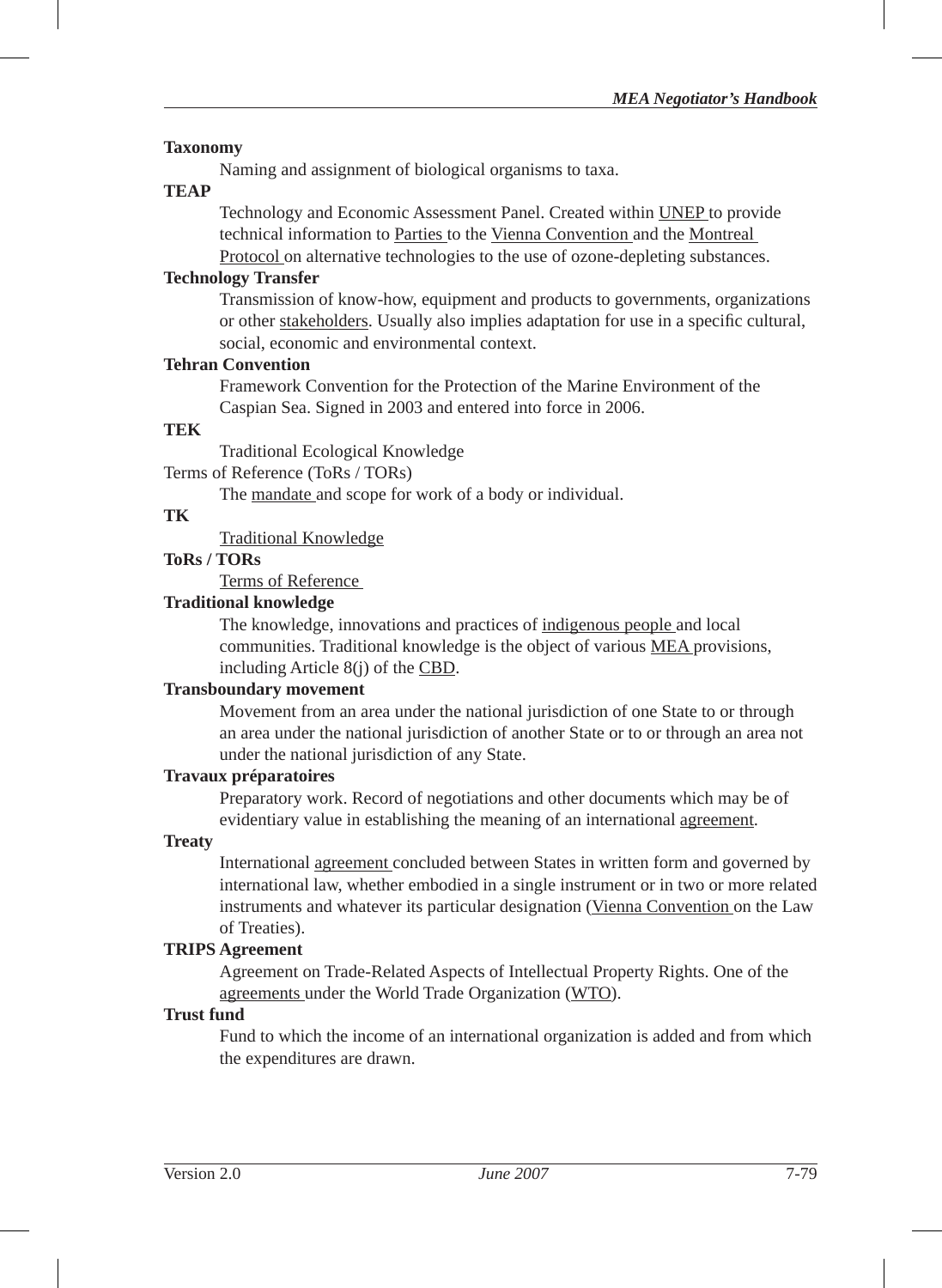#### **There are two main types of trust funds:**

- general trust fund, made up of contributions from Parties and non-earmarked contributions from other sources;
- special trust fund, made up of earmarked contributions to pay for the cost of participation of representatives of a specific category of countries in meetings of the governing body and subsidiary bodies.

# **TT:CLEAR**

Technology Transfer Information Clearing House, operated by the secretariat of the UNFCCC.

# **Type II Partnership**

A multi-stakeholder partnership involving, inter alia, governments, NGOs, businesses, universities, and/or other institutions. Type of partnership launched at the World Summit on Sustainable Development (WSSD) to implement commitments embedded in the Johannesburg Plan of Implementation.

# **U**

# **Umbrella Group**

A negotiating group within the climate change negotiations. The loose coalition is usually made up of Australia, Canada, Iceland, Japan, New Zealand, Norway, the Russian Federation, Ukraine and the US.

# **UN GA / UNGA**

UN General Assembly

#### **UN SG**

UN Secretary-General

#### **UN/ECA or UNECA**

Economic Commission for Africa. One of the regional commissions of ECOSOC. **UN/ECE or UNECE**

Economic Commission for Europe. One of the regional commissions of ECOSOC.

# **UN/ECLAC or UNECLAC**

Economic Commission for Latin America and the Caribbean. One of the regional commissions of ECOSOC.

#### **UN/ESCAP or UNESCAP**

Economic and Social Commission for Asia and the Pacific. One of the regional commissions of ECOSOC.

#### **UN/ESCWA or ESCWA**

Economic and Social Commission for Western Asia. One of the regional commissions of ECOSOC.

#### **Unanimity**

Type of decision making. A decision is adopted by unanimity when it has received the support of all delegations. Established by show of hands, voting, or other means.

# **UNCCD**

UN Convention to Combat Desertification in Countries Experiencing Serious Drought and/or Desertification, especially in Africa. Adopted in 1994, entered into force in 1996. Often referred to as one of the Rio Conventions, as impetus for the Convention was gathered at the 1992 Rio Conference).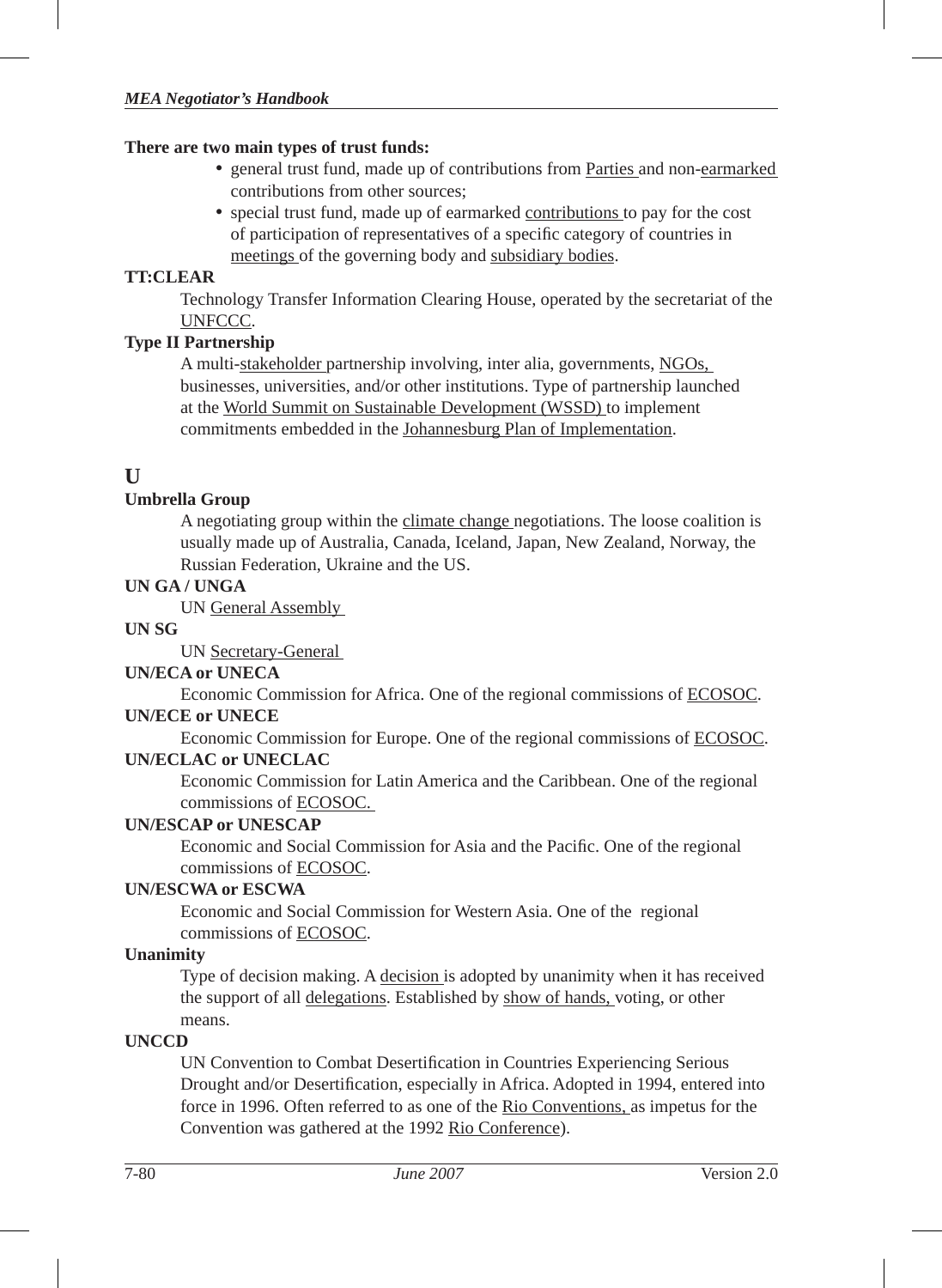#### **UNCED**

UN Conference on Environment and Development, held in Rio, Brazil, in 1992 (see Rio Conference).

# **UNCHE**

UN Conference on the Human Environment (see Stockholm Conference)

# **UNCLOS**

UN Convention on the Law of the Sea. Adopted in 1982, entered into force in 1994. **UNCTAD**

UN Conference on Trade and Development. Established in 1964 to promote the development-friendly integration of developing countries into the world economy and help shape policy debates and thinking on development, with a particular focus on ensuring that domestic policies and international action are mutually supportive in bringing about sustainable development.

# **UNDG**

United Nations Development Group. A forum bringing together UN agencies working on development and the Millennium Development Goals.

# **UNDP**

United Nations Development Programme. Created in 1965. Body responsible for coordinating UN development-related work.

# **UNEP**

United Nations Environment Programme. Established in 1972 to lead and coordinate UN environment-related work.

# **UNEP – WCMC**

UNEP World Conservation Monitoring Centre. The biodiversity assessment and policy implementation arm of UNEP.

# **UNESCO**

UN Educational, Scientific and Cultural Organization. Created in 1945.

# **UNFCCC**

UN Framework Convention on Climate Change. Adopted in 1992, entered into force in 1994. One of the Rio Conventions.

# **UNFF**

United Nations Forum on Forests. Created in 2000. Provides a forum for policy development and cooperation on matters related to sustainable forest management.

# **UN-Habitat**

United Nations Human Settlements Programme. Established in 1978 to promote socially and environmentally sustainable towns and cities with the goal of providing adequate shelter for all.

# **UNIDO**

United Nations Industrial Development Organization. Set up in 1966 and became a specialized agency of the UN in 1985. Has responsibility for promoting industrialisation throughout the developing world.

# **UNITAR**

United Nations Institute for Training and Research. Established in 1965 to enhance the effectiveness of the UN through appropriate training and research, including through the conduct of training programmes in multilateral diplomacy and international cooperation and training programmes in the field of social and economic development.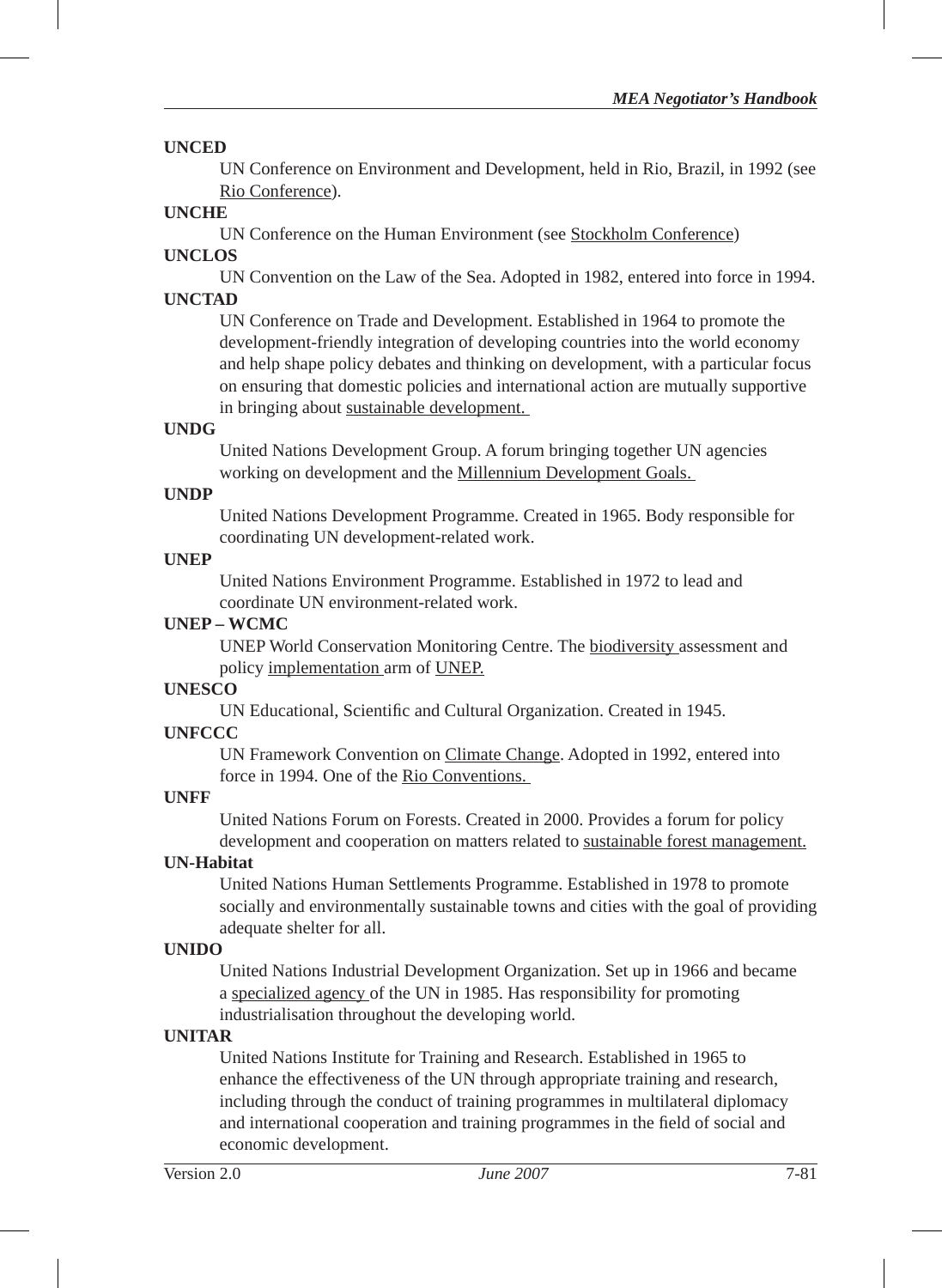#### **UNOG**

United Nations Offices at Geneva.

#### **UNON**

United Nations Offices at Nairobi.

# **UNOV**

United Nations Offices at Vienna.

## **UNU**

United Nations University. Established in 1973 to contribute, through research and capacity building, to efforts to resolve the pressing global problems that are of concern to the UN and its Members States.

#### **UNWTO**

World Tourism Organization. The UN specialized agency, which serves as a global forum for tourism policy issues and practical source of tourism know-how.

#### **UPOV**

International Union for the Protection of New Varieties of Plants. International organization established by the 1961 International Convention for the Protection of New Varieties of Plants.

# **V**

# **Verbatim**

Latin phrase meaning "word-for-word," "in full." Way of recording a meeting's discussions.

# **VCLT**

Vienna Convention on the Law of Treaties (see Vienna Convention)

#### **Vienna** Convention

1) Vienna Convention for the Protection of the Ozone Layer. Adopted in 1985, entered into force in 1985.

2) Vienna Convention on the Law of Treaties (VCLT). Adopted in 1969, entered into force in 1980.

3) Vienna Convention on Succession of States in respect of Treaties. Adopted in 1978, entered into force in 1996.

# **Vienna Setting or Vienna Process**

The 'Vienna Setting' is an informal negotiating format established to help delegates reach agreement during the final stages of a meeting. It involves a relatively small group of delegates, with each major negotiating group (such as the EU or the G-77) represented by only one or two people mandated to make a deal on behalf of their group. It was a format modelled after the final negotiations on the Cartagena Protocol on Biosafety involving spokespersons for the major negotiating groups. Also referred to as the Cartagena Setting.

#### **VOCs**

Volatile Organic Compounds

# **Voluntary commitments**

A draft article considered during the negotiation of the Kyoto Protocol that would have permitted developing countries to voluntarily adhere to legally binding emissions targets. The issue remains important for some negotiators but the proposed language was dropped in the final phase of the negotiations.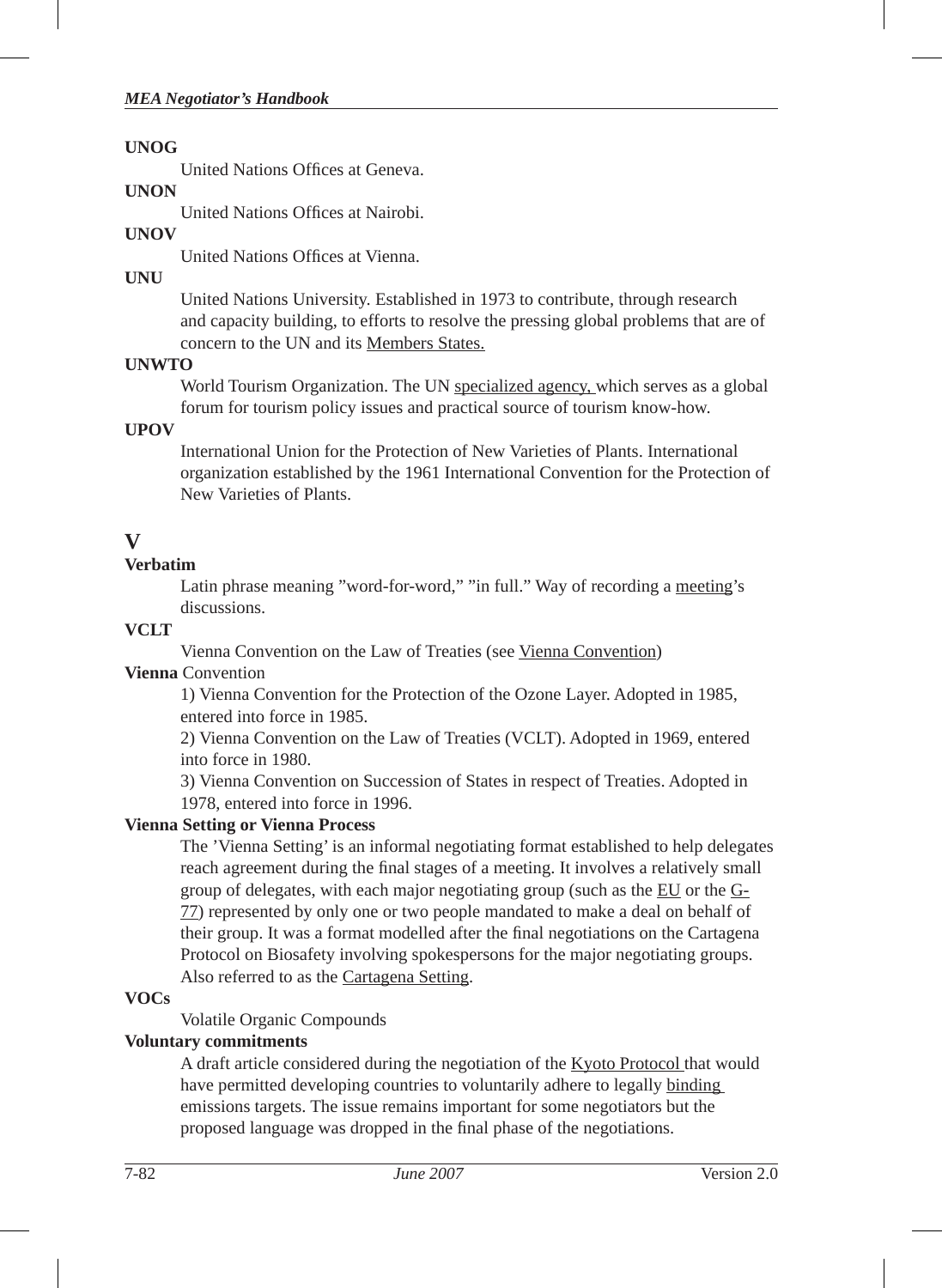#### **Voluntary Contribution**

A contribution of any kind that unlike assessed contributions, is not assessed under a binding international agreement, including the furnishing of funds for other financial support; services of any kind (including the use of experts or other personnel); or commodities, equipment, supplies, or other material.

# **Vulnerability**

The degree to which a community, population, species, ecosystem, region, agricultural system, or some other quantity is susceptible to, or unable to cope with, adverse effects of climate change.

# **W**

#### **Waiver**

Agreed exemption from an obligation, usually for a limited period of time.

#### **Wastes**

Substances or objects which are disposed of or are intended to be disposed of or are required to be disposed of by the provisions of national law (Basel Convention).

#### **WCC**

World Climate Conference

# **WCED**

World Commission on Environment and Development

#### **WCMC**

UNEP World Conservation Monitoring Centre. The biodiversity assessment and policy implementation arm of UNEP.

#### **WCO**

World Customs Organisation. International organization established in 1952 to enhance the effectiveness and efficiency of Customs administrations and to promote an honest, transparent and predictable Customs environment.

#### **Weighted voting**

System in which the votes of different delegations are not equal but instead counted with reference to an agreed formula.

#### **WEOG**

Western European and Others Group

#### **WFP**

World Food Programme. Established in 191. The food aid arm of the UN.

#### **WG**

Working Group. Also used for referencing documents from Working Groups.

#### **Whaling Convention**

Shorthand for the International Convention for the Regulation of Whaling (ICRW). Adopted in 194, entered into force in 1948.

#### **WHC**

World Heritage Convention. Shorthand for the Convention Concerning the Protection of the World Cultural and Natural Heritage. Adopted in 1972 under the aegis of UNESCO, entered into force in 1975. Also used as shorthand for the World Heritage Centre, the equivalent of the Convention's secretariat.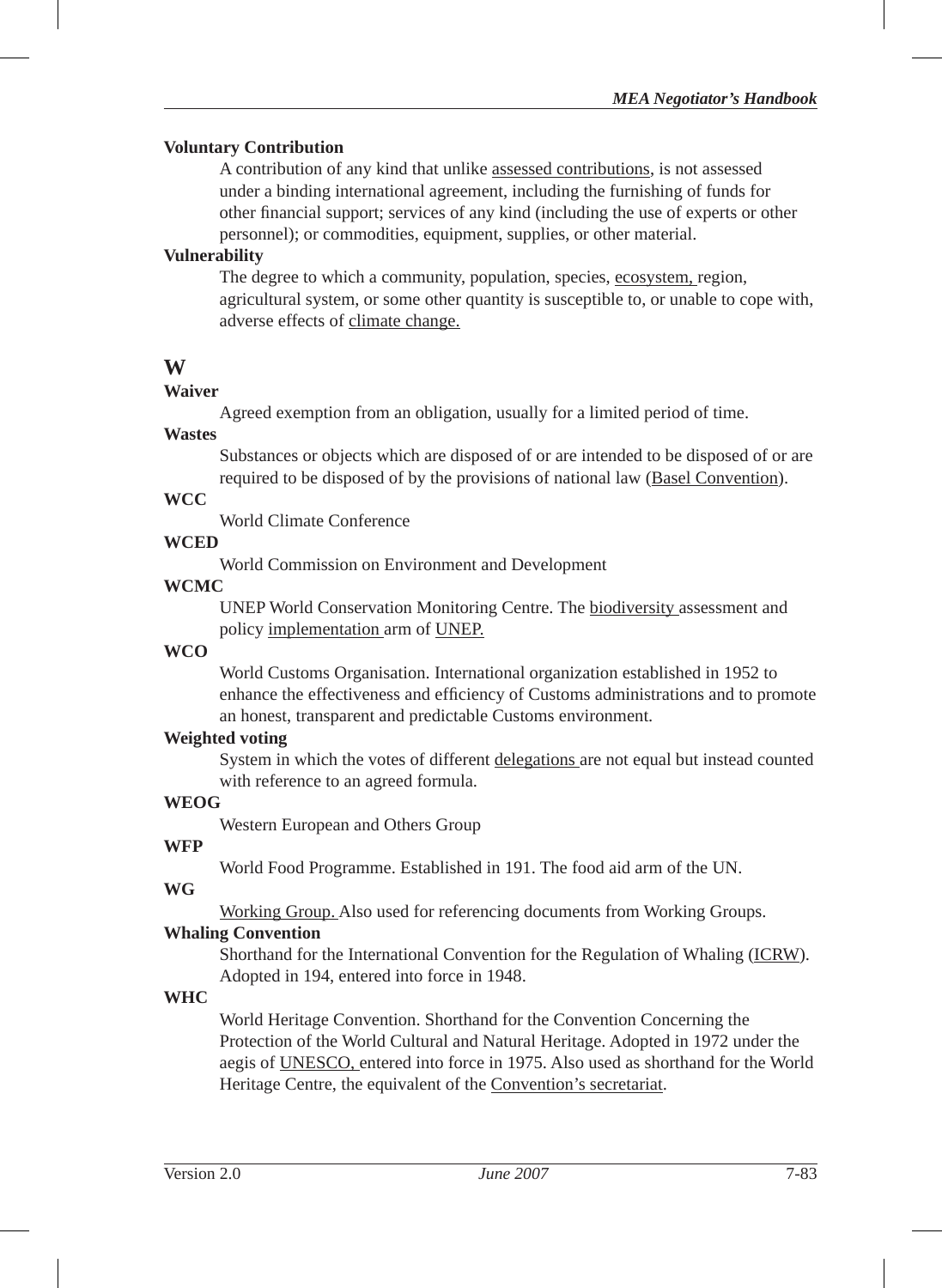#### **WHO**

World Health Organization. The UN specialized agency for issues related to health. Established in 1948.

#### **WIPO**

World Intellectual Property Organization. A UN specialized agency, established in 1970 to administer all matters related to intellectual property. WIPO has established an Intergovernmental Committee on Intellectual Property and Genetic Resources, Traditional Knowledge and Folklore, which meets periodically.

#### **Wise use**

Sustainable utilization for the benefit of humankind in a way compatible with the maintenance of the natural properties of ecosystems within the context of sustainable development.

#### **WMO**

World Meteorological Organization. One of the UN specialized agencies, established in 1950 to address matters related to meteorology (weather and climate), operational hydrology and related geophysical sciences.

# **Working Group (WG)**

1) During a meeting, a sub-division of the Plenary mandated to negotiate specific issues of the agenda, usually arranged by clusters. Open to all Parties. 2) Between meetings, a subsidiary body established by the governing body of an international agreement to provide it with advice on specific issues. These working groups can be open-ended and meet periodically or be time-bound and meet once only. Open to all Parties. Example: the Ad Hoc Open-Ended Working Group on Access to Genetic Resources and Benefit Sharing under the CBD.

#### **Working languages**

Languages in which texts are circulated and considered, and statements may be made during meetings. The official languages of the UN are: Arabic, Chinese, English, French, Russian and Spanish. The working language(s) of a particular meeting may be limited to one language, or may include a variety of languages that extend beyond the six UN languages.

#### **Working paper**

Informal paper used during a meeting to support negotiations.

# **World Bank Group**

The World Bank is an international organization composed of two development institutions, the IBRD and the IDA. The World Bank Group comprises the two former institutions, as well as the International Finance Corporation (IFC), the Multilateral Investment Guarantee Agency (MIGA) and the International Centre for the Settlement of Investment Disputes (ICSID).

#### **World Heritage Site**

Designation for places on earth that are of outstanding universal value to humanity and as such, have been included on the World Heritage List to be protected for future generations to appreciate and enjoy, according to the World Heritage Convention (WHC).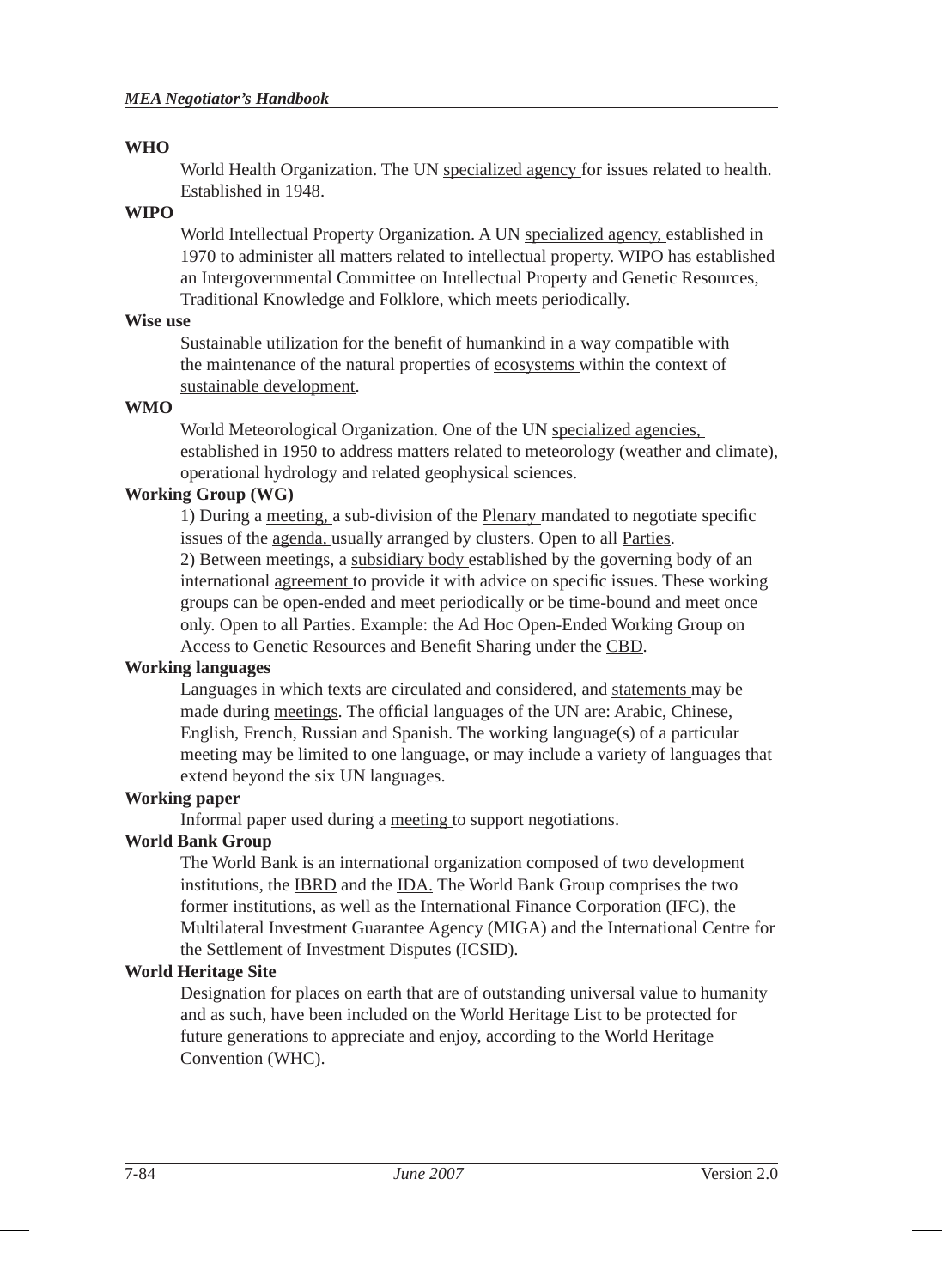#### **WSSD**

World Summit on Sustainable Development. Held in 2002, in Johannesburg, South Africa.

The outcomes of the WSSD are:

- The Johannesburg Declaration on Sustainable Development
- The Johannesburg Plan of Implementation
- Type II Partnerships.

# **WTMU**

Wildlife Trade Monitoring Unit of INTERPOL

## **WTO**

World Trade Organization. An international organization established in 1995 to provide a forum for trade negotiations, handle trade disputes, monitor national trade policies and provide technical assistance and training for developing countries, among others.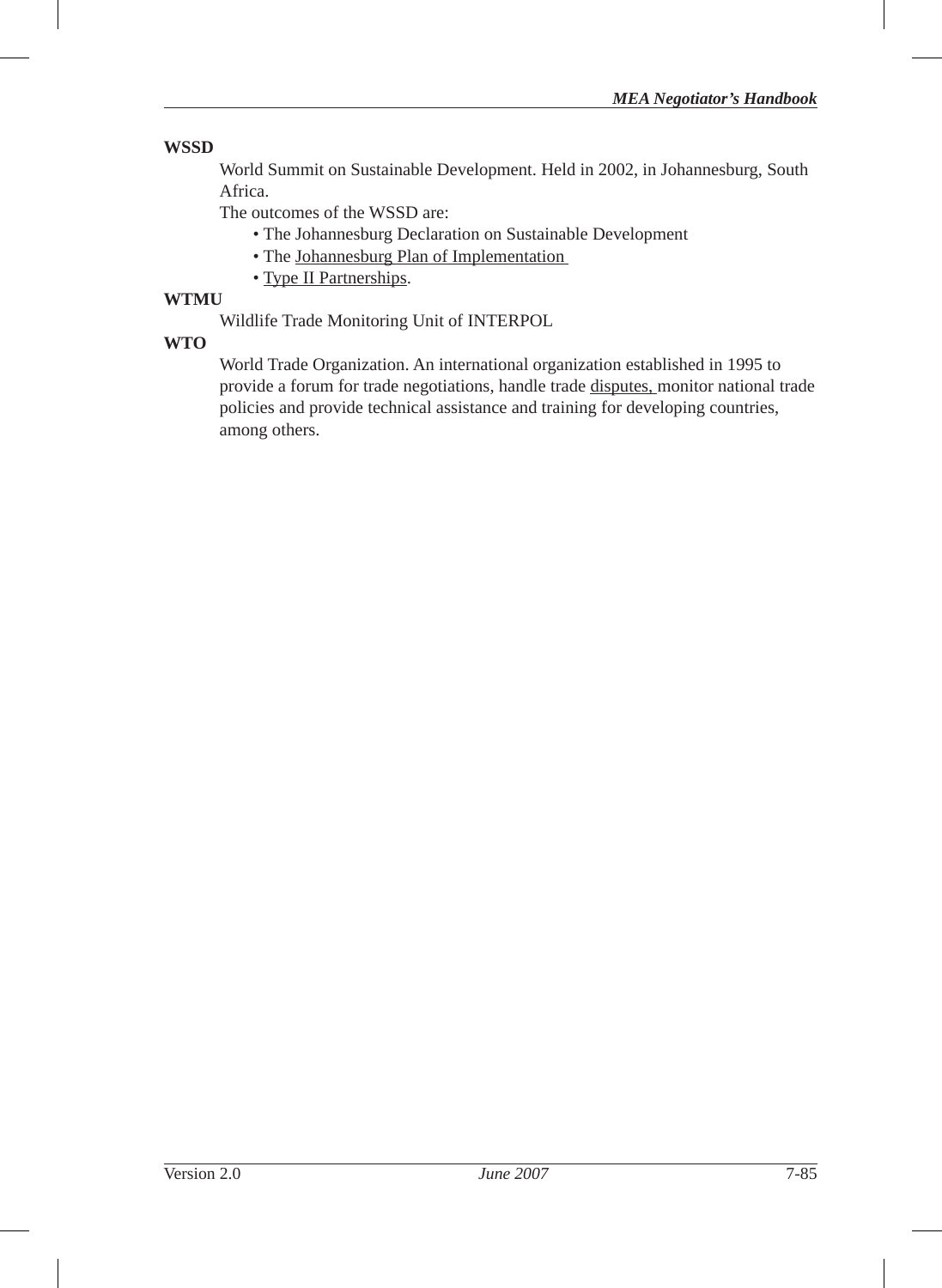# **INDEX**

I

# $\mathsf{A}$

# $\, {\bf B}$

| <b>Basel Convention on Transboundary Movement of Hazardous</b> |  |
|----------------------------------------------------------------|--|
|                                                                |  |
|                                                                |  |
|                                                                |  |
|                                                                |  |
|                                                                |  |
|                                                                |  |
|                                                                |  |
|                                                                |  |

# $\mathbf c$

| Convention on International Trade in Endangered Species (CITES). 1-4, 4-9, 6-20 |  |
|---------------------------------------------------------------------------------|--|
|                                                                                 |  |
|                                                                                 |  |
|                                                                                 |  |

I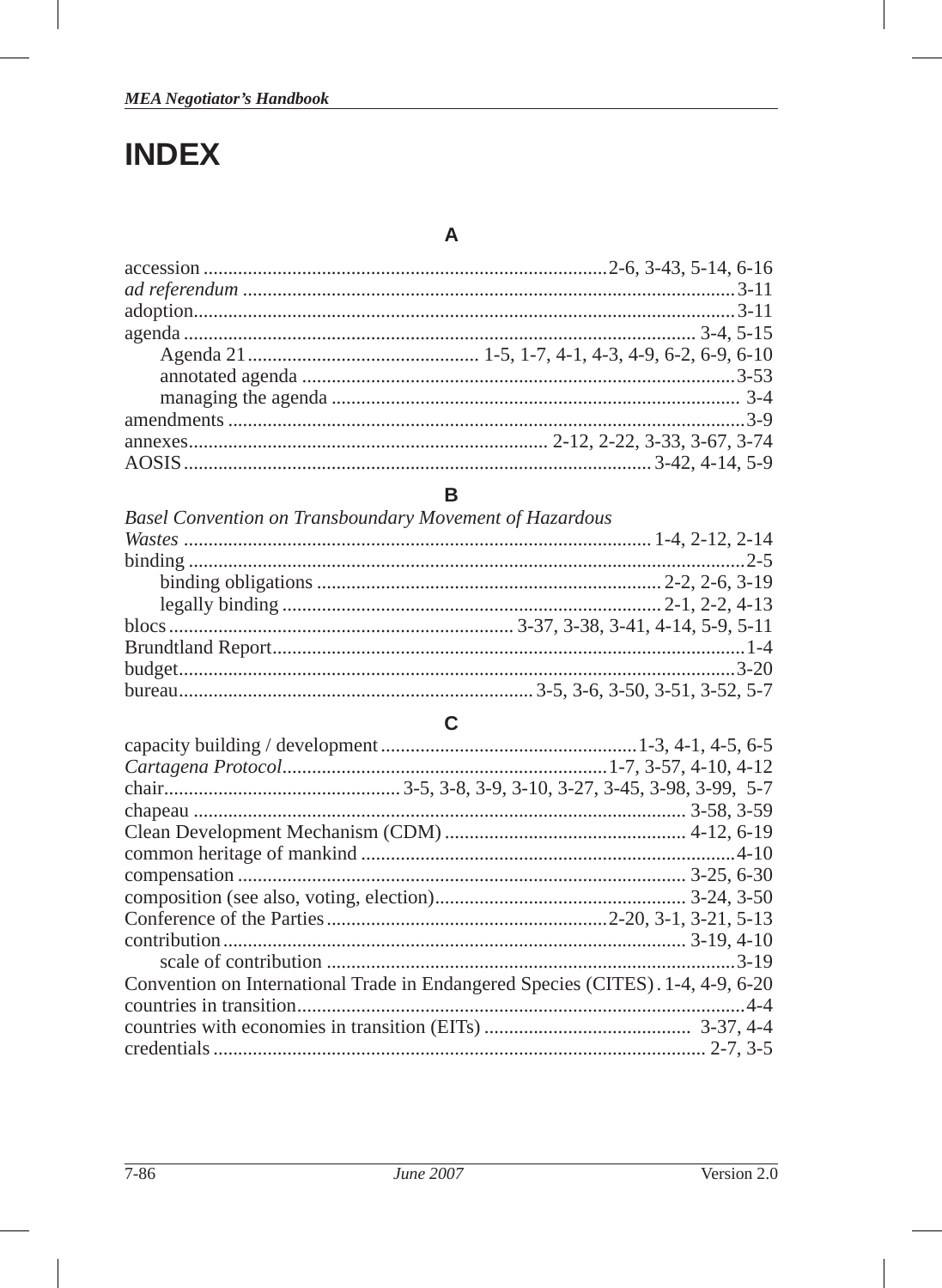# D

| drafting |  |
|----------|--|
|          |  |
|          |  |
|          |  |
|          |  |

# $\bar{\mathsf{F}}$

# G

# $\sf H$

|--|

|--|--|--|--|

I

I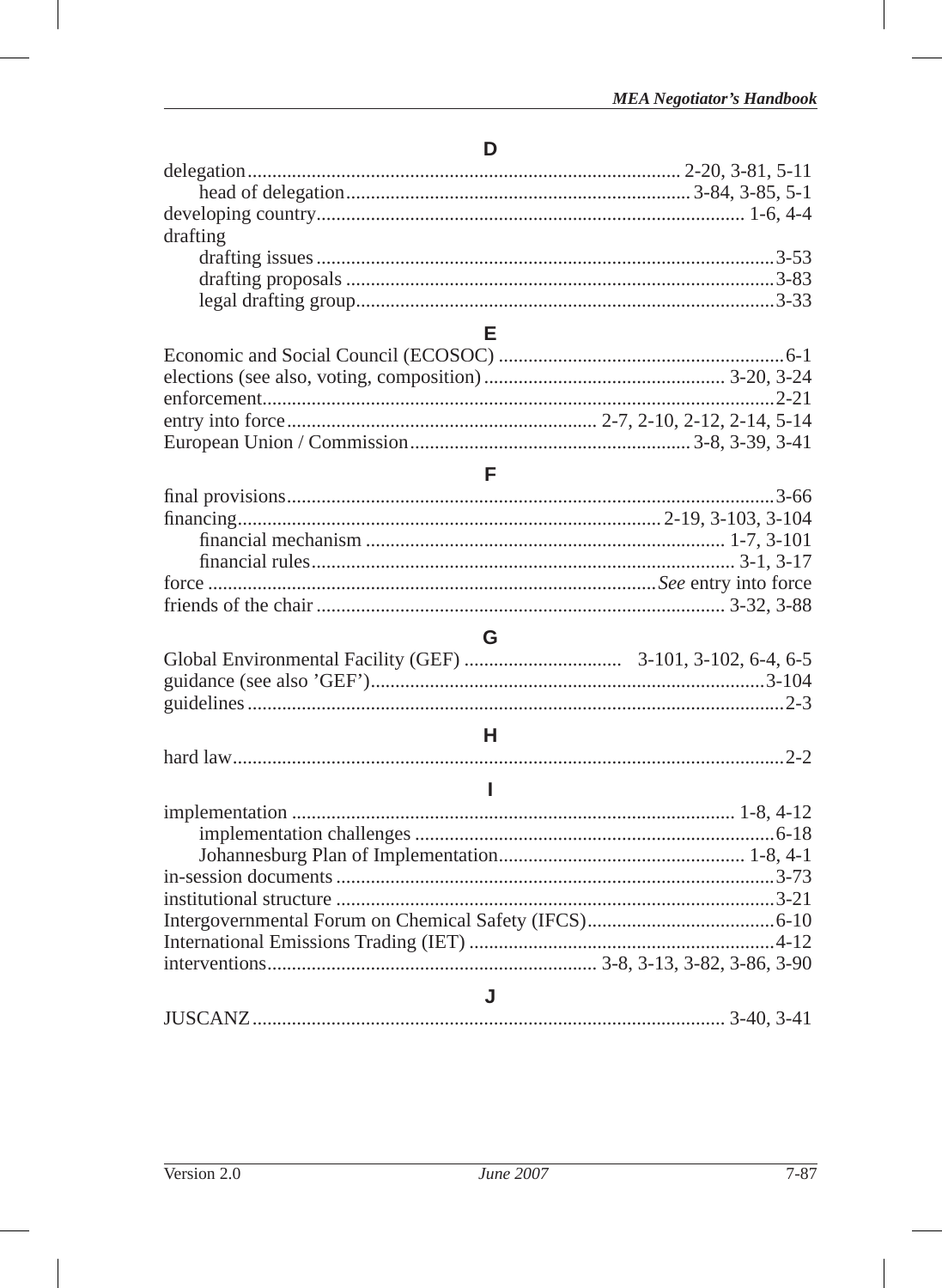# **K** *Kyoto Protocol..* 1-7, 1-11, 2-2, 2-7, 2-12, 2-21, 3-22, 3-25, 3-37, 3-40, 3-67, 3-69, 3-97, 4-9, 4-12, 4-15, 6-13, 6-19, 6-33 Clean Development Mechanism (CDM) .......................................... 4-12, 6-19 International Emissions Trading (IET) ............................................. 4-12, 6-19 Joint Implementation (JI) .................................................................. 4-12, 6-19 **L** languages ............................2-7, 2-22, 3-9, 3-13, 3-14, 3-15, 3-27, 3-66, 3-72, 3-73 liability .....................................................................................1-7, 3-25, 6-26, 6-30 **M** Meeting of the Parties .................................................. 2-20, 3-21, 3-22, 3-68, 6-14 Millennium Development Goals (MDGs) ...........................................................4-9 monitoring ..................................................2-20, 2-21, 2-22, 3-103, 4-1, 4-12, 6-17 motions ....................................................................................................... 3-5, 3-24 *mutatis mutandis* ........................................................................3-8, 3-9, 3-10, 3-47 **N**

|                            | negotiating text3-49, 3-54, 3-57, 3-62, 3-73, 3-74, 3-75, 3-85, 3-86, 3-87,     |
|----------------------------|---------------------------------------------------------------------------------|
| 5-4, 5-9, 5-10, 5-12, 6-17 |                                                                                 |
|                            |                                                                                 |
|                            | non-governmental organization (NGO) 1-10, 3-10, 3-19, 3-21, 3-28, 3-43, 3-44,   |
|                            | 3-45, 3-70, 3-104, 4-6, 4-8, 4-15, 4-16, 5-3, 5-5, 5-15, 6-10, 6-11, 6-12, 6-18 |

**P**

| persistent organic pollutants See Stockholm Convention on Persistent                   |
|----------------------------------------------------------------------------------------|
| Organic Pollutants (POPs)                                                              |
|                                                                                        |
|                                                                                        |
|                                                                                        |
| principles 1-2, 1-3, 1-5, 2-1, 2-3, 2-18, 2-19, 3-10, 3-103, 4-1, 4-2, 4-7, 5-6, 6-22, |
| $6-26, 6-27, 6-32$                                                                     |
| proposals 1-11, 3-3, 3-6, 3-9, 3-29, 3-46, 3-47, 3-49, 3-53, 3-54, 3-61, 3-74, 3-81,   |
| 3-82, 3-86, 3-87, 3-90, 3-95, 3-99, 3-105, 5-4, 5-11, 5-12                             |
|                                                                                        |

#### **Q**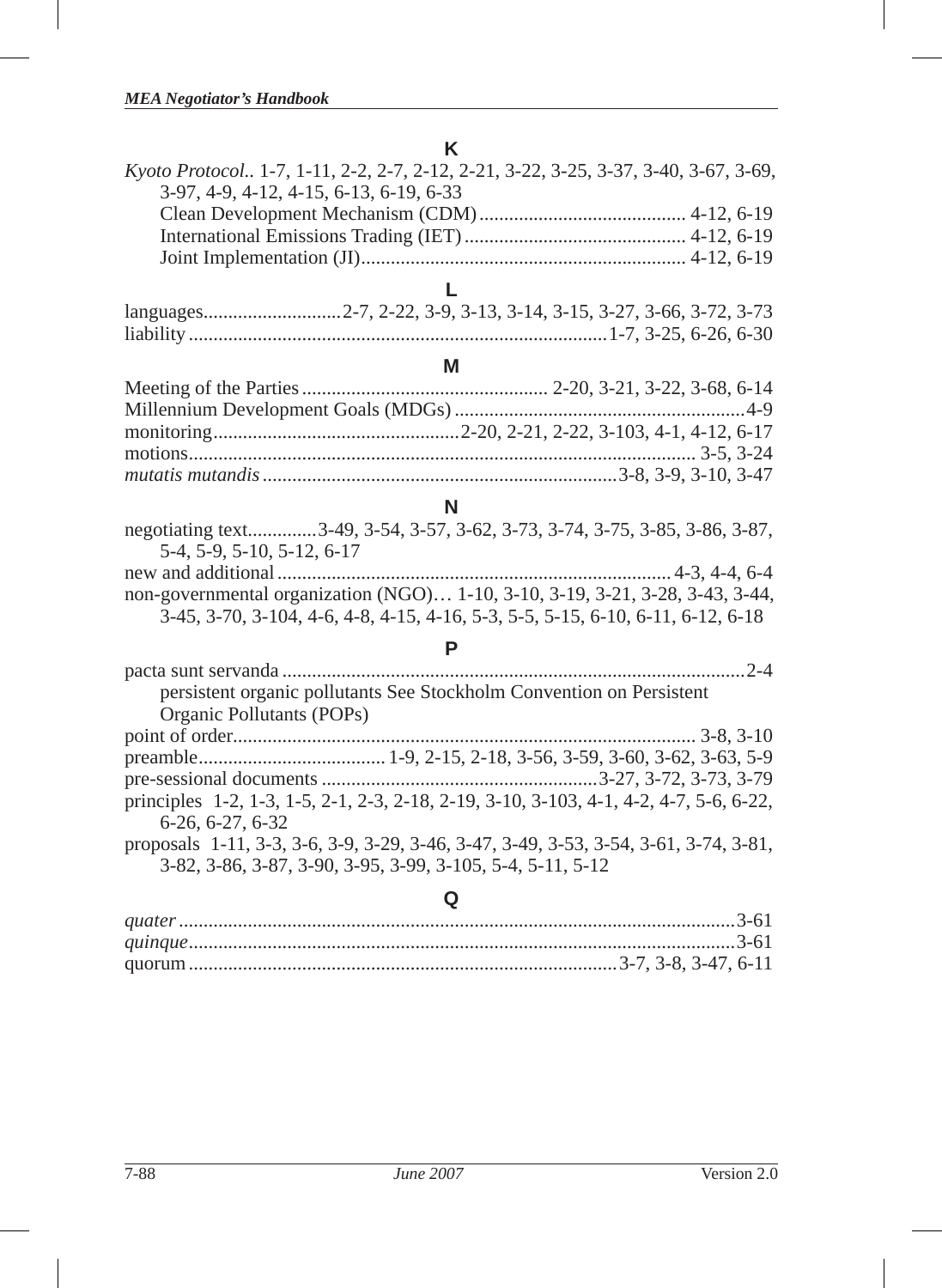# **R**

| ratification2-5, 2-6, 2-7, 2-8, 2-10, 2-11, 2-12, 2-13, 2-22, 3-43, 3-88, 5-4, 5-13, |  |
|--------------------------------------------------------------------------------------|--|
| $5-14, 6-16$                                                                         |  |
|                                                                                      |  |
| Regional Economic Integration Organizations (REIOs)  2-4, 3-13, 3-37                 |  |
| report                                                                               |  |
|                                                                                      |  |
|                                                                                      |  |
|                                                                                      |  |
|                                                                                      |  |
|                                                                                      |  |
| Rotterdam Convention on Prior Informed Consent (PIC) 1-7, 1-10, 3-6, 3-11,           |  |
| 3-13, 3-23, 3-24, 3-35, 3-50, 3-62, 3-77, 4-10, 4-12, 4-14, 6-4, 6-6, 6-34           |  |

|   | 전 사 |         |    |
|---|-----|---------|----|
| I | .,  |         |    |
| × |     | ۹<br>۰. | ۰. |

| Stockholm Convention on Persistent Organic Pollutants (POPs) 1-8, 2-7, 2-11,          |  |
|---------------------------------------------------------------------------------------|--|
| 3-33, 3-50, 3-62, 3-63, 3-77, 3-78, 3-97, 3-100, 3-105, 5-6, 6-11, 6-16, 6-34         |  |
|                                                                                       |  |
|                                                                                       |  |
|                                                                                       |  |
| subsidiary bodies 2-21, 3-2, 3-5, 3-6, 3-7, 3-17, 3-18, 3-22, 3-23, 3-24, 3-25, 3-26, |  |
| 3-27, 3-29, 3-31, 3-47, 3-50, 3-51, 3-53, 3-58, 3-71, 3-93, 3-99, 4-13, 5-9, 6-1      |  |

# **T**

# **U**

| United Nations Convention to Combat Desertification (UNCCD) 1-7, 6-19, 6-34    |
|--------------------------------------------------------------------------------|
| United Nations Economic Commission for Europe (UNECE)6-2, 6-7, 6-8, 6-34       |
| United Nations Environment Programme (UNEP) 1-2, 3-26, 3-35, 3-77, 3-87,       |
| 3-102, 4-12, 4-14, 5-6, 6-2, 6-3, 6-4, 6-5, 6-6, 6-9, 6-10, 6-12, 6-35         |
|                                                                                |
| United Nations Framework Convention on Climate Change (UNFCCC)1-5,             |
| 1-7, 1-9, 2-2, 2-8, 3-4, 3-12, 3-18, 3-23, 3-24, 3-25, 3-30, 3-37, 3-77, 3-80, |
| 3-102, 3-108, 4-3, 4-10, 4-11, 4-14, 5-12, 6-5, 6-13, 6-34                     |
|                                                                                |
| United Nations Regional Group                                                  |
|                                                                                |